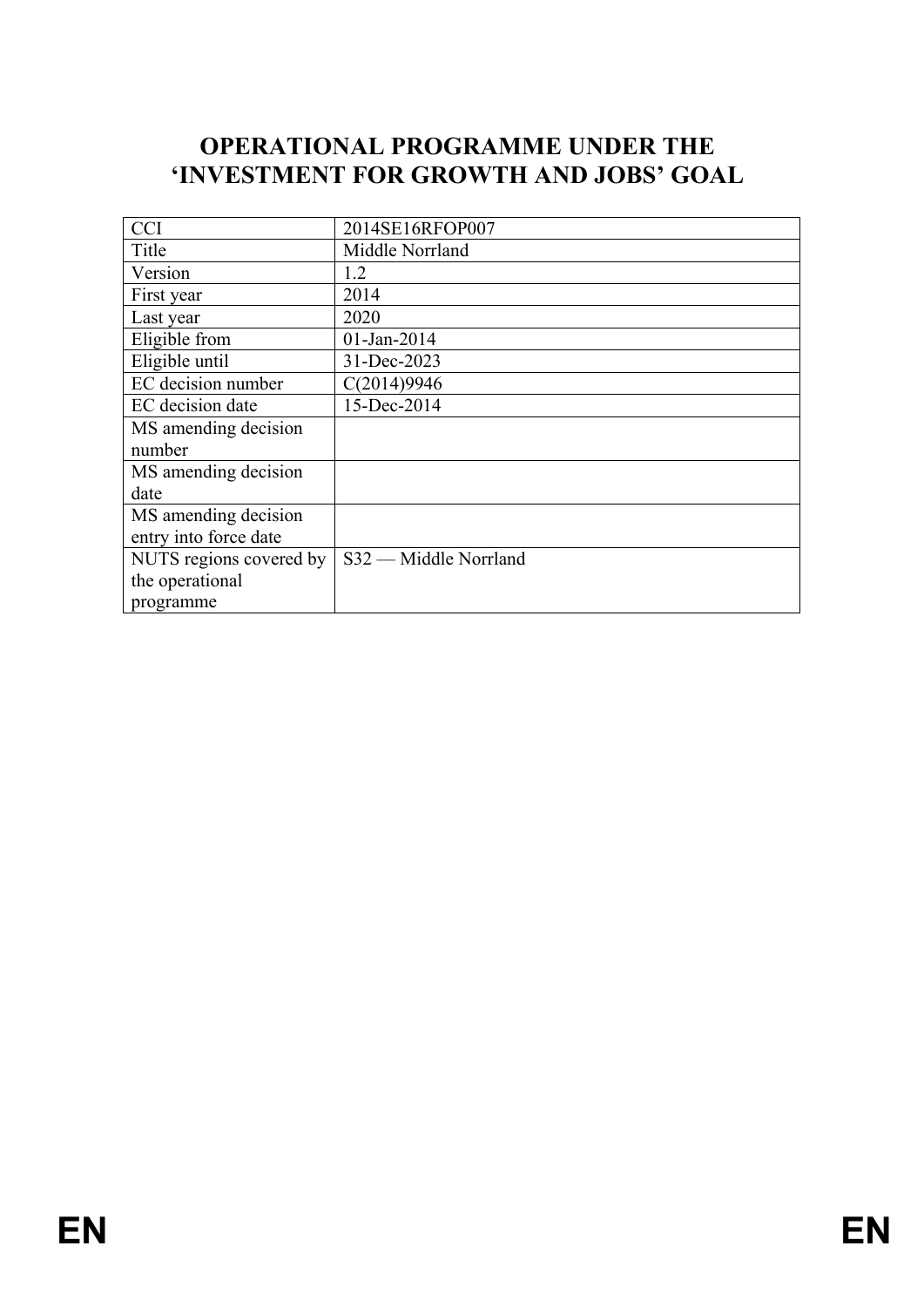### **1. STRATEGY FOR THE OPERATIONAL PROGRAMME'S CONTRIBUTION TO THE UNION STRATEGY FOR SMART, SUSTAINABLE AND INCLUSIVE GROWTH AND THE ACHIEVEMENT OF ECONOMIC, SOCIAL AND TERRITORIAL COHESION**

### **1.1 Strategy for the operational programme's contribution to the Union strategy for smart, sustainable and inclusive growth and to the achievement of economic, social and territorial cohesion**

1.1.1 Description of the programme's strategy for contributing to the delivery of the Union strategy for smart, sustainable and inclusive growth and for achieving economic, social and territorial cohesion.

The operational programme for the European Regional Development Fund in the Middle Norrland programme area is, in a European perspective, a practical tool that is to contribute and assist, over a period of 7 years, in attaining the Europe 2020 strategy on global competitiveness and environmental, energy and demographic issues. An important point of departure for the programme is the EU's joint development strategy 'Europe 2020', with the key concept of *smart, sustainable and inclusive growth*. Europe 2020 replaces the earlier Lisbon strategy. The new strategy, to an even greater degree than its predecessor, emphasises the need for innovation, employment and social integration, as well as powerful action to tackle environmental problems and climate change and to fulfil the objectives of EU 2020. It is necessary for the strategy to be implemented if the EU is to succeed in strengthening its position globally. As the Member States of the EU are, to an increased extent, affected by one another and they face common challenges, the strategy will also be common to the whole EU area. At the same time, the new strategy allows the regions scope to formulate and implement for themselves a policy suited to their own particular needs.

The Europe 2020 strategy is based on three overarching priorities that are to reinforce one another:

- smart growth developing an economy based on knowledge and innovation;
- sustainable growth promoting a more resource efficient, greener and more competitive economy;
- inclusive growth fostering a high-employment economy delivering social and territorial cohesion.

These priorities are put into practical form in a number of objectives that are to be fulfilled at EU level in 2020, as shown in the table below (Table 1). It can be seen from the list that Sweden already fulfils most of these objectives.

Table 1: Listing of the objectives in EU 2020 and Sweden's national objectives (see annex 'Tables and figures Middle Norrland')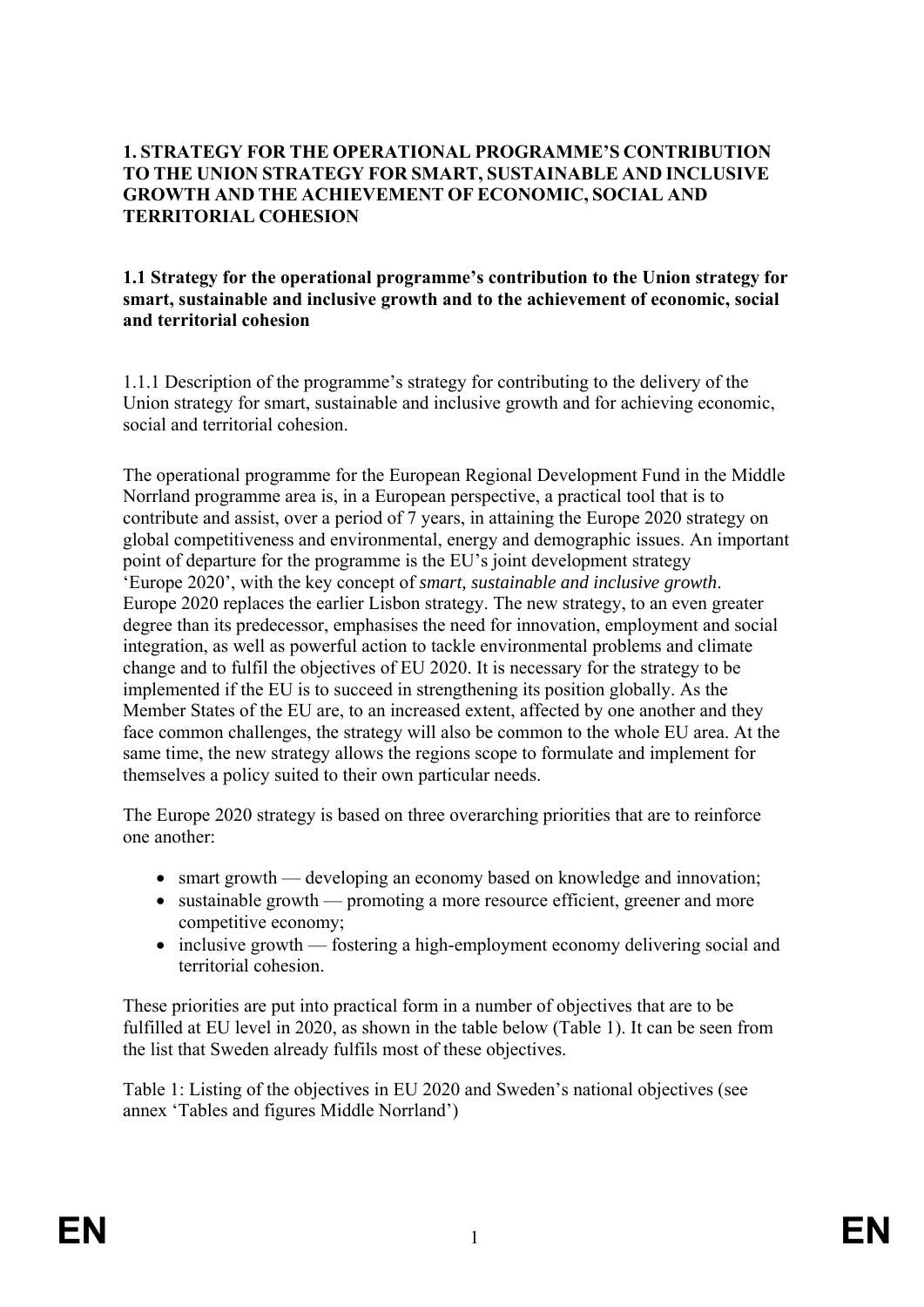Although Sweden performs well in an EU perspective, in the view of the European Commission the country faces a number of challenges. The Structural Funds should be used to meet the greatest challenges which, under the proposed Partnership Agreement between Sweden and the European Commission, are:

- insufficient commercial return on innovation and research;
- low level of participation in the labour market by young people and vulnerable groups;
- better management of natural resources and better cost-effectiveness for measures related to climate change.

## **The Partnership Agreement**

The Partnership Agreement represents the national strategic framework for the next Structural Funds period and indicates orientation and priorities as a basis for use of the funds. There therefore has to be a close link to the operational programme. The analysis in Sweden's Partnership Agreement emphasises the following aspects in particular:

Sweden is becoming increasingly globalised and subject to competition, necessitating well-trained labour, high-quality research and innovation, and functioning infrastructure. Level of education is of great significance to the ability of the labour market, the region and society to develop and be transformed. There is a regional imbalance in the distribution of people with a high level of educational attainment, which has consequences for long-term regional development. R&D investments in the private sector, in particular, need to increase and entrepreneurial skills need to be enhanced, especially in rural areas and among young people, women and people born abroad. It is also desirable to profile leading universities and increase collaboration with operators from the business community.

The Government has a vision for Sweden to have zero net greenhouse gas emissions to the atmosphere in 2050. The challenge is to combine growth with a reduction in greenhouse gas emissions, which several regions have succeeded in doing in recent years. Greenhouse gas emissions show great regional variation, principally due to differences in business structure. Domestic transport accounts for a third of emissions. Sweden is greatly affected by a changed climate, and the consequences vary with local and regional circumstances. The risk of flooding in lakes and rivers will increase, for example. Efforts to switch to a more sustainable energy system and sustainable business development provide a basis for the development of technology, products and services, and in the longer term also increased employment and business creation.

The most important objective of employment policy is to bring about a lasting increase in employment. The increase needs to take place primarily in groups with a weak attachment to the labour market, such as young people and persons born abroad. There is also a need for the employment rate among women to rise. Increasing unemployment in recent years has hit all regions and population groups hard, but young people born abroad, people with disabilities and people with a low level of educational qualifications have been particularly affected. Long-term unemployment has also increased and today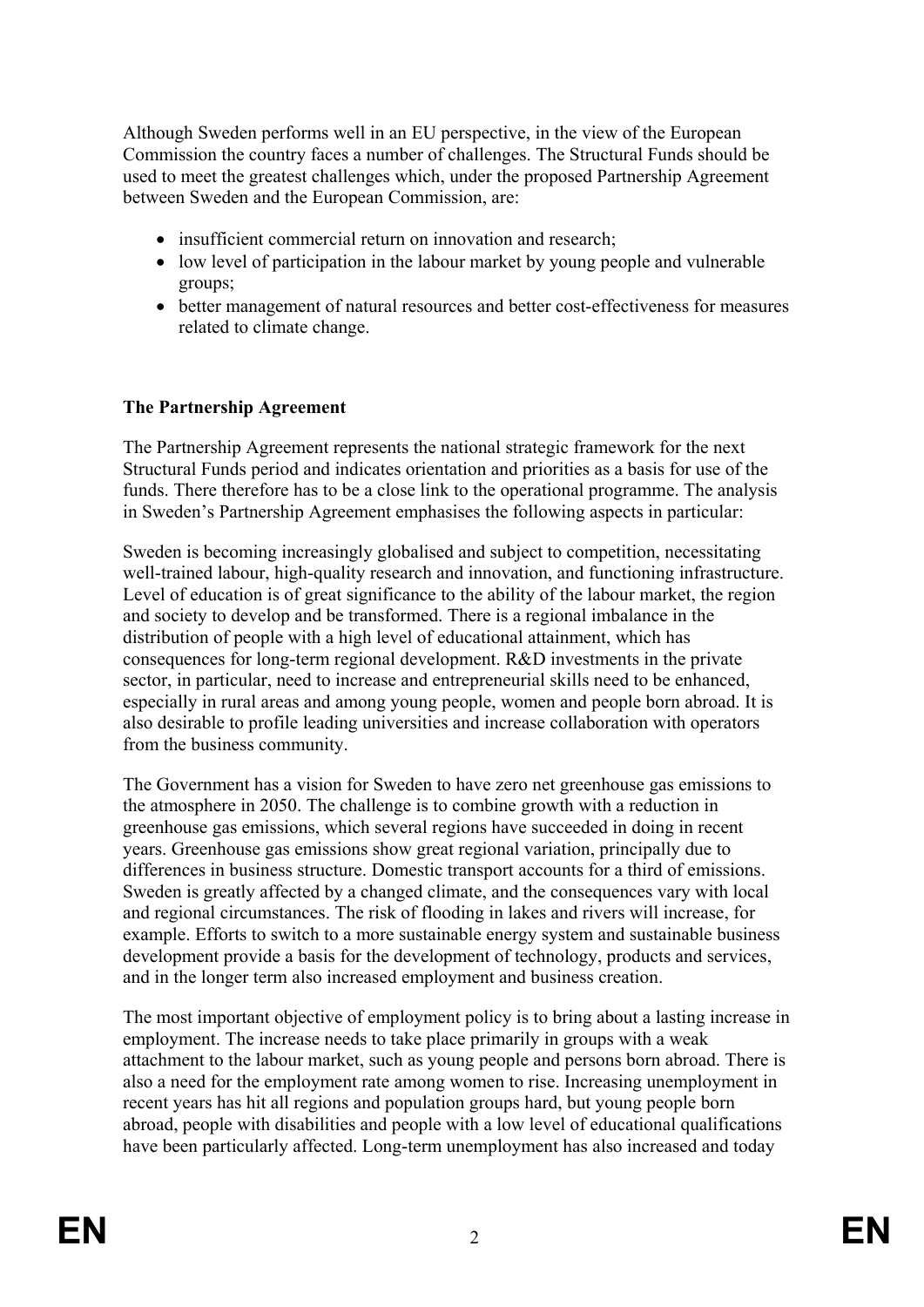poses a significant structural challenge. Demographic development and an ageing population are leading to problems in obtaining a long-term sustainable supply of labour.

There is a great imbalance with regard to where in the country economic activity is located. The metropolitan regions (Stockholm, Gothenburg and Malmö) together account for 57 % of GDP, but 40 % of real growth in GDP took place outside these regions over the period 2000-2010. The sparsely populated parts of the country face lasting challenges related to the way the local market functions and access to other national and international markets. Sparse population leads to higher costs for public and commercial service functions, which are important for the inhabitants and local business. The cities are of a great significance as drivers of growth for their surrounding regions. It is therefore important to look at cities in a functional regional perspective. Deficiencies in transport infrastructure can restrict the adaptation and internationalisation of regional business. Access to high-speed broadband is a key factor in stimulating new business opportunities, services and innovations. Good electronic communications are particularly important for growth, enterprise and housing for the countryside and other sparsely populated regions.

The analytical material for Middle Norrland corroborates the specific regional features described in the Partnership Agreement. Resources have been allocated in the programme to TM2 and TM7 with the aim of increasing access to and improving the functionality of the digital infrastructure, as well as the physical infrastructure. The reason for this is that, as a result of changed working practices and applications of information technology, access to fast and stable internet connections have been identified as crucially important to entrepreneurship and participation in international and national markets.

The regional analysis that has been done in Middle Norrland ahead of the work on programming emphasises, among other things, that R&D investments are low, that youth unemployment is high and that the demographic challenges are particularly alarming in this sparsely populated region. The structure of trade and industry consists of many small enterprises in a large geographical area and a concentration of large enterprises at the coast. Taken together, this confirms the analysis presented in the Partnership Agreement.

The analysis has led to an ERDF programme with adaptations based on the regional situation with challenges and needs within the framework of the Partnership Agreement. The level of agreement between the Partnership Agreement and the regional programmes is therefore deemed to be good. One reason is that the Partnership Agreement has been formulated through a process in which the regions have been given an opportunity to participate.

The principal territorial differences presented in the Partnership Agreement for Middle Norrland are not comprehensive, but in the main they reflect the challenges that are corroborated in analyses that have been performed and are described in the ESI programmes.

**Coordination is achieved with funds-wide objectives and collaboration between funds**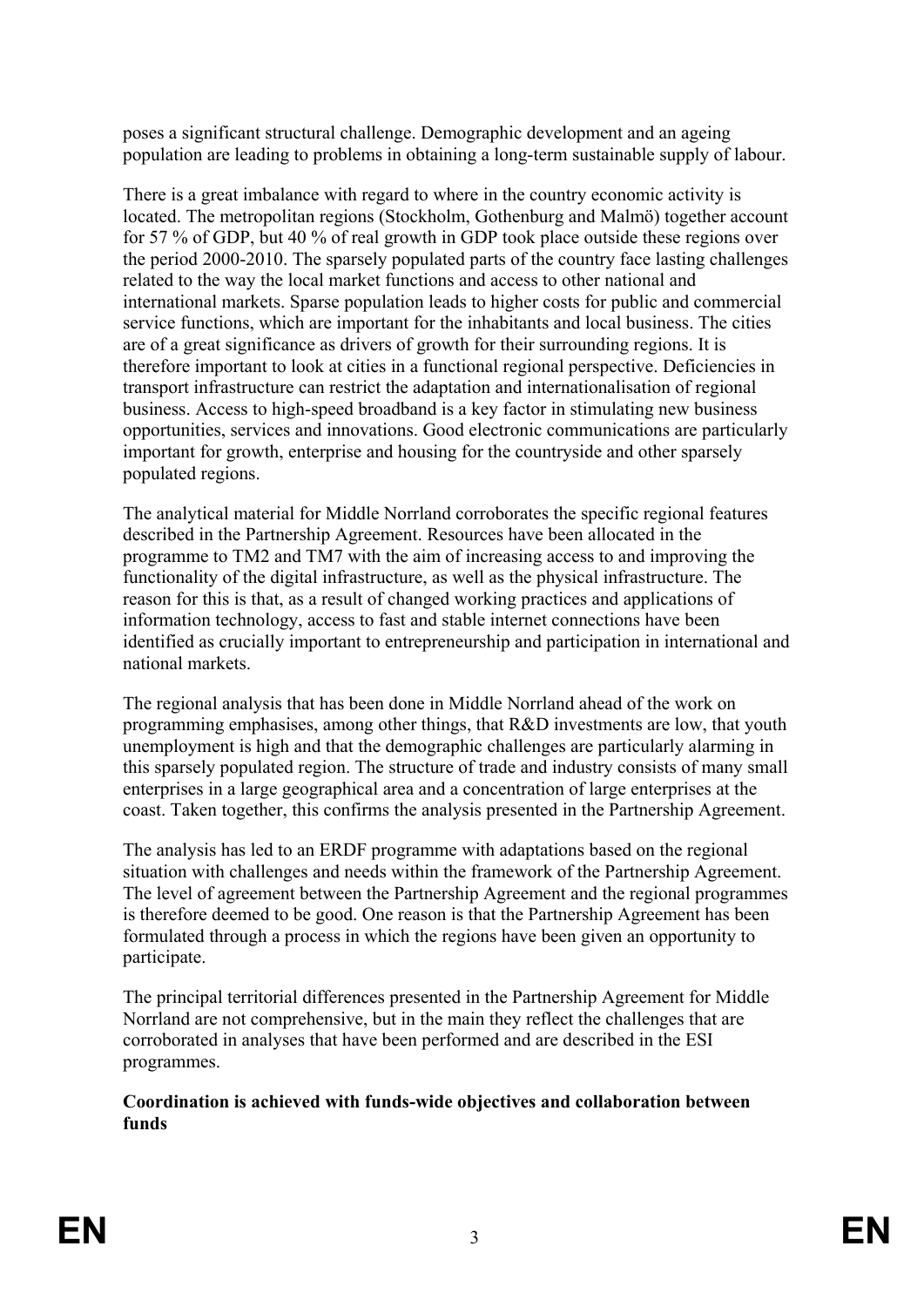With the aim of improving the prospects of attaining the objectives of the EU 2020 strategy, the European Commission has chosen a strategy that signifies better coordination of the funds. Better coordination is achieved, among other ways, through the Partnership Agreement that has been drawn up between each Member State and the European Commission. The Partnership Agreement describes how the thematic objectives are to be used at national and regional level. Coordination is combined with a clearer concentration of efforts. This concentration is achieved through the funds-wide thematic objectives that have been defined and through the investment priorities that have been attached to each objective.

- 1. Strengthening research, technological development and innovation
- 2. Enhancing access to, and use and quality of, information and communication technologies
- 3. Enhancing the competitiveness of small and medium-sized enterprises
- 4. Supporting the shift towards a low-carbon economy in all sectors
- 5. Promoting climate change adaptation and risk prevention and management
- 6. Protecting the environment and promoting resource efficiency
- 7. Promoting sustainable transport and removing bottlenecks in key network infrastructures
- 8. Promoting employment and supporting labour mobility
- 9. Promoting social inclusion and tackling poverty
- 10. Investing in education, skills and lifelong learning
- 11. Enhancing institutional capacity and ensuring an efficient public administration

Attaining the objectives of the Europe 2020 strategy is dependent on collaboration between all common strategic funds. In the implementation phase, the ERDF programme will strive for and prioritise collaboration and synergies between the European Social Fund, the European Agricultural Fund for Rural Development and the European Marine and Fisheries Fund. In addition, collaboration takes place with other programme areas and initiatives such as Horizon 2020.

A significant part of the Europe 2020 strategy comprises the EU development strategy for the Baltic Sea Region (the Baltic Sea Region Strategy). The eastward enlargement of the EU in 2004 added new political dimensions to EU cooperation, with the ecological status of the Baltic Sea, among other things, becoming a common responsibility. The Baltic Sea is in urgent need of action to prevent increasing acidification, while various analyses point to the growth potential that exists in the Baltic Sea Region. Taking both challenges and opportunities together, the EU has agreed to formulate a separate development strategy for the Baltic Sea Region. The EU Strategy for the Baltic Sea Region is the EU's first macroregional development strategy. The introduction of a macroregional development strategy makes flexibility and region-specific solutions possible, together contributing to a stronger EU. The prospects of fulfilling the Europe 2020 strategy are improved through enhanced collaboration between the ERDF programme in the programme area and the Baltic Sea Region Strategy.

The three objectives in the EU Strategy for the Baltic Sea Region create a basis for collaboration with the programme area's regional Structural Funds programme. Priority axis 1 in the regional Structural Funds programme is aimed at promoting research and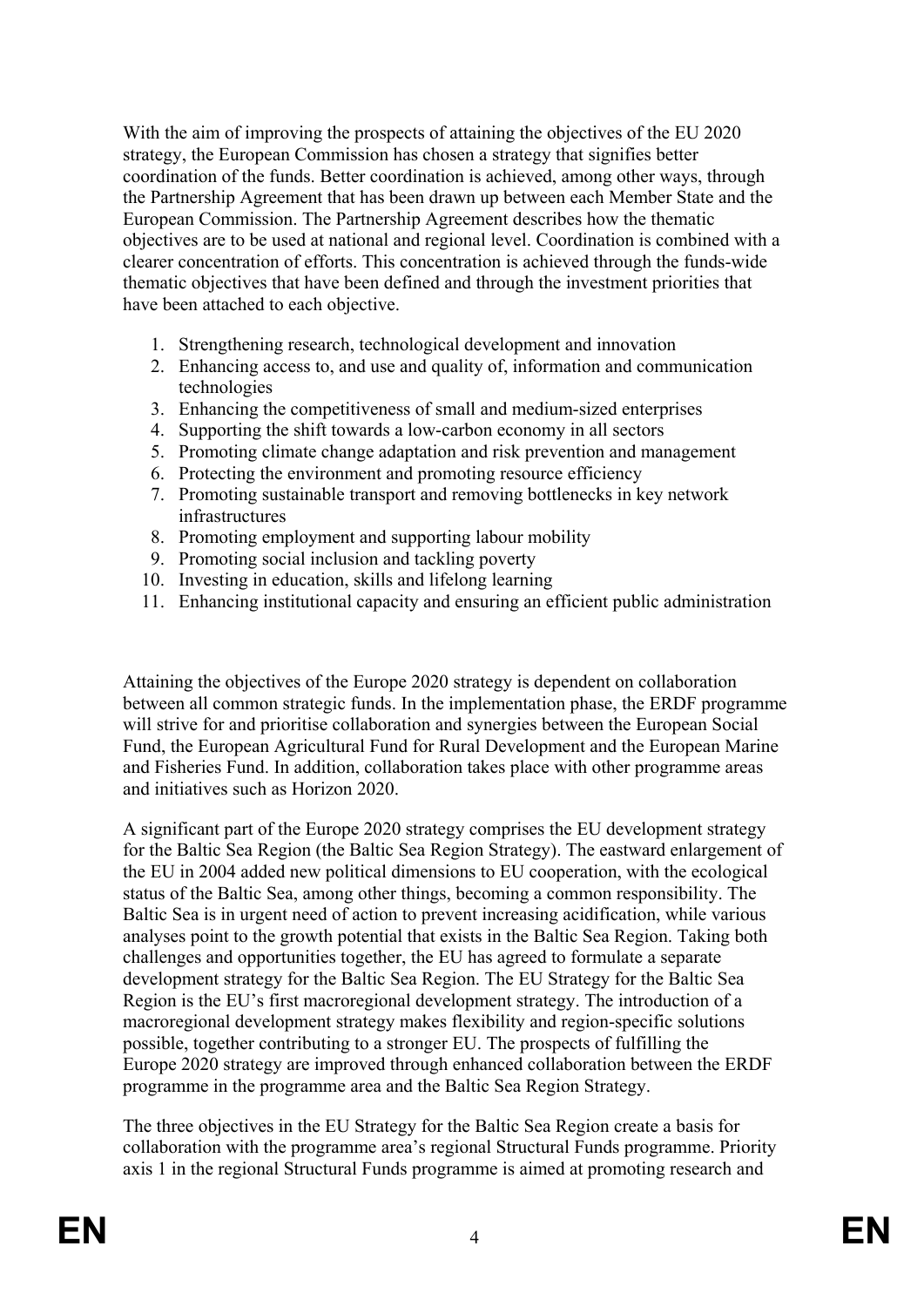innovation in the programme area. Collaboration with other operators in the Baltic Sea area in the programme area of Innovation in the Baltic Sea Region Strategy should be aimed for. Such collaboration can create added value in the area of innovation for the whole of the Baltic Sea Region. Other priority axes in the regional Structural Funds programme have corresponding links to the objectives and priority areas of the Baltic Sea Region Strategy. Baltic Sea Region cooperation is consequently also possible in the areas of ICT and transport infrastructure, in efforts to promote small and medium-sized enterprises and, in particular, in efforts to bring about a more low-carbon economy.

## **The programming period 2014-2020 in the Middle Norrland programme area**

The Middle Norrland programme area has a population of around 370 000. The population is concentrated in the coastal area and the river valleys, and approximately 40 % of the population live outside the urban areas, which is higher than the national average. This means that the programme area is so sparsely populated that it shares in the special Structural Funds resources earmarked to counteract the disadvantages of sparse population. Although a large proportion of the population live in one of the three largest cities in the programme area, none of these cities can be regarded as a large city in a European or national perspective. The largest city in the programme area, Sundsvall, is the 16th largest city in Sweden, with around 97 000 inhabitants.

Although there are intra-regional differences, the population in the programme area has been declining for a number of years. The decline is clearest in the sparsely populated and rural areas, and it is younger people in particular, principally women, who are moving to larger localities in and outside the programme area. The proportion of people born outside Sweden is significantly lower than the national average.

Since Sweden's accession to the EU, Swedish regional growth policy has come to be increasingly integrated into EU cohesion policy. This is manifested in many ways, particularly with regard to collaboration between the regions on strategies. The programme area consists of two counties, Jämtland and Västernorrland, which in their respective regional development strategies highlight central development areas. There is clear agreement with the Europe 2020 strategy in the two counties, and the operational programme for the joint programme areas is essentially based on the regional development strategies of the two counties.

## **Regional development strategies in the programme area**

The focal areas highlighted in the regional development strategies of the two counties have guided work on the operational programme for the programme area. This work is based on the regional development strategy of the county of Västernorrland for the period 2011-2020 and the regional development strategy for the county of Jämtland for the period 2014-2030. For Jämtland, we base ourselves on the consultation procedure for which the time limit for responding was 1 September 2013.

The development strategies of the two counties have together prioritised seven and four areas respectively. There is good agreement here with the priorities in Europe 2020, and they supplement one another. It is common to the development strategies of the two counties that collaboration between and joint action by affected operators are regarded as one of the most important tools in achieving set objectives. It is emphasised that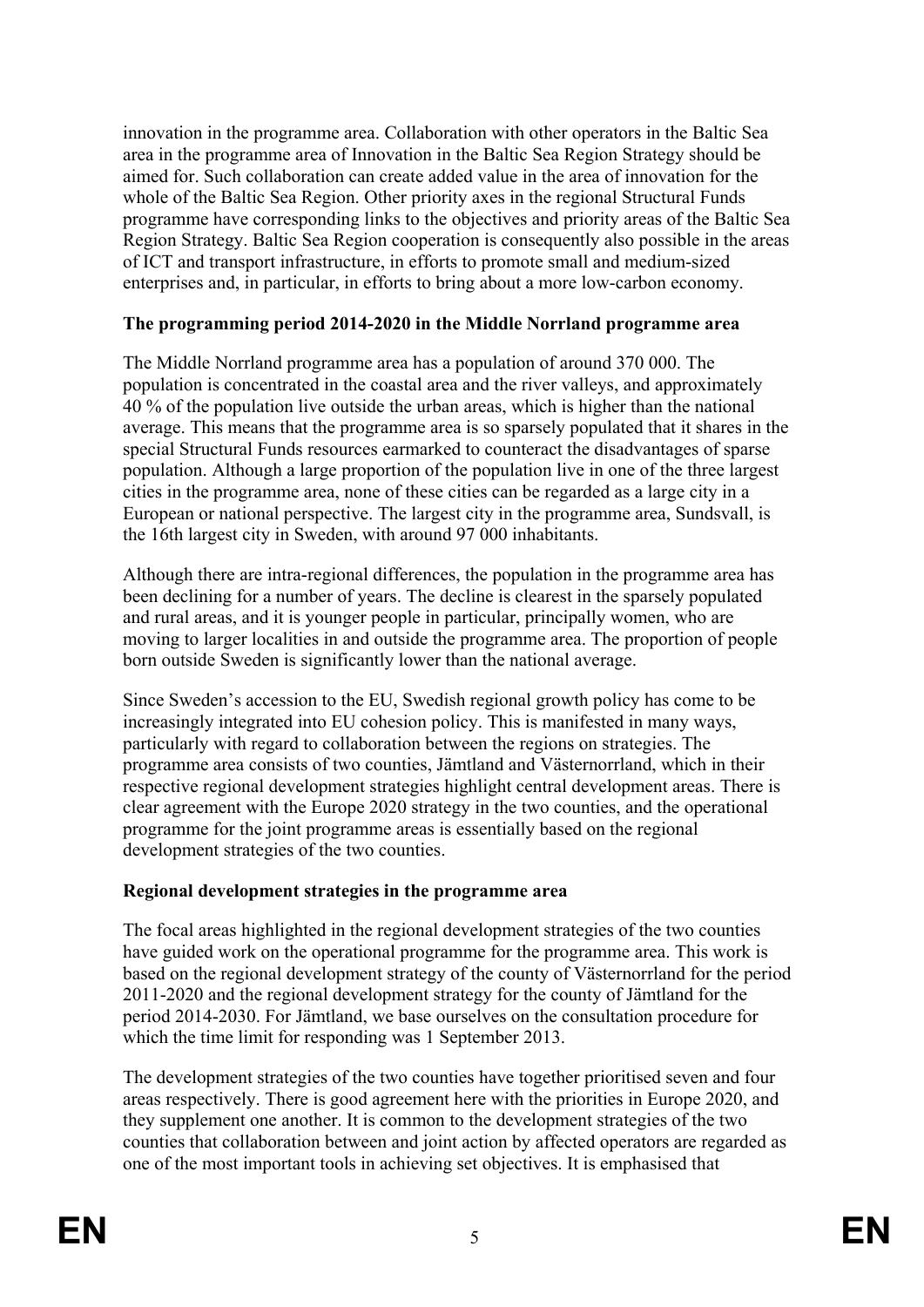municipalities, authorities, enterprises, organisations and the education system must have a common approach and functioning and effective mutual cooperation (Table 2).

Table 2: Priority areas in the two regional development strategies for the programme area (see annex 'Tables and figures Middle Norrland')

Taken together, the regional development strategies of the programme area have prioritised efforts in the following areas:

- Enterprises, innovation, R&D and knowledge development to make products and services competitive. Innovation systems that work well are highlighted here in particular, with a view to business development and innovation. The importance of cooperation between enterprises, research, public-sector activity and educational organisations is also emphasised. The common objective is to create work and new enterprises, but also to contribute to a good investment base and venture capital, as well the establishment of clusters, in particular as a route to internationalisation, exports and transnational cooperation. Another key issue in the programme area is enterprise among young people and a healthy entrepreneurship climate.
- Development of skills and knowledge is to take place in terms of smooth and strategic collaboration between different operators. Lifelong learning is of key significance, as is the link between education and the labour market. In addition, priority is given to increasing the proportion of the population with postsecondary education, especially men but also young people and immigrants.
- Infrastructure, accessibility and public services are of key significance in the programme area, as well as this being linked to regional programmes and comprehensive land-use plans. The importance of functioning goods and passenger transport that contributes to sustainable regional enlargement is also emphasised, with a section of the E14 between Trondheim and Sundsvall and the E4 along the coast being among the routes concerned. As well as intra-regional transport and railway communications, fast and good connections inter-regionally and also internationally are emphasised. Access to high-speed broadband and the development of digital services to create growth and support structural changes have also been identified as being a high-priority area in the region.
- The demographic issue is also of key significance and concerns young and old, women and men, and people born in and outside Sweden. The involvement of citizens is regarded as a crucial development resource, and gender equality, diversity and good integration are emphasised here. It is also a matter of creating the necessary basis for a healthy lifestyle, the possibility of taking part in cultural and natural experiences and offering a functioning welfare and security system. Persuading more young women and people born outside the country to remain in, or choose to move to, the region is significant, and there is special focus on groups with a low level of competitiveness in the labour market.
- Climate awareness and energy efficiency are highlighted in the programme area, and it is emphasised here that the sustainability perspective has to pervade practical efforts and dialogue on principles in all work on regional growth and development. Operations in environmental technology and organic production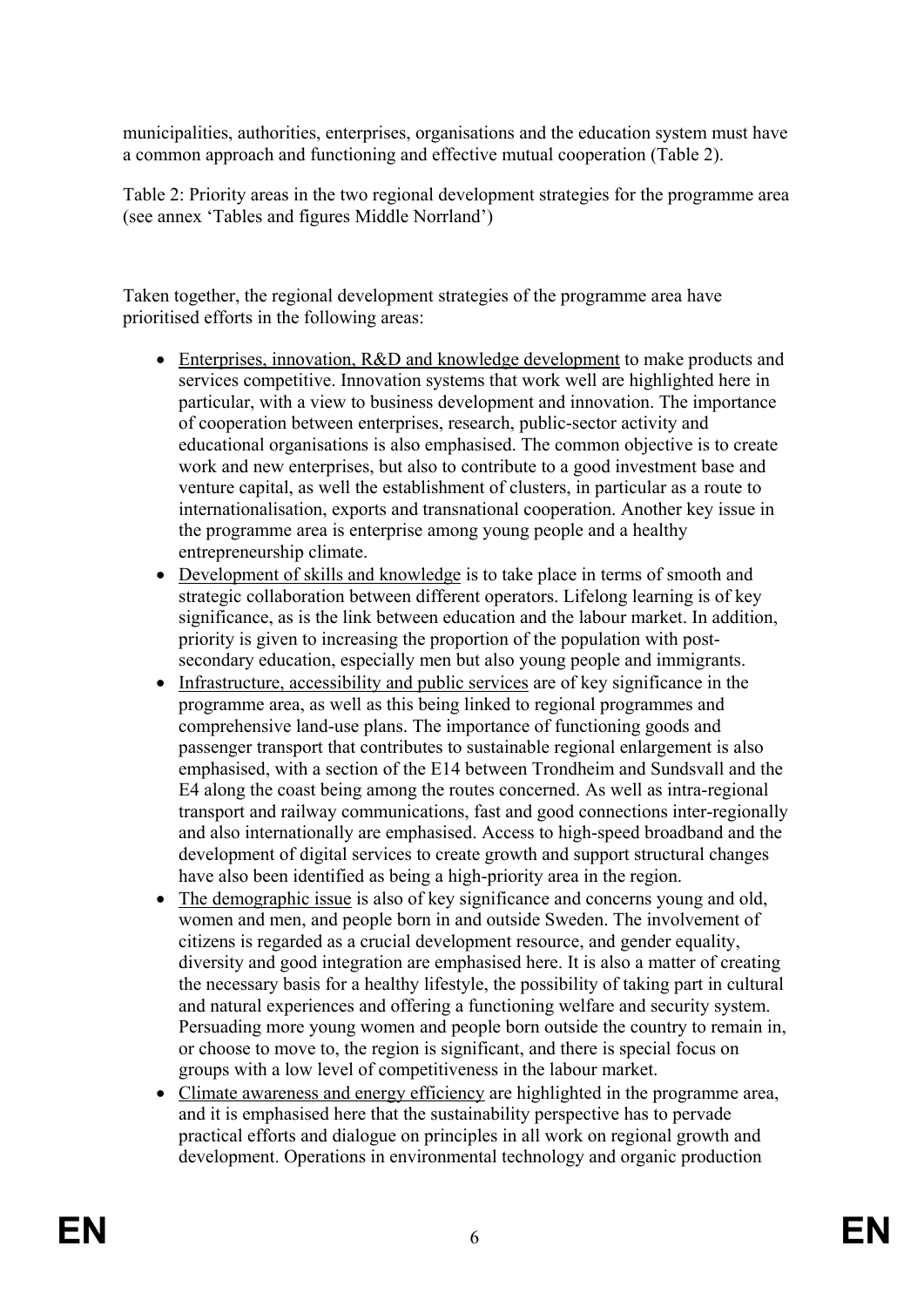and operations that have sharply reduced dependence on fossil energy in the area of transport are also addressed. The involvement of citizens in climate issues and conscious consumer choices are also concerned.

 An attractive region involves operations relating to the visitor industry, the value chains of agriculture and locally produced food, which is to be linked to sustainable growth. Culture and creativeness are prioritised as an element of social cohesion and a competitive regional identity. In addition, the rich natural resources are viewed as both the basis for products of high quality and a strong factor in attracting inward migration and tourism.

## **The priority areas of the programme area**

Thematic objective 1 — Strengthening research, technological development and innovation

There is one university in the region, split between two campuses — one in Sundsvall and one in Östersund. Most of the small enterprises in the region are between 100 and 250 km away from research environments. Despite long distances, the analysis shows that there are favourable conditions for innovation and commercialisation of researchbased products and services in the programme area.

Linked to the university, there are two technology parks with innovation support systems that function well. The region is also reasonably supplied with venture capital. However, investment in research and development needs to be improved, not least because investments by enterprises in 2011 accounted for only 0.6 % of total investments in the country. Investments in R&D accounted for 0.9 % of GRP in Middle Norrland in 2011, which can be compared to the national average of 3.4 %. The innovative enterprises to date have been focused on banking and finance projects, thematic commitments to winter sport and a biorefinery initiative, and need to be broadened. Several of these sectors are dominated by men, and the region's areas of strength should therefore also be expanded to cover more enterprises in sectors dominated by women and so that more industries become interesting areas of work for women. It is therefore important to utilise, develop and deepen cooperation and innovativeness in potential and existing enterprises so that they each separately, or together, carry out activities that lead to investments in sustainable growth, competitiveness and ability to act in national and international markets.

Only 4 % of enterprises in the region state that they have contact with universities or colleges. A contributory factor is long distances from innovative environments. As the structure of trade and industry principally consists of small enterprises spread across the whole region, it is important to find solutions so that more industries can be involved in innovation efforts and can utilise innovation systems and research capacity in their innovation activity.

To enhance regional competitiveness, there is also a need for rapid adjustment to changes in the market, improved innovative capacity in the region's enterprises and for new innovative goods and services to be produced for a global market. Collaboration with funds within and outside the programme area is necessary to achieve success, as well as the public sector being incorporated into the innovation system. As the region has good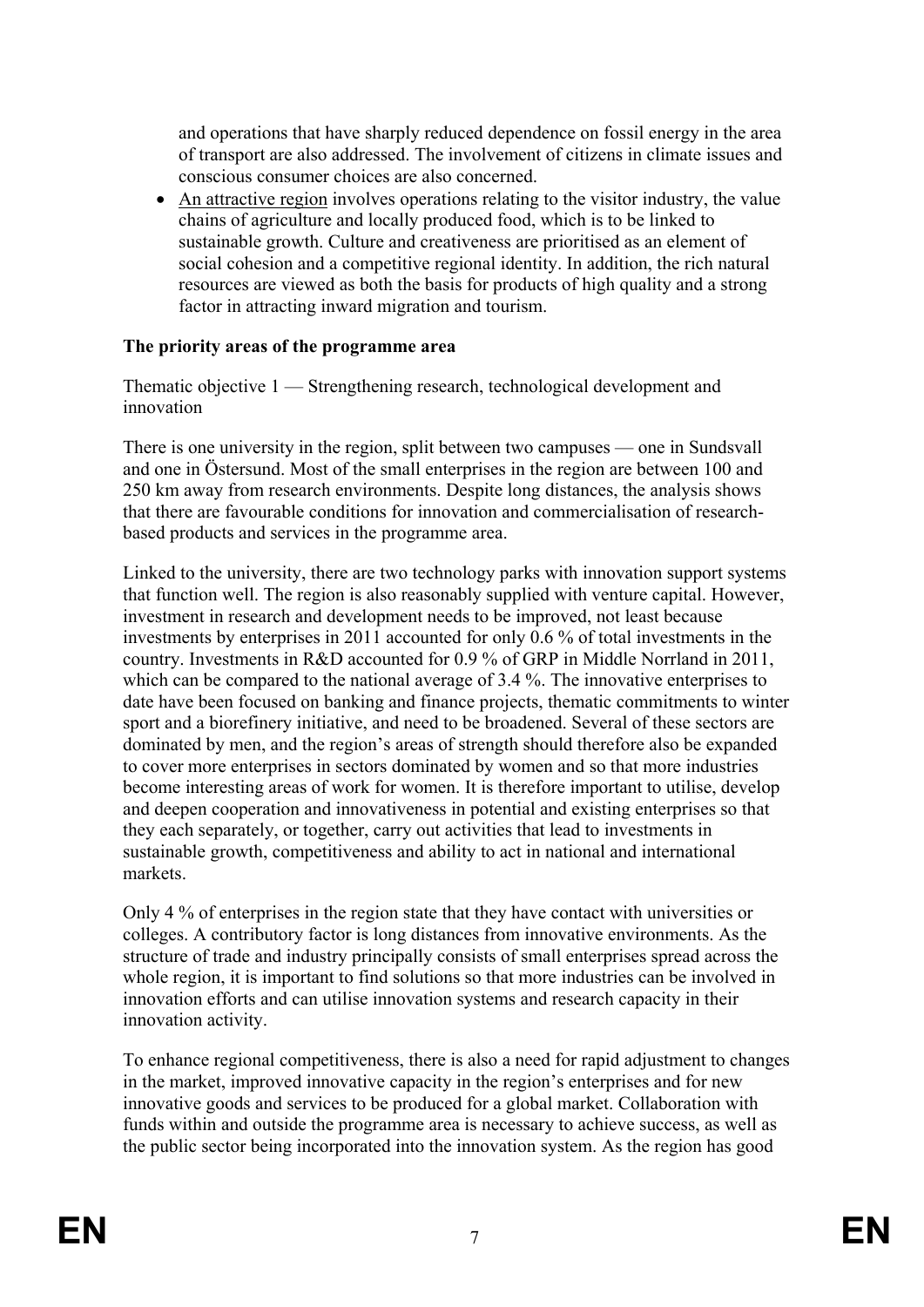development potential in energy supply, energy use and development of smart technology and systems solutions, there are good opportunities to reduce climate impact.

The Middle Norrland ERDF programme creates opportunities to assist in research based on the research infrastructure and resources provided through the European Strategy Forum on Research Infrastructures (ESFRI). This opportunity is opened both for enterprises with capacity to take part in research-intensive innovation processes and researchers who meet the conditions to take part in Horizon 2020, for example.

The forests as a resource are prioritised as an area of strength of the programme area in research, preparing the way for the development of green industries, the bioeconomy, biochemistry, renewable energy and wind power, as well as new value-added products. Development of these areas can lead to energy savings and reduced carbon dioxide emissions.

The prospects for increased processing of forest raw material into various kinds of biobased products such as green chemicals and other materials are good. It is therefore of key importance to continue to support the forest sector and encourage new initiatives. Commercialising innovations in priority areas is crucial during the programming period.

A well expanded IT infrastructure benefits the establishment of new enterprises, existing enterprises and micro-businesses in rural areas. An open innovation system for enterprises in sparse structures therefore needs to be built up, and this can be facilitated, for example, through enhanced IT solutions in public and private organisations. This work should focus on customer-driven innovation to meet the needs of the market. Procurement in the public sector represents an opportunity for innovative development. Promoting collaboration and an exchange of experience on innovation procurement are important.

The business community today has high demands with regard to coverage and capacity, and the growing enterprises are often in a development-intensive service sector. The IT infrastructure has a direct impact on innovation development, being able to introduce new products and services to the market and developing tools in the academic environment.

A well expanded IT infrastructure is essential to enable the full benefit of the knowledge produced by universities and colleges in and outside the region to be obtained. There are a number of centres of expertise and clusters in the region linked to academia that represent both a platform for collaboration and a core of knowledge in the area concerned. Examples are industrial information technology and digital services with the STC centre and the forests as a resource with the FSCN centre.

The growth areas for the future probably include continuing to develop areas of activity and innovation such as big data/information management, applications and gaming logic, with a special focus on young innovators in new market segments. Another example might be what is referred to in various contexts as e-government or the 24-hour authority and is concerned with how digital technology makes it possible to provide more efficient and readily accessible public services for citizens and enterprises.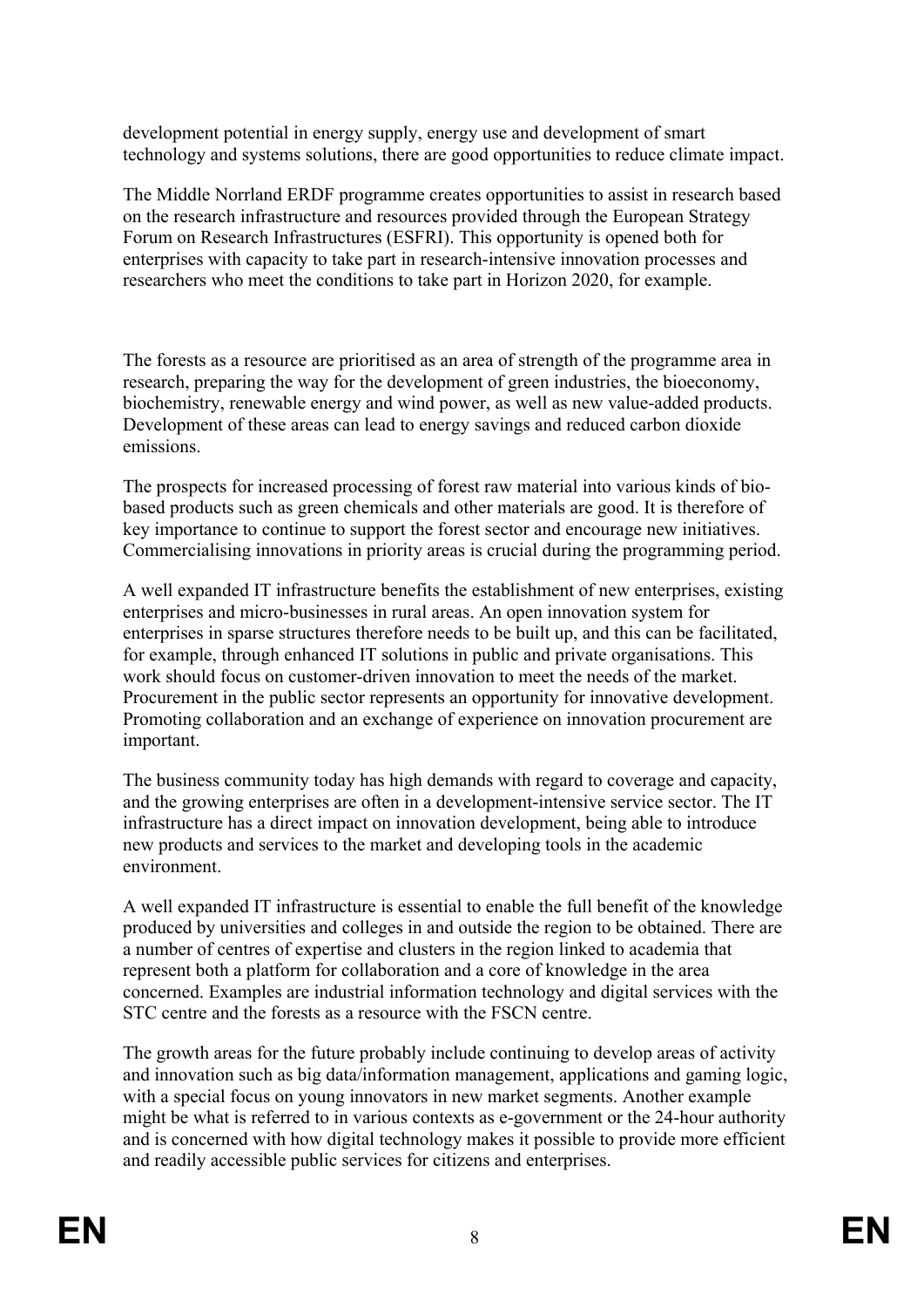Great specialist expertise has been developed around forest raw material in a number of areas such as control engineering, environmental and sustainable technology and operation and maintenance. Examples of this are cluster formations such as Processum — Framtidens bioraffinaderi (Processum — Biorefinery of the Future), Bio Business Region, Packaging Mid Sweden, Safety and Rescue Region (SRR) and Bank-Försäkring-Pension (Banking-Insurance-Pensions) (CER).

As well as these, further research institutions, centres and research groups in a number of subjects such as the social sciences, tourism, gender studies and technology, and everything from democracy issues, sensor-based services and digital printing to digital information management and the communication of organisations can be highlighted. Managed correctly, this will enable better conditions to create lifelong learning, but also to strengthen the business and community development required for greater growth, capacity for renewal and sustainability.

## **Thematic objective 2** — **Enhancing access to, and use and quality of, information and communication technologies**

A well deployed high-speed broadband infrastructure is particularly important for sustainable growth and development in Middle Norrland, as it is a sparsely populated region. It contributes to creating the conditions necessary for competition on equal terms for enterprises independently of locality, and is therefore of the utmost significance in limiting the disadvantages of the programme area in the form of sparse population and long distances. Quantitative analyses performed by the National Post and Telecom Agency show that there is large unutilised potential for growth among companies through greater access to, and use of, IT and communications services.

The geographical areas that offer high-capacity broadband hold more appeal for business start-ups than those that do not. Access to high-speed broadband should be developed. The basic principle is that the players in the market have main responsibility for the provision of broadband, through the cost being charged to the end-customer, while the public sector can provide encouragement with grants to areas where it is not profitable for the market to invest. Market forces are not, at present, sufficient for extended broadband deployment in the sparsely populated areas of the region, and area-specific geographical and population-related conditions necessitate public resources being invested in the region to supplement market forces. In areas where there are long distances between villages and communities, there is a limited customer base, which means that commercial players do not have such great opportunities to make profitable investments. The regional broadband strategies in the programme area identify the geographical areas that are in need of extended roll-out of IT infrastructure and therefore guide future deployment.

The productivity gains of enterprises are largely brought about through increased use of digital technology and services. Enterprises are dependent on IT infrastructure and consequently have greater requirements for capacity. Capacity restrictions currently inhibit growth for enterprises and pose an obstacle to both job creation and business startups. A large proportion of enterprises in Middle Norrland are located in small urban areas and in rural areas. There is a large proportion of microbusinesses spread out across a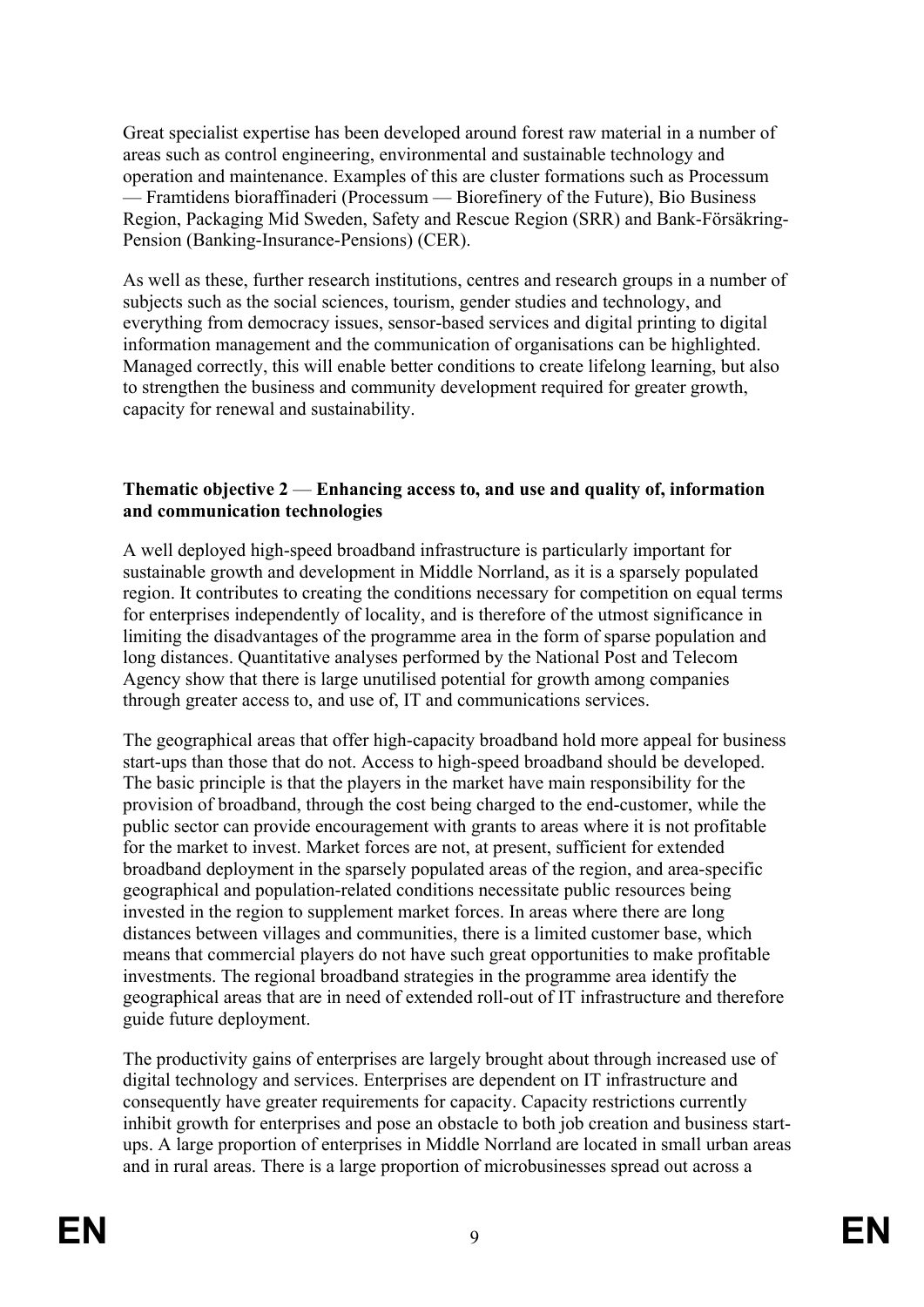large geographical area. The prospects of enterprises strengthening their competitiveness in a sustainable manner in a regional, national and international context depend to an even greater extent on their ability to utilise information and communication technology.

Access to broadband is crucial for the ability of companies to be competitive, job creation and regional growth.

Extended roll-out of IT infrastructure benefits all enterprises and sectors. A characteristic feature of branches of industry in Middle Norrland such as the manufacturing and forest industries, the visitor industry, the energy sector, health and social care, the building industry, commerce and business services is that they are in great need of distancebridging IT communication. Businesses in these industries exist and operate throughout the region. If there is broadband access, IT companies and other kinds of service companies can be located independently of where their customers are. Existing enterprises that work on IT support, systems monitoring and design service, for example, can broaden their range of services and reach new markets. An important element in creating growth in the region is to increase added value by strengthening local production of goods and services and increasing exports, particularly in the larger companies. Digital technology is an essential requirement to this end. New technology can be utilised to find new ways of organising work, so that enterprises in the whole region can move from a local to a global market without needing to leave the region in order to do so. The enterprises face distance-related challenges, and it is therefore necessary to build dense structures and strengthen cooperation between businesses dispersed across the large geographical distances, with the aim of creating proximity and competitiveness. A good IT infrastructure is required for this purpose.

Broadband and e-learning also improve the chances of skills development for individuals and enterprises located far away from education and training institutions. Access to the right skills contributes to improved profitability in businesses.

The aim of the operations under the ERDF programme is to carry out infrastructural investments that prepare the way for a functioning market for private operators and customers. To enable these operations to be implemented, the ERDF resources have to be coordinated with, and differentiated from, resources from other public sources of funding, for example the Rural Development Programme, but also other public resources and private funding options. Collaboration between national, regional, municipal and private operators, together with other funding solutions, ensures extended broadband rollout to enterprises in those areas where the market does not provide extended roll-out.

The cooperative structures between authorities and organisations that have been established under the work on the regional digital agendas will ensure during programme implementation that the investments in interurban networks are accompanied by investments from the Rural Development Programme or others who provide the endusers with access to broadband. It is to be possible for resources from the ERDF programme to be used, among other things, to produce statistics, geographical data, analyses and cost calculations, for the deployment of interurban networks, and for method, knowledge and project support.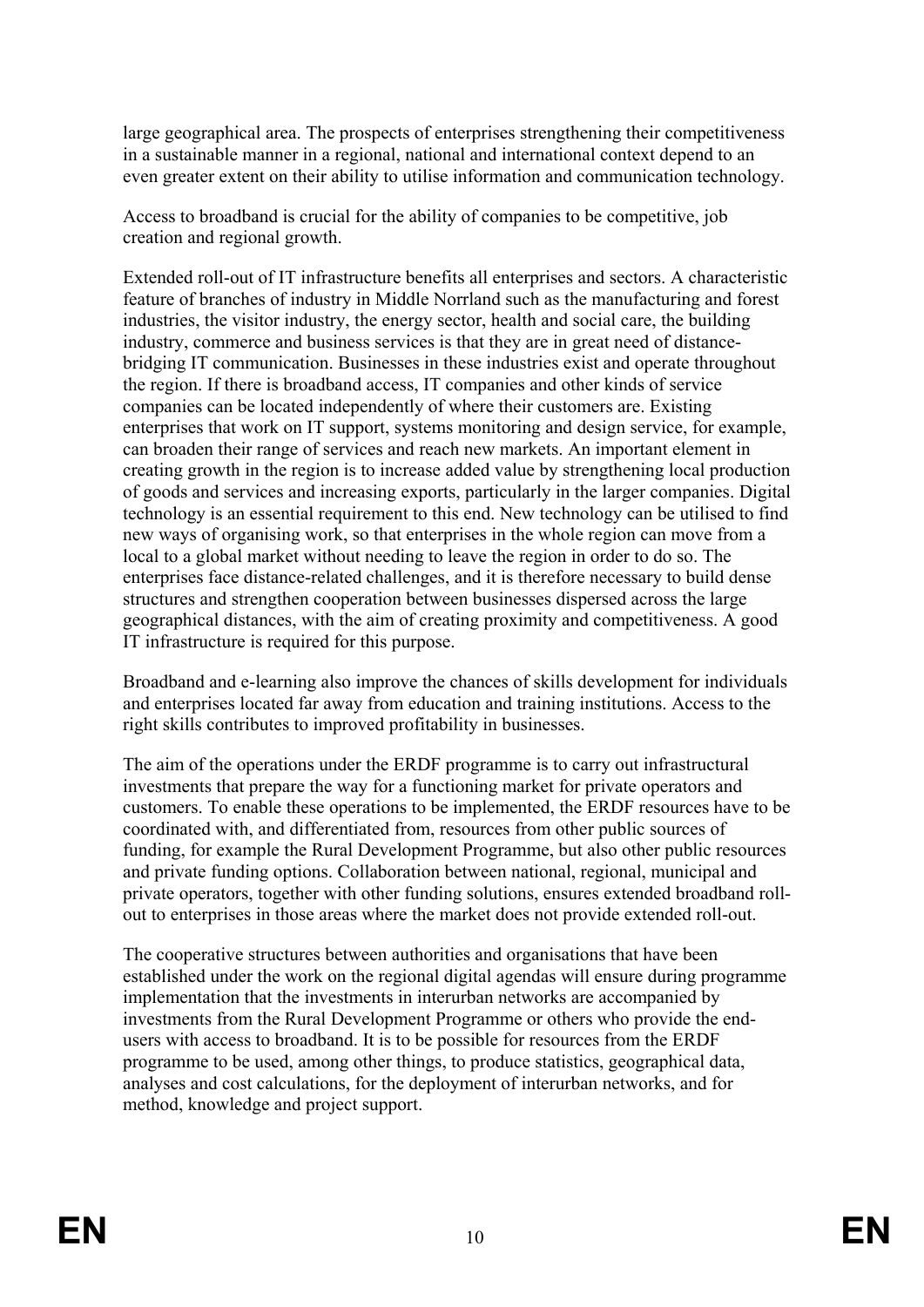### **Thematic objective 3** — **Enhancing the competitiveness of small and medium-sized enterprises (SMEs)**

Entrepreneurship is a mainstay of work on growth in the programme area. Microbusinesses in Middle Norrland provide 26 % of the number of jobs, together accounting for no less than 22 % of employment. One of the reasons for this is the way the labour market functions in a sparsely populated region. Greater competitiveness in small and medium-sized enterprises is crucial to sustainable growth. The analysis shows a correlation between increased value creation and the addition of new jobs. At the same time, the proportion of internationalised small companies is significantly lower than in the country as a whole. The region's entrepreneurship culture is well documented. Enterprising individuals are essential if enterprise is to be enhanced. However, entrepreneurship needs to be strengthened through targeted activities in order to create more new and growing enterprises. Trade and industry mainly consist of small businesses, and a good climate for entrepreneurship and enterprise represents an important foundation for sustainable regional growth, not least because many enterprises within a 10-year period, particularly in sparsely populated areas, face a generational shift where there is a need for bridging actions to new entrepreneurs. This is motivated above all by the fact that the survival rate for new start-ups in the region is below the national average. Experience shows that the survival rate of businesses improves when existing businesses are taken over. From the point of view of sustainability, it is important to create the necessary basis for new entrepreneurs both to increase growth in existing enterprises and take over established businesses.

Access to capital is a key factor here. The supply of private risk capital is substantially lower in this region than in the metropolitan regions. Regional-policy enterprise support can therefore supplement other funding for enterprises in sparsely populated areas where market capital supply does not work. One of the most notable challenges in the programme area is access to both equity and risk capital. This is particularly important for small enterprises in development phases and for small and medium-sized enterprises in phases of expansion. Some compensatory public-sector operations, with regard to venture capital, risk capital and loan capital, may be crucial and justified in order to create comparable conditions for enterprise and growth in Middle Norrland.

Improved business collaboration is, and has been shown to be, an effective method of improving competitiveness among the region's enterprises. This is dependent on enterprises in the programme area having good opportunities to strengthen their competitiveness in the long term and to improve their profitability by investing in skills, production and marketing. Such cooperation is also favoured by a clearer link to operators who support innovation and entrepreneurship. Increased investments strengthen the role of the private sector as a value creator and driver of employment. Priority is therefore given to operations that reduce the costs of businesses and increase the value of goods and services, among other things through environmentally driven business development. The underpinning principle is to support enterprises that are included in regional, local and sector cooperative ventures and that lead to cluster initiatives and other initiatives contributing to sustainable businesses and jobs. One of the challenges facing all the operators in the programme area is that the operations need to be designed to take account of the conditions of enterprises in small local labour markets, where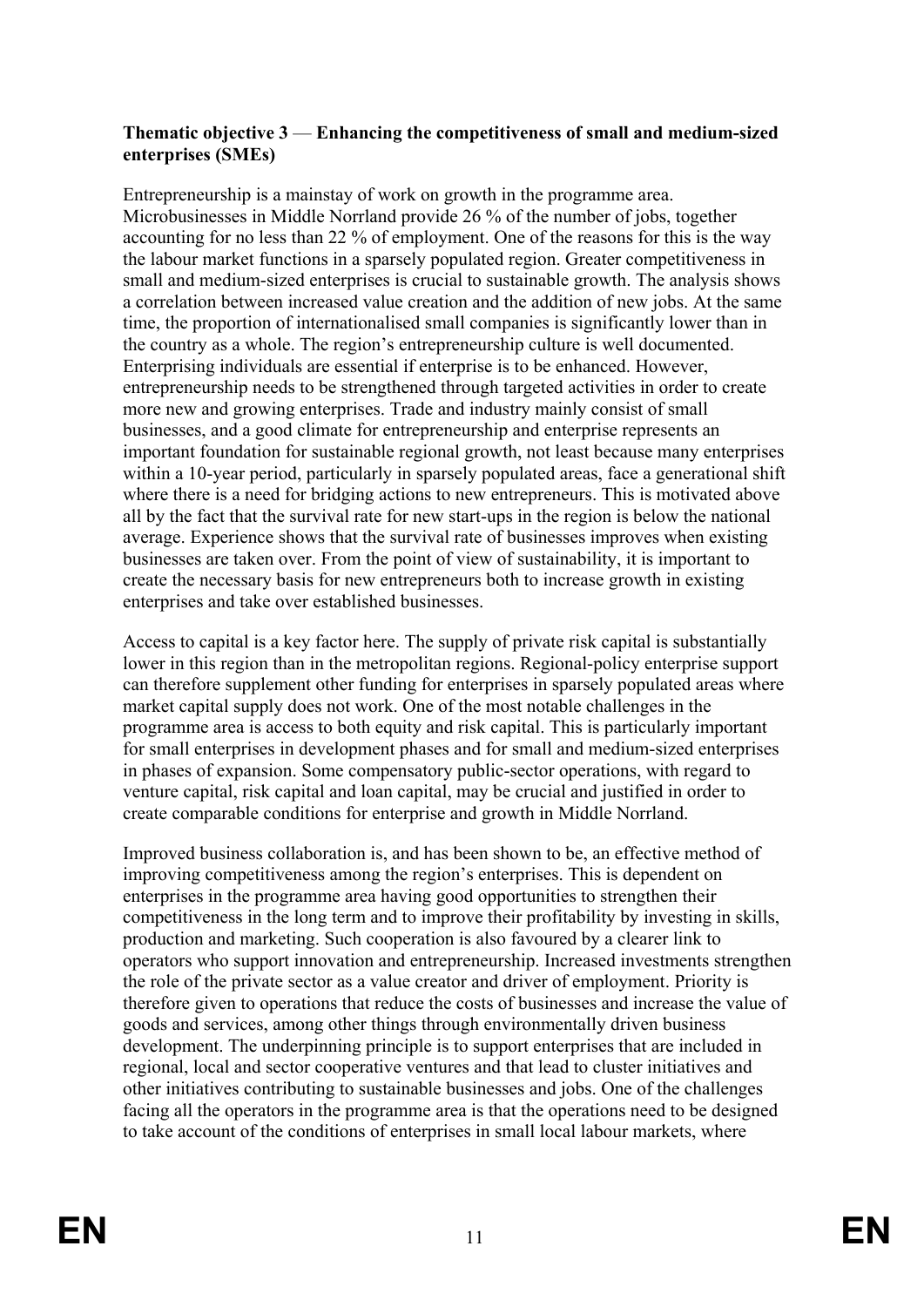access to a car and a stable internet connection is crucial in enabling an enterprise to be competitive in a sparsely populated area.

In order to contribute to an innovative and dynamic entrepreneurship environment in the programme area, priority is given to operations that support entrepreneurship so that enterprise becomes gender-equal, and to operations that give people born outside Sweden better conditions in which to start and operate businesses. Enterprise in the social economy and collaboration between private- and public-sector operators in it are also priority operations.

Based on circumstances in the programme area, support is given to clusters, networks and industry segments that are prioritised in the regional development strategies. Strengthened business collaboration improves interaction between enterprises and publicsector operations, which should be based on the needs identified by collaborating businesses. Collaboration improves the prospects of offering systemic solutions to the market and provides competitive advantages for the individual enterprise.

There are several examples in the programme area of successful networks and examples of cooperation that works well between enterprises, and this should increase. Operations that lead to the establishment, development and broadening of business models and cooperative ventures are therefore a priority area. Framework projects in which enterprise support is applied will be used in operations targeted at investments in individual businesses. This vouches for demand-driven investments, use of approved forms of support and direct participation by the enterprises. Resources from the ERDF should therefore be used for the co-financing of venture capital investments where fund resources are made to be revolving. This increases assess to risk capital, so that venture capital operators become interested in investments in the programme area, leading to the development of complementary funding solutions.

A high rate of participation in the labour market requires good access to competitive jobs. The most common type of new start-up job is service-based and in a small or mediumsized enterprise. Enterprises have exacting demands for internet connection, coverage and capacity, and access to digital services. In sparsely populated areas, a good internet connection is regarded as an important tool in creating competitiveness, as many of the jobs that are created are independent of location, provided good IT infrastructure is available. The need for good coverage and capacity is highlighted as a crucial factor for the market in the tourist industry. As our use of and dependence on constant internet connection increase, so do our requirements and expectations regarding where we can be connected.

## **Thematic objective 4** — **Supporting the shift towards a low-carbon economy in all sectors**

Natural resources and the processing industry are the backbone of trade and industry in the programme area, and energy from biomass and electricity from hydropower have made the programme area self-sufficient in renewable energy. The favourable conditions for renewable energy production in the programme area should be developed even further during the programming period.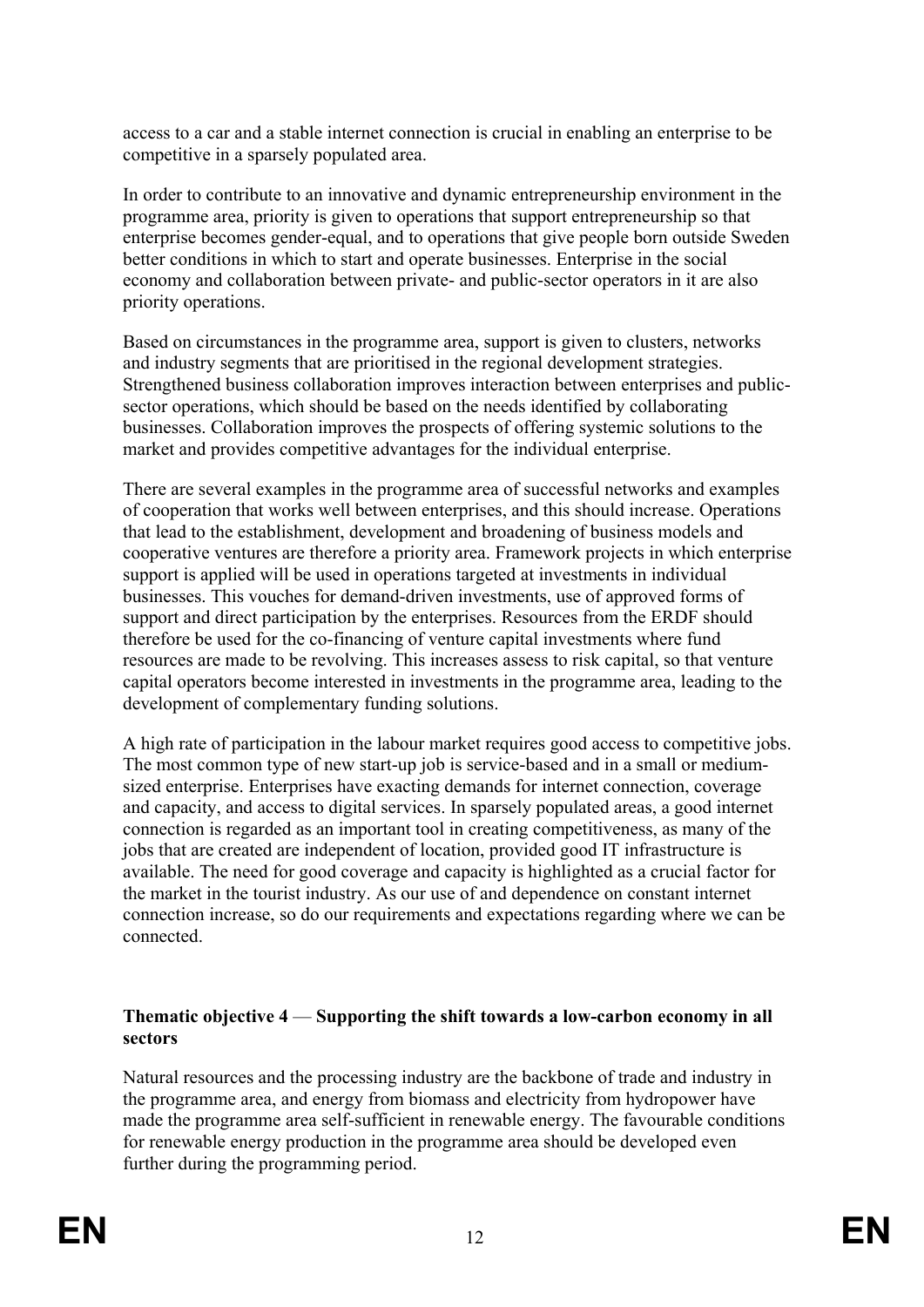The programme area is sparsely populated, with long distances and large transport needs. The structure of trade and industry is notable for enterprises that generate a large amount of transport. Continued oil dependence in passenger transport and the transport sector accounts for a large proportion of energy consumption in the programme area and causes large emissions of greenhouse gases. In 2010, the transport sector and off-road mobile machinery accounted for 50 % of total greenhouse gas emissions. Operations that encourage energy-efficient, sustainable and region-wide systems and facilitate the shift to a fossil-free transport sector are therefore prioritised.

Advice to enterprises and the public sector is expected to result in reduced energy needs and reduced climate impact. It is important that this work continues and reaches new businesses. Cooperation on common solutions where enterprises benefit from one another's activities should be supported. This may involve issues relating to energy use, utilisation of residuals and so on. Greater use needs to be made of the production of renewable materials for the housing sector than today. Priority is therefore given to operations that encourage sustainable construction, favour regional trade and industry in the programme area and reduce climate impact. One way of achieving energy savings and developing energy-efficient products and services is environmentally sound procurement. There is a need to boost knowledge of how this opportunity can be used as a policy instrument in both the public and private sectors.

Strategic collaboration between research and the private and public sectors benefits business opportunities and enterprise in the area of energy and environmental technology. Applied research in close collaboration with trade and industry should be developed. New technology, innovations and new services should be promoted through support for demonstration plants and test activity.

The energy and environmental technology industry is closely linked to information technology. Smarter power grids and sustainable energy solutions require IT infrastructure. The possibility of improved communication through IT infrastructure can have a relieving effect on the transport infrastructure and consequently also have a positive environmental impact.

### **Thematic objective 7** — **Promoting sustainable transport and removing bottlenecks in key network infrastructures**

Under the flagship initiative in the Europe 2020 strategy, *Resource-efficient Europe*, the EU is to create sustainable growth. Sustainable growth means a more resource-efficient, greener and more competitive economy.

The Member States of the EU have established a core structure for the EU transport system — TEN-T. The European Commission White Paper highlights initiatives aimed at contributing to fulfilling objectives for greater mobility, removing strategic bottlenecks and consequently contributing to increased growth and employment, as well as reducing carbon dioxide emissions in the transport sector.

The possibility of building efficient transport systems that promote accessibility depends on both density of population and locality structure. Special needs for operations arise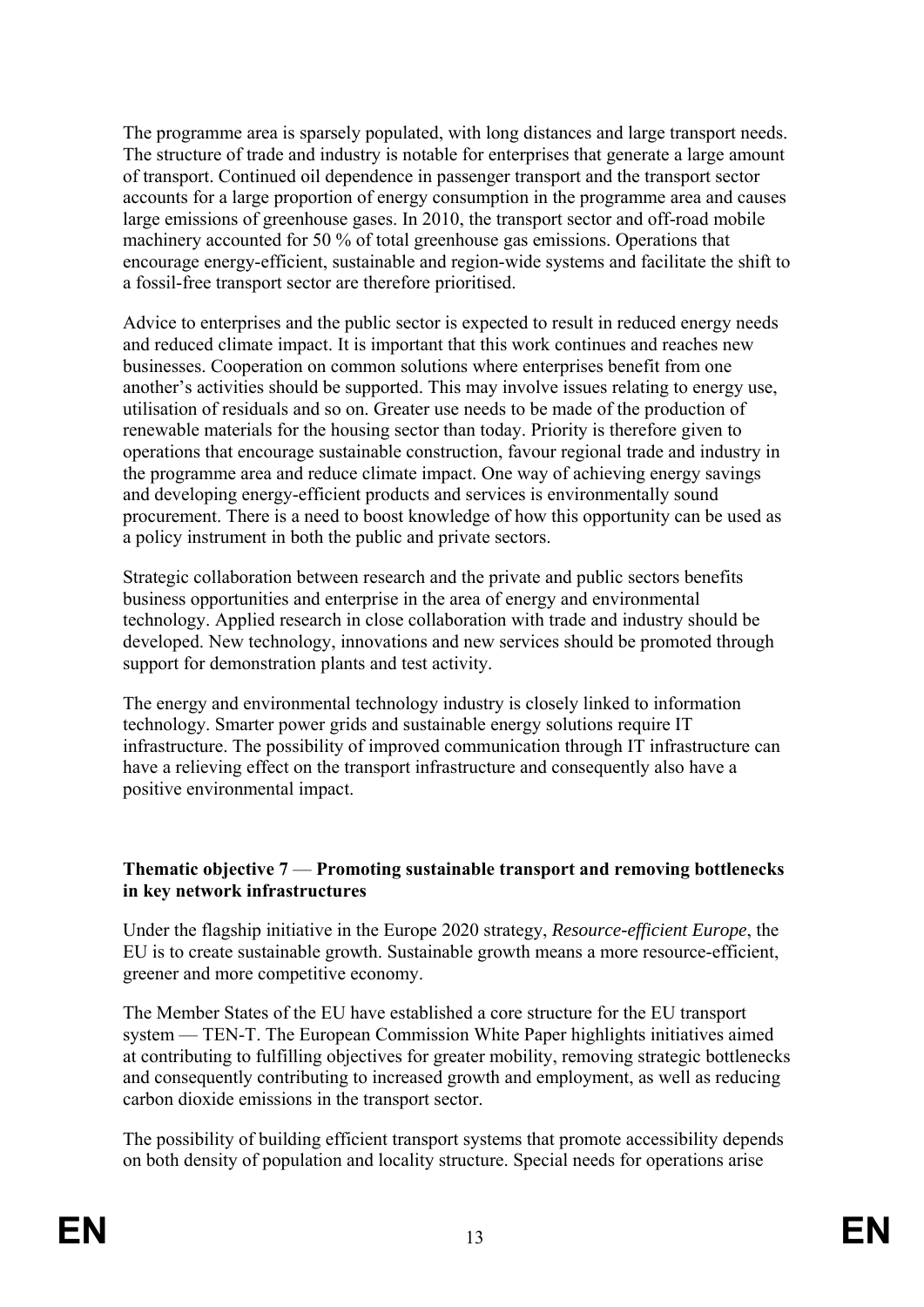with the sparsely populated areas and long distances in the programme area. Support for sustainable transport needs to be used for measures that strengthen trade and industry and the labour market. The operations are to promote transport systems that contribute to or strengthen the links to TEN-T.

During the programming period 2007-2013, the ERDF resources, entirely in line with established objectives, were focused primarily on operations that have promoted accessibility and contributed to regional enlargement. Participatory research shows that implemented operations have met set objectives, in particular with regard to north-south connections. The investments have been primarily focused on investments in travel centres, connecting traffic and commuter parking. During the programming period 2014- 2020, ERDF operations are aimed, among other things, at developing the east-west links and informing travellers of the opportunities to benefit from new, sustainable communication solutions. This focus is supported by the conclusions from the participatory research concerning the programming period 2007-2013.

Distances are long, and sparseness of population is a significant factor for trade and industry in the programme area. In addition to this, most of the inhabitants of the region face journeys of up to an hour to reach the nearest railway station. The possibility of accomplishing effective regional enlargement depends on improved transport infrastructure. Measures creating accessibility improve the prospects of the companies developing and competing on equal terms. As a result of these measures, opportunities are created, among other things, for an enlarged labour market and for the region to offer greater appeal. The visitor industry and the raw materials industry, including the green industries, represent the most important basic industries in the programme area. The visitor industry, which to a large extent is operated on a small scale, is entirely dependent on a functional infrastructure that enables the long distances and sparseness of population to be overcome. The raw materials industry, in particular the forest industry, must, in the same way as the visitor industry, have access to adequate infrastructure. As a result of measures to create accessibility, the companies in the region can contribute to a greater extent to attaining the objectives of EU 2020. Transportation of raw materials to and from the raw materials-based industry contributes to the large share of transport in greenhouse gas emissions in the region, and is a decisive element in the competitiveness of trade and industry. This is particularly clear for the forest industry, which normally has to cope with long transport distances from forests to processing plants, which are generally located at the coast. This transportation is mainly done by truck. It is possible to transfer a significant portion of the transportation of forest raw materials to the railways. However, this necessitates action to deal with bottlenecks in the railway system.

The long distances in the programme area, and to the sales markets in Europe, affect the two most significant transport corridors in the programme area, the Mid-Nordic Corridor and the Bothnian Corridor. The latter has been granted TEN-T status by the Commission because of its significance to raw material supply in Europe and is also an important project in the EU Strategy for the Baltic Sea Region. In the programme area, the need for both goods transport and passenger traffic by rail along the Bothnian Corridor has increased sharply in the past 10 years, while the East Coast Line between Gävle and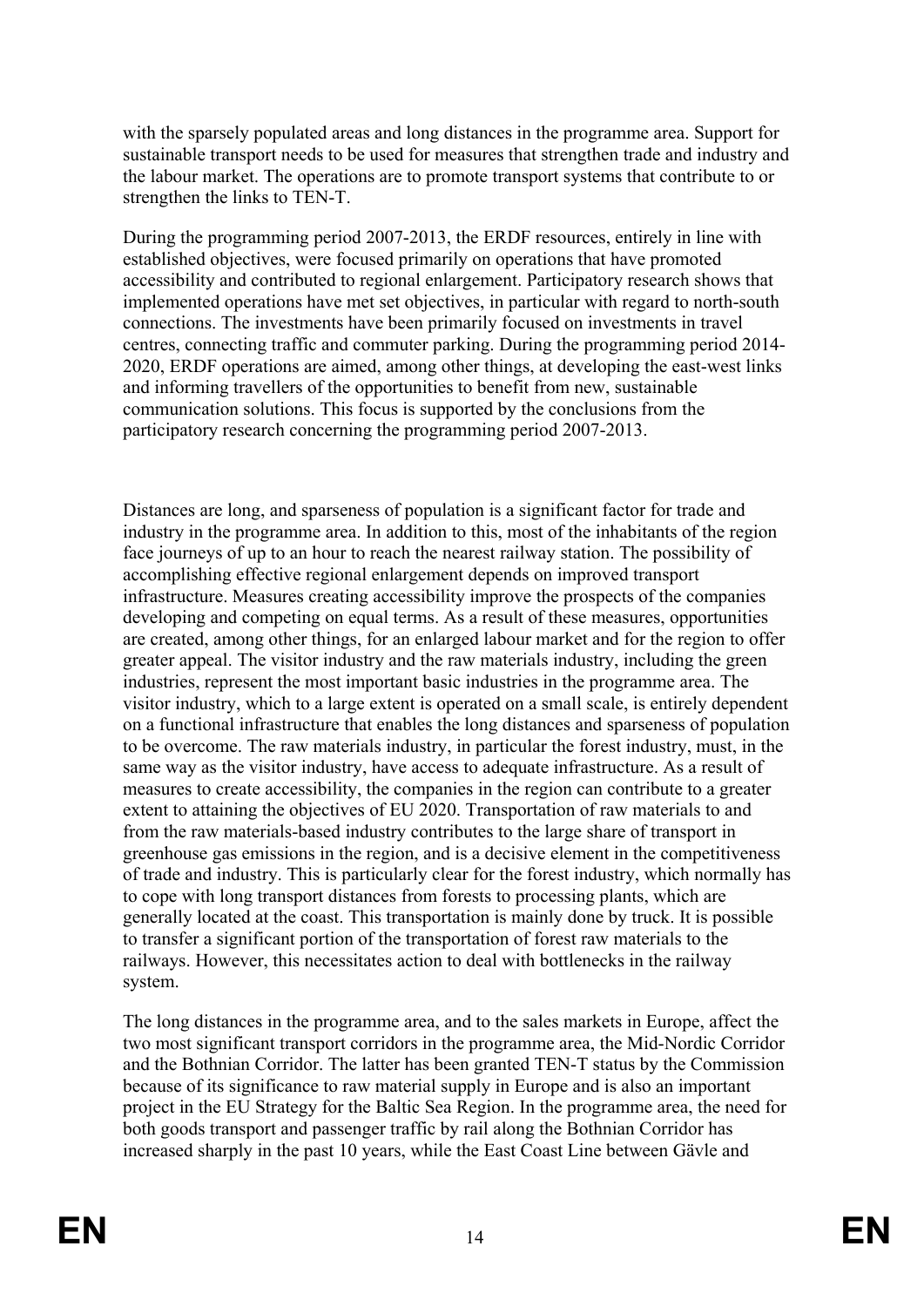Härnösand is one of the longest and busiest single tracks in Sweden, with capacity problems. This has led to longer journey times and increased delays.

Capacity shortages have become even more marked as a result of operations implemented with support from the ERDF over the period 2007-2013 having led to increased passenger transport in the railway system.

Participatory research points to the need, alongside investments in travel centres and peripheral investments, to continue to develop the transport infrastructure that is necessary to bring about regional enlargement. The programme therefore contains operations that eliminate certain identified shortages and bottlenecks in the transport infrastructure.

With investments in the Mid-Nordic Corridor, there is potential to link Trondheim with Moscow. At the same time, the interior is linked with the coast, creating redundancy in the railway system. This makes it possible to relieve the pressure from the volume of goods along the main routes, which principally run in a north-south direction. The corridor is also important to the visitor industry in the programme area. Operations in the Mid-North Corridor are therefore prioritised during the programming period.

The E4 along the Norrland coast is of national interest and, like the E14, forms part of the Trans-European Transport Network (TEN), linking southern and northern Sweden together. It is crucial that measures are taken to improve transport safety, reduce environmental impact and create shorter journey times along the E4. The E14 between Sundsvall and Storlien is an important east-west route connecting Sundsvall, Ånge, Östersund and Trondheim. If a high level of accessibility is to continue to be achieved, operations that improve road standards and bring about the necessary traffic flow and basic speed are important.

The prospects for increasing public transport use in the programme area are good, in view of the newly started passenger service between Sundsvall and Umeå and the enhanced rail traffic between Åre and Sundsvall. The number of passengers travelling by Norrtåg on the Umeå-Örnsköldsvik-Kramfors-Härnösand-Sundsvall route nearly doubled between 2012 and 2013. Trains offer the chance to commute longer distances than previously, and consequently increase the county's labour market. Bus and coach traffic remains the backbone of the regional and local public transport system today. A network of bus routes that works smoothly is important to link together the parts of the county that are not reached by the railways.

Operating conventional public transport, which by origin is urban traffic, in rural and sparsely populate areas is often viewed as inefficient from the point of view of economics and travel. There is therefore a need to develop and test new public transport solutions specially developed from the perspective of rural and sparsely populated areas.

Walking and cycling are the most sustainable ways of travelling shorter distances. Footpaths and cycle paths are an important element in commuting to work and study in the urban areas of the county and create environments that are attractive and safe.

Prioritised infrastructure investments are in line with the regional development strategies (RDSs) and the regional transport plans. The investments are deemed to have positive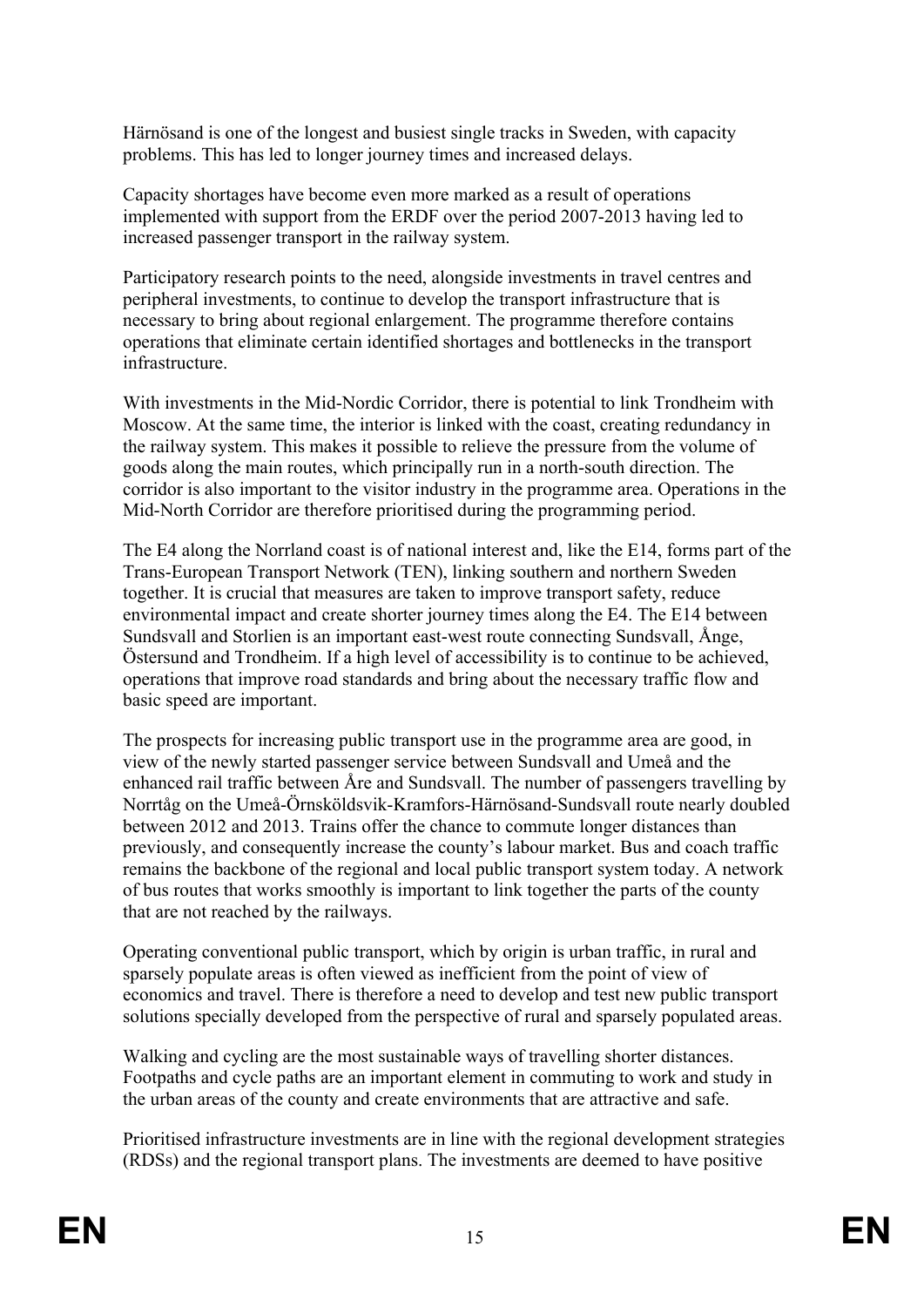effects on the social economy and on accessibility for people and goods, and to make a substantial contribution to fulfilling the transport policy objectives of a long-term sustainable transport system. The resources made available through the ERDF programme make added value possible through regional, local and national investment priorities being linked together, so that a more cohesive transport infrastructure network can be accomplished.

### Ex-ante evaluation of proposals for ERDF programmes for Middle North Sweden 2014- 2020

The Swedish Agency for Growth Policy Analysis has presented written reports on four occasions during the programme drafting process, as well as concluding comments. In addition, representatives of the Swedish Agency for Growth Policy Analysis have attended meetings in the programme area and have presented proposals and opinions in dialogue with representatives of the programme area.

All administrative officers who have taken part in the work on the operational programme have examined the reports and informal comments presented by the Swedish Agency for Growth Policy Analysis. These comments have, as far as possible, been incorporated into the programme.

Opinions and proposals in the third report, which was based on a more complete draft programme, were of great value in formulating the programme proposal presented to the Swedish Government Offices. The sustainability aspects, the number of indicators and gender-separated target values for the indicators are examples of sections that have been formulated in the light of opinions expressed by the Swedish Agency for Growth Policy Analysis.

The fourth report primarily discusses the selection of indicators and target values. Apart from remaining uncertainties concerning indicators, baselines and target values, all opinions expressed have been considered and incorporated into the draft proposal.

All the reports from the Swedish Agency for Growth Policy Analysis have also contained views on the regional analysis. The reports and the verbal opinions presented informally have been valuable. The analysis has been reworked during the programme drafting process in the light of views expressed by the Swedish Agency for Growth Policy Analysis, which has contributed to the analysis having been formulated in a comprehensible and focused manner.

1.1.2 A justification for the choice of thematic objectives and corresponding investment priorities having regard to the partnership agreement, based on an identification of regional and, where appropriate, national needs including the need to address the challenges identified in relevant country-specific recommendations adopted in accordance with Article 121(2) TFEU and the relevant Council recommendations adopted in accordance with Article 148(4) TFEU, taking into account the ex-ante evaluation.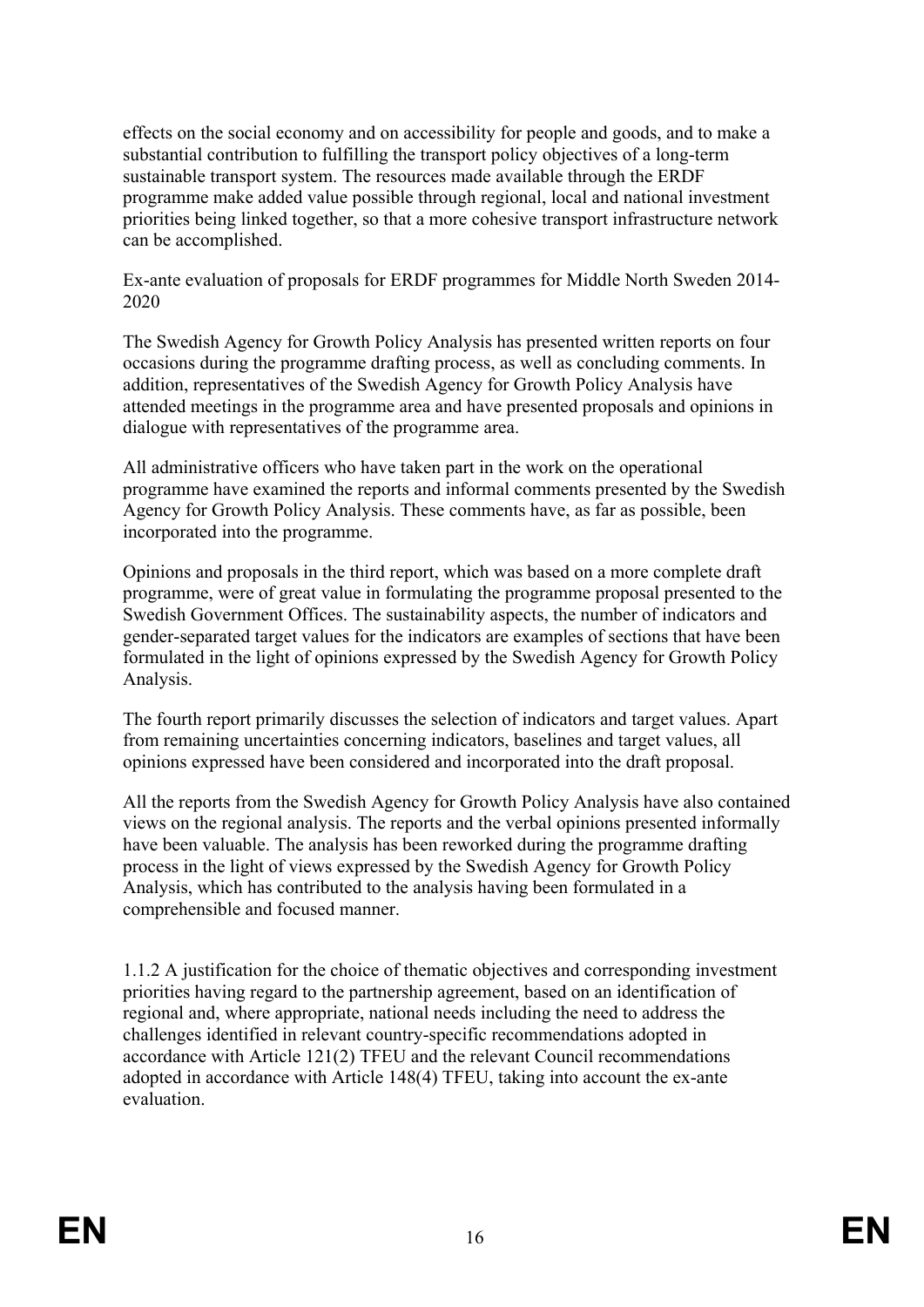| <b>Selected thematic</b><br>objective                                                                         | <b>Selected investment priority</b>                                                                                                                                                                                                                                                                                                                                                                                                                                                                                                                                                                                                                                                                                                           | <b>Justification for selection</b>                                                                                                                                                                                                                                                                                                                                                                                                                                                                                                                                                                                                                                                                              |
|---------------------------------------------------------------------------------------------------------------|-----------------------------------------------------------------------------------------------------------------------------------------------------------------------------------------------------------------------------------------------------------------------------------------------------------------------------------------------------------------------------------------------------------------------------------------------------------------------------------------------------------------------------------------------------------------------------------------------------------------------------------------------------------------------------------------------------------------------------------------------|-----------------------------------------------------------------------------------------------------------------------------------------------------------------------------------------------------------------------------------------------------------------------------------------------------------------------------------------------------------------------------------------------------------------------------------------------------------------------------------------------------------------------------------------------------------------------------------------------------------------------------------------------------------------------------------------------------------------|
| $01$ — Strengthening<br>research,<br>technological<br>development and<br>innovation                           | $1b$ – Promoting business<br>investment in R&I, developing<br>links and synergies between<br>enterprises, research and<br>development centres and the<br>higher education sector, in<br>particular promoting investment<br>in product and service<br>development, technology transfer,<br>social innovation, eco-innovation,<br>public service applications,<br>demand stimulation, networking,<br>clusters and open innovation<br>through smart specialisation, and<br>supporting technological and<br>applied research, pilot lines, early<br>product validation actions,<br>advanced manufacturing<br>capabilities and first production,<br>in particular in key enabling<br>technologies and diffusion of<br>general purpose technologies | The proposed Partnership<br>Agreement emphasises the need for<br>operations.<br>Sweden's national innovation<br>strategy.<br>The operations are to create the<br>necessary basis on which to increase<br>the R&D investments, which at<br>present are low in comparison with<br>other regions.<br>Participatory research reports and<br>experience from the programming<br>period 2007-2013 show that R&D<br>operations have not involved<br>enterprises to a sufficient degree and<br>that the operations that have been<br>carried out have not led to<br>innovations that it has been possible<br>to commercialise. The investment<br>priority is intended to promote<br>business investments in innovation. |
| $02$ — Enhancing<br>access to, and use and<br>quality of,<br>information and<br>communication<br>technologies | 2a — Extending broadband<br>deployment and the roll-out of<br>high-speed networks and<br>supporting the adoption of<br>emerging technologies and<br>networks for the digital economy                                                                                                                                                                                                                                                                                                                                                                                                                                                                                                                                                          | Identified needs expressed in<br>regional development strategies for<br>both the county of Jämtland and the<br>county of Västernorrland.<br>Broadband strategy for Sweden.<br>Digital agendas at EU and national<br>level based on the EU 2020 strategy.<br>The Partnership Agreement.                                                                                                                                                                                                                                                                                                                                                                                                                          |
| $02$ — Enhancing<br>access to, and use and<br>quality of,<br>information and<br>communication<br>technologies | $2c$ - Strengthening ICT<br>applications for e-government, e-<br>learning, e-inclusion, e-culture<br>and e-health                                                                                                                                                                                                                                                                                                                                                                                                                                                                                                                                                                                                                             | Identified needs expressed in<br>regional development strategies for<br>both the county of Jämtland and the<br>county of Västernorrland.<br>Broadband strategy for Sweden.                                                                                                                                                                                                                                                                                                                                                                                                                                                                                                                                      |

|  |  |  | Table 1: Justification for the selection of thematic objectives and investment priorities |
|--|--|--|-------------------------------------------------------------------------------------------|
|--|--|--|-------------------------------------------------------------------------------------------|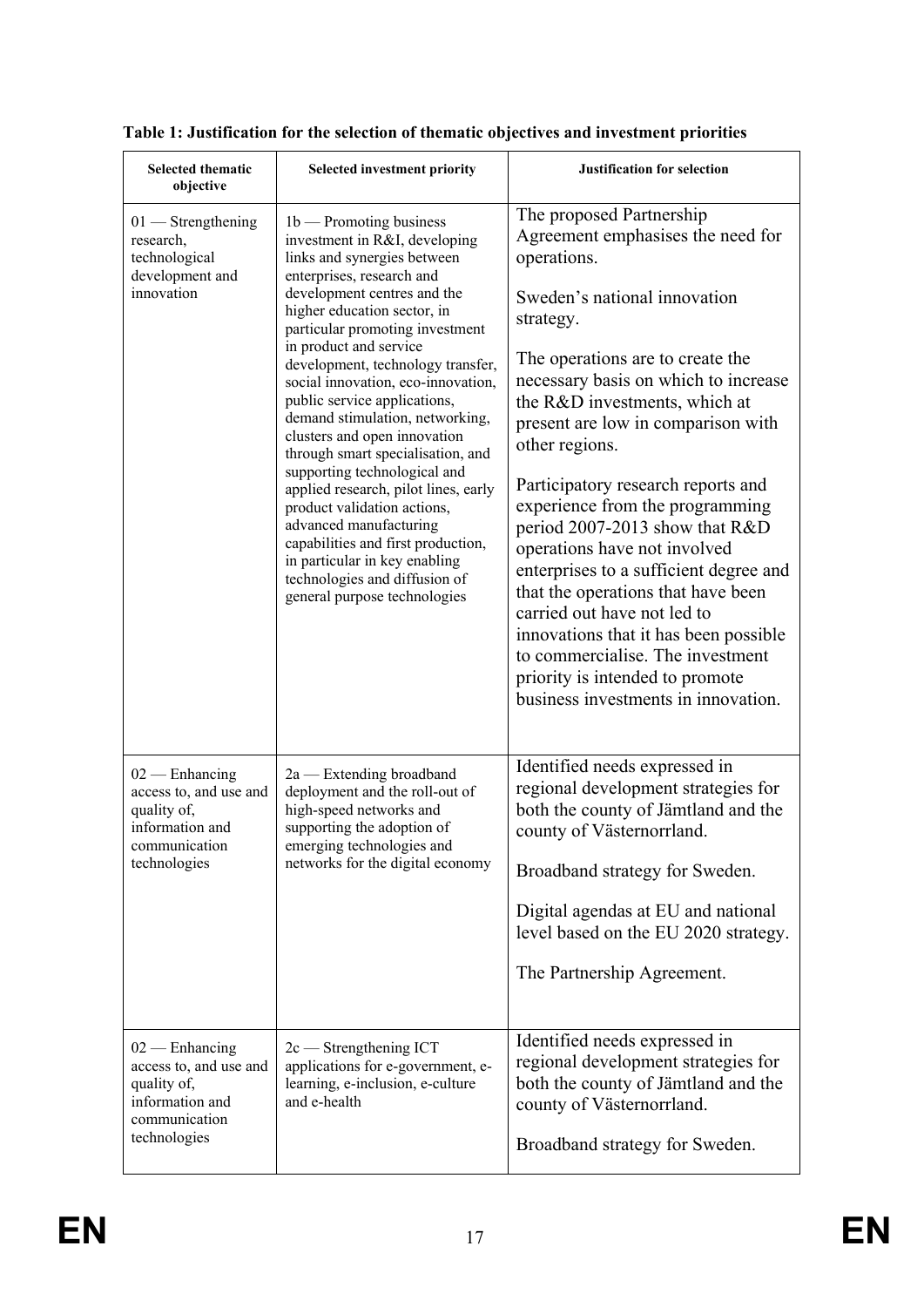| <b>Selected thematic</b><br>objective                                                                                                                                                                | <b>Selected investment priority</b>                                                                                                                                                                      | <b>Justification for selection</b>                                                                                                                                                                                                                                                                                                                                 |
|------------------------------------------------------------------------------------------------------------------------------------------------------------------------------------------------------|----------------------------------------------------------------------------------------------------------------------------------------------------------------------------------------------------------|--------------------------------------------------------------------------------------------------------------------------------------------------------------------------------------------------------------------------------------------------------------------------------------------------------------------------------------------------------------------|
|                                                                                                                                                                                                      |                                                                                                                                                                                                          | Digital agendas at EU and national<br>level based on the EU 2020 strategy.                                                                                                                                                                                                                                                                                         |
|                                                                                                                                                                                                      |                                                                                                                                                                                                          | The Partnership Agreement.                                                                                                                                                                                                                                                                                                                                         |
| $03$ — Enhancing the<br>competitiveness of<br>small and medium-<br>sized enterprises, the<br>agricultural sector<br>(for the EAFRD) and<br>the fisheries and<br>aquaculture sector<br>(for the EMFF) | $3a -$ Promoting<br>entrepreneurship, in particular by<br>facilitating the economic<br>exploitation of new ideas and<br>fostering the creation of new<br>firms, including through business<br>incubators | Identified needs for, among other<br>things, enhanced entrepreneurship,<br>business collaboration and advice<br>that are expressed in regional<br>development strategies for both the<br>county of Jämtland and the county<br>of Västernorrland.<br>Supporting internationalisation in<br>small and medium-sized enterprises.<br>Need to continue efforts aimed at |
|                                                                                                                                                                                                      |                                                                                                                                                                                                          | supply of capital to smaller<br>companies.                                                                                                                                                                                                                                                                                                                         |
| $03$ — Enhancing the<br>competitiveness of<br>small and medium-<br>sized enterprises, the<br>agricultural sector<br>(for the EAFRD) and<br>the fisheries and<br>aquaculture sector                   | $3b$ — Developing and<br>implementing new business<br>models for SMEs, in particular<br>with regard to internationalisation                                                                              | Identified needs for, among other<br>things, enhanced entrepreneurship,<br>business collaboration and advice<br>that are expressed in regional<br>development strategies for both the<br>county of Jämtland and the county<br>of Västernorrland.                                                                                                                   |
| (for the EMFF)                                                                                                                                                                                       |                                                                                                                                                                                                          | Supporting internationalisation in<br>small and medium-sized enterprises.                                                                                                                                                                                                                                                                                          |
|                                                                                                                                                                                                      |                                                                                                                                                                                                          | Need to continue efforts aimed at<br>supply of capital to smaller<br>companies.                                                                                                                                                                                                                                                                                    |
| $04$ — Supporting the<br>shift towards a low-<br>carbon economy in<br>all sectors                                                                                                                    | $4b$ — Promoting energy<br>efficiency and renewable energy<br>use in enterprises                                                                                                                         | The proposed Partnership<br>Agreement points to needs for<br>efficiency improvements in the area.                                                                                                                                                                                                                                                                  |
|                                                                                                                                                                                                      |                                                                                                                                                                                                          | One of the areas of strength in the<br>programme area with potential to be<br>developed.                                                                                                                                                                                                                                                                           |
|                                                                                                                                                                                                      |                                                                                                                                                                                                          | The counties' environmental                                                                                                                                                                                                                                                                                                                                        |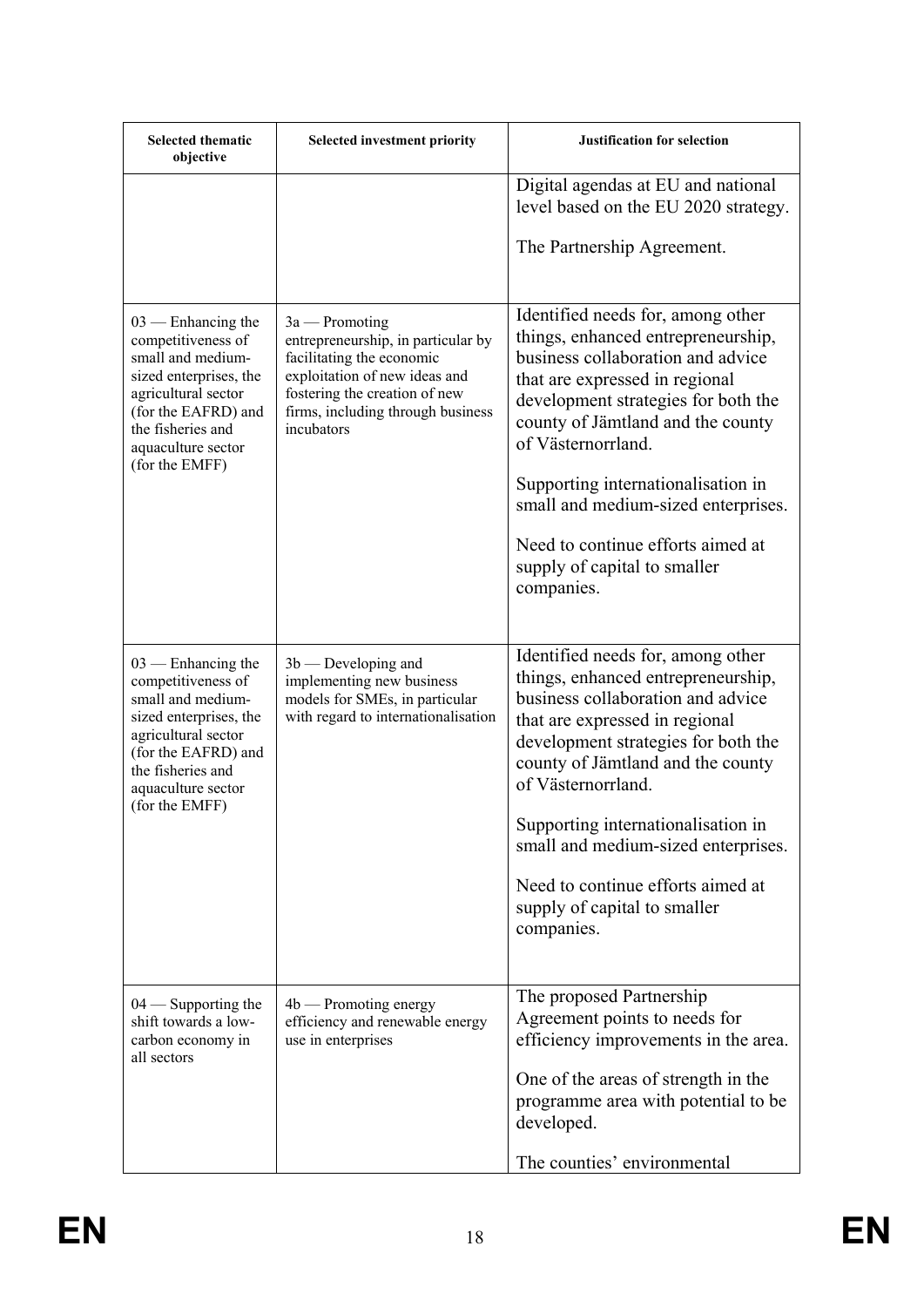| <b>Selected thematic</b><br>objective                                                                         | <b>Selected investment priority</b>                                                                                                                                                        | <b>Justification for selection</b>                                                                                                                                                                                                                                                                                                                                                                                    |
|---------------------------------------------------------------------------------------------------------------|--------------------------------------------------------------------------------------------------------------------------------------------------------------------------------------------|-----------------------------------------------------------------------------------------------------------------------------------------------------------------------------------------------------------------------------------------------------------------------------------------------------------------------------------------------------------------------------------------------------------------------|
|                                                                                                               |                                                                                                                                                                                            | objectives documents.                                                                                                                                                                                                                                                                                                                                                                                                 |
| $04$ — Supporting the<br>shift towards a low-<br>carbon economy in<br>all sectors                             | $4c$ — Supporting energy<br>efficiency, smart energy<br>management and renewable<br>energy use in public<br>infrastructure, including in public<br>buildings, and in the housing<br>sector | The proposed Partnership<br>Agreement points to needs for<br>efficiency improvements in the area.<br>One of the areas of strength in the<br>programme area with potential to be<br>developed.<br>The counties' environmental<br>objectives documents.                                                                                                                                                                 |
| $07$ — Promoting<br>sustainable transport<br>and removing<br>bottlenecks in key<br>network<br>infrastructures | 7a — Supporting a multimodal<br>Single European Transport Area<br>by investing in the TEN-T                                                                                                | The needs of the programme area<br>for infrastructure investments are<br>not met to a sufficient degree in the<br>national allocation of resources.<br>National targets for an increased<br>proportion of public transport. The<br>counties' regional transport plans.<br>Identified needs expressed in<br>regional development strategies for<br>both the county of Jämtland and the<br>county of Västernorrland.    |
| 07 — Promoting<br>sustainable transport<br>and removing<br>bottlenecks in key<br>network<br>infrastructures   | 7b — Enhancing regional<br>mobility by connecting secondary<br>and tertiary nodes to TEN-T<br>infrastructure, including<br>multimodal nodes                                                | The needs of the programme area<br>for infrastructure investments are<br>not met to a sufficient degree in the<br>national allocation of resources.<br>National objectives for an increased<br>proportion of public transport. The<br>counties' regional transport plans.<br>Identified needs expressed in<br>regional development strategies for<br>both the county of Jämtland and the<br>county of Västernorrland. |
| $07$ — Promoting<br>sustainable transport<br>and removing<br>bottlenecks in key                               | $7c$ — Developing and improving<br>environmentally-friendly<br>(including low noise) and low-<br>carbon transport systems,                                                                 | The needs of the programme area<br>for infrastructure investments are<br>not met to a sufficient degree in the                                                                                                                                                                                                                                                                                                        |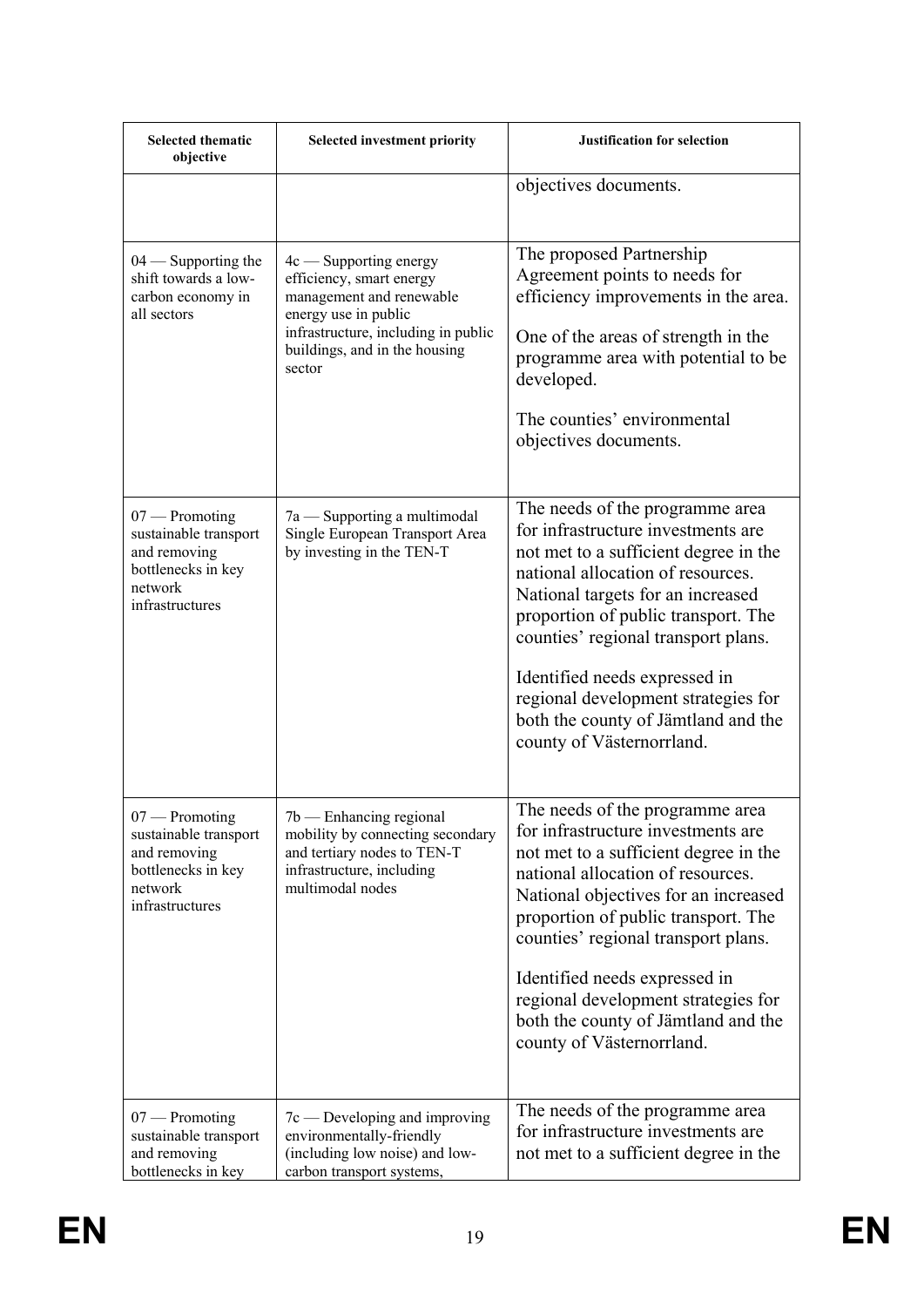| <b>Selected thematic</b><br>objective | <b>Selected investment priority</b>                                                                                                                                               | <b>Justification for selection</b>                                                                                                                                                                                                                                                                  |
|---------------------------------------|-----------------------------------------------------------------------------------------------------------------------------------------------------------------------------------|-----------------------------------------------------------------------------------------------------------------------------------------------------------------------------------------------------------------------------------------------------------------------------------------------------|
| network<br>infrastructures            | including inland waterways and<br>maritime transport, ports,<br>multimodal links and airport<br>infrastructure, in order to promote<br>sustainable regional and local<br>mobility | national allocation of resources.<br>National objectives for an increased<br>proportion of public transport. The<br>counties' regional transport plans.<br>Identified needs expressed in<br>regional development strategies for<br>both the county of Jämtland and the<br>county of Västernorrland. |

# **1.2 Justification for the financial allocation**

Justification for the financial allocation (Union support) to each thematic objective and, where appropriate, investment priority, in accordance with the thematic concentration requirements, taking into account the ex-ante evaluation.

According to EU rules and government guidelines, 70 % of the resources are to be shared between objectives 1-3. The regional analysis points to great needs for operations to promote research, technological development and innovation. This justifies thematic objective 1 being given a somewhat greater proportion of the resources that must be targeted at objectives 1-3. The resources are otherwise shared between thematic objectives 2 and 3. Experience from the programming period 2007-2013 shows that the investments in operations of the kind that correspond to thematic objective 4 amount to between 4 % and 7 % of the budget.

The Middle Norrland programme area is one of the areas covered by the special rules applicable to sparsely populated regions. This means that the programme area, in addition to the ordinary ERDF budget, is also allocated resources that are to be used to counteract the disadvantages of sparse population.

The ERDF resource have been allocated focusing on the special needs associated with the sparse population of the programme area according to the following justification.

Thematic objective 1: 23.9 % of ERDF resources. Increased investments in research and innovation take high priority in the programme area, particularly in view of the fact that investments in R&D by trade and industry in the area are low. The resources are primarily targeted at operations that lead to increased commercialisation of R&D, which is in line both with the European Commission's priorities and with experience from the previous programming period.

Thematic objective 2: 19.5 % of ERDF resources. Investments in deployment of highspeed broadband infrastructure and development of digital services are justified in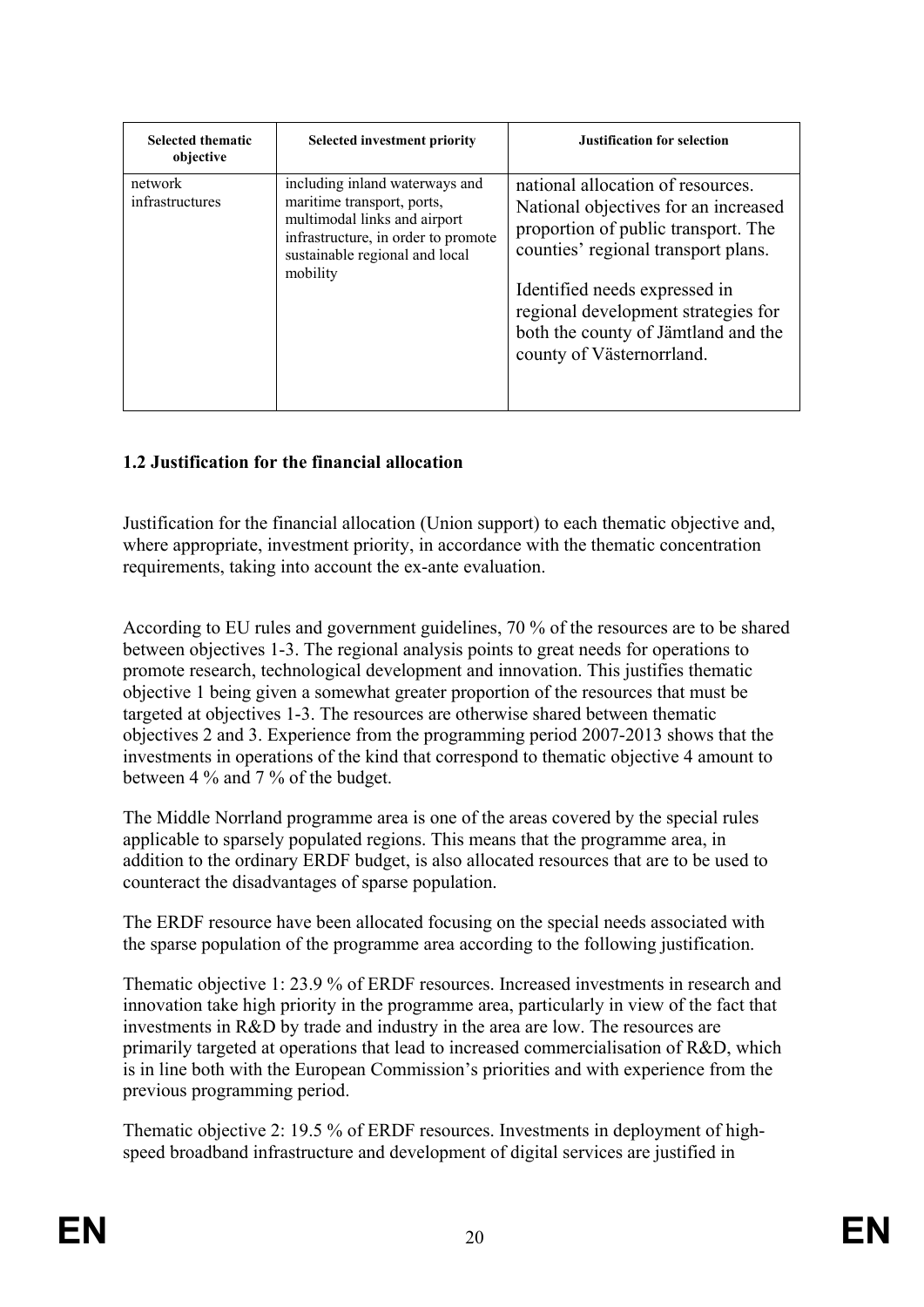particular by the sparse population and long distances in the programme area and the fact that access to broadband and digital services improves the competitiveness of enterprises. Public investments are necessary as a complement in the sparsely populated areas where commercial forces do not deem it profitable to invest in broadband infrastructure.

Thematic objective 3: 29 % of ERDF resources. The largest share of the programme area's budget is allocated to the development of small and medium-sized enterprises. The development of small and medium-sized enterprises is prioritised in the Europe 2020 strategy, in national strategies and in our regional development strategies. Thematic objective 3 also includes investments in supply of capital according to the successful model introduced during the previous programming period. Supply of capital is particularly important, as the willingness of the market players to invest is limited in our sparsely populated programme area. Sparse population and long distances also mean that the costs of development operations in small and medium-sized enterprises become relatively high.

Thematic objective 4: 5.7 % of ERDF resources [1]. Greenhouse gas emissions in the programme area have decreased sharply since 1990. A significant proportion of Swedish production of renewable energy takes place in Middle Norrland. The challenge for the programme area is primarily to reduce the transport sector's dependence on fossil fuels. Experience from the previous programming period shows that the need for public resources for energy and climate operations is limited. This justifies a relatively limited share of the programme budget being allocated to thematic objective 4.

Thematic objective 7: 17.9 % of ERDF resources. Functioning transport systems take high priority in consideration of the sparse population and long distances in the region and nodes outside the region. Goods and passenger transport should be linked to the TEN-T network to meet the needs of industry and the visitor sector. Enhanced transport infrastructure can lead to increased use of public transport and reduced use of fossil fuels in the transport sector.

EU 2020 points out the need to work in a sector-integrated manner on urban development, which is identified as a priority area for the regional Structural Funds programme. This prioritisation is associated with the needs that can be related to an increased population in areas of already high population density, as well as meeting the need for collaboration between urban and rural areas with the aim of developing an attractive region. Increased population in cities leads to a need for infrastructure, housing, waste management, energy and supply and, in the wake of these, socio-economic challenges linked to segregation and unemployment, etc.

Middle Norrland has small towns and cities with inward migration and, at the same time, outward migration from our towns and cities to the metropolitan regions. The consequence is that sparse population becomes a more acute problem than urban development. This is the principal reason why the programme refrains from the possibility of special investments in urban development. There is, however, a continued need to develop methods and working practices that encourage collaboration between urban and rural areas to find attractive and sustainable solutions to the challenges and opportunities the region has.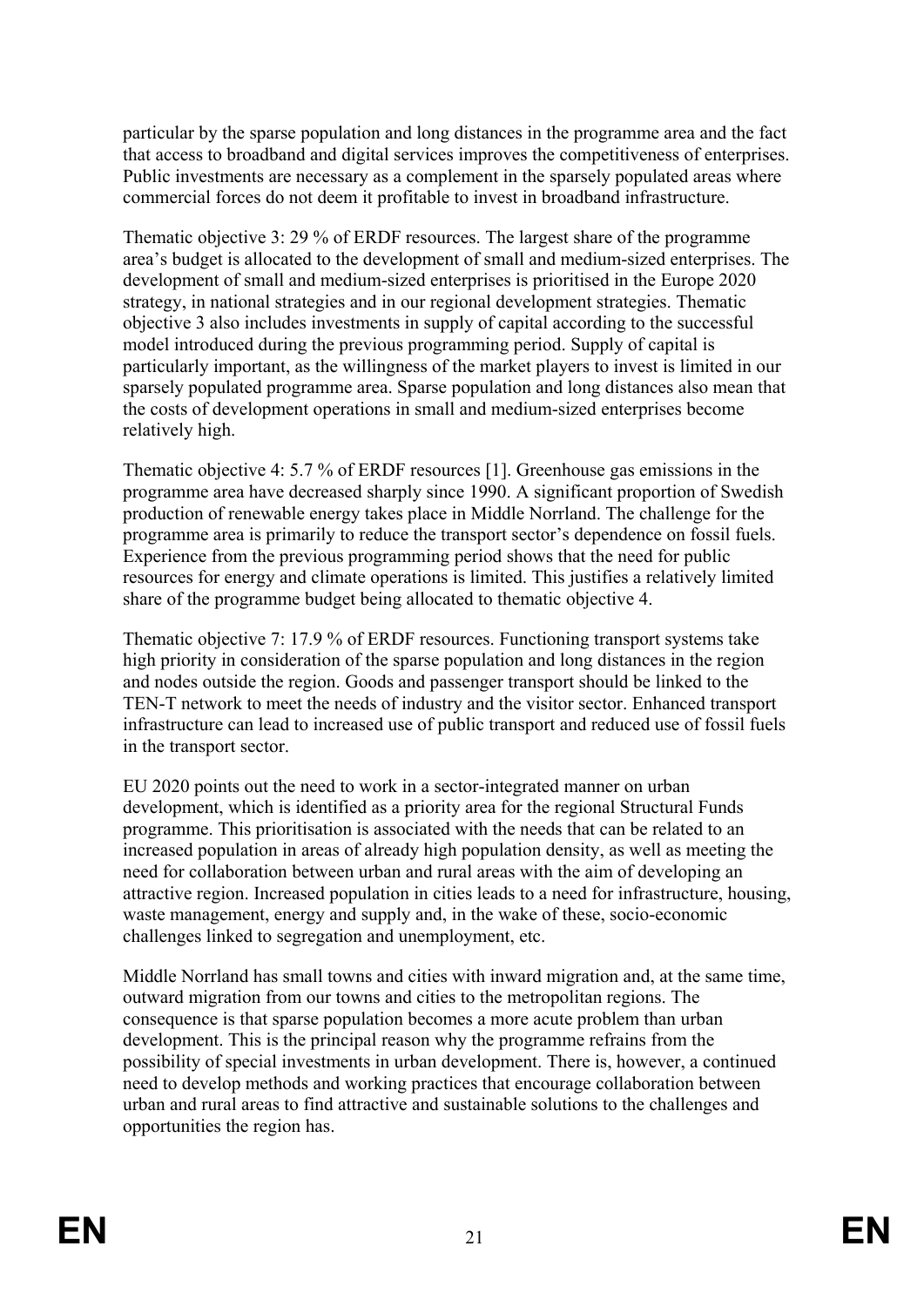Special resources for sustainable urban development have therefore not been prioritised. The need for operations is met in the programme's five priority axes. In priority axes 4 and 7, for example, activities and projects are expected to contribute to sustainable development in cities.

These resources have been allocated on condition that they are aimed at compensating for the sparse population of the area. Functioning transport systems and access to IT infrastructure are particularly important in sparsely populated areas with long distances to travel. The conditions for enterprise are less favourable in peripheral areas, particularly with regard to supply of capital. In addition, significant efforts need to be made for investments in research and development to reach the average level for the country as a whole. The allocation of what are referred to as sparseness resources reflects these needs.

The proposed allocation between thematic objectives is shown in Table 4.

Table 4: Basis of calculation for the Middle Norrland project budget, with division of total budget into ordinary resources and special sparseness resources (see annex 'Tables and figures Middle Norrland')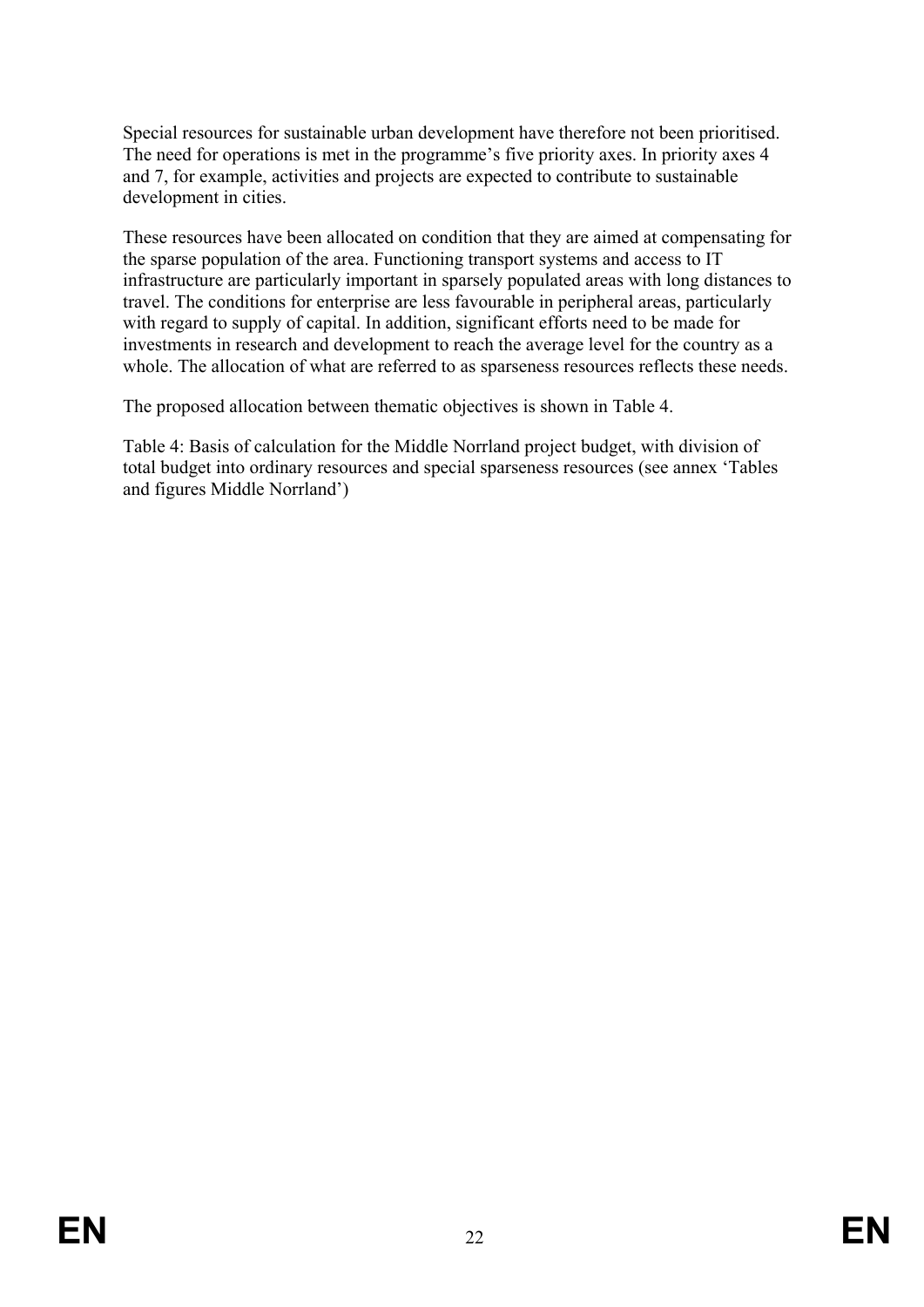| Priority<br>axis | Fund        | Union support $(\epsilon)$ | <b>Proportion</b><br>of total<br>Union<br>support for<br>the<br>operational<br>programme | Thematic objective / Investment priority / Specific objective                                                                                                                                                                                                                                                                                                                                                                                                                                                                                                                                                                                                                                                                                                                                                                                                                                                                                                                                                                                 | Common and programme-specific<br>result indicators for which a target has<br>been set |
|------------------|-------------|----------------------------|------------------------------------------------------------------------------------------|-----------------------------------------------------------------------------------------------------------------------------------------------------------------------------------------------------------------------------------------------------------------------------------------------------------------------------------------------------------------------------------------------------------------------------------------------------------------------------------------------------------------------------------------------------------------------------------------------------------------------------------------------------------------------------------------------------------------------------------------------------------------------------------------------------------------------------------------------------------------------------------------------------------------------------------------------------------------------------------------------------------------------------------------------|---------------------------------------------------------------------------------------|
|                  | <b>ERDF</b> | 36 815 389.00              | 23.90 %                                                                                  | $\bullet$ 01 — Strengthening research, technological development and innovation<br>• 1b — Promoting business investment in R&I, developing links and synergies between enterprises, research<br>and development centres and the higher education sector, in particular promoting investment in product and<br>service development, technology transfer, social innovation, eco-innovation, public service applications,<br>demand stimulation, networking, clusters and open innovation through smart specialisation, and supporting<br>technological and applied research, pilot lines, early product validation actions, advanced manufacturing<br>capabilities and first production, in particular in key enabling technologies and diffusion of general purpose<br>technologies<br>$\bullet$ 1 — Increased investments in research and development as a proportion of enterprises in the programme<br>area<br>$\bullet$ 2 — Increasing the proportion of small and medium-sized enterprises that develop innovative goods and<br>services | [002, 0103a]                                                                          |
| $\overline{2}$   | <b>ERDF</b> | 30 113 316.00              | 19.55 %                                                                                  | $\bullet$ 02 — Enhancing access to, and use and quality of, information and communication technologies<br>$\bullet$ 2a — Extending broadband deployment and the roll-out of high-speed networks and supporting the adoption<br>of emerging technologies and networks for the digital economy<br>$\blacktriangleright$ 1 — It is to be possible for a greater proportion of enterprises in the programme areas to connect to high-<br>speed networks (100 Mbps)<br>$\bullet$ 2c — Strengthening ICT applications for e-government, e-learning, e-inclusion, e-culture and e-health<br>$\blacktriangleright$ 1 — New digital services are established and existing ones are developed so that access to private and<br>public services is improved<br>$\bullet$ 2 — The use of e-services is to increase, in particular in those groups in society that make less use of e-<br>services and new technology                                                                                                                                      | [0202, 0203, 0204]                                                                    |
| 3                | <b>ERDF</b> | 44 655 815.00              | 28.99%                                                                                   | $\bullet$ 03 — Enhancing the competitiveness of small and medium-sized enterprises, the agricultural sector (for the<br>EAFRD) and the fisheries and aquaculture sector (for the EMFF)<br>$\bullet$ 3a — Promoting entrepreneurship, in particular by facilitating the economic exploitation of new ideas and<br>fostering the creation of new firms, including through business incubators                                                                                                                                                                                                                                                                                                                                                                                                                                                                                                                                                                                                                                                   | [0302, 0303, 0305, 102]                                                               |

# **Table 2: Overview of the investment strategy of the operational programme**

**EN**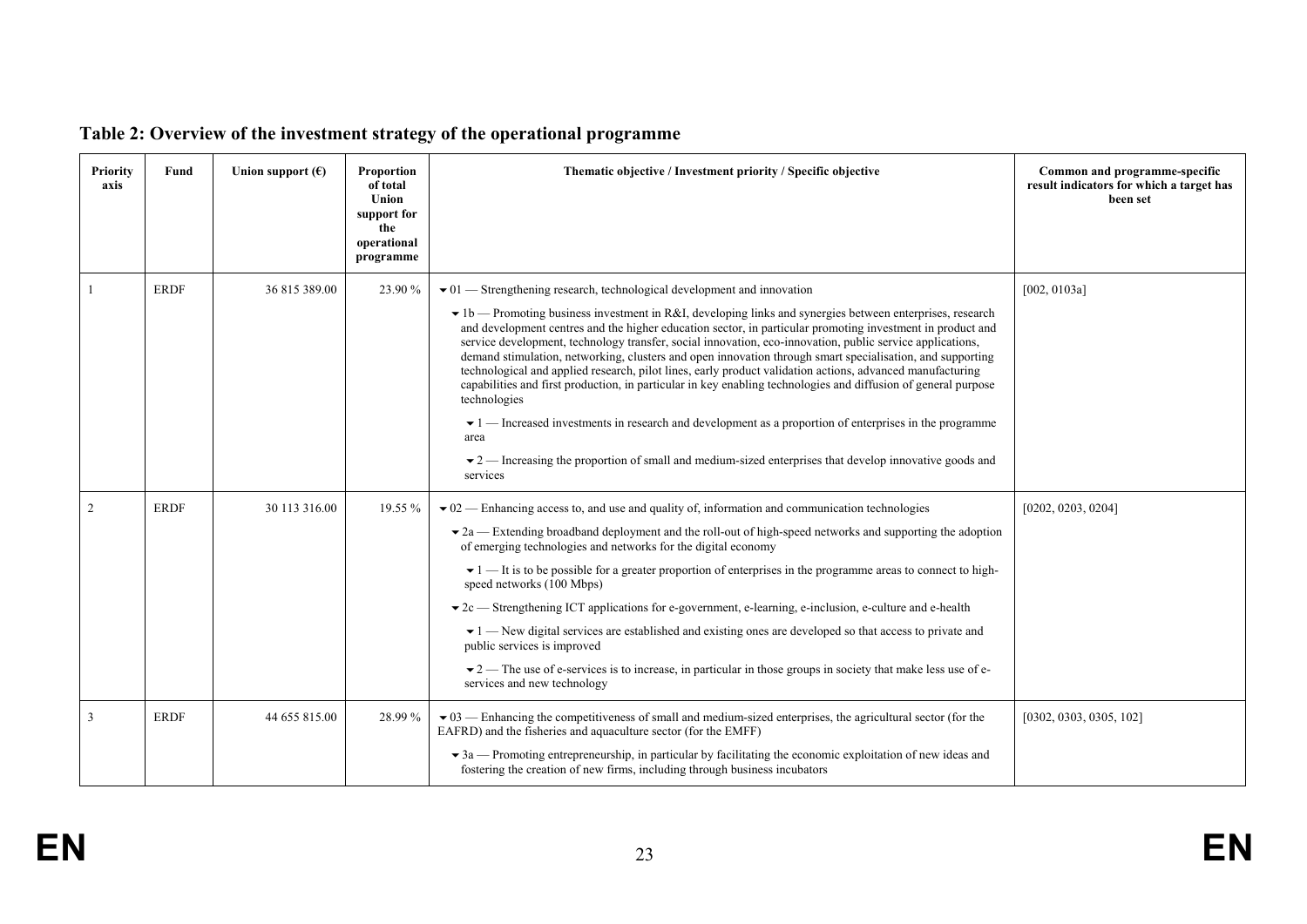| <b>Priority</b><br>axis | Fund        | Union support $(\epsilon)$ | <b>Proportion</b><br>of total<br>Union<br>support for<br>the<br>operational<br>programme | Thematic objective / Investment priority / Specific objective                                                                                                                                                                                                                                     | Common and programme-specific<br>result indicators for which a target has<br>been set |
|-------------------------|-------------|----------------------------|------------------------------------------------------------------------------------------|---------------------------------------------------------------------------------------------------------------------------------------------------------------------------------------------------------------------------------------------------------------------------------------------------|---------------------------------------------------------------------------------------|
|                         |             |                            |                                                                                          | $\blacktriangleright$ 1 — Advanced product and service development promotes growth in SMEs                                                                                                                                                                                                        |                                                                                       |
|                         |             |                            |                                                                                          | $\bullet$ 2 — High-growth enterprises increase investments in advanced product and service development                                                                                                                                                                                            |                                                                                       |
|                         |             |                            |                                                                                          | $\bullet$ 3b — Developing and implementing new business models for SMEs, in particular with regard to<br>internationalisation                                                                                                                                                                     |                                                                                       |
|                         |             |                            |                                                                                          | $\bullet$ 1 — Improved profitability among enterprises that actively contribute to cluster initiatives                                                                                                                                                                                            |                                                                                       |
|                         |             |                            |                                                                                          | $\blacktriangleright$ 2 — Increased proportion of enterprises with business cooperation in international markets                                                                                                                                                                                  |                                                                                       |
|                         | <b>ERDF</b> | 8 712 696.00               | 5.66 %                                                                                   | $\blacktriangleright$ 04 — Supporting the shift towards a low-carbon economy in all sectors                                                                                                                                                                                                       | [0401, 0403, 0405]                                                                    |
|                         |             |                            |                                                                                          | $\blacktriangleright$ 4b — Promoting energy efficiency and renewable energy use in enterprises                                                                                                                                                                                                    |                                                                                       |
|                         |             |                            |                                                                                          | $\blacktriangleright$ 1 — Increasing the combined energy efficiency of small and medium-sized enterprises by 20 % by 2020<br>and increased proportion of renewable energy                                                                                                                         |                                                                                       |
|                         |             |                            |                                                                                          | $\bullet$ 4c — Supporting energy efficiency, smart energy management and renewable energy use in public<br>infrastructure, including in public buildings, and in the housing sector                                                                                                               |                                                                                       |
|                         |             |                            |                                                                                          | $\bullet$ 1 — Increasing energy efficiency in the public sector and in the housing sector by 20 % by 2020                                                                                                                                                                                         |                                                                                       |
| 5                       | <b>ERDF</b> | 27 588 535.00              | 17.91 %                                                                                  | $\bullet$ 07 — Promoting sustainable transport and removing bottlenecks in key network infrastructures                                                                                                                                                                                            | [0404, 0701, 0702, 703, 704, 705, 706]                                                |
|                         |             |                            |                                                                                          | $\blacktriangleright$ 7a — Supporting a multimodal Single European Transport Area by investing in the TEN-T                                                                                                                                                                                       |                                                                                       |
|                         |             |                            |                                                                                          | $\bullet$ 1 — The programme area's TEN-T network has enhanced function in 2020 in comparison with 2014 due<br>to improved accessibility and capacity                                                                                                                                              |                                                                                       |
|                         |             |                            |                                                                                          | $\blacktriangleright$ 7b — Enhancing regional mobility by connecting secondary and tertiary nodes to TEN-T infrastructure,<br>including multimodal nodes                                                                                                                                          |                                                                                       |
|                         |             |                            |                                                                                          | $\blacktriangleright$ 1 — Mobility in the programme area has increased in 2020 in comparison with 2014                                                                                                                                                                                            |                                                                                       |
|                         |             |                            |                                                                                          | $\bullet$ 7c — Developing and improving environmentally-friendly (including low noise) and low-carbon transport<br>systems, including inland waterways and maritime transport, ports, multimodal links and airport<br>infrastructure, in order to promote sustainable regional and local mobility |                                                                                       |
|                         |             |                            |                                                                                          | $\bullet$ 1 — The proportion of travellers using environmentally friendly modes of transport has increased in 2020                                                                                                                                                                                |                                                                                       |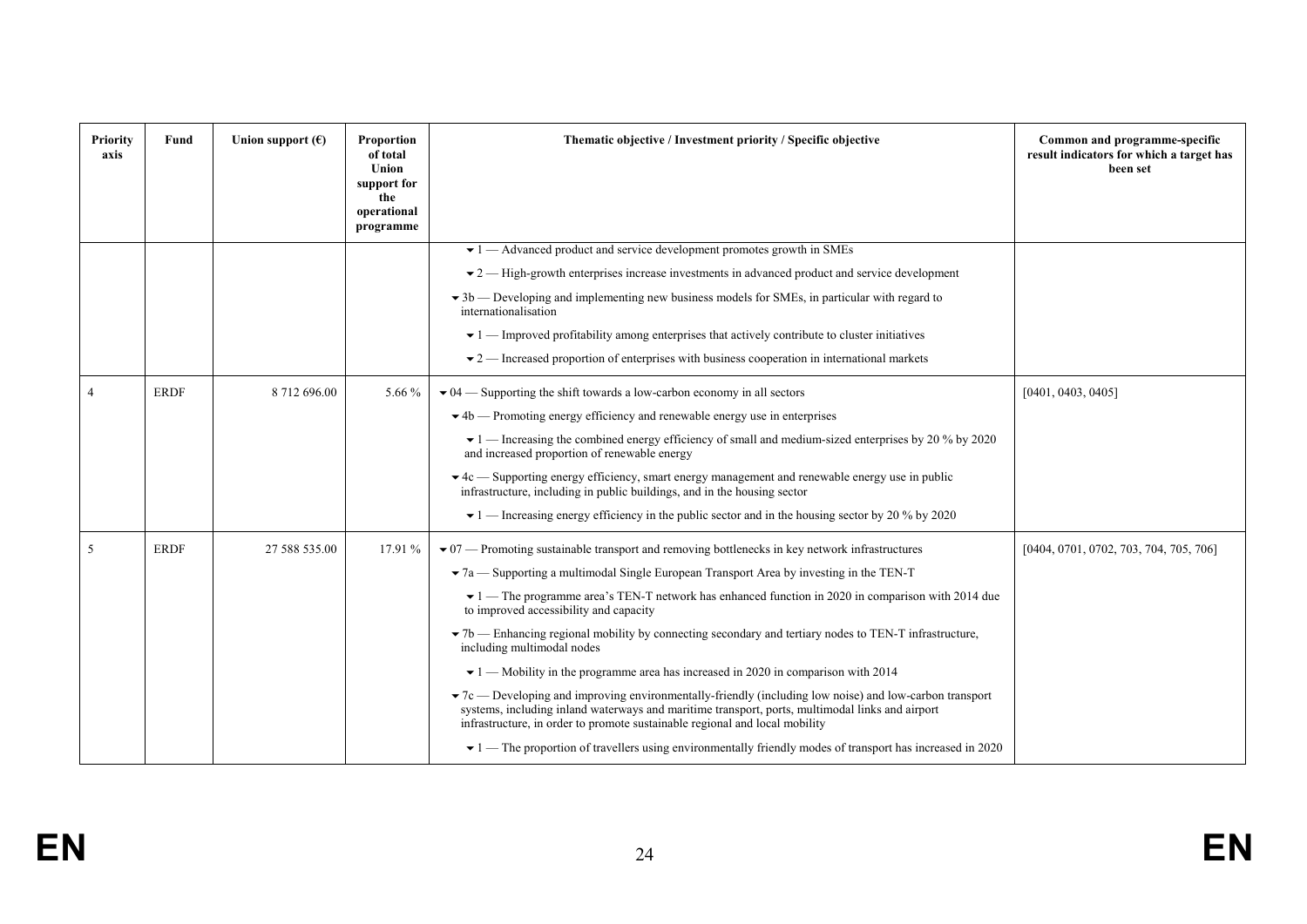| <b>Priority</b><br>axis | Fund        | Union support $(\epsilon)$ | Proportion<br>of total<br>Union<br>support for<br>the<br>operational<br>programme | Thematic objective / Investment priority / Specific objective                                                                                                                                                   | Common and programme-specific<br>result indicators for which a target has<br>been set |
|-------------------------|-------------|----------------------------|-----------------------------------------------------------------------------------|-----------------------------------------------------------------------------------------------------------------------------------------------------------------------------------------------------------------|---------------------------------------------------------------------------------------|
|                         | <b>ERDF</b> | 6 161 906.00               | 4.00 %                                                                            | - Technical assistance is to lead to the programme being implemented in an appropriate, legally sound and<br>effective way that contributes to the objectives of the programme being met in other priority axes |                                                                                       |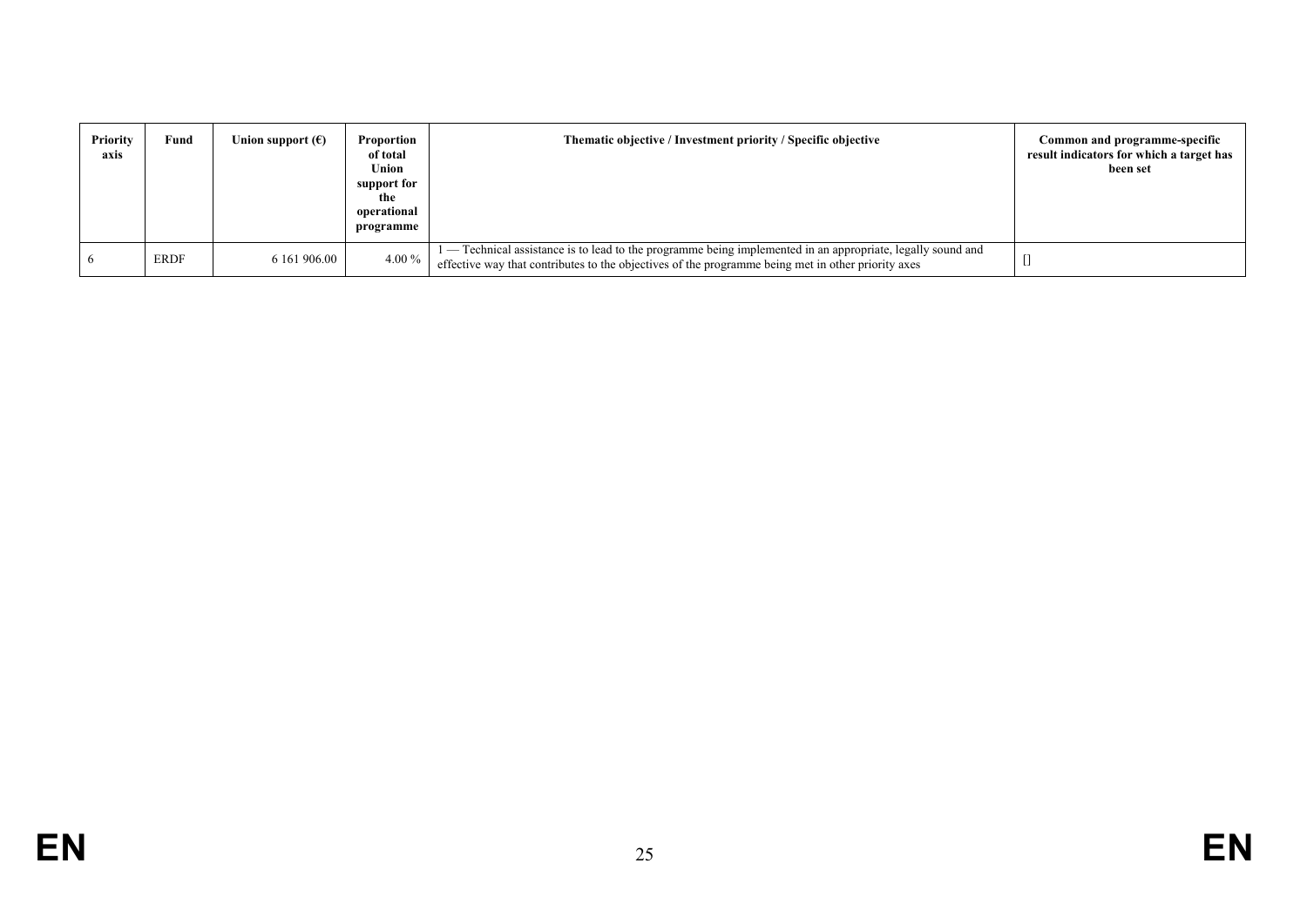### **2. PRIORITY AXES**

#### **2.A DESCRIPTION OF THE PRIORITY AXES OTHER THAN TECHNICAL ASSISTANCE**

### **2.A.1 Priority axis**

| <b>ID</b> of the priority axis |                                                                  |
|--------------------------------|------------------------------------------------------------------|
| Title of the priority axis     | Strengthening research, technological development and innovation |

 $\Box$  The entire priority axis will be implemented solely through financial instruments

 $\Box$  The entire priority axis will be implemented solely through financial instruments set up at Union level

 $\Box$  The entire priority axis will be implemented through community-led local development

For the ESF: The entire priority axis is dedicated to social innovation or to transnational cooperation, or both

**2.A.2 Justification for the establishment of a priority axis covering more than one category of region, thematic objective or fund** (where applicable)

#### **2.A.3 Fund, category of region and calculation basis for Union support**

| Fund        | Category of region                       | Calculation basis (total eligible expenditure or eligible<br>public expenditure) | Category of region for outermost regions and northern<br>sparsely populated regions (where applicable) |
|-------------|------------------------------------------|----------------------------------------------------------------------------------|--------------------------------------------------------------------------------------------------------|
| <b>ERDF</b> | More developed                           | Total                                                                            |                                                                                                        |
| <b>ERDF</b> | Outermost or northern sparsely populated | Total                                                                            | More developed                                                                                         |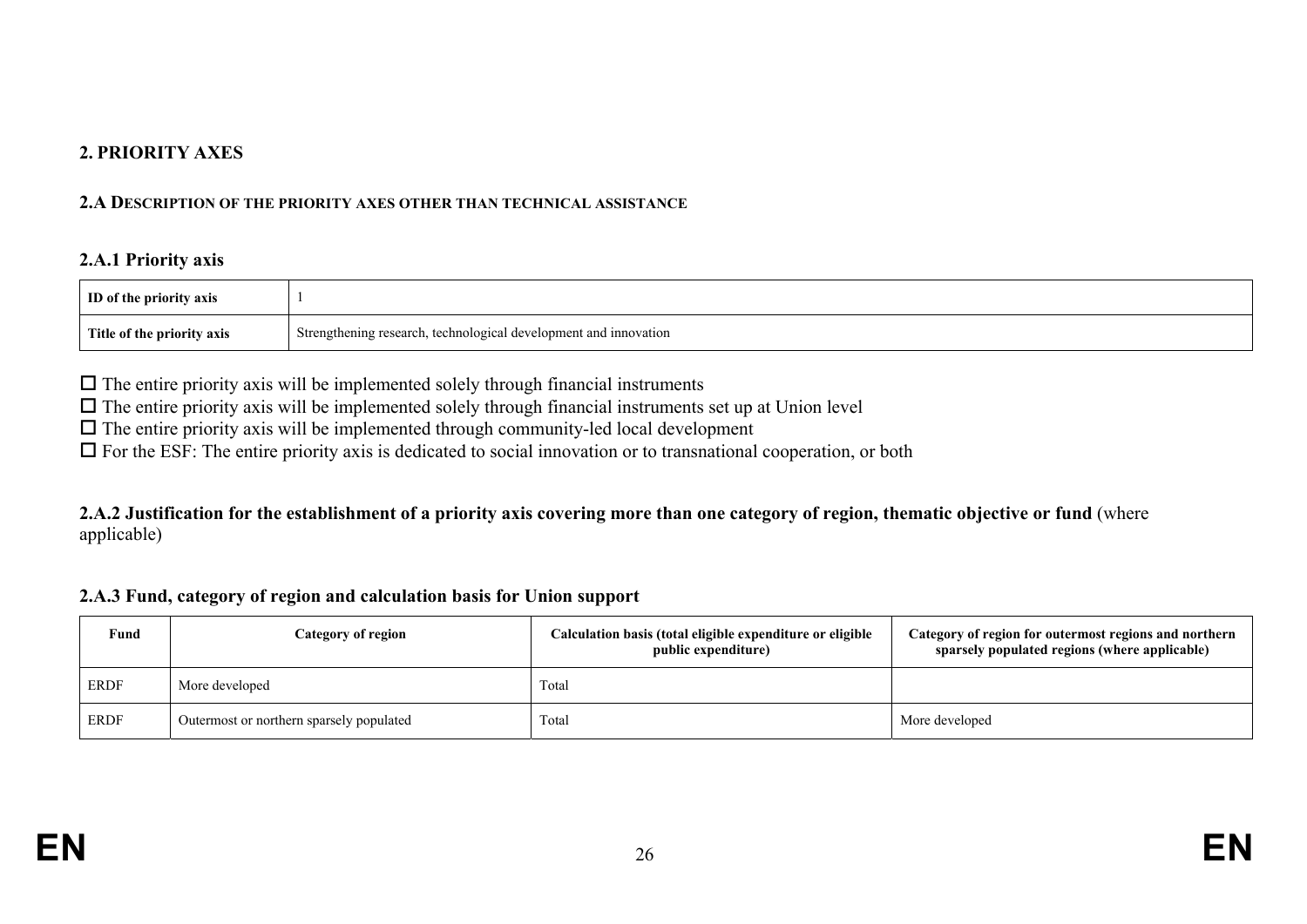# **2.A.4 Investment priority**

| ID of the investment priority    | 1 <sub>b</sub>                                                                                                                                                                                                                                                                                                                                                                                                                                                                                                                                                                                                                                                                   |
|----------------------------------|----------------------------------------------------------------------------------------------------------------------------------------------------------------------------------------------------------------------------------------------------------------------------------------------------------------------------------------------------------------------------------------------------------------------------------------------------------------------------------------------------------------------------------------------------------------------------------------------------------------------------------------------------------------------------------|
| Title of the investment priority | Promoting business investment in R&I, developing links and synergies between enterprises, research and development centres and the higher education sector, in<br>particular promoting investment in product and service development, technology transfer, social innovation, eco-innovation, public service applications, demand<br>stimulation, networking, clusters and open innovation through smart specialisation, and supporting technological and applied research, pilot lines, early product<br>validation actions, advanced manufacturing capabilities and first production, in particular in key enabling technologies and diffusion of general purpose technologies |

# **2.A.5 Specific objectives corresponding to the investment priority and expected results**

| ID of the specific objective                                                   |                                                                                                                                                                                                                                                                                                                                                                                                                                                                                                                                                                                                                                                                                                                                                                                                                                                                                                                                                                                                                                                                            |
|--------------------------------------------------------------------------------|----------------------------------------------------------------------------------------------------------------------------------------------------------------------------------------------------------------------------------------------------------------------------------------------------------------------------------------------------------------------------------------------------------------------------------------------------------------------------------------------------------------------------------------------------------------------------------------------------------------------------------------------------------------------------------------------------------------------------------------------------------------------------------------------------------------------------------------------------------------------------------------------------------------------------------------------------------------------------------------------------------------------------------------------------------------------------|
| Title of the specific objective                                                | Increased investments in research and development as a proportion of enterprises in the programme area                                                                                                                                                                                                                                                                                                                                                                                                                                                                                                                                                                                                                                                                                                                                                                                                                                                                                                                                                                     |
| <b>Results that the Member States</b><br>seek to achieve with Union<br>support | To attain greater regional competitiveness in a business climate covered by sparse, and sometimes very sparse, structures, the<br>requirement for rapid and flexible adaptation to the market and improved innovative capacity poses a particular challenge. To<br>make an increase in the region's low share of total Swedish R&D expenditure possible, the investment priority is to support<br>operations for research and development in close collaboration with the enterprises to meet the challenges faced by the<br>enterprises.<br>The activities in the investment priority are intended, at the end of the programming period, to have increased R&D<br>investments in private enterprises in the programme area from 0.6 % at present to 1 % of the country's total business<br>investments in R&D in 2020. In addition, the activities during the period are intended to have resulted in the innovation index<br>(Reglab) for the programme area having risen and the areas that have been below the national average rising above the<br>national average. |
| ID of the specific objective                                                   | $\overline{2}$                                                                                                                                                                                                                                                                                                                                                                                                                                                                                                                                                                                                                                                                                                                                                                                                                                                                                                                                                                                                                                                             |
| Title of the specific objective                                                | Increasing the proportion of small and medium-sized enterprises that develop innovative goods and services                                                                                                                                                                                                                                                                                                                                                                                                                                                                                                                                                                                                                                                                                                                                                                                                                                                                                                                                                                 |
| <b>Results that the Member States</b><br>seek to achieve with Union            | As the region's innovative enterprises have attained success in sectors such as banking and finance, sport and outdoor<br>activities and biorefineries, there are lessons to learn from during the programming period 2014-2020. It is anticipated that                                                                                                                                                                                                                                                                                                                                                                                                                                                                                                                                                                                                                                                                                                                                                                                                                    |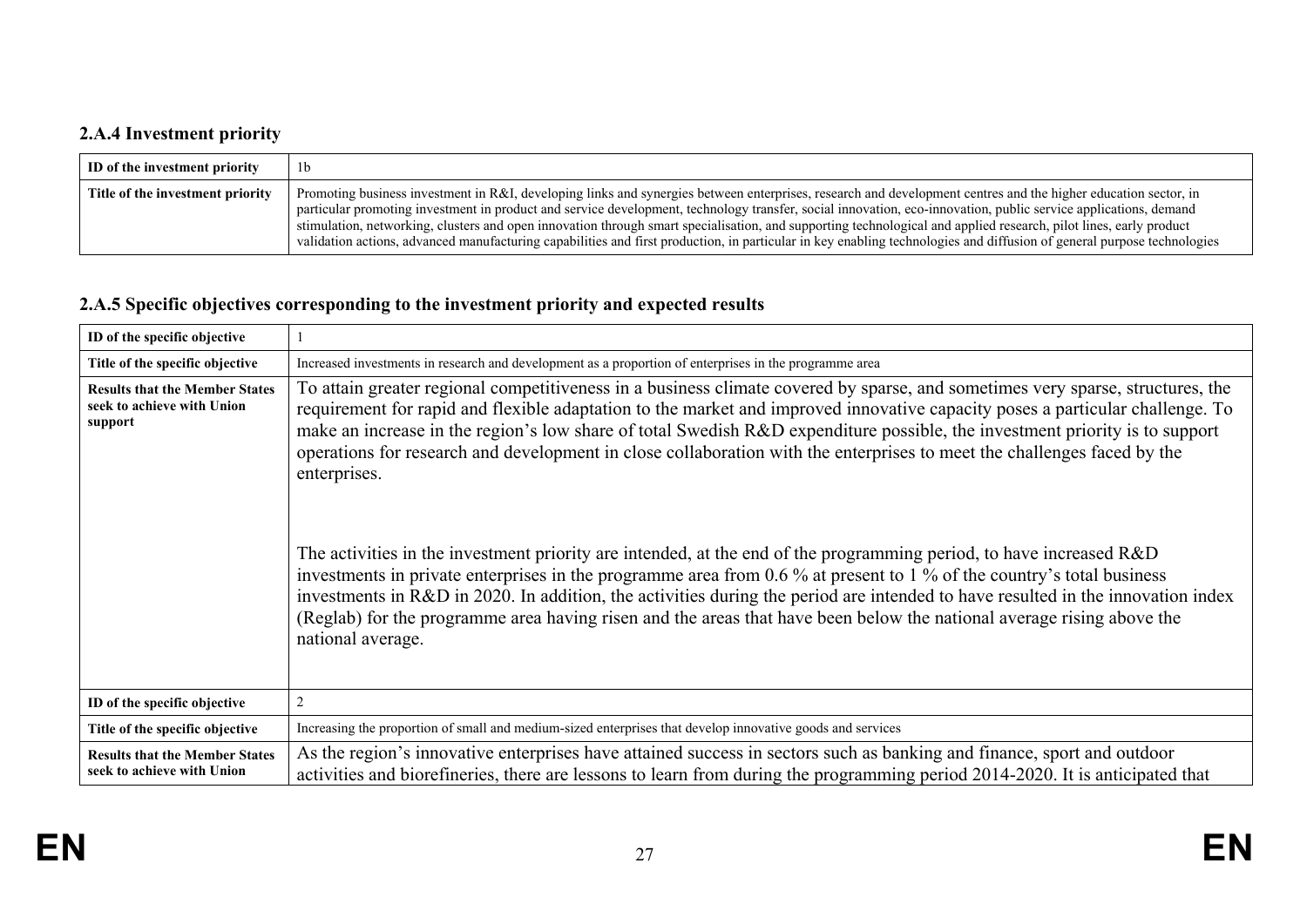| support | more innovative enterprises will be created in established and new sectors in the region. Innovative goods and services means<br>goods and services that are new to the market or new to the enterprise.                                                                                                                                                                                                                                                                                                                                                                                                                                                                         |
|---------|----------------------------------------------------------------------------------------------------------------------------------------------------------------------------------------------------------------------------------------------------------------------------------------------------------------------------------------------------------------------------------------------------------------------------------------------------------------------------------------------------------------------------------------------------------------------------------------------------------------------------------------------------------------------------------|
|         | Previous cooperative ventures have been dominated by men. As a result of more women being linked to the innovation<br>process, it is anticipated that further sectors will be attached to the innovation activity. The fact that only 4 % of enterprises<br>state that they have contact with universities and colleges is a strong factor in the enterprises in the programme area being<br>linked to research and innovation. This is in order to strengthen competitiveness and the long-term survival of the enterprises.                                                                                                                                                    |
|         | Tools with which to increase the degree of commercialisation of products, goods and services in the programme area are<br>created by developing and providing greater support for established and new innovation environments. The enterprises'<br>products and services are made better known to the market by linking enterprises to new and existing test environments in the<br>private and public sectors. An important element in this is a smoothly functioning IT structure, in particular to increase the<br>possibility in sparse population structures of creating competitive enterprises, and gaining access to a larger market and to the<br>academic environment. |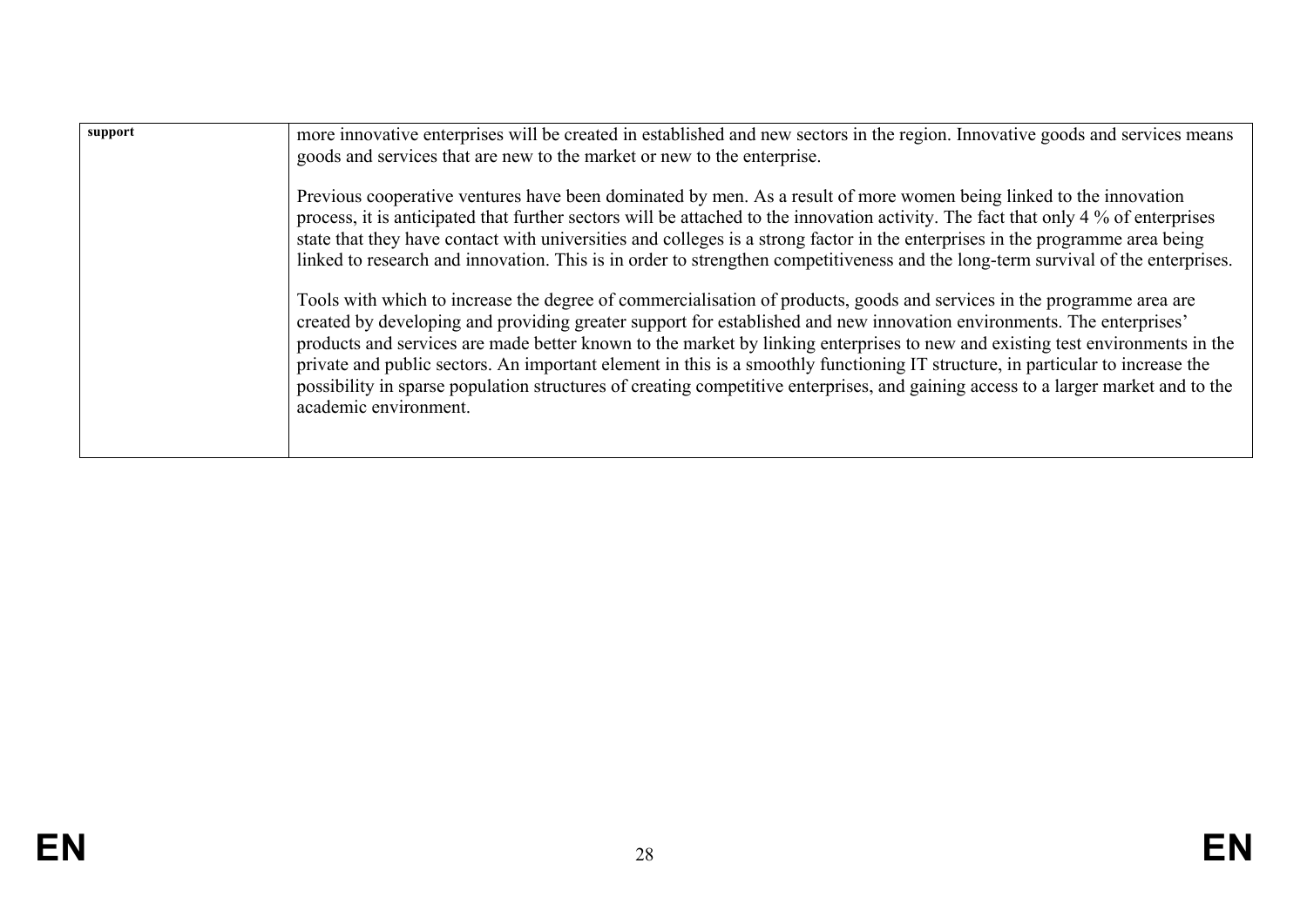| Table 3: Programme-specific result indicators, by specific objective (for the ERDF and the Cohesion Fund) |  |
|-----------------------------------------------------------------------------------------------------------|--|
|                                                                                                           |  |

| <b>Specific objective</b> |                                                                                                                                            | 1 - Ökade investeringar i forskning och utveckling som andel av programområdets företag |                                        |                       |                         |                     |                |                                  |
|---------------------------|--------------------------------------------------------------------------------------------------------------------------------------------|-----------------------------------------------------------------------------------------|----------------------------------------|-----------------------|-------------------------|---------------------|----------------|----------------------------------|
| <b>ID</b>                 | Indicator                                                                                                                                  | <b>Measurement unit</b>                                                                 | Category of region (where<br>relevant) | <b>Baseline value</b> | <b>Baseline</b><br>year | Target value (2023) | Source of data | <b>Frequency of</b><br>reporting |
| 0103a                     | 0103a Företagens (produkt- och/eller<br>processinnovativa, 10-249 anställda)<br>genomsnittliga utgifter för sin egen<br>FoU-verksamhet     | More developed<br><b>MSEK</b>                                                           |                                        | 1.56                  | 2010                    | 1.80                | <b>SCB</b>     | Vartannat år                     |
| Specific objective        |                                                                                                                                            | 2 - Öka andelen små och medelstora företag som utvecklar innovativa varor och tjänster  |                                        |                       |                         |                     |                |                                  |
| ID                        | Indicator                                                                                                                                  | Measurement unit                                                                        | Category of region (where<br>relevant) | <b>Baseline value</b> | <b>Baseline</b><br>year | Target value (2023) | Source of data | <b>Frequency of</b><br>reporting |
| 002                       | Andel företag (10-249 anställda) med Procent<br>innovationsverksmhet (produkt-<br>/tjänste-, process-, organisatorisk-,<br>marknadsföring) |                                                                                         | More developed                         | 54.00                 | 2010                    | 60.00               | <b>SCB</b>     | Vartannat år                     |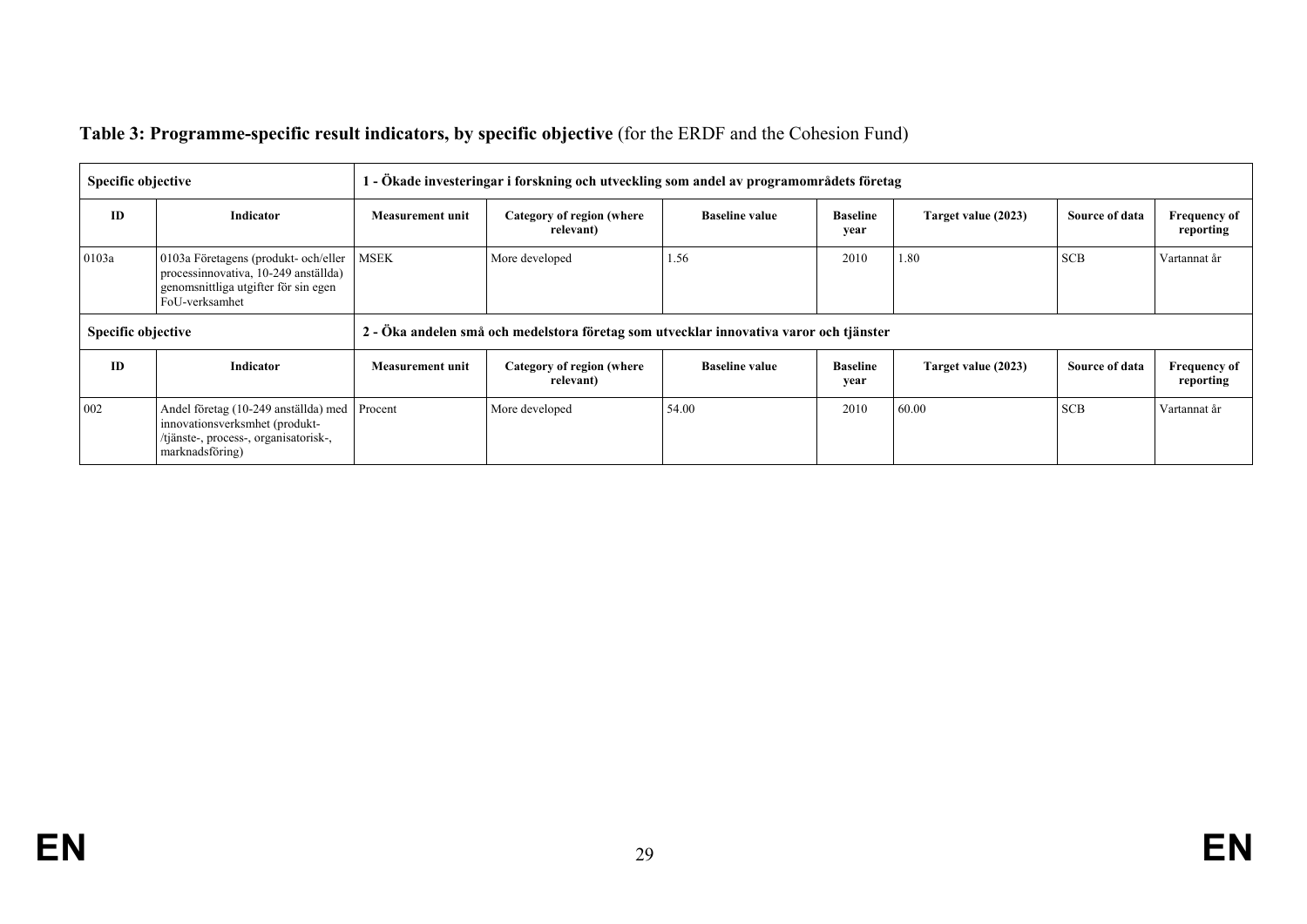# **2.A.6 Action to be supported under the investment priority** (by investment priority)

### *2.A.6.1 Description of the type and examples of actions to be supported and their expected contribution to the specific objectives including, where appropriate, the identification of main target groups, specific territories targeted and types of beneficiaries*



Examples of activities that can be supported:

- Project initiatives that link research, enterprises or business clusters to other EU funds or research funds such as Horizon 2020 or COSME, national initiatives or research programmes.
- Establishment and strengthening of strategic networks that promote open innovation between enterprises and R&D partners of strategic importance to them.
- Projects in which enterprises representing sectors (for example women and persons born outside Sweden) that are under-represented in the innovation system, and in which these develop new solutions to meet known and future needs.
- Established clusters, cluster initiatives and R&D centres are linked to the region's areas of strength, focused on smart specialisation.
- Supporting activities in which the operators in the innovation support systems inspire small and medium-sized enterprises to invest in and commercialise innovations.
- Supporting activities in which the successful innovation-driven enterprises of the programme area inspire small and medium-sized enterprises and implement regional collaboration processes and projects relating to innovation development.
- Operations that lead to enterprises in the programme area initiating R&D activity as a strategic objective.
- R&D support targeted at the public sector to stimulate innovations that are applied and/or commercialised.
- Developing social innovations as a strategy for business development.
- Initiating projects focused on innovative environmentally sound goods and services, for example green chemicals and new materials aimed at replacing fossil alternatives.
- Creation of new, and support for existing, clusters and virtual clusters that, together with R&D partners, encourage technology transfer and innovative development.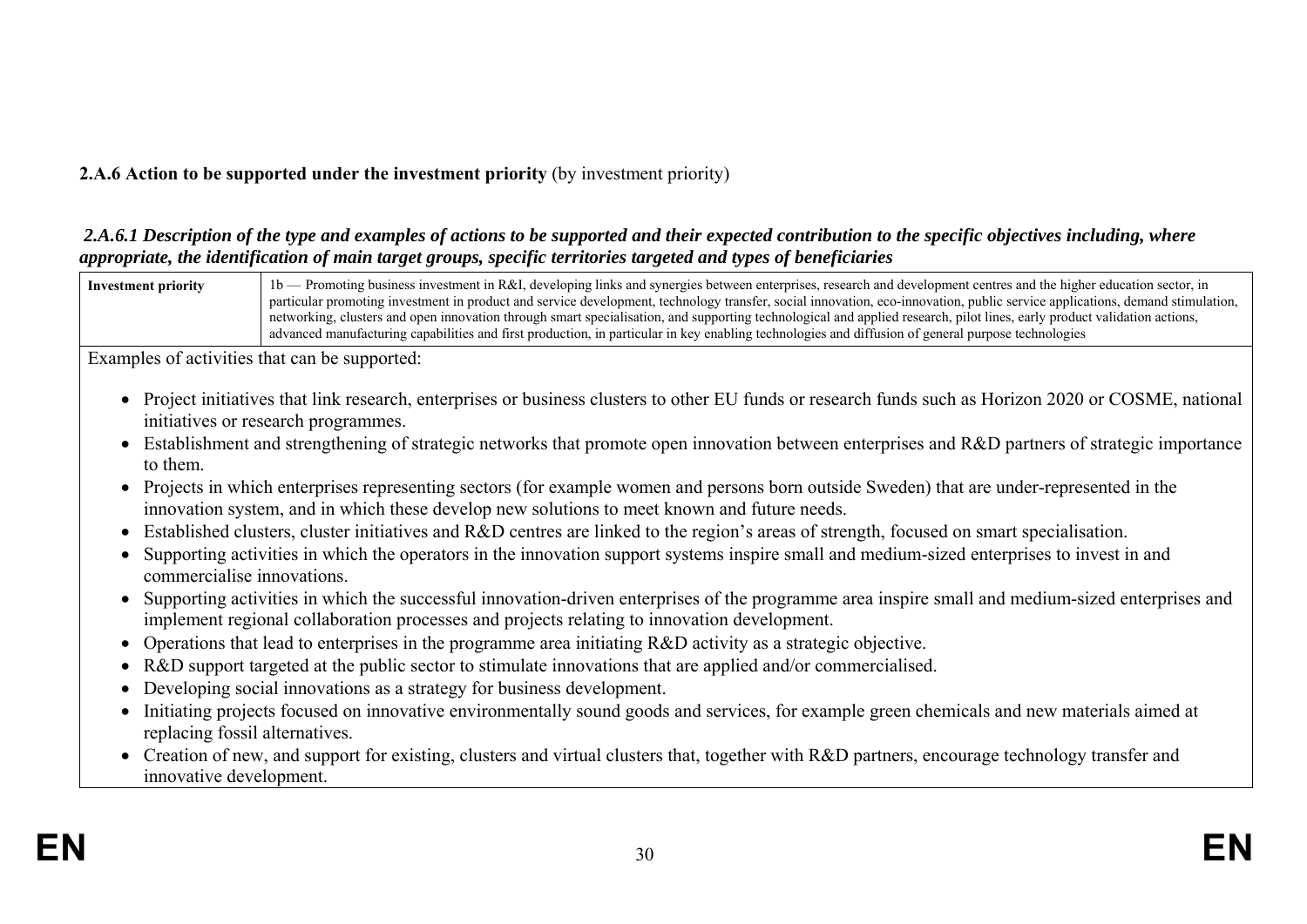| Investment priority | 1 b — Promoting business investment in R&I, developing links and synergies between enterprises, research and development centres and the higher education sector, in         |
|---------------------|------------------------------------------------------------------------------------------------------------------------------------------------------------------------------|
|                     | particular promoting investment in product and service development, technology transfer, social innovation, eco-innovation, public service applications, demand stimulation, |
|                     | networking, clusters and open innovation through smart specialisation, and supporting technological and applied research, pilot lines, early product validation actions,     |
|                     | advanced manufacturing capabilities and first production, in particular in key enabling technologies and diffusion of general purpose technologies                           |

- Making available of applied environmental technology research for enterprises and clusters in the region that have led to increased business investments.
- Framework programmes for regional enterprise support focused on stimulating investments in R&D in small and medium-sized enterprises. This means that approved investment support can stimulate investment by enterprises in R&D operations.

## **Main target groups**

Enterprises and enterprise organisations, operators supporting innovation, sector-wide organisations, public-sector operators

# **Geographical regions**

The whole programme area

# **Beneficiaries**

Enterprises, authorities, universities and colleges, county councils, municipalities, associations, operators supporting innovation; sector-wide organisations and the civil community

# **Horizontal criteria**

This priority axis focuses partly on operations and support from various organisations, researchers and specialists. As women seek support and advice to a significantly lesser degree than men in enterprise and business development, particular attention should be paid to gender equality of conditions in the projects that are implemented. The same applies to entrepreneurs and prospective entrepreneurs with a non-Swedish background. Several of the activities also identify areas that today are to be found in sectors and structures where the vast majority of employees are men born in Sweden — here too, there may be reason to review the target groups for the projects. At the same time, there should be an awareness that activities in specific industries and sectors may, in the longer term, have a favourable environmental impact, something that initially may be regarded as a conflict of aims from the perspective of gender equality and diversity but that benefits all inhabitants in the longer term.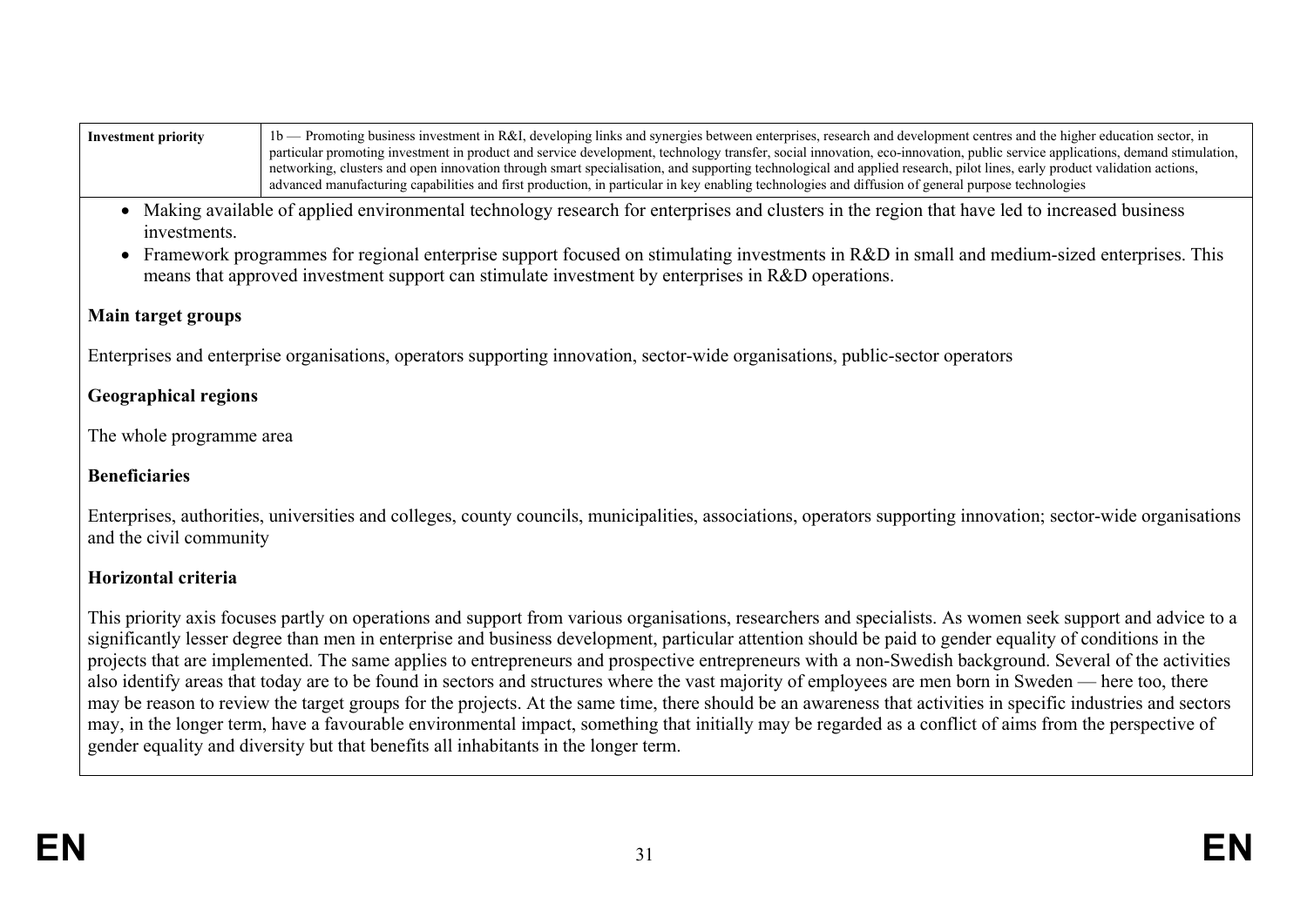| Investment priority                                                                                                                                 | 1b — Promoting business investment in R&I, developing links and synergies between enterprises, research and development centres and the higher education sector, in<br>particular promoting investment in product and service development, technology transfer, social innovation, eco-innovation, public service applications, demand stimulation,<br>networking, clusters and open innovation through smart specialisation, and supporting technological and applied research, pilot lines, early product validation actions,<br>advanced manufacturing capabilities and first production, in particular in key enabling technologies and diffusion of general purpose technologies |  |  |  |  |  |  |
|-----------------------------------------------------------------------------------------------------------------------------------------------------|---------------------------------------------------------------------------------------------------------------------------------------------------------------------------------------------------------------------------------------------------------------------------------------------------------------------------------------------------------------------------------------------------------------------------------------------------------------------------------------------------------------------------------------------------------------------------------------------------------------------------------------------------------------------------------------|--|--|--|--|--|--|
| An important foundation for the projects should, however, be an endeavour to bring about economic gender equality, even gender distribution between |                                                                                                                                                                                                                                                                                                                                                                                                                                                                                                                                                                                                                                                                                       |  |  |  |  |  |  |
| participating operators and even distribution of power and influence between women and men, and to ensure that the projects contribute to a non-    |                                                                                                                                                                                                                                                                                                                                                                                                                                                                                                                                                                                                                                                                                       |  |  |  |  |  |  |
|                                                                                                                                                     | discriminatory approach and sustainable development.                                                                                                                                                                                                                                                                                                                                                                                                                                                                                                                                                                                                                                  |  |  |  |  |  |  |

## *2.A.6.2 Guiding principles for selection of operations*

| <b>Investment priority</b> | 1b — Promoting business investment in R&I, developing links and synergies between enterprises, research and development centres and the higher education sector, in          |
|----------------------------|------------------------------------------------------------------------------------------------------------------------------------------------------------------------------|
|                            | particular promoting investment in product and service development, technology transfer, social innovation, eco-innovation, public service applications, demand stimulation, |
|                            | networking, clusters and open innovation through smart specialisation, and supporting technological and applied research, pilot lines, early product validation actions,     |
|                            | advanced manufacturing capabilities and first production, in particular in key enabling technologies and diffusion of general purpose technologies                           |

The following principles guide the programme:

- It is crucial that the horizontal criteria, gender equality, diversity and the environment are integrated into the projects based on the possibilities of the projects generating sustainable growth. The underlying principle is that the projects need to relate to the values such as gender equality, diversity and the environment that can contribute to attaining the specific objects set under the investment priorities of the priority axes.
- Projects that contribute to the EU Strategy for the Baltic Sea Region.
- High level of collaboration between relevant operators in the projects.
- Focus on increasing the level of R&D investments in enterprises. It is important that universities and colleges and knowledge environments take part, and do so on the basis of demand from enterprises.
- Projects that enhance national and global competitiveness through smart specialisation, based on the areas of strength of the programme area.
- Projects that actively engage external stakeholders in their own work on innovation through open innovation.
- Projects that are operated across several geographical programme areas, focusing on the needs of enterprises and customer demand to meet societal challenges.
- Projects with a high degree of innovation linked to product and service development.
- Projects focused on pilot activity and collaboration between existing test and demonstration facilities.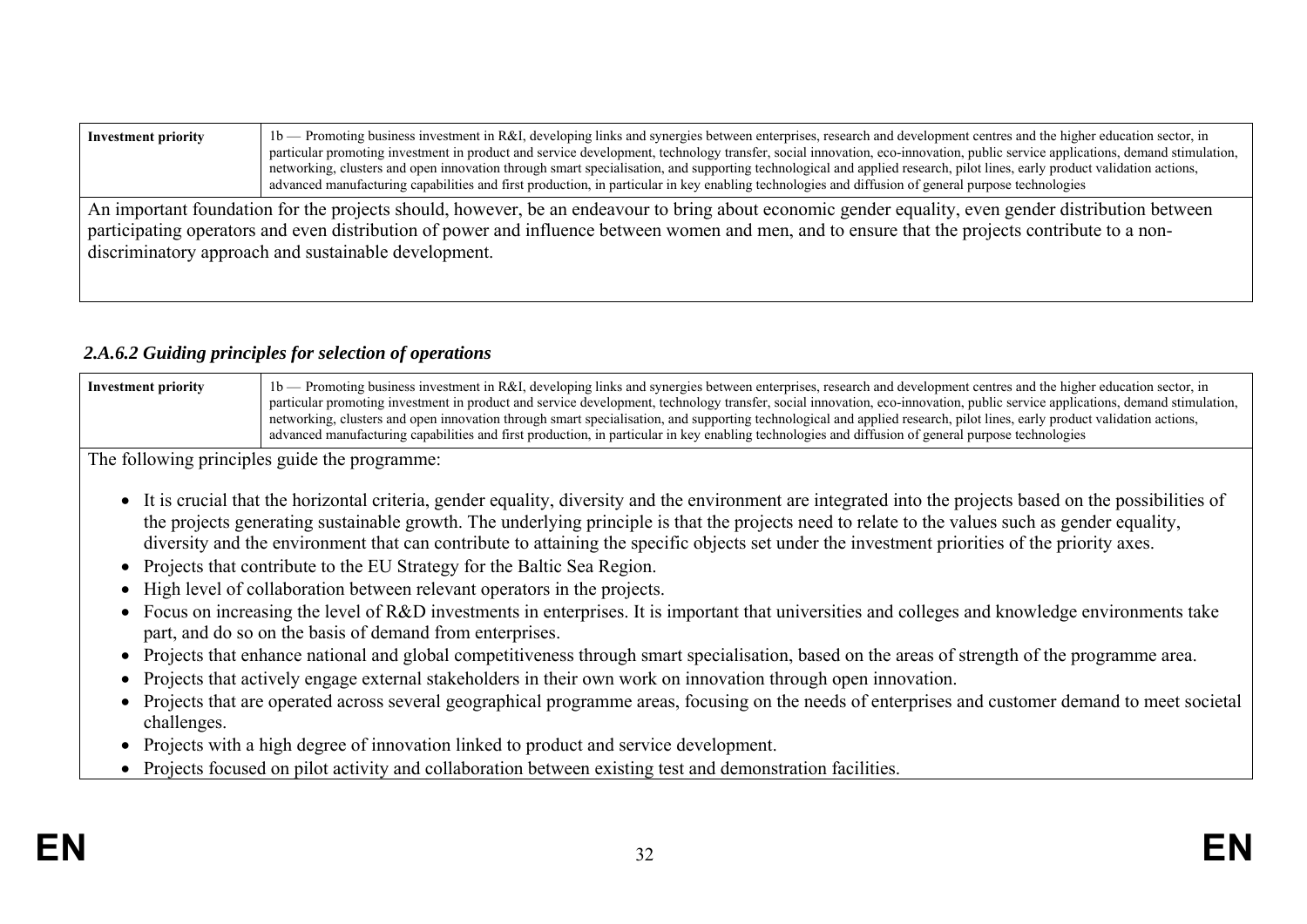| <b>Investment priority</b> | 1b — Promoting business investment in R&I, developing links and synergies between enterprises, research and development centres and the higher education sector, in<br>particular promoting investment in product and service development, technology transfer, social innovation, eco-innovation, public service applications, demand stimulation,<br>networking, clusters and open innovation through smart specialisation, and supporting technological and applied research, pilot lines, early product validation actions,<br>advanced manufacturing capabilities and first production, in particular in key enabling technologies and diffusion of general purpose technologies |
|----------------------------|---------------------------------------------------------------------------------------------------------------------------------------------------------------------------------------------------------------------------------------------------------------------------------------------------------------------------------------------------------------------------------------------------------------------------------------------------------------------------------------------------------------------------------------------------------------------------------------------------------------------------------------------------------------------------------------|
|                            | • Organisational capacity, experience on the part of the project sponsor and endorsement.                                                                                                                                                                                                                                                                                                                                                                                                                                                                                                                                                                                             |

## 2.A.6.3 Planned use of financial instruments (where appropriate)

| Investment priority | 1b — Promoting business investment in R&I, developing links and synergies between enterprises, research and development centres and the higher education sector, in<br>particular promoting investment in product and service development, technology transfer, social innovation, eco-innovation, public service applications, demand stimulation,<br>networking, clusters and open innovation through smart specialisation, and supporting technological and applied research, pilot lines, early product validation actions,<br>advanced manufacturing capabilities and first production, in particular in key enabling technologies and diffusion of general purpose technologies |
|---------------------|---------------------------------------------------------------------------------------------------------------------------------------------------------------------------------------------------------------------------------------------------------------------------------------------------------------------------------------------------------------------------------------------------------------------------------------------------------------------------------------------------------------------------------------------------------------------------------------------------------------------------------------------------------------------------------------|
|                     |                                                                                                                                                                                                                                                                                                                                                                                                                                                                                                                                                                                                                                                                                       |

# *2.A.6.4 Planned use of major projects* (where appropriate)

| Investment priority | 1b — Promoting business investment in R&I, developing links and synergies between enterprises, research and development centres and the higher education sector, in<br>particular promoting investment in product and service development, technology transfer, social innovation, eco-innovation, public service applications, demand stimulation,<br>networking, clusters and open innovation through smart specialisation, and supporting technological and applied research, pilot lines, early product validation actions,<br>advanced manufacturing capabilities and first production, in particular in key enabling technologies and diffusion of general purpose technologies |
|---------------------|---------------------------------------------------------------------------------------------------------------------------------------------------------------------------------------------------------------------------------------------------------------------------------------------------------------------------------------------------------------------------------------------------------------------------------------------------------------------------------------------------------------------------------------------------------------------------------------------------------------------------------------------------------------------------------------|
|                     |                                                                                                                                                                                                                                                                                                                                                                                                                                                                                                                                                                                                                                                                                       |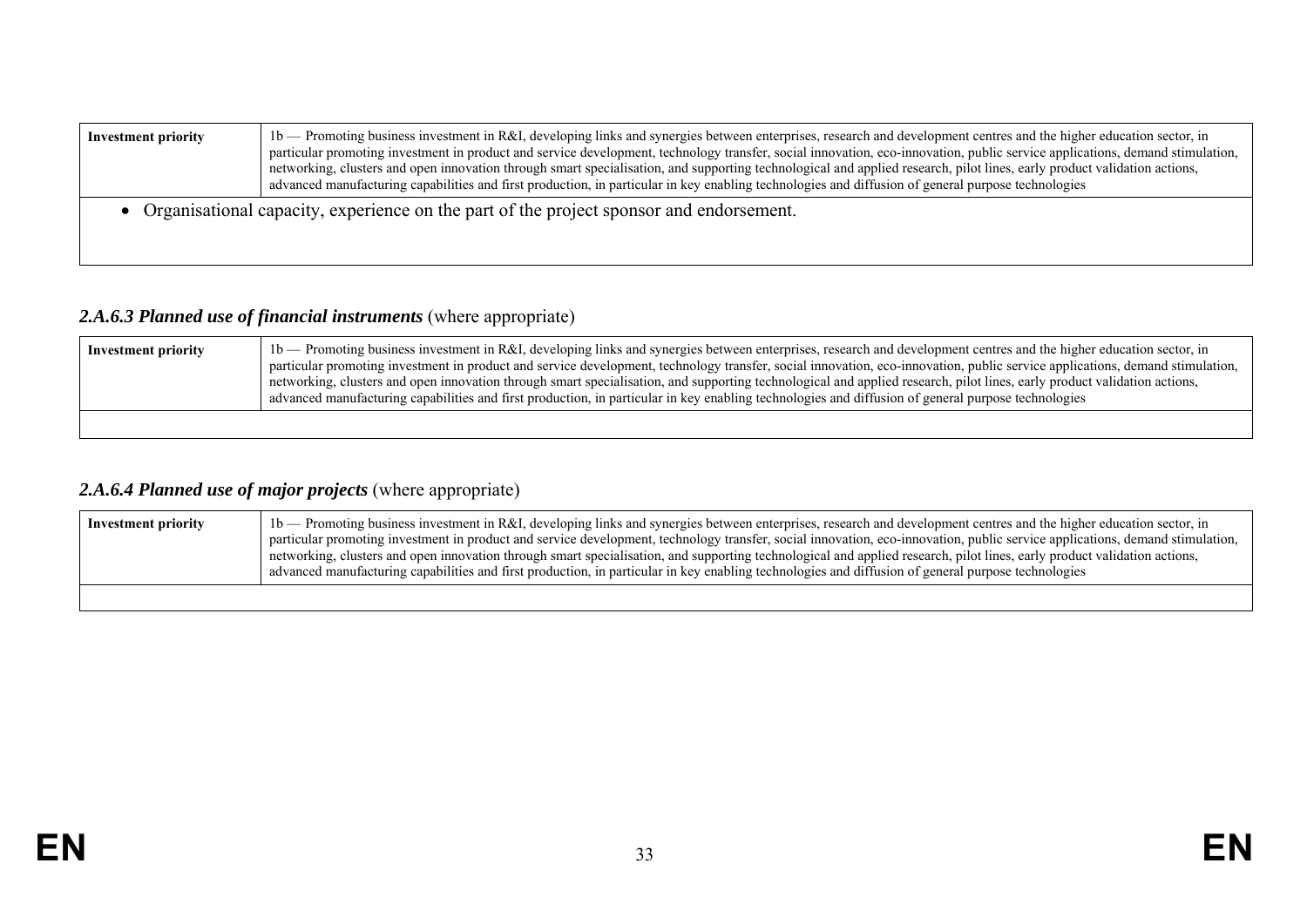# *2.A.6.5 Output indicators by investment priority and, where appropriate by category of region*

| Table 5: Common and programme-specific result indicators (by investment priority, broken down by category of region for the ESF, and where |  |  |
|--------------------------------------------------------------------------------------------------------------------------------------------|--|--|
| relevant, for the ERDF)                                                                                                                    |  |  |

| <b>Investment priority</b> |                                                                                                                    |                         |             | 1b — Promoting business investment in R&I, developing links and synergies between enterprises, research and development centres and the higher education sector, in particular<br>promoting investment in product and service development, technology transfer, social innovation, eco-innovation, public service applications, demand stimulation, networking, clusters<br>and open innovation through smart specialisation, and supporting technological and applied research, pilot lines, early product validation actions, advanced manufacturing capabilities<br>and first production, in particular in key enabling technologies and diffusion of general purpose technologies |   |                     |        |                                                |                                  |
|----------------------------|--------------------------------------------------------------------------------------------------------------------|-------------------------|-------------|---------------------------------------------------------------------------------------------------------------------------------------------------------------------------------------------------------------------------------------------------------------------------------------------------------------------------------------------------------------------------------------------------------------------------------------------------------------------------------------------------------------------------------------------------------------------------------------------------------------------------------------------------------------------------------------|---|---------------------|--------|------------------------------------------------|----------------------------------|
| ID                         | Indicator                                                                                                          | <b>Measurement unit</b> | Fund        | Category of region (where<br>relevant)                                                                                                                                                                                                                                                                                                                                                                                                                                                                                                                                                                                                                                                |   | Target value (2023) |        | Source of data                                 | <b>Frequency of</b><br>reporting |
|                            |                                                                                                                    |                         |             |                                                                                                                                                                                                                                                                                                                                                                                                                                                                                                                                                                                                                                                                                       | M | W                   | T      |                                                |                                  |
| CO <sub>01</sub>           | Productive<br>investment:<br>Number of<br>enterprises<br>receiving support                                         | Enterprises             | <b>ERDF</b> | More developed                                                                                                                                                                                                                                                                                                                                                                                                                                                                                                                                                                                                                                                                        |   |                     | 200.00 | Managing<br>authority's<br>computer<br>systems | Continuous                       |
| CO <sub>26</sub>           | Research,<br>Innovation:<br>Number of<br>enterprises<br>cooperating with<br>research<br>institutions               | Enterprises             | <b>ERDF</b> | More developed                                                                                                                                                                                                                                                                                                                                                                                                                                                                                                                                                                                                                                                                        |   |                     | 120.00 | Managing<br>authority's<br>computer<br>systems | Continuous                       |
| CO <sub>28</sub>           | Research,<br>Innovation:<br>Number of<br>enterprises<br>supported to<br>introduce new to<br>the market<br>products | Enterprises             | <b>ERDF</b> | More developed                                                                                                                                                                                                                                                                                                                                                                                                                                                                                                                                                                                                                                                                        |   |                     | 200.00 | Managing<br>authority's<br>computer<br>systems | Continuous                       |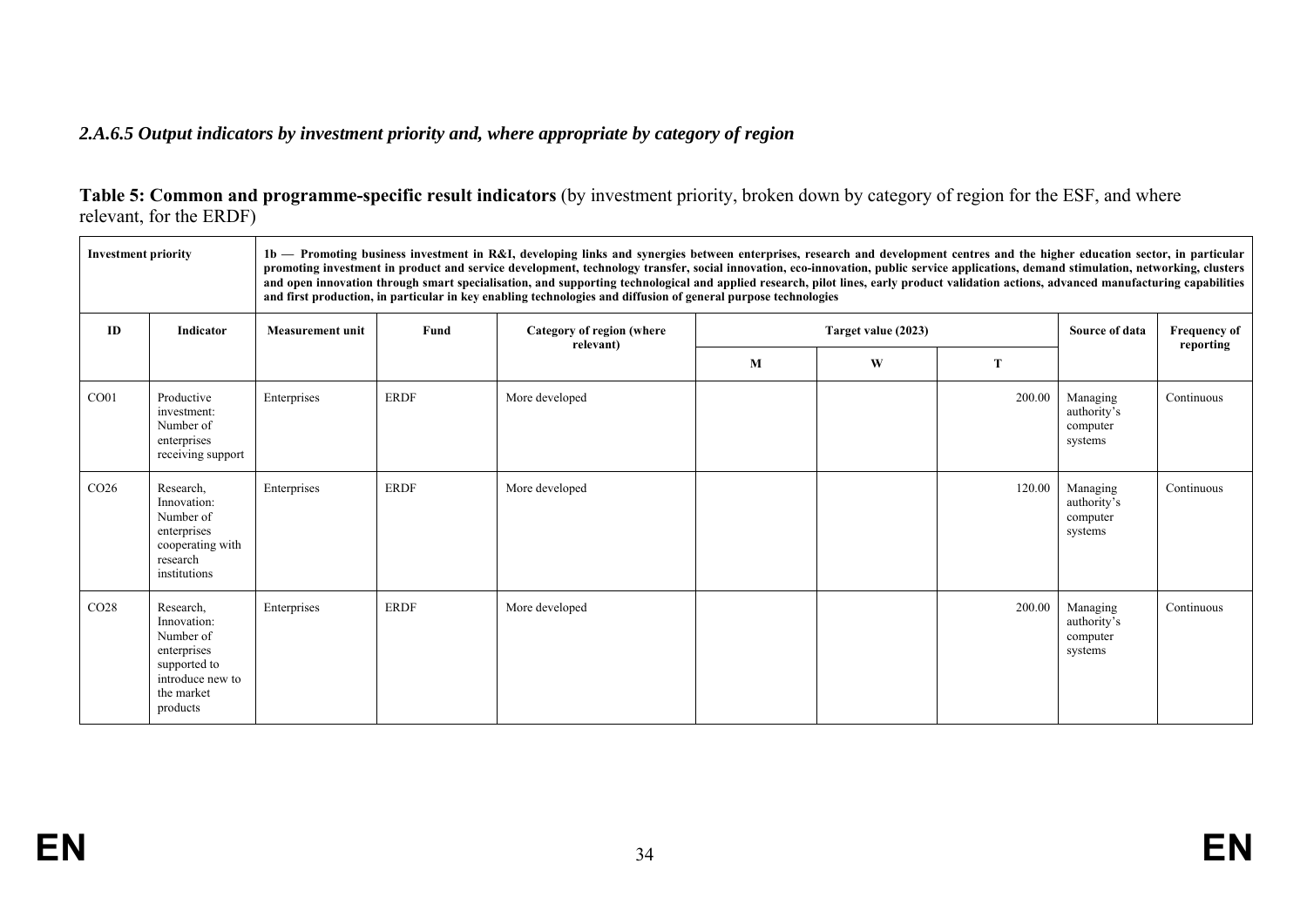### **2.A.7 Social innovation, transnational cooperation and contribution to thematic objectives 1-7**

| <b>Priority axis</b><br>$\sim$ $\sim$ | - Strengthening research, tech<br>v, technological development and innovation<br>$\overline{\phantom{a}}$<br>.<br>$\sim$ |  |  |  |  |  |  |
|---------------------------------------|--------------------------------------------------------------------------------------------------------------------------|--|--|--|--|--|--|
|                                       |                                                                                                                          |  |  |  |  |  |  |

### **2.A.8 Performance framework**

## **Table 6: Performance framework of the priority axis** (by fund and, for the ERDF and ESF, category of region)

| <b>Priority axis</b> |                                                                        |                                                                                                |  | 1 — Strengthening research, technological development and innovation |             |                       |                           |   |            |                     |   |               |                       |                                       |  |
|----------------------|------------------------------------------------------------------------|------------------------------------------------------------------------------------------------|--|----------------------------------------------------------------------|-------------|-----------------------|---------------------------|---|------------|---------------------|---|---------------|-----------------------|---------------------------------------|--|
| ID                   | <b>Indicator or key</b><br>Indicator<br>implementation<br>type<br>step |                                                                                                |  | Measurement unit,<br>where appropriate                               | Fund        | Category<br>of region | <b>Milestone for 2018</b> |   |            | Final target (2023) |   |               | Source of<br>data     | Explanation<br>of relevance           |  |
|                      |                                                                        |                                                                                                |  |                                                                      |             |                       | M                         | W | œ          | M                   | W | m             |                       | of indicator,<br>where<br>appropriate |  |
| CO <sub>26</sub>     | $\Omega$                                                               | Research,<br>Innovation: Number<br>of enterprises<br>cooperating with<br>research institutions |  | Enterprises                                                          | ERDF        | More<br>developed     |                           |   | 30         |                     |   | 120.00        | Project               |                                       |  |
| 20                   | $\mathbf F$                                                            | Expenditure                                                                                    |  | <b>EUR</b>                                                           | <b>ERDF</b> | More<br>developed     |                           |   | 22 089 233 |                     |   | 73 630 778.00 | Managing<br>authority |                                       |  |

### **Additional qualitative information on the establishment of the performance framework**

The managing authority has deemed it most appropriate to make use of outcome indicators for the performance framework and supplement these with one financial indicator per priority axis. This assessment is justified by the fact that output indicators can be fully attributed to implementation of the programme and that they are possible to measure continuously during implementation of the programme. Result indicators will not be used.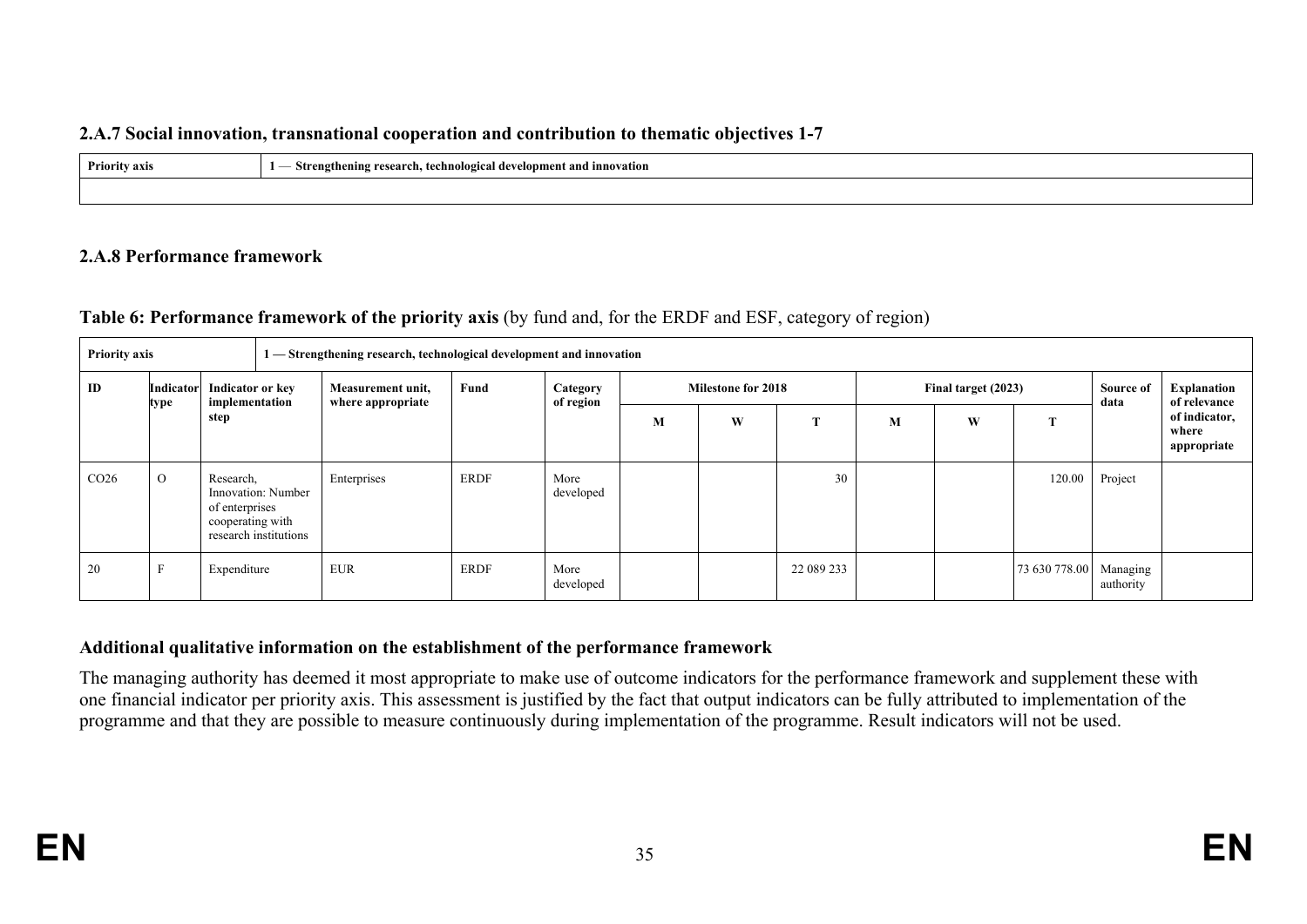The methods and criteria that have been used to select relevant output indicators follow the guidelines issued by the Commission. The calculations of a reasonable value for the interim target for 2018 for each selected output indicator have been based on experience from the previous programming period and an assessment of how quickly projects in the priority axis concerned can be expected to generate outcomes for each output indicator. The estimated total number of projects in each priority axis has also been taken into account. The managing authority is of the opinion that the selected output indicators fulfil the requirement to cover more than 50 % of the financial allocation for the priority axis.

With regard to the financial indicator 'Resources paid' per priority axis, the calculations have been based on the requirement for all payments included to be based on eligible costs paid to the beneficiary and for these to be certified by the certifying authority. The managing authority has taken account of experience from the programming period 2007-2013 and has focused, in particular, on how the payments were carried out during the corresponding part of the programming period, i.e. 2007-2011. The fact that the programme for the programming period 2014-2020 is more focused and concentrated and that the managing authority has a smooth organisation in place has also been taken into account. The level of payment has differed between the priority axes of the programmes over the programming period 2007-2013, and the managing authority has taken account of these variations in establishing the performance framework.

The interim target for 2018 for the financial indicator for priority axis 2 has been set at 20 %, which is somewhat lower than for other priority axes. Projects in this priority axis are deemed to be time-consuming and to be highly complex in the start-up phase due to extensive planning and procurements, which shifts the timing of major expenses.

The managing authority is considering the options for permitting longer project periods than have been possible during the programming period 2007- 2013 in certain particular cases. Longer project periods mean that the outcome for the outcome indicators will come relatively late in the programming period, with the result that the interim targets for 2018 in the performance framework are lower in these cases than for other priority axes.

In priority axis 2, in which broadband investments are planned, the results of implemented operations cannot be expected to be reported until a long time into the programming period. The interim target for the selected output indicator 'Added number of enterprises that have gained access to broadband at speeds of at least 100 Mbps' has been estimated to be 0. In order, nevertheless, to follow up the effects of approved operations in this priority axis, the programme will use the key implementation step 'Planned number of enterprises with access to broadband at speeds of at least 100 Mbps based on projects financed in the priority axis'. This key implementation step will be monitored continuously during programme implementation and reported back in the annual implementation report submitted to the Commission.

In most cases, only one output indicator per priority axis has been selected for the performance framework. The reason for this is that the programme is so focused and concentrated that each selected output indicator is deemed to cover a large proportion of the expected projects. Having few indicators in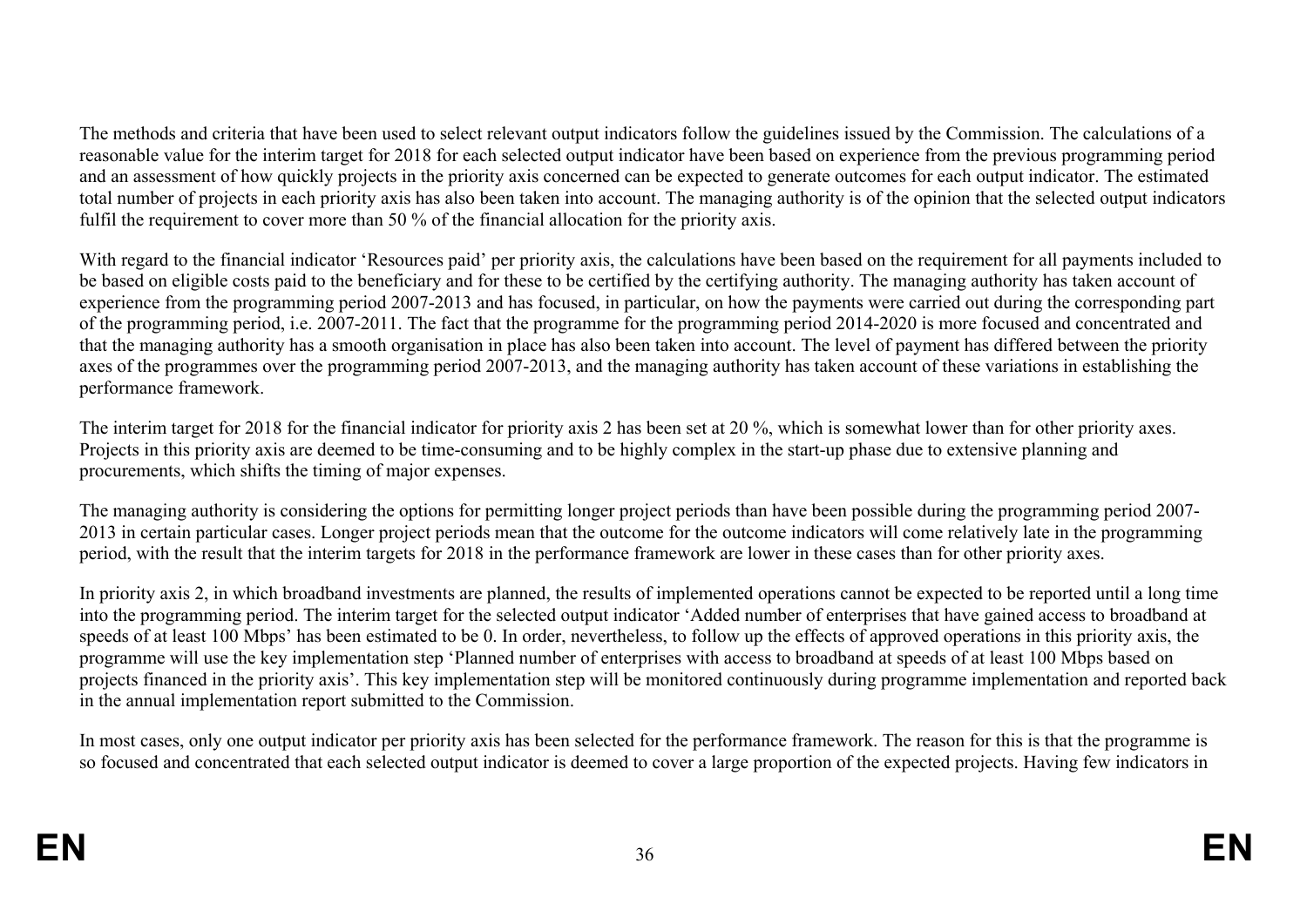the performance framework also makes it easier to follow up and have an overview of implementation and improves the prospects for corrective actions if the trends suggest that the performance framework will not be fulfilled.

#### **2.A.9 Categories of intervention**

Categories of intervention corresponding to the content of the priority axis based on a nomenclature adopted by the Commission, and indicative breakdown of Union support.

#### **Tables 7-11: Categories of intervention**

|  |  | Table 7: Dimension 1 — Intervention field |  |
|--|--|-------------------------------------------|--|
|--|--|-------------------------------------------|--|

| <b>Priority axis</b> | $\mathsf{l}$ — Strengthening research, technological development and innovation |  |                                                                                                                                                                                      |                   |
|----------------------|---------------------------------------------------------------------------------|--|--------------------------------------------------------------------------------------------------------------------------------------------------------------------------------------|-------------------|
| Fund                 | Category of region                                                              |  | Code                                                                                                                                                                                 | $\epsilon$ amount |
| <b>ERDF</b>          | More developed                                                                  |  | 056. Investment in infrastructure, capacities and equipment in SMEs directly linked to research and innovation activities                                                            | 3 681 539.00      |
| <b>ERDF</b>          | More developed                                                                  |  | 057. Investment in infrastructure, capacities and equipment in large companies directly linked to research and innovation activities                                                 | 3 681 539.00      |
| <b>ERDF</b>          | More developed                                                                  |  | 062. Technology transfer and university-enterprise cooperation primarily benefiting SMEs                                                                                             | 7 363 078.00      |
| <b>ERDF</b>          | More developed                                                                  |  | 064. Research and innovation processes in SMEs (including voucher schemes, process, design, service and social innovation)                                                           | 7 363 078.00      |
| <b>ERDF</b>          | More developed                                                                  |  | 065. Research and innovation infrastructure, processes, technology transfer and cooperation in enterprises focusing on the low carbon<br>economy and on resilience to climate change | 14 726 155.00     |

#### **Table 8: Dimension 2** — **Form of finance**

| Priority axis | - Strengthening research, technological development and innovation |
|---------------|--------------------------------------------------------------------|
|---------------|--------------------------------------------------------------------|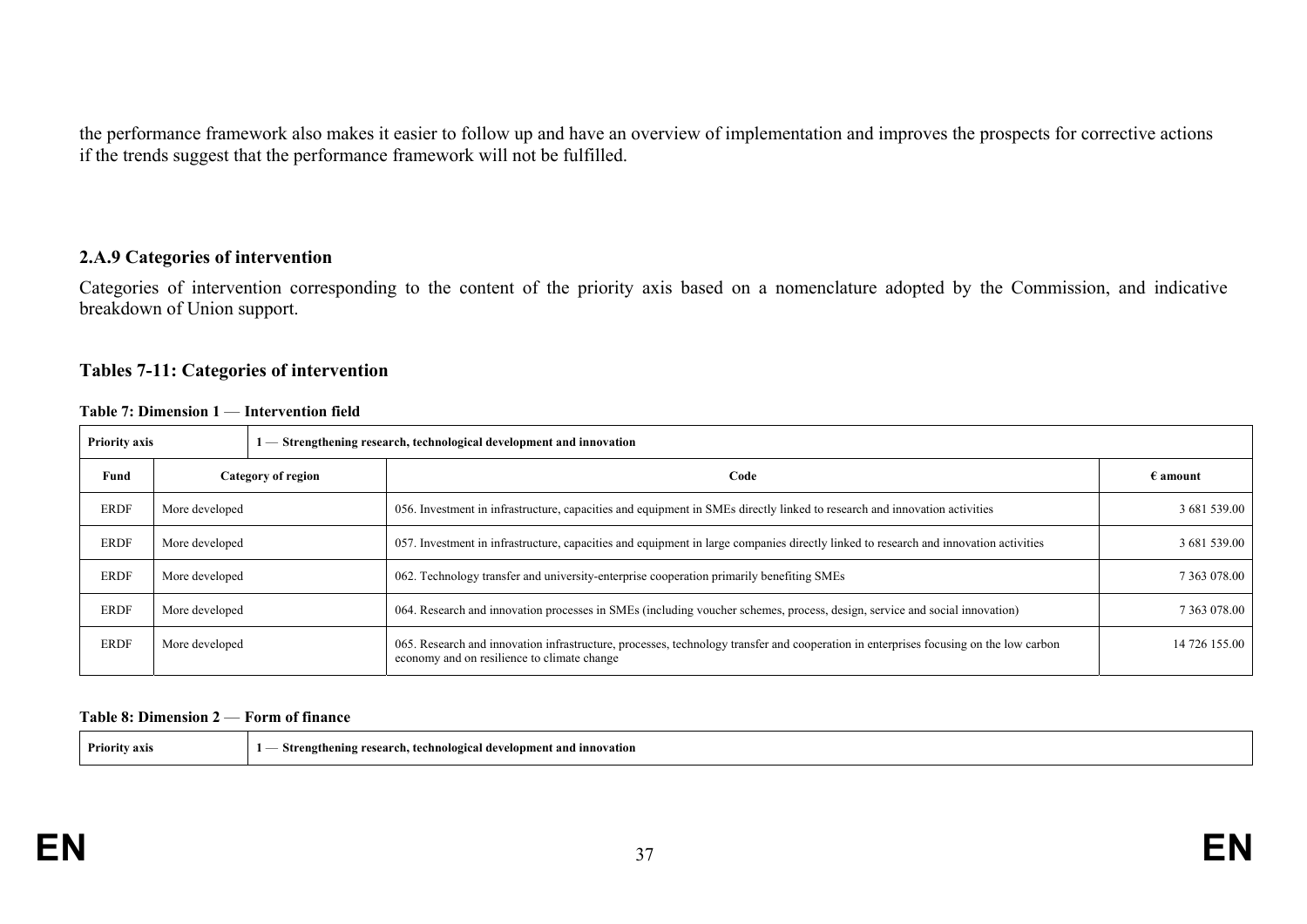| Fund         | Category of region | Code                    | $\epsilon$ amount |
|--------------|--------------------|-------------------------|-------------------|
| ${\tt ERDF}$ | More developed     | 01. Non-repayable grant | 36 815 389.00     |

#### **Table 9: Dimension 3** — **Territory type**

|      | 1 — Strengthening research, technological development and innovation<br><b>Priority axis</b> |                           |                                                                 |                   |
|------|----------------------------------------------------------------------------------------------|---------------------------|-----------------------------------------------------------------|-------------------|
| Fund |                                                                                              | <b>Category of region</b> | Code                                                            | $\epsilon$ amount |
| ERDF | More developed                                                                               |                           | 01. Large Urban areas (densely populated >50 000 population)    | 0.00              |
| ERDF | More developed                                                                               |                           | 02. Small Urban areas (intermediate density $>5000$ population) | 19 880 310.00     |
| ERDF | More developed                                                                               |                           | 03. Rural areas (thinly populated)                              | 16 935 079.00     |

#### **Table 10: Dimension 4** — **Territorial delivery mechanisms**

|             | <b>Priority axis</b> |                           | 1 - Strengthening research, technological development and innovation |                   |
|-------------|----------------------|---------------------------|----------------------------------------------------------------------|-------------------|
| Fund        |                      | <b>Category of region</b> | Code                                                                 | $\epsilon$ amount |
| <b>ERDF</b> | More developed       |                           | 07. Not applicable                                                   | 36 815 389.00     |

#### **Table 11: Dimension 6** — **ESF secondary theme** (ESF and YEI only)

| <b>Priority axis</b> |                    |  | - Strengthening research, technological development and innovation |                   |
|----------------------|--------------------|--|--------------------------------------------------------------------|-------------------|
| Fund                 | Category of region |  | Code                                                               | $\epsilon$ amount |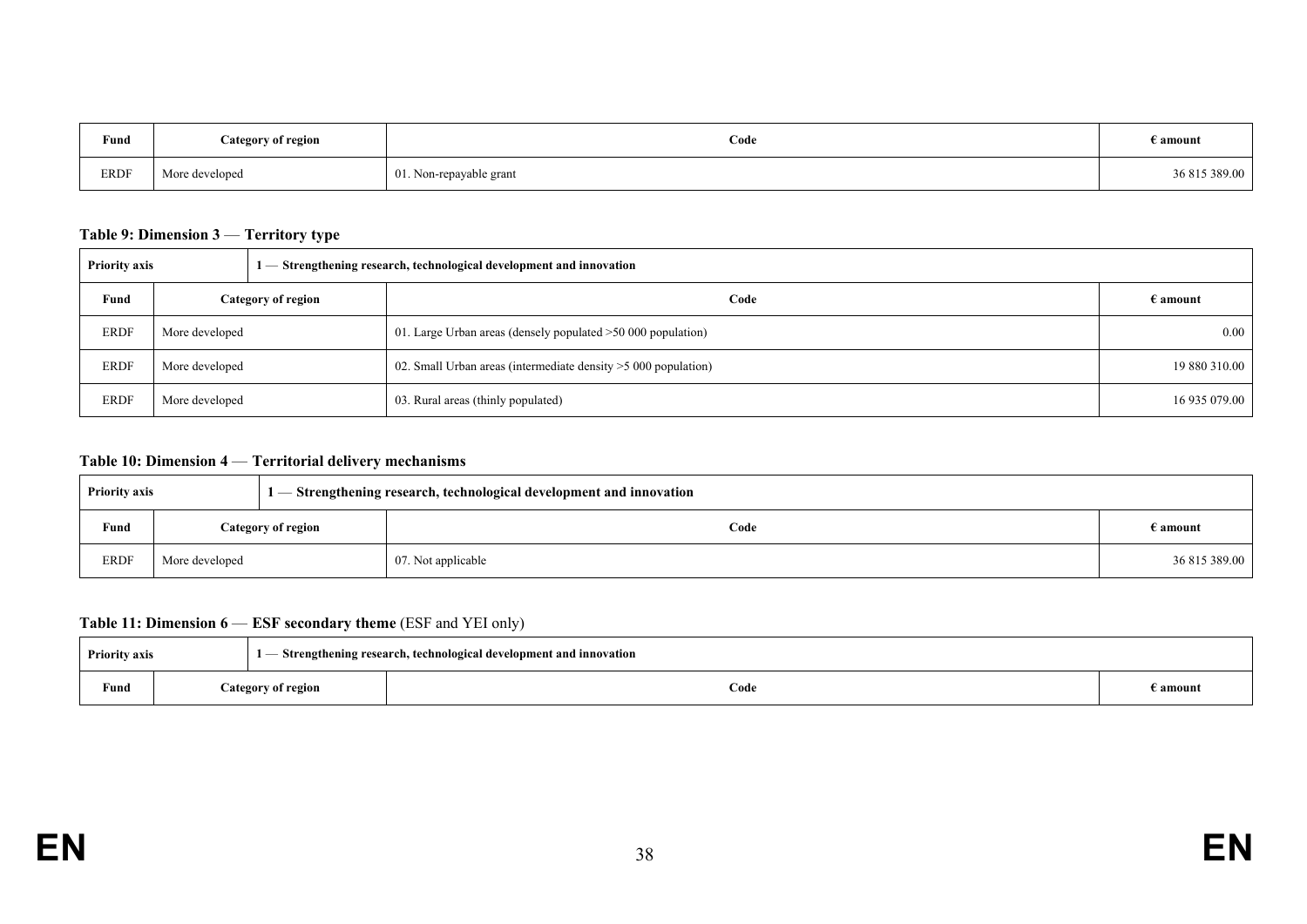#### **2.A.10 Summary of the planned use of technical assistance including, where necessary, actions to reinforce the administrative capacity of authorities involved in the management and control of the programmes and beneficiaries** (where appropriate) (by priority axis)

| <b>Priority axis:</b> | - Strengthening research, technological development and innovation<br>$\sim$ |
|-----------------------|------------------------------------------------------------------------------|
|                       |                                                                              |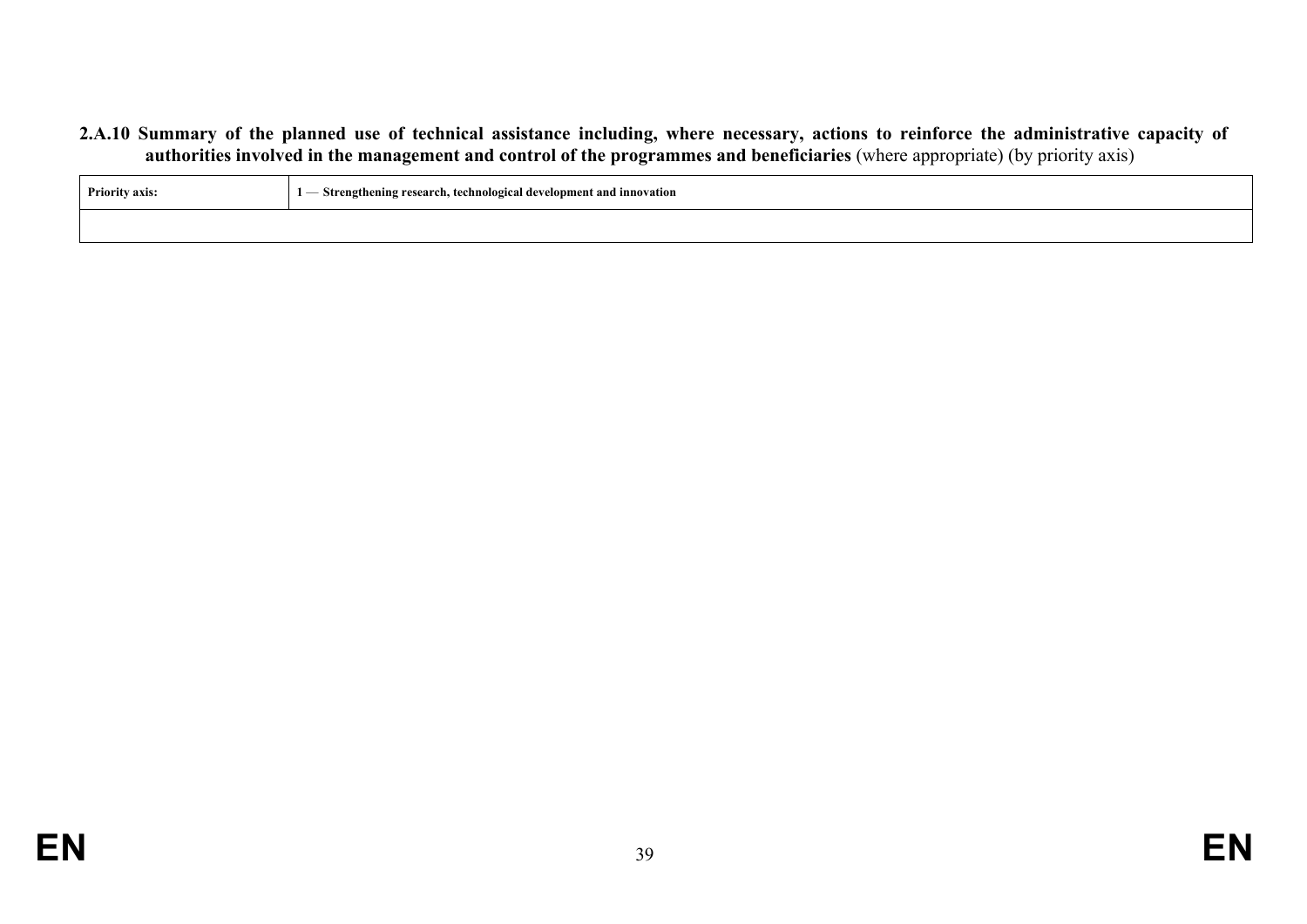### **2.A.1 Priority axis**

| <b>ID</b> of the priority axis |                                                                                         |
|--------------------------------|-----------------------------------------------------------------------------------------|
| Title of the priority axis     | Enhancing access to, and use and quality of, information and communication technologies |

 $\Box$  The entire priority axis will be implemented solely through financial instruments

 $\Box$  The entire priority axis will be implemented solely through financial instruments set up at Union level

 $\Box$  The entire priority axis will be implemented through community-led local development

 $\Box$  For the ESF: The entire priority axis is dedicated to social innovation or to transnational cooperation, or both

**2.A.2 Justification for the establishment of a priority axis covering more than one category of region, thematic objective or fund** (where applicable)

#### **2.A.3 Fund, category of region and calculation basis for Union support**

| Fund | <b>Category of region</b>                | Calculation basis (total eligible expenditure or eligible<br>public expenditure) | Category of region for outermost regions and northern<br>sparsely populated regions (where applicable) |
|------|------------------------------------------|----------------------------------------------------------------------------------|--------------------------------------------------------------------------------------------------------|
| ERDF | More developed                           | Public                                                                           |                                                                                                        |
| ERDF | Outermost or northern sparsely populated | Public                                                                           | More developed                                                                                         |

#### **2.A.4 Investment priority**

| ID of the investment priority |                                                                                                                                                                                                   |
|-------------------------------|---------------------------------------------------------------------------------------------------------------------------------------------------------------------------------------------------|
|                               | Title of the investment priority Extending broadband deployment and the roll-out of high-speed networks and supporting the adoption of emerging technologies and networks for the digital economy |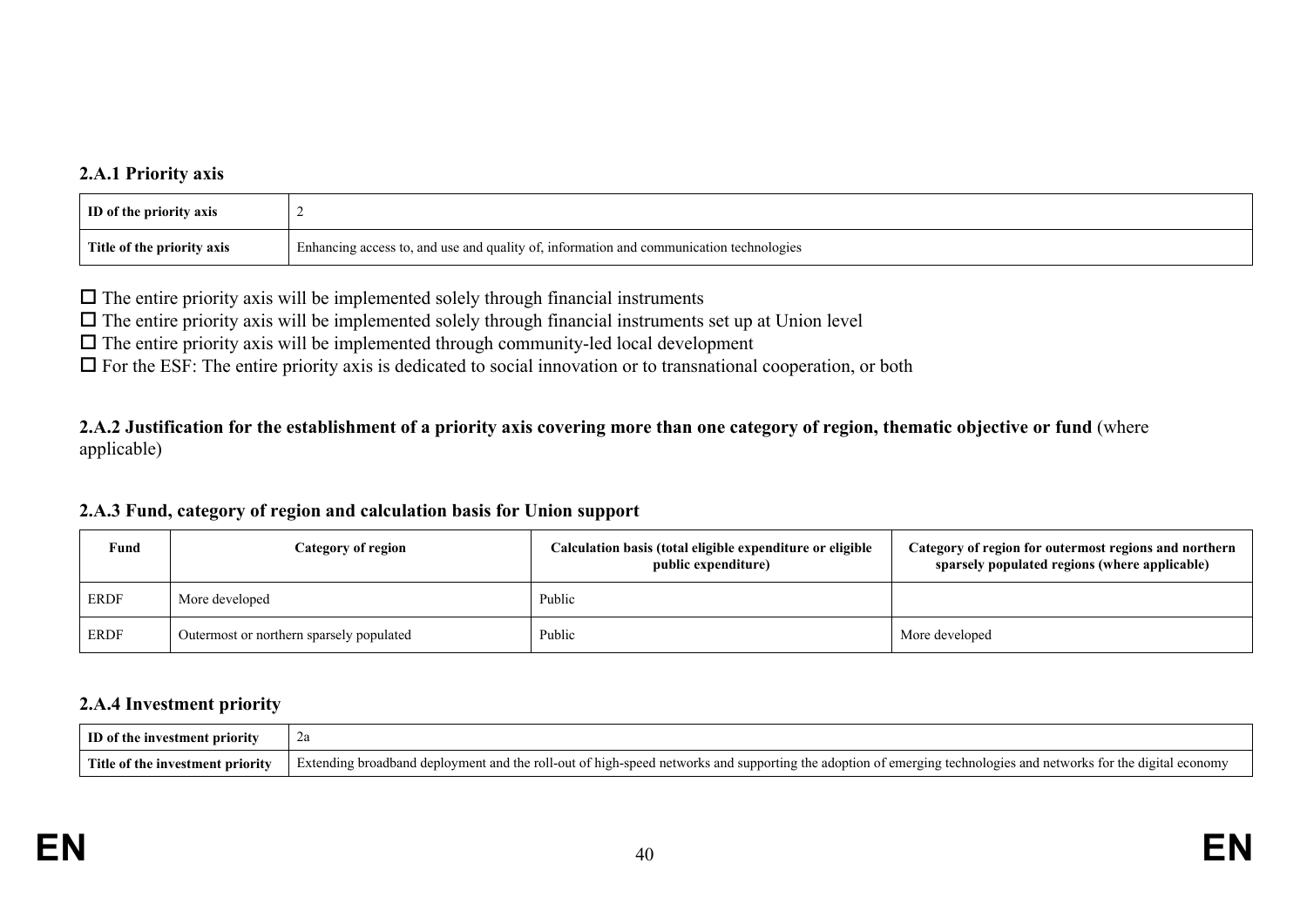# **2.A.5 Specific objectives corresponding to the investment priority and expected results**

| ID of the specific objective                                                   |                                                                                                                                                                                                                                                                                                                                                                                                                                                                                                                                                                                                                                                                                                                                                                                                                                                                                                                                                                |
|--------------------------------------------------------------------------------|----------------------------------------------------------------------------------------------------------------------------------------------------------------------------------------------------------------------------------------------------------------------------------------------------------------------------------------------------------------------------------------------------------------------------------------------------------------------------------------------------------------------------------------------------------------------------------------------------------------------------------------------------------------------------------------------------------------------------------------------------------------------------------------------------------------------------------------------------------------------------------------------------------------------------------------------------------------|
| Title of the specific objective                                                | It is to be possible for a greater proportion of enterprises in the programme area to connect to high-speed networks (100 Mbps)                                                                                                                                                                                                                                                                                                                                                                                                                                                                                                                                                                                                                                                                                                                                                                                                                                |
| <b>Results that the Member States</b><br>seek to achieve with Union<br>support | It is to be possible for the enterprises in the programme area to contribute to increased growth by making use of access to high-<br>speed broadband. Access to high-speed broadband contributes to counteracting the disadvantages and challenges linked to a<br>sparse population base and long distances to markets and between enterprises. The extended deployment of broadband under<br>the ERDF programme takes place in interaction with national, regional, municipal, local and private operators.<br>Access to a broadband is a self-evident basic requirement for the development of most enterprises, and gives businesses in<br>Middle Norrland improved access to the market, for instance through e-commerce and new ways of marketing and selling<br>products and services. Increased market presence through broadband connection increases sales by businesses, with the result<br>that profitability improves and new jobs can be created. |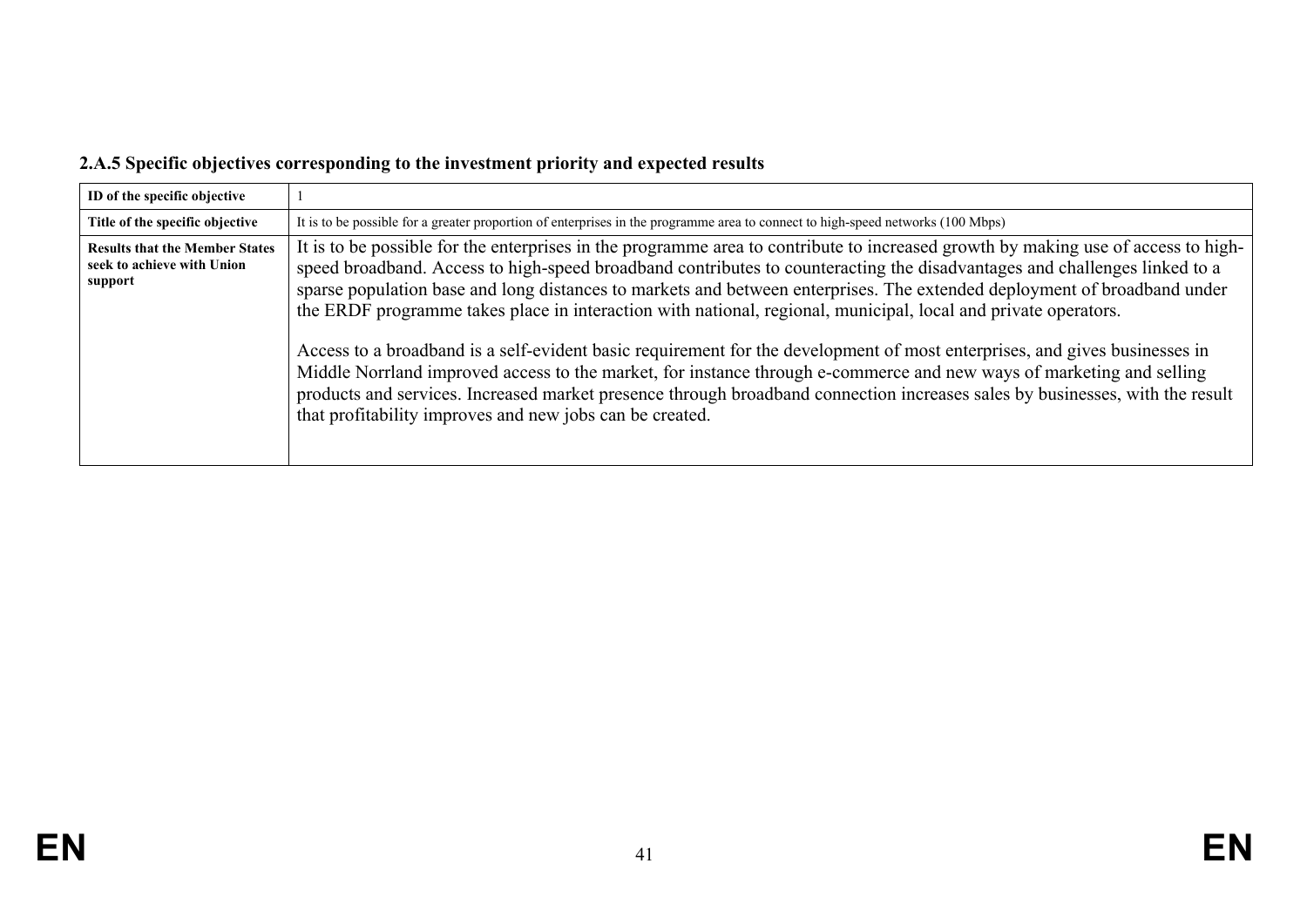## **Table 3: Programme-specific result indicators, by specific objective** (for the ERDF and the Cohesion Fund)

| <b>Specific objective</b> |                                                                                    | 1 - En större andel av programområdets företag ska ha möjlighet att ansluta sig till höghastighetsnät (100 Mbit/s). |                                        |                       |                         |                     |                |                                  |
|---------------------------|------------------------------------------------------------------------------------|---------------------------------------------------------------------------------------------------------------------|----------------------------------------|-----------------------|-------------------------|---------------------|----------------|----------------------------------|
| ID                        | Indicator                                                                          | <b>Measurement unit</b>                                                                                             | Category of region (where<br>relevant) | <b>Baseline value</b> | <b>Baseline</b><br>vear | Target value (2023) | Source of data | <b>Frequency of</b><br>reporting |
| 0202                      | Andel företag som fått möjlig tillgång Procent<br>till bredband (minst 100 Mbit/s) |                                                                                                                     | More developed                         | 35.00                 | 2012                    | 65.00               | <b>PTS</b>     | Vartannat år                     |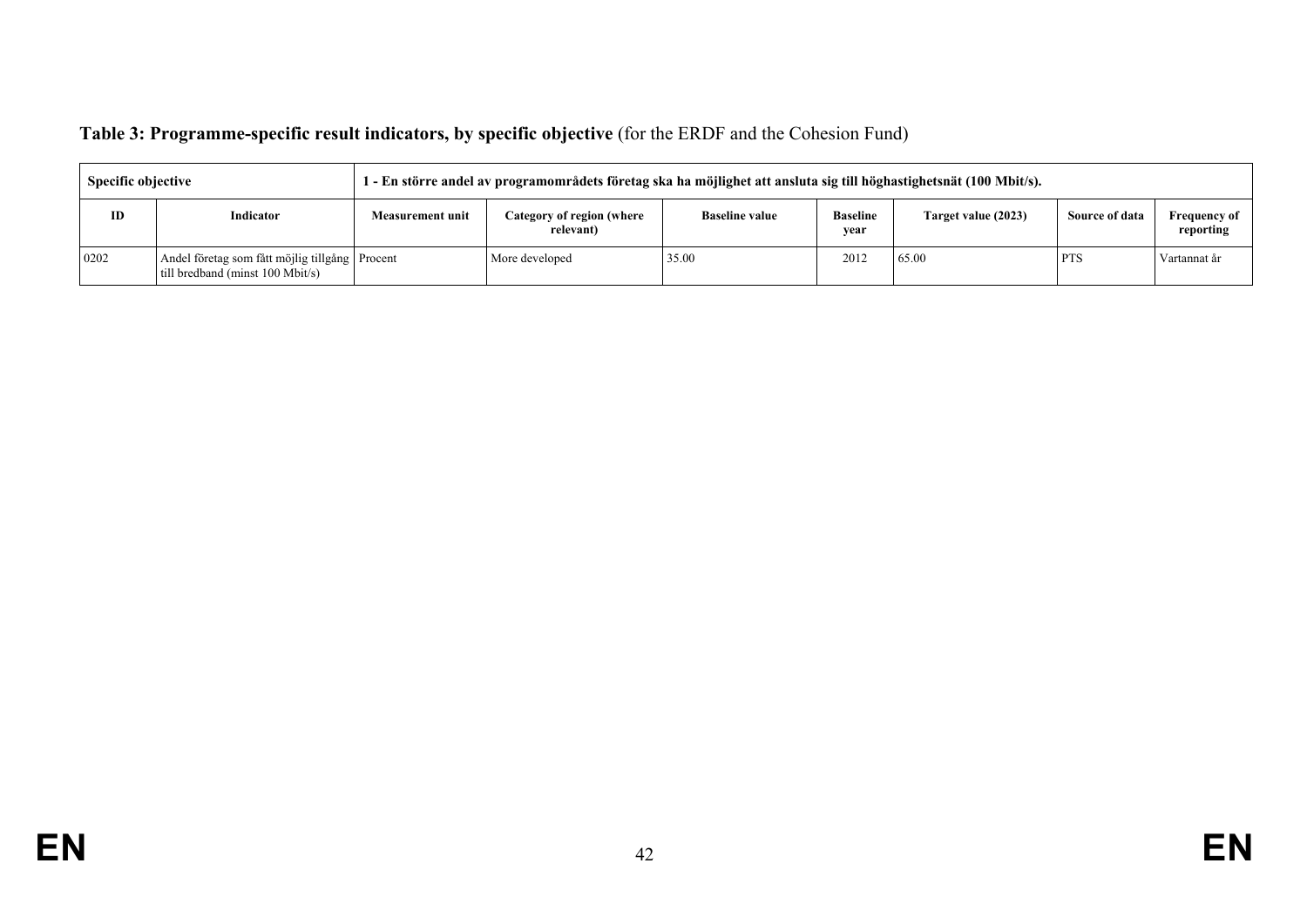### **2.A.6 Action to be supported under the investment priority** (by investment priority)

 *2.A.6.1 Description of the type and examples of actions to be supported and their expected contribution to the specific objectives including, where appropriate, the identification of main target groups, specific territories targeted and types of beneficiaries* 

**Investment priority** 2a — Extending broadband deployment and the roll-out of high-speed networks and supporting the adoption of emerging technologies and networks for the digital economy Examples of activities that can be supported:

- Investments in IT infrastructure that can give businesses access to broadband at 100 Mbps.
- Investments aimed at raising the capacity of existing ICT infrastructure to 100 Mbps.
- Investments that strengthen and lead to continued deployment and development of technology-independent high-speed ICT infrastructure.

### **Main target groups**

Enterprises in those areas where the commercial operators are not responsible for extended deployment of the IT infrastructure

### **Geographical regions**

The broadband strategies of the programme area identify the geographical areas where the market alone does not extend broadband deployment to enterprises. Broadband roll-out in the most sparsely populated areas is justified by needs among enterprises for example in the reindeer herding industry, the forest industry and the visitor industry.

### **Beneficiaries**

Municipalities, government agencies, private enterprises, associations and organisations working on extended deployment of the IT infrastructure

## **Horizontal criteria**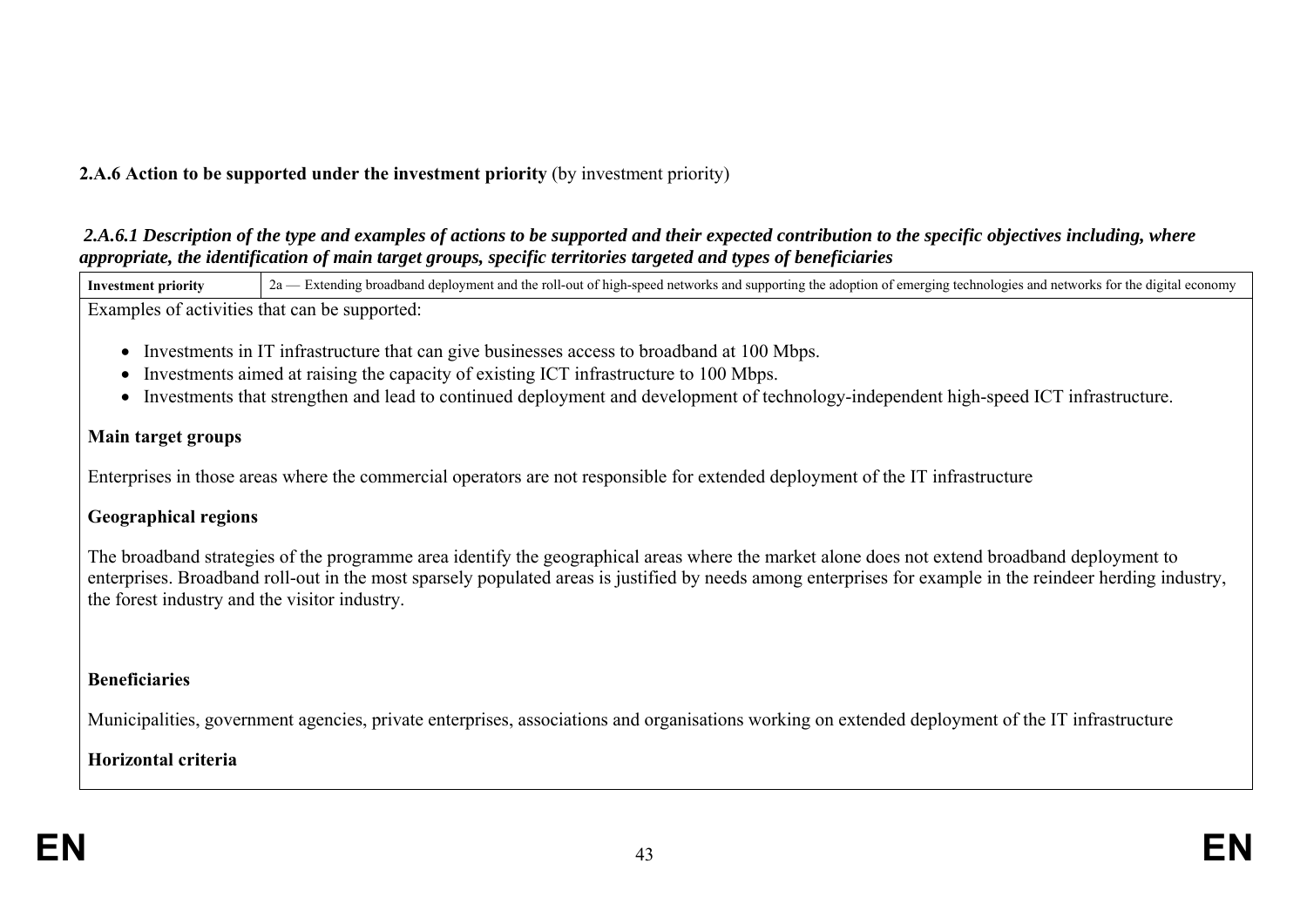| <b>Investm</b> | July of high-speed networks and supporting the adoption of emerging technologies and networks for the<br>$\gamma_{\alpha}$<br>olovment and the<br>broadband :<br>dan<br>: d19<br>economy<br>endin |
|----------------|---------------------------------------------------------------------------------------------------------------------------------------------------------------------------------------------------|
|                |                                                                                                                                                                                                   |

The population in the programme area is concentrated in the cities, and more women (both younger and older) than men choose the cities. This means that most of the population have access to relatively well deployed ICT, while those who live in sparsely populated areas, where men are over-represented, do not. If extended deployment of ICT is to contribute to reducing the digital divide and create a more inclusive society, attention should, where appropriate, be paid to this fact in projects. It is worth noting that the structure of trade and industry in Middle Norrland consists of many microbusinesses. ICT investments also offer potential to reduce carbon dioxide emissions in the area of energy and transport and through certain products and services becoming digital. Access to ICT is essential for vibrant sparsely populated and rural areas meeting basic economic, social and environmental conditions.

### *2.A.6.2 Guiding principles for selection of operations*

Investment priority 2a — Extending broadband deployment and the roll-out of high-speed networks and supporting the adoption of emerging technologies and networks for the digital economy A fundamental condition to be met for support for investments in broadband infrastructure is that the projects contribute to structural changes at regional level. Additional principles guiding selection are:

### **Projects where the necessary market conditions for roll-out of broadband infrastructure do not exist**

There is a requirement that project operations granted funding are concentrated in areas where the market, for various reasons, does not function.

### **Projects that collaborate or create synergies with other projects/programmes**

The regional Structural Funds programmes satisfy only a portion of the region's development needs. The underpinning principle is that operations in several funds and programmes supplement and reinforce one another. Collaboration and synergies with the European Agricultural Fund for Regional Development and the European Social Fund are particularly crucial.

The regional Structural Funds programme supports operations developing interurban networks. It is essential that the projects ensure that the investments are followed by continued operations to connect end-users.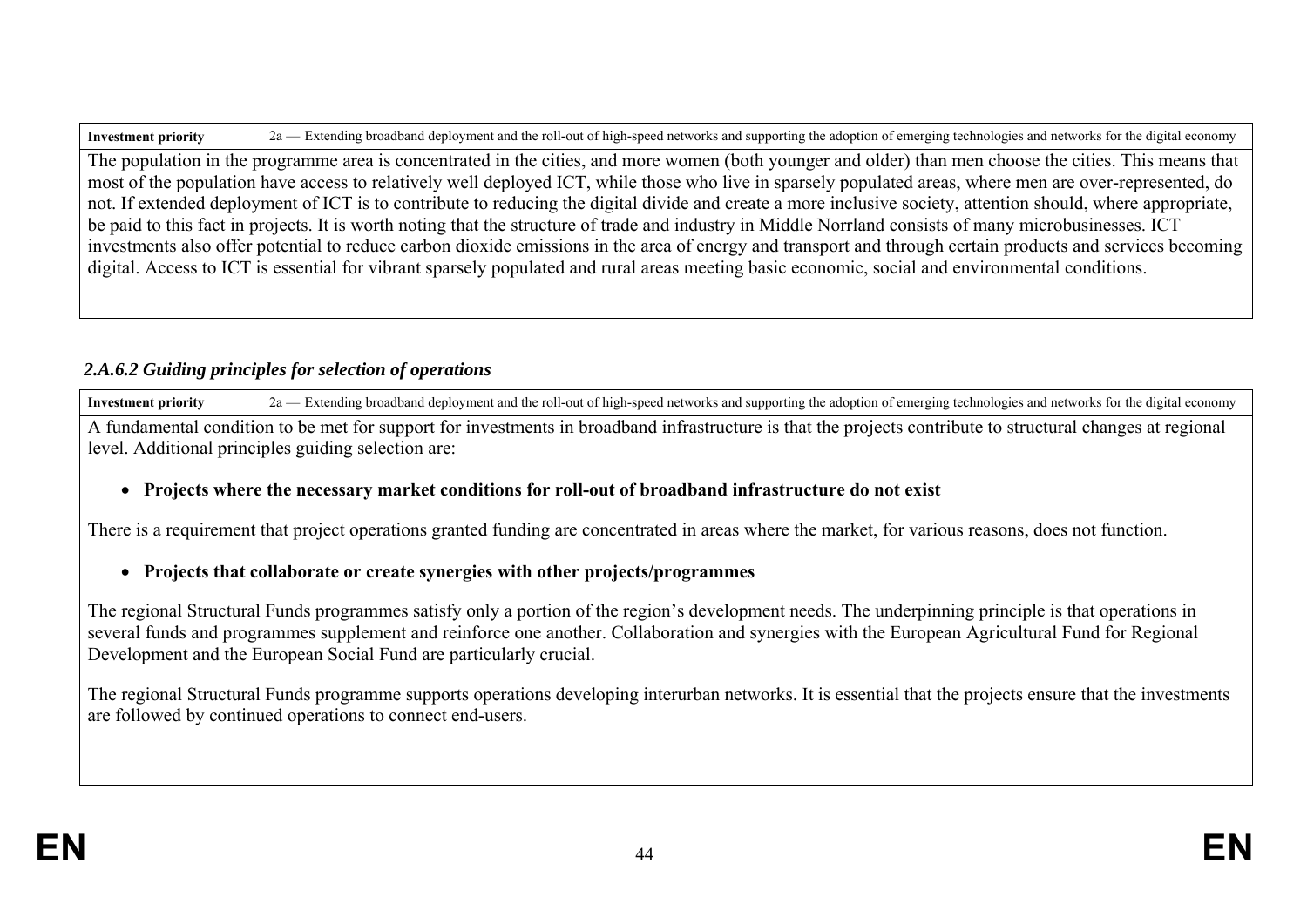| Investme | g broadband deployment and the roll-out of high-speed networks and supporting the ado<br>$\frac{1}{2}$ are and networks for the digital.<br>$\frac{1}{2}$ $\frac{1}{2}$ $\frac{1}{2}$ of emerging technologies and networks is.<br>ົາລ<br>the adopt.<br>۷a |
|----------|------------------------------------------------------------------------------------------------------------------------------------------------------------------------------------------------------------------------------------------------------------|
|----------|------------------------------------------------------------------------------------------------------------------------------------------------------------------------------------------------------------------------------------------------------------|

#### **Projects that contribute to the development of trade and industry and the competitiveness of enterprises**

Small and medium-sized enterprises are the target group for the operations. An important condition to be met for the specific target groups to be reached and for growth consequently to be created is that the projects are based on a target group analysis of the needs and challenges of the enterprises and the challenges they face.

The projects also have to be in line with regional and local broadband and development strategies and be able to present results in relation to the indicators of the priority axis.

• Integrating the horizontal criteria, gender equality, diversity and the environment into the projects based on the opportunities of the projects to generate sustainable growth. The underlying principle is that the projects need to relate to the values such as gender equality, diversity and the environment that can contribute to attaining the specific objects set under the investment priorities of the priority axis.

• Organisational capacity, experience on the part of the project sponsor and endorsement by partners.

• Experience and knowledge from previous operations in the area should be utilised.

• The possibility of gaining access to broadband in areas that are important for tourism in order to create growth and strengthen the employment base in the locality.

• The projects are to have a strategy for the long-term operation of ICT investments that are made.

### 2.A.6.3 Planned use of financial instruments (where appropriate)

| - Investment priority | d deployment and the roll-out of high-speed networks and supporting the adoption of emerging technologies and networks for the digital economy<br>-broadband<br>rtxtending |
|-----------------------|----------------------------------------------------------------------------------------------------------------------------------------------------------------------------|
|                       |                                                                                                                                                                            |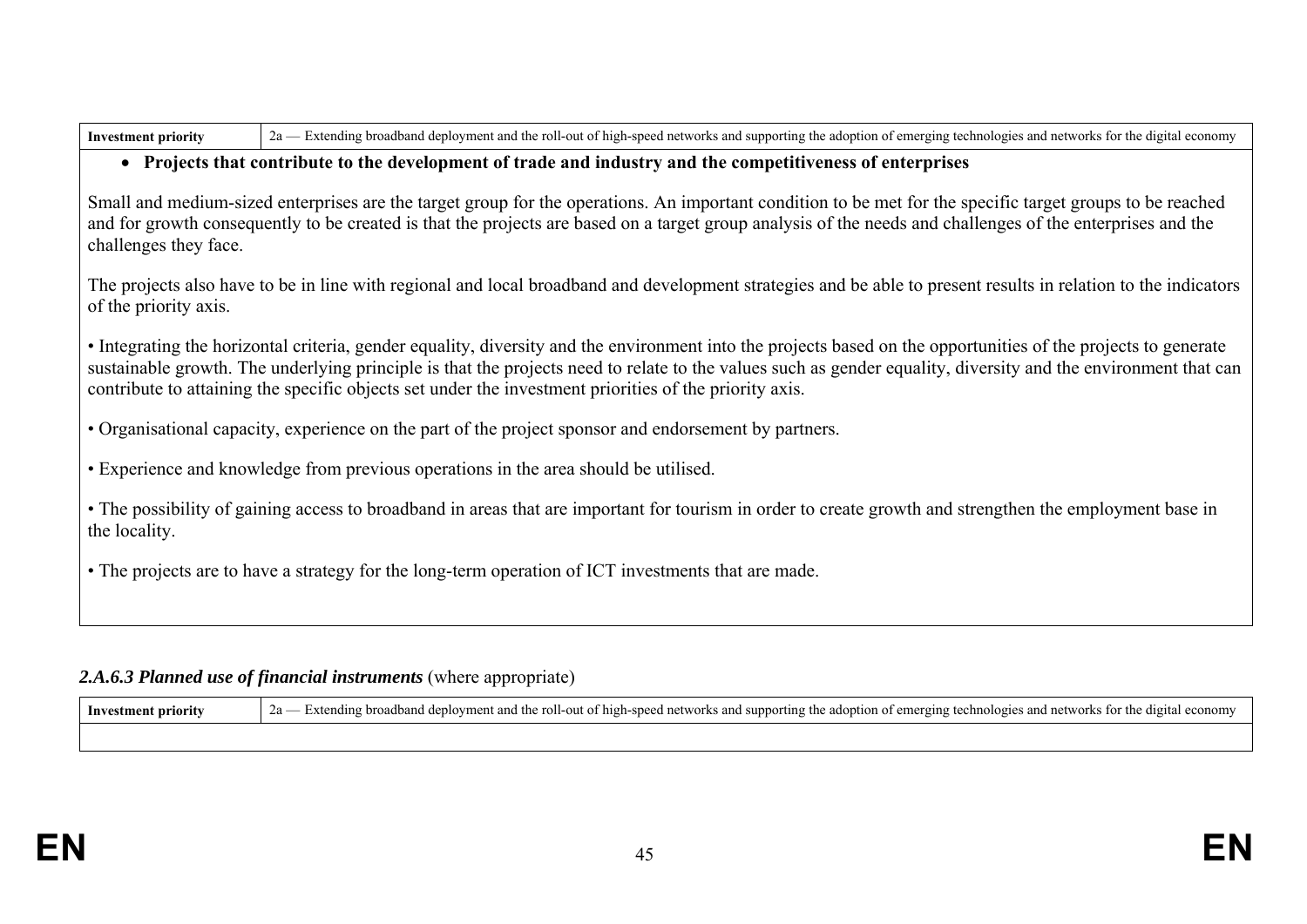#### *2.A.6.4 Planned use of major projects* (where appropriate)

| Investment priority | d deployment and the roll-out of high-speed networks and supporting the adoption of emerging technologies and networks for the digital economy<br>Za<br>-broadband<br>Extending<br>$\sim$ |  |  |  |  |  |
|---------------------|-------------------------------------------------------------------------------------------------------------------------------------------------------------------------------------------|--|--|--|--|--|
|                     |                                                                                                                                                                                           |  |  |  |  |  |

### *2.A.6.5 Output indicators by investment priority and, where appropriate by category of region*

**Table 5: Common and programme-specific result indicators** (by investment priority, broken down by category of region for the ESF, and where relevant, for the ERDF)

| <b>Investment priority</b> |                                                                                                            | 2a — Extending broadband deployment and the roll-out of high-speed networks and supporting the adoption of emerging technologies and networks for the digital economy |             |                                        |                     |   |          |                                                |                                  |
|----------------------------|------------------------------------------------------------------------------------------------------------|-----------------------------------------------------------------------------------------------------------------------------------------------------------------------|-------------|----------------------------------------|---------------------|---|----------|------------------------------------------------|----------------------------------|
| ID                         | Indicator                                                                                                  | <b>Measurement unit</b>                                                                                                                                               | Fund        | Category of region (where<br>relevant) | Target value (2023) |   |          | Source of data                                 | <b>Frequency of</b><br>reporting |
|                            |                                                                                                            |                                                                                                                                                                       |             |                                        | М                   | W |          |                                                |                                  |
|                            | Number of<br>enterprises added<br>that have access<br>to broadband at<br>speeds of at least<br>$100$ Mbps. | Enterprises                                                                                                                                                           | <b>ERDF</b> | More developed                         |                     |   | 1 500.00 | Managing<br>authority's<br>computer<br>systems | Continuous                       |

#### **2.A.4 Investment priority**

| ID of the investment priority    | ZC.                                                                                                                      |
|----------------------------------|--------------------------------------------------------------------------------------------------------------------------|
| Title of the investment priority | $T \cap T$<br>e-health<br>Strengthening IC<br>f applications for e-government.<br>learning.<br>alture and e<br>aclusion. |

#### **2.A.5 Specific objectives corresponding to the investment priority and expected results**

**ID of the specific objective** 1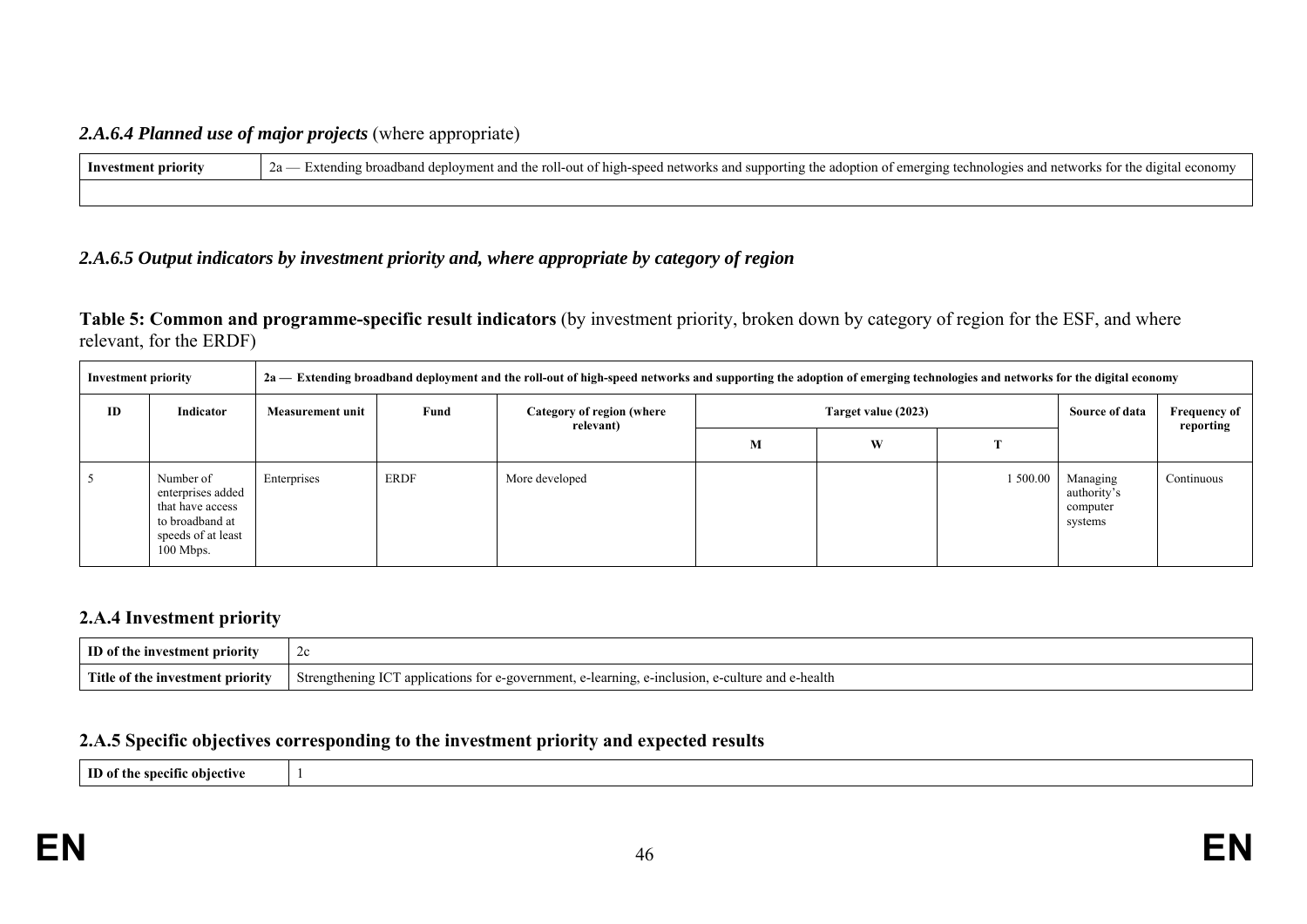| Title of the specific objective                                                | New digital services are established and existing ones are developed so that access to private and public services is improved                                                                                                                                                                                                                                                                                                                                                 |
|--------------------------------------------------------------------------------|--------------------------------------------------------------------------------------------------------------------------------------------------------------------------------------------------------------------------------------------------------------------------------------------------------------------------------------------------------------------------------------------------------------------------------------------------------------------------------|
| <b>Results that the Member States</b><br>seek to achieve with Union<br>support | A very large proportion of private and public services today are offered digitally online. More digital services combined with<br>operations that raise digital skills and participation can contribute to better access both for private individuals and enterprises<br>and for the public sector in the programme area. Public ICT solutions can be developed and provide the basis for<br>commercialisation, and consequently contribute to the creation of new businesses. |
| ID of the specific objective                                                   |                                                                                                                                                                                                                                                                                                                                                                                                                                                                                |
| Title of the specific objective                                                | The use of e-services is to increase, in particular in those groups in society that make less use of e-services and new technology                                                                                                                                                                                                                                                                                                                                             |
| <b>Results that the Member States</b><br>seek to achieve with Union<br>support | To enable digital technology to be fully exploited, there is a need for users to know about and be able to use the potential of<br>the technology. Information and education take high priority in meeting increased and new needs from citizens and to offer<br>everyone equal opportunities to obtain access to digital public and private services. Information and education are therefore<br>important ways of narrowing the digital divide.                              |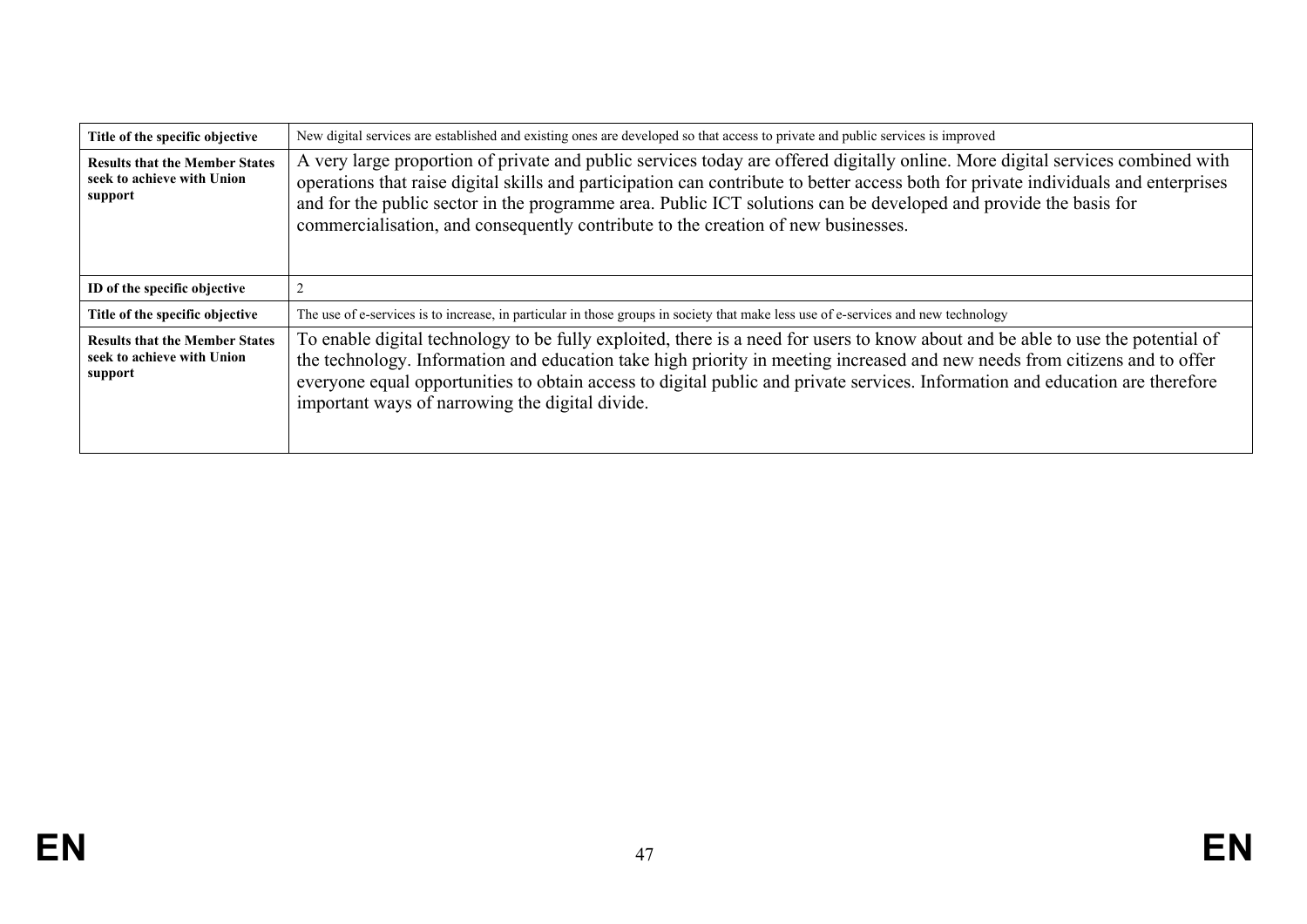| Table 3: Programme-specific result indicators, by specific objective (for the ERDF and the Cohesion Fund) |  |  |
|-----------------------------------------------------------------------------------------------------------|--|--|
|                                                                                                           |  |  |

| <b>Specific objective</b> |                                                                            |                         | 1 - Nya digitala tjänster etableras och befintliga utvecklas så att tillgängligheten till privat och offentlig service förbättras.            |                       |                         |                     |                |                                  |
|---------------------------|----------------------------------------------------------------------------|-------------------------|-----------------------------------------------------------------------------------------------------------------------------------------------|-----------------------|-------------------------|---------------------|----------------|----------------------------------|
| ID                        | Indicator                                                                  | <b>Measurement unit</b> | Category of region (where<br>relevant)                                                                                                        | <b>Baseline value</b> | <b>Baseline</b><br>year | Target value (2023) | Source of data | <b>Frequency of</b><br>reporting |
| 0203                      | Andel företag (10-249 anställda) som Procent<br>använder vissa IT-tjänster |                         | More developed                                                                                                                                | 71.00                 | 2013                    | 80.00               | <b>SCB</b>     | Vartannat år                     |
| <b>Specific objective</b> |                                                                            |                         | 2 - Användningen av e-tjänster ska öka, särskilt i de grupper i samhället som i mindre utsträckning använder e-tjänster och den nya tekniken. |                       |                         |                     |                |                                  |
| <b>ID</b>                 | Indicator                                                                  | Measurement unit        | Category of region (where<br>relevant)                                                                                                        | <b>Baseline value</b> | <b>Baseline</b><br>year | Target value (2023) | Source of data | <b>Frequency of</b><br>reporting |
| 0204                      | Andel privatpersoner (i åldern 16-85<br>år) som använder vissa IT-tjänster | Procent                 | More developed                                                                                                                                | 60.00                 | 2012                    | 72.00               | <b>SCB</b>     | Vartannat år                     |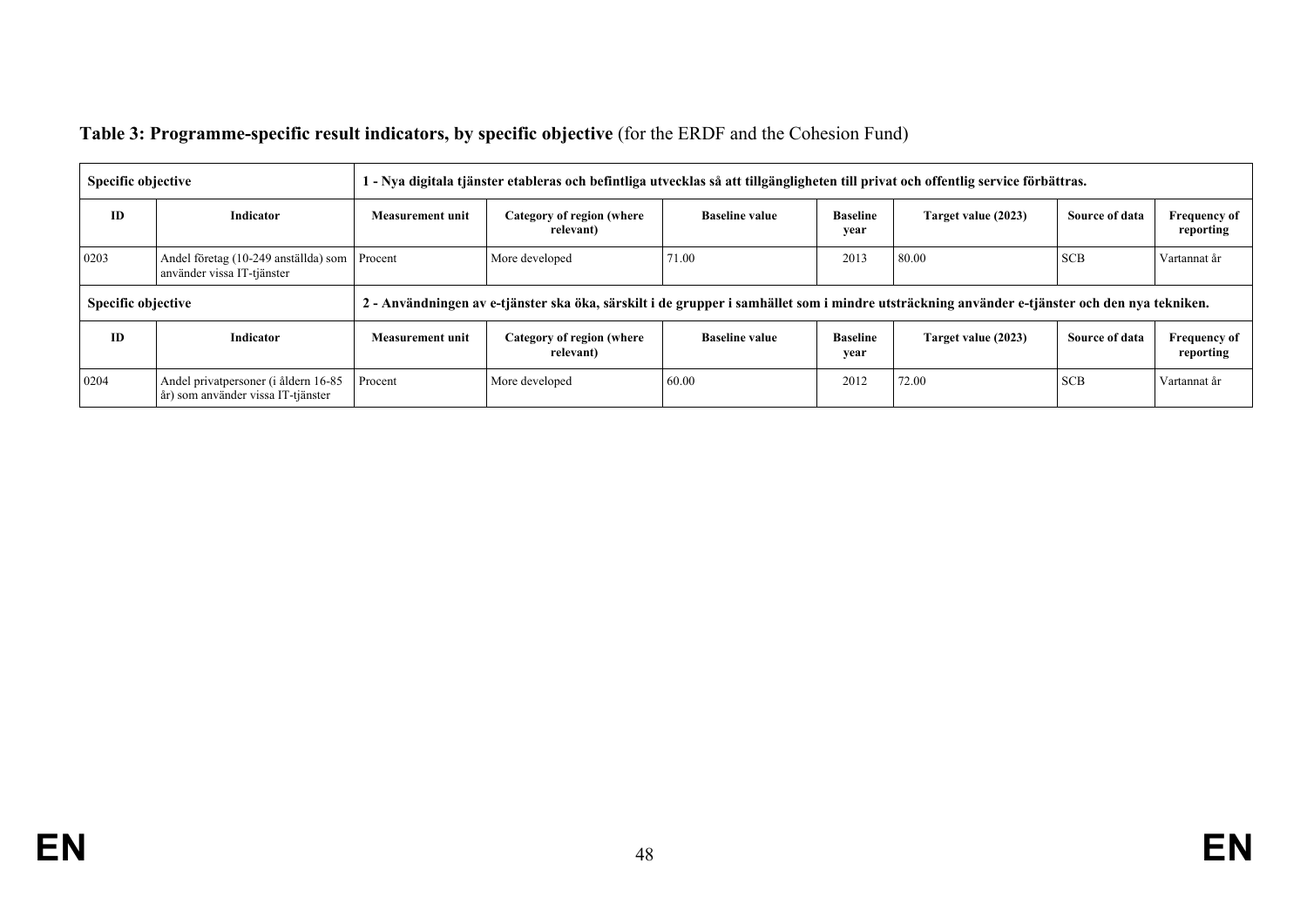### **2.A.6 Action to be supported under the investment priority** (by investment priority)

#### *2.A.6.1 Description of the type and examples of actions to be supported and their expected contribution to the specific objectives including, where appropriate, the identification of main target groups, specific territories targeted and types of beneficiaries*

**Investment priority** 2c — Strengthening ICT applications for e-government, e-learning, e-inclusion, e-culture and e-health All activities that can be supported in the investment priority are to involve stakeholders from the public sector, but ideally are also to include collaboration between the private and public sectors. Examples of activities that can be supported: • Projects focused on developing and raising knowledge and use of existing and new e-services. Collaborative projects between the private and public sectors aimed at improving access to e-services. Projects that strengthen the interaction between users and service providers through ICT applications for e-government, e-learning, e-integration and e-health, as well as applications based on open source code.

- Projects to improve the institutional capacity and efficiency of public administration through the development of digital services.
- Projects that are aimed at creating the necessary basis for commercialisation through the development of public ICT solutions.

### **Main target groups**

Private and public sector, households and civil society

**Geographical regions**

The whole programme area

### **Beneficiaries**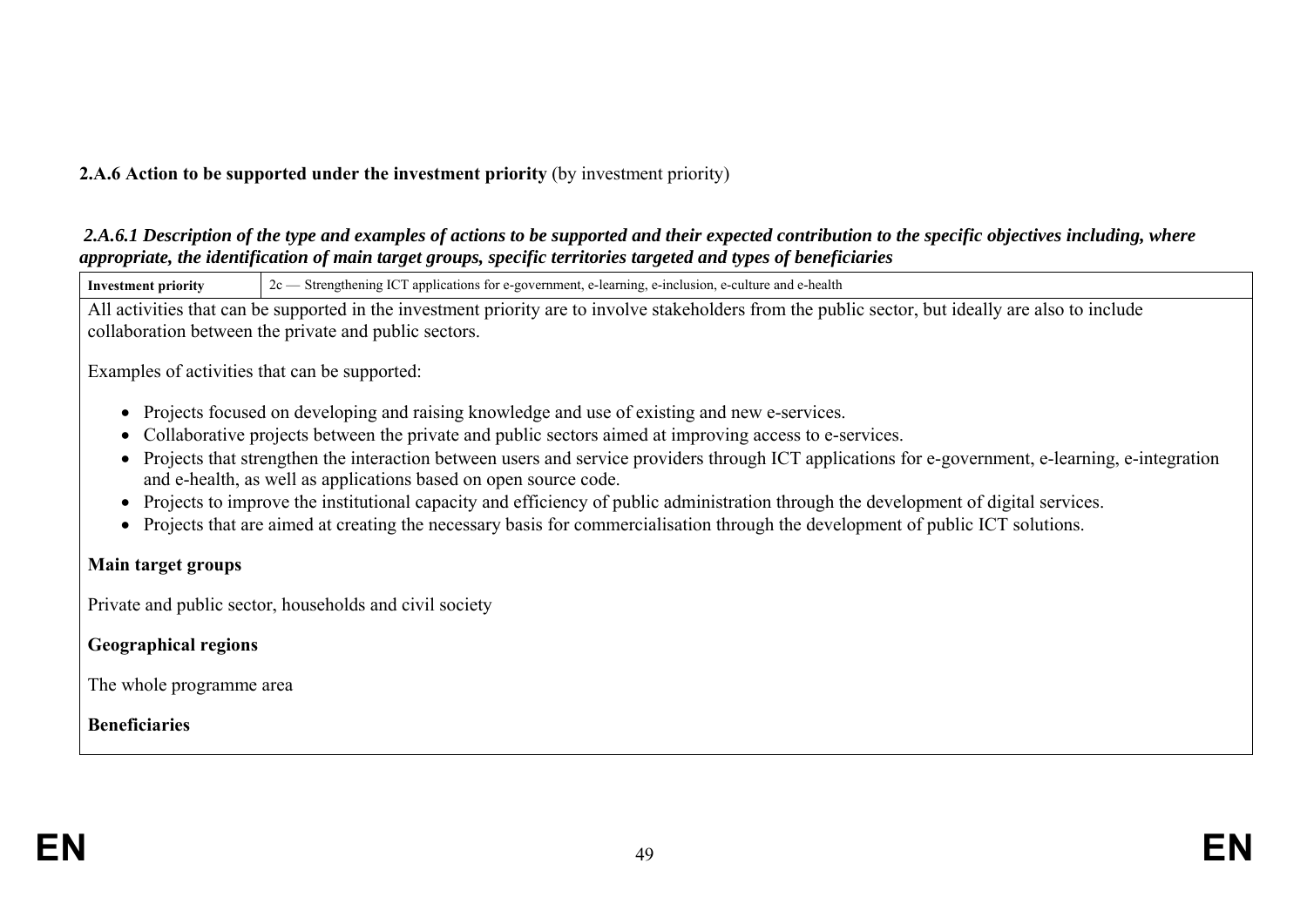| Investment priority | $\sigma$ Strengthening ICT<br>→health<br>e-learning, e-inclusion,<br>. e-culture<br>applications for e-government.<br>and e |
|---------------------|-----------------------------------------------------------------------------------------------------------------------------|
|---------------------|-----------------------------------------------------------------------------------------------------------------------------|

Municipalities, government agencies, private enterprises, associations

#### **Horizontal criteria**

Middle Norrland is a reflection of society at large. This means that women and men born in Sweden who have grown up with computers as a natural element of school, work and everyday life have relatively good knowledge of digital technology, or that this knowledge in any cases exists within the family. Women and men born outside Sweden of the same age do not, as a rule, have the same knowledge. This applies in particular to persons from countries where the prospects for digital participation are low. Build-up of knowledge in digital technology provides opportunities to be able to utilise eservices both in enterprise and in the world of work. Enhanced e-services should also be viewed in the perspective of gender equality and nondiscrimination in such a way that e-services are offered by businesses owned both by women and men and that e-services reduce discrimination. Increased use of e-services has potential to reduce carbon dioxide emissions in the area of energy and transport and through certain products and services becoming digital.

### *2.A.6.2 Guiding principles for selection of operations*

| Investment priority | Strengthening ICT applications for e-government, e-learning, e-inclusion, e-culture and e-health<br>2c |
|---------------------|--------------------------------------------------------------------------------------------------------|
| T1                  | The following principles guide the programme:                                                          |

- Provision of products and services that are accessible for private individuals and enterprises in the programme area irrespective of time of day and geographical location.
- Integrating the horizontal criteria, gender equality, diversity and the environment into the projects based on the opportunities of the projects to generate sustainable growth. The underlying principle is that the projects need to relate to the values such as gender equality, diversity and the environment that can contribute to attaining the specific objects set under the investment priorities of the priority axis.
- Projects that contribute to the EU Strategy for the Baltic Sea Region.
- Demonstrating clear involvement by trade and industry.
- Organisational capacity, experience on the part of the project sponsor and endorsement by partners.
- Experience and knowledge from previous operations in the area should be utilised.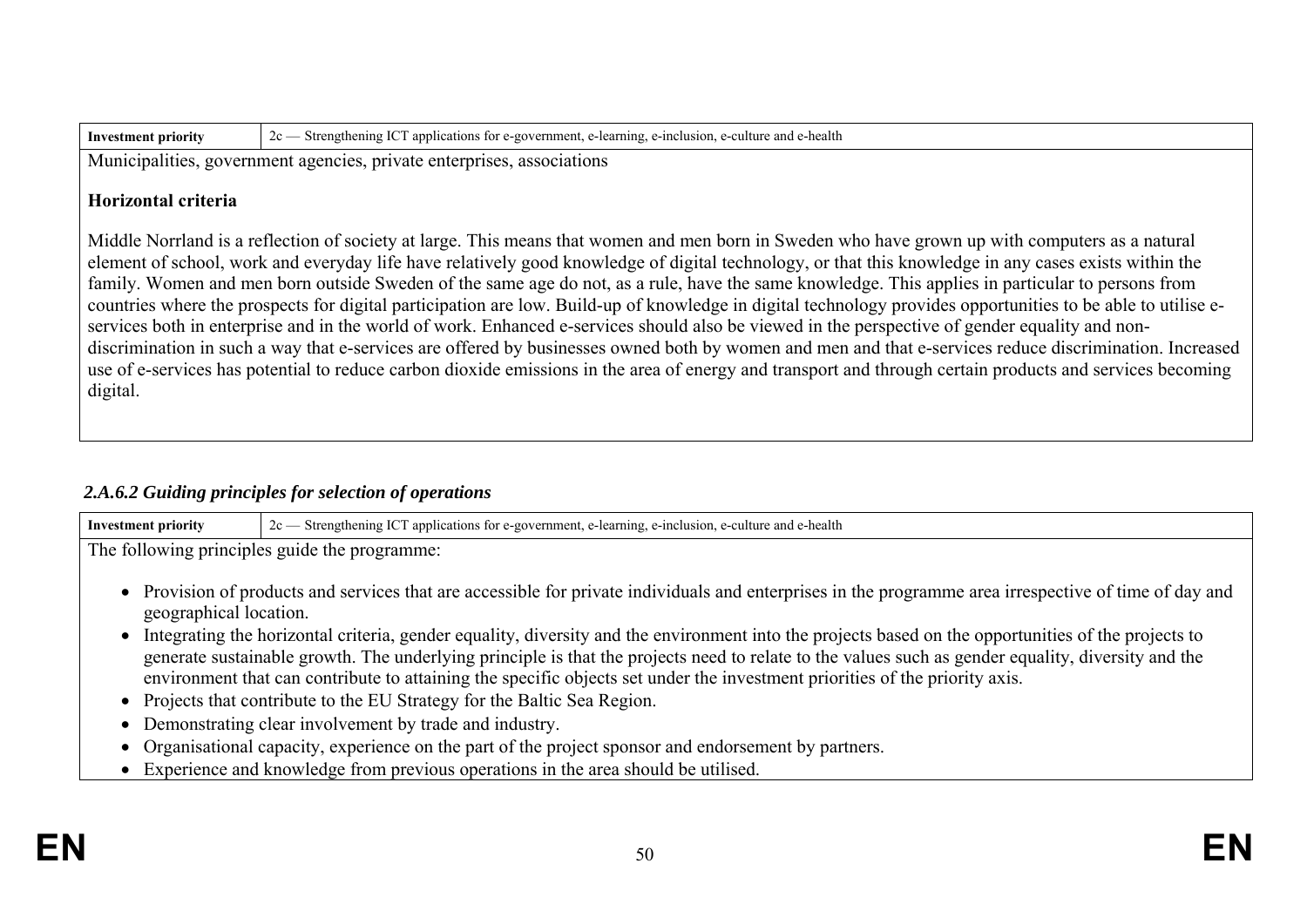| <b>Investment priority</b> | 2c — Strengthening ICT applications for e-government, e-learning, e-inclusion, e-culture and e-health                                                                                                                                         |
|----------------------------|-----------------------------------------------------------------------------------------------------------------------------------------------------------------------------------------------------------------------------------------------|
|                            | • Public activity is to provide information in a standardised manner that enables trade and industry to develop its own e-services.<br>• Activities that are made more efficient are to maintain or raise the quality of the service offered. |

### 2.A.6.3 Planned use of financial instruments (where appropriate)

| <b>Inv</b><br>stment priority | $T \cap T$<br>Strengthening IC<br>-inclusion.<br>lture and e-health<br>, e-learning,<br>applications.<br>$2c -$<br>s for e-government.<br>$P-CI$ |
|-------------------------------|--------------------------------------------------------------------------------------------------------------------------------------------------|
|                               |                                                                                                                                                  |

### *2.A.6.4 Planned use of major projects* (where appropriate)

| Investment priority | $\sim$<br>s for e-government.<br>-cultur<br>e and e-health<br>Strengthening ICT<br>$\sim$ applications $\sim$<br>e-inclusion.<br>-learning.<br>$\cdots$<br>∠∪ |
|---------------------|---------------------------------------------------------------------------------------------------------------------------------------------------------------|
|                     |                                                                                                                                                               |

### *2.A.6.5 Output indicators by investment priority and, where appropriate by category of region*

**Table 5: Common and programme-specific result indicators** (by investment priority, broken down by category of region for the ESF, and where relevant, for the ERDF)

| <b>Investment priority</b> |                           |                         |             | $2c$ Strengthening ICT applications for e-government, e-learning, e-inclusion, e-culture and e-health |                     |   |       |                         |                                  |
|----------------------------|---------------------------|-------------------------|-------------|-------------------------------------------------------------------------------------------------------|---------------------|---|-------|-------------------------|----------------------------------|
| ID                         | Indicator                 | <b>Measurement unit</b> | Fund        | Category of region (where<br>relevant)                                                                | Target value (2023) |   |       | <b>Source of data</b>   | <b>Frequency of</b><br>reporting |
|                            |                           |                         |             |                                                                                                       | М                   | W |       |                         |                                  |
| CO <sub>01</sub>           | Productive<br>investment: | Enterprises             | <b>ERDF</b> | More developed                                                                                        |                     |   | 20.00 | Managing<br>authority's | Continuous                       |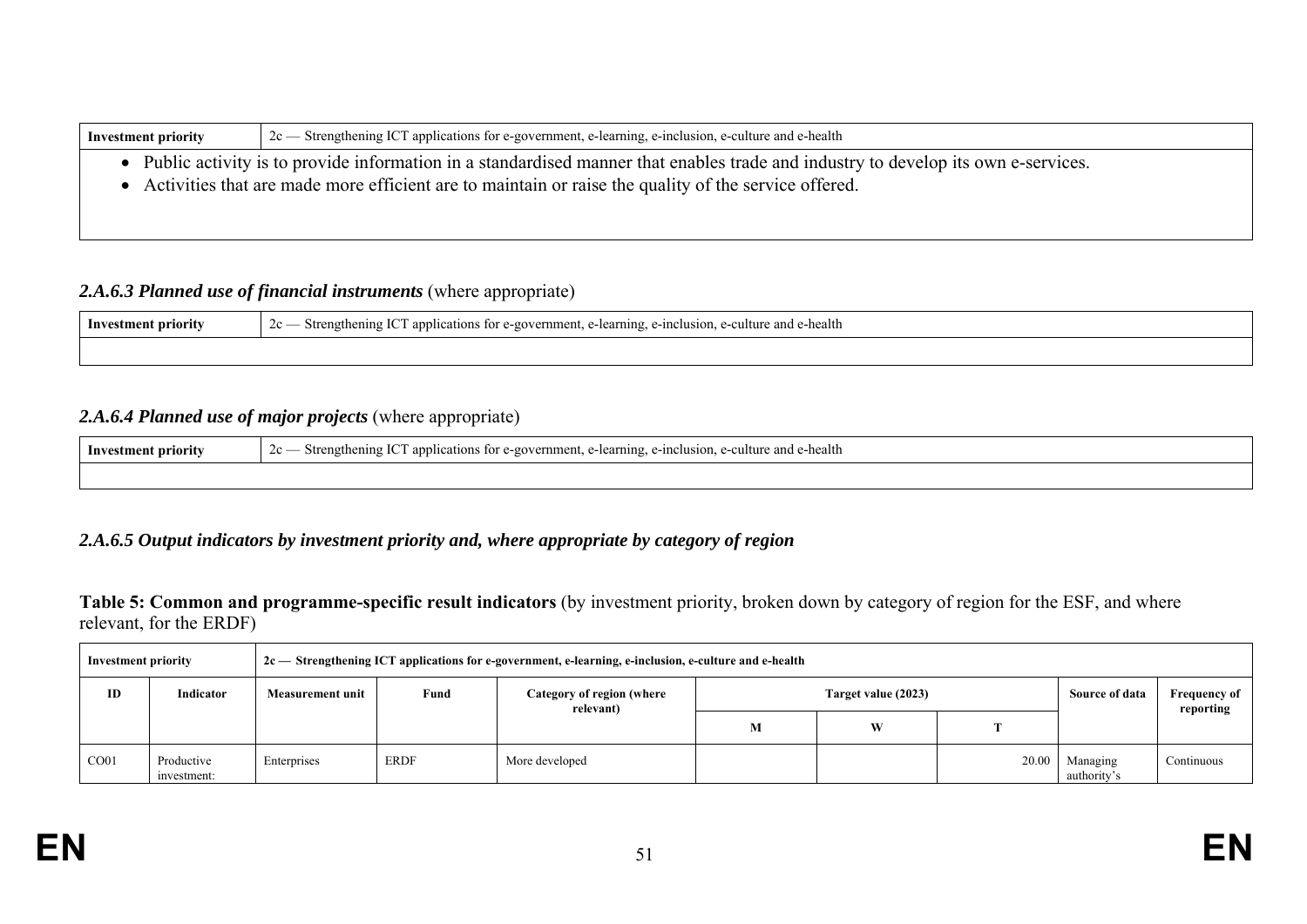| <b>Investment priority</b> |                                                                                              | 2c - Strengthening ICT applications for e-government, e-learning, e-inclusion, e-culture and e-health |             |                |   |   |       |                                     |                                  |  |  |
|----------------------------|----------------------------------------------------------------------------------------------|-------------------------------------------------------------------------------------------------------|-------------|----------------|---|---|-------|-------------------------------------|----------------------------------|--|--|
| ID                         | Indicator                                                                                    | Fund<br>Target value (2023)<br>Category of region (where<br><b>Measurement unit</b><br>relevant)      |             |                |   |   |       | Source of data                      | <b>Frequency of</b><br>reporting |  |  |
|                            |                                                                                              |                                                                                                       |             |                | M | W | T     |                                     |                                  |  |  |
|                            | Number of<br>enterprises<br>receiving support                                                |                                                                                                       |             |                |   |   |       | database                            |                                  |  |  |
| CO <sub>04</sub>           | Productive<br>investment:<br>Number of<br>enterprises<br>receiving non-<br>financial support | Enterprises                                                                                           | ERDF        | More developed |   |   | 20.00 | Managing<br>authority's<br>database | Continuous                       |  |  |
| 8                          | Number of<br>organisations<br>receiving aid                                                  | Organisations                                                                                         | <b>ERDF</b> | More developed |   |   | 20.00 | Managing<br>authority's<br>database | Continuous                       |  |  |

### **2.A.7 Social innovation, transnational cooperation and contribution to thematic objectives 1-7**

| Priority axis | Enhancing access to, and use and quality of, information and communication technologies<br>- |
|---------------|----------------------------------------------------------------------------------------------|
|               |                                                                                              |

#### **2.A.8 Performance framework**

#### **Table 6: Performance framework of the priority axis** (by fund and, for the ERDF and ESF, category of region)

| 2 — Enhancing access to, and use and quality of, information and communication technologies<br><b>Priority axis</b> |                                                                               |  |  |                           |                     |          |             |  |  |
|---------------------------------------------------------------------------------------------------------------------|-------------------------------------------------------------------------------|--|--|---------------------------|---------------------|----------|-------------|--|--|
| ID                                                                                                                  | Fund<br>Measurement unit,<br><b>Indicator</b><br>Indicator or kev<br>Category |  |  | <b>Milestone for 2018</b> | Final target (2023) | Source c | Explanation |  |  |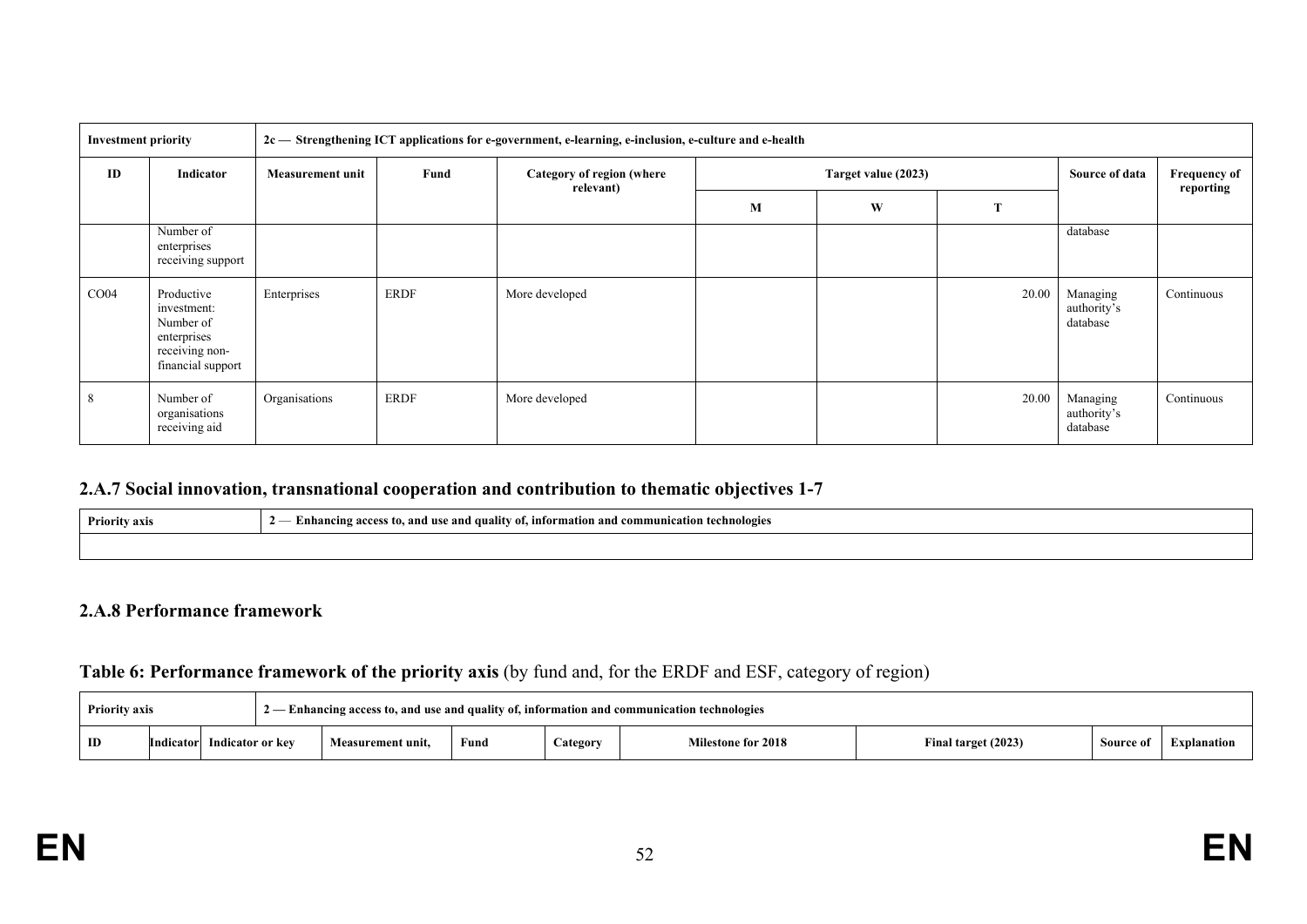|    | type         | implementation<br>step                                                                                                                                   | where appropriate     |             | of region         | M | W | T            | M | W | T                      | data      | of relevance<br>of indicator,<br>where<br>appropriate |
|----|--------------|----------------------------------------------------------------------------------------------------------------------------------------------------------|-----------------------|-------------|-------------------|---|---|--------------|---|---|------------------------|-----------|-------------------------------------------------------|
| 20 | $\mathbf{F}$ | Expenditure                                                                                                                                              | <b>EUR</b>            | <b>ERDF</b> | More<br>developed |   |   | 12 045 326   |   |   | 60 226 632.00 Managing | authority |                                                       |
|    |              | Planned number of<br>enterprises with<br>access to broadband<br>at speeds of at least<br>100 Mbps based on<br>projects financed in<br>the priority axis. | Number of enterprises | <b>ERDF</b> | More<br>developed |   |   | 50           |   |   |                        | Project   |                                                       |
| 5  | $\mathcal O$ | Number of<br>enterprises added<br>that have access to<br>broadband at speeds<br>of at least<br>100 Mbps.                                                 | Enterprises           | <b>ERDF</b> | More<br>developed |   |   | $\mathbf{0}$ |   |   | 1 500.00               | Project   |                                                       |

### **Additional qualitative information on the establishment of the performance framework**

The managing authority has deemed it most appropriate to make use of outcome indicators for the performance framework and supplement these with one financial indicator per priority axis. This assessment is justified by the fact that output indicators can be fully attributed to implementation of the programme and that they are possible to measure continuously during implementation of the programme. Result indicators will not be used.

The methods and criteria that have been used to select relevant output indicators follow the guidelines issued by the Commission. The calculations of a reasonable value for the interim target for 2018 for each selected output indicator have been based on experience from the previous programming period and an assessment of how quickly projects in the priority axis concerned can be expected to generate outcomes for each output indicator. The estimated total number of projects in each priority axis has also been taken into account. The managing authority is of the opinion that the selected output indicators fulfil the requirement to cover more than 50 % of the financial allocation for the priority axis.

With regard to the financial indicator 'Resources paid' per priority axis, the calculations have been based on the requirement for all payments included to be based on eligible costs paid to the beneficiary and for these to be certified by the certifying authority. The managing authority has taken account of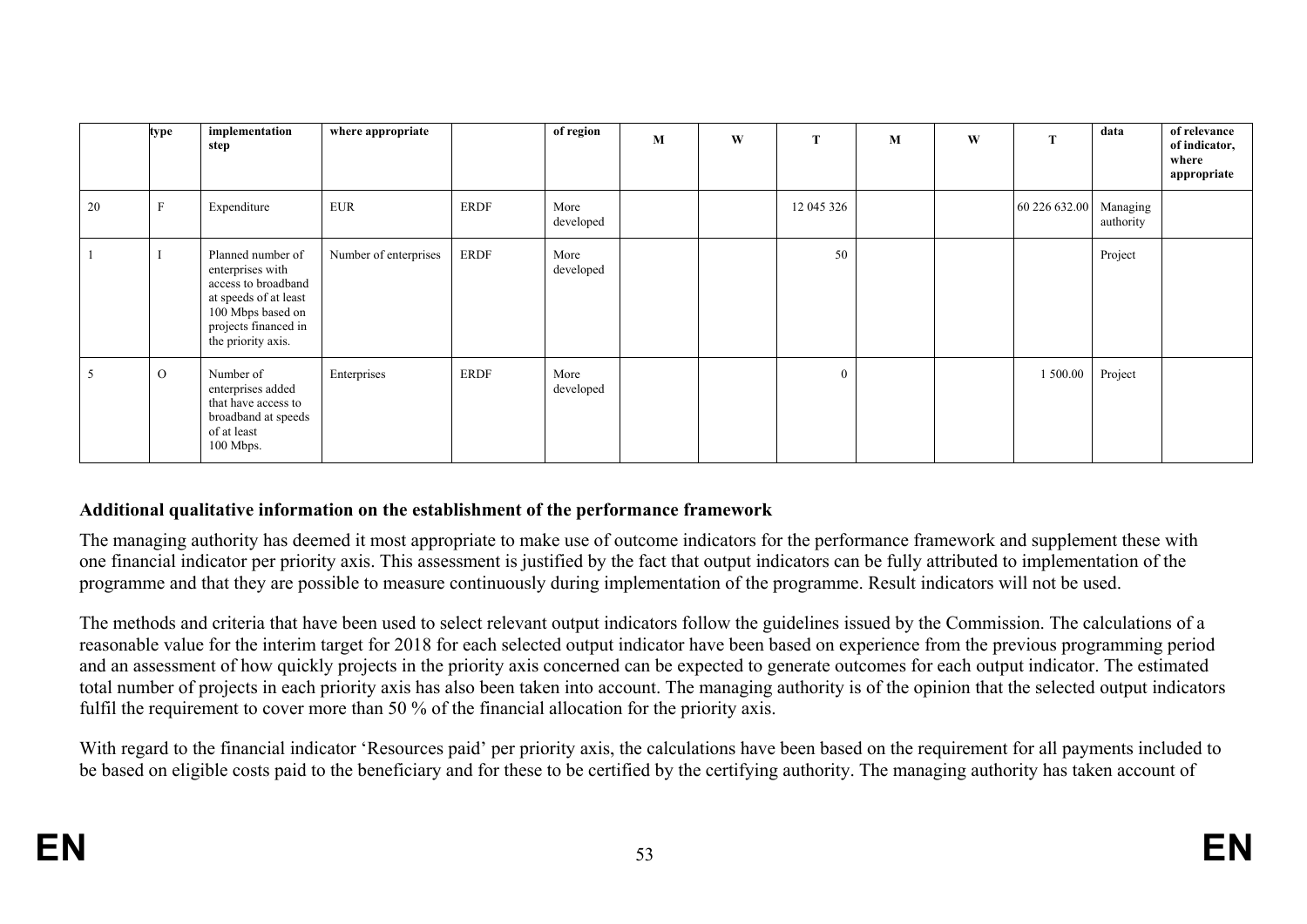experience from the programming period 2007-2013 and has focused, in particular, on how the payments were carried out during the corresponding part of the programming period, i.e. 2007-2011. The fact that the programme for the programming period 2014-2020 is more focused and concentrated and that the managing authority has a smooth organisation in place has also been taken into account. The level of payment has differed between the priority axes of the programmes over the programming period 2007-2013, and the managing authority has taken account of these variations in establishing the performance framework.

The interim target for 2018 for the financial indicator for priority axis 2 has been set at 20 %, which is somewhat lower than for other priority axes. Projects in this priority axis are deemed to be time-consuming and to be highly complex in the start-up phase due to extensive planning and procurements, which shifts the timing of major expenses.

The managing authority is considering the options for permitting longer project periods than have been possible during the programming period 2007- 2013 in certain particular cases. Longer project periods mean that the outcome for the outcome indicators will come relatively late in the programming period, with the result that the interim targets for 2018 in the performance framework are lower in these cases than for other priority axes.

In priority axis 2, in which broadband investments are planned, the results of implemented operations cannot be expected to be reported until a long time into the programming period. The interim target for the selected output indicator 'Added number of enterprises that have gained access to broadband at speeds of at least 100 Mbps' has been estimated to be 0. In order, nevertheless, to follow up the effects of approved operations in this priority axis, the programme will use the key implementation step 'Planned number of enterprises with access to broadband at speeds of at least 100 Mbps based on projects financed in the priority axis'. This key implementation step will be monitored continuously during programme implementation and reported back in the annual implementation report submitted to the Commission.

In most cases, only one output indicator per priority axis has been selected for the performance framework. The reason for this is that the programme is so focused and concentrated that each selected output indicator is deemed to cover a large proportion of the expected projects. Having few indicators in the performance framework also makes it easier to follow up and have an overview of implementation and improves the prospects for corrective actions if the trends suggest that the performance framework will not be fulfilled.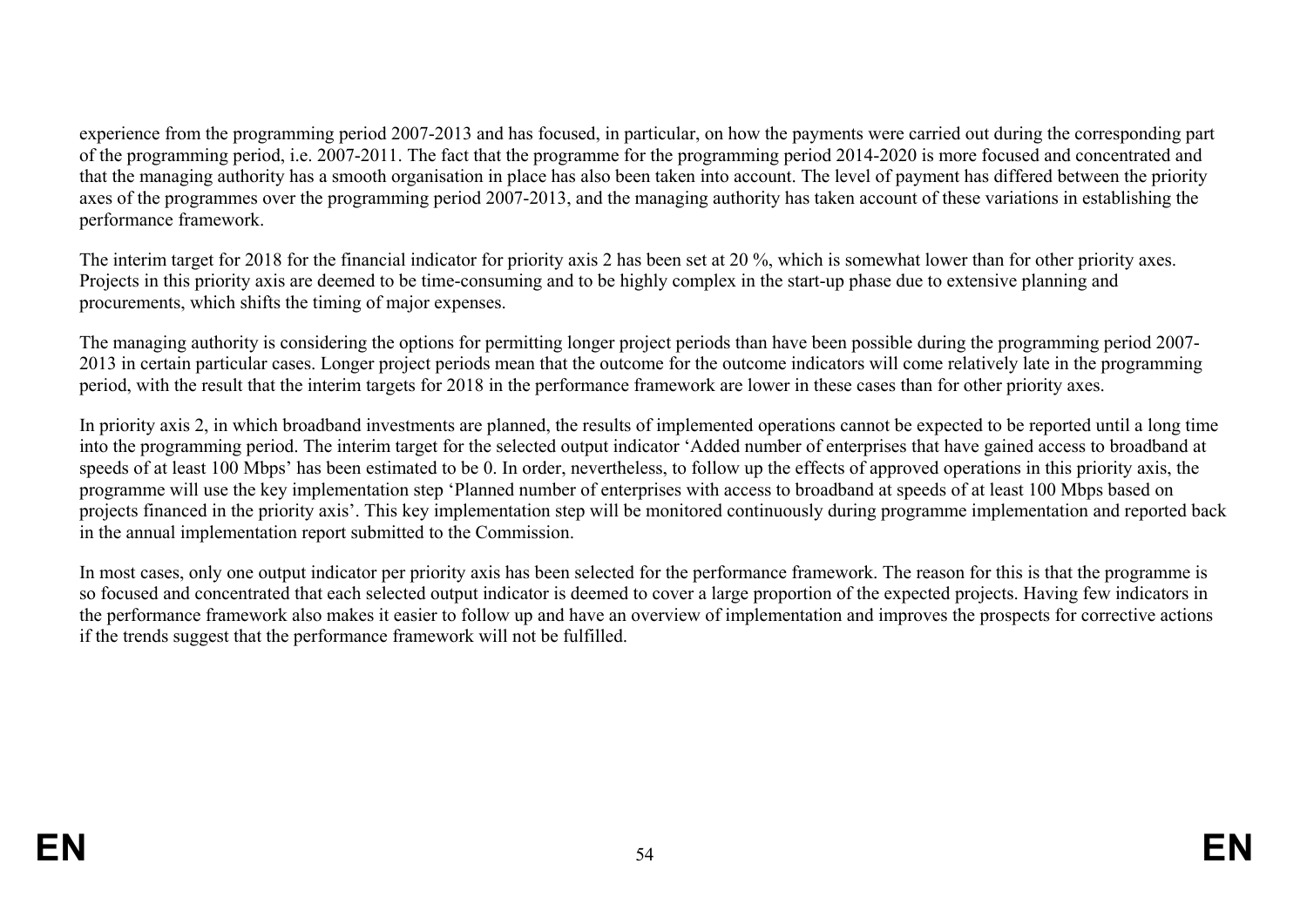#### **2.A.9 Categories of intervention**

Categories of intervention corresponding to the content of the priority axis based on a nomenclature adopted by the Commission, and indicative breakdown of Union support.

#### **Tables 7-11: Categories of intervention**

**Table 7: Dimension 1** — **Intervention field** 

| <b>Priority axis</b><br>$2-$ Enhancing access to, and use and quality of, information and communication technologies |                    |  |                                                                                                                                                                                                              |                   |  |
|----------------------------------------------------------------------------------------------------------------------|--------------------|--|--------------------------------------------------------------------------------------------------------------------------------------------------------------------------------------------------------------|-------------------|--|
| Fund                                                                                                                 | Category of region |  | Code                                                                                                                                                                                                         | $\epsilon$ amount |  |
| <b>ERDF</b>                                                                                                          | More developed     |  | 047. ICT: Very high-speed broadband network (access/local loop; $\ge$ /= 100 Mbps)                                                                                                                           | 24 090 652.00     |  |
| <b>ERDF</b>                                                                                                          | More developed     |  | 078. e-Government services and applications (including e-Procurement, ICT measures supporting the reform of public administration,<br>cyber-security, trust and privacy measures, e-Justice and e-Democracy) | 1505666.00        |  |
| <b>ERDF</b>                                                                                                          | More developed     |  | 080. e-Inclusion, e-Accessibility, e-Learning and e-Education services and applications, digital literacy                                                                                                    | 1505666.00        |  |
| <b>ERDF</b>                                                                                                          | More developed     |  | 081. ICT solutions addressing the healthy active ageing challenge and e-Health services and applications (including e-Care and ambient<br>assisted living)                                                   | 1 505 666.00      |  |
| <b>ERDF</b>                                                                                                          | More developed     |  | 082. ICT Services and applications for SMEs (including e-Commerce, e-Business, networked business processes), living labs, web<br>entrepreneurs, ICT start-ups, etc.)                                        | 1 505 666.00      |  |

#### **Table 8: Dimension 2** — **Form of finance**

| <b>Priority axis</b> |                    |  | 2 — Enhancing access to, and use and quality of, information and communication technologies |                   |
|----------------------|--------------------|--|---------------------------------------------------------------------------------------------|-------------------|
| Fund                 | Category of region |  | Code                                                                                        | $\epsilon$ amount |
| ERDF                 | More developed     |  | 01. Non-repayable grant                                                                     | 30 113 316.00     |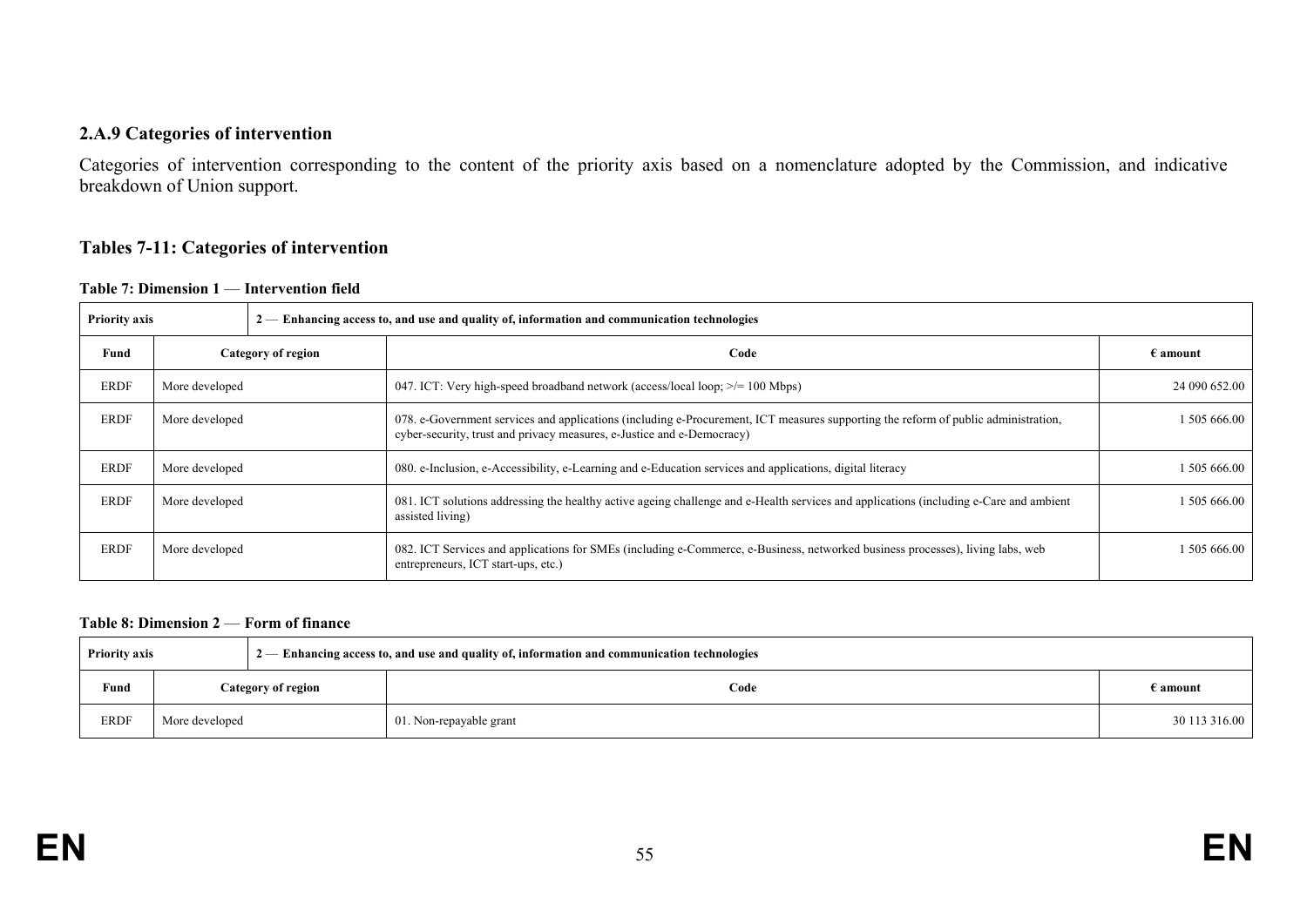#### **Table 9: Dimension 3** — **Territory type**

| <b>Priority axis</b> |                    |  | $2-$ Enhancing access to, and use and quality of, information and communication technologies |                   |
|----------------------|--------------------|--|----------------------------------------------------------------------------------------------|-------------------|
| Fund                 | Category of region |  | Code                                                                                         | $\epsilon$ amount |
| <b>ERDF</b>          | More developed     |  | 01. Large Urban areas (densely populated $>50000$ population)                                | 0.00              |
| <b>ERDF</b>          | More developed     |  | 02. Small Urban areas (intermediate density $>5000$ population)                              | 16 261 191.00     |
| <b>ERDF</b>          | More developed     |  | 03. Rural areas (thinly populated)                                                           | 13 852 125.00     |

#### **Table 10: Dimension 4** — **Territorial delivery mechanisms**

| <b>Priority axis</b> |                           |  | $12$ - Enhancing access to, and use and quality of, information and communication technologies |                   |
|----------------------|---------------------------|--|------------------------------------------------------------------------------------------------|-------------------|
| Fund                 | <b>Category of region</b> |  | Code                                                                                           | $\epsilon$ amount |
| <b>ERDF</b>          | More developed            |  | 07. Not applicable                                                                             | 30 113 316.00     |

#### **Table 11: Dimension 6** — **ESF secondary theme** (ESF and YEI only)

| <b>Priority axis</b> |  |                    | $2$ — Enhancing access to, and use and quality of, information and communication technologies |        |
|----------------------|--|--------------------|-----------------------------------------------------------------------------------------------|--------|
| Fund                 |  | Category of region | Code                                                                                          | amount |

#### **2.A.10 Summary of the planned use of technical assistance including, where necessary, actions to reinforce the administrative capacity of authorities involved in the management and control of the programmes and beneficiaries** (where appropriate) (by priority axis)

| <b>Priority axis:</b> | - Enhancing access to, and use and quality of, information and communication technologies; |
|-----------------------|--------------------------------------------------------------------------------------------|
|                       |                                                                                            |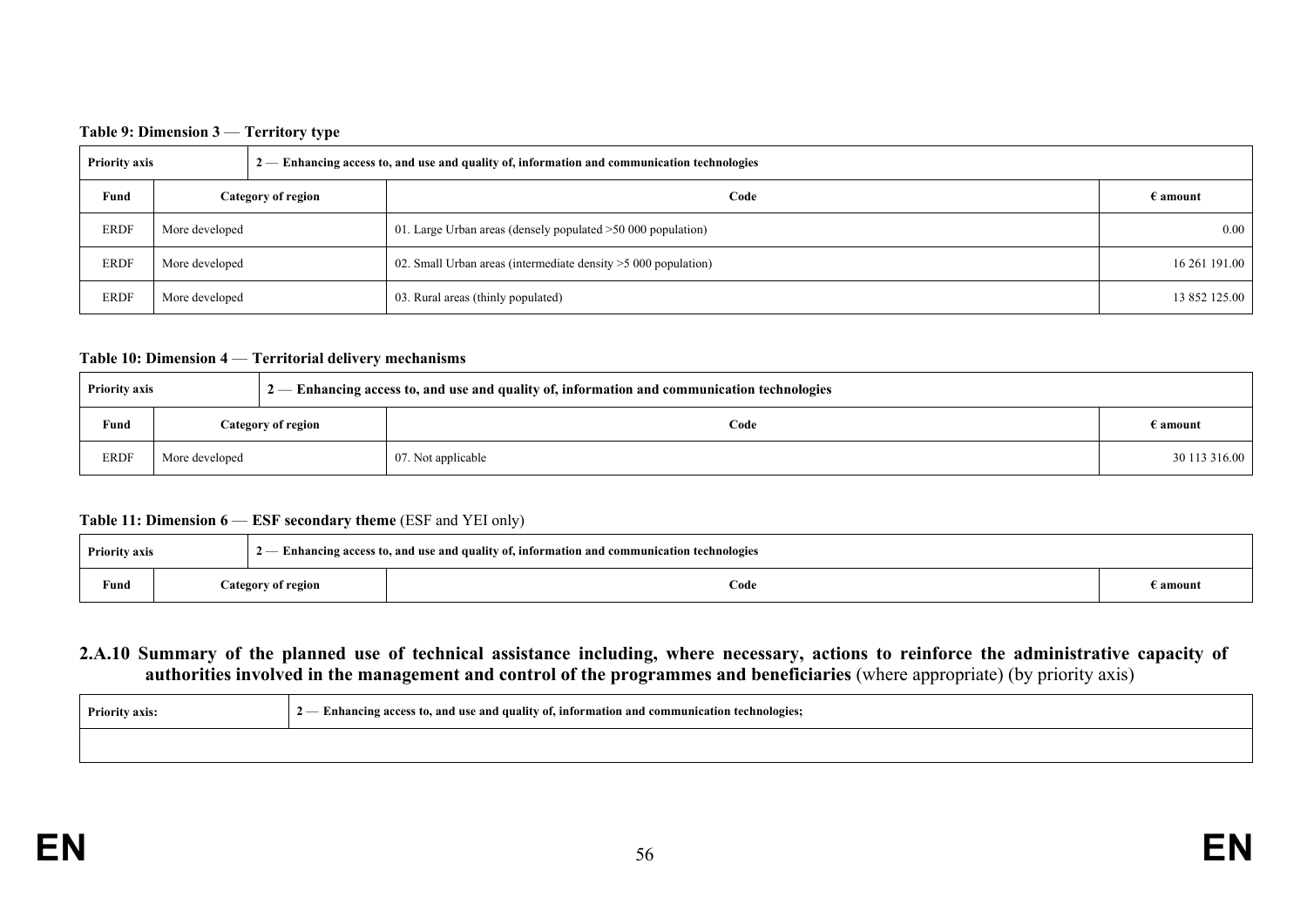### **2.A.1 Priority axis**

| <b>ID</b> of the priority axis |                                                                            |
|--------------------------------|----------------------------------------------------------------------------|
| Title of the priority axis     | Enhancing the competitiveness of small and medium-sized enterprises (SMEs) |
|                                |                                                                            |

 $\Box$  The entire priority axis will be implemented solely through financial instruments

 $\Box$  The entire priority axis will be implemented solely through financial instruments set up at Union level

 $\Box$  The entire priority axis will be implemented through community-led local development

 $\Box$  For the ESF: The entire priority axis is dedicated to social innovation or to transnational cooperation, or both

**2.A.2 Justification for the establishment of a priority axis covering more than one category of region, thematic objective or fund** (where applicable)

#### **2.A.3 Fund, category of region and calculation basis for Union support**

| Fund | Category of region                       | Calculation basis (total eligible expenditure or eligible<br>public expenditure) | Category of region for outermost regions and northern<br>sparsely populated regions (where applicable) |  |
|------|------------------------------------------|----------------------------------------------------------------------------------|--------------------------------------------------------------------------------------------------------|--|
| ERDF | More developed                           | Total                                                                            |                                                                                                        |  |
| ERDF | Outermost or northern sparsely populated | Total                                                                            | More developed                                                                                         |  |

#### **2.A.4 Investment priority**

| ID of the investment priority    |                                                                                                                                                                      |
|----------------------------------|----------------------------------------------------------------------------------------------------------------------------------------------------------------------|
| Title of the investment priority | Promoting entrepreneurship, in particular by facilitating the economic exploitation of new ideas and fostering the creation of new firms, including through business |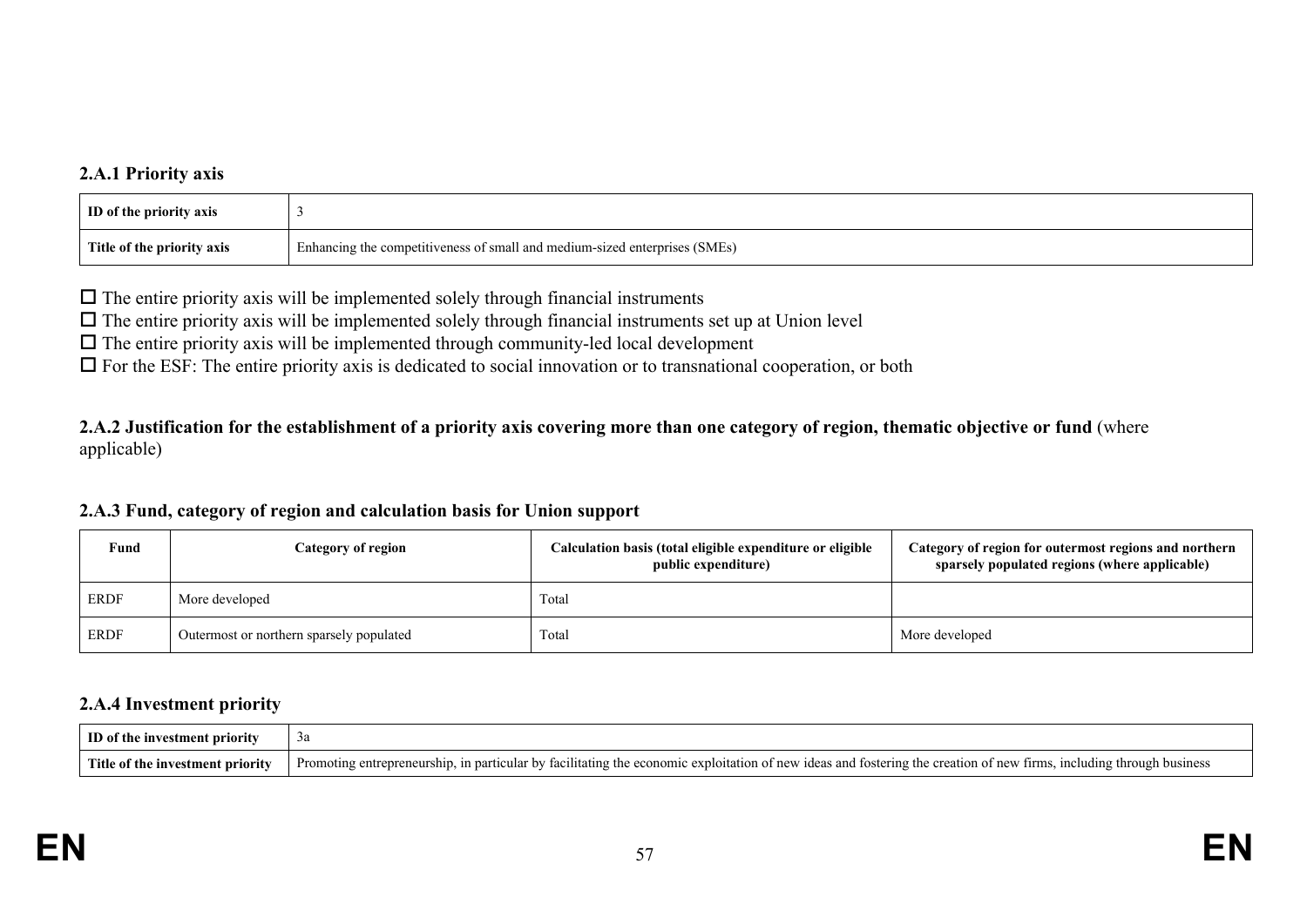| m<br>ment priority<br>e investm<br>the | за                                |
|----------------------------------------|-----------------------------------|
|                                        | $\ddot{\phantom{1}}$<br>meubators |

# **2.A.5 Specific objectives corresponding to the investment priority and expected results**

| ID of the specific objective                                                                                                                                                                                                                                                                                                                                                                                                                                                                                                              |                                                                                                                                                                                                                                                                                                                                                                                                                                                                                                                                                                      |  |  |
|-------------------------------------------------------------------------------------------------------------------------------------------------------------------------------------------------------------------------------------------------------------------------------------------------------------------------------------------------------------------------------------------------------------------------------------------------------------------------------------------------------------------------------------------|----------------------------------------------------------------------------------------------------------------------------------------------------------------------------------------------------------------------------------------------------------------------------------------------------------------------------------------------------------------------------------------------------------------------------------------------------------------------------------------------------------------------------------------------------------------------|--|--|
| Title of the specific objective                                                                                                                                                                                                                                                                                                                                                                                                                                                                                                           | Advanced product and service development promotes growth in SMEs                                                                                                                                                                                                                                                                                                                                                                                                                                                                                                     |  |  |
| To attain this objective, there is a need both for new businesses to be started up and for existing enterprises to be developed.<br><b>Results that the Member States</b><br>seek to achieve with Union<br>The underpinning principle is to support enterprises that are included in regional, local and sector cooperative ventures with<br>support<br>advanced development of products and services and consequently to contribute to cluster initiatives and other initiatives for<br>profitable and competitive enterprises and jobs. |                                                                                                                                                                                                                                                                                                                                                                                                                                                                                                                                                                      |  |  |
|                                                                                                                                                                                                                                                                                                                                                                                                                                                                                                                                           | The tradition of entrepreneurship differs in the various parts of the programme area and needs to be further strengthened<br>among young people, women and persons born outside Sweden in order to create more new and growing enterprises and to<br>create the necessary conditions for new entrepreneurs to take over companies in connection with generational shifts. Here too,<br>expert advice on development of products and services is an important tool.                                                                                                   |  |  |
|                                                                                                                                                                                                                                                                                                                                                                                                                                                                                                                                           | A key to trade and industry that is competitive and promotes employment is skills provision that works well in the programme<br>area. To meet this requirement, there is a need for strategies in trade and industry based on a survey of skills from a gender-<br>equality and diversity perspective, and analysis of future skills needs in the region's enterprises, linked to the development of<br>products and services. The programme therefore supports investments in improving the prospects of enterprises meeting their<br>needs for appropriate skills. |  |  |
|                                                                                                                                                                                                                                                                                                                                                                                                                                                                                                                                           | The natural and cultural resources of the programme area provide the basis for extensive and significant enterprise in the<br>programme area and for the visitor industry. Efforts to develop the enterprises' products and services based on protection,<br>promotion and development of the natural and cultural heritage are necessary to attain the specific objective, as well as<br>environmentally driven enterprise in all sectors.                                                                                                                          |  |  |
| ID of the specific objective                                                                                                                                                                                                                                                                                                                                                                                                                                                                                                              | $\mathbf{2}$                                                                                                                                                                                                                                                                                                                                                                                                                                                                                                                                                         |  |  |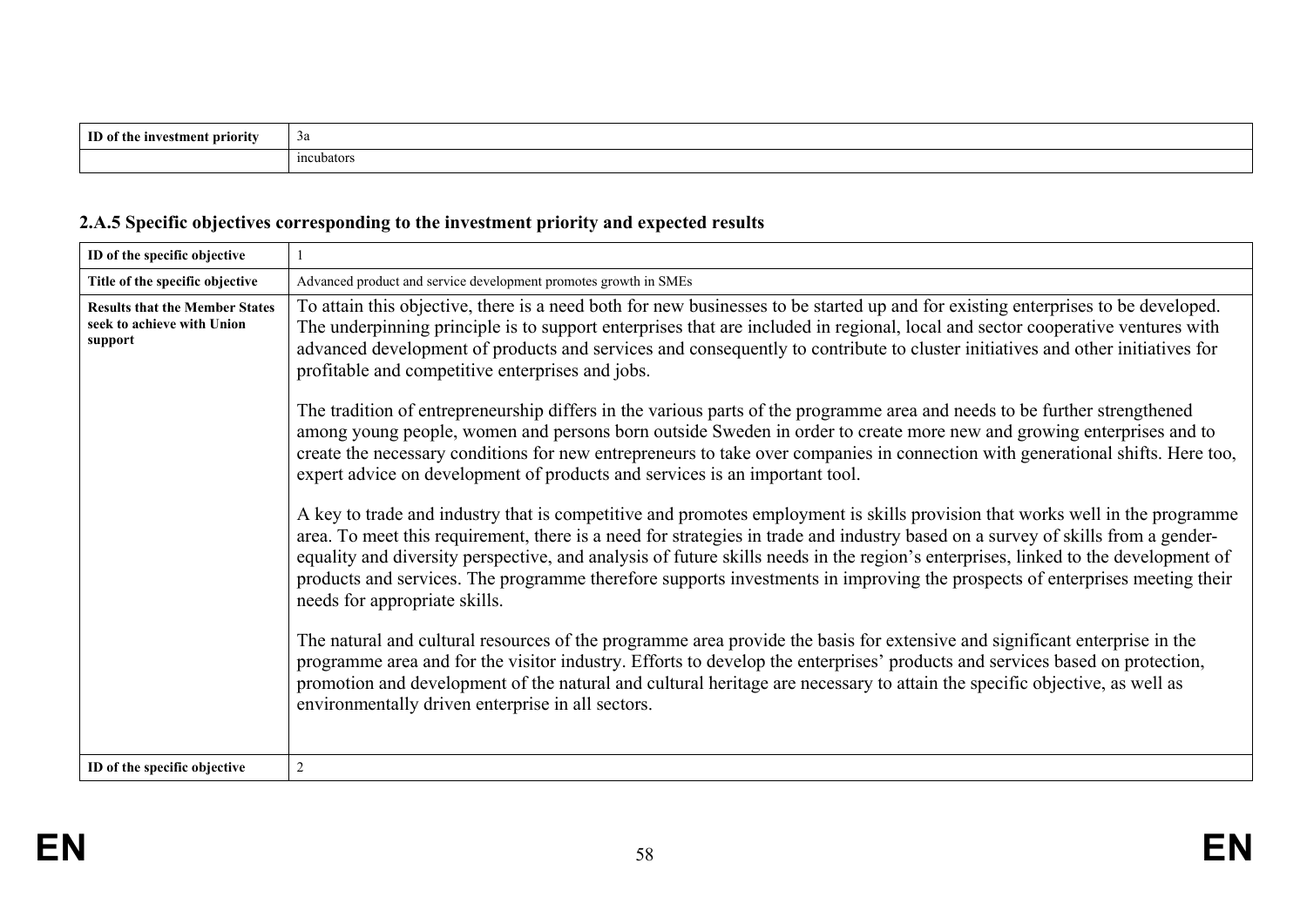| Title of the specific objective                                                | High-growth enterprises increase investments in advanced product and service development                                                                                                                                                                                                                                                                                                                                                                                                                                                                                                                                                                                                                                                                                                                                                                                                        |
|--------------------------------------------------------------------------------|-------------------------------------------------------------------------------------------------------------------------------------------------------------------------------------------------------------------------------------------------------------------------------------------------------------------------------------------------------------------------------------------------------------------------------------------------------------------------------------------------------------------------------------------------------------------------------------------------------------------------------------------------------------------------------------------------------------------------------------------------------------------------------------------------------------------------------------------------------------------------------------------------|
| <b>Results that the Member States</b><br>seek to achieve with Union<br>support | One of the characteristic features of attractive and vibrant regions is that the conditions for the realisation of enterprise and<br>business ideas are met. The programme area is notable for a strong entrepreneur culture. Small businesses are characteristic of<br>the programme area, and it is important both to modernise and develop these. The ERDF in the programme area is therefore<br>investing in an accessible and open system that makes new business creation possible in all sectors and facilitates the<br>construction of vibrant enterprises in expansive stages. In support of new and established enterprises, the focus is on<br>environments in which entrepreneurship is developed and which provide entrepreneurs and innovators, irrespective of gender,<br>age and ethnic background, with what is necessary to create vibrant and sustainable business concepts. |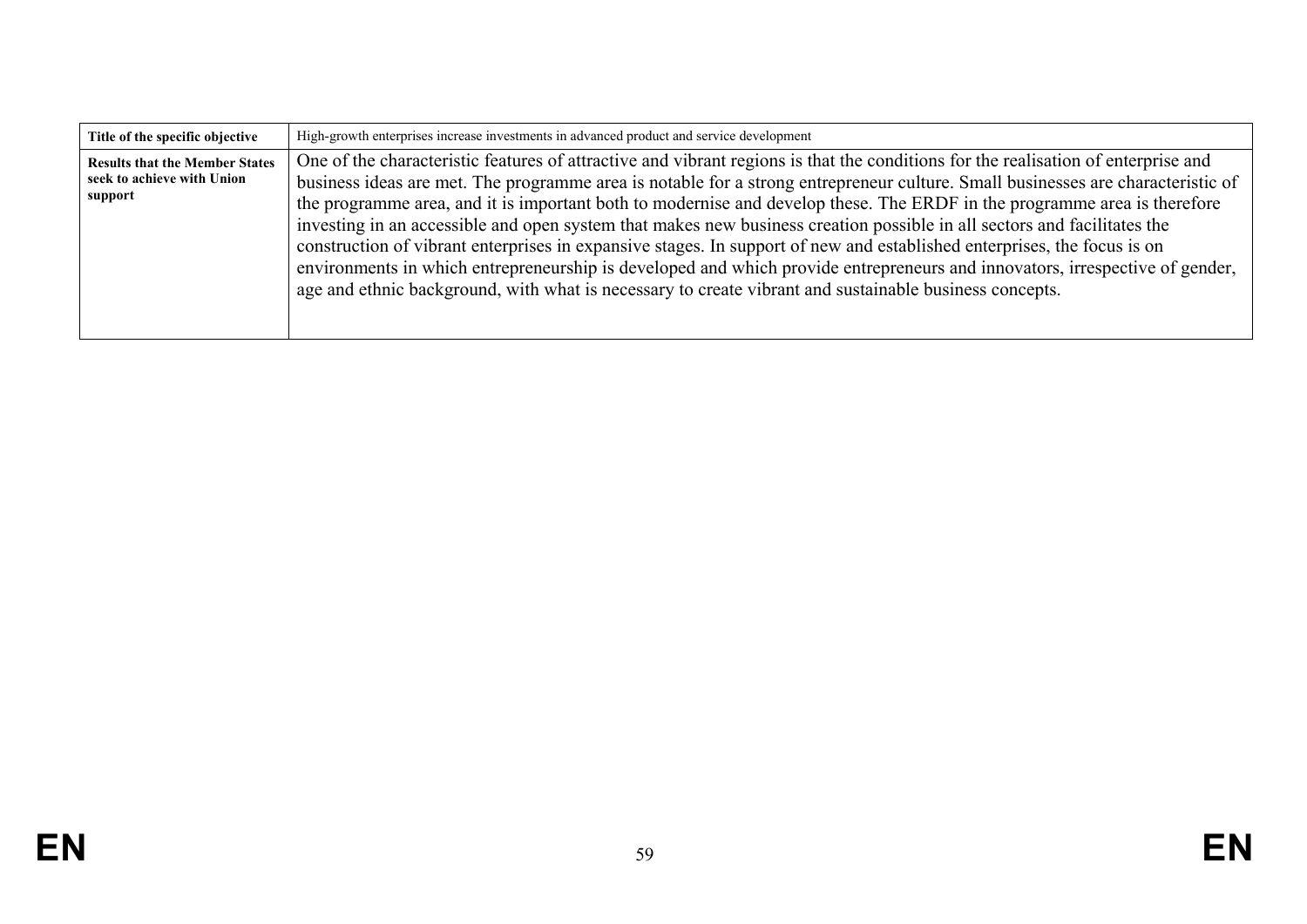| Table 3: Programme-specific result indicators, by specific objective (for the ERDF and the Cohesion Fund) |  |  |
|-----------------------------------------------------------------------------------------------------------|--|--|
|                                                                                                           |  |  |

| Specific objective                                 |                                                                                           | 1 - Avancerad produkt- och tjänsteutveckling främjar tillväxt inom SME |                                                                                   |                       |                         |                     |                             |                                  |
|----------------------------------------------------|-------------------------------------------------------------------------------------------|------------------------------------------------------------------------|-----------------------------------------------------------------------------------|-----------------------|-------------------------|---------------------|-----------------------------|----------------------------------|
| <b>ID</b>                                          | Indicator                                                                                 | Measurement unit                                                       | Category of region (where<br>relevant)                                            | <b>Baseline value</b> | <b>Baseline</b><br>year | Target value (2023) | Source of data              | <b>Frequency of</b><br>reporting |
| 0302<br>Omsättning i små och medelstora<br>företag |                                                                                           | Nettoomsättning,<br><b>MSEK</b>                                        | More developed                                                                    | 57,574.00             | 2012                    | 66,211.00           | <b>SCB</b>                  | Vartannat år                     |
| Specific objective                                 |                                                                                           |                                                                        | 2 - Tillväxtföretag ökar investeringar i avancerad produkt- och tjänsteutveckling |                       |                         |                     |                             |                                  |
| ID                                                 | <b>Indicator</b>                                                                          | <b>Measurement unit</b>                                                | Category of region (where<br>relevant)                                            | <b>Baseline value</b> | <b>Baseline</b><br>year | Target value (2023) | Source of data              | <b>Frequency of</b><br>reporting |
| 102                                                | Andel företag (10-249 anställda) som Procent<br>samarbetar i sin<br>innovationsverksamhet |                                                                        | More developed                                                                    | 56.35                 | 2010                    | 61.00               | Statistiska<br>centralbyrån | Vartannat år                     |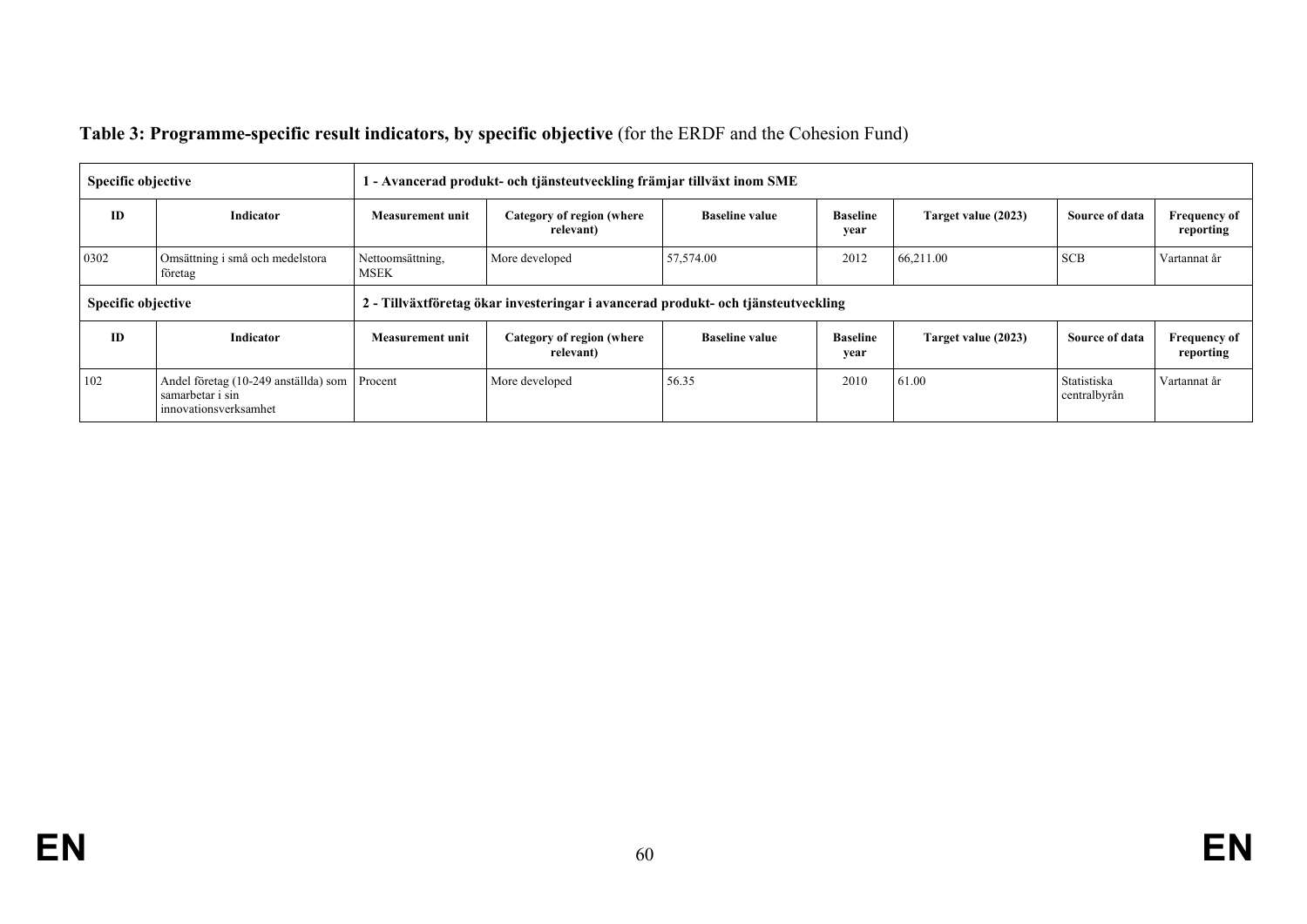### **2.A.6 Action to be supported under the investment priority** (by investment priority)

#### *2.A.6.1 Description of the type and examples of actions to be supported and their expected contribution to the specific objectives including, where appropriate, the identification of main target groups, specific territories targeted and types of beneficiaries*

| <b>Investment priority</b>                                                                                                                                                                                                                                                                                                                                                                                                                                                                                                                                                                               | 3a - Promoting entrepreneurship, in particular by facilitating the economic exploitation of new ideas and fostering the creation of new firms, including through business<br>incubators                                                                                                                                                                                                    |  |  |
|----------------------------------------------------------------------------------------------------------------------------------------------------------------------------------------------------------------------------------------------------------------------------------------------------------------------------------------------------------------------------------------------------------------------------------------------------------------------------------------------------------------------------------------------------------------------------------------------------------|--------------------------------------------------------------------------------------------------------------------------------------------------------------------------------------------------------------------------------------------------------------------------------------------------------------------------------------------------------------------------------------------|--|--|
|                                                                                                                                                                                                                                                                                                                                                                                                                                                                                                                                                                                                          | One of the programme's objectives is to promote the start-up of and investments in new businesses through collaboration between stakeholders.                                                                                                                                                                                                                                              |  |  |
|                                                                                                                                                                                                                                                                                                                                                                                                                                                                                                                                                                                                          | Operations are designed so that they support new enterprises through targeted advice. One example of operations is the development of incubator activity                                                                                                                                                                                                                                   |  |  |
|                                                                                                                                                                                                                                                                                                                                                                                                                                                                                                                                                                                                          | and environments that can offer business development in the launch phase of the enterprise. The activities are designed so that advice is provided to young                                                                                                                                                                                                                                |  |  |
|                                                                                                                                                                                                                                                                                                                                                                                                                                                                                                                                                                                                          | adults, women and persons born outside Sweden wishing to start or develop businesses. Other target groups may be operators in the social economy and                                                                                                                                                                                                                                       |  |  |
|                                                                                                                                                                                                                                                                                                                                                                                                                                                                                                                                                                                                          | representatives of functions that increase enterprises' access to skills and competitiveness.                                                                                                                                                                                                                                                                                              |  |  |
|                                                                                                                                                                                                                                                                                                                                                                                                                                                                                                                                                                                                          | Initiatives that improve the business climate through cooperation between trade and industry and public-sector stakeholders are relevant in terms of target<br>groups. An important aspect is to promote gender mainstreaming into existing enterprise networks, financing institutions and public institutions. The aim<br>is to create more dynamic and gender-equal trade and industry. |  |  |
| The programme supports enterprise-wide and industry-wide strategic activity to meet the skills needs prioritised by employers, as well as strategies that<br>match existing skills and that make it possible to supplement them with necessary capabilities.                                                                                                                                                                                                                                                                                                                                             |                                                                                                                                                                                                                                                                                                                                                                                            |  |  |
| The effectiveness of the programme can be improved by setting up framework projects that increase the scope of regional business support. This means<br>that approved investment support can stimulate enterprises' investment in environmentally driven, resource-efficient business development, market<br>development, product development, skills development and R&D operations. Regionally prioritised operations involve, for example, support for enterprise<br>that protects, promotes and enhances the natural and cultural heritage, microbusinesses, Sami enterprise and the social economy. |                                                                                                                                                                                                                                                                                                                                                                                            |  |  |
| To be able to work on the supply of capital, it is essential to have greater knowledge of the existing capital supply, access to funding instruments and<br>management functions for different capital supply arrangements. Such activities improve access to funding in early stages of development and promote<br>motors for risk sharing between enterprises with support from credit guarantee associations. The programme fulfils the requirements to be able to assist in                                                                                                                          |                                                                                                                                                                                                                                                                                                                                                                                            |  |  |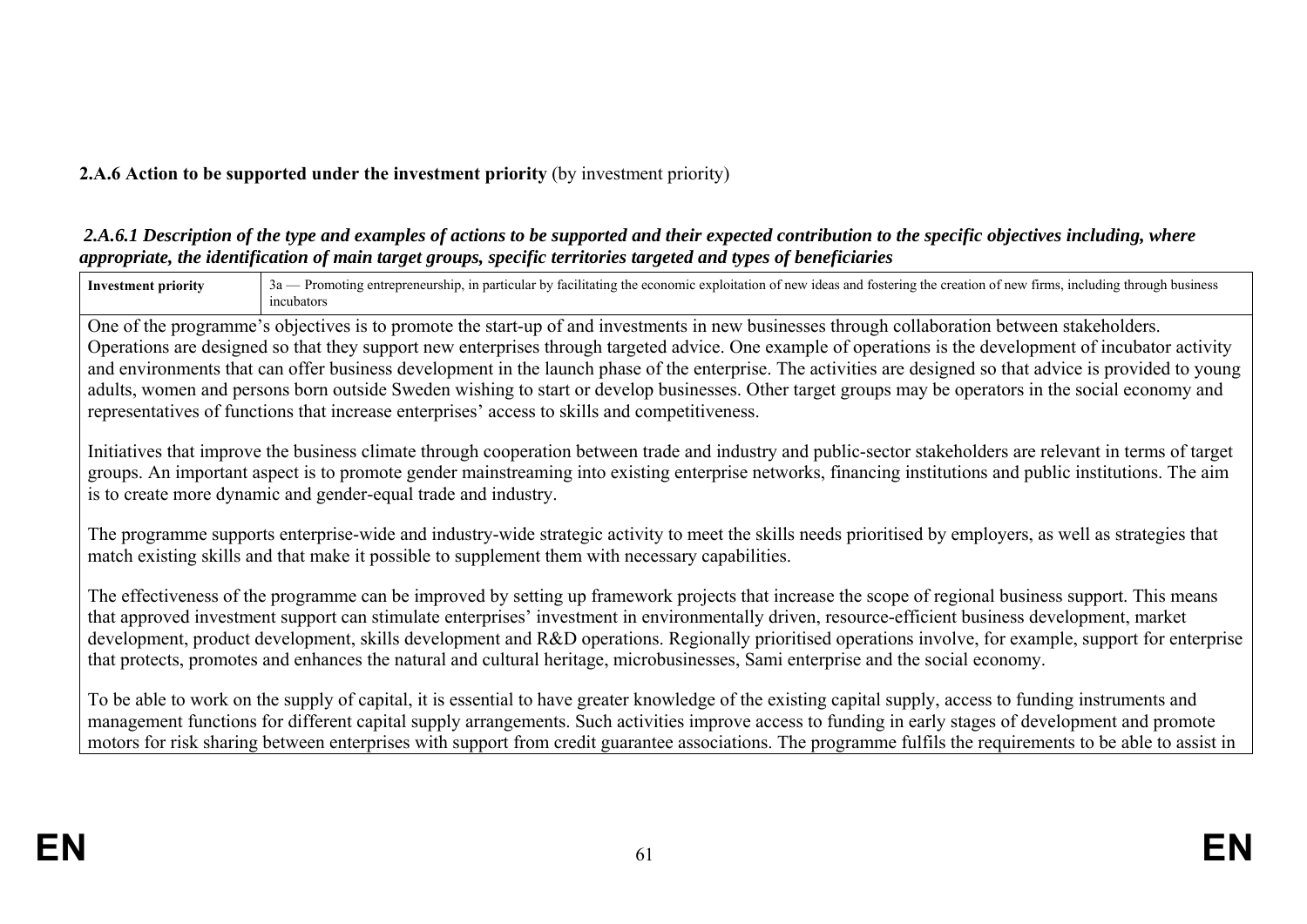| <b>Investment priority</b>                                                                                                    | 3a — Promoting entrepreneurship, in particular by facilitating the economic exploitation of new ideas and fostering the creation of new firms, including through business<br>incubators |  |  |  |  |
|-------------------------------------------------------------------------------------------------------------------------------|-----------------------------------------------------------------------------------------------------------------------------------------------------------------------------------------|--|--|--|--|
|                                                                                                                               | establishing innovative solutions that stimulate local and regional forms of saving aimed at benefiting local entrepreneurship.                                                         |  |  |  |  |
| Examples of activities that can be supported:                                                                                 |                                                                                                                                                                                         |  |  |  |  |
| Activities in which collaboration between enterprises and public-sector operators promote business start-ups and investments. |                                                                                                                                                                                         |  |  |  |  |

- Activities that support enterprises in advanced product and service development through advisory efforts based on analysis of the entrepreneur's specific needs and circumstances.
- Activities that promote the enterprises' access to skills through company-wide and industry-wide cooperation on recruitment and continued training.
- Activities based on efforts to support trade and industry at business start-up, development of products and services, and skills supply focused on knowledge of ethnicity and gender mainstreaming.
- Framework projects for regional business support focused on strategic development promotion, sustainable operations and enhanced competitiveness, among other things through advanced development of products and services.
- Activities that improve enterprises' knowledge of and access to funding and supply of capital.
- Activities that develop Sami enterprise.

### **Main target groups**

Small and medium-sized enterprises in the programme area, potential entrepreneurs, business-promoting organisations and decision-makers in both the public and private sectors

## **Geographical regions**

The whole programme area

## **Beneficiaries**

Enterprises, authorities, universities and colleges, county councils, municipalities, associations and sector-wide organisations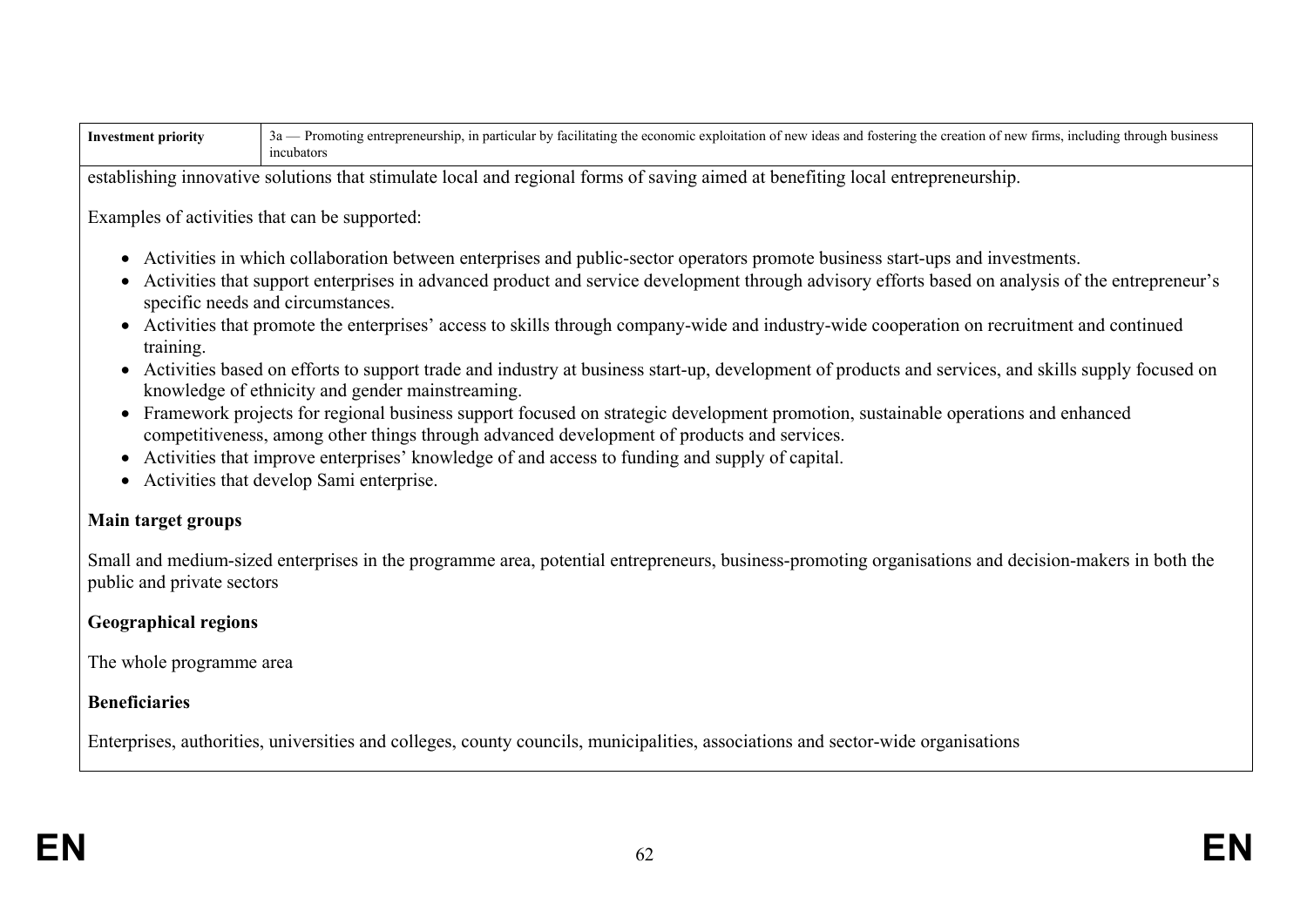| <b>Investment priority</b>                                                                                                                                                                                                                                                                                                                                                                                                                                                                                                                                                                                                                                                                                                                                                                                                                                       | 3a — Promoting entrepreneurship, in particular by facilitating the economic exploitation of new ideas and fostering the creation of new firms, including through business<br>incubators |  |  |  |  |
|------------------------------------------------------------------------------------------------------------------------------------------------------------------------------------------------------------------------------------------------------------------------------------------------------------------------------------------------------------------------------------------------------------------------------------------------------------------------------------------------------------------------------------------------------------------------------------------------------------------------------------------------------------------------------------------------------------------------------------------------------------------------------------------------------------------------------------------------------------------|-----------------------------------------------------------------------------------------------------------------------------------------------------------------------------------------|--|--|--|--|
| Horizontal criteria                                                                                                                                                                                                                                                                                                                                                                                                                                                                                                                                                                                                                                                                                                                                                                                                                                              |                                                                                                                                                                                         |  |  |  |  |
| Entrepreneurship-supporting operations and support in starting new and developing existing enterprises are to be designed in such a way as to make<br>enterprise more environmentally driven, low-energy, gender-equal and based on equal opportunities. Enterprise by persons born outside Sweden is an<br>important basis to consider in order to create greater diversity in enterprise and greater development opportunities for the whole programme. With regard<br>both to gender equality and to diversity, it is important to support business start-ups and propensity for entrepreneurship in such a way that it does not<br>strengthen the structure of trade and industry in a segregatory direction. The effects of diversity and gender equality become clearer if they are manifested<br>within industries and sectors and not just between them. |                                                                                                                                                                                         |  |  |  |  |
| Operations are therefore prioritised that give people born outside Sweden better conditions in which to start and run enterprises, particularly in sectors<br>where they are greatly under-represented at present.                                                                                                                                                                                                                                                                                                                                                                                                                                                                                                                                                                                                                                               |                                                                                                                                                                                         |  |  |  |  |
| This investment priority also focuses on improving opportunities for funding. Here too there are gender-related differences at present. There is, for<br>example, a substantial imbalance between women and men with regard to financial support in product development and R&D. Women are also granted<br>lower amounts of financial support than men. Attention should be paid to these facts in the framework of the activities and projects implemented.                                                                                                                                                                                                                                                                                                                                                                                                     |                                                                                                                                                                                         |  |  |  |  |

### *2.A.6.2 Guiding principles for selection of operations*

Investment priority 3a — Promoting entrepreneurship, in particular by facilitating the economic exploitation of new ideas and fostering the creation of new firms, including through business incubators

The following principles guide the programme:

- Integrating the horizontal criteria, gender equality, diversity and the environment into the projects based on the opportunities of the projects to generate sustainable growth. The underlying principle is that the projects need to relate to the values such as gender equality, diversity and the environment that can contribute to attaining the specific objects set under the investment priorities of the priority axis.
- Being endorsed by trade and industry.
- Projects that contribute to the EU Strategy for the Baltic Sea Region.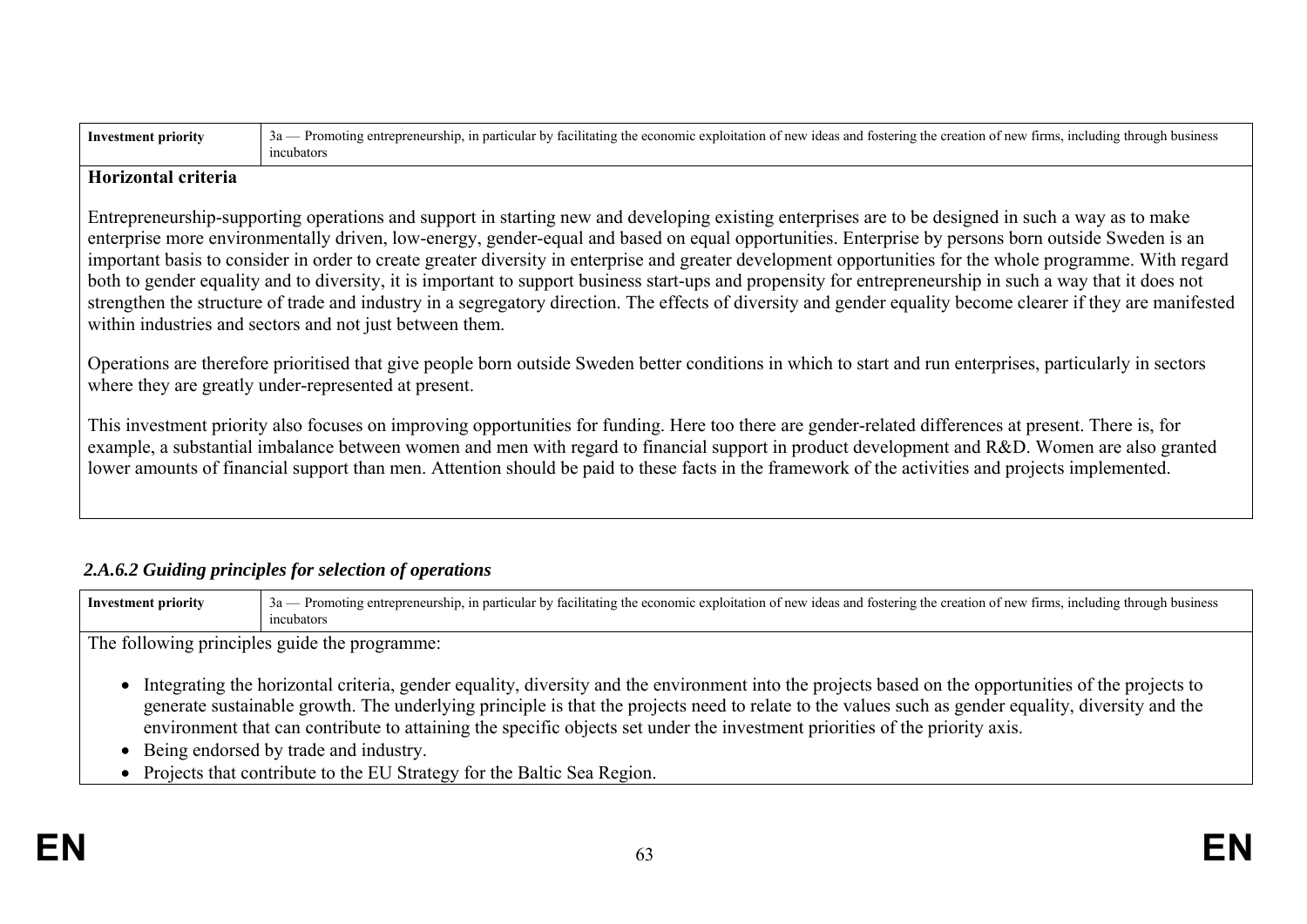| <b>Investment priority</b>                              | 3a — Promoting entrepreneurship, in particular by facilitating the economic exploitation of new ideas and fostering the creation of new firms, including through business<br>incubators |  |  |  |  |  |  |  |  |
|---------------------------------------------------------|-----------------------------------------------------------------------------------------------------------------------------------------------------------------------------------------|--|--|--|--|--|--|--|--|
|                                                         | Having a clear effect on conditions in and the competitiveness of trade and industry.                                                                                                   |  |  |  |  |  |  |  |  |
| Promoting entrepreneurship.                             |                                                                                                                                                                                         |  |  |  |  |  |  |  |  |
|                                                         | Utilising knowledge and experience from previous projects.                                                                                                                              |  |  |  |  |  |  |  |  |
|                                                         | • Having several participating (financing) organisations.                                                                                                                               |  |  |  |  |  |  |  |  |
|                                                         | Stimulating the start-up of new enterprises.                                                                                                                                            |  |  |  |  |  |  |  |  |
|                                                         | Organisational capacity, experience on the part of the project sponsor and endorsement by partners.                                                                                     |  |  |  |  |  |  |  |  |
|                                                         | Encouraging women born in Sweden and women and men born outside Sweden to start and/or take over enterprises.                                                                           |  |  |  |  |  |  |  |  |
|                                                         | Promoting collaboration and improving the business climate.                                                                                                                             |  |  |  |  |  |  |  |  |
|                                                         | Increasing entrepreneurial thinking in the public sector.                                                                                                                               |  |  |  |  |  |  |  |  |
| Giving attention to the development of Sami enterprise. |                                                                                                                                                                                         |  |  |  |  |  |  |  |  |
|                                                         |                                                                                                                                                                                         |  |  |  |  |  |  |  |  |
|                                                         |                                                                                                                                                                                         |  |  |  |  |  |  |  |  |

### 2.A.6.3 Planned use of financial instruments (where appropriate)

| <b>Investment priority</b> | 3a — Promoting entrepreneurship, in particular by facilitating the economic exploitation of new ideas and fostering the creation of new firms, including through business<br>incubators                                                                                                                                                                                                                                                                                                                                                   |
|----------------------------|-------------------------------------------------------------------------------------------------------------------------------------------------------------------------------------------------------------------------------------------------------------------------------------------------------------------------------------------------------------------------------------------------------------------------------------------------------------------------------------------------------------------------------------------|
|                            | A functioning supply of capital is crucial for business start-ups and for sustainable growth. The needs of enterprises for external capital are to be met<br>primarily in the private market, but there are also areas where there may be needs for finance supplementing the market, for instance in early stages of<br>development and in the commercialisation of innovative business concepts.                                                                                                                                        |
|                            | The implementation of financial instruments over the programming period 2014-2020 will be elucidated on the basis of the experience that already exists.<br>The 'fund projects' that have been implemented under the regional Structural Funds programmes over the period 2007-2013 and are aimed at increasing<br>the regional supply of shareholder capital have met with strong demand. The investment has totalled SEK 2.4 billion, which is equivalent to around one<br>fifth of the whole venture capital market in Sweden in 2011. |

There was initially uncertainty as to whether there would be private co-financiers willing to co-invest. Results from July 2013 show that each SEK of fund investment has attracted an average of SEK 1.9 in private funding. The financing instruments are thus producing a leveraging effect on the ERDF. The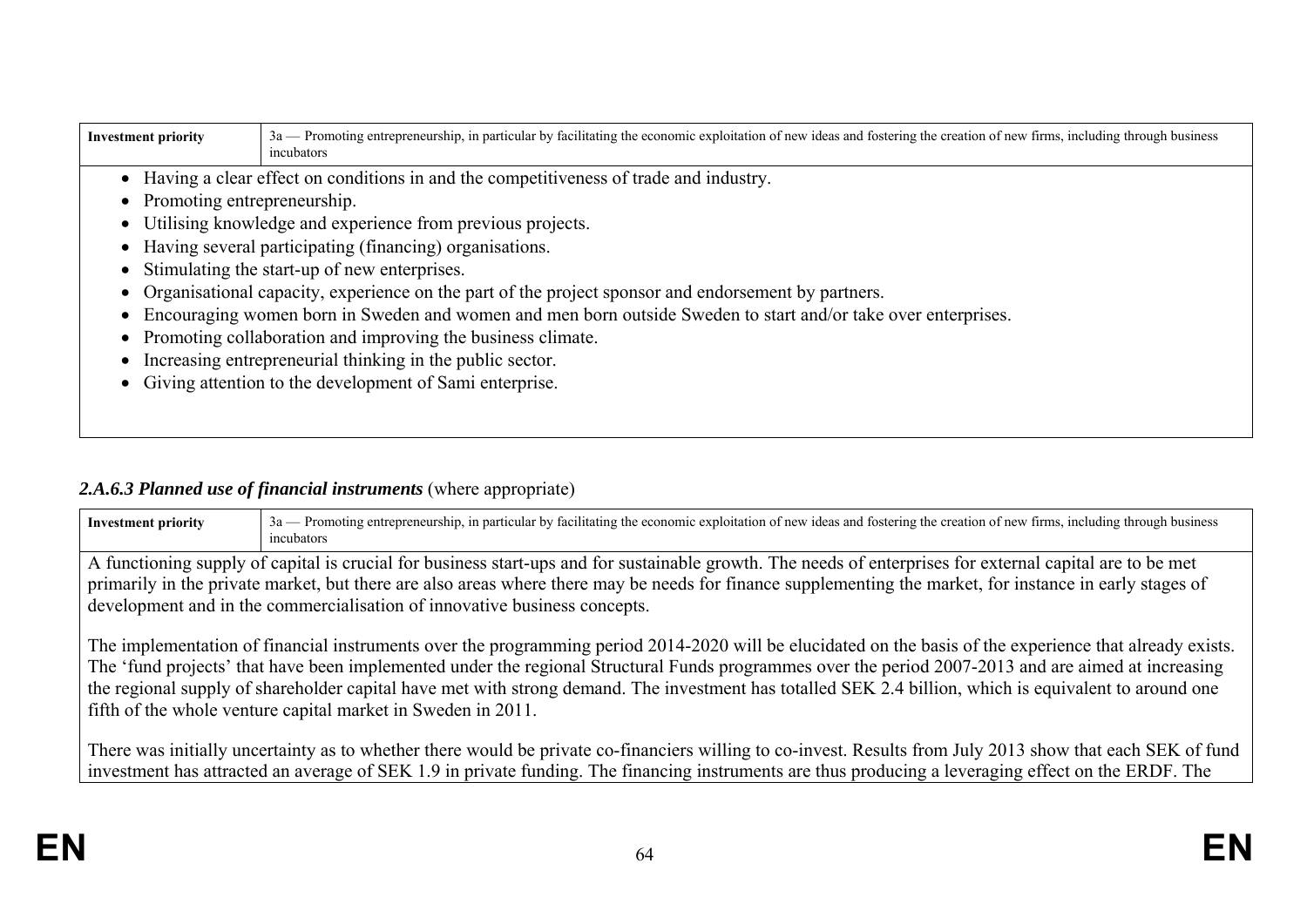| <b>Investment priority</b>                                                                                                                                                                                                                                                                                                                                                                                                                                                      | 3a — Promoting entrepreneurship, in particular by facilitating the economic exploitation of new ideas and fostering the creation of new firms, including through business<br>incubators                                                                                                                                                                                                                                                                                                                                                                                                                                                                                                                                                                                                                                                                                                                                                                                                                                                                                                                          |  |  |  |  |  |
|---------------------------------------------------------------------------------------------------------------------------------------------------------------------------------------------------------------------------------------------------------------------------------------------------------------------------------------------------------------------------------------------------------------------------------------------------------------------------------|------------------------------------------------------------------------------------------------------------------------------------------------------------------------------------------------------------------------------------------------------------------------------------------------------------------------------------------------------------------------------------------------------------------------------------------------------------------------------------------------------------------------------------------------------------------------------------------------------------------------------------------------------------------------------------------------------------------------------------------------------------------------------------------------------------------------------------------------------------------------------------------------------------------------------------------------------------------------------------------------------------------------------------------------------------------------------------------------------------------|--|--|--|--|--|
| first phase of investment according to participatory researchers and implementers has been successful in attracting sufficiently good ideas to invest in and<br>interested private co-investors to invest with. The initiative has been a driver particularly with regard to the establishment of a regional structure for<br>venture capital. On the other hand, participatory researchers consider that the horizontal criteria can be integrated better into implementation. |                                                                                                                                                                                                                                                                                                                                                                                                                                                                                                                                                                                                                                                                                                                                                                                                                                                                                                                                                                                                                                                                                                                  |  |  |  |  |  |
| On this basis:                                                                                                                                                                                                                                                                                                                                                                                                                                                                  |                                                                                                                                                                                                                                                                                                                                                                                                                                                                                                                                                                                                                                                                                                                                                                                                                                                                                                                                                                                                                                                                                                                  |  |  |  |  |  |
|                                                                                                                                                                                                                                                                                                                                                                                                                                                                                 | • The programme is to provide scope for implementing financial instruments in thematic objective 3.<br>• The operations are to be focused on supporting the supply of capital to enterprises where the market is not working satisfactorily.<br>• The results of the ex-ante assessment of the financial instruments which the Swedish Agency for Economic and Regional Growth has been<br>commissioned to produce are to be taken into account in the implementation of financial instruments.<br>• Instruments focused on shareholder capital are to be implemented under the existing structure and taking account of experience from the 'fund<br>projects' implemented during the programming period 2007-2013. Operations may also cover other financial instruments.<br>• Account is to be taken of the long-term nature of operations of this type.<br>• The horizontal criteria are to be integrated into the operations.<br>• Knowledge and experience from participatory research in this area are to be exploited.<br>• Coordination of all operations for financial instruments is to be aimed for. |  |  |  |  |  |

# *2.A.6.4 Planned use of major projects* (where appropriate)

| Investment priority | - Promoting entrepreneurship, in particular by facilitating the economic exploitation of new ideas and fostering the creation of new firms, including through business<br>$3a -$<br>cubators <sup>.</sup> |
|---------------------|-----------------------------------------------------------------------------------------------------------------------------------------------------------------------------------------------------------|
|                     |                                                                                                                                                                                                           |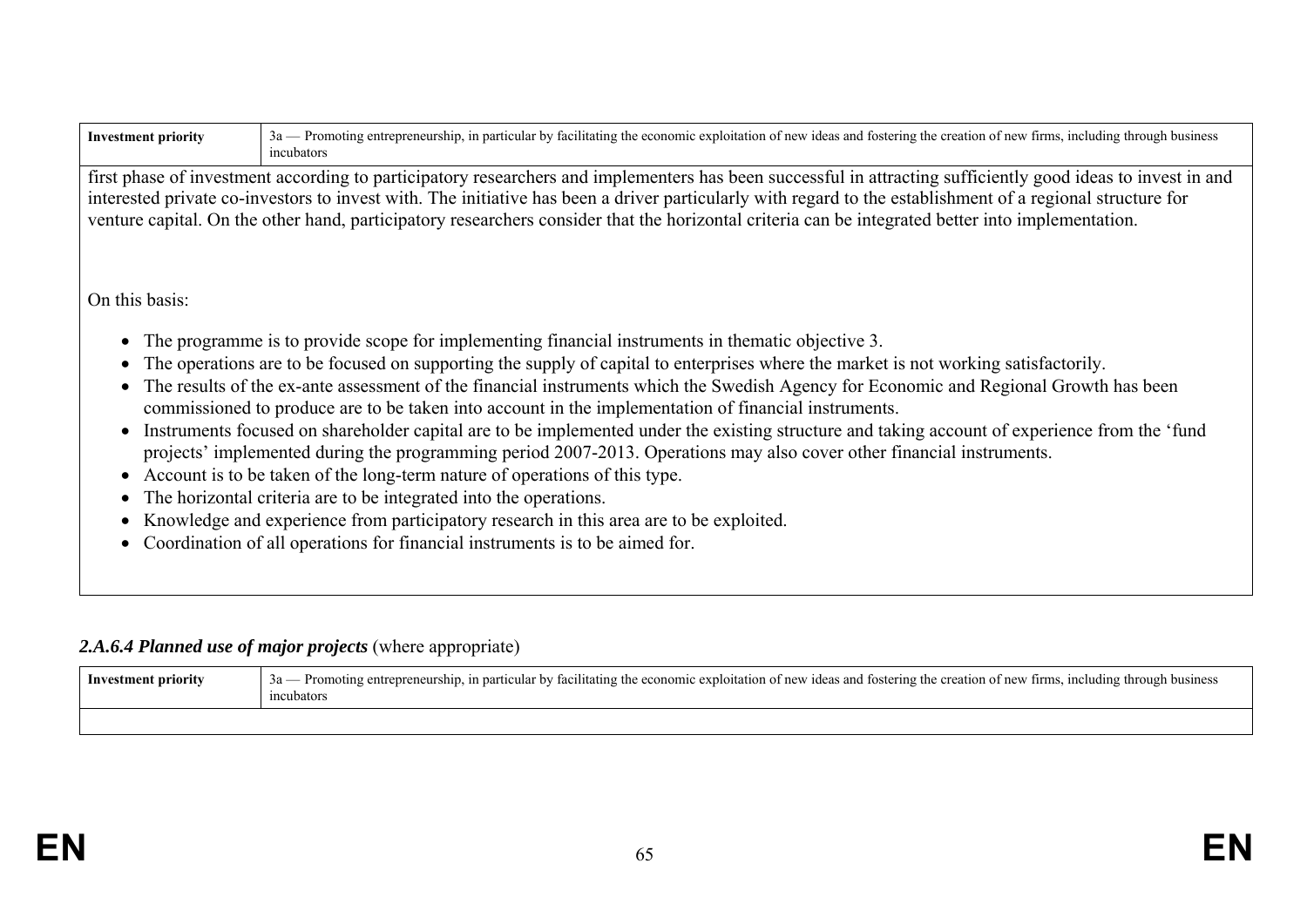### *2.A.6.5 Output indicators by investment priority and, where appropriate by category of region*

**Table 5: Common and programme-specific result indicators** (by investment priority, broken down by category of region for the ESF, and where relevant, for the ERDF)

| <b>Investment priority</b> |                                                                                                              |                         |             | 3a — Promoting entrepreneurship, in particular by facilitating the economic exploitation of new ideas and fostering the creation of new firms, including through business incubators |   |                     |        |                                     |                                  |
|----------------------------|--------------------------------------------------------------------------------------------------------------|-------------------------|-------------|--------------------------------------------------------------------------------------------------------------------------------------------------------------------------------------|---|---------------------|--------|-------------------------------------|----------------------------------|
| ID                         | Indicator                                                                                                    | <b>Measurement unit</b> | Fund        | Category of region (where<br>relevant)                                                                                                                                               |   | Target value (2023) |        | Source of data                      | <b>Frequency of</b><br>reporting |
|                            |                                                                                                              |                         |             |                                                                                                                                                                                      | M | W                   | T      |                                     |                                  |
| CO01                       | Productive<br>investment:<br>Number of<br>enterprises<br>receiving support                                   | Enterprises             | <b>ERDF</b> | More developed                                                                                                                                                                       |   |                     | 972.00 | Managing<br>authority's<br>database | Continuous                       |
| CO <sub>02</sub>           | Productive<br>investment:<br>Number of<br>enterprises<br>receiving grants                                    | Enterprises             | <b>ERDF</b> | More developed                                                                                                                                                                       |   |                     | 220.00 | Managing<br>authority's<br>database | Continuous                       |
| CO <sub>03</sub>           | Productive<br>investment:<br>Number of<br>enterprises<br>receiving<br>financial support<br>other than grants | Enterprises             | <b>ERDF</b> | More developed                                                                                                                                                                       |   |                     | 52.00  | Managing<br>authority's<br>database | Continuous                       |
| CO <sub>04</sub>           | Productive<br>investment:<br>Number of<br>enterprises<br>receiving non-<br>financial support                 | Enterprises             | <b>ERDF</b> | More developed                                                                                                                                                                       |   |                     | 700.00 | Managing<br>authority's<br>database | Continuous                       |
| CO <sub>05</sub>           | Productive<br>investment:                                                                                    | Enterprises             | <b>ERDF</b> | More developed                                                                                                                                                                       |   |                     | 450.00 | Managing<br>authority's             | Continuous                       |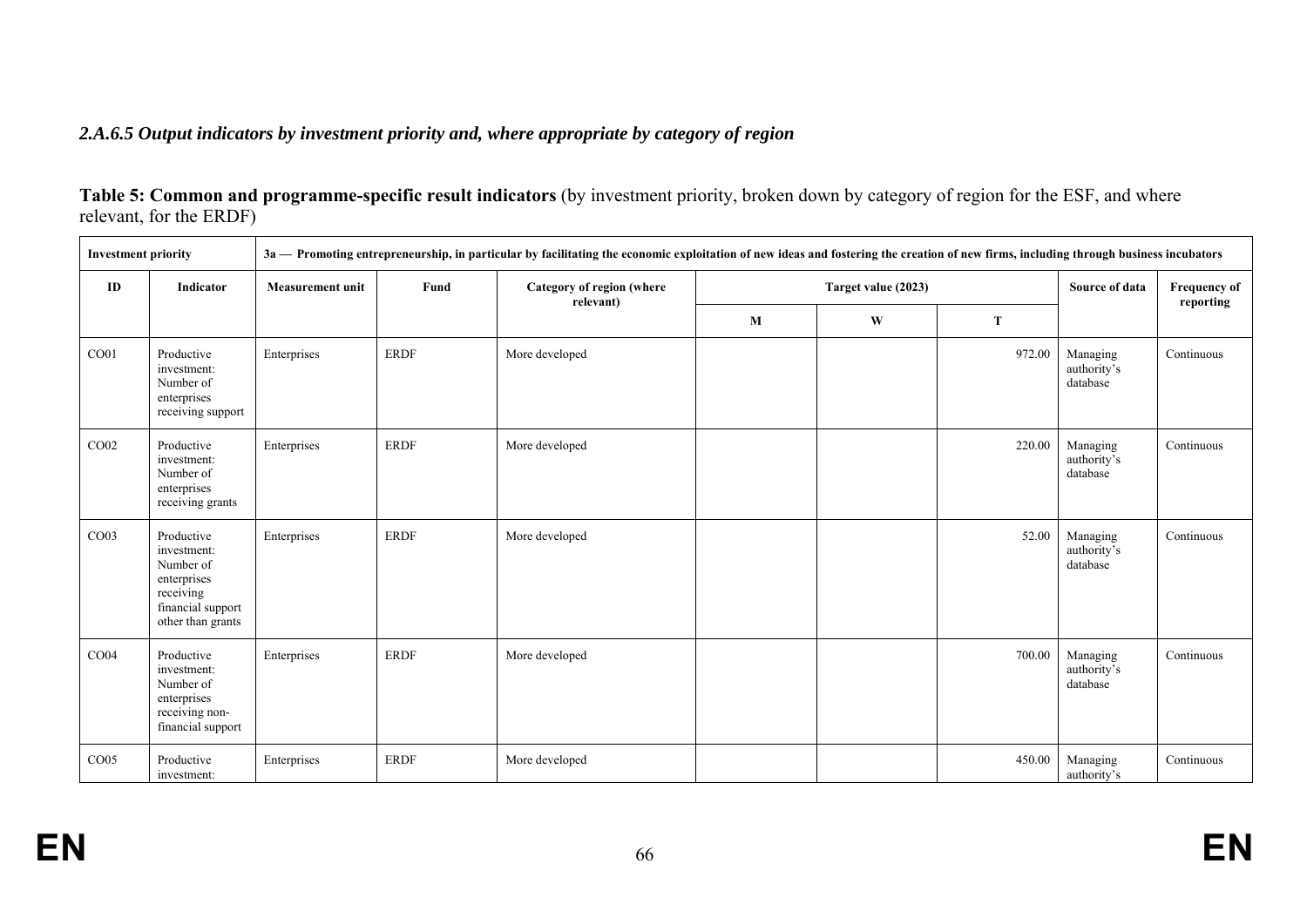| <b>Investment priority</b> |                                                                                                                     |                          |             | 3a - Promoting entrepreneurship, in particular by facilitating the economic exploitation of new ideas and fostering the creation of new firms, including through business incubators |   |                     |               |                                     |                                  |
|----------------------------|---------------------------------------------------------------------------------------------------------------------|--------------------------|-------------|--------------------------------------------------------------------------------------------------------------------------------------------------------------------------------------|---|---------------------|---------------|-------------------------------------|----------------------------------|
| ID                         | Indicator                                                                                                           | <b>Measurement unit</b>  | Fund        | Category of region (where<br>relevant)                                                                                                                                               |   | Target value (2023) |               | Source of data                      | <b>Frequency of</b><br>reporting |
|                            |                                                                                                                     |                          |             |                                                                                                                                                                                      | M | W                   | T             |                                     |                                  |
|                            | Number of new<br>enterprises<br>supported                                                                           |                          |             |                                                                                                                                                                                      |   |                     |               | database                            |                                  |
| CO06                       | Productive<br>investment:<br>Private<br>investment<br>matching public<br>support to<br>enterprises<br>(grants)      | (EUR)                    | <b>ERDF</b> | More developed                                                                                                                                                                       |   |                     | 10 000 000.00 | Managing<br>authority's<br>database | Continuous                       |
| CO07                       | Productive<br>investment:<br>Private<br>investment<br>matching public<br>support to<br>enterprises (non-<br>grants) | (EUR)                    | <b>ERDF</b> | More developed                                                                                                                                                                       |   |                     | 28 700 000.00 | Managing<br>authority's<br>database | Continuous                       |
| CO <sub>08</sub>           | Productive<br>investment:<br>Employment<br>increase in<br>supported<br>enterprises                                  | Full-time<br>equivalents | <b>ERDF</b> | More developed                                                                                                                                                                       |   |                     | 487.00        | Managing<br>authority's<br>database | Continuous                       |

# **2.A.4 Investment priority**

| <b>ID</b> of the investment priority | 50                                                                                                          |
|--------------------------------------|-------------------------------------------------------------------------------------------------------------|
| Title of the investment priority     | Developing and implementing new business models for SMEs, in particular with regard to internationalisation |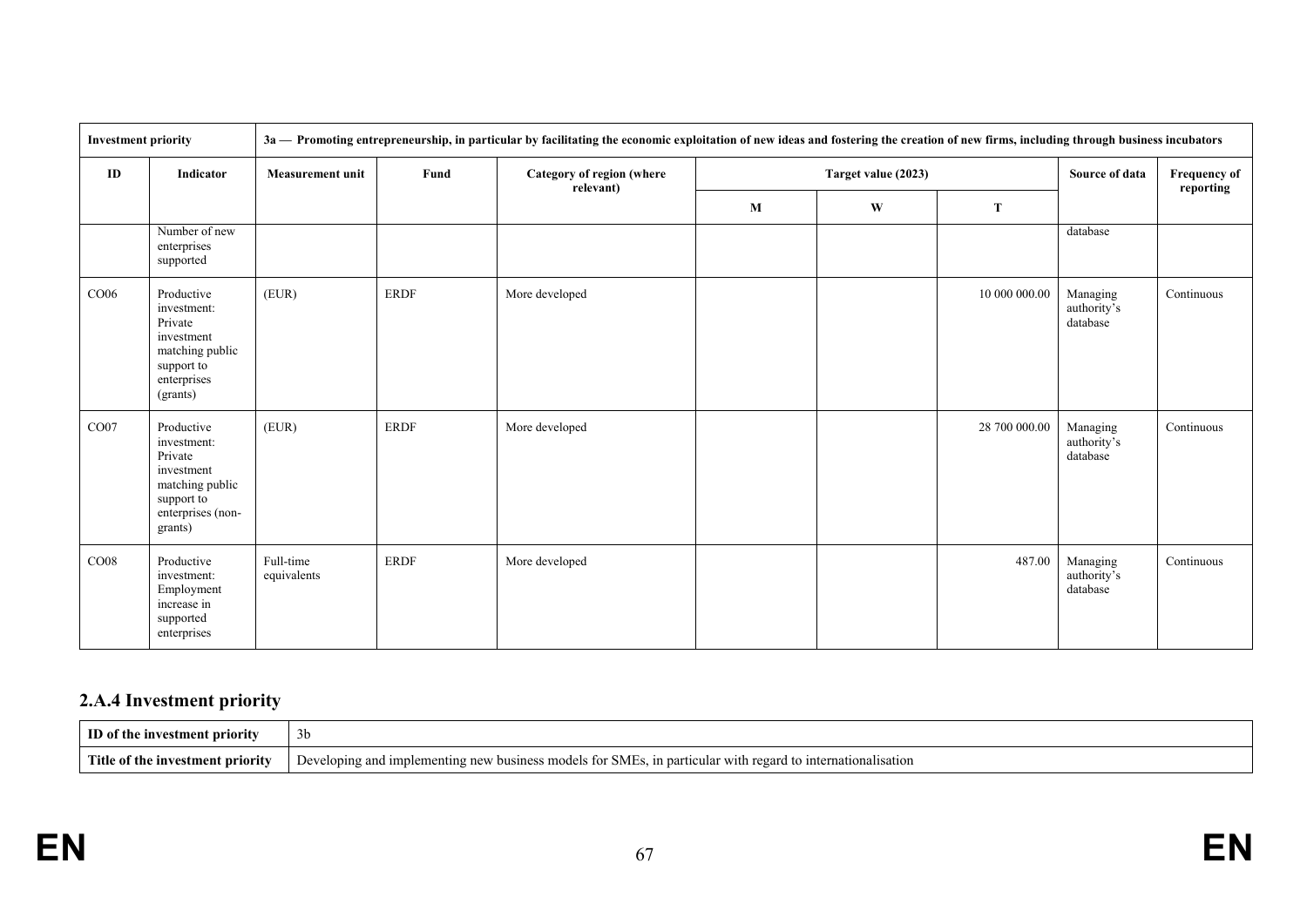# **2.A.5 Specific objectives corresponding to the investment priority and expected results**

| ID of the specific objective                                                   |                                                                                                                                                                                                                                                                                                                                                                                                                                                                                                                                                                                                                                                                                                                                                                                                                                                                                       |
|--------------------------------------------------------------------------------|---------------------------------------------------------------------------------------------------------------------------------------------------------------------------------------------------------------------------------------------------------------------------------------------------------------------------------------------------------------------------------------------------------------------------------------------------------------------------------------------------------------------------------------------------------------------------------------------------------------------------------------------------------------------------------------------------------------------------------------------------------------------------------------------------------------------------------------------------------------------------------------|
| Title of the specific objective                                                | Improved profitability among enterprises that actively contribute to cluster initiatives                                                                                                                                                                                                                                                                                                                                                                                                                                                                                                                                                                                                                                                                                                                                                                                              |
| <b>Results that the Member States</b><br>seek to achieve with Union<br>support | To improve the competitiveness of small and medium-sized enterprises, there is a need for operations to strengthen<br>collaboration between enterprises, facilitate skills supply and strengthen collaboration between enterprises and research. Based<br>on circumstances in the programme area, support is given to clusters, networks and industry segments that are prioritised in the<br>regional development strategies. Strengthened business collaboration creates improved conditions for interaction between<br>enterprises and public operations as a result of the needs identified and addressed by collaborating enterprises being easier to<br>satisfy in relation to enterprises in collaboration. Collaboration also creates improved conditions for producing system<br>solutions, and competitive benefits can be gained in relation to the individual enterprise. |
| ID of the specific objective                                                   | $\overline{2}$                                                                                                                                                                                                                                                                                                                                                                                                                                                                                                                                                                                                                                                                                                                                                                                                                                                                        |
| Title of the specific objective                                                | Increased proportion of enterprises with business cooperation in international markets                                                                                                                                                                                                                                                                                                                                                                                                                                                                                                                                                                                                                                                                                                                                                                                                |
| <b>Results that the Member States</b><br>seek to achieve with Union<br>support | An effect of trade and industry in the programme being made up of relatively many and small enterprises is that the prospects<br>for internationalisation and exports vary widely. Priority is therefore given to cooperative ventures between enterprises aimed<br>at internationalising trade and industry in the programme area. Internationalisation comprises market operations as well as<br>operations that improve competitiveness through collaboration in strategic areas. Examples of such areas are skills provision,<br>access to networks and supplier collaboration that contributes to improved accessibility for goods and services produced in the<br>programme area.                                                                                                                                                                                               |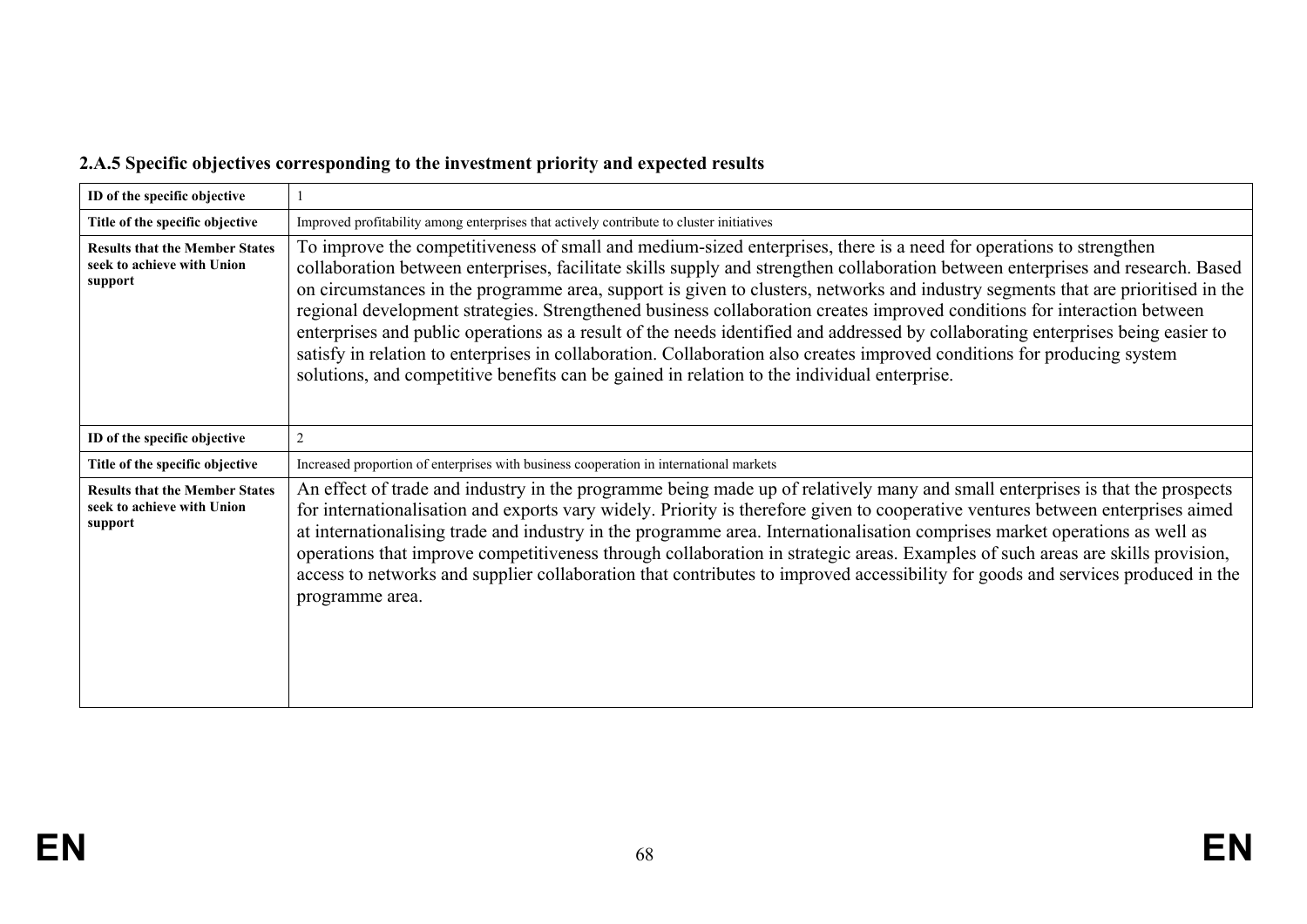| <b>Specific objective</b> |                               | 1 - Förbättrad lönsamhet bland företag som aktivt bidrar till klusterinitiativ |                                                                         |                       |                         |                     |                                                       |                                  |
|---------------------------|-------------------------------|--------------------------------------------------------------------------------|-------------------------------------------------------------------------|-----------------------|-------------------------|---------------------|-------------------------------------------------------|----------------------------------|
| <b>ID</b>                 | Indicator                     | <b>Measurement unit</b>                                                        | Category of region (where<br>relevant)                                  | <b>Baseline value</b> | <b>Baseline</b><br>year | Target value (2023) | Source of data                                        | <b>Frequency of</b><br>reporting |
| 0303                      | Förädlingsvärde i SMF         | <b>MSEK</b>                                                                    | More developed                                                          | 18,903.00             | 2011                    | 22,683.00           | Statistiska<br>centralbyrån,<br>Företagens<br>ekonomi | Vartannat år                     |
| <b>Specific objective</b> |                               |                                                                                | 2 - Ökad andel företag med affärssamarbete på internationella marknader |                       |                         |                     |                                                       |                                  |
| ID                        | <b>Indicator</b>              | Measurement unit                                                               | Category of region (where<br>relevant)                                  | <b>Baseline value</b> | <b>Baseline</b><br>year | Target value (2023) | Source of data                                        | <b>Frequency of</b><br>reporting |
| 0305                      | Andel SMF som bedriver export | Procent                                                                        | More developed                                                          | 1.50                  | 2013                    | 1.62                | Statistiska<br>centralbyrån                           | Vartannat år                     |

## **Table 3: Programme-specific result indicators, by specific objective** (for the ERDF and the Cohesion Fund)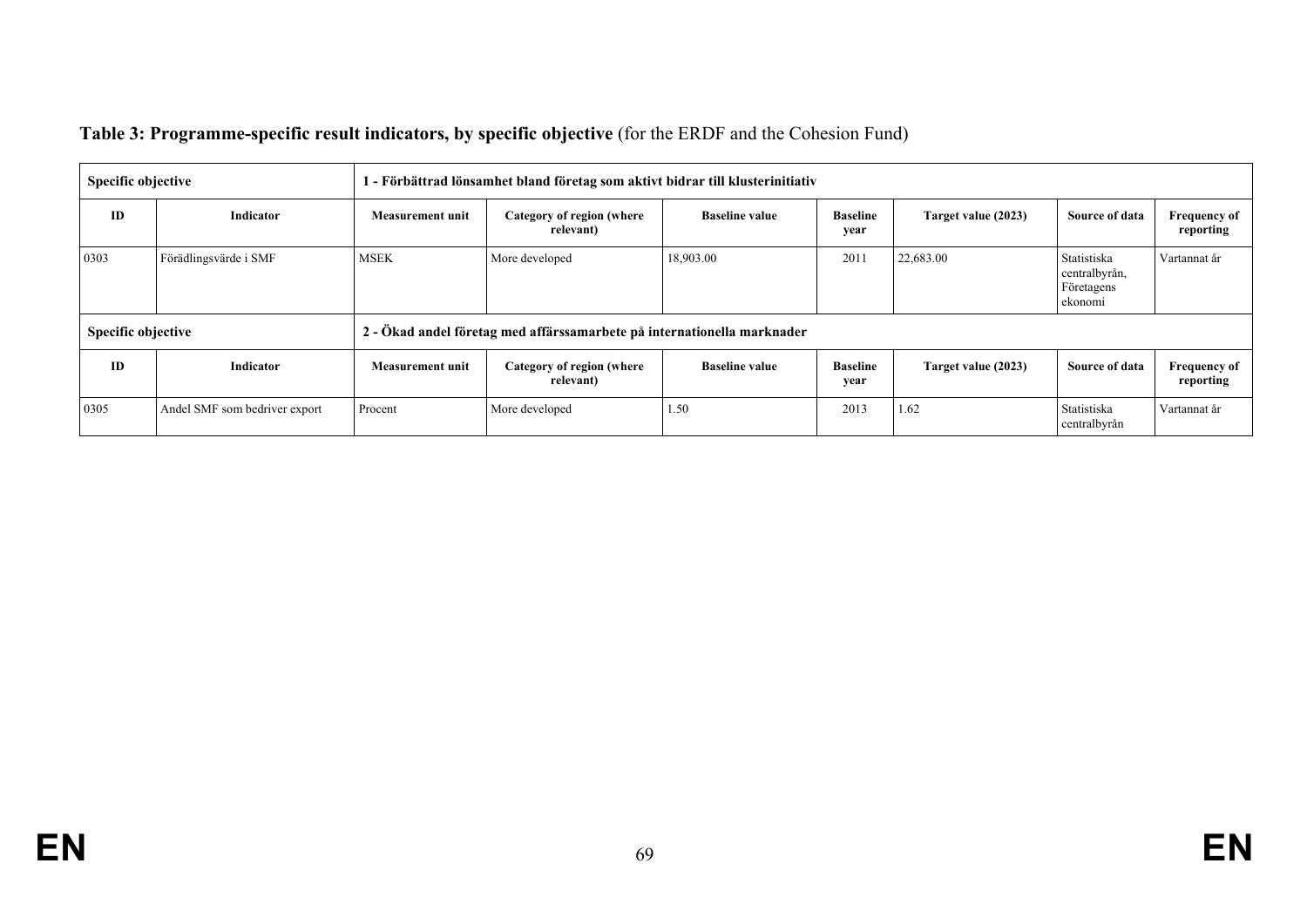### **2.A.6 Action to be supported under the investment priority** (by investment priority)

#### *2.A.6.1 Description of the type and examples of actions to be supported and their expected contribution to the specific objectives including, where appropriate, the identification of main target groups, specific territories targeted and types of beneficiaries*

**Investment priority** 3b — Developing and implementing new business models for SMEs, in particular with regard to internationalisation

The objective of the programme is to support activities that make enterprises more profitable and more international. The approach adopted in order to attain these objectives in the programme area is through in-depth cooperative ventures between enterprises. Such cooperative ventures can be organised within sectors or through local initiatives. Among other things, the cooperation can promote and enable the investments of enterprises and their participation in innovation processes. Both profitability and business models for internationalisation, for example, can be improved for the individual enterprise. The cooperation can be supported by national and international innovation environments, business networks and export-promoting organisations.

The activities are to promote real skills and knowledge concerning conditions and challenges in new markets. Enterprises' knowledge of new markets, culture and opportunities is supported by export-promoting operators and by entrepreneurs with skills from markets in other countries. The operations can comprise export- and import-promoting activities designed to meet the challenges faced by the enterprises. Support can also consist in sector collaboration and destination development through coordinated operations in market, product and skills development. Other possible operations are those that benefit enterprise based on natural and cultural resources in the programme area and include the establishment and development of destinations and tourist attractions with support from international networks and collaborative bodies.

Examples of activities that can be supported:

- Activities that promote business development supported by innovation processes relating to skills provision, production, resource efficiency, market investments and internationalisation.
- Business cooperation on market, product and skills development that improves the national and international appeal and competitiveness of enterprises.
- Activities for small and medium-sized enterprises wishing to develop in cooperation with international partners and act in an international market.
- Activities that increase enterprises' knowledge of the potential offered by internationalisation and provide real aptitudes in new markets.
- Operations that benefit enterprise based on natural and cultural resources in the programme area, in particular with regard to the establishment and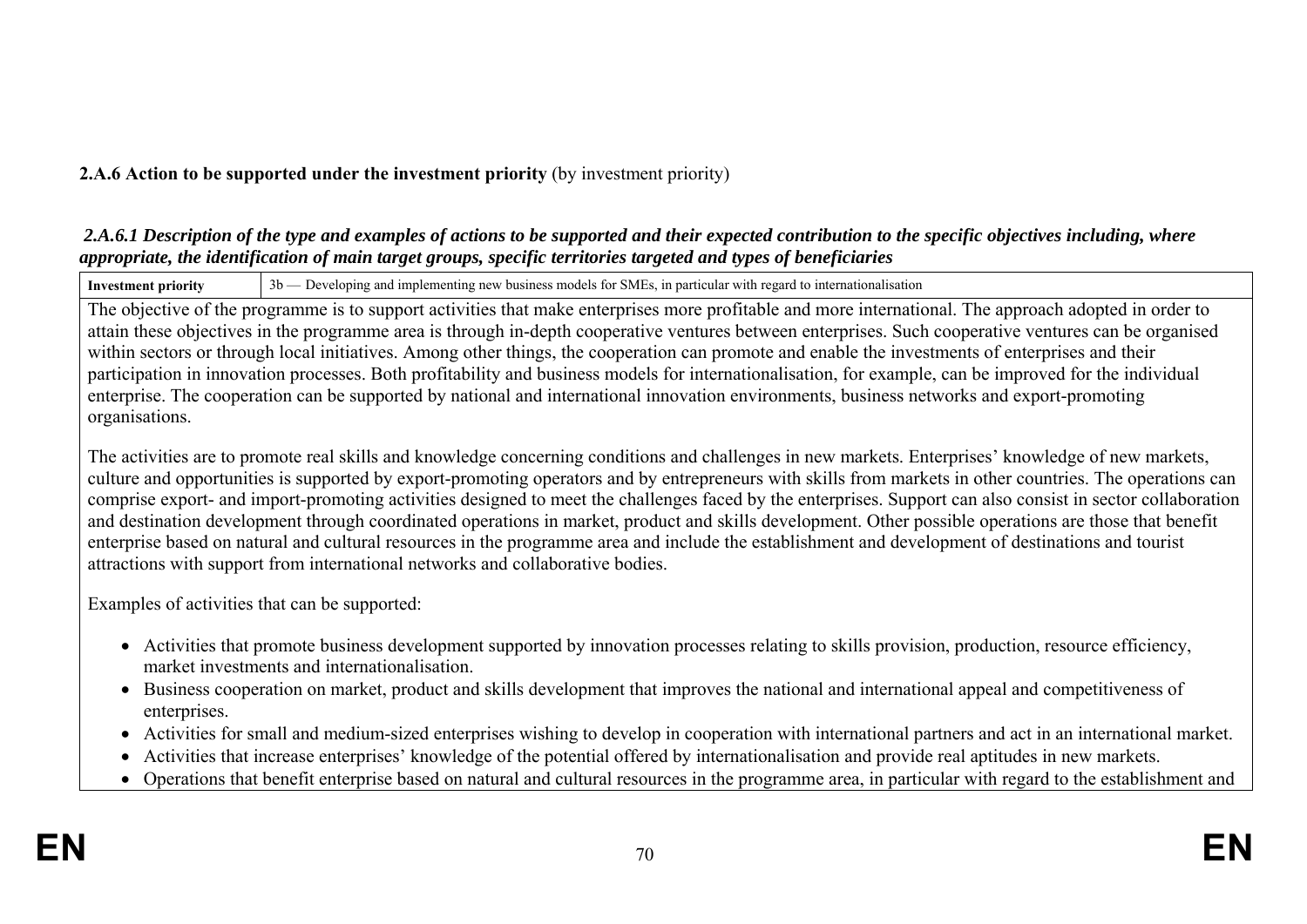| nvestment priority |  |
|--------------------|--|
|                    |  |

**Investment priority** 3b — Developing and implementing new business models for SMEs, in particular with regard to internationalisation

development of destinations and tourist attractions with support from international networks and cooperative bodies.

### **Main target groups**

Small and medium-sized enterprises in the programme area, potential entrepreneurs, business-promoting organisations and decision-makers in both the public and private sectors

## **Geographical regions**

The whole programme area

## **Beneficiaries**

Enterprises, authorities, universities and colleges, county councils, municipalities, associations and sector-wide organisations

## **Horizontal criteria**

Internationalisation is key to this investment priority. It is therefore natural to utilise skills, contacts and market knowledge about different countries among entrepreneurs and employees born abroad. The perception of female enterprise and women as managers of companies may, however, differ between cultures, and this may complicate work aimed at achieving a more even gender distribution. It may also be important to be aware that women, to a greater extent than men, take responsibility for home family. This can indirectly become an obstacle to internal efforts in enterprises owned by women. Another aspect of internationalisation is increased travel to countries that represent the enterprise's markets, which *de facto* has adverse consequences for the environment.

Enterprise based on natural and cultural resources in the programme area is to be promoted. Long-term enterprise in this sector necessitates natural and cultural resources being nurtured and preserved. The projects are otherwise to contribute to gender equality between women and men, make even distribution of power and influence between women and men possible and contribute to a non-discriminatory approach and to sustainable development.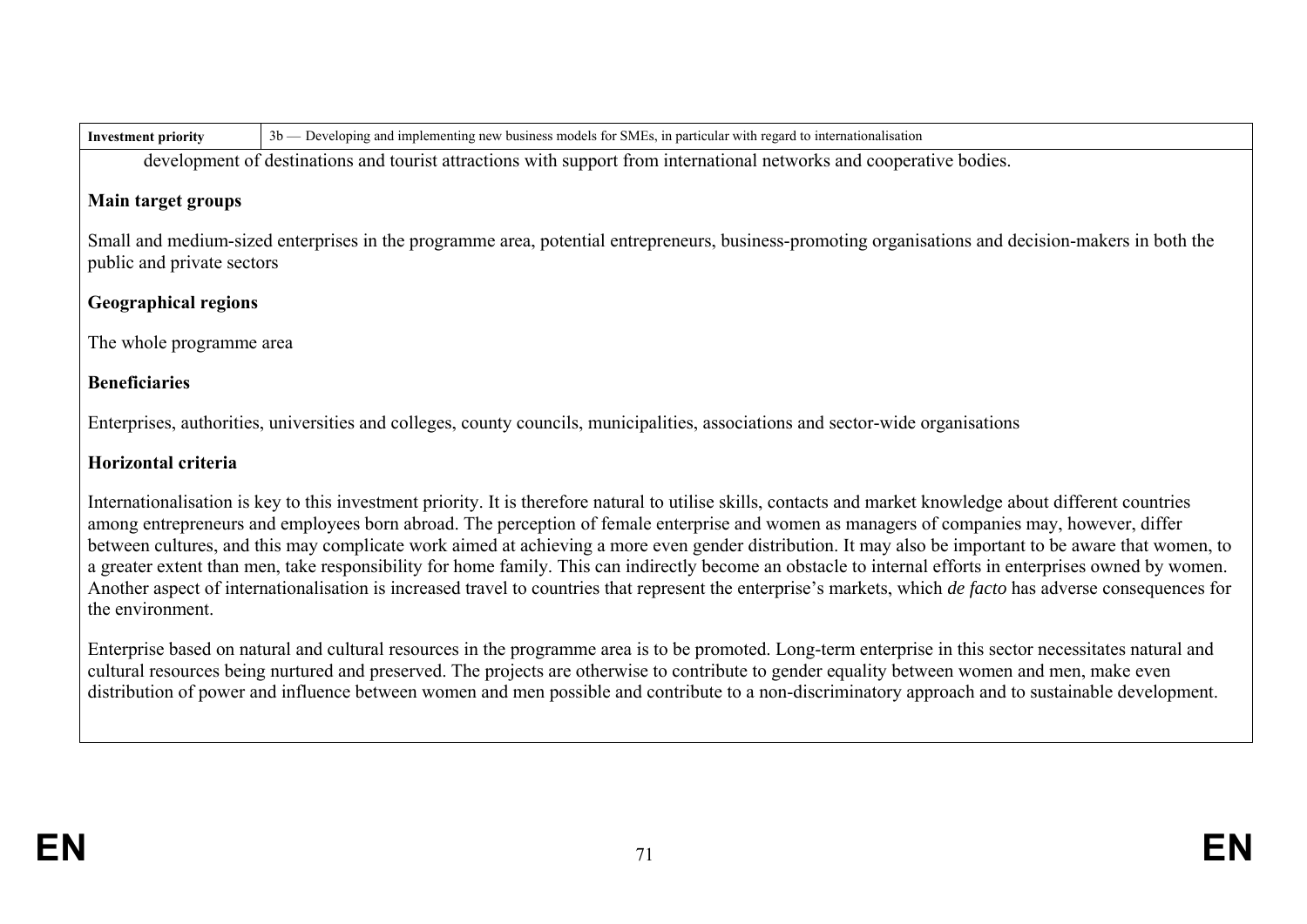#### *2.A.6.2 Guiding principles for selection of operations*

| 3b — Developing and implementing new business models for SMEs, in particular with regard to internationalisation<br><b>Investment priority</b>                                                                                                                                                                |  |  |  |  |  |  |  |  |
|---------------------------------------------------------------------------------------------------------------------------------------------------------------------------------------------------------------------------------------------------------------------------------------------------------------|--|--|--|--|--|--|--|--|
| All projects that may be eligible for selection have to describe sustainability aspects: gender equality, integration and environmental impact. The                                                                                                                                                           |  |  |  |  |  |  |  |  |
| underlying principle is that the projects need to relate to the values such as gender equality, diversity and the environment that can contribute to attaining<br>the specific objects set under the investment priorities of the priority axis. As well as this, the following principles guide the project: |  |  |  |  |  |  |  |  |
|                                                                                                                                                                                                                                                                                                               |  |  |  |  |  |  |  |  |
| • Utilising experience and knowledge from previous operations in the area.                                                                                                                                                                                                                                    |  |  |  |  |  |  |  |  |
| • Having a clear effect on conditions in and the competitiveness of trade and industry.                                                                                                                                                                                                                       |  |  |  |  |  |  |  |  |
| • Building on collaboration between several participating organisations.                                                                                                                                                                                                                                      |  |  |  |  |  |  |  |  |
| • Initiatives that work on specific, long-term business-related export objectives in the participating companies with respect to skills, production and<br>the market will be prioritised.                                                                                                                    |  |  |  |  |  |  |  |  |
| • Organisational capacity, experience on the part of the project sponsor and endorsement by partners.                                                                                                                                                                                                         |  |  |  |  |  |  |  |  |
| • Projects that contribute to the EU Strategy for the Baltic Sea Region.                                                                                                                                                                                                                                      |  |  |  |  |  |  |  |  |

### 2.A.6.3 Planned use of financial instruments (where appropriate)

| Inves<br>stment priority | $\sim$<br>- interr<br>.3 <sub>D</sub><br>` mc<br>in nart<br>with regard.<br>`atıonalısatıon<br>פווי<br>1m<br>enting<br>business<br>atels.<br>⊸∍MP∴<br>teme:<br>:10T<br>$\nu$ ev |
|--------------------------|---------------------------------------------------------------------------------------------------------------------------------------------------------------------------------|
|                          |                                                                                                                                                                                 |

## *2.A.6.4 Planned use of major projects* (where appropriate)

| priority<br>lnv | 3 <sub>b</sub><br>$\sim$ $\sim$<br>≅1ntern≀<br>- in particular with<br>∵ recard w.<br>ationalisation<br>ımplem<br>$I \triangle T$<br>ping<br>and<br>NN.<br>∵mode.<br>7 re.<br>DUVUR |
|-----------------|-------------------------------------------------------------------------------------------------------------------------------------------------------------------------------------|
|                 |                                                                                                                                                                                     |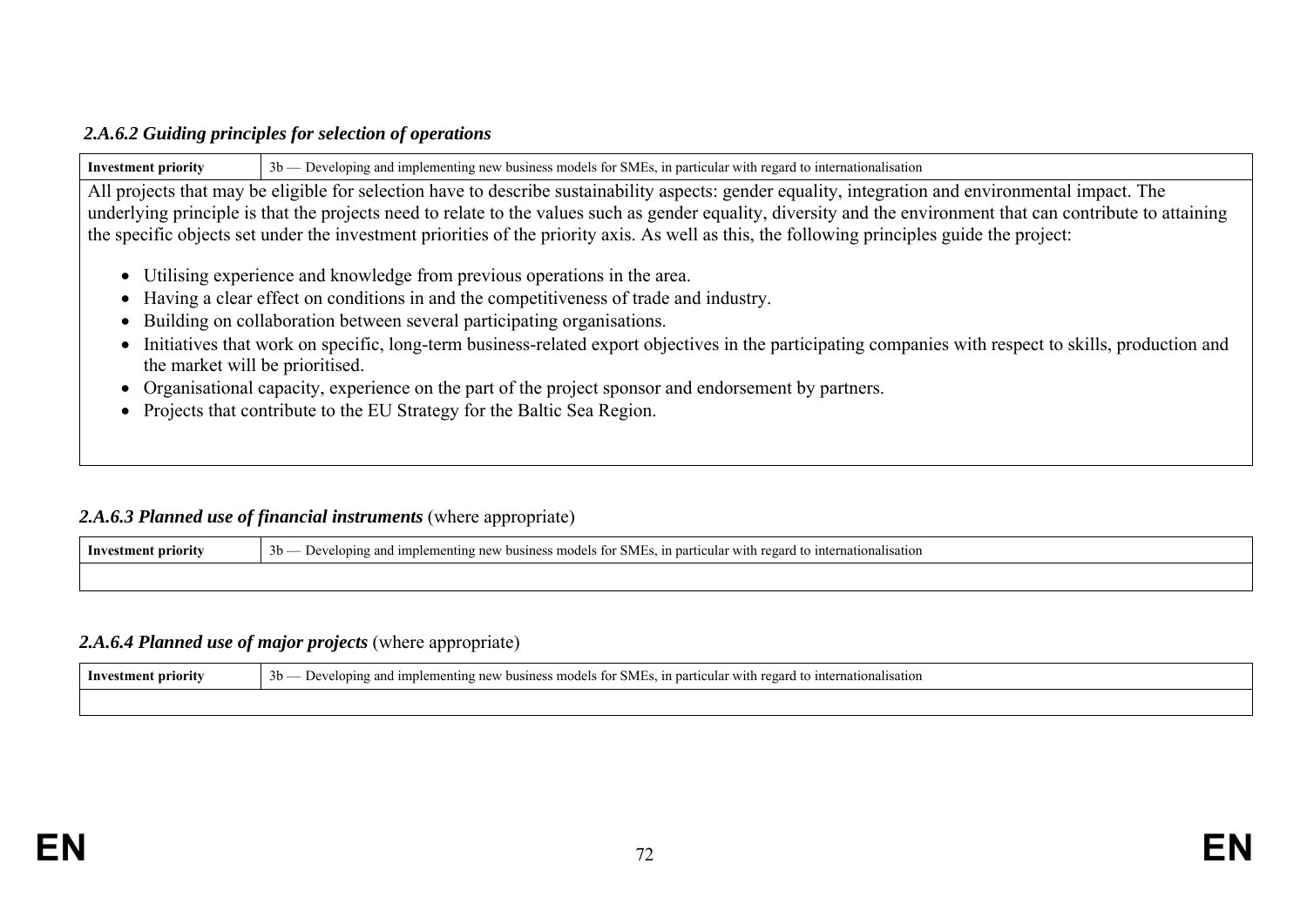#### *2.A.6.5 Output indicators by investment priority and, where appropriate by category of region*

**Table 5: Common and programme-specific result indicators** (by investment priority, broken down by category of region for the ESF, and where relevant, for the ERDF)

| <b>Investment priority</b> |                                                                                                               |                          | 3b — Developing and implementing new business models for SMEs, in particular with regard to internationalisation |                                        |   |                     |          |                                     |                                  |  |  |
|----------------------------|---------------------------------------------------------------------------------------------------------------|--------------------------|------------------------------------------------------------------------------------------------------------------|----------------------------------------|---|---------------------|----------|-------------------------------------|----------------------------------|--|--|
| ID                         | Indicator                                                                                                     | <b>Measurement unit</b>  | Fund                                                                                                             | Category of region (where<br>relevant) |   | Target value (2023) |          |                                     | <b>Frequency of</b><br>reporting |  |  |
|                            |                                                                                                               |                          |                                                                                                                  |                                        | M | W                   | T        |                                     |                                  |  |  |
| CO <sub>01</sub>           | Productive<br>investment:<br>Number of<br>enterprises<br>receiving support                                    | Enterprises              | <b>ERDF</b>                                                                                                      | More developed                         |   |                     | 200.00   | Managing<br>authority's<br>database | Continuous                       |  |  |
| CO <sub>08</sub>           | Productive<br>investment:<br>Employment<br>increase in<br>supported<br>enterprises                            | Full-time<br>equivalents | <b>ERDF</b>                                                                                                      | More developed                         |   |                     | 1 300.00 | Managing<br>authority's<br>database | Continuous                       |  |  |
| CO <sub>29</sub>           | Research,<br>Innovation:<br>Number of<br>enterprises<br>supported to<br>introduce new to<br>the firm products | Enterprises              | <b>ERDF</b>                                                                                                      | More developed                         |   |                     | 200.00   | Managing<br>authority's<br>database | Continuous                       |  |  |

#### **2.A.7 Social innovation, transnational cooperation and contribution to thematic objectives 1-7**

**Priority axis 3** — **Enhancing the competitiveness of small and medium-sized enterprises (SMEs)**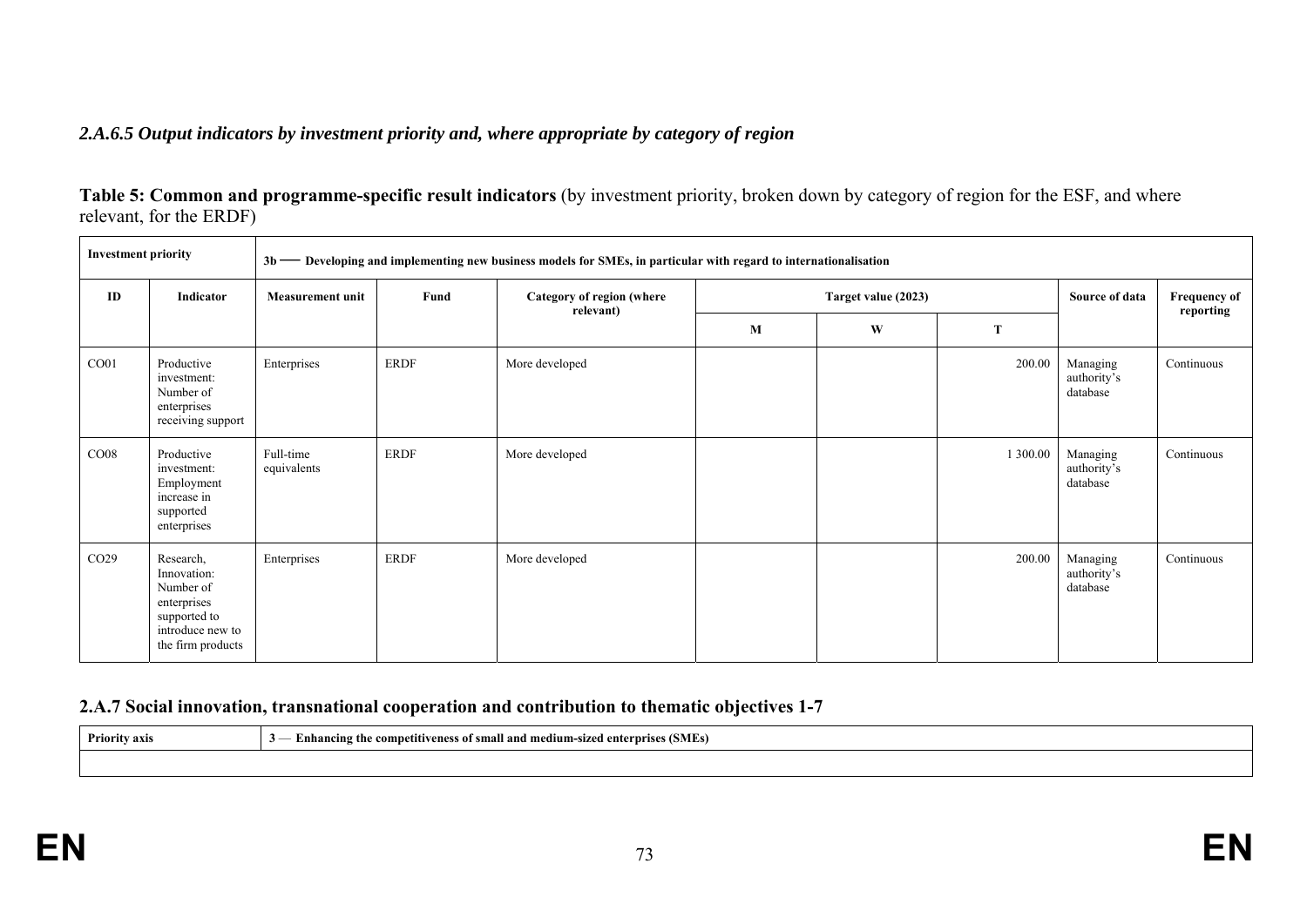### **2.A.8 Performance framework**

| <b>Priority axis</b> |                   |                                                   | 3 — Enhancing the competitiveness of small and medium-sized enterprises (SMEs) |             |             |                       |                           |   |            |                     |   |                        |                   |                                       |
|----------------------|-------------------|---------------------------------------------------|--------------------------------------------------------------------------------|-------------|-------------|-----------------------|---------------------------|---|------------|---------------------|---|------------------------|-------------------|---------------------------------------|
| ID                   | Indicator<br>type | Indicator or key<br>implementation                | Measurement unit,<br>where appropriate                                         |             | Fund        | Category<br>of region | <b>Milestone for 2018</b> |   |            | Final target (2023) |   |                        | Source of<br>data | Explanation<br>of relevance           |
|                      |                   | step                                              |                                                                                |             |             |                       | М                         | W | <b>CEO</b> | М                   | W |                        |                   | of indicator,<br>where<br>appropriate |
| CO <sub>01</sub>     | $\Omega$          | Productive<br>of enterprises<br>receiving support | investment: Number                                                             | Enterprises | <b>ERDF</b> | More<br>developed     |                           |   | 293        |                     |   | 172.00                 | Project           |                                       |
| 20                   | Е                 | Expenditure                                       |                                                                                | <b>EUR</b>  | <b>ERDF</b> | More<br>developed     |                           |   | 26 793 489 |                     |   | 89 311 630.00 Managing | authority         |                                       |

#### **Table 6: Performance framework of the priority axis** (by fund and, for the ERDF and ESF, category of region)

### **Additional qualitative information on the establishment of the performance framework**

The managing authority has deemed it most appropriate to make use of outcome indicators for the performance framework and supplement these with one financial indicator per priority axis. This assessment is justified by the fact that output indicators can be fully attributed to implementation of the programme and that they are possible to measure continuously during implementation of the programme. Result indicators will not be used.

The methods and criteria that have been used to select relevant output indicators follow the guidelines issued by the Commission. The calculations of a reasonable value for the interim target for 2018 for each selected output indicator have been based on experience from the previous programming period and an assessment of how quickly projects in the priority axis concerned can be expected to generate outcomes for each output indicator. The estimated total number of projects in each priority axis has also been taken into account. The managing authority is of the opinion that the selected output indicators fulfil the requirement to cover more than 50 % of the financial allocation for the priority axis.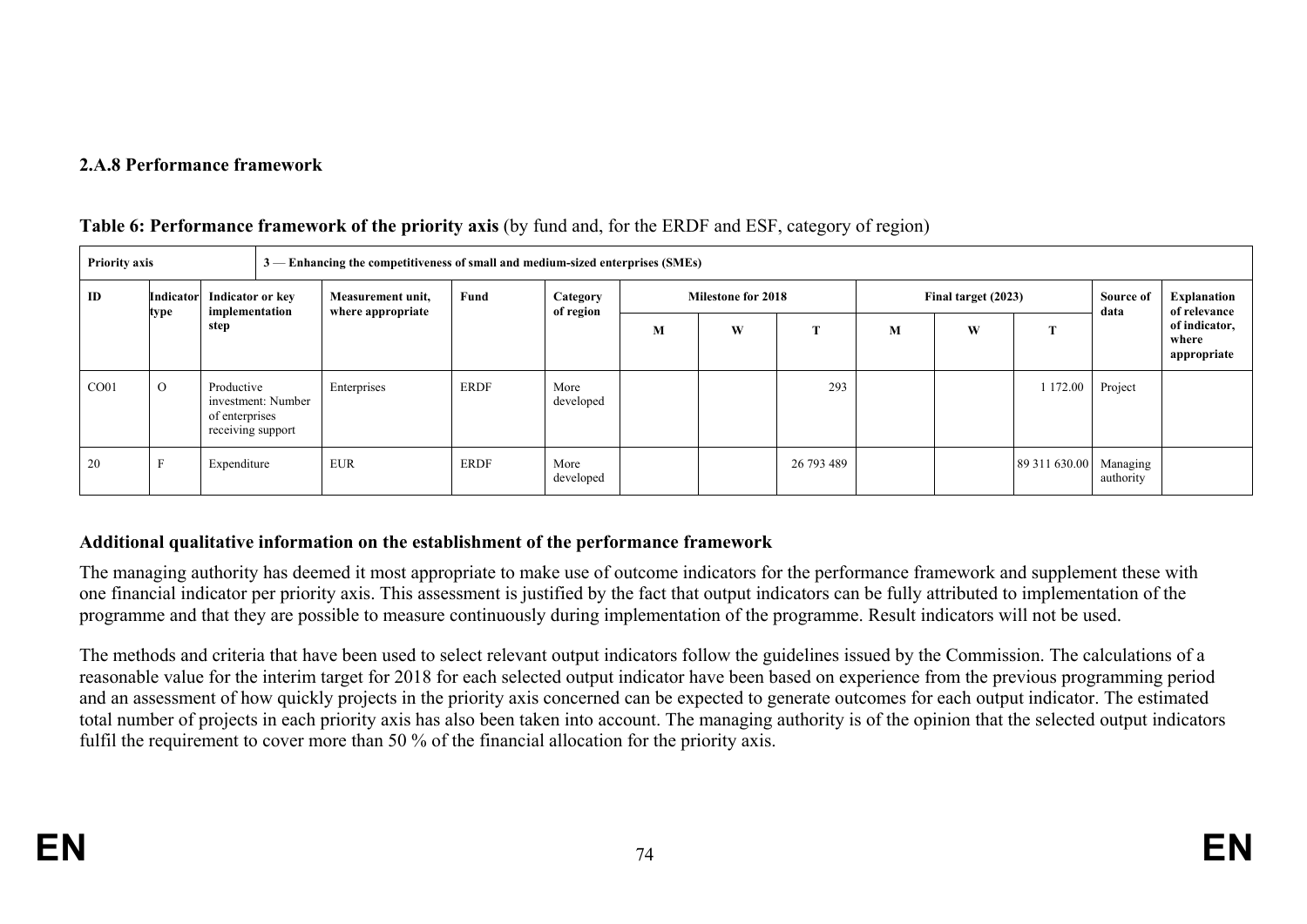With regard to the financial indicator 'Resources paid' per priority axis, the calculations have been based on the requirement for all payments included to be based on eligible costs paid to the beneficiary and for these to be certified by the certifying authority. The managing authority has taken account of experience from the programming period 2007-2013 and has focused, in particular, on how the payments were carried out during the corresponding part of the programming period, i.e. 2007-2011. The fact that the programme for the programming period 2014-2020 is more focused and concentrated and that the managing authority has a smooth organisation in place has also been taken into account. The level of payment has differed between the priority axes of the programmes over the programming period 2007-2013, and the managing authority has taken account of these variations in establishing the performance framework.

The interim target for 2018 for the financial indicator for priority axis 2 has been set at 20 %, which is somewhat lower than for other priority axes. Projects in this priority axis are deemed to be time-consuming and to be highly complex in the start-up phase due to extensive planning and procurements, which shifts the timing of major expenses.

The managing authority is considering the options for permitting longer project periods than have been possible during the programming period 2007- 2013 in certain particular cases. Longer project periods mean that the outcome for the outcome indicators will come relatively late in the programming period, with the result that the interim targets for 2018 in the performance framework are lower in these cases than for other priority axes.

In priority axis 2, in which broadband investments are planned, the results of implemented operations cannot be expected to be reported until a long time into the programming period. The interim target for the selected output indicator 'Added number of enterprises that have gained access to broadband at speeds of at least 100 Mbps' has been estimated to be 0. In order, nevertheless, to follow up the effects of approved operations in this priority axis, the programme will use the key implementation step 'Planned number of enterprises with access to broadband at speeds of at least 100 Mbps based on projects financed in the priority axis'. This key implementation step will be monitored continuously during programme implementation and reported back in the annual implementation report submitted to the Commission.

In most cases, only one output indicator per priority axis has been selected for the performance framework. The reason for this is that the programme is so focused and concentrated that each selected output indicator is deemed to cover a large proportion of the expected projects. Having few indicators in the performance framework also makes it easier to follow up and have an overview of implementation and improves the prospects for corrective actions if the trends suggest that the performance framework will not be fulfilled.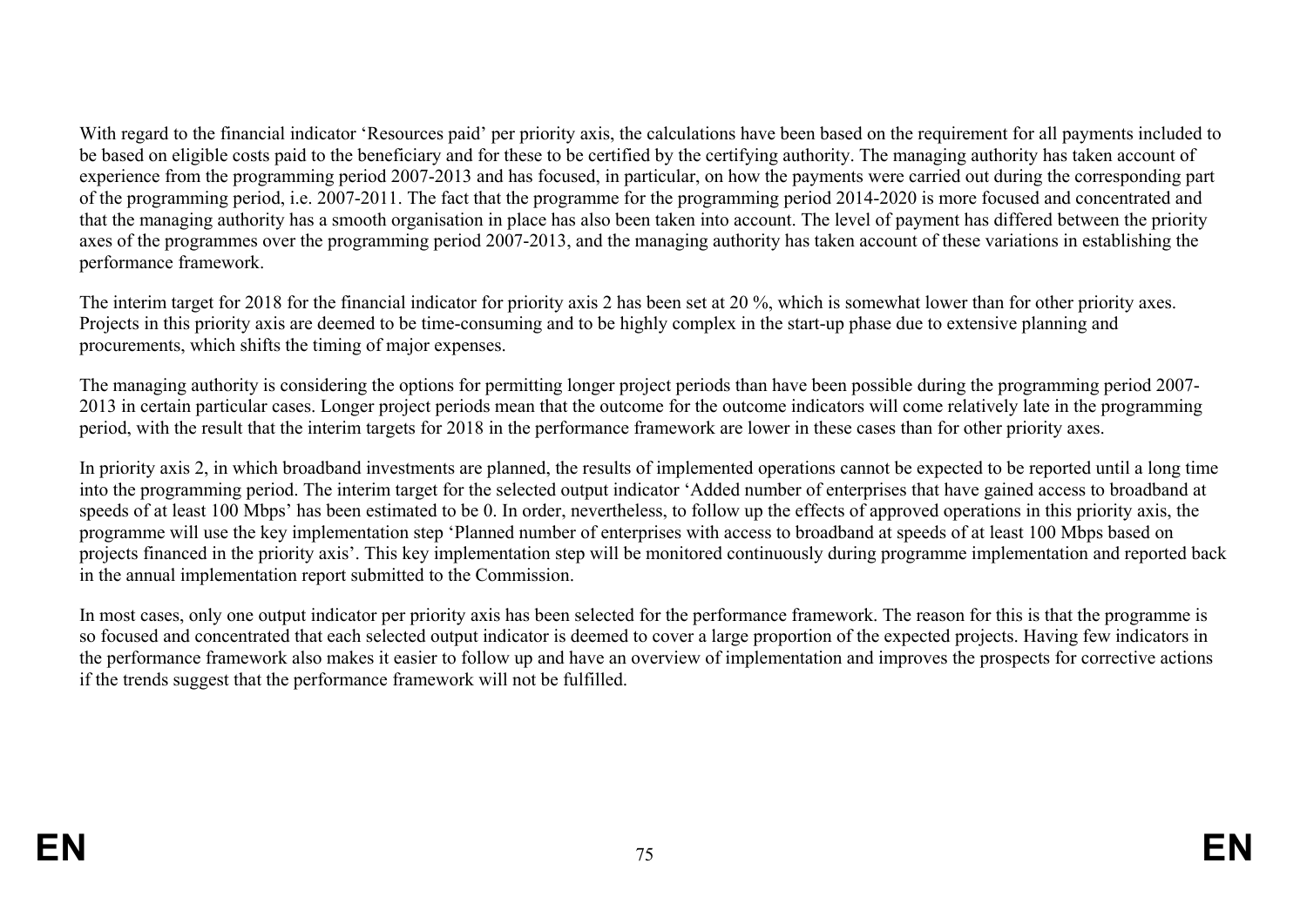#### **2.A.9 Categories of intervention**

Categories of intervention corresponding to the content of the priority axis based on a nomenclature adopted by the Commission, and indicative breakdown of Union support.

#### **Tables 7-11: Categories of intervention**

**Table 7: Dimension 1** — **Intervention field** 

| <b>Priority axis</b> |                           |  | 3 — Enhancing the competitiveness of small and medium-sized enterprises (SMEs)                                                                                                                     |                   |
|----------------------|---------------------------|--|----------------------------------------------------------------------------------------------------------------------------------------------------------------------------------------------------|-------------------|
| Fund                 | <b>Category of region</b> |  | Code                                                                                                                                                                                               | $\epsilon$ amount |
| <b>ERDF</b>          | More developed            |  | 001. Generic productive investment in small and medium-sized enterprises ('SMEs')                                                                                                                  | 8 9 31 16 3.00    |
| <b>ERDF</b>          | More developed            |  | 063. Cluster support and business networks primarily benefiting SMEs                                                                                                                               | 3 572 464.00      |
| <b>ERDF</b>          | More developed            |  | 066. Advanced support services for SMEs and groups of SMEs (including management, marketing and design services)                                                                                   | 7 144 930.00      |
| <b>ERDF</b>          | More developed            |  | 067. SME business development, support to entrepreneurship and incubation (including support to spin offs and spin outs)                                                                           | 5 358 698.00      |
| <b>ERDF</b>          | More developed            |  | 068. Energy efficiency and demonstration projects in SMEs and supporting measures                                                                                                                  | 1786233.00        |
| <b>ERDF</b>          | More developed            |  | 069. Support to environmentally-friendly production processes and resource efficiency in SMEs                                                                                                      | 1786233.00        |
| <b>ERDF</b>          | More developed            |  | 071. Development and promotion of enterprises specialised in providing services contributing to the low carbon economy and to resilience<br>to climate change (including support to such services) | 1786233.00        |
| <b>ERDF</b>          | More developed            |  | 072. Business infrastructure for SMEs (including industrial parks and sites)                                                                                                                       | 7 144 930.00      |
| <b>ERDF</b>          | More developed            |  | 073. Support to social enterprises (SMEs)                                                                                                                                                          | 1428 986.00       |
| <b>ERDF</b>          | More developed            |  | 074. Development and promotion of tourism assets in SMEs                                                                                                                                           | 1786 233.00       |
| <b>ERDF</b>          | More developed            |  | 075. Development and promotion of tourism services in or for SMEs                                                                                                                                  | 1428 986.00       |
| <b>ERDF</b>          | More developed            |  | 076. Development and promotion of cultural and creative assets in SMEs                                                                                                                             | 1428 986.00       |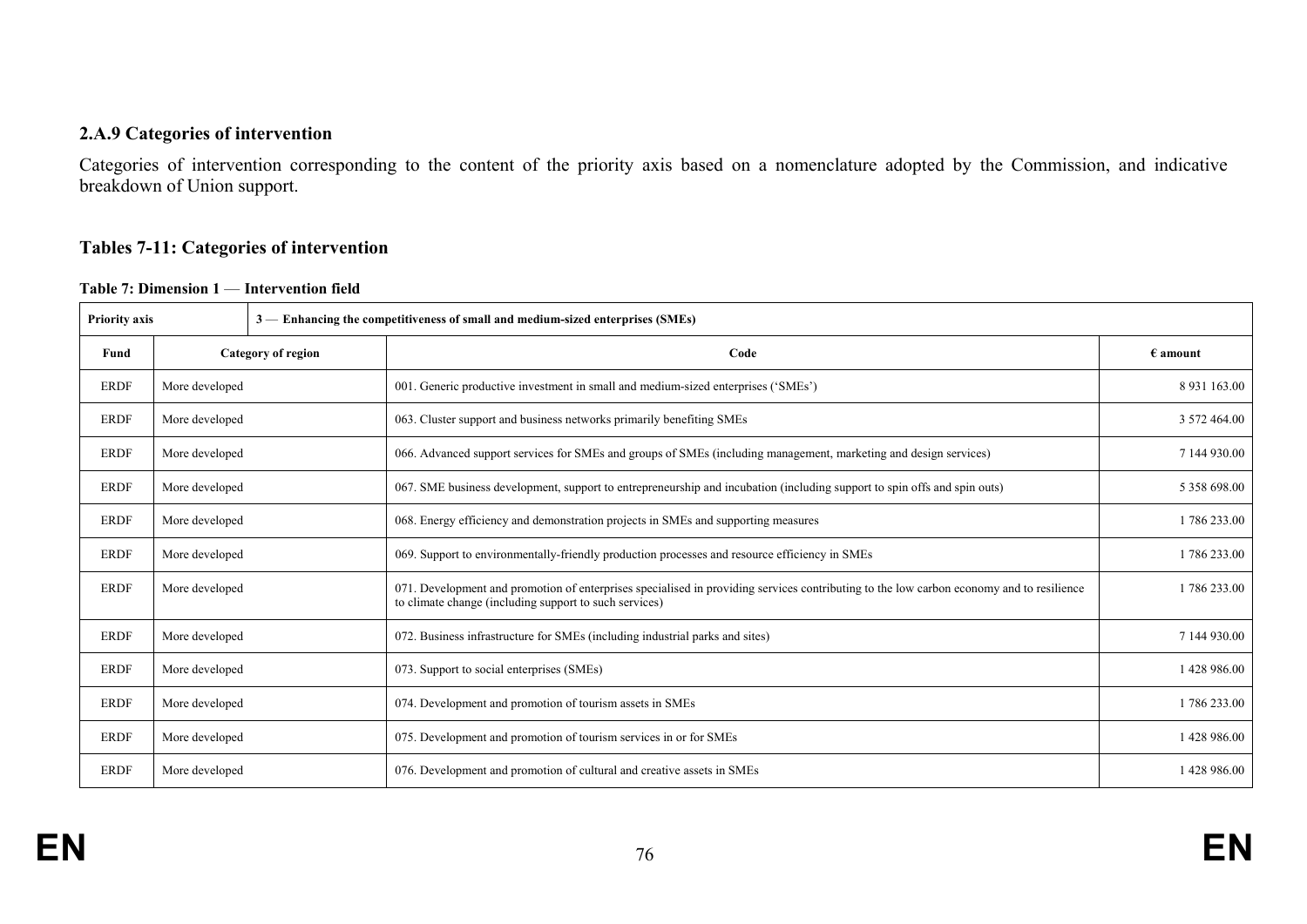| <b>Priority axis</b> |                    |  | $\frac{1}{3}$ - Enhancing the competitiveness of small and medium-sized enterprises (SMEs) |              |
|----------------------|--------------------|--|--------------------------------------------------------------------------------------------|--------------|
| Fund                 | Category of region |  | Code                                                                                       | d amount     |
| <b>ERDF</b>          | More developed     |  | 077. Development and promotion of cultural and creative services in or for SMEs            | 1 071 740.00 |

#### **Table 8: Dimension 2** — **Form of finance**

| 3 — Enhancing the competitiveness of small and medium-sized enterprises (SMEs)<br><b>Priority axis</b> |                           |                                                                                     |                   |  |
|--------------------------------------------------------------------------------------------------------|---------------------------|-------------------------------------------------------------------------------------|-------------------|--|
| Fund                                                                                                   | <b>Category of region</b> | Code                                                                                | $\epsilon$ amount |  |
| <b>ERDF</b>                                                                                            | More developed            | 01. Non-repayable grant                                                             | 35 905 815.00     |  |
| <b>ERDF</b>                                                                                            | More developed            | 03. Support through financial instruments: venture and equity capital or equivalent | 8 750 000.00      |  |

#### **Table 9: Dimension 3** — **Territory type**

| <b>Priority axis</b> |                    |  | $3$ — Enhancing the competitiveness of small and medium-sized enterprises (SMEs) |                   |
|----------------------|--------------------|--|----------------------------------------------------------------------------------|-------------------|
| Fund                 | Category of region |  | Code                                                                             | $\epsilon$ amount |
| <b>ERDF</b>          | More developed     |  | 01. Large Urban areas (densely populated $>50,000$ population)                   | 0.00              |
| ERDF                 | More developed     |  | 02. Small Urban areas (intermediate density $>5000$ population)                  | 24 114 140.00     |
| <b>ERDF</b>          | More developed     |  | 03. Rural areas (thinly populated)                                               | 20 541 675.00     |

#### **Table 10: Dimension 4** — **Territorial delivery mechanisms**

| <b>Priority axis</b> |  |                    | Enhancing the competitiveness of small and medium-sized enterprises (SMEs) |          |
|----------------------|--|--------------------|----------------------------------------------------------------------------|----------|
| Fund                 |  | Category of region | Code                                                                       | amount { |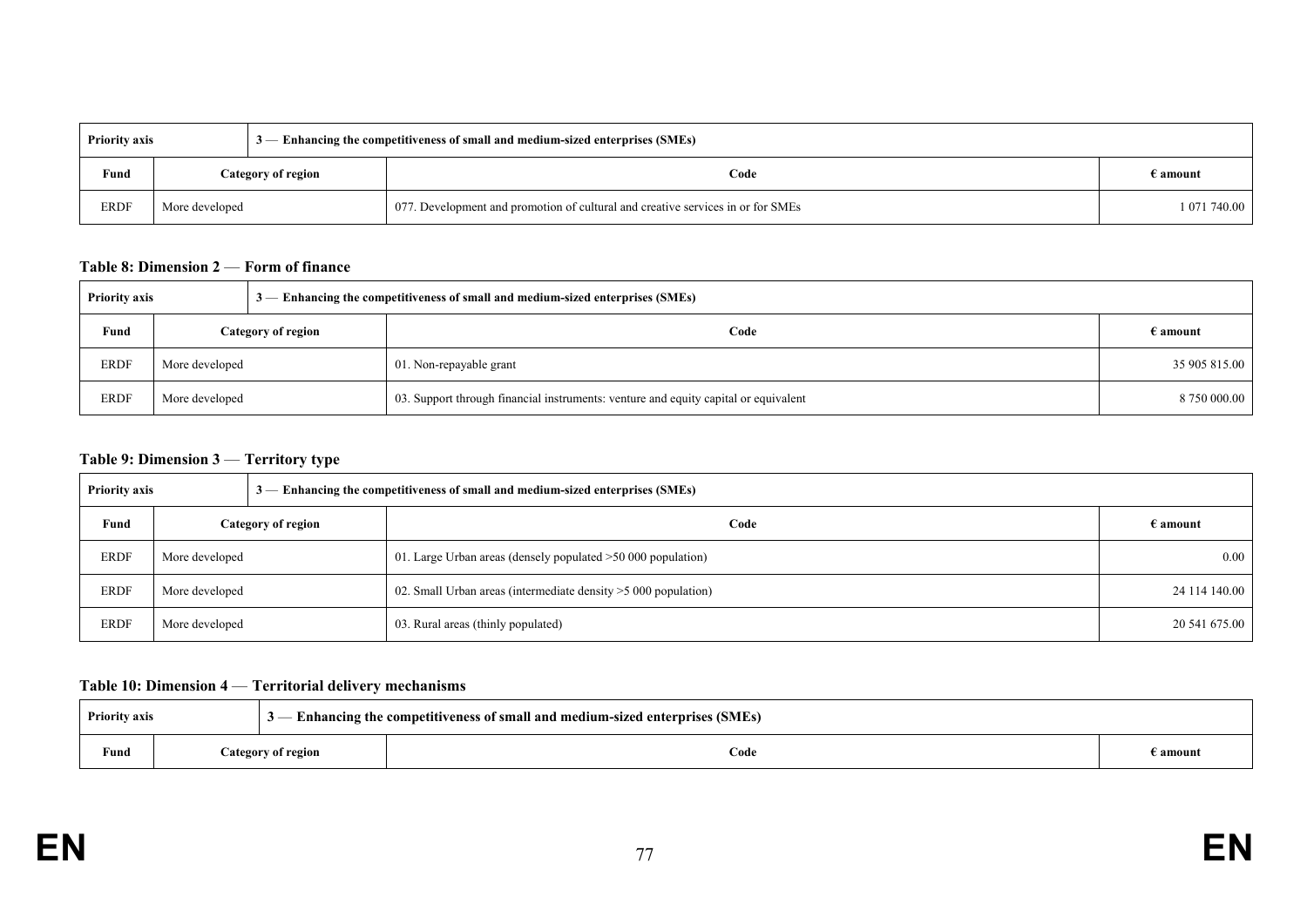| <b>Priority axis</b> |                    |  | $3$ — Enhancing the competitiveness of small and medium-sized enterprises (SMEs) |               |
|----------------------|--------------------|--|----------------------------------------------------------------------------------|---------------|
| Fund                 | Category of region |  | Code                                                                             | E amount      |
| <b>ERDF</b>          | More developed     |  | 07. Not applicable                                                               | 44 655 815.00 |

#### **Table 11: Dimension 6** — **ESF secondary theme** (ESF and YEI only)

| <b>Priority axis</b> |                    | $3$ — Enhancing the competitiveness of small and medium-sized enterprises (SMEs) |        |  |  |  |  |
|----------------------|--------------------|----------------------------------------------------------------------------------|--------|--|--|--|--|
| Fund                 | Category of region | Code                                                                             | amount |  |  |  |  |

#### **2.A.10 Summary of the planned use of technical assistance including, where necessary, actions to reinforce the administrative capacity of authorities involved in the management and control of the programmes and beneficiaries** (where appropriate) (by priority axis)

| <b>Priority axis:</b> | - Enhancing the competitiveness of small and medium-sized enterprises (SMEs) |  |
|-----------------------|------------------------------------------------------------------------------|--|
|                       |                                                                              |  |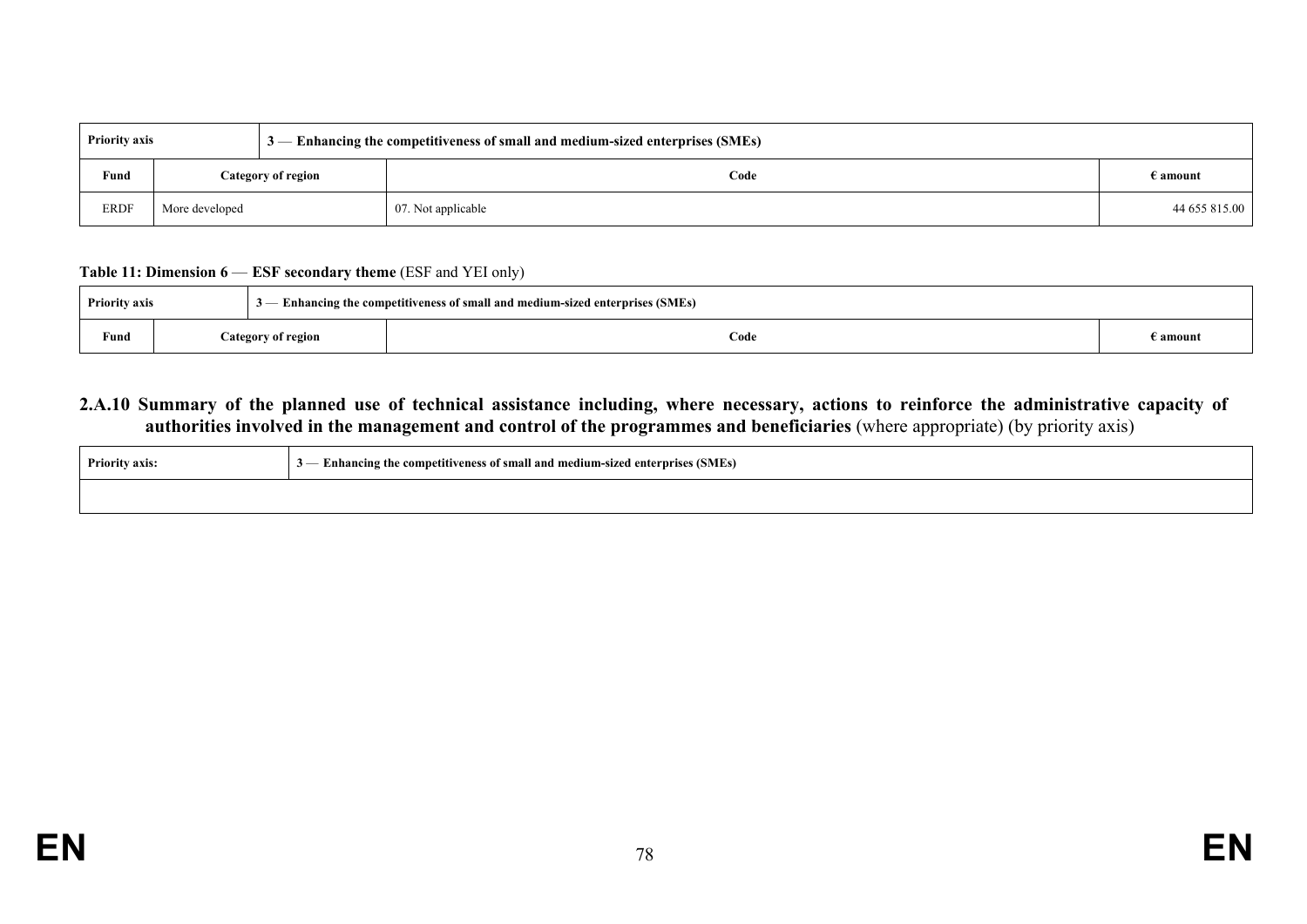#### **2.A.1 Priority axis**

| ID of the priority axis    |                                                                    |
|----------------------------|--------------------------------------------------------------------|
| Title of the priority axis | I Supporting the shift towards a low-carbon economy in all sectors |

 $\Box$  The entire priority axis will be implemented solely through financial instruments

 $\Box$  The entire priority axis will be implemented solely through financial instruments set up at Union level

 $\Box$  The entire priority axis will be implemented through community-led local development

 $\Box$  For the ESF: The entire priority axis is dedicated to social innovation or to transnational cooperation, or both

**2.A.2 Justification for the establishment of a priority axis covering more than one category of region, thematic objective or fund** (where applicable)

#### **2.A.3 Fund, category of region and calculation basis for Union support**

| Fund        | Category of region | Calculation basis (total eligible expenditure or eligible<br>public expenditure) | Category of region for outermost regions and northern<br>sparsely populated regions (where applicable) |
|-------------|--------------------|----------------------------------------------------------------------------------|--------------------------------------------------------------------------------------------------------|
| <b>ERDF</b> | More developed     | Public                                                                           |                                                                                                        |

#### **2.A.4 Investment priority**

| ID of the investment priority           | 4b                                                                                        |
|-----------------------------------------|-------------------------------------------------------------------------------------------|
| Title<br>of th<br>e investment priority | efficiency and renewab.<br>n enterprises '<br>Promoting energy<br>energy<br>use<br>$\sim$ |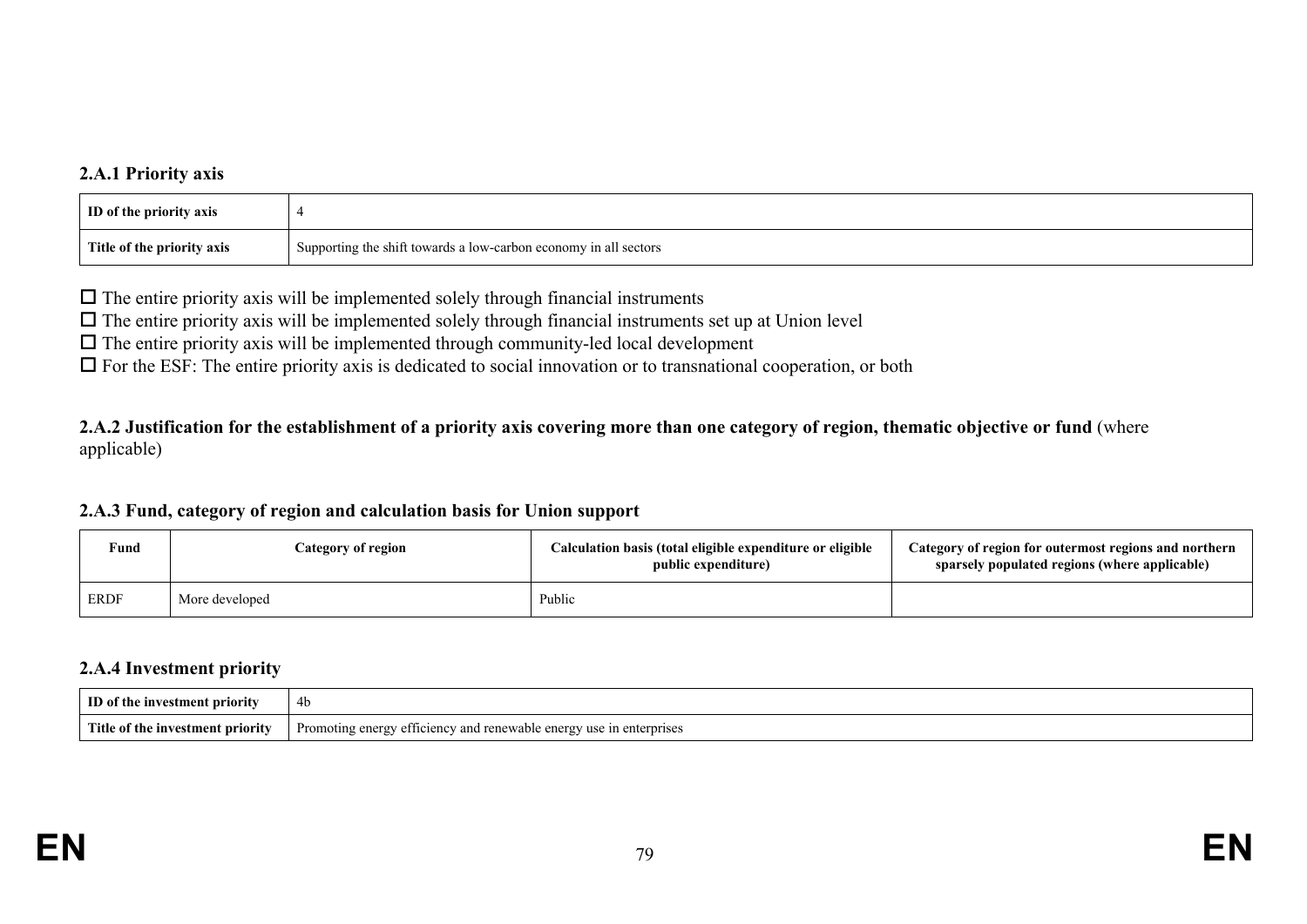| ID of the specific objective                                                   |                                                                                                                                                                                                                                                                                                                                                                                                                                                                                                                                                                                                                                                                                                                                                                               |  |
|--------------------------------------------------------------------------------|-------------------------------------------------------------------------------------------------------------------------------------------------------------------------------------------------------------------------------------------------------------------------------------------------------------------------------------------------------------------------------------------------------------------------------------------------------------------------------------------------------------------------------------------------------------------------------------------------------------------------------------------------------------------------------------------------------------------------------------------------------------------------------|--|
| Title of the specific objective                                                | Increase the combined energy efficiency of small and medium-sized enterprises by 20 % by 2020 and increased proportion of renewable energy                                                                                                                                                                                                                                                                                                                                                                                                                                                                                                                                                                                                                                    |  |
| <b>Results that the Member States</b><br>seek to achieve with Union<br>support | Small and medium-sized enterprises have limited resources to work in a systematic manner on improved energy efficiency.<br>Significant energy gains can be made by arming enterprises with a knowledge base that means that they can proceed with<br>various efficiency measures. A sparse built environment with low property values may mean that investments in energy<br>efficiency become more difficult to carry out due to poorer financing terms.                                                                                                                                                                                                                                                                                                                     |  |
|                                                                                | It is important that the enterprises' environmental work becomes long-term, strategic investments leading to continuous<br>improvements. There should therefore be an endeavour to make the enterprises' environmental efforts systematic. Cooperation<br>between enterprises and cooperation with universities and colleges is to be encouraged. The enterprises in the programme area<br>are to be encouraged to take greater responsibility for smart, inclusive and sustainable growth. This can take place, among<br>other ways, by developing new services and aids for sustainable growth.                                                                                                                                                                             |  |
|                                                                                | An important element in the supply chain is concerned with access to human resources. Long-term access to labour will be an<br>important issue addressed by an inclusive approach in recruitment and training. Significant expansion of wind power in the<br>programme area is planned over the next few years. The expansion will also make demands on the ability of the programme<br>area to meet the need for skills at the construction stage and in operation.                                                                                                                                                                                                                                                                                                          |  |
|                                                                                | As the region is sparsely populated, energy use in transport accounts for a large proportion of energy consumption in the<br>programme area and causes large emissions of greenhouse gases. It is therefore important to have a region-wide transport<br>system that works smoothly, is energy-efficient and, at the same time, becomes less and less dependent on fossil fuels. An<br>enhanced infrastructure for renewable energy throughout the transport sector is therefore important to facilitate the transition<br>to a fossil-free transport sector. In the larger urban areas of the region, a transition from fossil automotive fuels to electric and<br>hybrid vehicles, for example, means better air quality with respect to nitrogen dioxide and particulates. |  |

# **2.A.5 Specific objectives corresponding to the investment priority and expected results**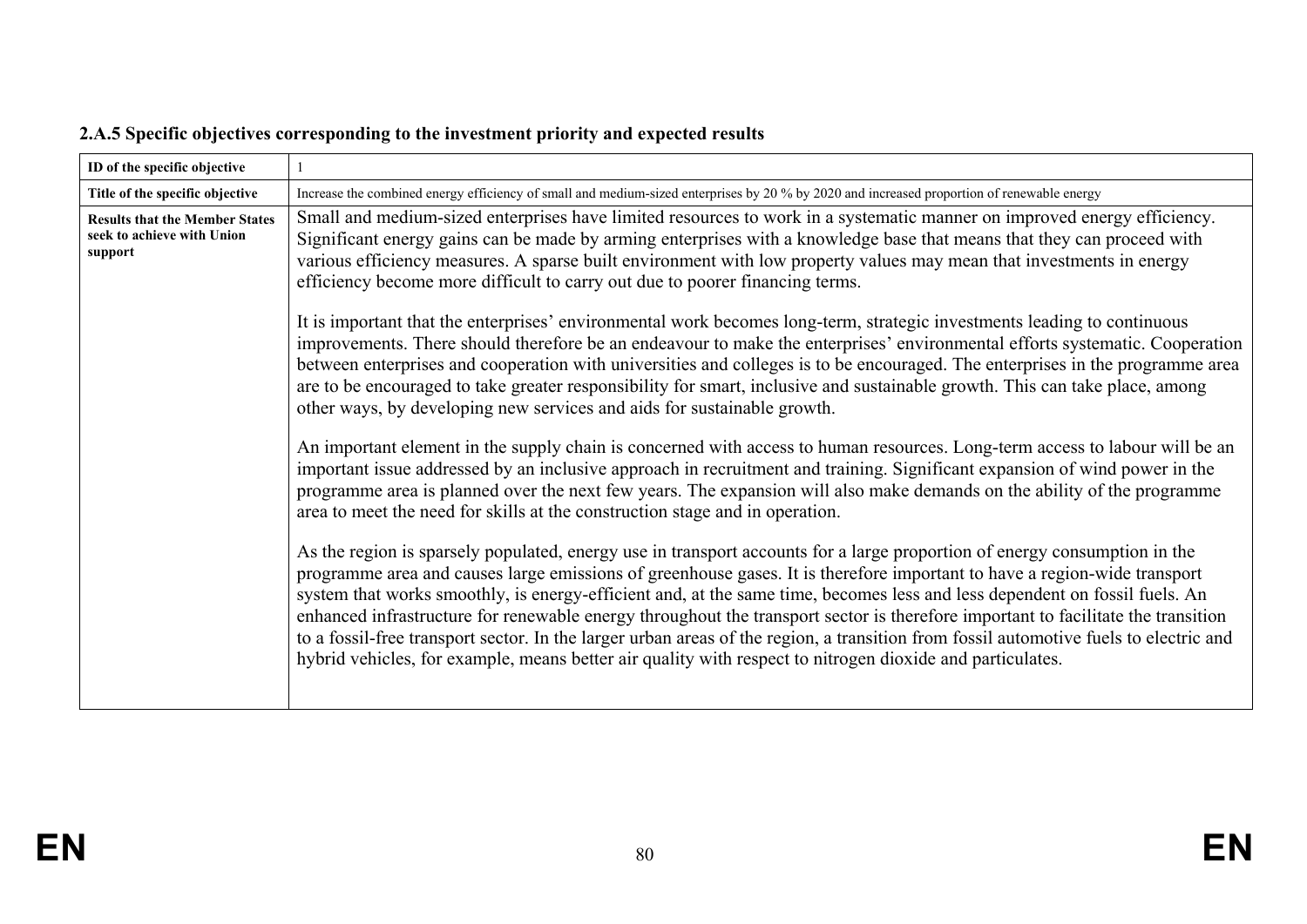| Table 3: Programme-specific result indicators, by specific objective (for the ERDF and the Cohesion Fund) |  |  |  |
|-----------------------------------------------------------------------------------------------------------|--|--|--|
|                                                                                                           |  |  |  |

| <b>Specific objective</b> |                                                                                           | 1 - Öka små och medelstora företags samlade energieffektivitet med 20 procent till år 2020 samt ökad andel förnybar energi |                                        |                       |                         |                     |                       |                                  |
|---------------------------|-------------------------------------------------------------------------------------------|----------------------------------------------------------------------------------------------------------------------------|----------------------------------------|-----------------------|-------------------------|---------------------|-----------------------|----------------------------------|
| ID                        | Indicator                                                                                 | <b>Measurement unit</b>                                                                                                    | Category of region (where<br>relevant) | <b>Baseline value</b> | <b>Baseline</b><br>vear | Target value (2023) | Source of data        | <b>Frequency of</b><br>reporting |
| 0401                      | Slutlig energianvändning per<br>förädlingsvärde för små och<br>medelstora industriföretag | MWh/MSEK                                                                                                                   | More developed                         | 133.00                | 201                     | 106.00              | <b>SCB</b>            | Vartannat år                     |
| 0403                      | Andel användning av förnybar energi Procent                                               |                                                                                                                            | More developed                         | 63.00                 | 201                     | 70.00               | Energimyndighet<br>en | Vartannat år                     |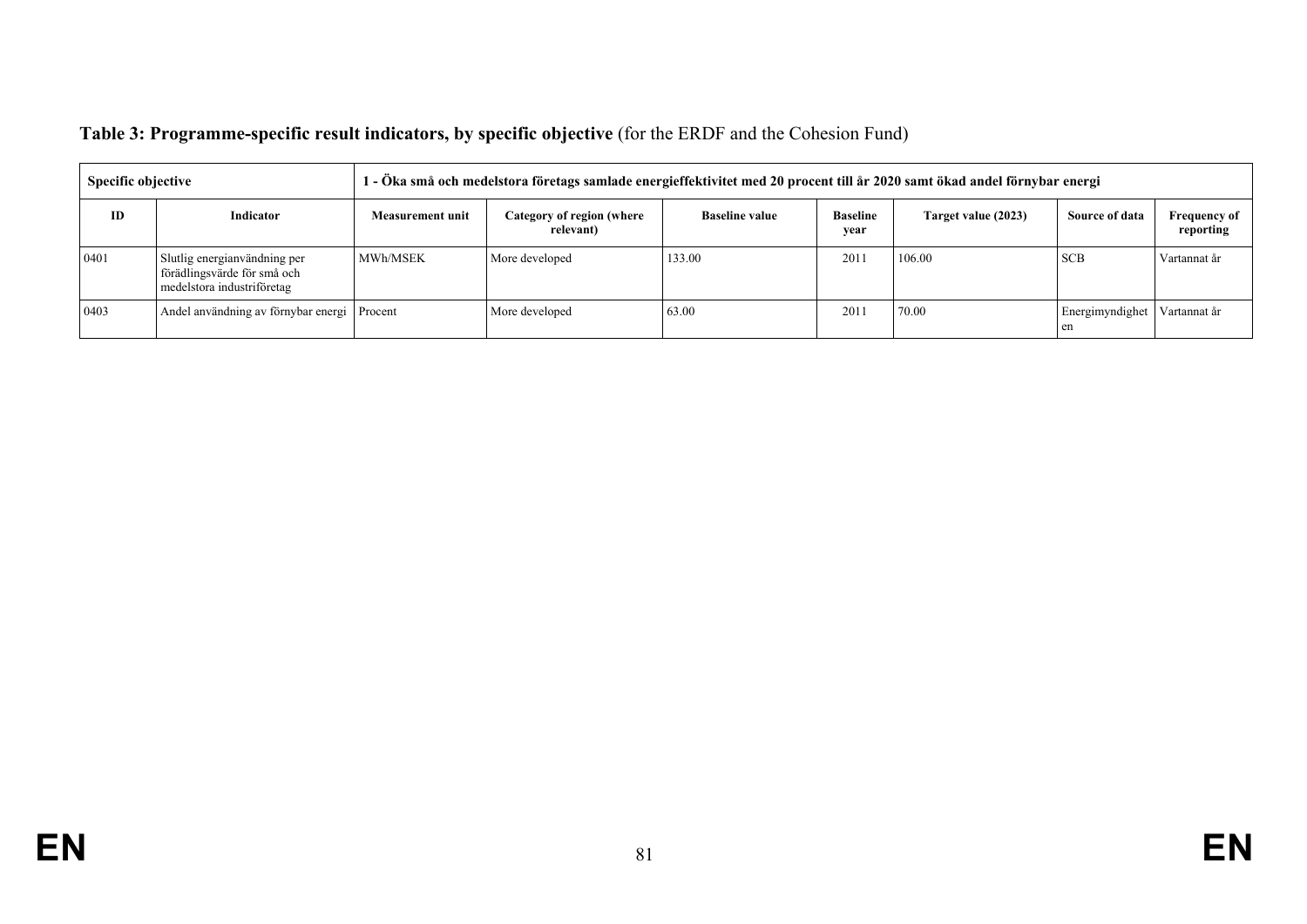### **2.A.6 Action to be supported under the investment priority** (by investment priority)

#### *2.A.6.1 Description of the type and examples of actions to be supported and their expected contribution to the specific objectives including, where appropriate, the identification of main target groups, specific territories targeted and types of beneficiaries*

| <b>Investment priority</b>              | 4b — Promoting energy efficiency and renewable energy use in enterprises                                                                                                                                                                                                                                                                                                                                                                                                                                                                                                                                                                                                                                                                                                                                                                                                                                                                                                                                                                                                                                                                                                                                                                           |
|-----------------------------------------|----------------------------------------------------------------------------------------------------------------------------------------------------------------------------------------------------------------------------------------------------------------------------------------------------------------------------------------------------------------------------------------------------------------------------------------------------------------------------------------------------------------------------------------------------------------------------------------------------------------------------------------------------------------------------------------------------------------------------------------------------------------------------------------------------------------------------------------------------------------------------------------------------------------------------------------------------------------------------------------------------------------------------------------------------------------------------------------------------------------------------------------------------------------------------------------------------------------------------------------------------|
|                                         | Examples of activities that can be supported:                                                                                                                                                                                                                                                                                                                                                                                                                                                                                                                                                                                                                                                                                                                                                                                                                                                                                                                                                                                                                                                                                                                                                                                                      |
| enterprises.<br>environmental policies. | • Advice and energy surveys with proposals for action in the private and public sectors.<br>Investigations of smart system solutions to achieve greater energy efficiency and improved utilisation of resources in direct collaboration between<br>Operations to systematise strategic work on energy issues by working, for example, with environmental and energy management systems and<br>Development of business networks on issues concerned with energy use and sustainable development.<br>Development of environmental technology and new services that make it easier for enterprises and individuals to act sustainably.<br>Support for demonstration facilities and test activity aimed at making production processes more energy-efficient.<br>Support for small and medium-sized enterprises aimed at enabling the transition to a fossil-independent transport sector and reducing the use of<br>fossil fuels in non-road mobile machinery.<br>Support for centre formation, research and development in energy technology.<br>Strengthening existing and forming new strategic networks for cooperation with the aim of ensuring skills provision and supply of labour, for<br>example in wind power, solar energy and bioenergy. |
|                                         | Several of the activities are aimed at creating the necessary basis for enterprises to continue in a next stage with investments in energy-saving measures<br>and operations for increased use of renewable energy. The activities create the necessary conditions for this by contributing to a raised level of knowledge<br>in the area, while the activities can assist towards financing initial costs.                                                                                                                                                                                                                                                                                                                                                                                                                                                                                                                                                                                                                                                                                                                                                                                                                                        |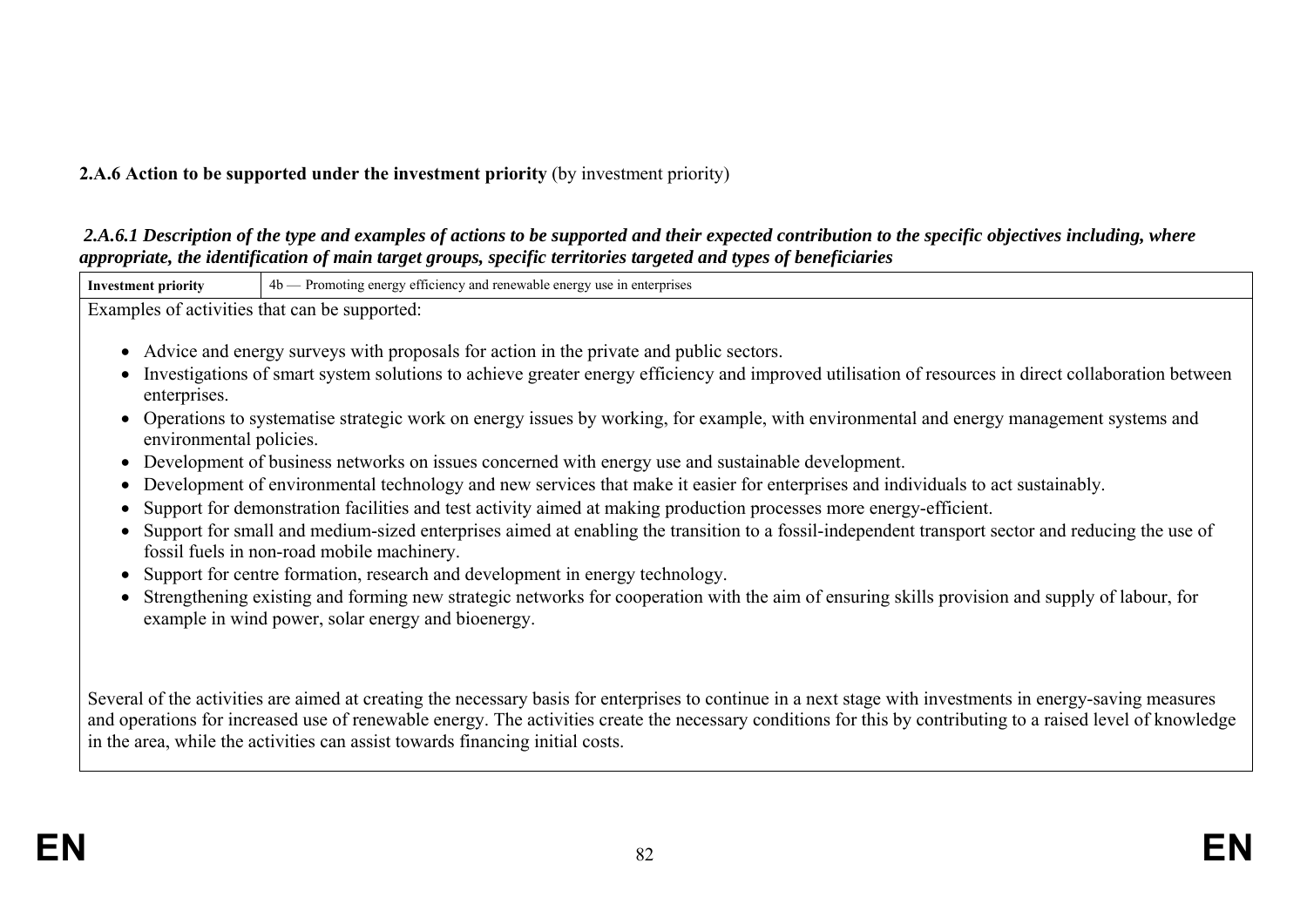| <b>Investment priority</b> |  |
|----------------------------|--|
|----------------------------|--|

**Investment priority** 4b — Promoting energy efficiency and renewable energy use in enterprises

#### **Main target groups**

The target group for the activities is small and medium-sized enterprises and public-sector activity with potential to improve energy management. Important groups of enterprises include businesses operating in energy-intensive industry, the transport sector and the expansive visitor industry. The activities are to lead to more sustainable utilisation of resources.

## **Geographical regions**

The whole programme area

## **Beneficiaries**

Enterprises, business networks, universities and colleges, organisations and public-sector stakeholders in collaboration with trade and industry

## **Horizontal criteria**

Most of the measures in this priority axis are focused on creating energy-efficient solutions and reducing dependence on fossil energy sources in order to bring about more sustainable development in this way. The horizontal criterion relating to the environment and ecological sustainability is thus clearly at the centre of this priority axis. The potential of the projects to contribute to real results that lead to better energy management is a factor in project selection. The results achieved are an important element in the follow-up of fulfilment of objectives by the projects.

The cost of energy has, in recent times, come to account for an ever increasing share of GRP and the costs of enterprises in the programme area. An important element for enterprises and organisations to contribute to fulfilling the climate targets is being able to reduce their energy costs themselves, which is also a strategic choice for greater competitiveness. By being at the forefront with regard to energy management, the region's enterprises and organisations can create an interest in other regions and countries that may lead to new business opportunities.

The energy sector is historically dominated by male structures, and continues to be so today. It is important to work actively towards changing these structures both for society and for the sector. It is necessary to bring in new perspectives and skills to broaden perspectives in the activities of the energy sector, and this may be a crucial factor in sustainable development. It is also important to reach out to groups in society to which attention has not previously been paid with regard to energy use and management of our natural resources, in order to enable the EU Energy End-Use Efficiency and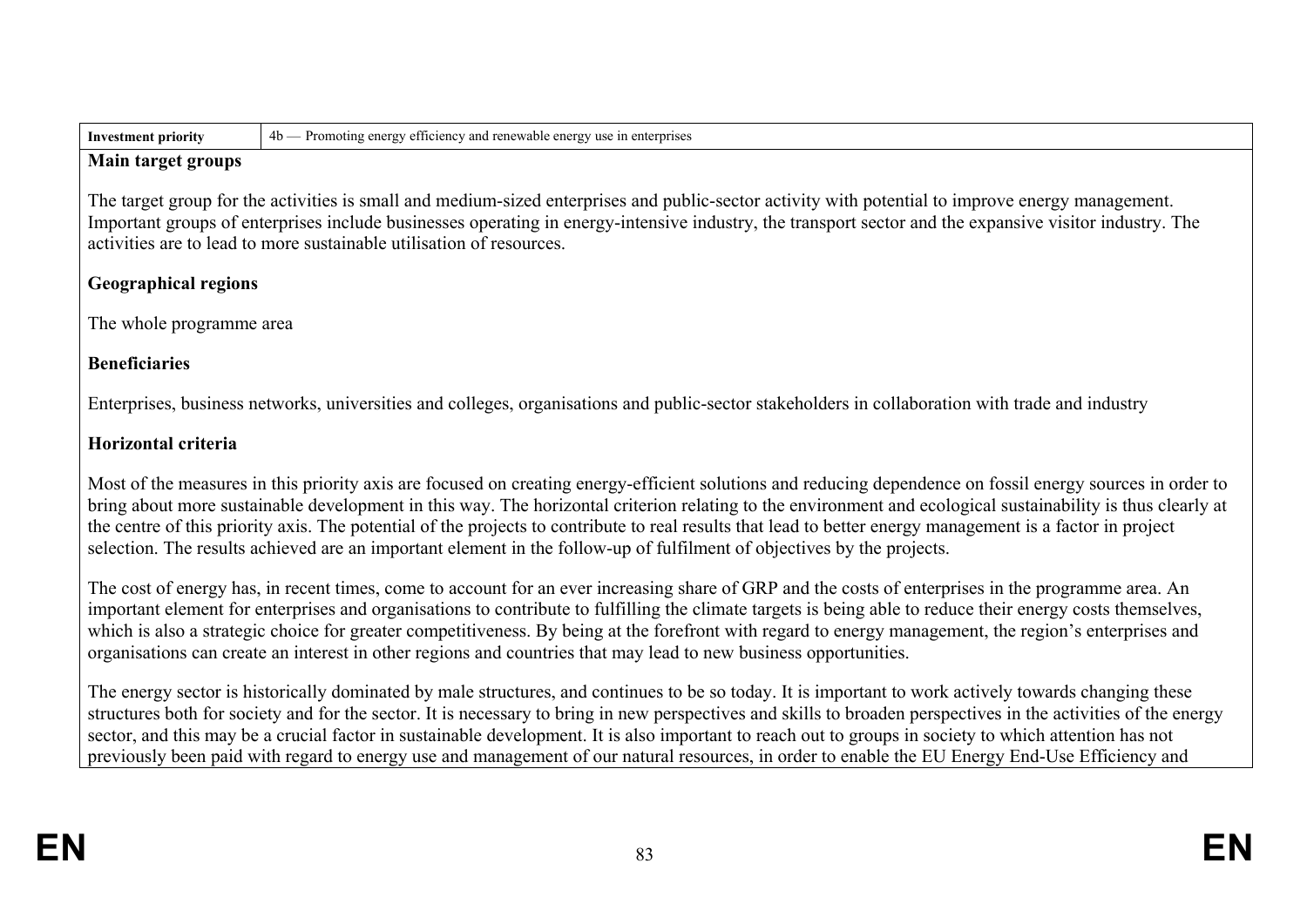| Investment priority                                                                                                   | $4b$ – Promoting energy efficiency and renewable energy use in enterprises |  |
|-----------------------------------------------------------------------------------------------------------------------|----------------------------------------------------------------------------|--|
| Energy Services Directive to be put into effect. The whole of society must be included in the important energy shift. |                                                                            |  |
|                                                                                                                       |                                                                            |  |

### *2.A.6.2 Guiding principles for selection of operations*

**Investment priority**  $4b$  — Promoting energy efficiency and renewable energy use in enterprises All projects that may be eligible for selection have to describe sustainability aspects: gender equality, integration and environmental impact. The underlying principle is that the projects need to relate to the values such as gender equality, diversity and the environment that can contribute to attaining the specific objects set under the investment priorities of the priority axis. As well as this, the following principles guide the project:

- Projects with collaboration between enterprises on common system solutions. The projects are to lead to greater joint benefit, for example a greater energy saving or more efficient use of resources, as a direct consequence of collaboration.
- Projects that contribute to the EU Strategy for the Baltic Sea Region.
- Projects aimed at leading to a greater degree of systematic solutions.
- Operations to safeguard skills provision in the area of energy are given high priority.
- Organisational capacity, experience on the part of the project sponsor and endorsement by partners.
- Experience and knowledge from previous operations in the area should be utilised.
- Support for investments in renewable electricity production is not eligible for aid.

### 2.A.6.3 Planned use of financial instruments (where appropriate)

| Investment priority | 4b<br>Pron<br>iency and<br>i renewable energy use<br>nterprises<br>ettic<br>noting<br>- en ∈ |
|---------------------|----------------------------------------------------------------------------------------------|
|                     |                                                                                              |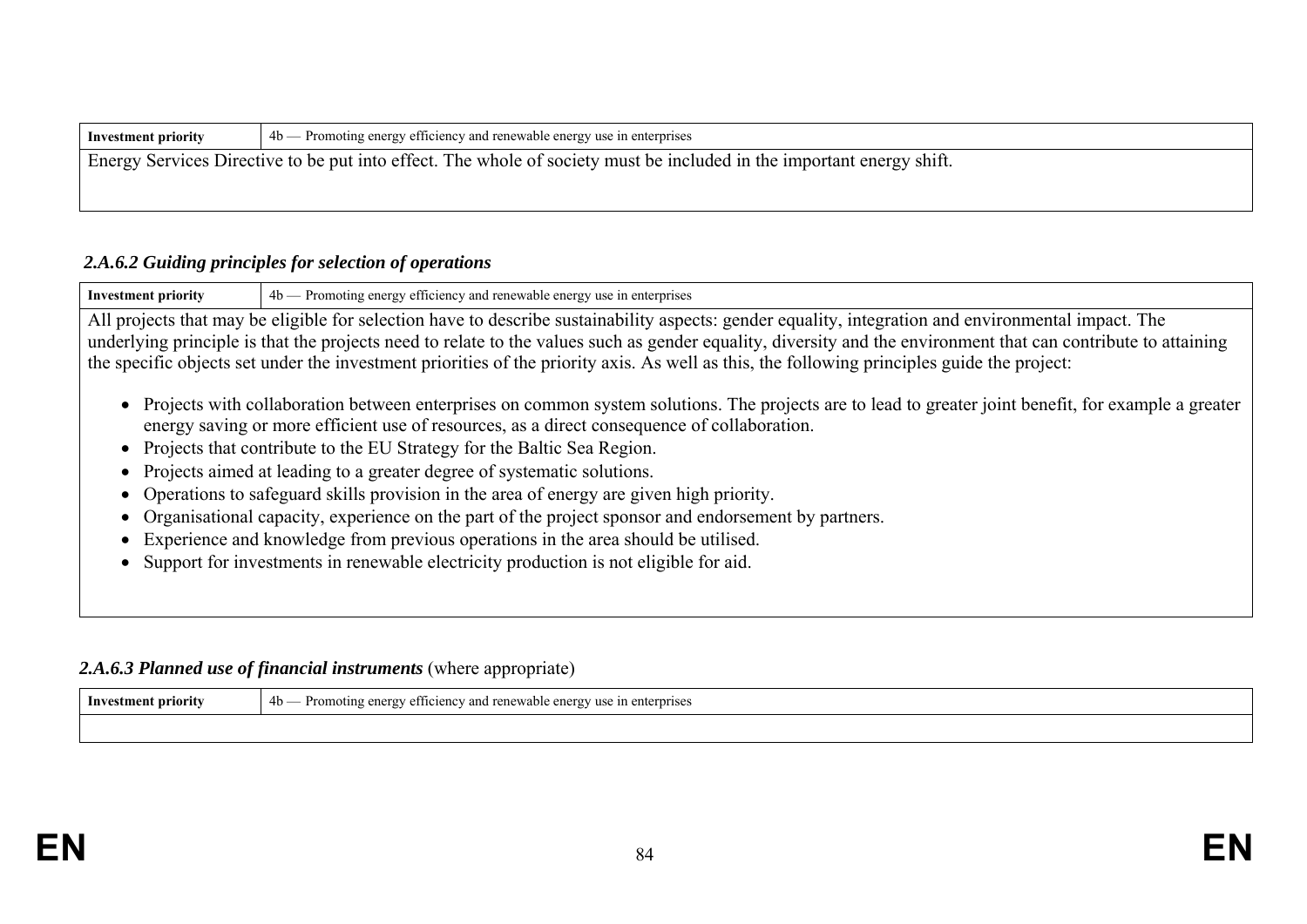### *2.A.6.4 Planned use of major projects* (where appropriate)

| Investment priority | energy use in enterprises<br>- and renewable ≃t<br>efficiency and<br>-4 h<br>ene.<br>moting<br>ິ<br>ັ |  |
|---------------------|-------------------------------------------------------------------------------------------------------|--|
|                     |                                                                                                       |  |

### *2.A.6.5 Output indicators by investment priority and, where appropriate by category of region*

**Table 5: Common and programme-specific result indicators** (by investment priority, broken down by category of region for the ESF, and where relevant, for the ERDF)

| <b>Investment priority</b> |                                                                                                 | 4b - Promoting energy efficiency and renewable energy use in enterprises |             |                                                               |              |                |                                  |                                     |            |  |  |
|----------------------------|-------------------------------------------------------------------------------------------------|--------------------------------------------------------------------------|-------------|---------------------------------------------------------------|--------------|----------------|----------------------------------|-------------------------------------|------------|--|--|
| ID                         | Indicator                                                                                       | <b>Measurement unit</b>                                                  | Fund        | Target value (2023)<br>Category of region (where<br>relevant) |              | Source of data | <b>Frequency of</b><br>reporting |                                     |            |  |  |
|                            |                                                                                                 |                                                                          |             |                                                               | $\mathbf{M}$ | W              | T                                |                                     |            |  |  |
| CO <sub>01</sub>           | Productive<br>investment:<br>Number of<br>enterprises<br>receiving support                      | Enterprises                                                              | <b>ERDF</b> | More developed                                                |              |                | 600.00                           | Managing<br>authority's<br>database | Continuous |  |  |
| CO <sub>04</sub>           | Productive<br>investment:<br>Number of<br>enterprises<br>receiving non-<br>financial support    | Enterprises                                                              | <b>ERDF</b> | More developed                                                |              |                | 600.00                           | Managing<br>authority's<br>database | Continuous |  |  |
| 44                         | Reduced energy<br>consumption in<br>enterprises and<br>organisations<br>involved in<br>projects | Percentage                                                               | <b>ERDF</b> | More developed                                                |              |                | 30.00                            | Managing<br>authority's<br>database | Continuous |  |  |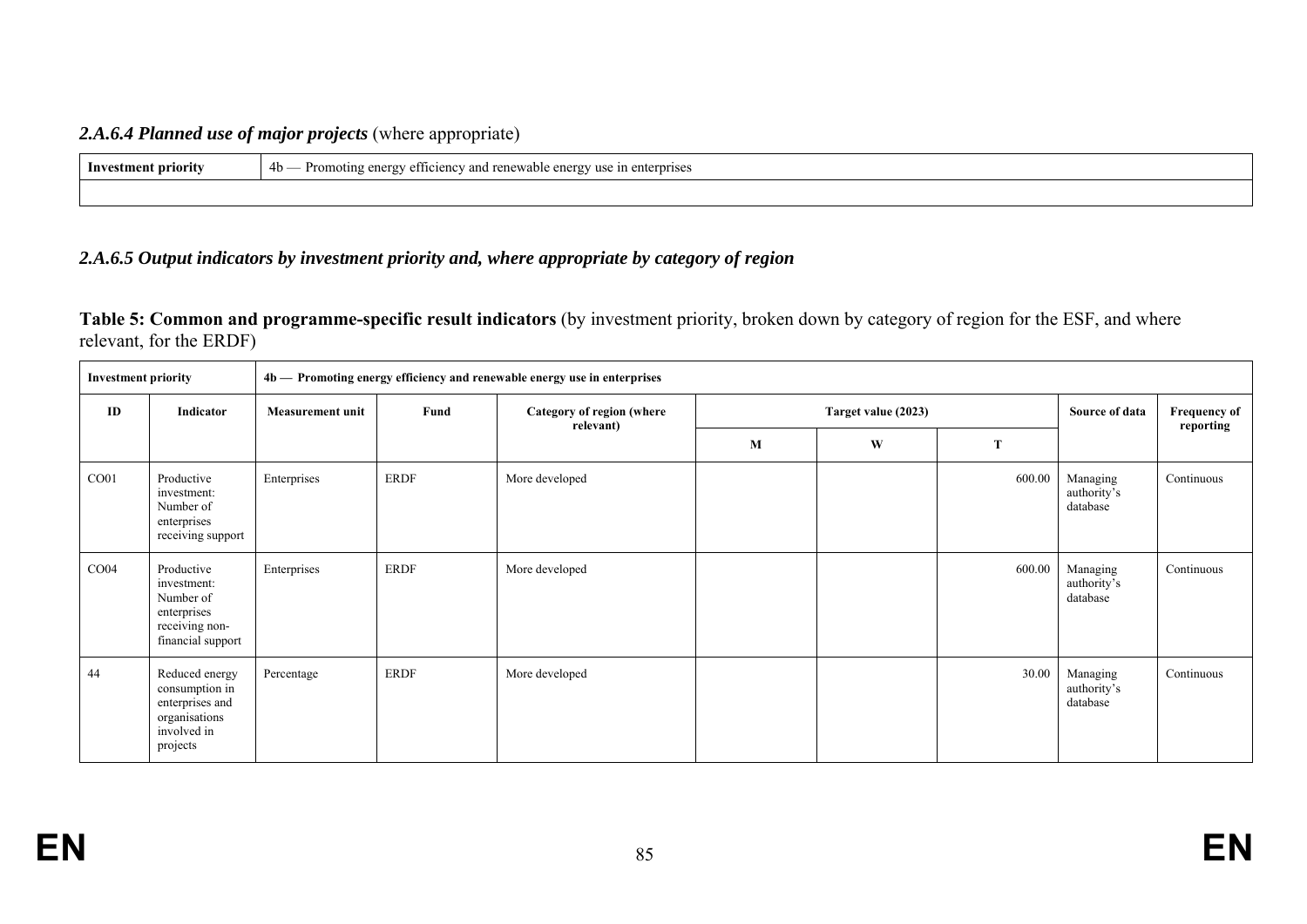# **2.A.4 Investment priority**

| ID of the investment priority        | 4¢                                                                                                                                                                                    |
|--------------------------------------|---------------------------------------------------------------------------------------------------------------------------------------------------------------------------------------|
| Title of th<br>e investment priority | 1 renewable energy use in public intrastructure, including in public buildings, $\mu$<br>and in the housing sector<br>Supporting energy efficiency,<br>y, smart energy management and |

# **2.A.5 Specific objectives corresponding to the investment priority and expected results**

| ID of the specific objective                                                   |                                                                                                                                                                                                                                                                                                                                                                                                                                   |  |  |  |  |
|--------------------------------------------------------------------------------|-----------------------------------------------------------------------------------------------------------------------------------------------------------------------------------------------------------------------------------------------------------------------------------------------------------------------------------------------------------------------------------------------------------------------------------|--|--|--|--|
| Title of the specific objective                                                | Increasing energy efficiency in the public sector and in the housing sector by 20 % by 2020                                                                                                                                                                                                                                                                                                                                       |  |  |  |  |
| <b>Results that the Member States</b><br>seek to achieve with Union<br>support | Low-carbon regional strategies and physical planning enable the three dimensions of sustainability to be combined into a<br>functioning totality. This applies, for example, in construction and transport planning and in the preparation of local or<br>regional strategies for the production and distribution of electricity and heating. The strategies are to promote energy<br>efficiency and the use of renewable energy. |  |  |  |  |
|                                                                                | A sparse built environment with low property values may mean that investments in energy efficiency become more difficult to<br>carry out due to poorer financing terms [1].                                                                                                                                                                                                                                                       |  |  |  |  |
|                                                                                | $\lceil 1 \rceil$ Aid is not given to individual private operators to renovate and improve the energy efficiency of their housing stock.                                                                                                                                                                                                                                                                                          |  |  |  |  |
|                                                                                | There is significant potential in the public sector for improving energy efficiency and increasing the proportion of renewable<br>energy.                                                                                                                                                                                                                                                                                         |  |  |  |  |
|                                                                                | Innovative system solutions for energy efficiency in homes and commercial premises and renovations that result in a high<br>degree of improvement in energy efficiency are given priority. The public sector has an important role in the shift to a more<br>sustainable society. By acting as a pioneer in its own activities, for example with respect to energy efficiency, efficient and                                      |  |  |  |  |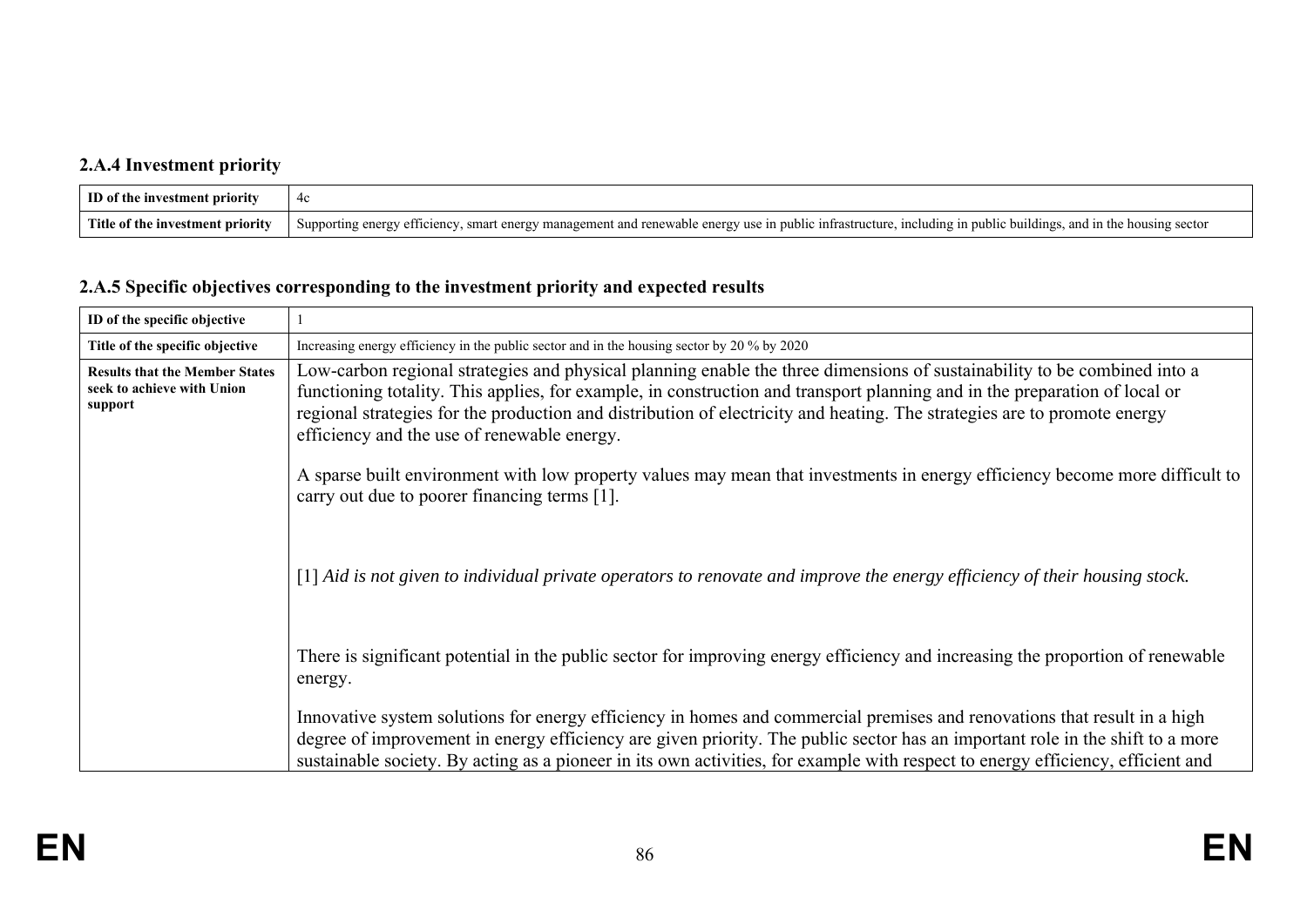| carbon-smart transport and sustainable energy systems, knowledge can be spread from the public sector to the rest of society.<br>Conversely, knowledge from projects, for example in trade and industry, should be given scope to be disseminated in the<br>public sector. |
|----------------------------------------------------------------------------------------------------------------------------------------------------------------------------------------------------------------------------------------------------------------------------|
| As a result of collaboration, for example between energy technology companies and property owners in an EPC agreement,<br>projects can acquire broader skills and, at the same time, economic conditions for implementation.                                               |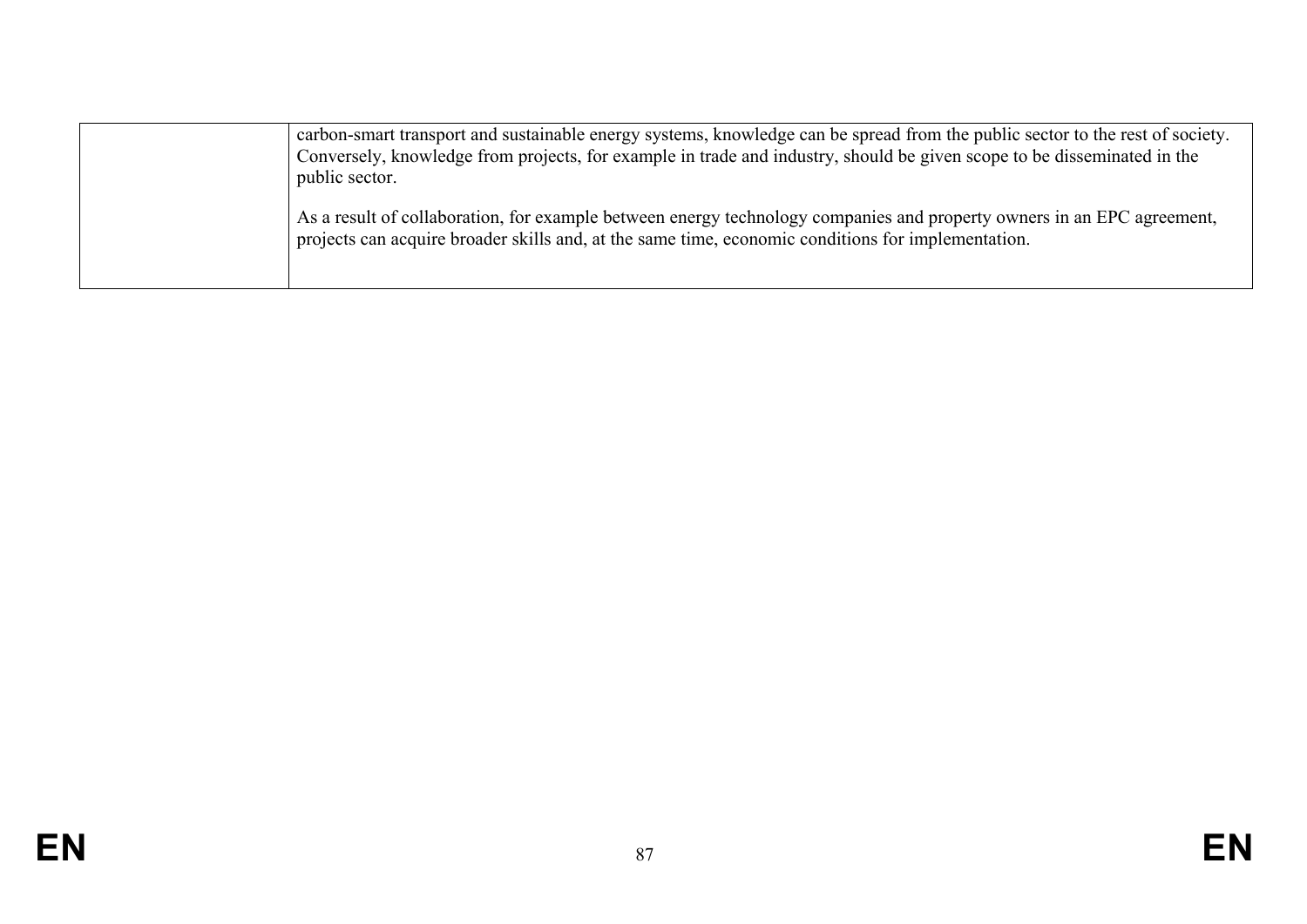| Table 3: Programme-specific result indicators, by specific objective (for the ERDF and the Cohesion Fund) |  |  |  |
|-----------------------------------------------------------------------------------------------------------|--|--|--|
|                                                                                                           |  |  |  |

| <b>Specific objective</b> |                                                                   | l - Öka energieffektiviteten inom offentlig sektor och inom bostadssektorn med 20 procent till år 2020 |                |        |                         |                     |                       |                                  |  |  |  |
|---------------------------|-------------------------------------------------------------------|--------------------------------------------------------------------------------------------------------|----------------|--------|-------------------------|---------------------|-----------------------|----------------------------------|--|--|--|
| ID                        | Indicator                                                         | Category of region (where<br><b>Baseline value</b><br><b>Measurement unit</b><br>relevant)             |                |        | <b>Baseline</b><br>vear | Target value (2023) | <b>Source of data</b> | <b>Frequency of</b><br>reporting |  |  |  |
| 0405                      | Energianvändning per m2 i bostäder<br>(småhus och flerbostadshus) | kWh/m2                                                                                                 | More developed | 156.00 | 2012                    | 125.00              | <b>SCB</b>            | Vartannat år                     |  |  |  |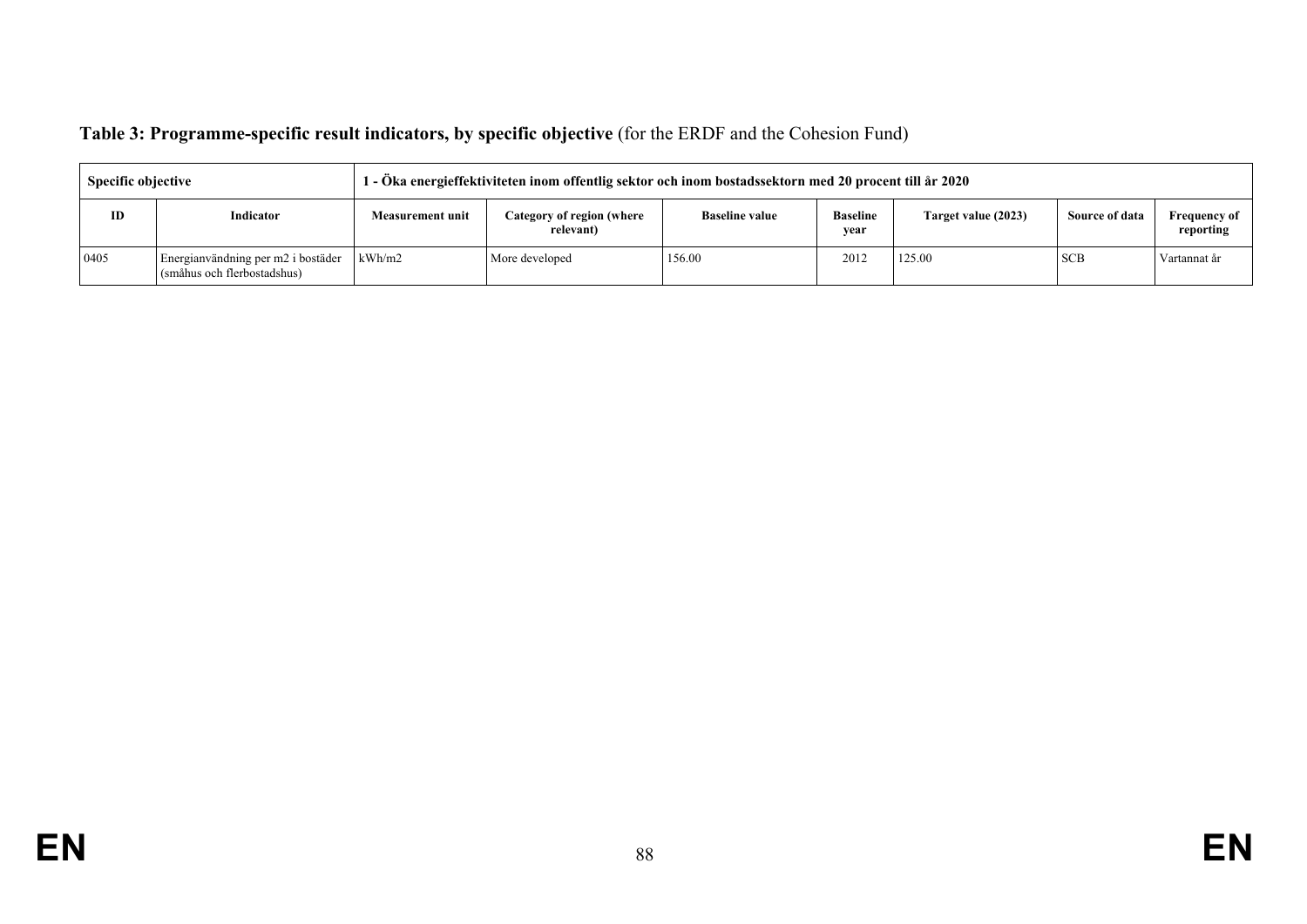## **2.A.6 Action to be supported under the investment priority** (by investment priority)

#### *2.A.6.1 Description of the type and examples of actions to be supported and their expected contribution to the specific objectives including, where appropriate, the identification of main target groups, specific territories targeted and types of beneficiaries*

Investment priority  $|4c -$  Supporting energy efficiency, smart energy management and renewable energy use in public infrastructure, including in public buildings, and in the housing sector

Cross-sectoral collaboration and utilisation of knowledge and experience from the housing and transport sectors, among others, on improved energy efficiency, renewable energy and carbon dioxide emissions should be aimed for in order to tackle common climate challenges more effectively, make synergies possible and achieve added value in relevant operations in order to contribute to the shift to a low-carbon economy.

Examples of activities that can be supported:

- Preparation of strategies and plans for sustainable and energy-efficient community planning.
- Operations to learn from examples of best practice in community planning nationally and internationally. Development of cooperation with other regions.
- Advocacy aimed at reducing the climate impact of transport.
- Project planning and preparatory work to test and verify new energy-efficient technology in public infrastructures, public buildings and the housing sector.
- Dissemination and implementation of knowledge from previous trials and implemented energy efficiency projects in the public sector and trade and industry.
- Development of low-energy buildings with environmentally sound materials.
- Operations for increased sustainable building and the use of renewable materials in the housing sector.
- Operations for increased use of environmentally sound procurement.

### **Main target groups**

Public sector, organisations and small and medium-sized enterprises with activities in the housing and infrastructure sector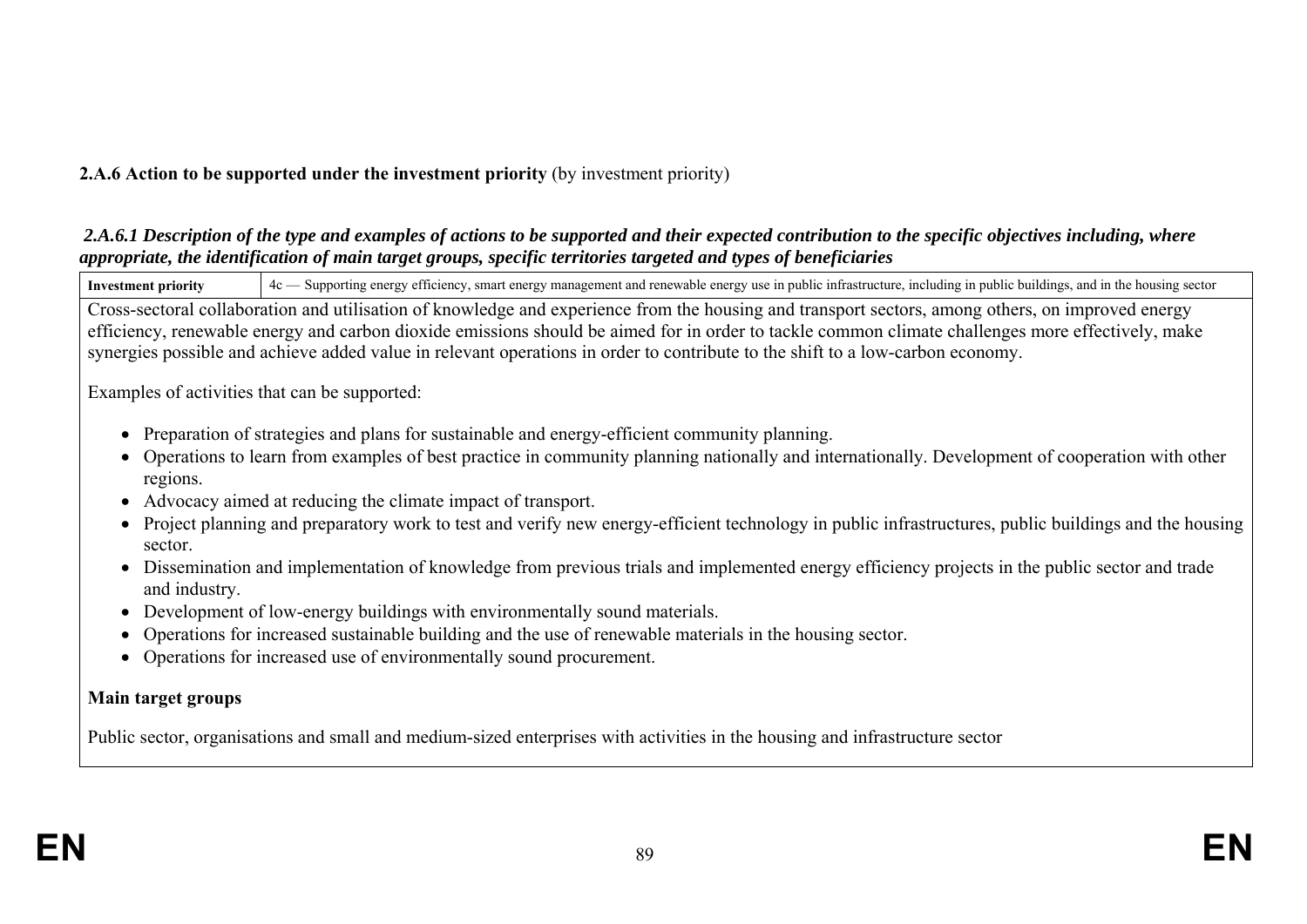| Geographical regions |
|----------------------|

The whole programme area

# **Beneficiaries**

Functions in community planning, property management, the environment and universities and colleges are examples of possible beneficiaries in the public sector. Enterprises and sector organisations operating in energy or the manufacturing of environmentally sound materials are among the conceivable beneficiaries in the private sector.

Investment priority  $\left\{ 4c -$  Supporting energy efficiency, smart energy management and renewable energy use in public infrastructure, including in public buildings, and in the housing sector

# **Horizontal criteria**

Most of the measures in the priority axis are focused on creating energy-efficient solutions and reducing the dependence on fossil energy sources in order to bring about more sustainable development in this way. The horizontal criterion relating to the environment and ecological sustainability is thus clearly at the centre of this priority axis. The potential of the projects to contribute to real results that lead to more favourable energy management is a factor in project selection. The results achieved are an important element in the follow-up of fulfilment of objectives by the projects.

The cost of energy has, in recent times, come to account for an ever increasing share of GRP and the costs of enterprises in the programme area. An important element for enterprises and organisations to contribute to fulfilling the climate targets is being able to reduce their energy costs themselves, which is also a strategic choice for greater competitiveness. By being at the forefront with regard to energy management, the region's enterprises and organisations can create an interest in other regions and countries that may lead to new business opportunities.

The energy sector is historically dominated by male structures, and continues to be so today. It is important to work actively towards changing these structures both for society and for the sector. It is necessary to bring in new perspectives and skills to broaden perspectives in the activities of the energy sector, and this may be a crucial factor in sustainable development. It is also important to reach out to groups in society to which attention has not previously been paid with regard to energy use and management of our natural resources, in order to enable the EU Energy End-Use Efficiency and Energy Services Directive to be put into effect. The whole of society must be included in the important energy shift.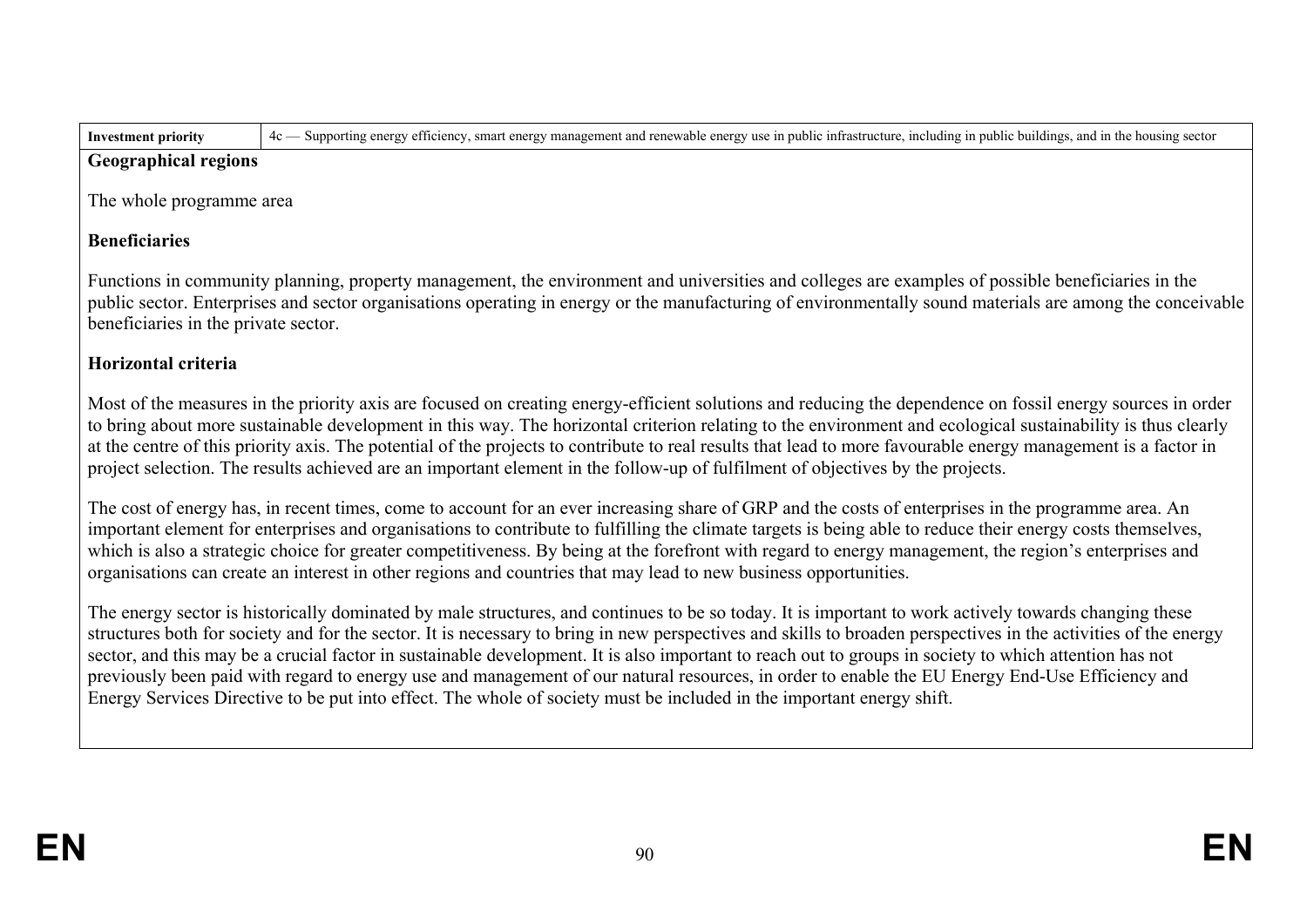#### *2.A.6.2 Guiding principles for selection of operations*

Investment priority  $4c$ — Supporting energy efficiency, smart energy management and renewable energy use in public infrastructure, including in public buildings, and in the housing sector All projects that may be eligible for selection have to describe sustainability aspects: gender equality, integration and environmental impact. The underlying principle is that the projects need to relate to the values such as gender equality, diversity and the environment that can contribute to attaining the specific objects set under the investment priorities of the priority axis. As well as this, the following principles guide the project: • Projects with collaboration between the public sector and trade and industry. • Projects that contribute to the EU Strategy for the Baltic Sea Region. Operations that facilitate the energy shift in the transport sector with a view to the potential for improvement linked to greenhouse gas emissions. With regard to the infrastructure for renewable fuels, collaboration between regions is important in order to achieve common system solutions These should reinforce the effects of the national policy instruments.

- Contribute to (and be able to influence) the dimensions of sustainability (horizontal criteria).
- Organisational capacity, experience on the part of the project sponsor and endorsement by partners.
- Experience and knowledge from previous operations in the area should be utilised.
- Support for investments in renewable electricity production is not eligible for aid.

### 2.A.6.3 Planned use of financial instruments (where appropriate)

**Investment priority**  $\begin{cases} 4c \text{ \textend{cases}$  Supporting energy efficiency, smart energy management and renewable energy use in public infrastructure, including in public buildings, and in the housing sector

### *2.A.6.4 Planned use of major projects* (where appropriate)

| Inves<br>*ifv | .m†r⊱<br>$\mathbb{R}^n$<br>nu<br>smar<br>/ 11SP<br>$\sim$ $\sim$<br>blic<br>adıngs -<br>. in the<br>`Struv<br>1n<br>- 4с<br>Ollsinø<br>portir<br>'110111.<br>erat<br>:TT16<br>anic<br>٠nı<br>ener<br>янн<br>апп<br><b>SCULUI</b><br>.<br>. |
|---------------|--------------------------------------------------------------------------------------------------------------------------------------------------------------------------------------------------------------------------------------------|
|               |                                                                                                                                                                                                                                            |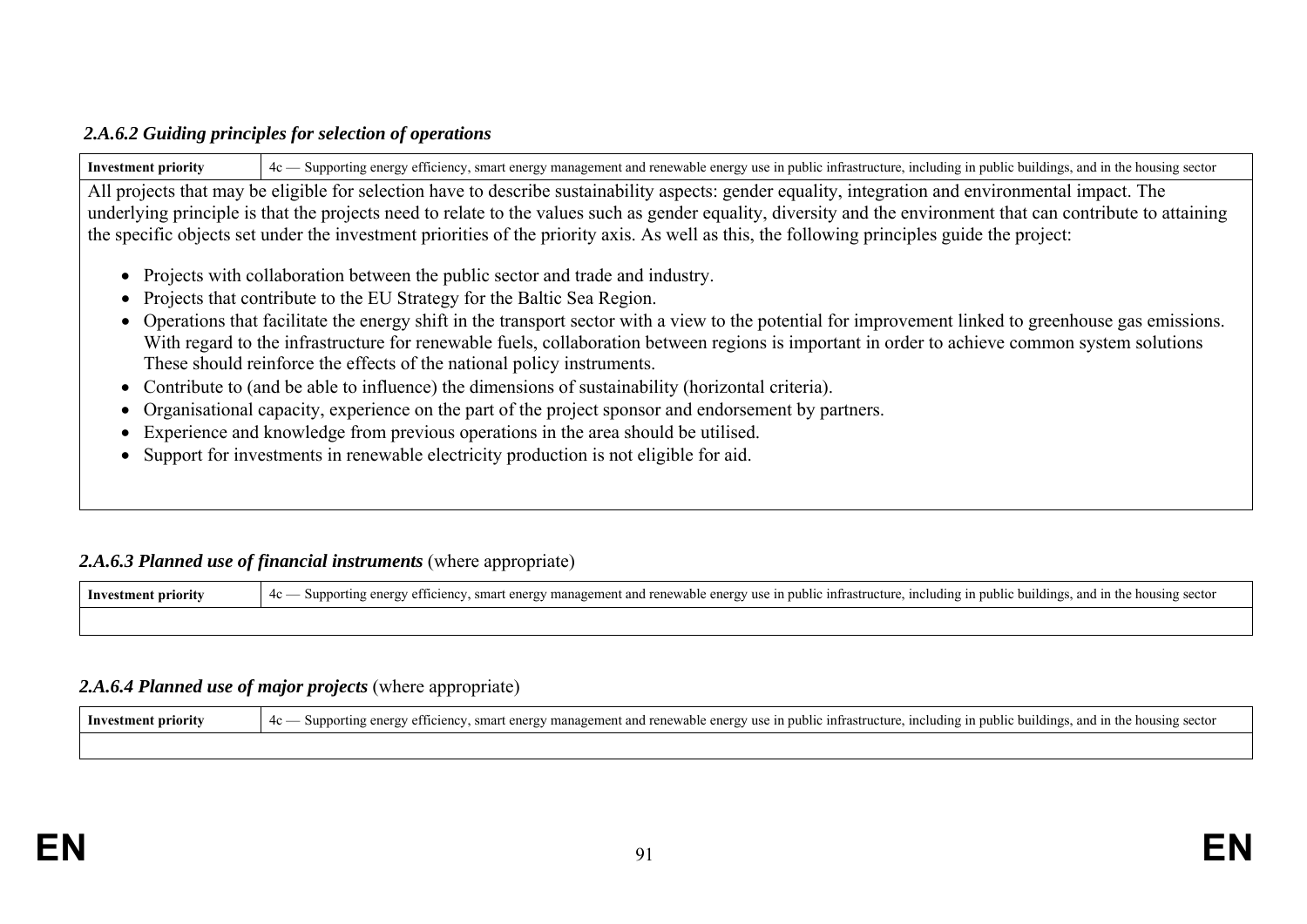### *2.A.6.5 Output indicators by investment priority and, where appropriate by category of region*

**Table 5: Common and programme-specific result indicators** (by investment priority, broken down by category of region for the ESF, and where relevant, for the ERDF)

| <b>Investment priority</b> |                                                                                                                    | 4c — Supporting energy efficiency, smart energy management and renewable energy use in public infrastructure, including in public buildings, and in the housing sector |             |                                        |              |                     |          |                                     |            |  |                                  |
|----------------------------|--------------------------------------------------------------------------------------------------------------------|------------------------------------------------------------------------------------------------------------------------------------------------------------------------|-------------|----------------------------------------|--------------|---------------------|----------|-------------------------------------|------------|--|----------------------------------|
| ID                         | Indicator                                                                                                          | <b>Measurement unit</b>                                                                                                                                                | Fund        | Category of region (where<br>relevant) |              | Target value (2023) |          |                                     |            |  | <b>Frequency of</b><br>reporting |
|                            |                                                                                                                    |                                                                                                                                                                        |             |                                        | $\mathbf{M}$ | W                   | T        |                                     |            |  |                                  |
| CO31                       | Energy<br>efficiency:<br>Number of<br>households with<br>improved energy<br>consumption<br>classification          | Households                                                                                                                                                             | <b>ERDF</b> | More developed                         |              |                     | 7 236.00 | Managing<br>authority's<br>database | Continuous |  |                                  |
| CO <sub>34</sub>           | GHG reduction:<br>Estimated annual<br>decrease of GHG                                                              | Tonnes of CO2eq                                                                                                                                                        | <b>ERDF</b> | More developed                         |              |                     | 4 271.00 | Managing<br>authority's<br>database | Continuous |  |                                  |
| 44                         | Reduced energy<br>consumption in<br>enterprises and<br>organisations<br>involved in<br>projects                    | Percentage                                                                                                                                                             | <b>ERDF</b> | More developed                         |              |                     | 30.00    | Managing<br>authority's<br>database | Continuous |  |                                  |
| 50                         | Average<br>reduction in<br>energy use in<br>public<br>organisations<br>participating in<br>projects<br>(buildings) | Percentage                                                                                                                                                             | <b>ERDF</b> | More developed                         |              |                     | 20.00    | Managing<br>authority's<br>database | Continuous |  |                                  |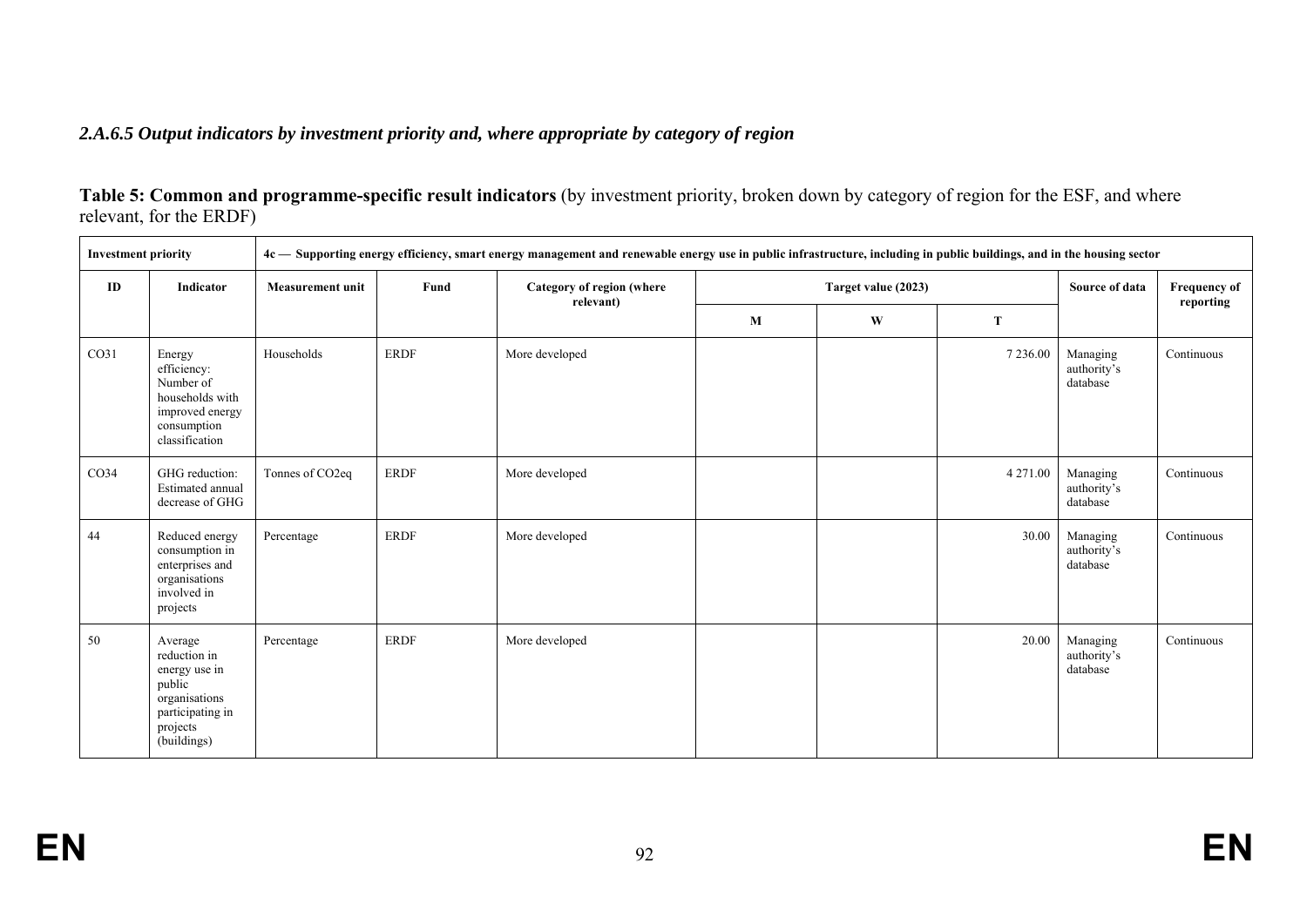#### **2.A.7 Social innovation, transnational cooperation and contribution to thematic objectives 1-7**

| <b>Priority axis</b><br>$\sim$ $\sim$ | . .<br>- Supporting the shift towards a low-carbon economy in all sectors |
|---------------------------------------|---------------------------------------------------------------------------|
|                                       |                                                                           |

#### **2.A.8 Performance framework**

### **Table 6: Performance framework of the priority axis** (by fund and, for the ERDF and ESF, category of region)

| <b>Priority axis</b> |                  |                                                                                           |                                    | 4 — Supporting the shift towards a low-carbon economy in all sectors |             |                       |                           |   |               |                     |   |                        |                   |                                       |
|----------------------|------------------|-------------------------------------------------------------------------------------------|------------------------------------|----------------------------------------------------------------------|-------------|-----------------------|---------------------------|---|---------------|---------------------|---|------------------------|-------------------|---------------------------------------|
| ID                   | <b>Indicator</b> |                                                                                           | Indicator or key<br>implementation | Measurement unit,<br>where appropriate                               | Fund        | Category<br>of region | <b>Milestone for 2018</b> |   |               | Final target (2023) |   |                        | Source of<br>data | <b>Explanation</b><br>of relevance    |
|                      | type             | step                                                                                      |                                    |                                                                      |             |                       | M                         | W | œ             | M                   | W | $\mathbf T$            |                   | of indicator,<br>where<br>appropriate |
| CO <sub>04</sub>     | $\Omega$         | Productive<br>investment: Number<br>of enterprises<br>receiving non-<br>financial support |                                    | Enterprises                                                          | ERDF        | More<br>developed     |                           |   | 150           |                     |   | 600.00                 | Project           |                                       |
| 20                   | $\mathbf{r}$     | Expenditure                                                                               |                                    | <b>EUR</b>                                                           | <b>ERDF</b> | More<br>developed     |                           |   | 5 2 2 7 6 1 8 |                     |   | 17 425 392.00 Managing | authority         |                                       |

### **Additional qualitative information on the establishment of the performance framework**

The managing authority has deemed it most appropriate to make use of outcome indicators for the performance framework and supplement these with one financial indicator per priority axis. This assessment is justified by the fact that output indicators can be fully attributed to implementation of the programme and that they are possible to measure continuously during implementation of the programme. Result indicators will not be used.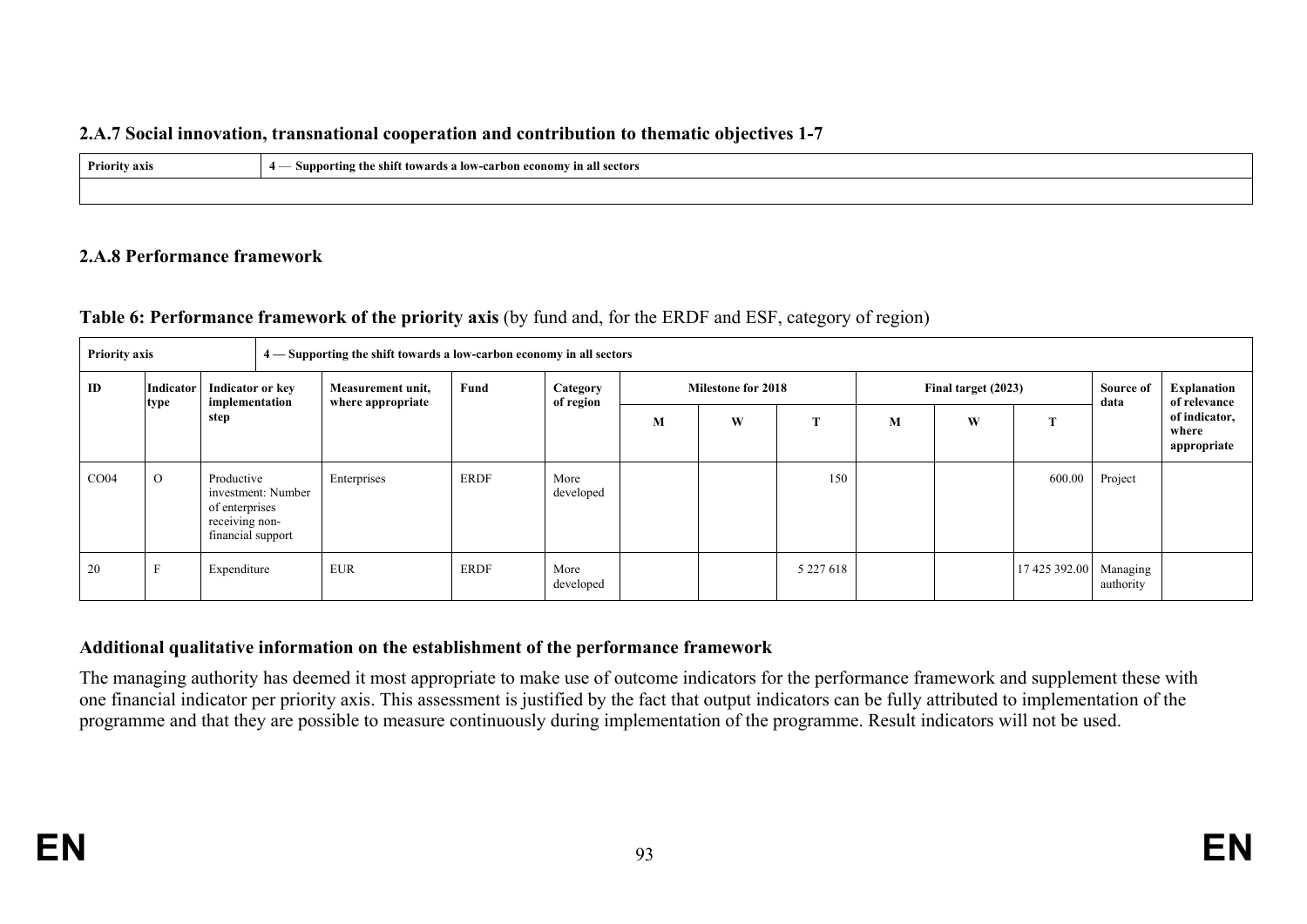The methods and criteria that have been used to select relevant output indicators follow the guidelines issued by the Commission. The calculations of a reasonable value for the interim target for 2018 for each selected output indicator have been based on experience from the previous programming period and an assessment of how quickly projects in the priority axis concerned can be expected to generate outcomes for each output indicator. The estimated total number of projects in each priority axis has also been taken into account. The managing authority is of the opinion that the selected output indicators fulfil the requirement to cover more than 50 % of the financial allocation for the priority axis.

With regard to the financial indicator 'Resources paid' per priority axis, the calculations have been based on the requirement for all payments included to be based on eligible costs paid to the beneficiary and for these to be certified by the certifying authority. The managing authority has taken account of experience from the programming period 2007-2013 and has focused, in particular, on how the payments were carried out during the corresponding part of the programming period, i.e. 2007-2011. The fact that the programme for the programming period 2014-2020 is more focused and concentrated and that the managing authority has a smooth organisation in place has also been taken into account. The level of payment has differed between the priority axes of the programmes over the programming period 2007-2013, and the managing authority has taken account of these variations in establishing the performance framework.

The interim target for 2018 for the financial indicator for priority axis 2 has been set at 20 %, which is somewhat lower than for other priority axes. Projects in this priority axis are deemed to be time-consuming and to be highly complex in the start-up phase due to extensive planning and procurements, which shifts the time of major expenses.

The managing authority is considering the options for permitting longer project periods than have been possible during the programming period 2007- 2013 in certain particular cases. Longer project periods mean that the outcome for the outcome indicators will come relatively late in the programming period, with the result that the interim targets for 2018 in the performance framework are lower in these cases than for other priority axes.

In priority axis 2, in which broadband investments are planned, the results of implemented operations cannot be expected to be reported until a long time into the programming period. The interim target for the selected output indicator 'Added number of enterprises that have gained access to broadband at speeds of at least 100 Mbps' has been estimated to be 0. In order, nevertheless, to follow up the effects of approved operations in this priority axis, the programme will use the key implementation step 'Planned number of enterprises with access to broadband at speeds of at least 100 Mbps based on projects financed in the priority axis'. This key implementation step will be monitored continuously during programme implementation and reported back in the annual implementation report submitted to the Commission.

In most cases, only one output indicator per priority axis has been selected for the performance framework. The reason for this is that the programme is so focused and concentrated that each selected output indicator is deemed to cover a large proportion of the expected projects. Having few indicators in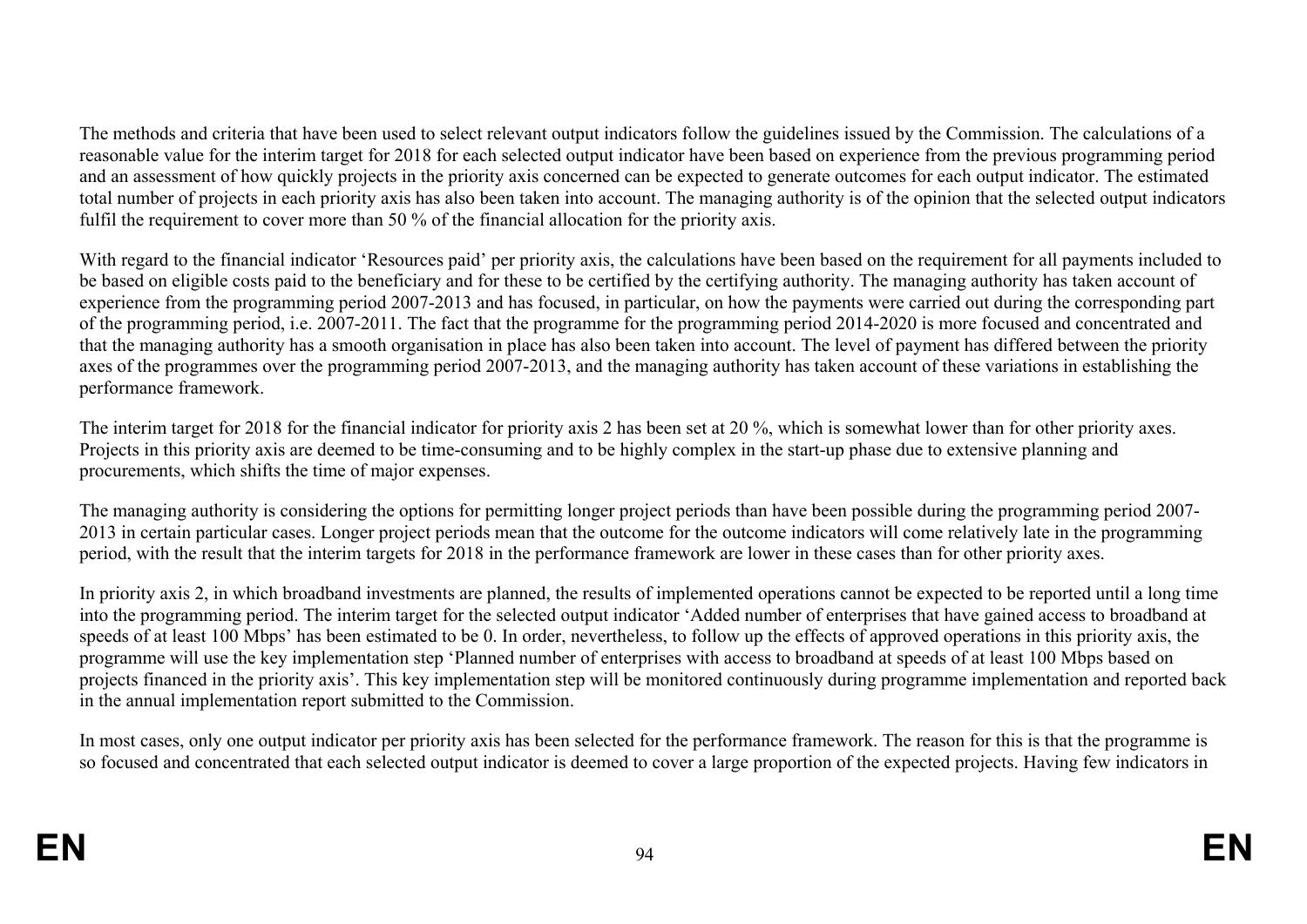the performance framework also makes it easier to follow up and have an overview of implementation and improves the prospects for corrective actions if the trends suggest that the performance framework will not be fulfilled.

#### **2.A.9 Categories of intervention**

Categories of intervention corresponding to the content of the priority axis based on a nomenclature adopted by the Commission, and indicative breakdown of Union support.

#### **Tables 7-11: Categories of intervention**

|  |  | Table 7: Dimension 1 — Intervention field |  |
|--|--|-------------------------------------------|--|
|--|--|-------------------------------------------|--|

| <b>Priority axis</b> |                    |  | $4$ — Supporting the shift towards a low-carbon economy in all sectors                                                                                                                                  |                   |
|----------------------|--------------------|--|---------------------------------------------------------------------------------------------------------------------------------------------------------------------------------------------------------|-------------------|
| Fund                 | Category of region |  | Code                                                                                                                                                                                                    | $\epsilon$ amount |
| <b>ERDF</b>          | More developed     |  | 013. Energy efficiency renovation of public infrastructure, demonstration projects and supporting measures                                                                                              | 2 178 174.00      |
| <b>ERDF</b>          | More developed     |  | 014. Energy efficiency renovation of existing housing stock, demonstration projects and supporting measures                                                                                             | 1 306 904.00      |
| <b>ERDF</b>          | More developed     |  | 043. Clean urban transport infrastructure and promotion (including equipment and rolling stock)                                                                                                         | 1 742 539.00      |
| <b>ERDF</b>          | More developed     |  | 068. Energy efficiency and demonstration projects in SMEs and supporting measures                                                                                                                       | 871 270.00        |
| <b>ERDF</b>          | More developed     |  | 069. Support to environmentally-friendly production processes and resource efficiency in SMEs                                                                                                           | 1742 539.00       |
| <b>ERDF</b>          | More developed     |  | . Development and promotion of enterprises specialised in providing services contributing to the low carbon economy and to resilience<br>071.<br>to climate change (including support to such services) | 871 270.00        |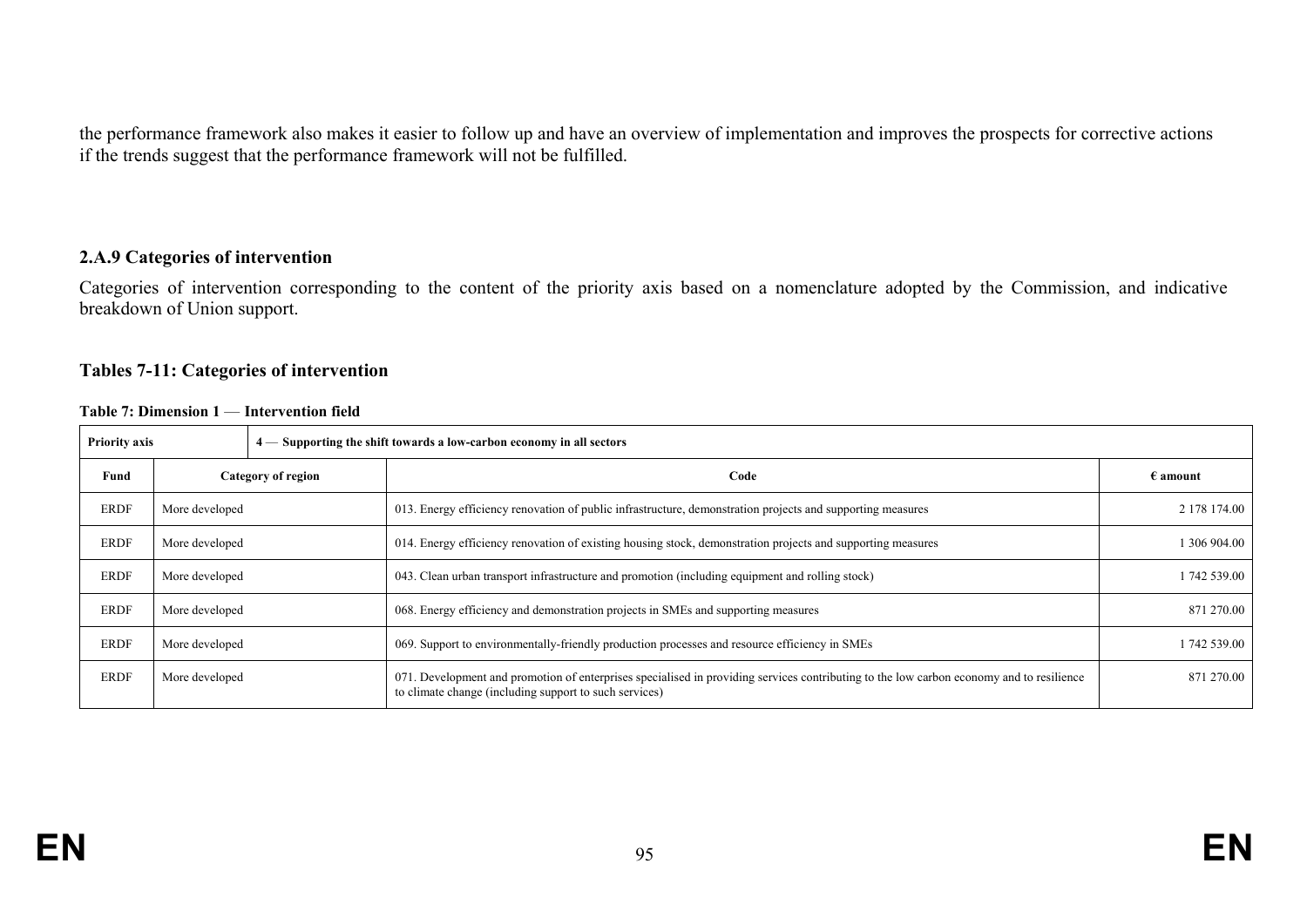#### **Table 8: Dimension 2** — **Form of finance**

| <b>Priority axis</b> |                    | $4$ — Supporting the shift towards a low-carbon economy in all sectors |      |                   |
|----------------------|--------------------|------------------------------------------------------------------------|------|-------------------|
| Fund                 | Category of region |                                                                        | Code | $\epsilon$ amount |
| <b>ERDF</b>          | More developed     | 01. Non-repayable grant                                                |      | 8 712 696.00      |

#### **Table 9: Dimension 3** — **Territory type**

| <b>Priority axis</b> |                |                    | $4$ — Supporting the shift towards a low-carbon economy in all sectors |                 |
|----------------------|----------------|--------------------|------------------------------------------------------------------------|-----------------|
| Fund                 |                | Category of region | Code                                                                   | E <b>amount</b> |
| ERDF                 | More developed |                    | 01. Large Urban areas (densely populated $>50000$ population)          | 0.00            |
| <b>ERDF</b>          | More developed |                    | 02. Small Urban areas (intermediate density $>5000$ population)        | 4 704 856.00    |
| ERDF                 | More developed |                    | 03. Rural areas (thinly populated)                                     | 4 007 840.00    |

#### **Table 10: Dimension 4** — **Territorial delivery mechanisms**

| <b>Priority axis</b> |                |                    | $\mid 4$ — Supporting the shift towards a low-carbon economy in all sectors |                   |
|----------------------|----------------|--------------------|-----------------------------------------------------------------------------|-------------------|
| Fund                 |                | Category of region | Code                                                                        | $\epsilon$ amount |
| <b>ERDF</b>          | More developed |                    | 07. Not applicable                                                          | 8712696.00        |

#### **Table 11: Dimension 6** — **ESF secondary theme** (ESF and YEI only)

| <b>Priority axis</b> |  |                    | - Supporting the shift towards a low-carbon economy in all sectors |          |
|----------------------|--|--------------------|--------------------------------------------------------------------|----------|
| Fund                 |  | Category of region | Code                                                               | 3 amount |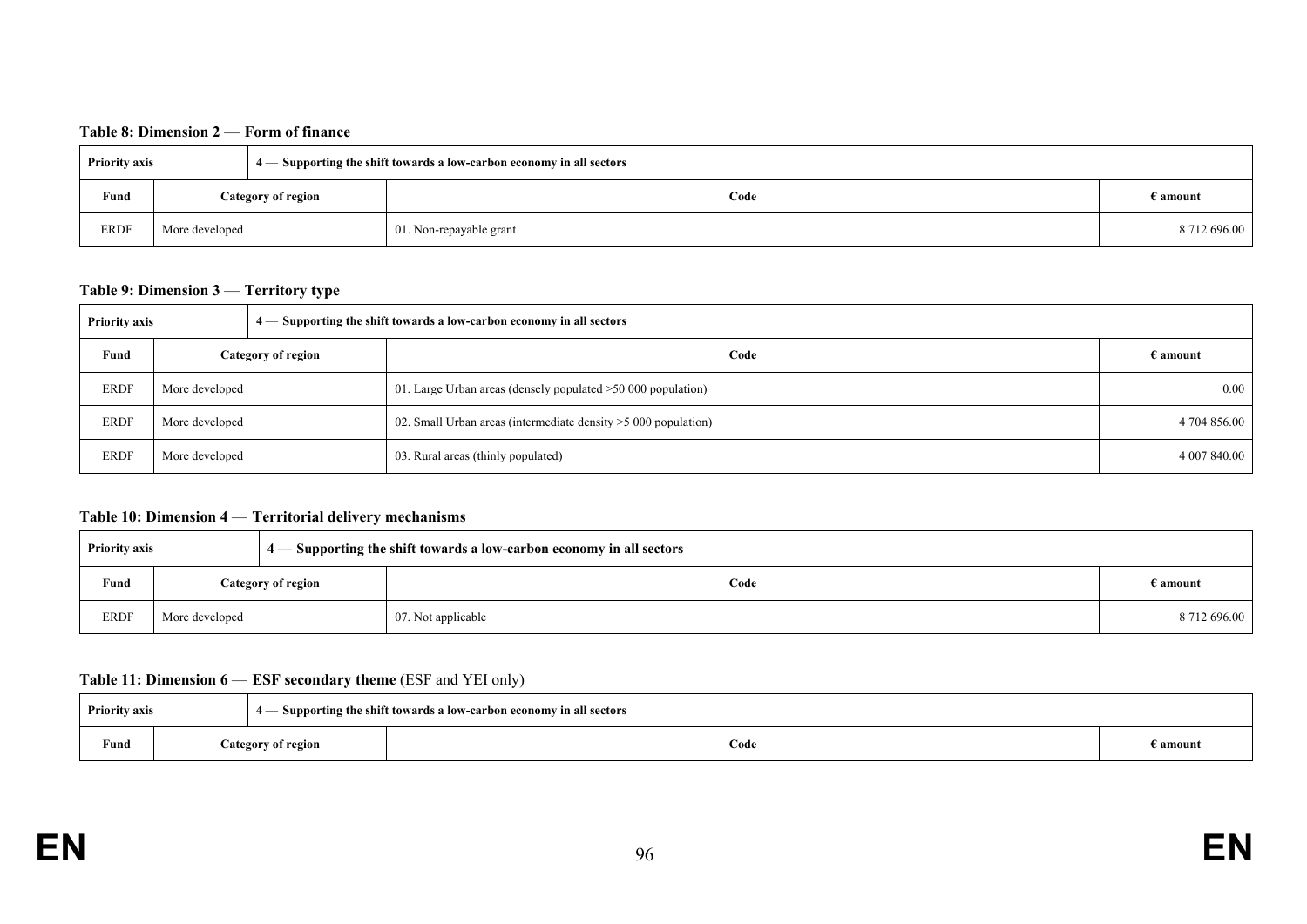**2.A.10 Summary of the planned use of technical assistance including, where necessary, actions to reinforce the administrative capacity of authorities involved in the management and control of the programmes and beneficiaries** (where appropriate) (by priority axis)

| <b>Priority axis:</b> | $\vert$ 4 $\vert$ Supporting the shift towards a low-carbon economy in all sectors |  |
|-----------------------|------------------------------------------------------------------------------------|--|
|                       |                                                                                    |  |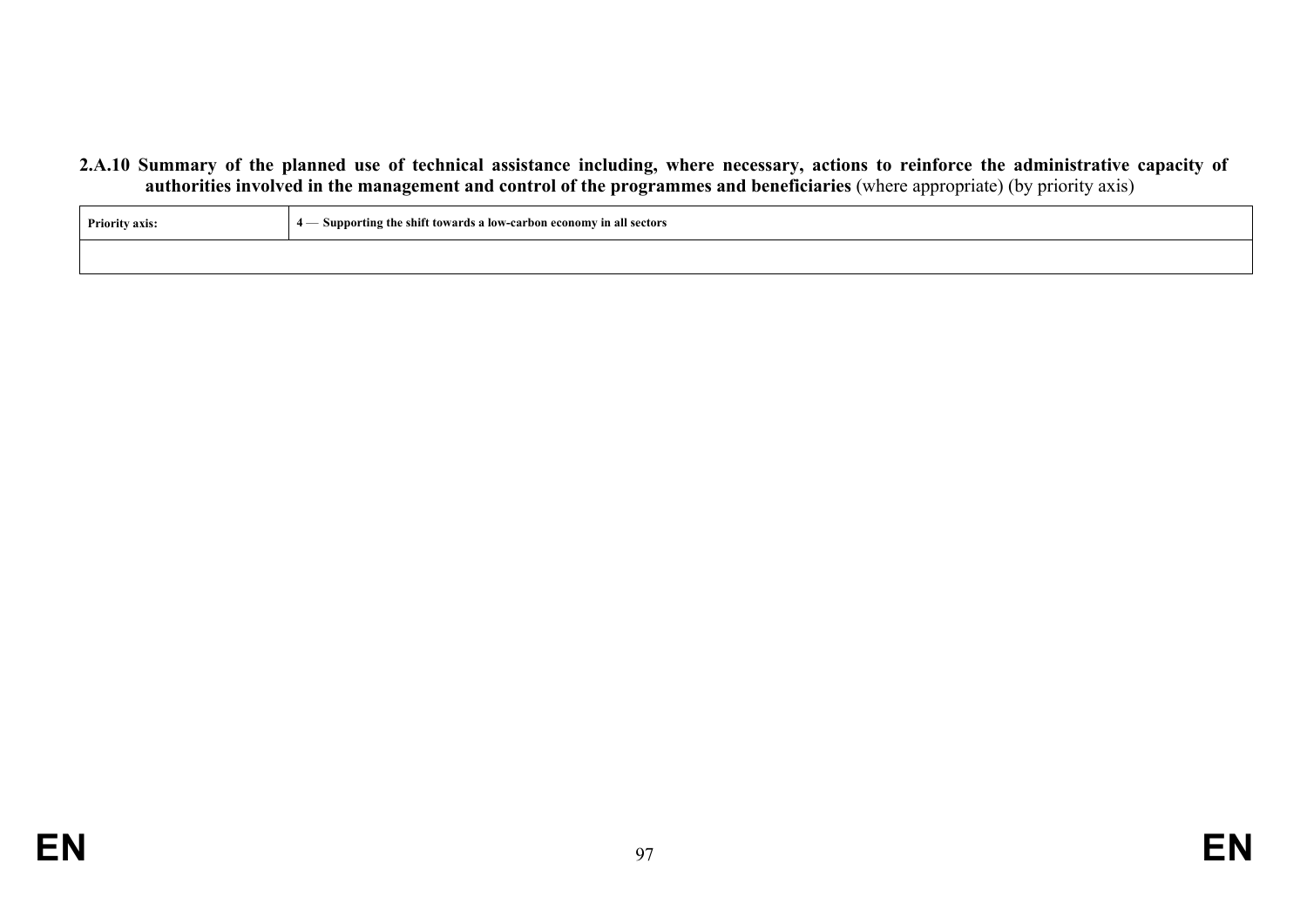### **2.A.1 Priority axis**

| <b>ID</b> of the priority axis |                                                                                         |
|--------------------------------|-----------------------------------------------------------------------------------------|
| Title of the priority axis     | Promoting sustainable transport and removing bottlenecks in key network infrastructures |

 $\Box$  The entire priority axis will be implemented solely through financial instruments

 $\Box$  The entire priority axis will be implemented solely through financial instruments set up at Union level

 $\Box$  The entire priority axis will be implemented through community-led local development

 $\Box$  For the ESF: The entire priority axis is dedicated to social innovation or to transnational cooperation, or both

**2.A.2 Justification for the establishment of a priority axis covering more than one category of region, thematic objective or fund** (where applicable)

#### **2.A.3 Fund, category of region and calculation basis for Union support**

| Fund | <b>Category of region</b>                | Calculation basis (total eligible expenditure or eligible<br>public expenditure) | Category of region for outermost regions and northern<br>sparsely populated regions (where applicable) |
|------|------------------------------------------|----------------------------------------------------------------------------------|--------------------------------------------------------------------------------------------------------|
| ERDF | More developed                           | Public                                                                           |                                                                                                        |
| ERDF | Outermost or northern sparsely populated | Public                                                                           | More developed                                                                                         |

#### **2.A.4 Investment priority**

| <b>ID</b> of the investment priority | 7a                                                                                                   |
|--------------------------------------|------------------------------------------------------------------------------------------------------|
| Title of the investment priority     | in the TEN-7<br>Supporting a multimodal Single European<br>. Area by<br>' investing in<br>1 ransport |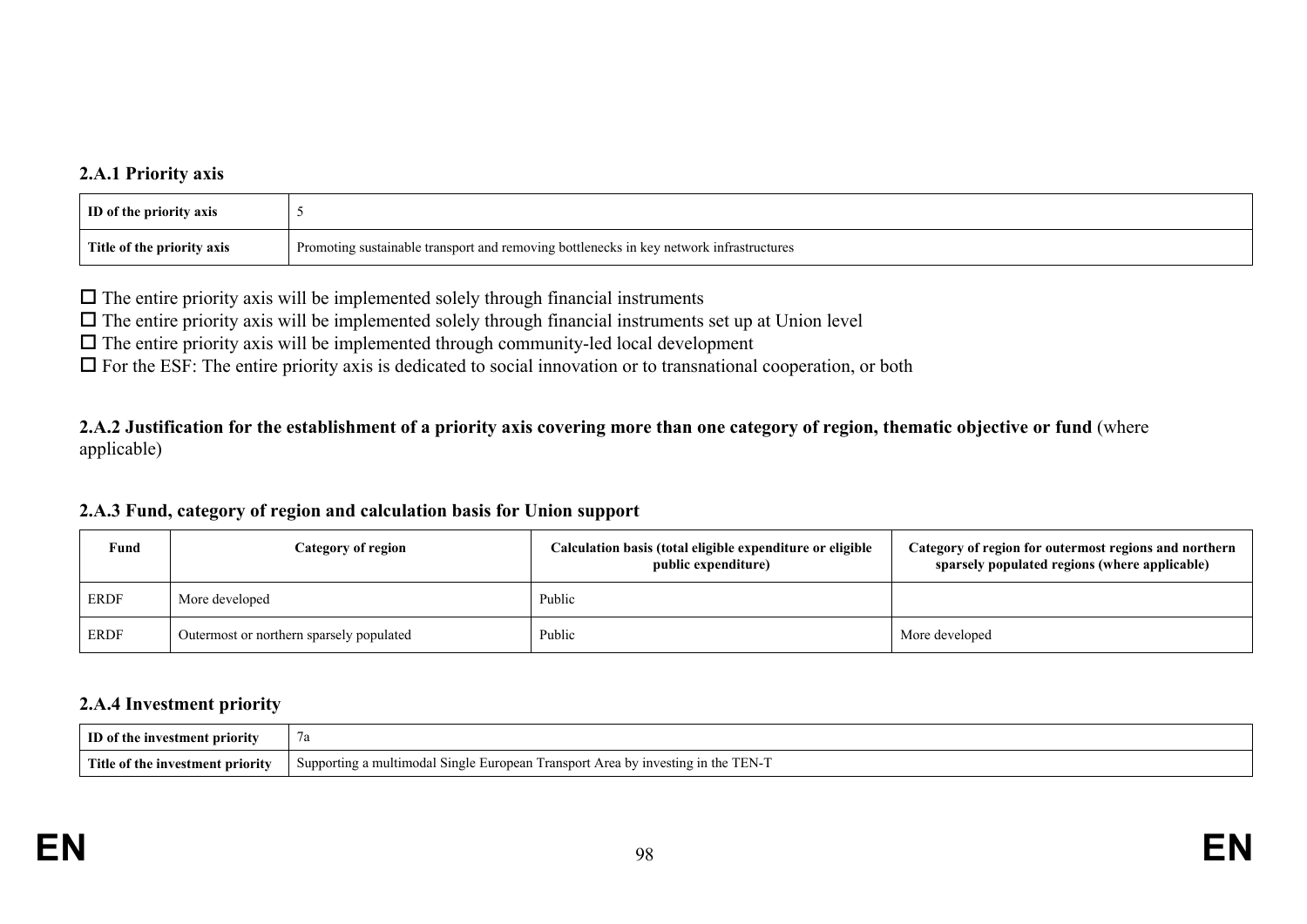# **2.A.5 Specific objectives corresponding to the investment priority and expected results**

| ID of the specific objective                                                   |                                                                                                                                                                                                                                                                                                                                                                                                                                                                                                                                                                                                                                                                                                                                                                                                                                                 |
|--------------------------------------------------------------------------------|-------------------------------------------------------------------------------------------------------------------------------------------------------------------------------------------------------------------------------------------------------------------------------------------------------------------------------------------------------------------------------------------------------------------------------------------------------------------------------------------------------------------------------------------------------------------------------------------------------------------------------------------------------------------------------------------------------------------------------------------------------------------------------------------------------------------------------------------------|
| Title of the specific objective                                                | The programme area's TEN-T network has enhanced function in 2020 in comparison with 2014 due to improved accessibility and capacity                                                                                                                                                                                                                                                                                                                                                                                                                                                                                                                                                                                                                                                                                                             |
| <b>Results that the Member States</b><br>seek to achieve with Union<br>support | Distances are long, and sparseness of population is significant, for trade and industry in the programme area. For example, the<br>time taken to travel by train between Örnsköldsvik and Stockholm is almost 6 hours. This also applies to the Åre to Stockholm<br>route. In addition to this, most of the inhabitants of the region face journeys of up to 1 hour to reach the nearest railway station.<br>As a result of an enhanced and improved transport infrastructure in 2020, trade and industry in the programme has good<br>prospects of transporting goods and products, while people can come closer to trade and industry and to the market in general.<br>The sparse population of the programme area is primarily counteracted by good accessibility.                                                                           |
|                                                                                | Two principal transport corridors affect passenger and goods transport in the programme area, the Bothnian Corridor and the<br>Mid-Nordic Corridor. The E14 road forms part of the Mid-Nordic Corridor, and the E4 along the Norrland coast is of national<br>interest. The Bothnian Corridor is an important element in implementation of the EU Strategy for the Baltic Sea Region.                                                                                                                                                                                                                                                                                                                                                                                                                                                           |
|                                                                                | The Bothnian Corridor is of very great significance for both goods transport and passenger transport, regionally, nationally and<br>internationally. Nationally and internationally, large flows are transported along the Bothnian Corridor between the production<br>of raw materials in Norrland and the processing industry and market in central and southern Sweden and the rest of Europe.<br>The Bothnian Corridor has been prioritised by the EU in the Commission proposals for TEN-T and the Core Network.<br>Examples of measures in the Bothnian Corridor of importance to the programme area are capacity-raising measures on the<br>Härnösand to Sundsvall (Dingersjö) route, construction of the Maland and Bergsåker triangular junctions, a new line on the<br>Långsele-Nyland route and the Västeraspby triangular junction. |
|                                                                                | The Mid-Nordic Corridor connects the regions around Trondheim, Östersund and Sundsvall by road and rail. This connection<br>is crucially important in linking the interior to the coast. Examples of measures in the Mid-Nordic Corridor of importance to<br>the programme area are capacity-raising measures on the Central Line (Mittbanan), for example the Ånge-Stöde-Sundsvall and<br>Åre-Krokom routes and ensuring functionality at Storlien for integration with the significant measures planned for<br>implementation on the Meråker line in Norway.                                                                                                                                                                                                                                                                                  |
|                                                                                | Three relatively small-scale investments with great positive effects on capacity in the Bothnian Corridor are the two triangular                                                                                                                                                                                                                                                                                                                                                                                                                                                                                                                                                                                                                                                                                                                |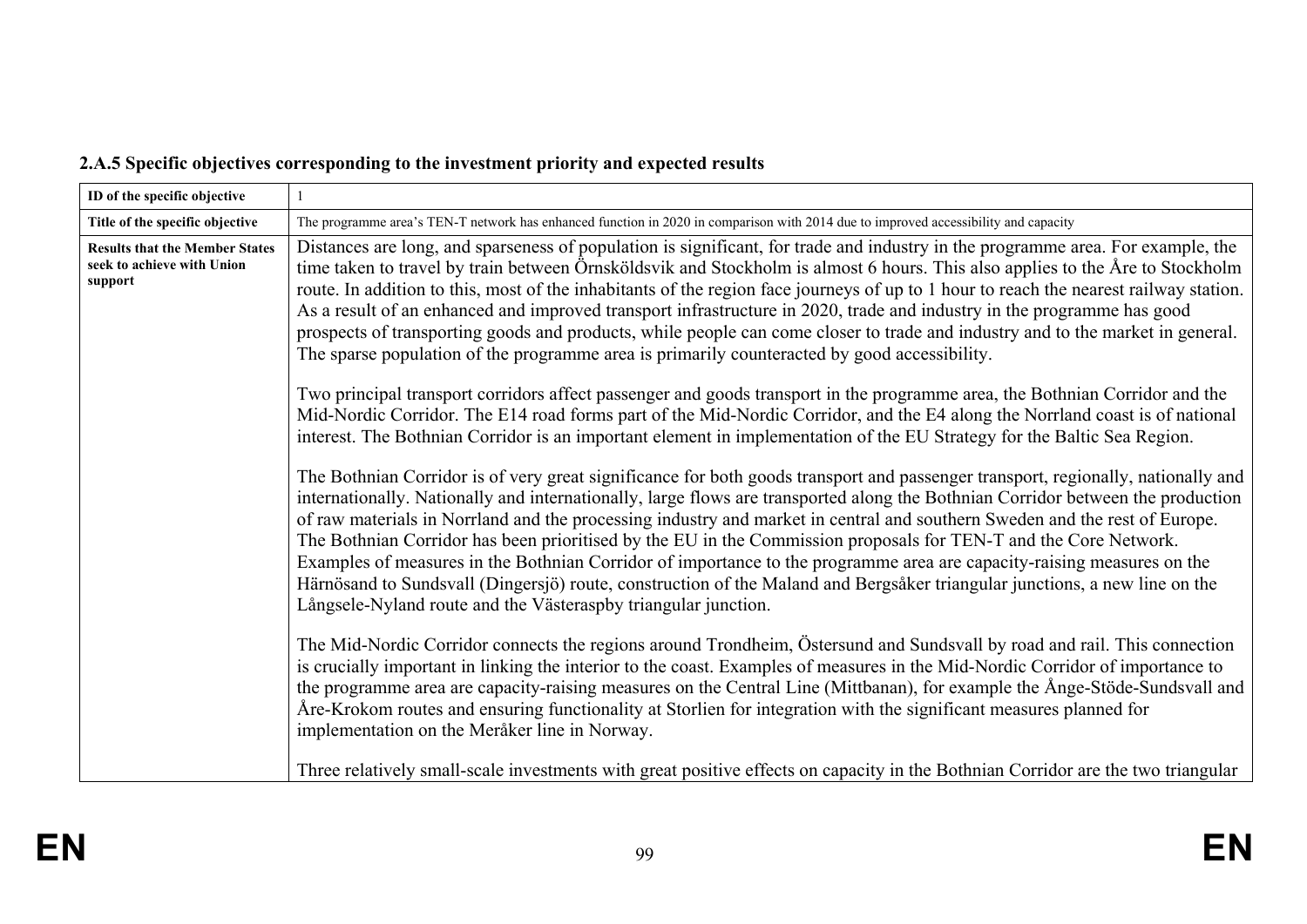| junctions in Maland and Bergåker and the upgrading/electrification of the Tunadal line to the Port of Sundsvall.                                                                                                                                                                                                                                         |
|----------------------------------------------------------------------------------------------------------------------------------------------------------------------------------------------------------------------------------------------------------------------------------------------------------------------------------------------------------|
| The Bergsåker triangle tack connects the Ådalsbanan line with the Central Line and means an end to the time-consuming<br>turning of trains in central Sundsvall. At present, several of the large industrial plants in the region are unable to transfer more<br>timber transport from truck to rail because of shortages of capacity in the system.     |
| The Maland triangular junction provides a direct connection from the Ådalsbanan line in the south to the Port of Sundsvall and<br>the large industrial plants located there. The Maland triangular junction provides a time saving of around 40 minutes per train,<br>on a section of line just under 10 km in length.                                   |
| At the border between Sweden and Norway, close to Storlien (the Central Line), there is a need for electrification of the line<br>over 600 metres and a new railway bank so that the Central Line can take the significant upgrade planned for the Meråker line<br>in Norway.                                                                            |
| Relevant planning and knowledge bases are extremely important to bring about necessary measures in the TEN-T network. A<br>well thought-through planning base and knowledge base create the necessary conditions for the right investments to be made<br>and for there to be preparedness to implement the measures as soon as funding has been adopted. |
|                                                                                                                                                                                                                                                                                                                                                          |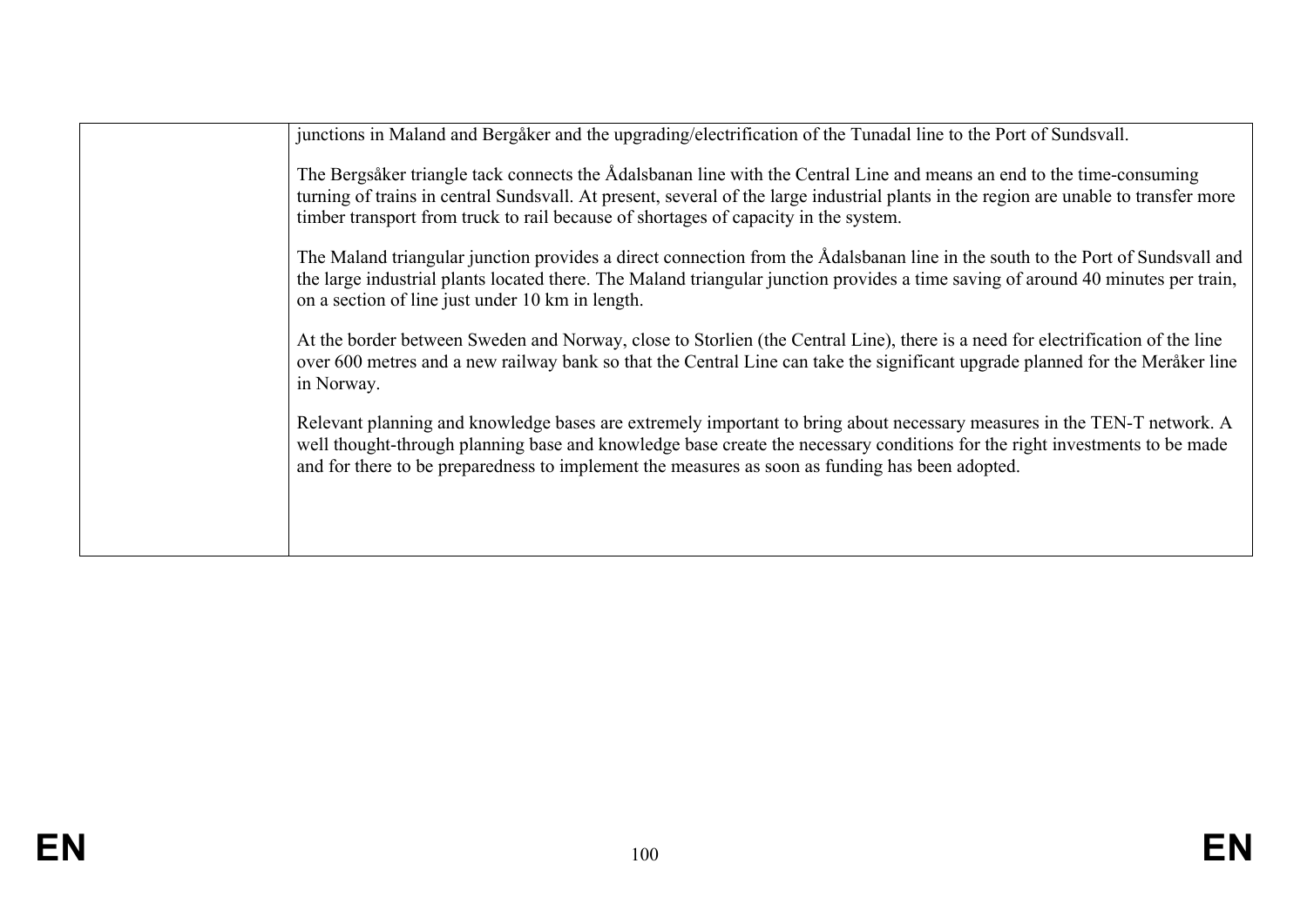| Table 3: Programme-specific result indicators, by specific objective (for the ERDF and the Cohesion Fund) |  |  |
|-----------------------------------------------------------------------------------------------------------|--|--|
|-----------------------------------------------------------------------------------------------------------|--|--|

| Specific objective |                                          | 1 - Programområdets TEN-T nät har en utvecklad funktion år 2020 jämfört med 2014 genom förbättrad tillgänlighet och kapacitet |                                        |                       |                         |                     |                |                                  |
|--------------------|------------------------------------------|-------------------------------------------------------------------------------------------------------------------------------|----------------------------------------|-----------------------|-------------------------|---------------------|----------------|----------------------------------|
| <b>ID</b>          | Indicator                                | <b>Measurement unit</b>                                                                                                       | Category of region (where<br>relevant) | <b>Baseline value</b> | <b>Baseline</b><br>vear | Target value (2023) | Source of data | <b>Frequency of</b><br>reporting |
| 0702               | Näringslivets godstransporter            | Varuflöde efter vikt i<br>tusentals ton                                                                                       | More developed                         | 14,016.00             | 2009                    | 15.418.00           | Trafikanalys   | Vart femte år                    |
| 703                | Tågresor som startar i<br>programområdet | Antal tågresor                                                                                                                | More developed                         | 1,996,000.00          | 2013                    | 2,196,000.00        | Trafikanalys   | Vartannat år                     |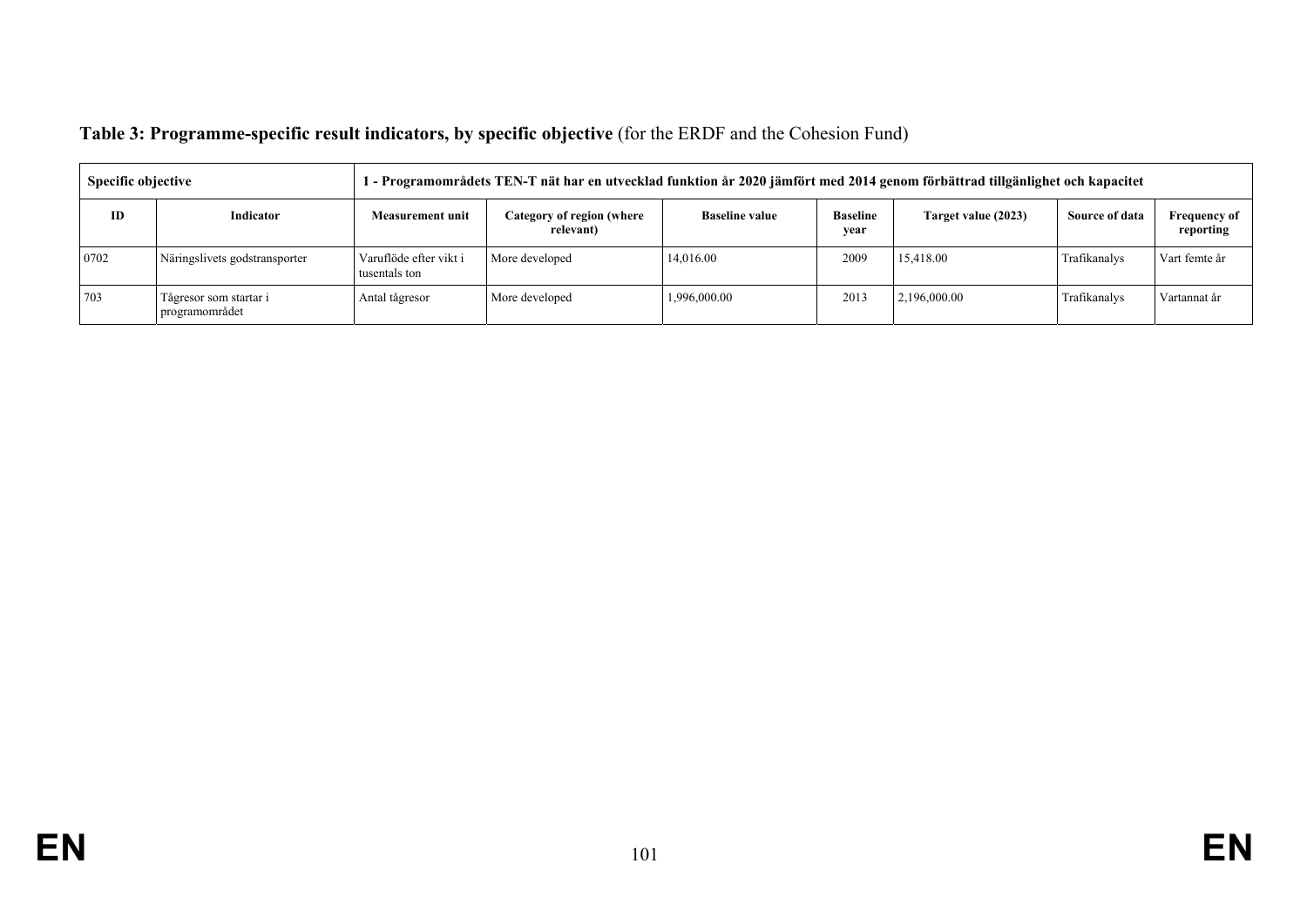### **2.A.6 Action to be supported under the investment priority** (by investment priority)

#### *2.A.6.1 Description of the type and examples of actions to be supported and their expected contribution to the specific objectives including, where appropriate, the identification of main target groups, specific territories targeted and types of beneficiaries*

**Investment priority** 7a — Supporting a multimodal Single European Transport Area by investing in the TEN-T

Examples of activities that can be supported:

- Road-improving measures that increase accessibility.
- Preparation of documentation and analyses for expansion and improvement of the transport infrastructure.
- Investment and fine-tuning measures in the railway system.
- Improvements to the physical infrastructure and method development aimed at enhancing and promoting multimodal transport.
- Operations that counteract bottlenecks in the transport system.
- Operations that contribute to reducing the greenhouse gas emissions of the transport sector.

The operations are concerned with investment measures in the existing TEN-T network. Documentation and analyses create the necessary conditions to enable investments to be made in the future. Collaboration with activities financed by the ERDF for improved transport infrastructure principally in Upper Norrland and North Middle Sweden is to be aimed for, as well as collaboration with the border-region programmes. The four-step principle is to guide work aimed at meeting transport needs and enhanced accessibility. The four-step principle means that measures are assessed according to the following 'steps':

- 1. **Re-think**: The first step is concerned primarily with considering measures that can have an impact on the need for transport and travel and choice of mode of transport.
- 2. **Optimise**: The second step means implementing measures that lead to more effective utilisation of the existing infrastructure.
- 3. **Reconstruct**: If necessary, the third step is carried out, which entails limited reconstruction.
- 4. **Build new**: The fourth step is implemented if the need cannot be met in the three previous steps. It means new investments and/or greater reconstruction measures.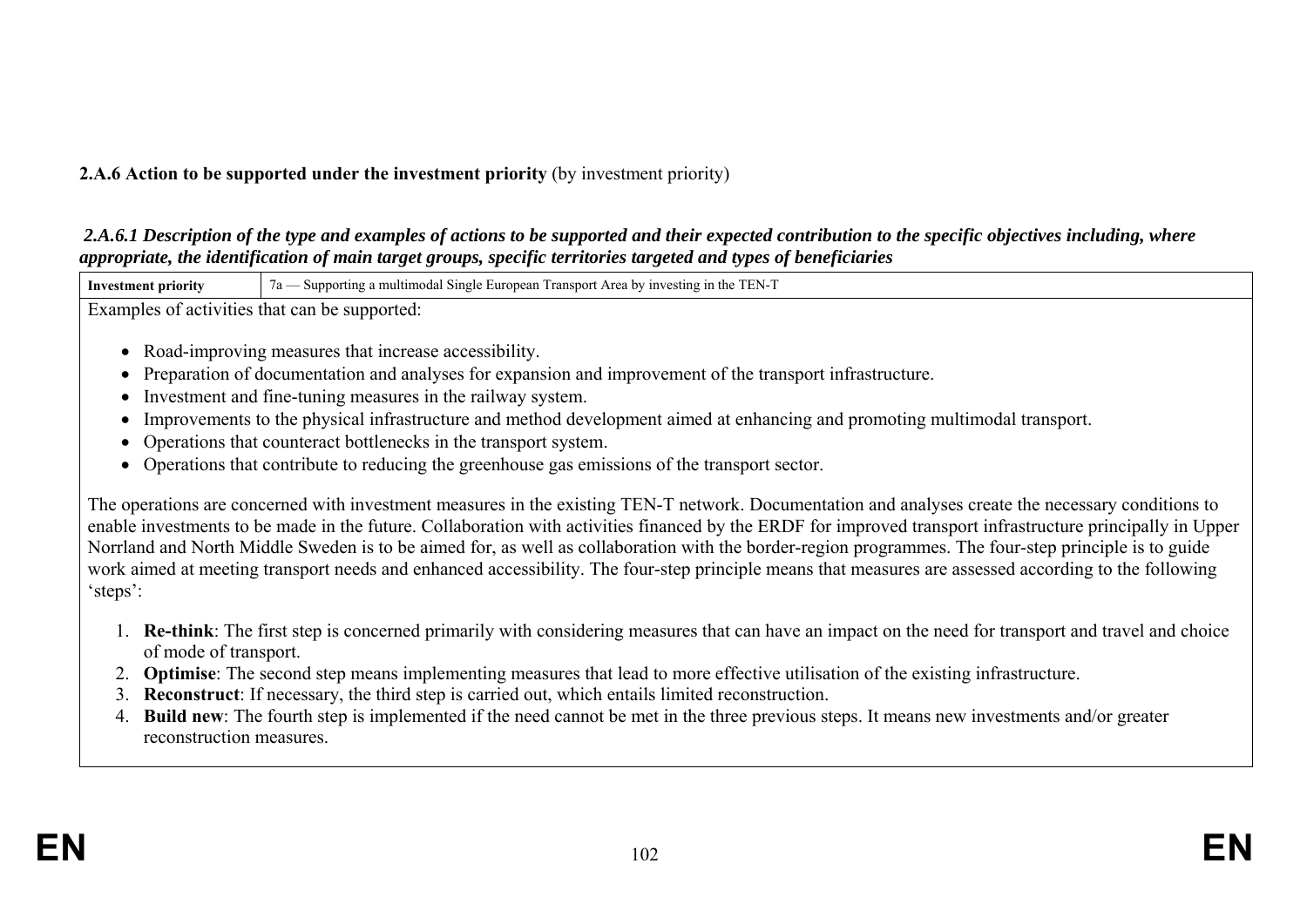| <b>Investment priority</b> |  |
|----------------------------|--|
|----------------------------|--|

**Investment priority** 7a — Supporting a multimodal Single European Transport Area by investing in the TEN-T

#### **Main target groups**

Enterprises and organisations in the programme area

## **Geographical regions**

This investment priority relates to operations throughout the programme area

## **Beneficiaries**

Government agencies and regional authorities and other public organisations, universities, colleges, research institutions, municipalities, county councils, business organisations, sector organisations and advocacy groups

## **Horizontal criteria**

The transport sector is historically dominated by male structures, access to and use of cars, for example, having been higher among men than among women. Greater accessibility in general facilitates a change and aids the prospects of under-represented groups gaining access to the system on equal terms. With a modern infrastructure, commuting times can be shortened and access to a larger and more varied labour market can be improved.

Investments in the railway system provided opportunities to transfer goods from road to rail. This is beneficial to the possibility of reducing emissions. A fossil-independent vehicle fleet in 2030 (national objective) requires infrastructure-related actions, for example in the form of charging stations and biogas pumps.

## *2.A.6.2 Guiding principles for selection of operations*

| Investment                                                                          | TEN-7<br>a multimodal Single European '<br>Transport Area by.<br>- Supporting<br>∵1nve<br>$a -$<br>esting in |
|-------------------------------------------------------------------------------------|--------------------------------------------------------------------------------------------------------------|
| $Tha$ .<br>guide<br>, the :<br>. programme.<br>following principles<br>$\mathbf{H}$ |                                                                                                              |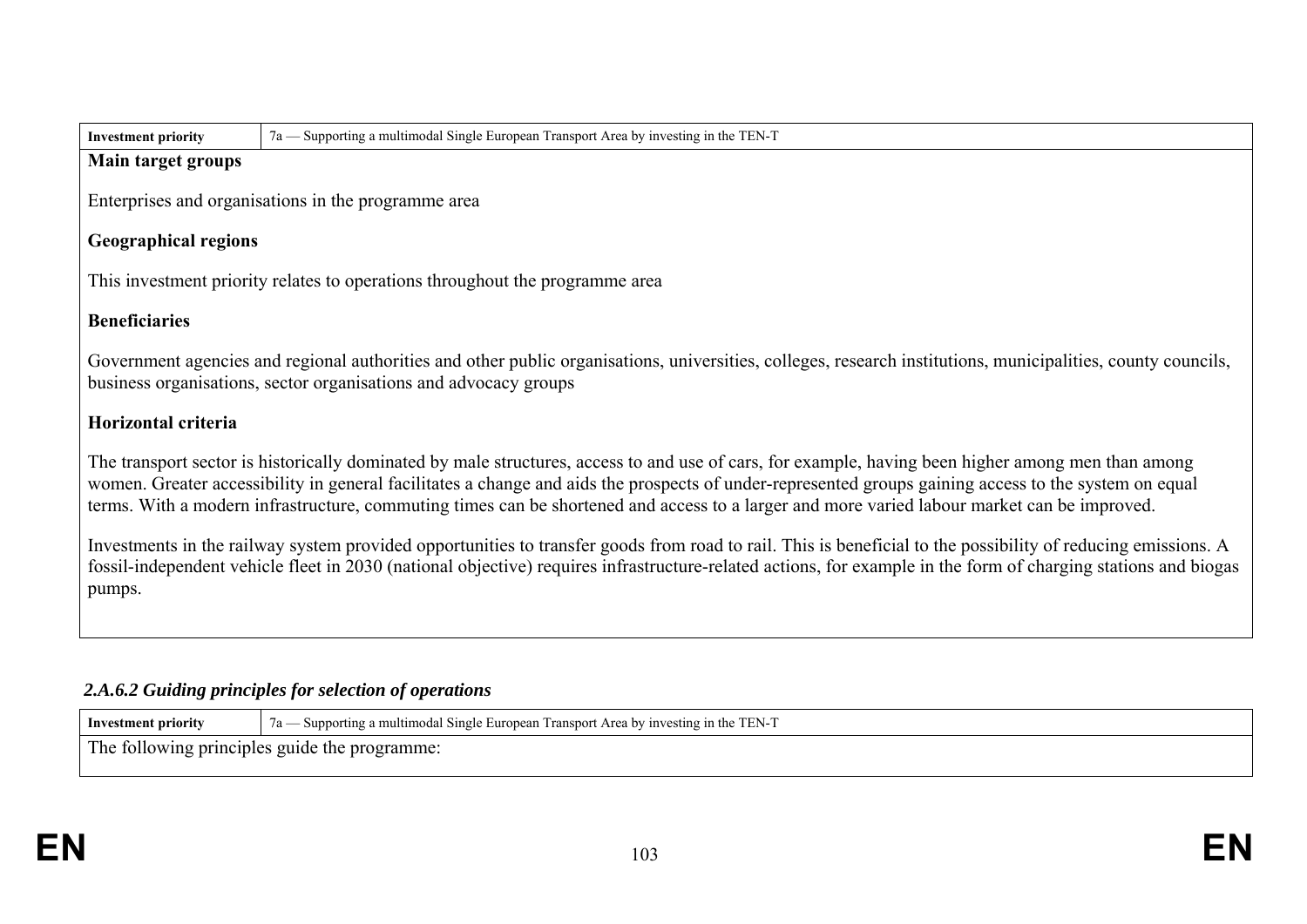| 7a — Supporting a multimodal Single European Transport Area by investing in the TEN-T<br><b>Investment priority</b> |                                                                                                                          |  |  |  |  |  |
|---------------------------------------------------------------------------------------------------------------------|--------------------------------------------------------------------------------------------------------------------------|--|--|--|--|--|
|                                                                                                                     | • The operation is to take place in the TEN-T network.                                                                   |  |  |  |  |  |
|                                                                                                                     | • The operation leads to greater accessibility, reduced journey times and/or shorter journey times in the TEN-T network. |  |  |  |  |  |
|                                                                                                                     | • Material aimed at resolving significant bottlenecks in the TEN-T network.                                              |  |  |  |  |  |
|                                                                                                                     | • Projects that take account of national transport and county transport plans.                                           |  |  |  |  |  |
|                                                                                                                     | • Projects that are implemented in broad collaboration between municipal, regional, national and private operators.      |  |  |  |  |  |
|                                                                                                                     | • Projects that contribute to the EU Strategy for the Baltic Sea Region.                                                 |  |  |  |  |  |
|                                                                                                                     | • Projects that create added value across county boundaries.                                                             |  |  |  |  |  |
|                                                                                                                     | • The four-stage principle is to guide work aimed at meeting transport needs.                                            |  |  |  |  |  |
|                                                                                                                     | • Contributing to (and being able to influence) the dimensions of sustainability (horizontal criteria).                  |  |  |  |  |  |
| Demonstrating clear involvement by trade and industry.                                                              |                                                                                                                          |  |  |  |  |  |
| Organisational capacity, experience on the part of the project sponsor and endorsement by partners.                 |                                                                                                                          |  |  |  |  |  |
|                                                                                                                     | Experience and knowledge from previous operations in the area should be utilised.                                        |  |  |  |  |  |
|                                                                                                                     |                                                                                                                          |  |  |  |  |  |

# 2.A.6.3 Planned use of financial instruments (where appropriate)

| 1nv<br>nt nrıorıt | $-$<br><b>Europea</b><br>ranspor<br>the .<br>Area<br>$n$ investing<br>`ultımod.<br>$a -$<br>oorting<br>Sing <sub>i</sub><br>n<br>- Nur<br>. ∸ا ان<br>$\sim$ |
|-------------------|-------------------------------------------------------------------------------------------------------------------------------------------------------------|
|                   |                                                                                                                                                             |

## *2.A.6.4 Planned use of major projects* (where appropriate)

| <b>DI-11</b><br>. 10rity<br>nr | T T T T T T<br>$\sim$<br>TEN-<br>ultımod<br>. Area by investing<br>ransport<br>upportini<br>-Sing<br>in the<br>F11r<br>$\overline{u}$ |
|--------------------------------|---------------------------------------------------------------------------------------------------------------------------------------|
|                                |                                                                                                                                       |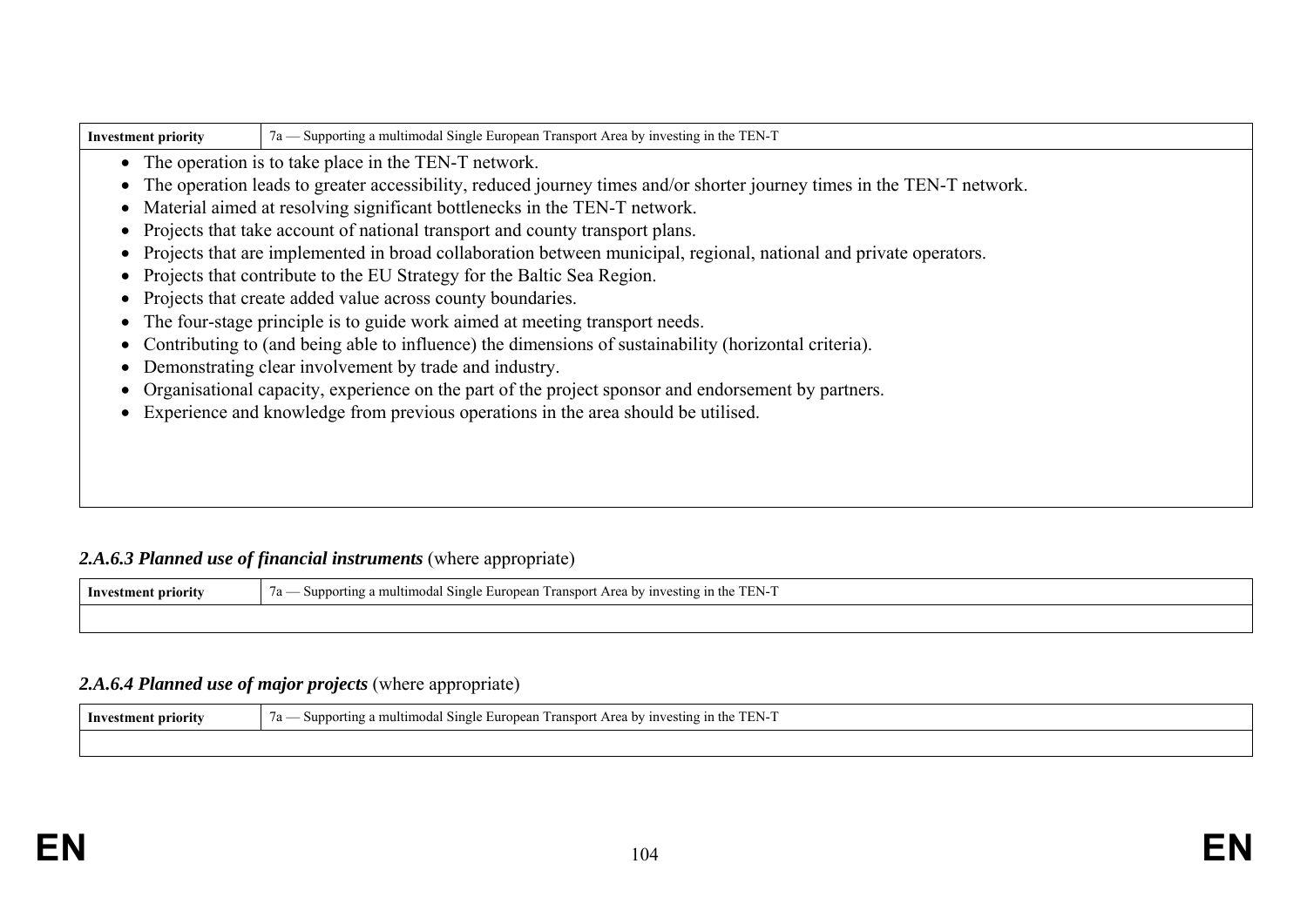### *2.A.6.5 Output indicators by investment priority and, where appropriate by category of region*

**Table 5: Common and programme-specific result indicators** (by investment priority, broken down by category of region for the ESF, and where relevant, for the ERDF)

| <b>Investment priority</b> |                                                                                                 | 7a - Supporting a multimodal Single European Transport Area by investing in the TEN-T |             |                                        |                     |   |                |                                                                  |                     |
|----------------------------|-------------------------------------------------------------------------------------------------|---------------------------------------------------------------------------------------|-------------|----------------------------------------|---------------------|---|----------------|------------------------------------------------------------------|---------------------|
| ID                         | Indicator                                                                                       | <b>Measurement unit</b>                                                               | Fund        | Category of region (where<br>relevant) | Target value (2023) |   | Source of data | Frequency of<br>reporting                                        |                     |
|                            |                                                                                                 |                                                                                       |             |                                        | M                   | W | T              |                                                                  |                     |
| CO12                       | Railway: Total<br>length of<br>reconstructed or<br>upgraded railway<br>line                     | km                                                                                    | <b>ERDF</b> | More developed                         |                     |   | 40.00          | Swedish<br>Transport<br>Administration/<br>Transport<br>Analysis | Continuous          |
| CO12a                      | Railway: Total<br>length of<br>reconstructed or<br>upgraded railway<br>line, of which:<br>TEN-T | km                                                                                    | <b>ERDF</b> | More developed                         |                     |   | 20.00          | Transport<br>Analysis/Swedish<br>Transport<br>Administration     | Every other<br>year |
| CO14                       | Roads: Total<br>length of<br>reconstructed or<br>upgraded roads                                 | km                                                                                    | <b>ERDF</b> | More developed                         |                     |   | 40.00          | Swedish<br>Transport<br>Administration/<br>Transport<br>Analysis | Continuous          |
| CO14a                      | Roads: Total<br>length of<br>reconstructed or<br>upgraded roads,<br>of which: TEN-T             | km                                                                                    | <b>ERDF</b> | More developed                         |                     |   | 20.00          | Transport<br>Analysis/Swedish<br>Transport<br>Administration     | Every other<br>year |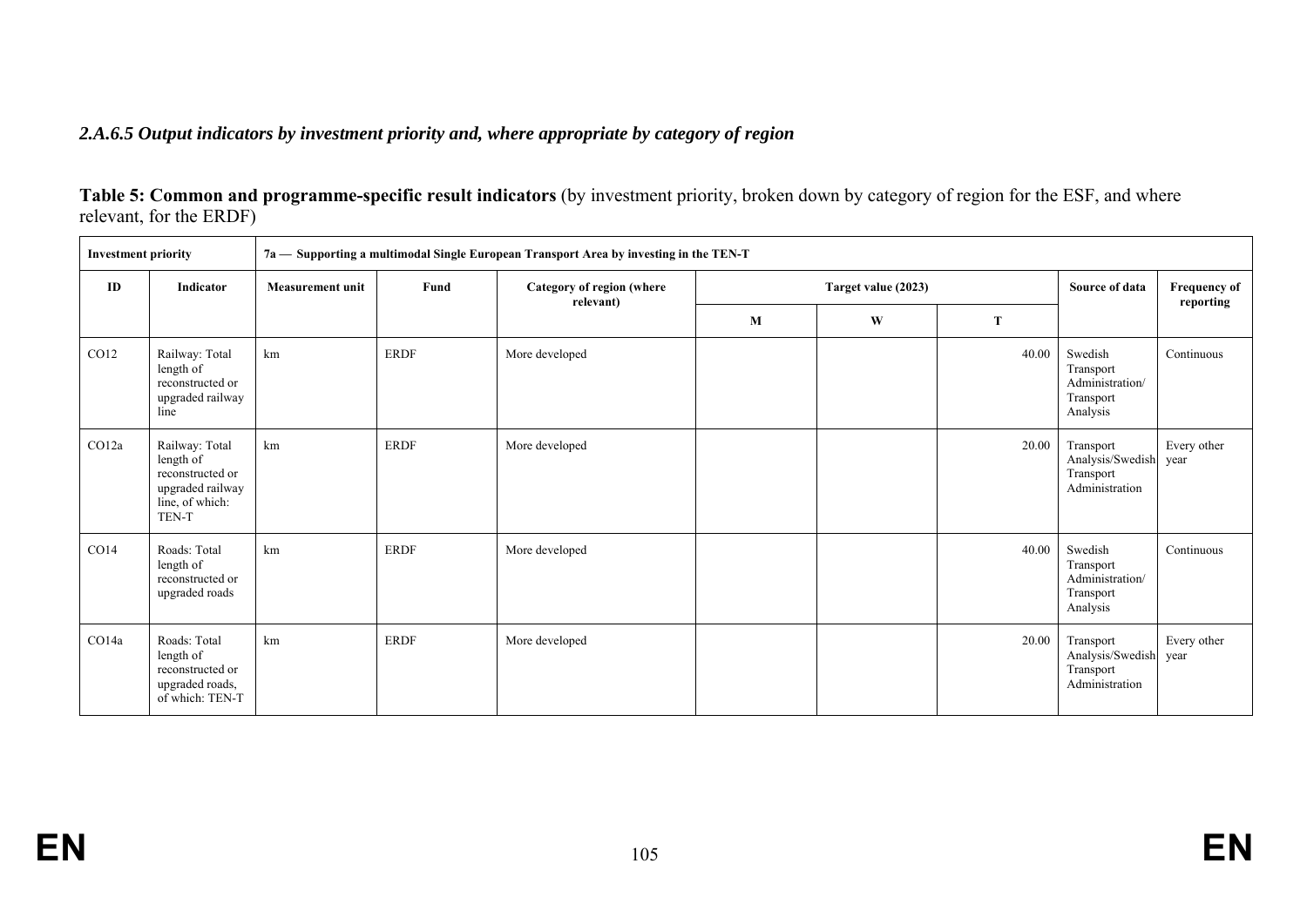# **2.A.4 Investment priority**

| $\blacksquare$ ID of the investment priority |                                                                                                                                                                                                   |
|----------------------------------------------|---------------------------------------------------------------------------------------------------------------------------------------------------------------------------------------------------|
| <b>Title</b><br>e of the investment priority | mm.<br>- - - -<br>ntrastructure<br>tertiary<br>I EN.<br>melu<br>'tımoo<br>101110 MIL<br>mo<br>bility<br>nodes.<br>u nodes<br>∵and<br>Enhancing i<br>secondar<br>conne.<br>∙e10n.<br>nv<br>ectine. |

# **2.A.5 Specific objectives corresponding to the investment priority and expected results**

| ID of the specific objective                                                   |                                                                                                                                                                                                                                                                                                                                                                                                                                                                                                                                                                                                                                                                                                                                                                                                                                                                                                                                                                                                                                                                                                                                                                                                                                                                                                                                                                                                                                                                                                                                                                                                                                                                                                                                                                                                                                                                                                                                                                                                                                                                                                                                                                                                                                                                                                                                                                                                                                                                          |
|--------------------------------------------------------------------------------|--------------------------------------------------------------------------------------------------------------------------------------------------------------------------------------------------------------------------------------------------------------------------------------------------------------------------------------------------------------------------------------------------------------------------------------------------------------------------------------------------------------------------------------------------------------------------------------------------------------------------------------------------------------------------------------------------------------------------------------------------------------------------------------------------------------------------------------------------------------------------------------------------------------------------------------------------------------------------------------------------------------------------------------------------------------------------------------------------------------------------------------------------------------------------------------------------------------------------------------------------------------------------------------------------------------------------------------------------------------------------------------------------------------------------------------------------------------------------------------------------------------------------------------------------------------------------------------------------------------------------------------------------------------------------------------------------------------------------------------------------------------------------------------------------------------------------------------------------------------------------------------------------------------------------------------------------------------------------------------------------------------------------------------------------------------------------------------------------------------------------------------------------------------------------------------------------------------------------------------------------------------------------------------------------------------------------------------------------------------------------------------------------------------------------------------------------------------------------|
| Title of the specific objective                                                | Mobility in the programme area has increased in 2020 in comparison with 2014.                                                                                                                                                                                                                                                                                                                                                                                                                                                                                                                                                                                                                                                                                                                                                                                                                                                                                                                                                                                                                                                                                                                                                                                                                                                                                                                                                                                                                                                                                                                                                                                                                                                                                                                                                                                                                                                                                                                                                                                                                                                                                                                                                                                                                                                                                                                                                                                            |
| <b>Results that the Member States</b><br>seek to achieve with Union<br>support | Better and coordinated communications are important for most branches of industry in order to meet increasing transport<br>needs and respond to the increase in commuting to work. The larger sections of line (the TEN-T network) and the regional<br>sections are communicating arteries and need to be effectively linked. Smooth transitions between different lines and modes of<br>transport promote intra-regional and inter-regional mobility. Significant missing links in the infrastructure are, for example,<br>the Långsele to Nyland line and the Västeraspby triangular junction, which together link the coastal railway (Core Network)<br>with the northern main line (Comprehensive Network). The Långsele-Nyland section of the Ådalsbanan line is a section of<br>track in great need of upgrading from a regional perspective. Regional trade and industry face difficulties in transporting goods<br>to the European shuttle route departing from Långsele. This section of line is important because it creates redundancy in the<br>railway system by linking the northern main line to the coastal line, and is of great significance to regional trade and industry<br>and the goods transport that takes place, allowing faster and shorter train connections on the Östersund-Umeå route.<br>The Inlandsbanan (Inland Line) is a complementary section of line that is of particular significance to trade and industry based<br>on raw materials but also for the visitor industry. The functionality of the line must be improved so that more efficient<br>switching can take place between the Mittbanan (Central Line) and the Inlandsbanan.<br>There is a significant proportion of regional roads of great significance in the programme area. It is roads that are crucially<br>important for access, for example, to visitor attractions and regionally important enterprises. The roads are a fundamental<br>requirement in order to transport forest raw material from the interior to the coast and to the railway line. These regionally<br>prioritised roads, through the regional transport plans in Jämtland and Västernorrland, link the E4, E14 and E45 European<br>highways to local and regional trade and industry. The regional transport plans are the programme area's strategic and<br>operational programmes for prioritisation of important local, regional and national objects of infrastructure. The transport |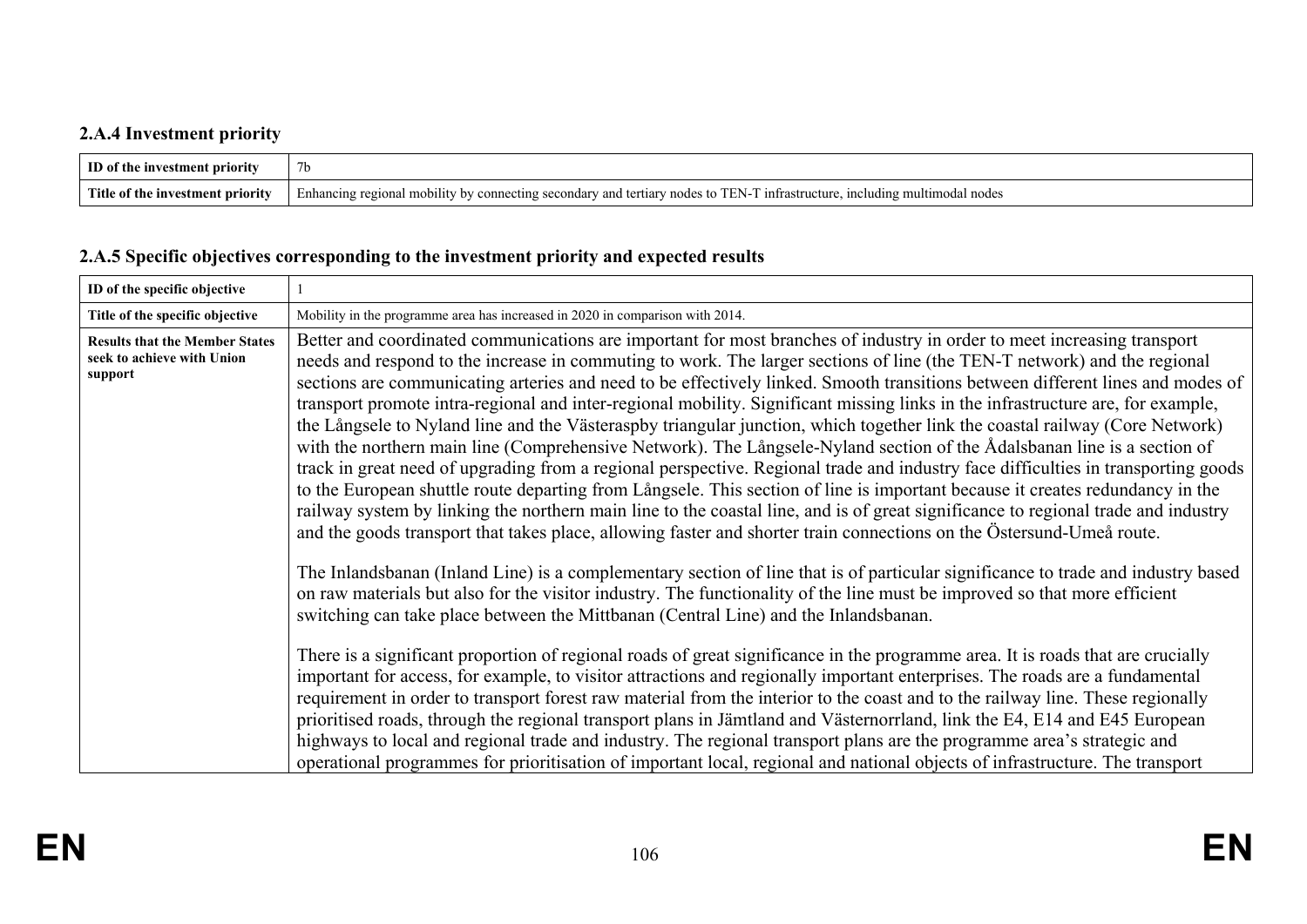| plans cover all modes of transport and are usually based on the common priorities set in the overarching regional strategy<br>documents such as regional development strategies.                                                                                                                                                                                         |
|--------------------------------------------------------------------------------------------------------------------------------------------------------------------------------------------------------------------------------------------------------------------------------------------------------------------------------------------------------------------------|
| As a result of investments through the ERDF programme, investments in objects that link modes of transport together and lead<br>to increased accessibility for trade and industry in the programme area are made possible. The multimodal transport system is<br>developed and smart solutions are created.                                                              |
| Relevant planning and knowledge bases are extremely important to bring about necessary measures in connection with the<br>TEN-T network. A well thought-through planning base and knowledge base create the necessary conditions for the right<br>investments to be made and for there to be preparedness to implement the measures as soon as funding has been adopted. |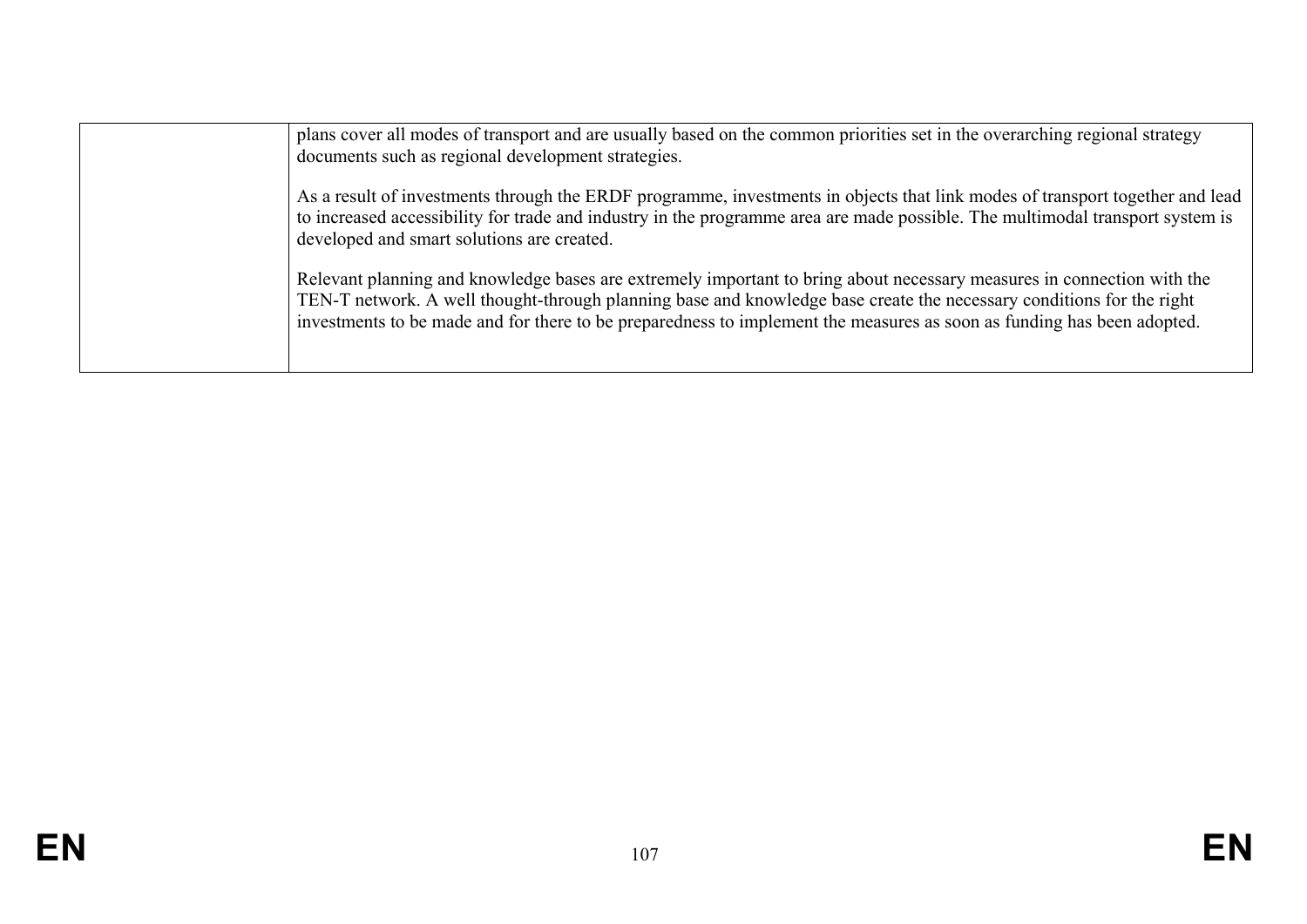| Specific objective |                                                                                                                                                                                     | - Programområdets mobilitet har ökat år 2020 jämfört med 2014. |                                        |                       |                         |                     |                            |                                  |  |
|--------------------|-------------------------------------------------------------------------------------------------------------------------------------------------------------------------------------|----------------------------------------------------------------|----------------------------------------|-----------------------|-------------------------|---------------------|----------------------------|----------------------------------|--|
| <b>ID</b>          | <b>Indicator</b>                                                                                                                                                                    | <b>Measurement unit</b>                                        | Category of region (where<br>relevant) | <b>Baseline value</b> | <b>Baseline</b><br>year | Target value (2023) | Source of data             | <b>Frequency of</b><br>reporting |  |
| 0701               | Interregional tillgänglighet -<br>genomsnittlig* andel befolkning som<br>bor inom 5 km i vägnätet från en<br>regelbundet trafikerad järnvägsstation<br>efter SKL:s kommunindelning. | Procent                                                        | More developed                         | 55.00                 | 2012                    | 58.00               | Trafikanalys               | Vart tredje år                   |  |
| 704                | Beläggningsgrad personbil                                                                                                                                                           | Antal passagerare                                              | More developed                         | 1.77                  | 2013                    | 1.95                | Trafikanalys               | Vartannat år                     |  |
| 706                | Planeringsunderlag för<br>mobilitetsinsatser                                                                                                                                        | Antal<br>planeringsunderlag                                    | More developed                         | 4.00                  | 2013                    | 8.00                | Projektens<br>rapportering | Vartannat år                     |  |

# **Table 3: Programme-specific result indicators, by specific objective** (for the ERDF and the Cohesion Fund)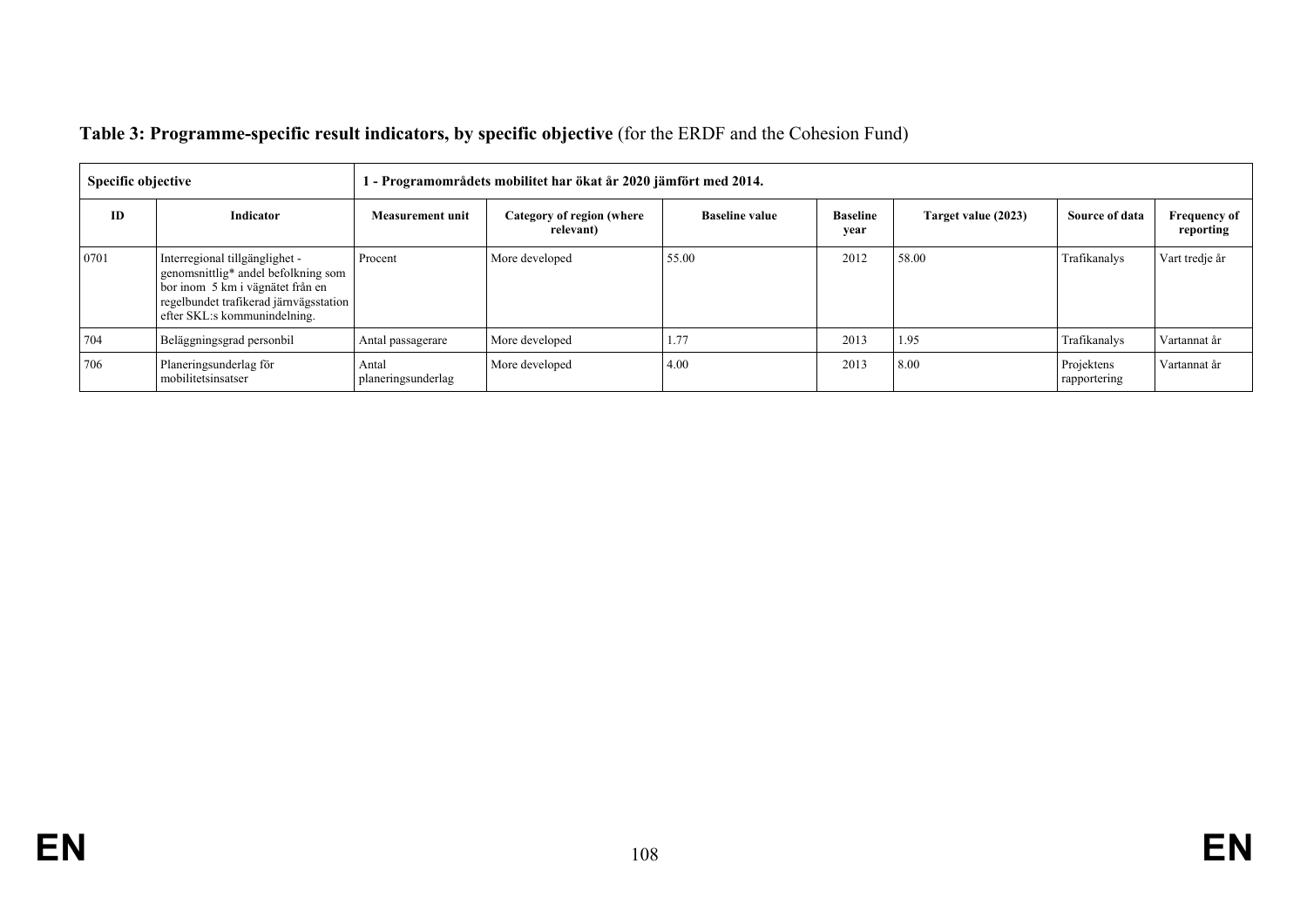# **2.A.6 Action to be supported under the investment priority** (by investment priority)

#### *2.A.6.1 Description of the type and examples of actions to be supported and their expected contribution to the specific objectives including, where appropriate, the identification of main target groups, specific territories targeted and types of beneficiaries*

**Investment priority**  $7b$  — Enhancing regional mobility by connecting secondary and tertiary nodes to TEN-T infrastructure, including multimodal nodes Examples of activities that can be supported: • Preparation of documentation for expansion and improvement of the transport infrastructure. • Capacity measures. Accessibility-creating infrastructural operations. Improvements to the physical infrastructure and method development aimed at enhancing and promoting multimodal passenger transport. Development of interchanges, commuter parking facilities and other multimodal operations aimed at regional enlargement and an increased share of public transport. • Operations that counteract bottlenecks in the transport system. • Operations that contribute to reducing the greenhouse gas emissions of the transport sector. Documentation and analyses create the necessary conditions to enable investments to be made in the future. Collaboration with activities financed by the ERDF for improved transport infrastructure principally in Upper Norrland and North Middle Sweden is to be aimed for, as well as collaboration with cross-border programmes. **Main target groups** Enterprises and organisations in the programme area

# **Geographical regions**

This investment priority relates to operations throughout the programme area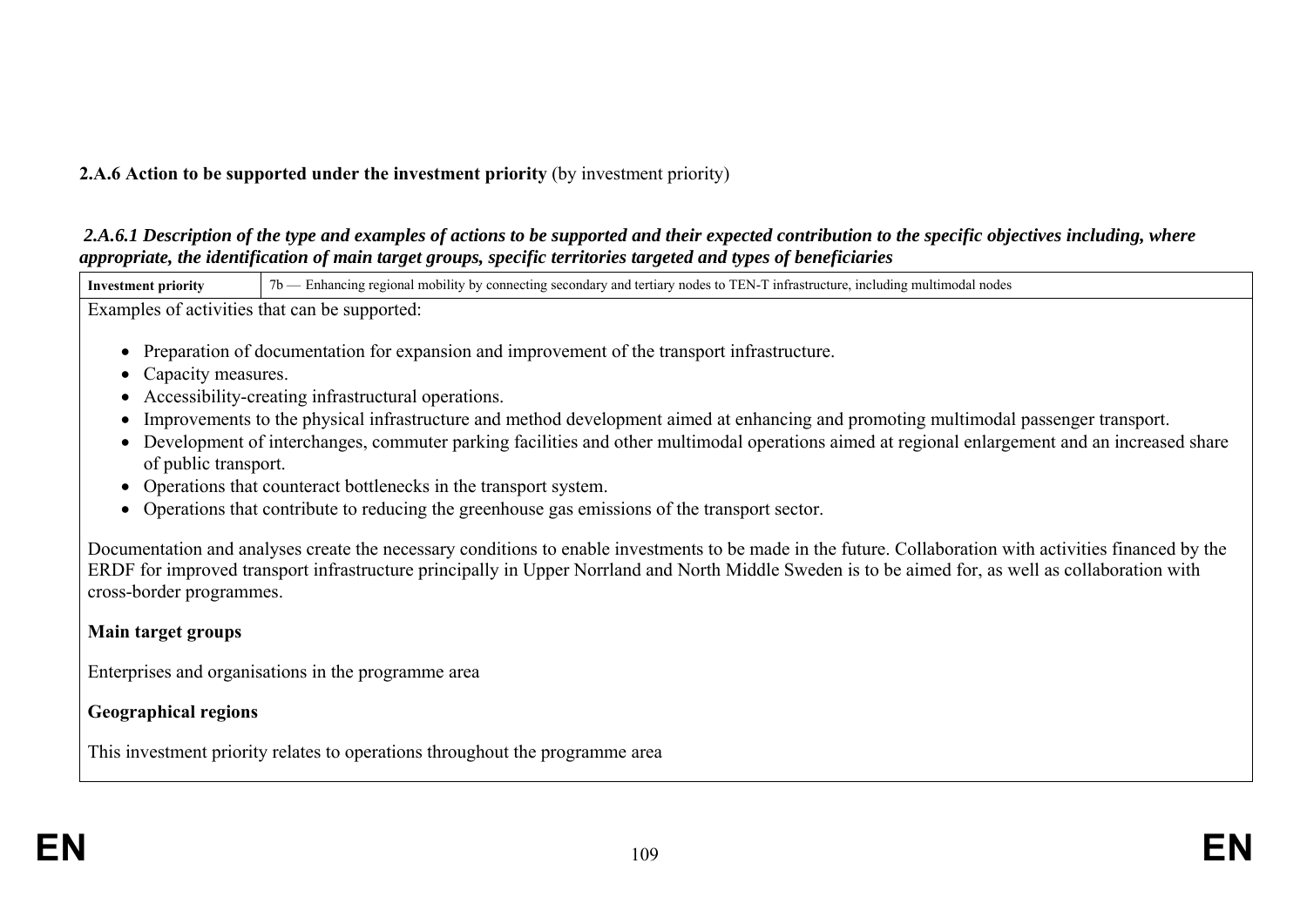| <b>Investment priority</b> |  |
|----------------------------|--|
|----------------------------|--|

**Investment priority** 7b — Enhancing regional mobility by connecting secondary and tertiary nodes to TEN-T infrastructure, including multimodal nodes

#### **Beneficiaries**

Government agencies and regional authorities and other public organisations, universities, colleges, research institutions, municipalities, county councils, business organisations, sector organisations and advocacy groups

# **Horizontal criteria**

The transport sector is historically dominated by male structures, access to and use of cars, for example, having been higher among men than among women. Greater accessibility in general facilitates a change and aids the prospects of under-represented groups gaining access to the system on equal terms. With a modern infrastructure, commuting times can be shortened and access to a larger and more varied labour market can be improved.

Investments in the railway system provide opportunities to transfer goods from road to rail. This is beneficial to the possibility of reducing emissions. A fossil-independent vehicle fleet in 2030 (national objective) requires infrastructure-related actions, for example in the form of charging stations and biogas pumps. It is important that connections to the TEN-T network have smooth switching points that encourage switching between different modes of transport.

# *2.A.6.2 Guiding principles for selection of operations*

**Investment priority**  $7b$  — Enhancing regional mobility by connecting secondary and tertiary nodes to TEN-T infrastructure, including multimodal nodes

Operations are to support more effective switching to the TEN-T network, for example through triangular junctions, standard-raising measures, a coordinated technical standard, etc., to promote regional mobility and develop larger growth and labour-market regions. The horizontal criteria are to be considered in each operation and used to attain better fulfilment of objectives. Projects should take account of national transport and county transport plans.

In addition, priority is given to projects that contribute to the EU Strategy for the Baltic Sea Region.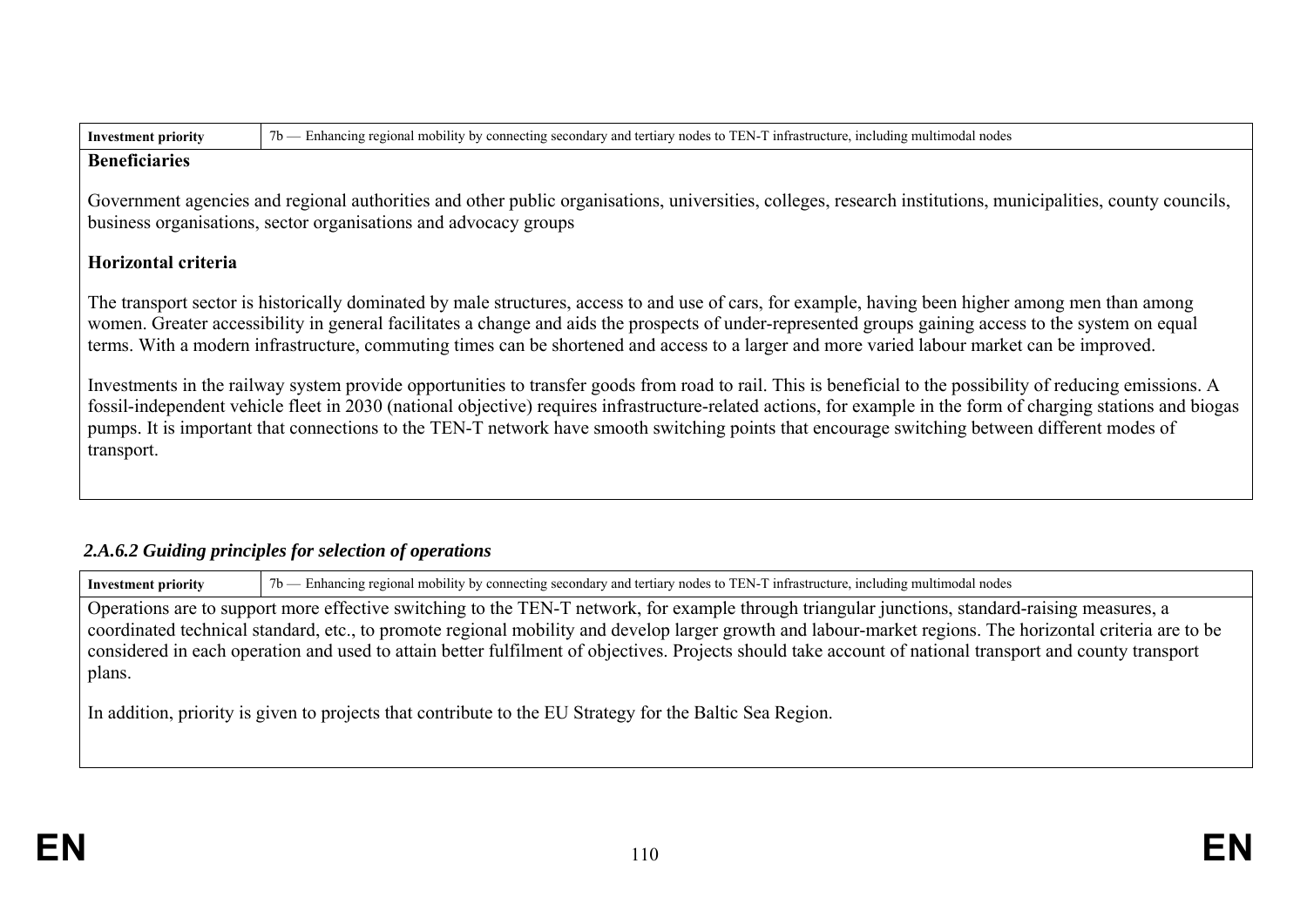# 2.A.6.3 Planned use of financial instruments (where appropriate)

| Inves<br>estment priority | -infrastri<br>and tertiarv<br>ucture<br>nultimodal nodes<br>.<br>$/b$ .<br>∠ secondarv<br>onnectini<br>ancino reojona<br>-including m<br>Enh<br>mobilit<br>nodes<br>nv. |
|---------------------------|-------------------------------------------------------------------------------------------------------------------------------------------------------------------------|
|                           |                                                                                                                                                                         |

## *2.A.6.4 Planned use of major projects* (where appropriate)

| ∕ TEN-''<br>ity by connecting secondary and tertiary nodes to<br>l intrastructure.<br>Investment priority<br>, including multimodal nodes<br>l mobility<br>- Enhancing regional<br>/ U |  |  |
|----------------------------------------------------------------------------------------------------------------------------------------------------------------------------------------|--|--|
|                                                                                                                                                                                        |  |  |

## *2.A.6.5 Output indicators by investment priority and, where appropriate by category of region*

### **Table 5: Common and programme-specific result indicators** (by investment priority, broken down by category of region for the ESF, and where relevant, for the ERDF)

|      | <b>Investment priority</b><br>7b — Enhancing regional mobility by connecting secondary and tertiary nodes to TEN-T infrastructure, including multimodal nodes |                         |             |                                        |   |                     |       |                                                                  |                                  |
|------|---------------------------------------------------------------------------------------------------------------------------------------------------------------|-------------------------|-------------|----------------------------------------|---|---------------------|-------|------------------------------------------------------------------|----------------------------------|
| ID   | Indicator                                                                                                                                                     | <b>Measurement unit</b> | Fund        | Category of region (where<br>relevant) |   | Target value (2023) |       |                                                                  | <b>Frequency of</b><br>reporting |
|      |                                                                                                                                                               |                         |             |                                        | M | W                   |       |                                                                  |                                  |
| CO12 | Railway: Total<br>length of<br>reconstructed or<br>upgraded railway<br>line                                                                                   | km                      | <b>ERDF</b> | More developed                         |   |                     | 40.00 | Swedish<br>Transport<br>Administration/<br>Transport<br>Analysis | Continuous                       |
| CO14 | Roads: Total<br>length of<br>reconstructed or<br>upgraded roads                                                                                               | km                      | <b>ERDF</b> | More developed                         |   |                     | 40.00 | Swedish<br>Transport<br>Administration/<br>Transport             | Continuous                       |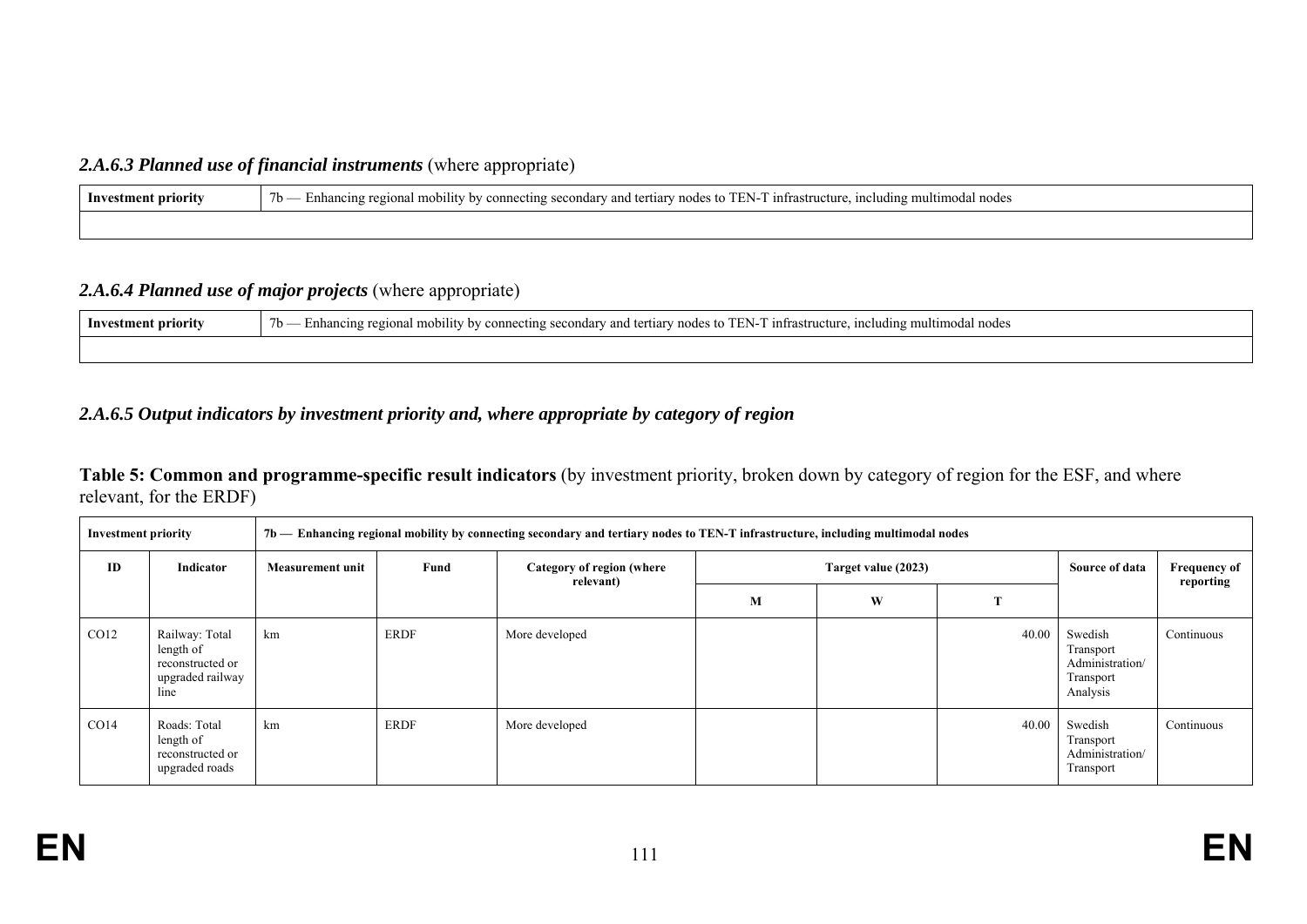|    | 7b — Enhancing regional mobility by connecting secondary and tertiary nodes to TEN-T infrastructure, including multimodal nodes<br><b>Investment priority</b> |                  |      |                                        |                     |   |                |                                  |  |
|----|---------------------------------------------------------------------------------------------------------------------------------------------------------------|------------------|------|----------------------------------------|---------------------|---|----------------|----------------------------------|--|
| ID | Indicator                                                                                                                                                     | Measurement unit | Fund | Category of region (where<br>relevant) | Target value (2023) |   | Source of data | <b>Frequency of</b><br>reporting |  |
|    |                                                                                                                                                               |                  |      |                                        | M                   | W |                |                                  |  |
|    |                                                                                                                                                               |                  |      |                                        |                     |   |                | Analysis                         |  |

# **2.A.4 Investment priority**

| ID of the investment priority    |                                                                                                                                                                                                                                                                                 |
|----------------------------------|---------------------------------------------------------------------------------------------------------------------------------------------------------------------------------------------------------------------------------------------------------------------------------|
| Title of the investment priority | Developing and improving environmentally-friendly (including low noise) and low-carbon transport systems, including inland waterways and maritime transport, ports,<br>multimodal links and airport infrastructure, in order to promote sustainable regional and local mobility |

# **2.A.5 Specific objectives corresponding to the investment priority and expected results**

| ID of the specific objective                                                   |                                                                                                                                                                                                                                                                                                                                                                                                                                                                                                                                                                                                                                                           |
|--------------------------------------------------------------------------------|-----------------------------------------------------------------------------------------------------------------------------------------------------------------------------------------------------------------------------------------------------------------------------------------------------------------------------------------------------------------------------------------------------------------------------------------------------------------------------------------------------------------------------------------------------------------------------------------------------------------------------------------------------------|
| Title of the specific objective                                                | In 2020, the proportion of travellers using environmentally friendly modes of transport has increased.                                                                                                                                                                                                                                                                                                                                                                                                                                                                                                                                                    |
| <b>Results that the Member States</b><br>seek to achieve with Union<br>support | Sustainable development necessitates a sustainable transport system. This applies to both goods transport and passenger<br>transport. Great challenges remain to attain the target set nationally to double public transport. The challenges are particularly<br>great in sparsely populated parts of the country. It is not sufficient to invest solely in infrastructure. Supplementary operations<br>such as developing new forms of public transport and investments in information and communication operations to influence<br>individual attitudes to sustainable travel provide greater opportunities for more people to choose public transport. |
|                                                                                | An important requirement to be met in order to utilise the opportunities offered by the TEN-T network in the form of railways<br>and roads is connecting infrastructure in the form of footpaths and cycle paths. Walking and cycling are often the most<br>efficient way of travelling shorter distances, for example to workplaces and connecting public transport.                                                                                                                                                                                                                                                                                     |
|                                                                                | Sustainable local and regional mobility is achieved through a number of different operations such as improved infrastructure,<br>measures for public transport and measures to facilitate pedestrian and cycle traffic. It is very important to improve the whole<br>journey for the traveller. Accessibility and usability for travellers are imported by new, smart and coordinated public transport                                                                                                                                                                                                                                                    |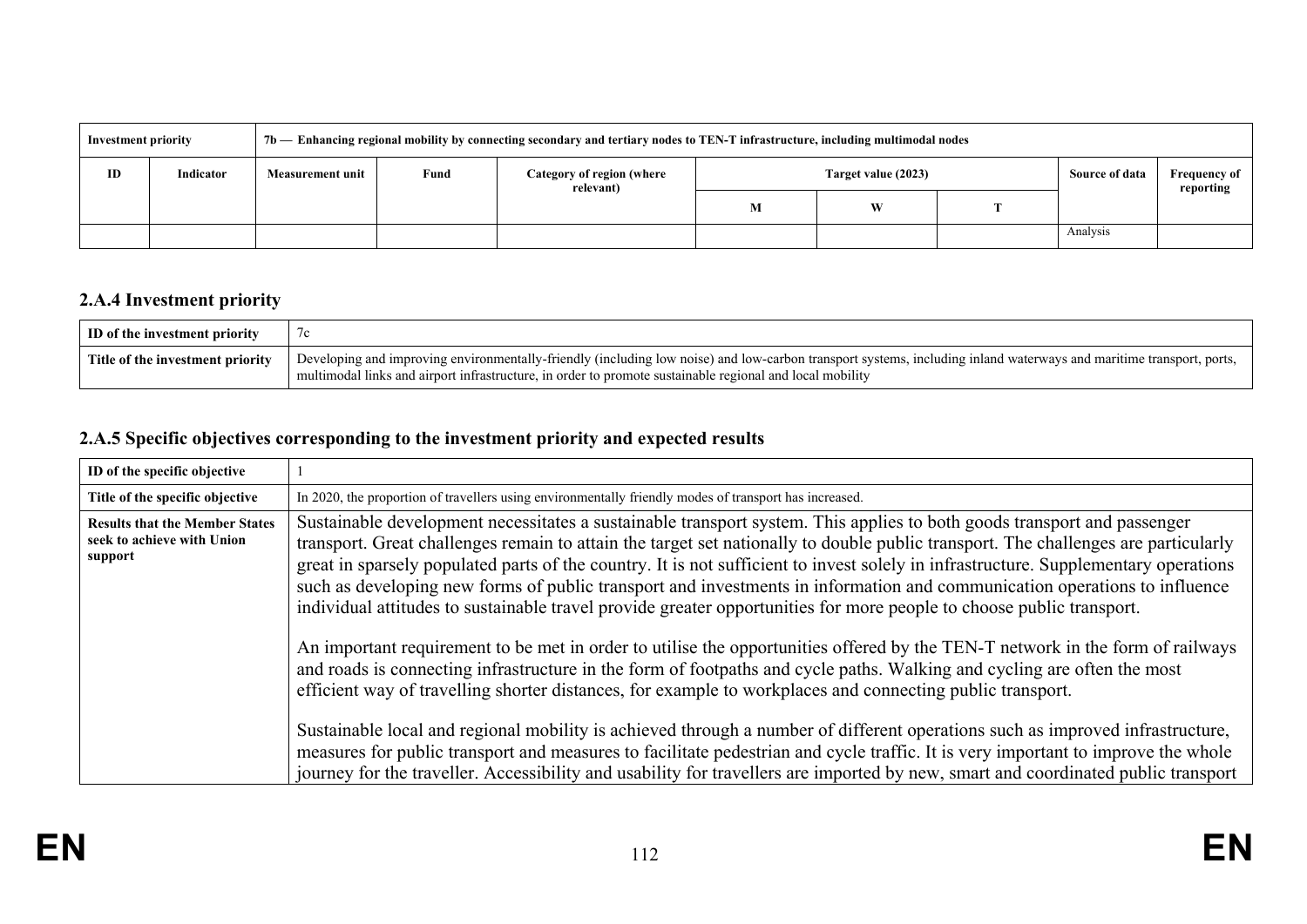| solutions. |
|------------|
|            |
|            |
|            |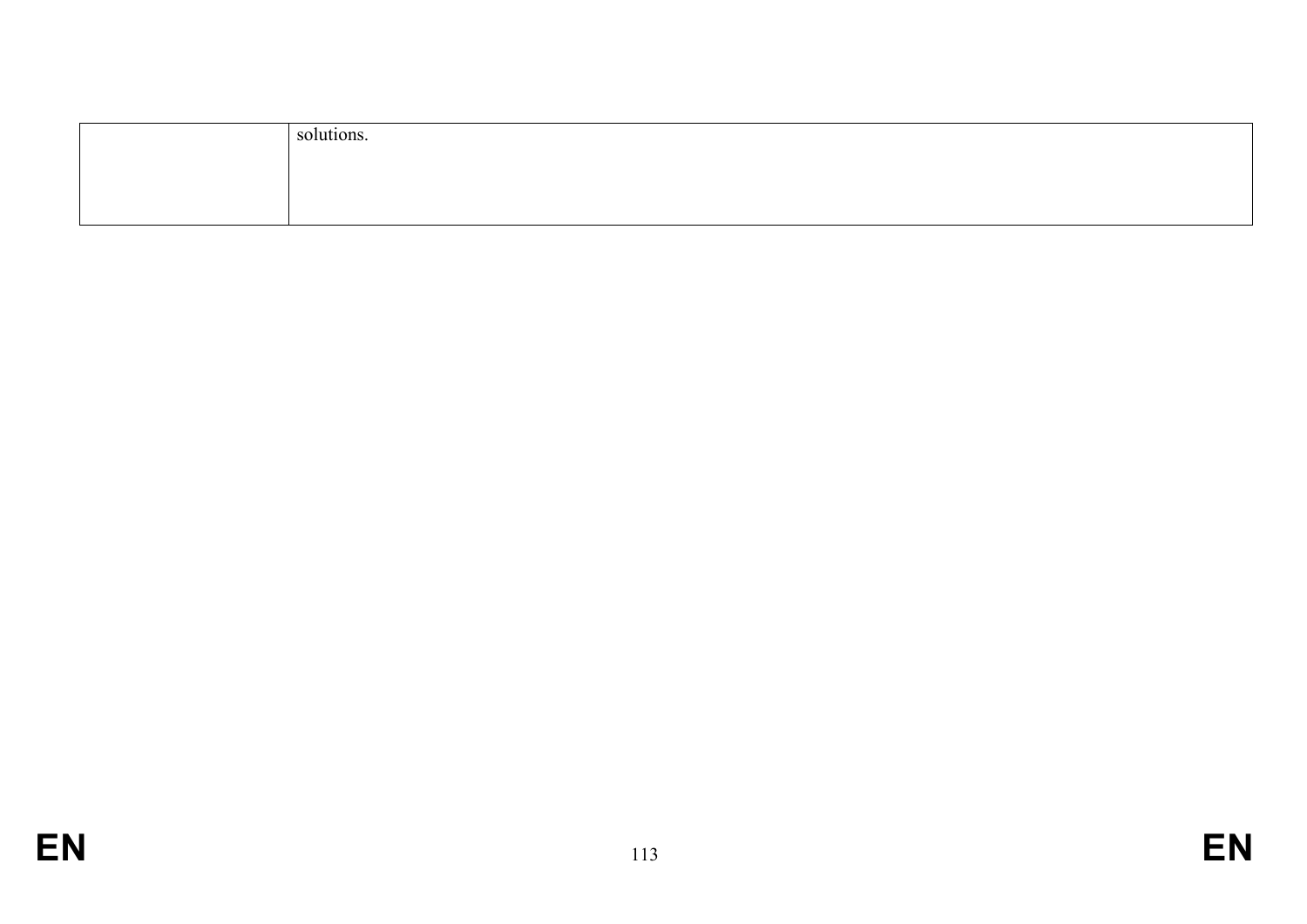| Table 3: Programme-specific result indicators, by specific objective (for the ERDF and the Cohesion Fund) |  |
|-----------------------------------------------------------------------------------------------------------|--|
|                                                                                                           |  |

| <b>Specific objective</b> |                                                                                     | 1 - År 2020 har andelen resenärer som använder miljövänliga trafikslag ökat. |                                        |                       |                         |                     |                |                                  |  |
|---------------------------|-------------------------------------------------------------------------------------|------------------------------------------------------------------------------|----------------------------------------|-----------------------|-------------------------|---------------------|----------------|----------------------------------|--|
| ID                        | Indicator                                                                           | Measurement unit                                                             | Category of region (where<br>relevant) | <b>Baseline value</b> | <b>Baseline</b><br>vear | Target value (2023) | Source of data | <b>Frequency of</b><br>reporting |  |
| 0404                      | Koldioxidutsläpp från transporter<br>(exkl. internationell luftfart och<br>sjöfart) | Ton/år                                                                       | More developed                         | 1,099,202.00          | 201                     | 989,282.00          | Länsstyrelsen  | Vartannat år                     |  |
| 705                       | Antal resor med kollektivtrafik                                                     | Antal resor                                                                  | More developed                         | 17,514,000.00         | 2013                    | 19,791,000.00       | Trafikanalys   | Vartannat år                     |  |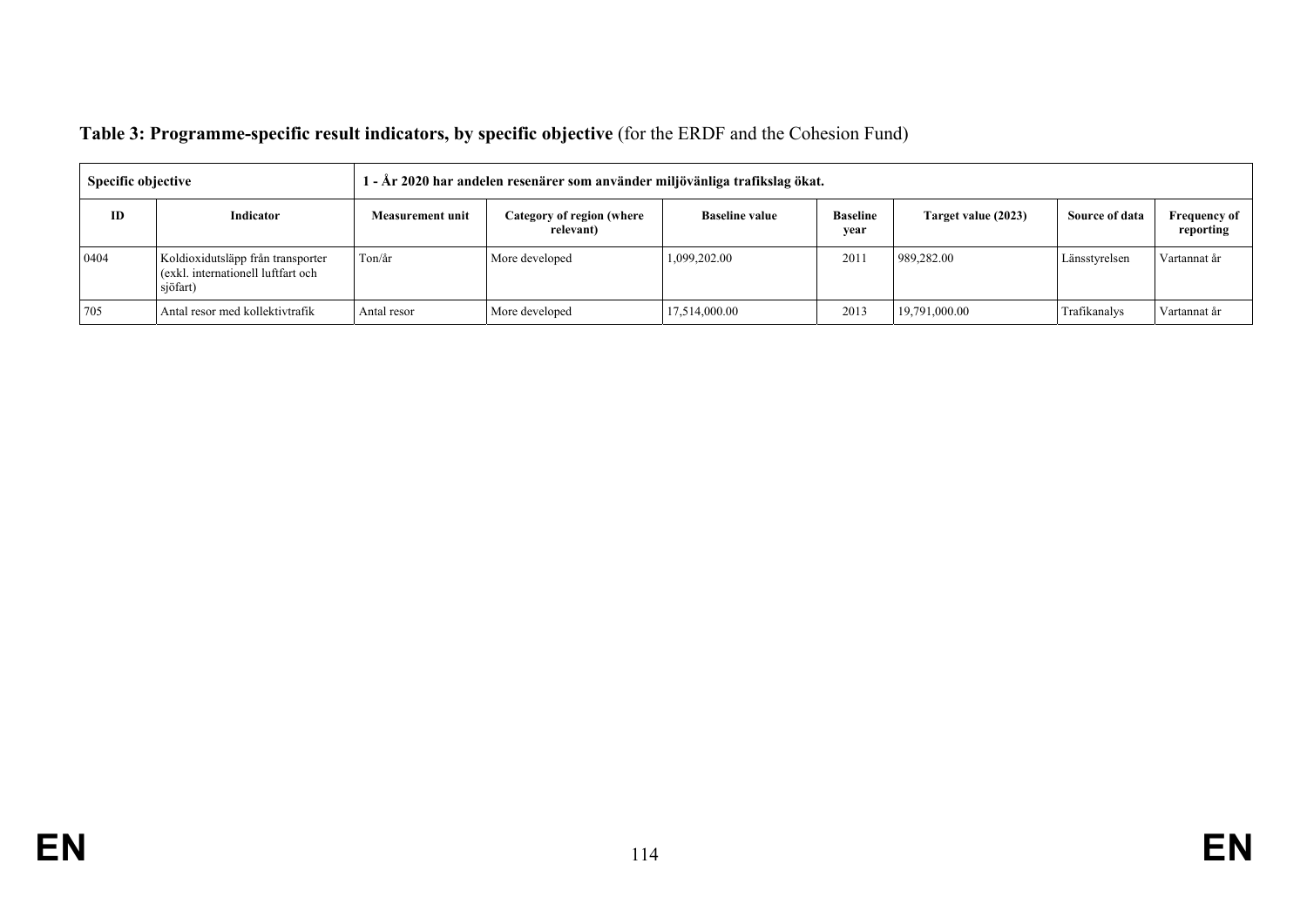# **2.A.6 Action to be supported under the investment priority** (by investment priority)

#### *2.A.6.1 Description of the type and examples of actions to be supported and their expected contribution to the specific objectives including, where appropriate, the identification of main target groups, specific territories targeted and types of beneficiaries*



Examples of activities that can be supported:

- Investments in the various modes of transport for reduced journey times, greater accessibility, greater capacity, regularity and quality of transport.
- Investments in footpaths and cycle tracks, operations to promote public transport or similar actions.
- Operations that assist towards reduced energy use or increased proportion of renewable energy through changes in behaviour, greater learning and raising awareness.
- Developing smart system solutions for public transport in order to reduce climate impact and improve energy efficiency in public transport.
- Developing and testing new public transport solutions specially developed from the perspective of rural and sparsely populated areas.
- To attain the objective of increased travel by public transport and increased travel on foot and by bicycle, measures are required at various levels. To achieve maximum effect, measures in infrastructure are combined, for example, with measures to influence behaviour and new, smart solutions for enhanced and adapted public transport.

### **Main target groups**

Enterprises and organisations in the programme area

# **Geographical regions**

This investment priority relates to operations throughout the programme area

# **Beneficiaries**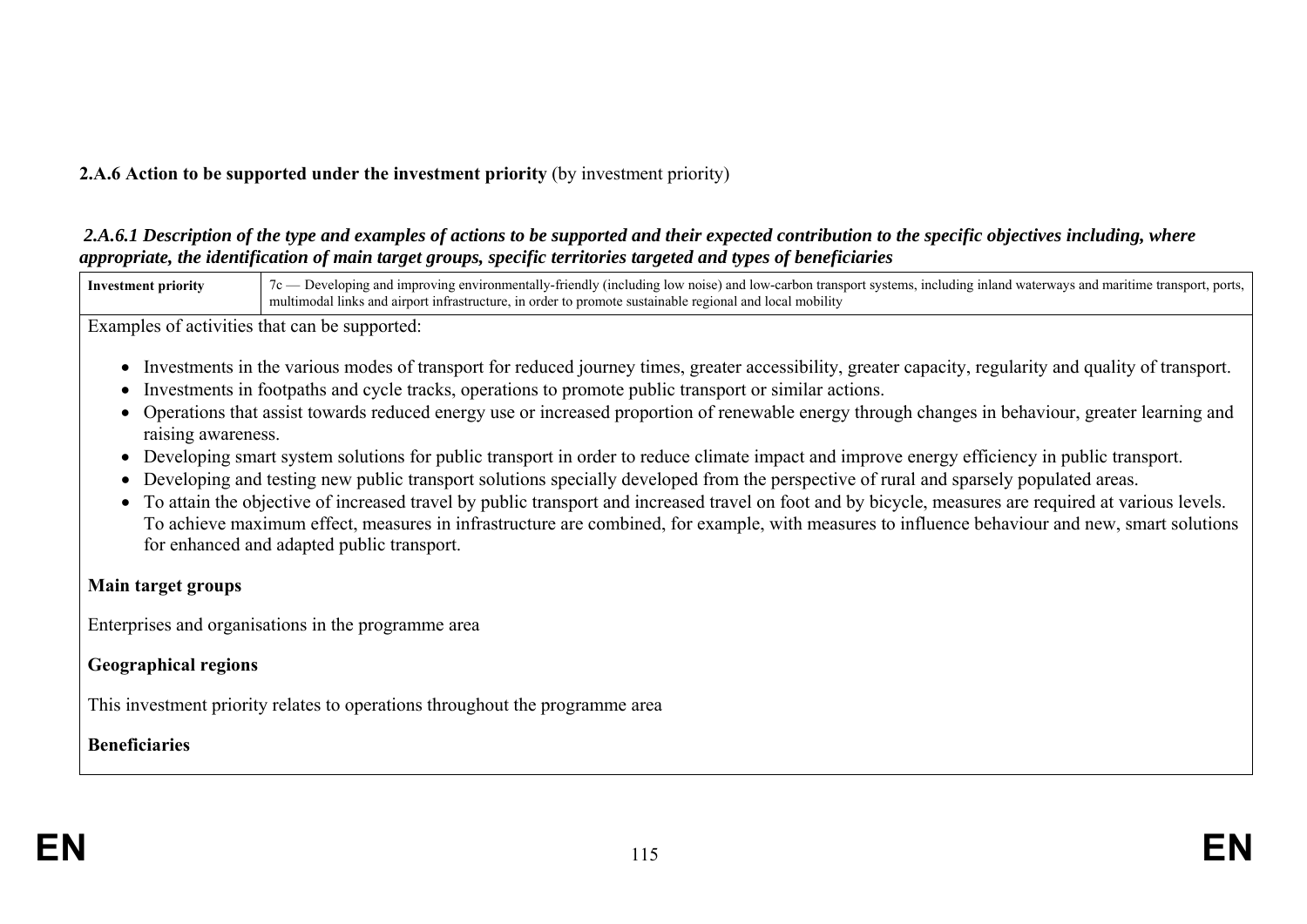| Investme | u svsteme.<br>1n12<br>low<br>≏ш∩<br>nort<br>udin<br>noise!<br>transnot<br>vironme.<br>$\cdots$ nnrov $\cdots$<br>nsnort<br>and low-c<br>ionins<br>water<br>carnon.<br>- I I I C<br>. |
|----------|--------------------------------------------------------------------------------------------------------------------------------------------------------------------------------------|
|          | .10b1l1tv<br>able region<br>nrom<br>neture.<br>Tocal<br>sustain<br>n oraet                                                                                                           |

Government agencies and regional authorities and other public organisations, universities, colleges, research institutions, municipalities, county councils, business organisations, sector organisations and advocacy groups

### **Horizontal criteria**

The transport sector is historically dominated by male structures, access to and use of cars, for example, having been higher among men than among women and men having commuted for longer times than women in general have done so. Greater accessibility in general facilitates a change and aids the prospects of under-represented groups gaining access to the system on equal terms. With a modern infrastructure, commuting times can be shortened and access to a larger and more varied labour market can be improved. A risk with regional enlargement is that the gender pattern may be reinforced so that women work closer to home, resulting in greater responsibility for children and the home, while men start to commute long distances. Well expanded and fast public transport therefore requires freer routines and purposeful efforts to break traditional gender roles. Public transport today is relatively more important for women than for men. There is an endeavour to even this out primarily by increasing the proportion of men who make use of public transport.

Improved and enhanced public transport supports the objectives of reduced greenhouse gas emissions. Investments in the railway system provided opportunities to transfer goods from road to rail. This is beneficial to the possibility of reducing emissions. A fossil-independent vehicle fleet in 2030 (national objective) requires infrastructure-related actions, for example in the form of charging stations and biogas pumps. It is important that connections to the TEN-T network have smooth switching points that encourage switching between different modes of transport.

# *2.A.6.2 Guiding principles for selection of operations*

| <b>Investment priority</b>                                                                                                                                    | 7c — Developing and improving environmentally-friendly (including low noise) and low-carbon transport systems, including inland waterways and maritime transport, ports,<br>multimodal links and airport infrastructure, in order to promote sustainable regional and local mobility |  |  |  |  |  |  |  |  |  |  |
|---------------------------------------------------------------------------------------------------------------------------------------------------------------|--------------------------------------------------------------------------------------------------------------------------------------------------------------------------------------------------------------------------------------------------------------------------------------|--|--|--|--|--|--|--|--|--|--|
|                                                                                                                                                               | Projects that have a clear link to the needs of trade and industry, have several participating organisations, promote sustainable regional enlargement,                                                                                                                              |  |  |  |  |  |  |  |  |  |  |
|                                                                                                                                                               | contribute to environmentally efficient transport and encourage new transport and traffic solutions should be prioritised. The horizontal criteria are to be                                                                                                                         |  |  |  |  |  |  |  |  |  |  |
| considered in each project and used to attain better fulfilment of objectives. Projects should take account of national transport and county transport plans. |                                                                                                                                                                                                                                                                                      |  |  |  |  |  |  |  |  |  |  |
|                                                                                                                                                               | Priority is given to projects that are linked to the EU Strategy for the Baltic Sea Region.                                                                                                                                                                                          |  |  |  |  |  |  |  |  |  |  |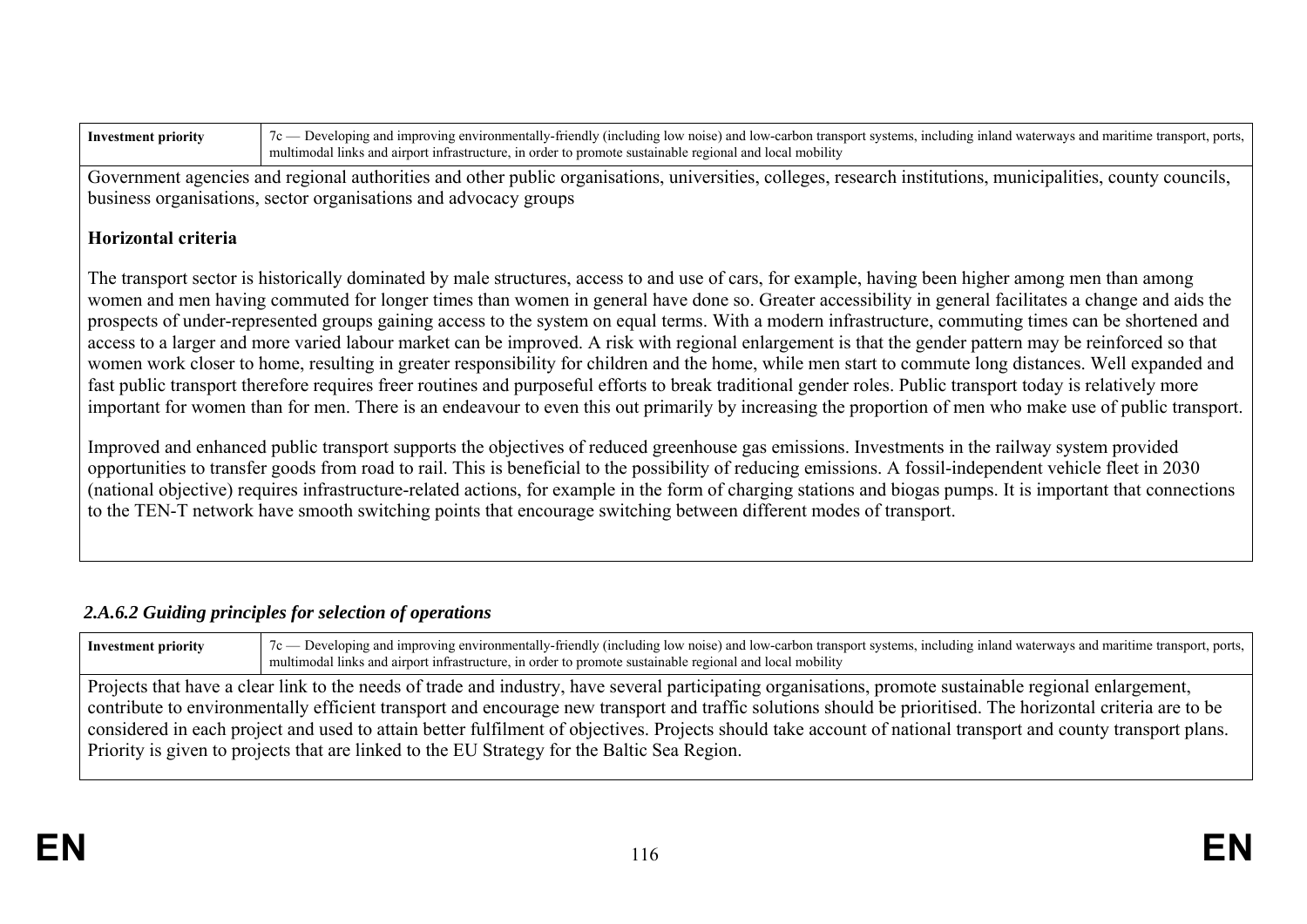| Investment priority | $7c$ Developing and improving environmentally-friendly (including low noise) and low-carbon transport systems, including inland waterways and maritime transport, ports,<br>l links and airport infrastructure, in order to promote sustainable regional and local mobility |
|---------------------|-----------------------------------------------------------------------------------------------------------------------------------------------------------------------------------------------------------------------------------------------------------------------------|
|                     |                                                                                                                                                                                                                                                                             |

#### 2.A.6.3 Planned use of financial instruments (where appropriate)

| Investment priority | $7c$ Developing and improving environmentally-friendly (including low noise) and low-carbon transport systems, including inland waterways and maritime transport, ports, 1<br>multimodal links and airport infrastructure, in order to promote sustainable regional and local mobility |
|---------------------|----------------------------------------------------------------------------------------------------------------------------------------------------------------------------------------------------------------------------------------------------------------------------------------|
|                     |                                                                                                                                                                                                                                                                                        |

### *2.A.6.4 Planned use of major projects* (where appropriate)

| Inves<br>stment priority | Developing and improving environmentally-friendly (including low noise) and low-carbon transport systems, including inland waterways and maritime transport, ports,<br>Inks and airport infrastructure, in order to promote sustainable regional<br>l and local mobility |
|--------------------------|--------------------------------------------------------------------------------------------------------------------------------------------------------------------------------------------------------------------------------------------------------------------------|
|                          |                                                                                                                                                                                                                                                                          |

## *2.A.6.5 Output indicators by investment priority and, where appropriate by category of region*

**Table 5: Common and programme-specific result indicators** (by investment priority, broken down by category of region for the ESF, and where relevant, for the ERDF)

| <b>Investment priority</b> |                                     |                  |             | 7c — Developing and improving environmentally-friendly (including low noise) and low-carbon transport systems, including inland waterways and maritime transport, ports,<br>multimodal links and airport infrastructure, in order to promote sustainable regional and local mobility |                     |   |      |                       |                                  |
|----------------------------|-------------------------------------|------------------|-------------|--------------------------------------------------------------------------------------------------------------------------------------------------------------------------------------------------------------------------------------------------------------------------------------|---------------------|---|------|-----------------------|----------------------------------|
| ID                         | Indicator                           | Measurement unit | Fund        | Category of region (where<br>relevant)                                                                                                                                                                                                                                               | Target value (2023) |   |      | Source of data        | <b>Frequency of</b><br>reporting |
|                            |                                     |                  |             |                                                                                                                                                                                                                                                                                      | M                   | W |      |                       |                                  |
|                            | Number of smart<br>system solutions | Number           | <b>ERDF</b> | More developed                                                                                                                                                                                                                                                                       |                     |   | 5.00 | Managing<br>authority | Continuous                       |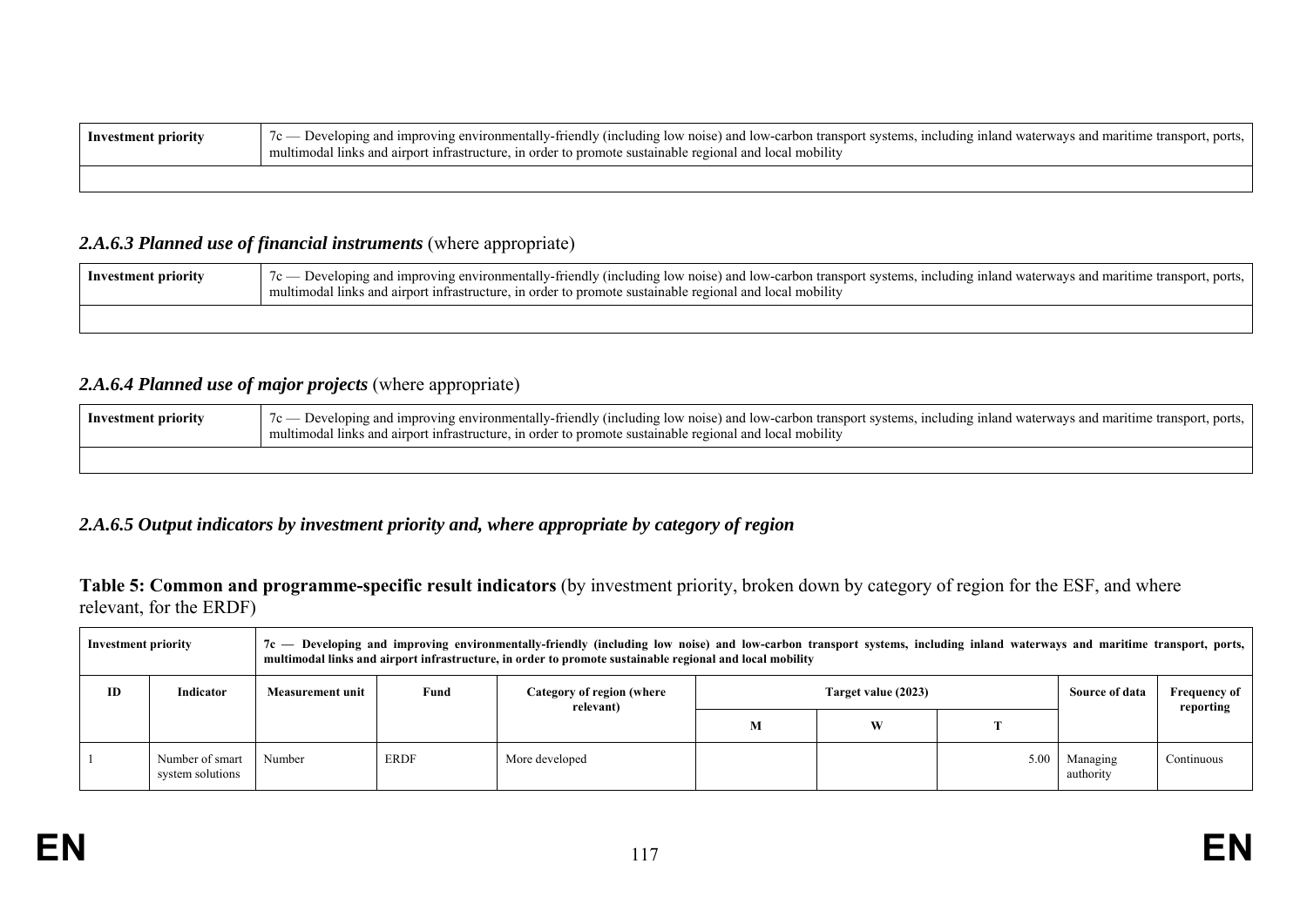| <b>Investment priority</b> |                                                                                                                                |                         | 7c — Developing and improving environmentally-friendly (including low noise) and low-carbon transport systems, including inland waterways and maritime transport, ports,<br>multimodal links and airport infrastructure, in order to promote sustainable regional and local mobility |                                        |   |                     |                |                                                |            |  |  |  |
|----------------------------|--------------------------------------------------------------------------------------------------------------------------------|-------------------------|--------------------------------------------------------------------------------------------------------------------------------------------------------------------------------------------------------------------------------------------------------------------------------------|----------------------------------------|---|---------------------|----------------|------------------------------------------------|------------|--|--|--|
| ID                         | Indicator                                                                                                                      | <b>Measurement unit</b> | Fund                                                                                                                                                                                                                                                                                 | Category of region (where<br>relevant) |   | Target value (2023) | Source of data | <b>Frequency of</b><br>reporting               |            |  |  |  |
|                            |                                                                                                                                |                         | M                                                                                                                                                                                                                                                                                    |                                        | W | т                   |                |                                                |            |  |  |  |
|                            | for public<br>transport                                                                                                        |                         |                                                                                                                                                                                                                                                                                      |                                        |   |                     |                |                                                |            |  |  |  |
| 17                         | Number of<br>projects that<br>produce<br>strategies/<br>preliminary<br>studies/plans<br>based on the<br>four-step<br>principle | Number                  | ERDF                                                                                                                                                                                                                                                                                 | More developed                         |   |                     | 5.00           | Managing<br>authority's<br>computer<br>systems | Continuous |  |  |  |

# **2.A.7 Social innovation, transnational cooperation and contribution to thematic objectives 1-7**

| <b>Priority axis</b> | <sup>o</sup> sustainable transport and removing bottlenecks in .<br>kev network infrastructures !<br>Promoting |
|----------------------|----------------------------------------------------------------------------------------------------------------|
|                      |                                                                                                                |

#### **2.A.8 Performance framework**

### **Table 6: Performance framework of the priority axis** (by fund and, for the ERDF and ESF, category of region)

|                        | 5 — Promoting sustainable transport and removing bottlenecks in key network infrastructures<br><b>Priority axis</b> |                                    |  |                                                |  |                       |                           |   |  |                     |  |  |                   |                             |
|------------------------|---------------------------------------------------------------------------------------------------------------------|------------------------------------|--|------------------------------------------------|--|-----------------------|---------------------------|---|--|---------------------|--|--|-------------------|-----------------------------|
| ID<br><b>Indicator</b> |                                                                                                                     | Indicator or key<br>implementation |  | Fund<br>Measurement unit.<br>where appropriate |  | Category<br>of region | <b>Milestone for 2018</b> |   |  | Final target (2023) |  |  | Source of<br>data | Explanation<br>of relevance |
|                        | type                                                                                                                | step                               |  |                                                |  |                       |                           | W |  | M                   |  |  |                   | of indicator,<br>where      |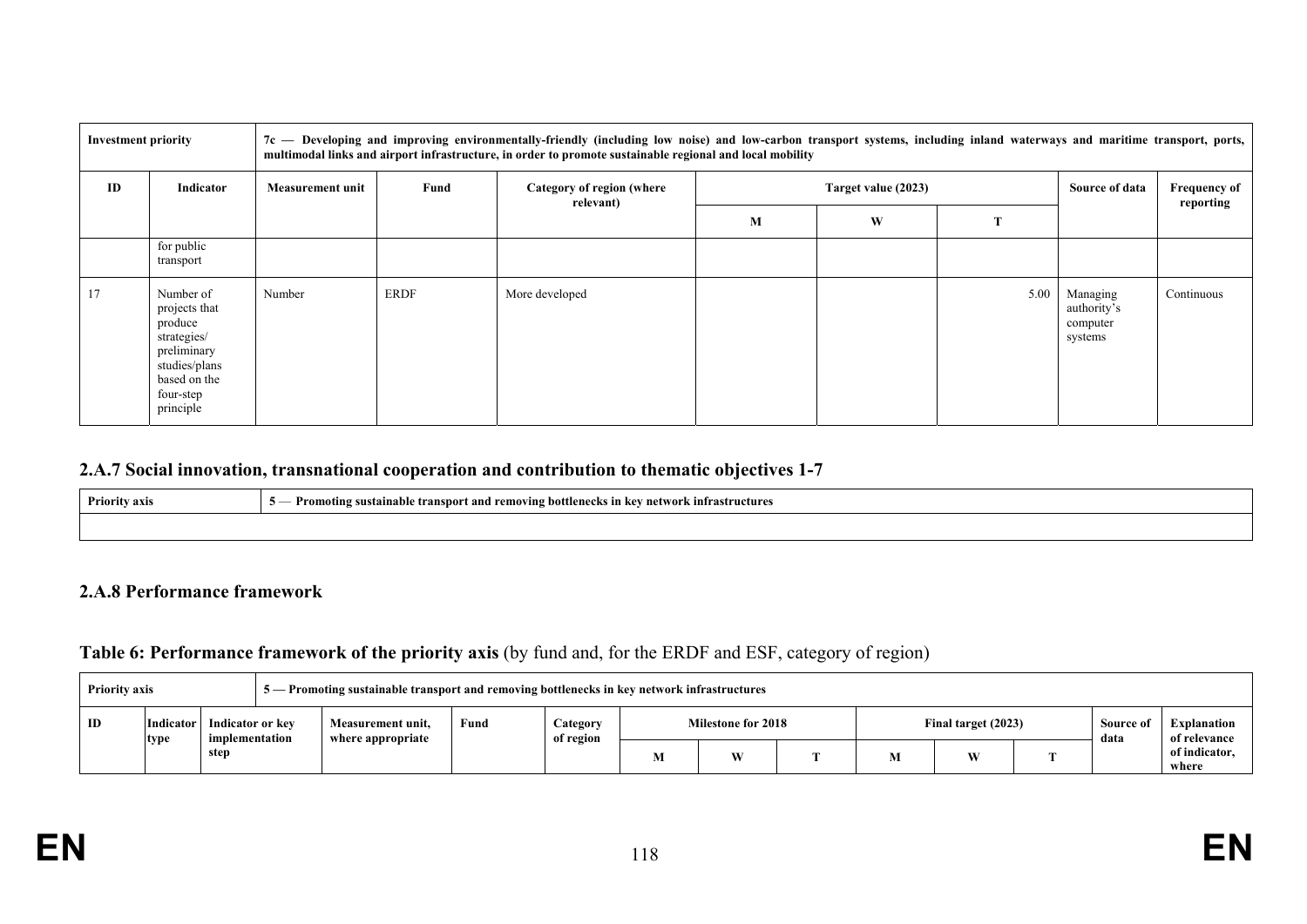|      |                |                                                                             |            |             |                   |  |            |  |                        |           | appropriate |
|------|----------------|-----------------------------------------------------------------------------|------------|-------------|-------------------|--|------------|--|------------------------|-----------|-------------|
| CO12 | $\overline{O}$ | Railway: Total<br>length of<br>reconstructed or<br>upgraded railway<br>line | km         | <b>ERDF</b> | More<br>developed |  | 15         |  | 60.00                  | Project   |             |
| CO14 | $\Omega$       | Roads: Total length<br>of reconstructed or<br>upgraded roads                | km         | <b>ERDF</b> | More<br>developed |  | 15         |  | 60.00                  | Project   |             |
| 20   |                | Expenditure                                                                 | <b>EUR</b> | <b>ERDF</b> | More<br>developed |  | 16 553 121 |  | 55 177 070.00 Managing | authority |             |

### **Additional qualitative information on the establishment of the performance framework**

The managing authority has deemed it most appropriate to make use of outcome indicators for the performance framework and supplement these with one financial indicator per priority axis. This assessment is justified by the fact that output indicators can be fully attributed to implementation of the programme and that they are possible to measure continuously during implementation of the programme. Result indicators will not be used.

The methods and criteria that have been used to select relevant output indicators follow the guidelines issued by the Commission. The calculations of a reasonable value for the interim target for 2018 for each selected output indicator have been based on experience from the previous programming period and an assessment of how quickly projects in the priority axis concerned can be expected to generate outcomes for each output indicator. The estimated total number of projects in each priority axis has also been taken into account. The managing authority is of the opinion that the selected output indicators fulfil the requirement to cover more than 50 % of the financial allocation for the priority axis.

With regard to the financial indicator 'Resources paid' per priority axis, the calculations have been based on the requirement for all payments included to be based on eligible costs paid to the beneficiary and for these to be certified by the certifying authority. The managing authority has taken account of experience from the programming period 2007-2013 and has focused, in particular, on how the payments were carried out during the corresponding part of the programming period, i.e. 2007-2011. The fact that the programme for the programming period 2014-2020 is more focused and concentrated and that the managing authority has a smooth organisation in place has also been taken into account. The level of payment has differed between the priority axes of the programmes over the programming period 2007-2013, and the managing authority has taken account of these variations in establishing the performance framework.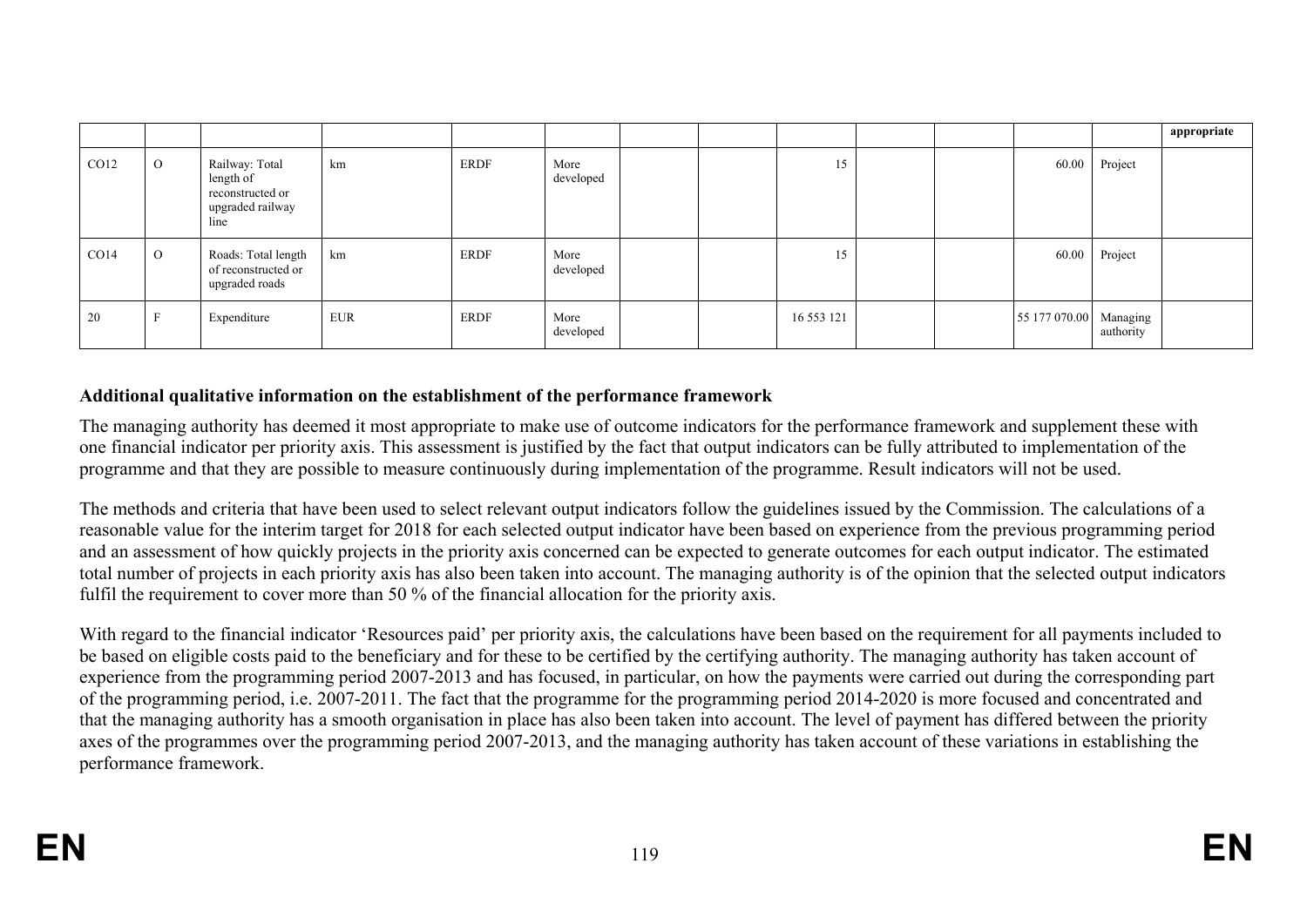The interim target for 2018 for the financial indicator for priority axis 2 has been set at 20 %, which is somewhat lower than for other priority axes. Projects in this priority axis are deemed to be time-consuming and to be highly complex in the start-up phase due to extensive planning and procurements, which shifts the time of major expenses.

The managing authority is considering the options for permitting longer project periods than have been possible during the programming period 2007- 2013 in certain particular cases. Longer project periods mean that the outcome for the outcome indicators will come relatively late in the programming period, with the result that the interim targets for 2018 in the performance framework are lower in these cases than for other priority axes.

In priority axis 2, in which broadband investments are planned, the results of implemented operations cannot be expected to be reported until a long time into the programming period. The interim target for the selected output indicator 'Added number of enterprises that have gained access to broadband at speeds of at least 100 Mbps' has been estimated to be 0. In order, nevertheless, to follow up the effects of approved operations in this priority axis, the programme will use the key implementation step 'Planned number of enterprises with access to broadband at speeds of at least 100 Mbps based on projects financed in the priority axis'. This key implementation step will be monitored continuously during programme implementation and reported back in the annual implementation report submitted to the Commission.

In most cases, only one output indicator per priority axis has been selected for the performance framework. The reason for this is that the programme is so focused and concentrated that each selected output indicator is deemed to cover a large proportion of the expected projects. Having few indicators in the performance framework also makes it easier to follow up and have an overview of implementation and improves the prospects for corrective actions if the trends suggest that the performance framework will not be fulfilled.

### **2.A.9 Categories of intervention**

Categories of intervention corresponding to the content of the priority axis based on a nomenclature adopted by the Commission, and indicative breakdown of Union support.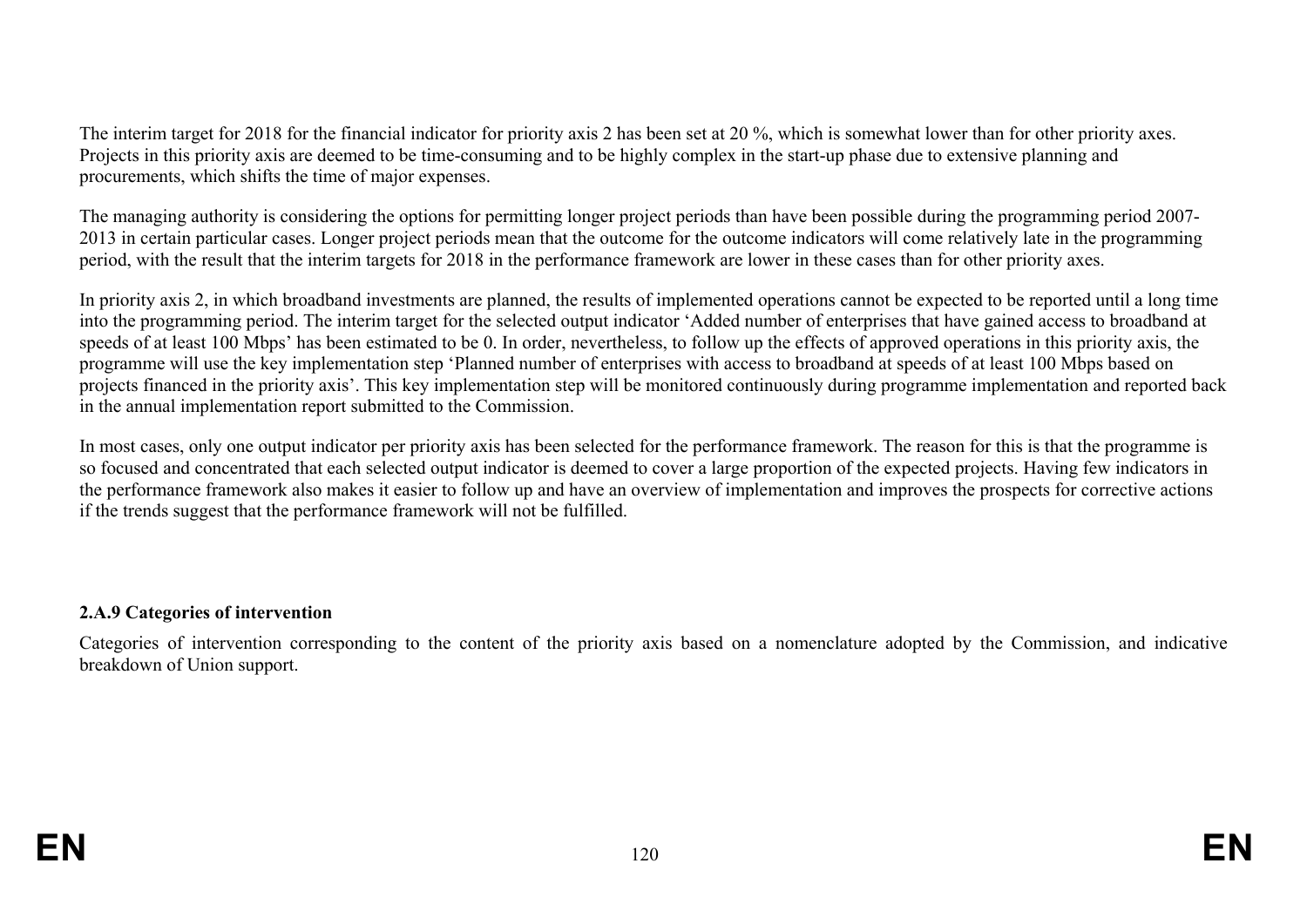### **Tables 7-11: Categories of intervention**

#### **Table 7: Dimension 1** — **Intervention field**

| <b>Priority axis</b> | 5 — Promoting sustainable transport and removing bottlenecks in key network infrastructures |  |                                                                                                 |                   |  |  |  |  |
|----------------------|---------------------------------------------------------------------------------------------|--|-------------------------------------------------------------------------------------------------|-------------------|--|--|--|--|
| Fund                 | Category of region                                                                          |  | Code                                                                                            | $\epsilon$ amount |  |  |  |  |
| <b>ERDF</b>          | More developed                                                                              |  | 024. Railways (TEN-T Core)                                                                      | 4 101 269.00      |  |  |  |  |
| <b>ERDF</b>          | More developed                                                                              |  | 025. Railways (TEN-T comprehensive)                                                             | 3 801 176.00      |  |  |  |  |
| <b>ERDF</b>          | More developed                                                                              |  | 026. Other Railways                                                                             | 2 000 774.00      |  |  |  |  |
| <b>ERDF</b>          | More developed                                                                              |  | 034. Other reconstructed or improved road (motorway, national, regional or local)               | 6 802 104.00      |  |  |  |  |
| <b>ERDF</b>          | More developed                                                                              |  | 036. Multimodal transport                                                                       | 3 401 052.00      |  |  |  |  |
| <b>ERDF</b>          | More developed                                                                              |  | 043. Clean urban transport infrastructure and promotion (including equipment and rolling stock) | 3 611 117.00      |  |  |  |  |
| <b>ERDF</b>          | More developed                                                                              |  | 090. Cycle tracks and footpaths                                                                 | 3 871 043.00      |  |  |  |  |

#### **Table 8: Dimension 2** — **Form of finance**

| <b>Priority axis</b><br>5 — Promoting sustainable transport and removing bottlenecks in key network infrastructures |                    |  |                         |                 |  |  |
|---------------------------------------------------------------------------------------------------------------------|--------------------|--|-------------------------|-----------------|--|--|
| Fund                                                                                                                | Category of region |  | Code                    | E <b>amount</b> |  |  |
| <b>ERDF</b>                                                                                                         | More developed     |  | 01. Non-repayable grant | 27 588 535.00   |  |  |

#### **Table 9: Dimension 3** — **Territory type**

| <b>Priority axis</b> |  |                    | - Promoting sustainable transport and removing bottlenecks in key network infrastructures |          |
|----------------------|--|--------------------|-------------------------------------------------------------------------------------------|----------|
| Fund                 |  | Category of region | Code                                                                                      | E amount |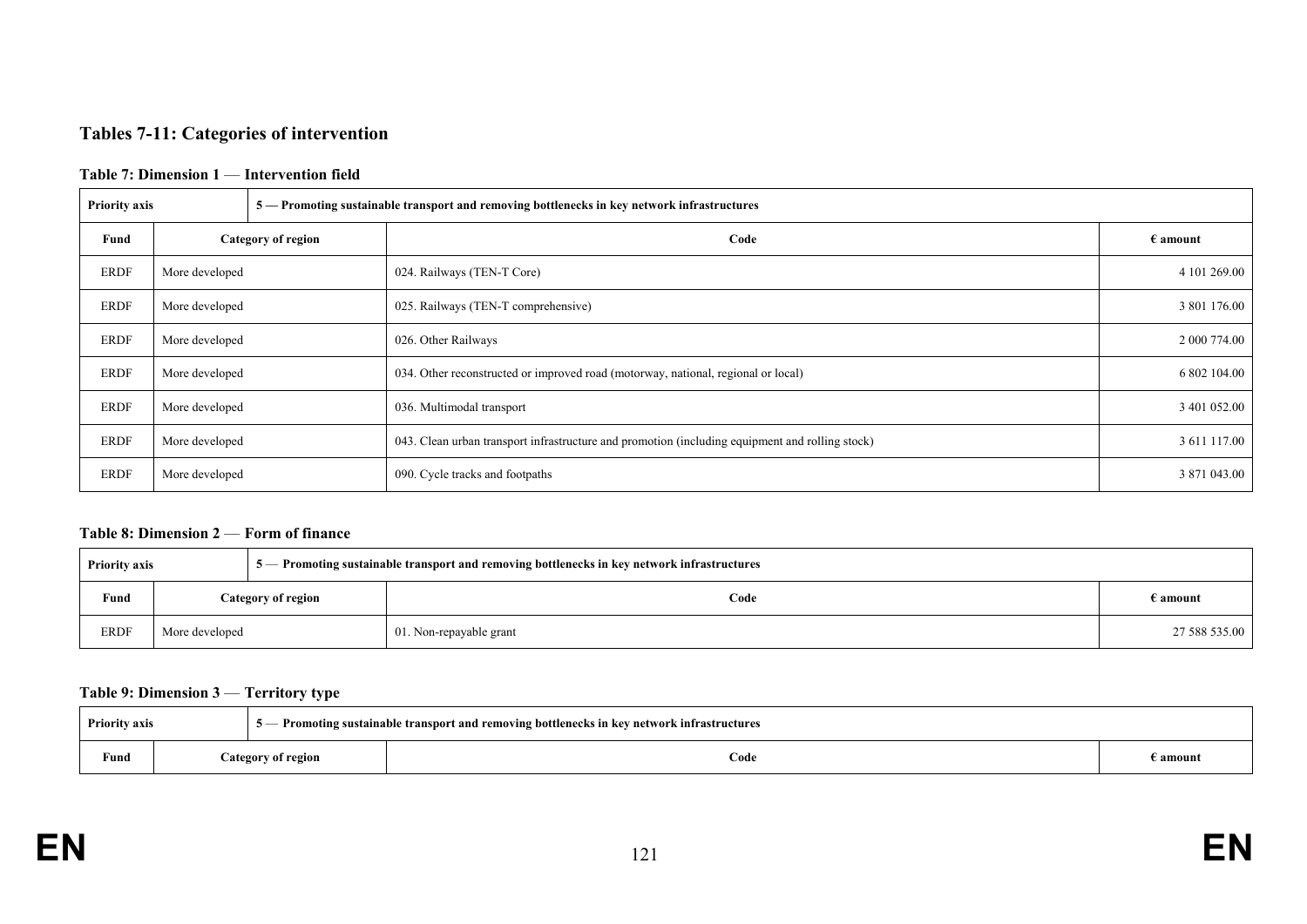| <b>Priority axis</b><br>5 — Promoting sustainable transport and removing bottlenecks in key network infrastructures |                    |  |                                                                 |               |
|---------------------------------------------------------------------------------------------------------------------|--------------------|--|-----------------------------------------------------------------|---------------|
| Fund                                                                                                                | Category of region |  | Code                                                            | E amount :    |
| <b>ERDF</b>                                                                                                         | More developed     |  | 01. Large Urban areas (densely populated $>50,000$ population)  | 0.00          |
| <b>ERDF</b>                                                                                                         | More developed     |  | 02. Small Urban areas (intermediate density $>5000$ population) | 14 897 809.00 |
| <b>ERDF</b>                                                                                                         | More developed     |  | 03. Rural areas (thinly populated)                              | 12 690 726.00 |

#### **Table 10: Dimension 4** — **Territorial delivery mechanisms**

| <b>Priority axis</b><br>$\frac{1}{2}$ 5 — Promoting sustainable transport and removing bottlenecks in key network infrastructures |                |                    |                    |                   |
|-----------------------------------------------------------------------------------------------------------------------------------|----------------|--------------------|--------------------|-------------------|
| Fund                                                                                                                              |                | Category of region | Code               | $\epsilon$ amount |
| <b>ERDF</b>                                                                                                                       | More developed |                    | 07. Not applicable | 27 588 535.00     |

#### **Table 11: Dimension 6** — **ESF secondary theme** (ESF and YEI only)

| <b>Priority axis</b> |  |                    | - Promoting sustainable transport and removing bottlenecks in key network infrastructures |          |
|----------------------|--|--------------------|-------------------------------------------------------------------------------------------|----------|
| Fund                 |  | Category of region | Code                                                                                      | d amount |

#### **2.A.10 Summary of the planned use of technical assistance including, where necessary, actions to reinforce the administrative capacity of authorities involved in the management and control of the programmes and beneficiaries** (where appropriate) (by priority axis)

| <b>Priority axis:</b> | 5 - Promoting sustainable transport and removing bottlenecks in key network infrastructures |
|-----------------------|---------------------------------------------------------------------------------------------|
|                       |                                                                                             |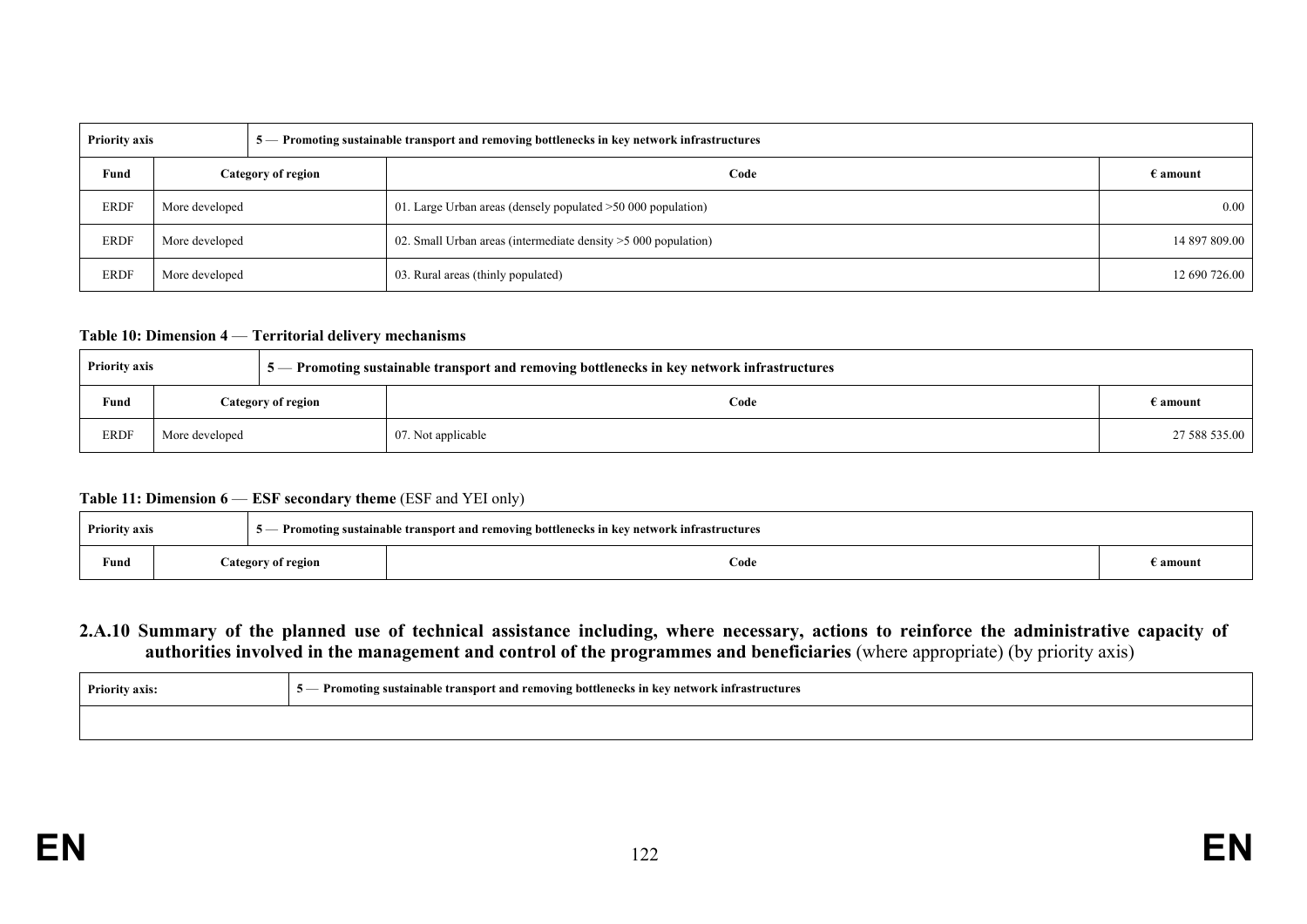#### **2.B DESCRIPTION OF THE PRIORITY AXES FOR TECHNICAL ASSISTANCE**

### **2.B.1 Priority axis**

| ID of the priority axis    |                                     |
|----------------------------|-------------------------------------|
| Title of the priority axis | $\sim$<br>Technical assistance (TA) |

## **2.B.2 Justification for establishing a priority axis covering more than one category of region** (where applicable)

## **2.B.3 Fund and category of region**

| Fund<br>$\sim$ $\sim$ | <b>Category of region</b> | Calculation basis (total eligible expenditure or eligible public<br>expenditure) |
|-----------------------|---------------------------|----------------------------------------------------------------------------------|
| <b>ERDF</b>           | More developed            | Public                                                                           |

#### **2.B.4 Specific objectives and expected results**

| ID | <b>Specific objective</b>                                                                                                                                                                                           | Results that the Member States seek to achieve with Union support                                                                                                                                               |
|----|---------------------------------------------------------------------------------------------------------------------------------------------------------------------------------------------------------------------|-----------------------------------------------------------------------------------------------------------------------------------------------------------------------------------------------------------------|
|    | Technical assistance is to lead to the programme being<br>implemented in an appropriate, legally sound and<br>effective way that contributes to the objectives of the<br>programme being met in other priority axes | Technical assistance is to lead to the programme being implemented in an appropriate, legally sound and  <br>effective way that contributes to the objectives of the programme being met in other priority axes |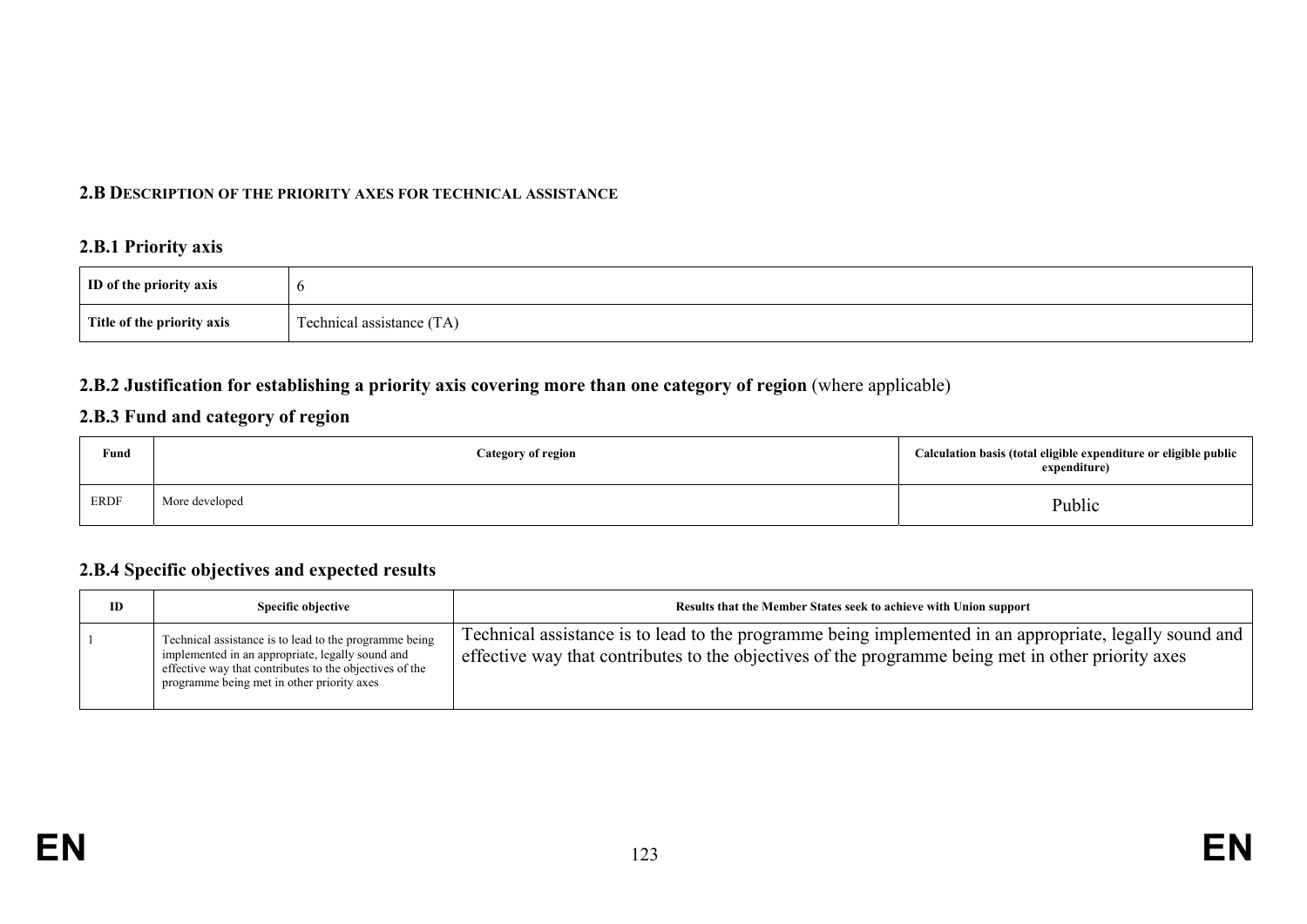#### **2.B.5 Result indicators**

# **Table 12: Programme-specific result indicators** (by specific objective) (for ERDF/ESF/Cohesion Fund)

| 1 - Tekniskt stöd ska leda till att programmet genomförs ändamålsenligt, rättssäkert och effektivt samt bidrar till att programmets mål nås inom övriga insatsområden<br><b>Priority axis</b> |           |                         |   |                                                                         |  |  |                |                                  |  |  |
|-----------------------------------------------------------------------------------------------------------------------------------------------------------------------------------------------|-----------|-------------------------|---|-------------------------------------------------------------------------|--|--|----------------|----------------------------------|--|--|
| <b>ID</b>                                                                                                                                                                                     | Indicator | <b>Measurement unit</b> |   | <b>Baseline</b><br>Target value (2023)<br><b>Baseline value</b><br>vear |  |  | Source of data | <b>Frequency of</b><br>reporting |  |  |
|                                                                                                                                                                                               |           |                         | W |                                                                         |  |  | W              |                                  |  |  |

## **2.B.6 Actions to be supported and their expected contribution to the specific objectives** (by priority axis)

# *2.B.6.1 A description of actions to be supported and their expected contribution to the specific objectives*

| <b>Priority axis</b>                                                                                                    | 6 — Technical assistance (TA)                                                                                                                                                                                                       |  |  |  |  |  |  |
|-------------------------------------------------------------------------------------------------------------------------|-------------------------------------------------------------------------------------------------------------------------------------------------------------------------------------------------------------------------------------|--|--|--|--|--|--|
|                                                                                                                         | Technical assistance can be provided so that the programme can be implemented in an effective and legally sound way and to inform about and encourage                                                                               |  |  |  |  |  |  |
|                                                                                                                         | broad participation in the programme. Technical assistance can fund a number of activities, including preparations, administration, monitoring, evaluation,                                                                         |  |  |  |  |  |  |
|                                                                                                                         | information and controls. The monitoring committee decides on the budget for technical assistance. The managing authority decides on the payment of                                                                                 |  |  |  |  |  |  |
| technical assistance.                                                                                                   |                                                                                                                                                                                                                                     |  |  |  |  |  |  |
|                                                                                                                         | The following costs can be co-financed by technical assistance for the managing and certifying authorities: preparations, administration, controls,<br>evaluation, information efforts, seminars, computer systems and evaluations. |  |  |  |  |  |  |
| The costs of auditing for the audit authority can be co-financed by technical assistance.                               |                                                                                                                                                                                                                                     |  |  |  |  |  |  |
| The costs of preparing for and holding meetings of the monitoring committee can be co-financed by technical assistance. |                                                                                                                                                                                                                                     |  |  |  |  |  |  |
|                                                                                                                         | The costs of holding Structural Fund Partnership meetings can be co-financed by technical assistance.                                                                                                                               |  |  |  |  |  |  |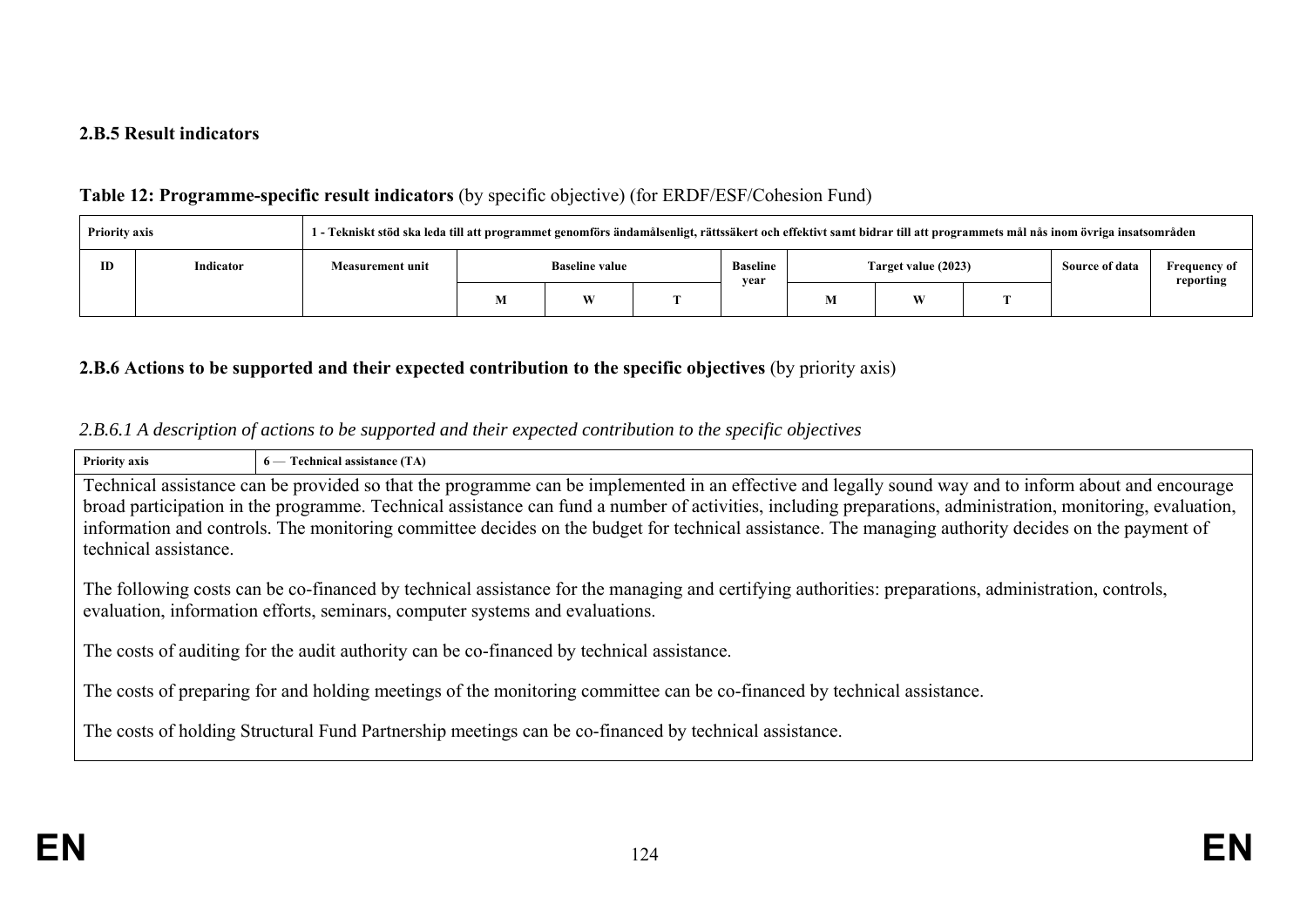| $6$ — Technical assistance (TA)                                                                                                  |
|----------------------------------------------------------------------------------------------------------------------------------|
|                                                                                                                                  |
| The technical assistance is to be used to achieve simple and effective implementation. The focus in development work will be on: |
| • more simplification and reduced administrative burden for project sponsors                                                     |
| greater coordination and transnational collaboration between different programmes, projects and funds                            |
| • result-oriented working practices where project selection, indicators, follow-up, evaluation and learning are combined.        |
|                                                                                                                                  |
|                                                                                                                                  |

## *2.B.6.2 Output indicators expected to contribute to results*

### *Table 13: Output indicators* (by priority axis) (for ERDF/ESF/Cohesion Fund)

| <b>Priority axis</b> |                                                                           | 6 - Tekniskt stöd (TA)        |                         |                                |                |        |                                                         |
|----------------------|---------------------------------------------------------------------------|-------------------------------|-------------------------|--------------------------------|----------------|--------|---------------------------------------------------------|
| ID                   |                                                                           | Indicator (name of indicator) | <b>Measurement unit</b> | Target value (2023) (optional) | Source of data |        |                                                         |
|                      |                                                                           |                               |                         | M                              | W              |        |                                                         |
| 18                   | Utbetalade medel av programmets totala budget                             |                               | Procent                 |                                |                | 100.00 | Förvaltande myndighets<br>datasystem                    |
| 19                   | Externa utvärderingar har genomförts under programperiod                  |                               | Antal                   |                                |                | 15.00  | Förvaltande myndighet                                   |
| 20                   | Antalet anställda (årsarbetskrafter) vilkas löner medfinansieras av<br>TA |                               | Årsarbetskrafter        |                                |                |        | Förvaltande myndighet - Årliga<br>genomföranderapporten |

# **2.B.7 Categories of intervention** (by priority axis)

Corresponding categories of intervention based on a nomenclature adopted by the Commission, and an indicative breakdown of the Union support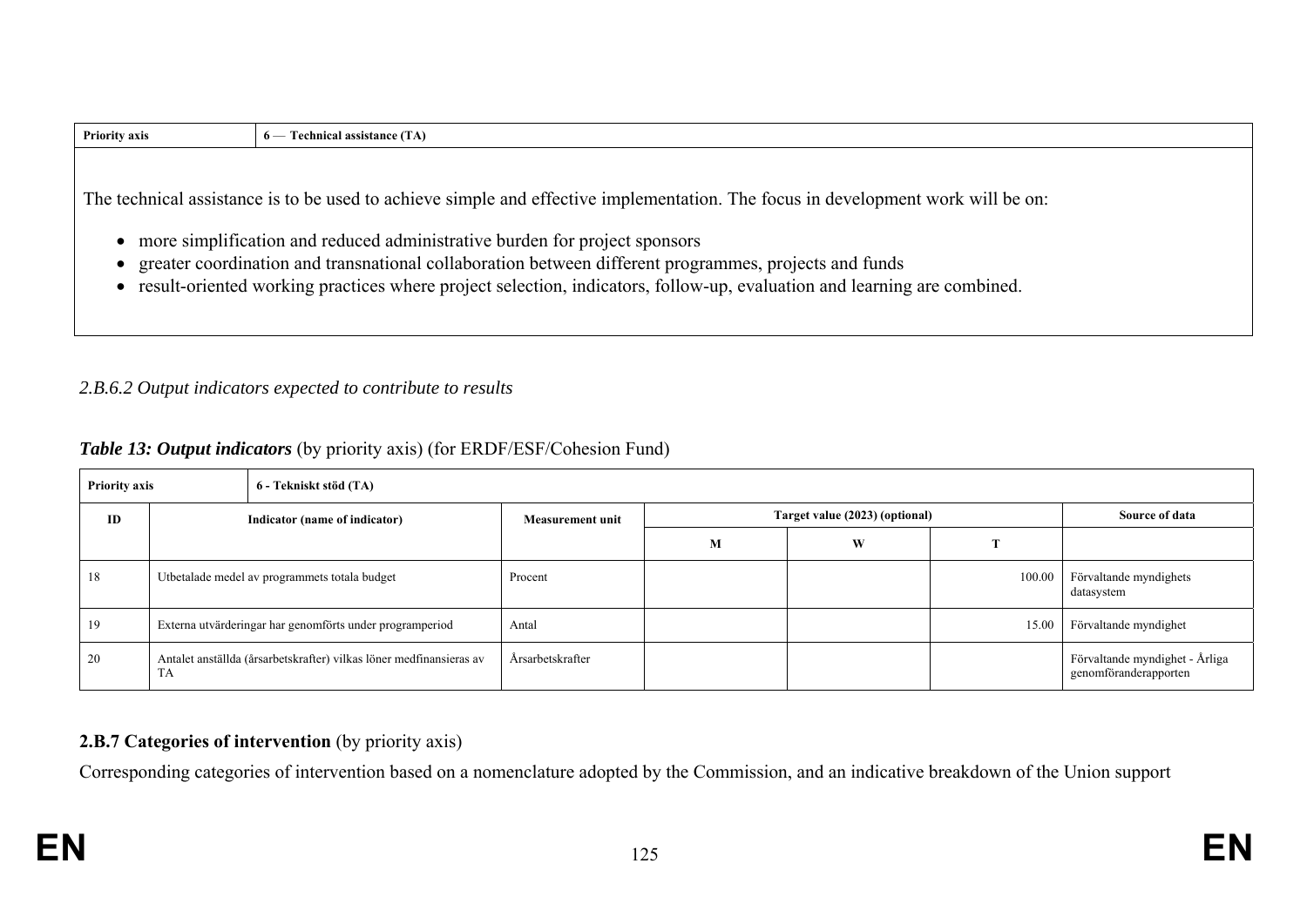# **Tables 14-16: Categories of intervention**

#### **Table 14: Dimension 1** — **Intervention field**

| <b>Priority axis</b><br>$6$ — Technical assistance (TA) |                |  |                                                             |                   |
|---------------------------------------------------------|----------------|--|-------------------------------------------------------------|-------------------|
| Fund<br><b>Category of region</b>                       |                |  | Code                                                        | $\epsilon$ Amount |
| <b>ERDF</b>                                             | More developed |  | 121. Preparation, implementation, monitoring and inspection | 5 545 716.00      |
| <b>ERDF</b>                                             | More developed |  | 122. Evaluation and studies                                 | 308 095.00        |
| <b>ERDF</b>                                             | More developed |  | 123. Information and communication                          | 308 095.00        |

#### **Table 15: Dimension 2** — **Form of finance**

| $6$ — Technical assistance (TA)<br><b>Priority axis</b> |                    |  |                         |              |
|---------------------------------------------------------|--------------------|--|-------------------------|--------------|
| Fund                                                    | Category of region |  | Code                    | E Amount     |
| <b>ERDF</b>                                             | More developed     |  | 01. Non-repayable grant | 6 161 906.00 |

#### **Table 16: Dimension 3** — **Territory type**

| <b>Priority axis</b> |                           | 6 — Technical assistance (TA) |                                                                 |                   |
|----------------------|---------------------------|-------------------------------|-----------------------------------------------------------------|-------------------|
| Fund                 | <b>Category of region</b> |                               | Code                                                            | $\epsilon$ Amount |
| <b>ERDF</b>          | More developed            |                               | 01. Large Urban areas (densely populated >50 000 population)    | $0.00\,$          |
| <b>ERDF</b>          | More developed            |                               | 02. Small Urban areas (intermediate density $>5000$ population) | 3 327 429.00      |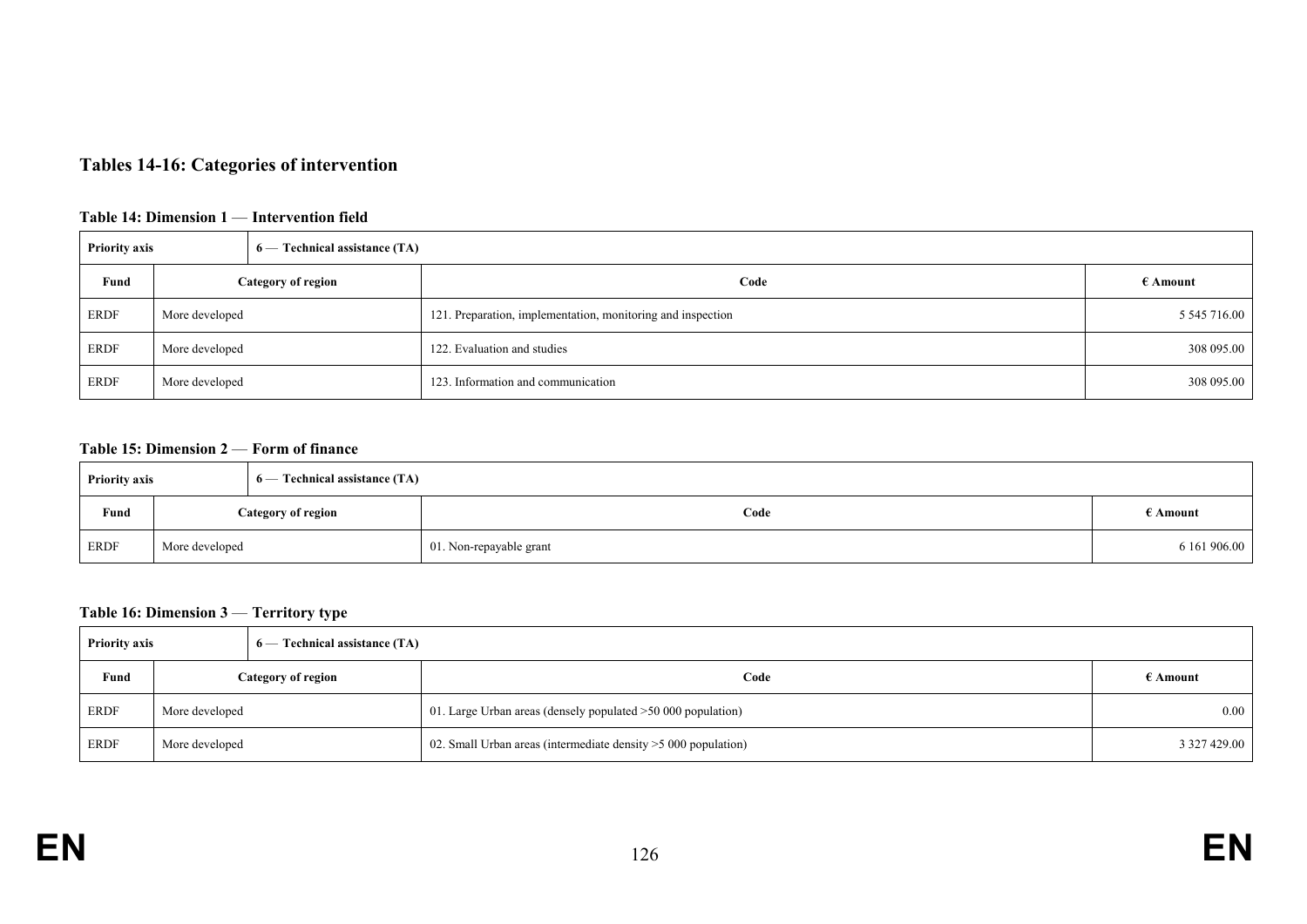| <b>Priority axis</b> |                    | $6$ — Technical assistance (TA) |                                    |                   |
|----------------------|--------------------|---------------------------------|------------------------------------|-------------------|
| Fund                 | Category of region |                                 | Code                               | $\epsilon$ Amount |
| ERDF                 | More developed     |                                 | 03. Rural areas (thinly populated) | 2 834 477.00      |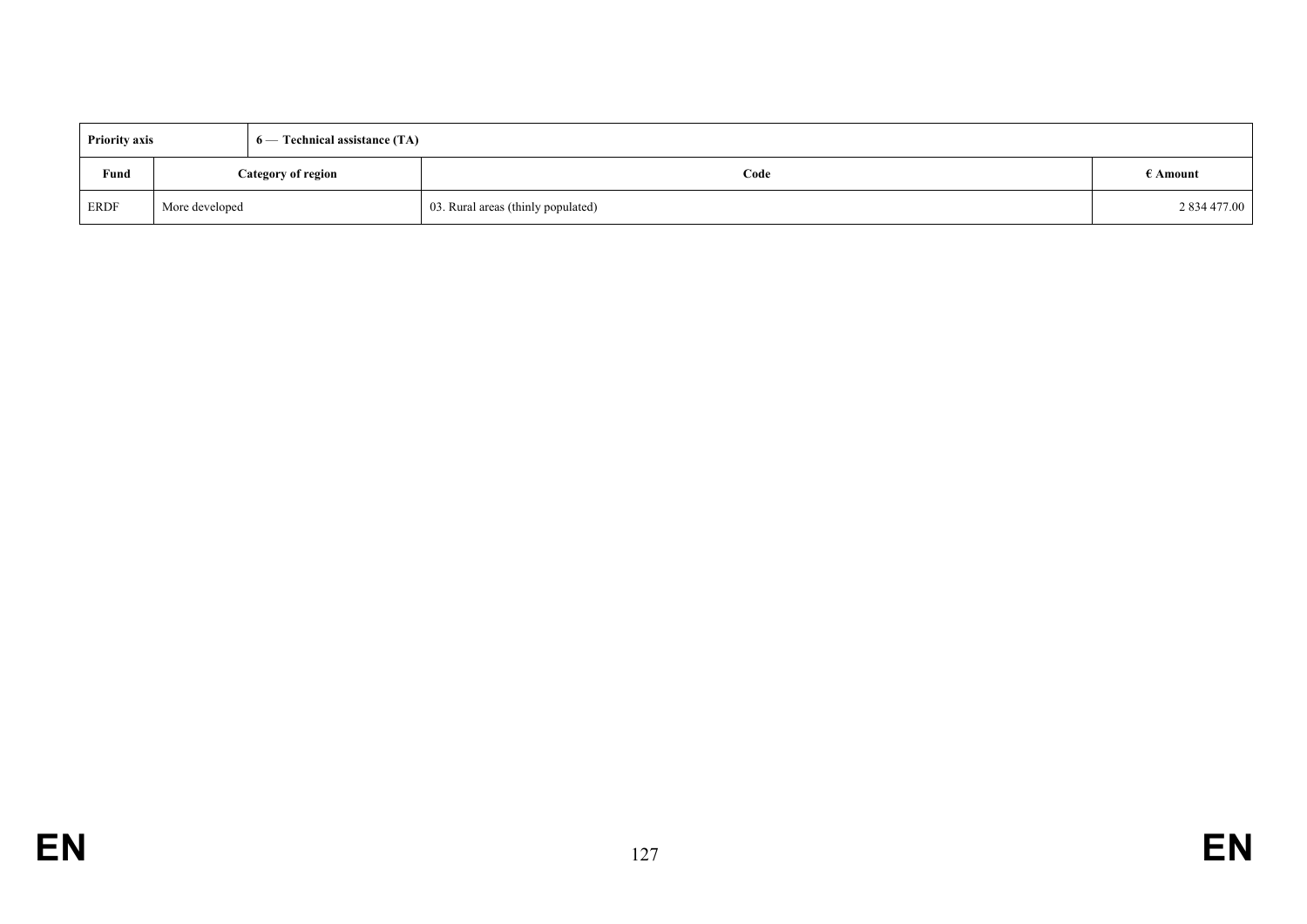### **3. FINANCING PLAN**

# **3.1 Financial appropriation from each fund and amounts for performance reserve**

| `able |  |
|-------|--|
|-------|--|

| Fund  | Category                                          | 2014               |                                          | 2015                     |                        | 2016                     |                        |                          | 2017                   |                          | 2018                   |                          | 2019                   | 2020                     |                        | Total                                                                                                                                                              |                        |
|-------|---------------------------------------------------|--------------------|------------------------------------------|--------------------------|------------------------|--------------------------|------------------------|--------------------------|------------------------|--------------------------|------------------------|--------------------------|------------------------|--------------------------|------------------------|--------------------------------------------------------------------------------------------------------------------------------------------------------------------|------------------------|
|       | of region                                         | Main<br>allocation | Performance<br>reserve                   | Main<br>allocation       | Performance<br>reserve | Main<br>allocation       | Performance<br>reserve | Main<br>allocation       | Performance<br>reserve | Main<br>allocation       | Performance<br>reserve | Main<br>allocation       | Performance<br>reserve | Main<br>allocation       | Performance<br>reserve | Main<br>allocation                                                                                                                                                 | Performance<br>reserve |
| ERDF  | More<br>developed                                 | 8 476 492.00       |                                          | 509 847.00 8 646 194.00  |                        | 520 054.00 8 819 268.00  |                        | 530 464.00 8 995 771.00  |                        | 541 080.00 9 175 799.00  |                        | 551 908.00 9 359 425.00  |                        | 562 953.00 9 546 709.00  |                        | 574 218.00 63 019 658.00                                                                                                                                           | 3 790 524.00           |
| ERDF  | Outermost<br>or northern<br>sparsely<br>populated | 11 000 554.00      |                                          | 733 370.00 11 220 786.00 |                        | 748 052.00 11 445 397.00 |                        | 763 026.00 11 674 456.00 |                        | 778 297.00 11 908 093.00 |                        | 793 873.00 12 146 398.00 |                        | 809 760.00 12 389 450.00 |                        | 825 963.00 81 785 134.00                                                                                                                                           | 5 452 341.00           |
| Total |                                                   |                    | 19 477 046.00 1 243 217.00 19 866 980.00 |                          |                        |                          |                        |                          |                        |                          |                        |                          |                        |                          |                        | 1 268 106.00 20 264 665.00 1 293 490.00 20 670 227.00 1 319 377.00 21 083 892.00 1 345 781.00 21 505 823.00 1 372 713.00 21 936 159.00 1 400 181.00 144 804 792.00 | 9 242 865.00           |

**EN**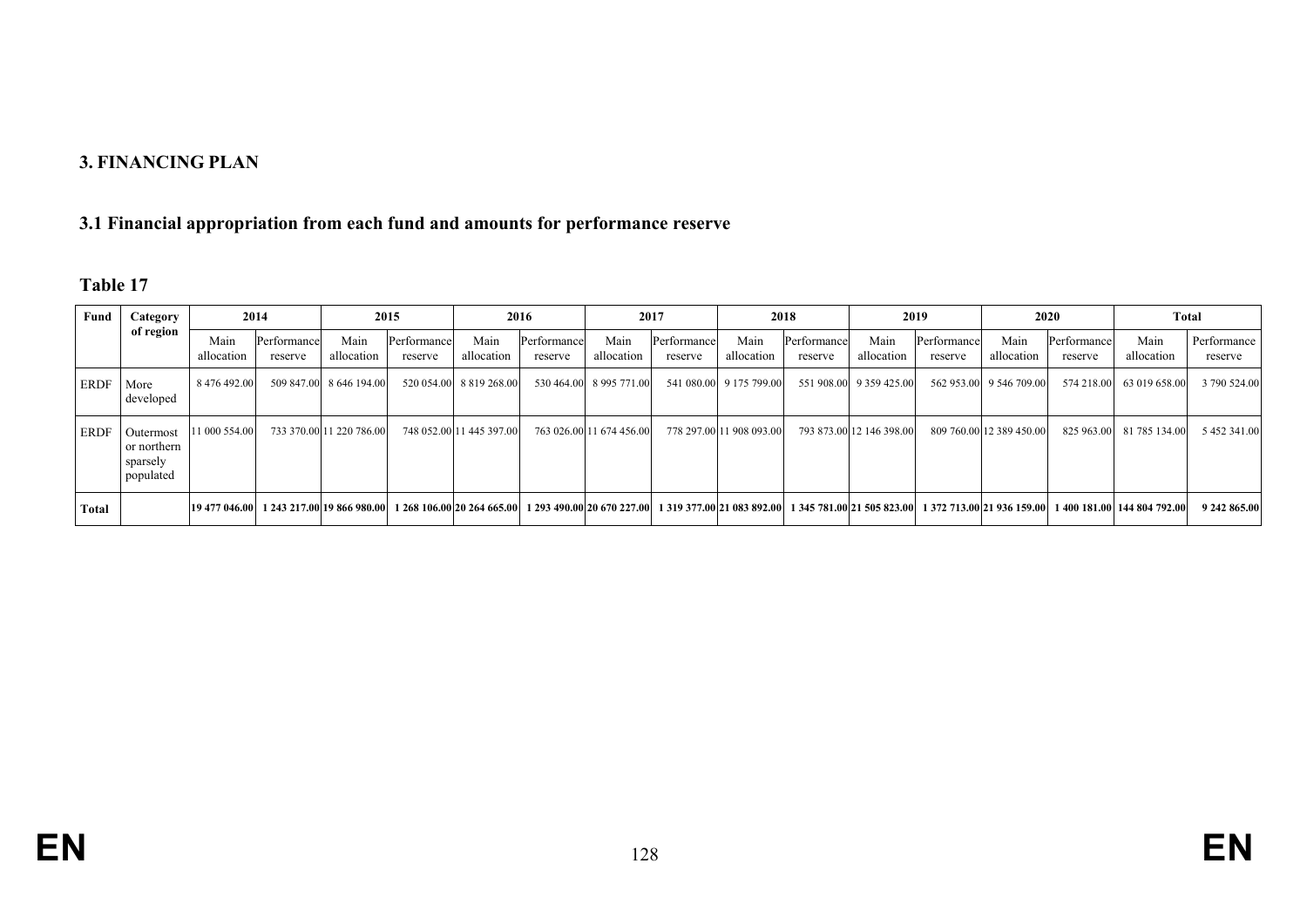# **3.2 Total financial appropriation by fund and national co-financing (€)**

# **Table 18a: Financing plan**

| Priority<br>axis | Fund        | Category of<br>region                          | <b>Basis</b> for<br>calculation<br>of Union<br>support<br>(Total) | Union<br>support<br>(a) | <b>National</b><br>counterpart<br>$(b) = (c) +$<br>(d) | Indicative breakdown of<br>national counterpart |                                                      | <b>Total</b><br>funding<br>$(e) = (a) +$<br>(b) | Co-financing<br>rate<br>$(f) = (a) / (e)$<br>(2) | <b>EIB</b><br>contributions<br>(g) | <b>Main allocation</b>                |                                                        | <b>Performance reserve</b> |                                                            | Performance<br>reserve amount<br>as proportion of<br>total Union<br>support |
|------------------|-------------|------------------------------------------------|-------------------------------------------------------------------|-------------------------|--------------------------------------------------------|-------------------------------------------------|------------------------------------------------------|-------------------------------------------------|--------------------------------------------------|------------------------------------|---------------------------------------|--------------------------------------------------------|----------------------------|------------------------------------------------------------|-----------------------------------------------------------------------------|
|                  |             |                                                | eligible cost<br>or public<br>eligible cost)                      |                         |                                                        | <b>National</b><br>public<br>funding<br>(c)     | <b>National</b><br>private<br>funding<br>$(d)$ $(1)$ |                                                 |                                                  |                                    | Union<br>support (h)<br>$= (a) - (i)$ | <b>National</b><br>Counterpart<br>$(i) = (b) -$<br>(k) | Union<br>support<br>(i)    | <b>National</b><br>Counterpart<br>$(k) = (b) *$<br>(j)/(a) | $(I) = (j) / (a) *$<br>100                                                  |
|                  | <b>ERDF</b> | More developed                                 | Total                                                             | 19 367 894.00           | 19 367 894.00                                          | 18 399 799.00                                   | 968 095.00                                           | 38 735 788.00                                   | 50.0000000000 %                                  |                                    | 18 157 400.00                         | 18 157 400.00                                          |                            | 1 210 494.00 1 210 494.00                                  | 6.25 %                                                                      |
|                  | <b>ERDF</b> | Outermost or<br>northern sparsely<br>populated | Total                                                             | 17 447 495.00           | 17 447 495.00                                          | 16 575 390.00                                   | 872 105.00                                           | 34 894 990.00                                   | 50.0000000000 %                                  |                                    | 16 357 027.00                         | 16 357 027.00                                          |                            | 1 090 468.00 1 090 468.00                                  | 6.25 %                                                                      |
| $\overline{2}$   | <b>ERDF</b> | More developed                                 | Public                                                            | 12 665 821.00           | 12 665 821.00                                          | 12 665 821.00                                   | 0.00                                                 | 25 331 642.00                                   | 50.0000000000 %                                  |                                    | 11 874 206.00                         | 11 874 206.00                                          | 791 615.00                 | 791 615.00                                                 | 6.25%                                                                       |
| $\overline{2}$   | <b>ERDF</b> | Outermost or<br>northern sparsely<br>populated | Public                                                            | 17 447 495.00           | 17 447 495.00                                          | 17 447 495.00                                   | 0.00                                                 | 34 894 990.00                                   | 50.0000000000 %                                  |                                    | 16 357 027.00                         | 16 357 027.00                                          |                            | 1 090 468.00 1 090 468.00                                  | 6.25 %                                                                      |
| 3                | <b>ERDF</b> | More developed                                 | Total                                                             | 14 122 699.00           | 14 122 699.00                                          | 13 416 783.00                                   | 705 916.00                                           | 28 245 398.00                                   | 50.0000000000 %                                  |                                    | 13 240 028.00                         | 13 240 028.00                                          | 882 671.00                 | 882 671.00                                                 | $6.25 \%$                                                                   |
| 3                | <b>ERDF</b> | Outermost or<br>northern sparsely<br>populated | Total                                                             | 30 533 116.00           | 30 533 116.00                                          | 29 006 932.00                                   | 1 526 184.00                                         | 61 066 232.00                                   | 50.0000000000 %                                  |                                    | 28 624 796.00                         | 28 624 796.00                                          |                            | 1 908 320.00 1 908 320.00                                  | 6.25 %                                                                      |
| $\overline{4}$   | <b>ERDF</b> | More developed                                 | Public                                                            | 8 712 696.00            | 8 712 696.00                                           | 8 712 696.00                                    | 0.00                                                 | 17 425 392.00                                   | 50.0000000000 %                                  |                                    | 8 168 151.00                          | 8 168 151.00                                           | 544 545.00                 | 544 545.00                                                 | 6.25%                                                                       |
| 5                | <b>ERDF</b> | More developed                                 | Public                                                            | 5 779 166.00            | 5 779 166.00                                           | 5 779 166.00                                    | 0.00                                                 | 11 558 332.00                                   | 50.0000000000 %                                  |                                    | 5 417 967.00                          | 5 417 967.00                                           | 361 199.00                 | 361 199.00                                                 | 6.25 %                                                                      |
| 5                | <b>ERDF</b> | Outermost or<br>northern sparsely<br>populated | Public                                                            | 21 809 369.00           | 21 809 369.00                                          | 21 809 369.00                                   | 0.00                                                 | 43 618 738.00                                   | 50.0000000000 %                                  |                                    | 20 446 284.00                         | 20 446 284.00                                          |                            | 1 363 085.00 1 363 085.00                                  | 6.25 %                                                                      |

**EN**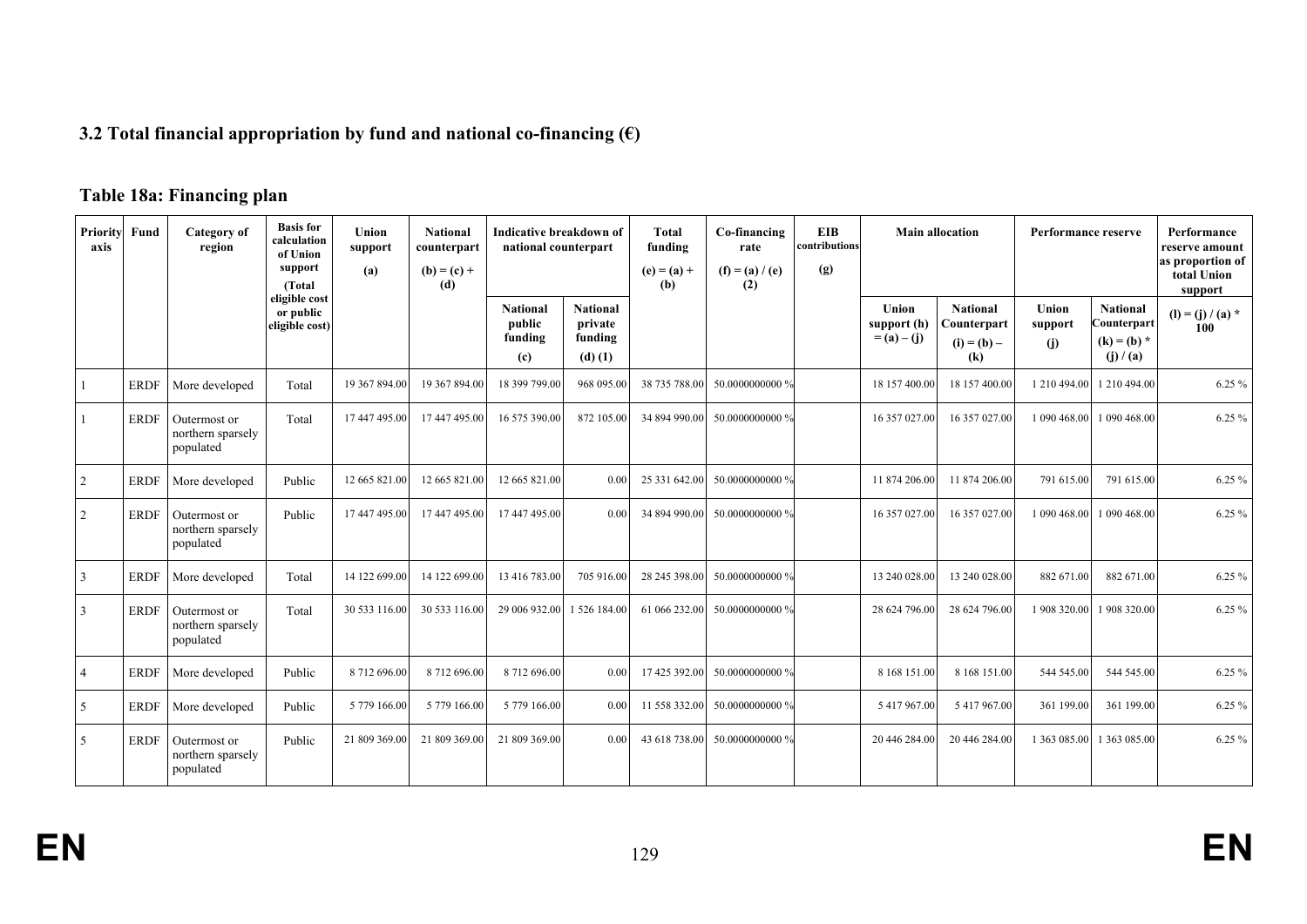| <b>Priority</b><br>axis | Fund        | Category of<br>region                                    | <b>Basis for</b><br>calculation<br>of Union<br>support<br>(Total) | Union<br>support<br>(a) | <b>National</b><br>counterpart<br>$(b) = (c) +$<br>(d) | Indicative breakdown of<br>national counterpart |                                                      | Total<br>funding<br>$(e) = (a) +$<br>(b) | <b>EIB</b><br>Co-financing<br><b>Main allocation</b><br>Performance reserve<br>contributions<br>rate<br>(g)<br>$(f) = (a) / (e)$<br>(2) |      |                                       |                                                                                       |                           | Performance<br>reserve amount<br>as proportion of<br>total Union<br>support |                            |
|-------------------------|-------------|----------------------------------------------------------|-------------------------------------------------------------------|-------------------------|--------------------------------------------------------|-------------------------------------------------|------------------------------------------------------|------------------------------------------|-----------------------------------------------------------------------------------------------------------------------------------------|------|---------------------------------------|---------------------------------------------------------------------------------------|---------------------------|-----------------------------------------------------------------------------|----------------------------|
|                         |             |                                                          | eligible cost<br>or public<br>eligible cost)                      |                         |                                                        | <b>National</b><br>public<br>funding<br>(c)     | <b>National</b><br>private<br>funding<br>$(d)$ $(1)$ |                                          |                                                                                                                                         |      | Union<br>support (h)<br>$= (a) - (j)$ | <b>National</b><br>C <b>ounterpart</b><br>$(i) = (b) -$<br>$\left( \mathbf{k}\right)$ | Union<br>support<br>(j)   | National<br>Counterpart<br>$(k) = (b) *$<br>(j) / (a)                       | $(l) = (j) / (a) *$<br>100 |
| 6                       | <b>ERDF</b> | More developed                                           | Public                                                            | 6 161 906.00            | 6 161 906.00                                           | 6 161 906.00                                    | 0.00                                                 |                                          | 12 323 812.00 50.0000000000 %                                                                                                           |      | 6 161 906.00                          | 6 161 906.00                                                                          |                           |                                                                             |                            |
| <b>Total</b>            | <b>ERDF</b> | More developed                                           |                                                                   | 66 810 182.00           | 66 810 182.00                                          |                                                 |                                                      |                                          | 65 136 171.00   1 674 011.00   133 620 364.00   50.0000000000 %                                                                         |      | 63 019 658.00                         | 63 019 658.00                                                                         |                           | 3 790 524.00 3 790 524.00                                                   | $5.67\%$                   |
| <b>Total</b>            | <b>ERDF</b> | <b>Outermost or</b><br>northern<br>sparsely<br>populated |                                                                   | 87 237 475.00           | 87 237 475.00                                          |                                                 |                                                      |                                          | 84 839 186.00 2 398 289.00 174 474 950.00 50.0000000000 %                                                                               |      | 81 785 134.00                         | 81 785 134.00                                                                         |                           | 5 452 341.00 5 452 341.00                                                   | $6.25 \%$                  |
| Grand<br>total          |             |                                                          |                                                                   | 154 047 657.00          |                                                        |                                                 |                                                      |                                          | 154 047 657.00 149 975 357.00   4 072 300.00   308 095 314.00   50.0000000000 %                                                         | 0.00 | 144 804 792.00                        | 144 804 792.00                                                                        | 9 242 865.00 9 242 865.00 |                                                                             |                            |

(1) To be completed only when priority axes are expressed in total costs.

(2) This rate may be rounded to the nearest whole number in the table. The precise rate used to reimburse payments is the ratio (f).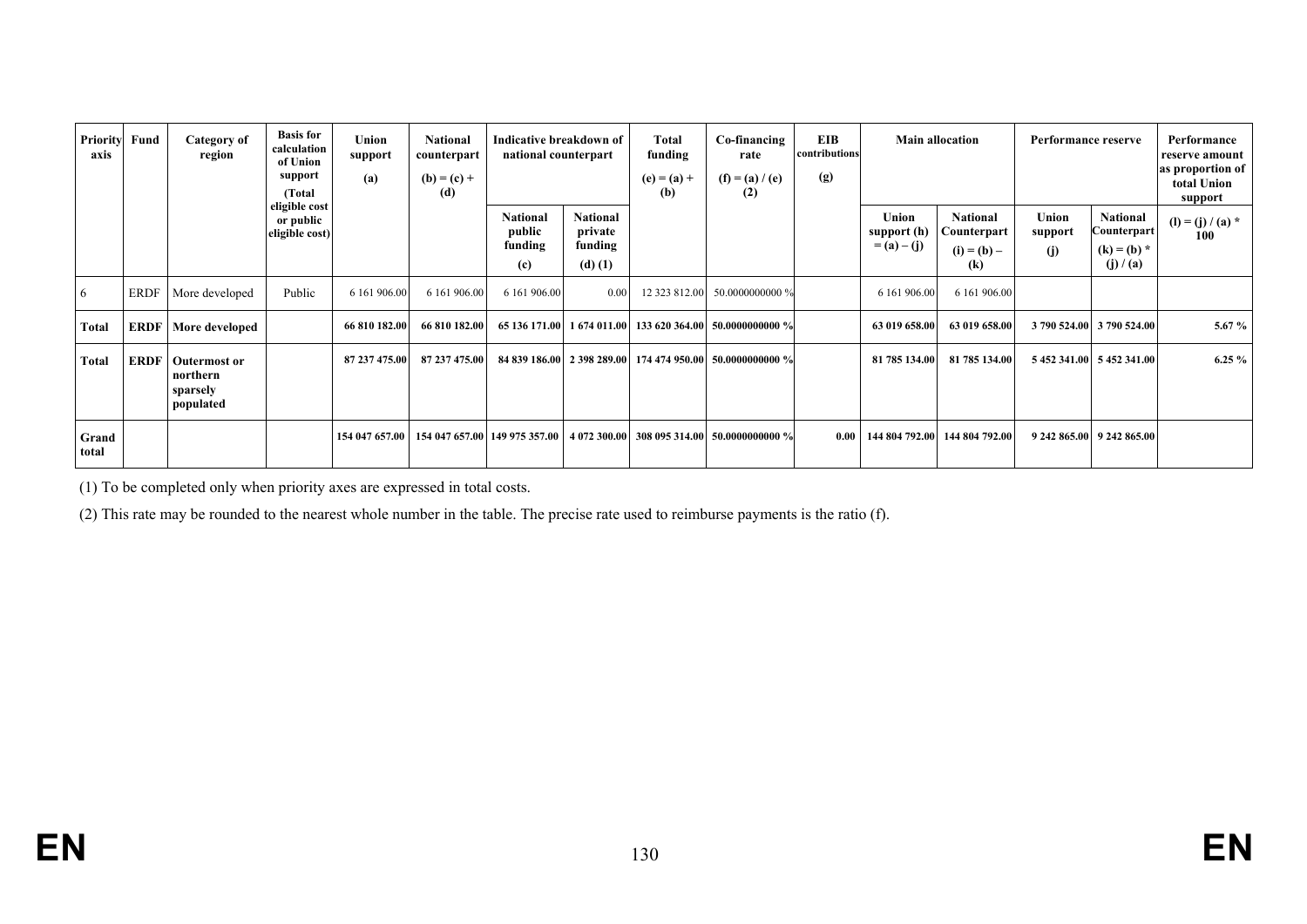| <b>Priority axis</b>                                                                                       | Fund        | <b>Category of region</b>                   | Thematic objective                                                                                                                                                         | <b>Union support</b> | <b>National counterpart</b> | <b>Total funding</b> |
|------------------------------------------------------------------------------------------------------------|-------------|---------------------------------------------|----------------------------------------------------------------------------------------------------------------------------------------------------------------------------|----------------------|-----------------------------|----------------------|
| Strengthening<br>research,<br>technological<br>development and<br>innovation                               | <b>ERDF</b> | More developed                              | Strengthening research, technological development and innovation                                                                                                           | 19,367,894.00        | 19,367,894.00               | 38,735,788.00        |
| Strengthening<br>research,<br>technological<br>development and<br>innovation                               | <b>ERDF</b> | Outermost or northern sparsely<br>populated | Strengthening research, technological development and innovation                                                                                                           | 17,447,495.00        | 17,447,495.00               | 34,894,990.00        |
| Enhancing<br>access to, and<br>use and quality<br>of, information<br>and<br>communication<br>technologies; | <b>ERDF</b> | More developed                              | Enhancing access to, and use and quality of, information and<br>communication technologies                                                                                 | 12,665,821.00        | 12,665,821.00               | 25,331,642.00        |
| Enhancing<br>access to, and<br>use and quality<br>of, information<br>and<br>communication<br>technologies  | <b>ERDF</b> | Outermost or northern sparsely<br>populated | Enhancing access to, and use and quality of, information and<br>communication technologies                                                                                 | 17,447,495.00        | 17,447,495.00               | 34,894,990.00        |
| Enhancing the<br>competitiveness<br>of small and<br>medium-sized<br>enterprises<br>(SMEs)                  | <b>ERDF</b> | More developed                              | Enhancing the competitiveness of small and medium-sized enterprises,<br>the agricultural sector (for the EAFRD) and the fisheries and<br>aquaculture sector (for the EMFF) | 14,122,699.00        | 14,122,699.00               | 28,245,398.00        |
| Enhancing the<br>competitiveness<br>of small and<br>medium-sized                                           | <b>ERDF</b> | Outermost or northern sparsely<br>populated | Enhancing the competitiveness of small and medium-sized enterprises,<br>the agricultural sector (for the EAFRD) and the fisheries and<br>aquaculture sector (for the EMFF) | 30,533,116.00        | 30,533,116.00               | 61,066,232.00        |

# **Table 18c: Breakdown of the financial plan by priority axis, fund, category of region and thematic objective**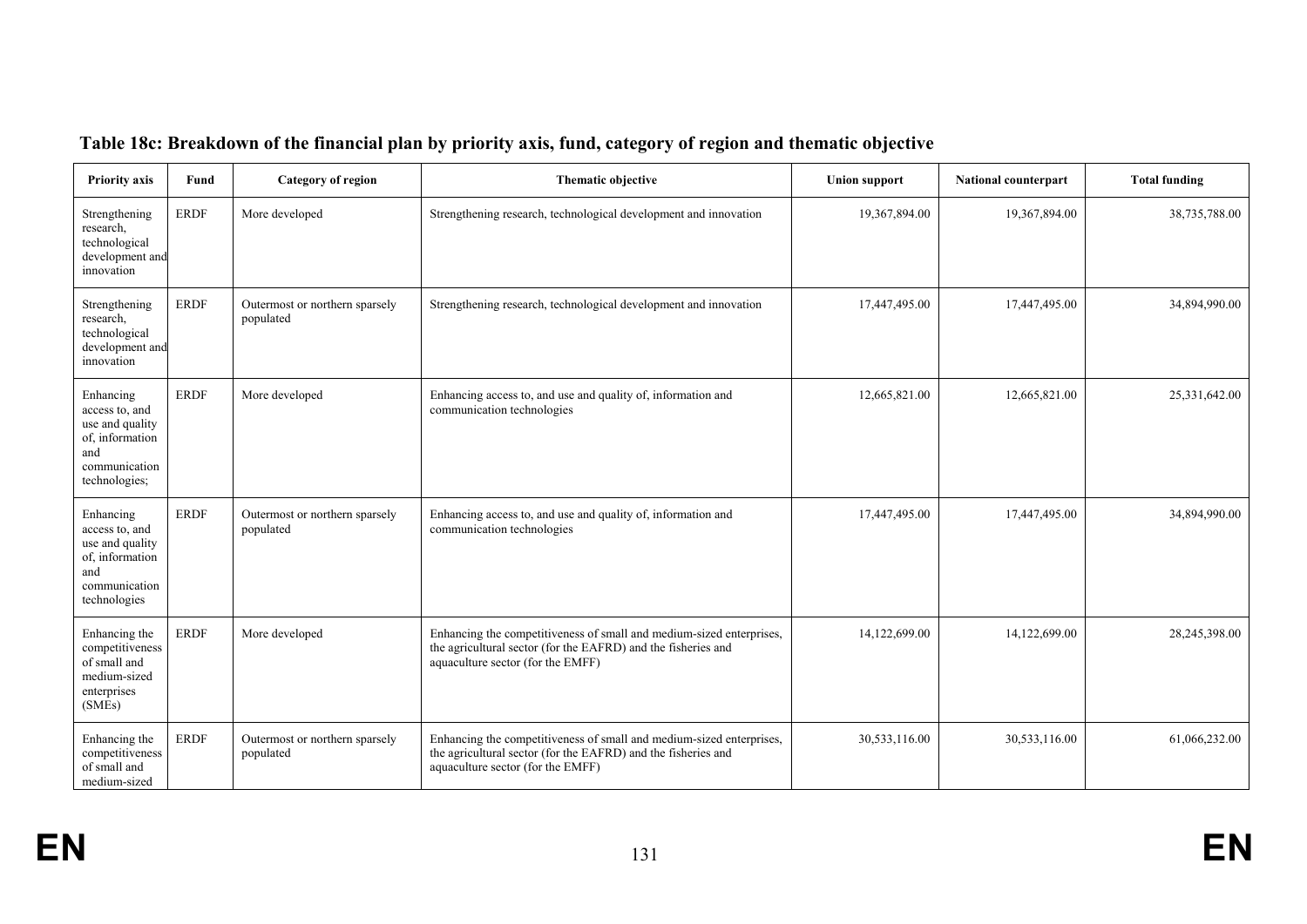| <b>Priority axis</b>                                                                                      | Fund        | <b>Category of region</b>                   | Thematic objective                                                                         | <b>Union support</b> | <b>National counterpart</b> | <b>Total funding</b> |
|-----------------------------------------------------------------------------------------------------------|-------------|---------------------------------------------|--------------------------------------------------------------------------------------------|----------------------|-----------------------------|----------------------|
| enterprises<br>(SMEs)                                                                                     |             |                                             |                                                                                            |                      |                             |                      |
| Supporting the<br>shift towards a<br>low-carbon<br>economy in all<br>sectors                              | <b>ERDF</b> | More developed                              | Supporting the shift towards a low-carbon economy in all sectors                           | 8,712,696.00         | 8,712,696.00                | 17,425,392.00        |
| Promoting<br>sustainable<br>transport and<br>removing<br>bottlenecks in<br>key network<br>infrastructures | <b>ERDF</b> | More developed                              | Promoting sustainable transport and removing bottlenecks in key<br>network infrastructures | 5,779,166.00         | 5,779,166.00                | 11,558,332.00        |
| Promoting<br>sustainable<br>transport and<br>removing<br>bottlenecks in<br>key network<br>infrastructures | <b>ERDF</b> | Outermost or northern sparsely<br>populated | Promoting sustainable transport and removing bottlenecks in key<br>network infrastructures | 21,809,369.00        | 21,809,369.00               | 43,618,738.00        |
| <b>Total</b>                                                                                              |             |                                             |                                                                                            | 147,885,751.00       | 147,885,751.00              | 295,771,502.00       |

# **Table 19: Indicative amount of support to be used for climate change objectives**

| <b>Priority axis</b> | Indicative amount of support to be used for<br>climate change objectives $(\epsilon)$ | Proportion of the total<br>allocation to the operational<br>programme $(\% )$ |  |  |
|----------------------|---------------------------------------------------------------------------------------|-------------------------------------------------------------------------------|--|--|
|                      | 14,726,155.00                                                                         | 9.56%                                                                         |  |  |
|                      | 4,286,959.20                                                                          | 2.78%                                                                         |  |  |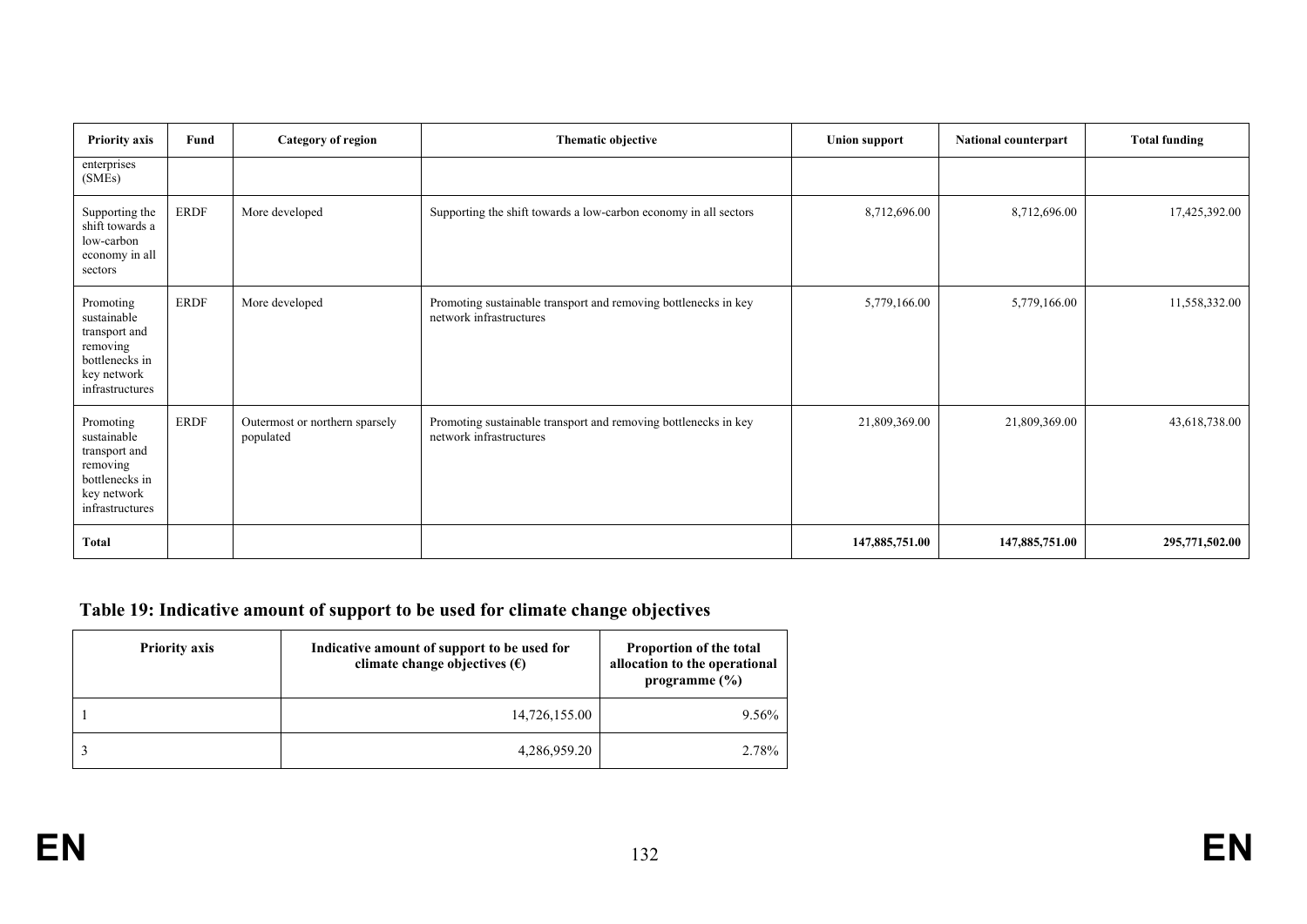| <b>Priority axis</b> | Indicative amount of support to be used for<br>climate change objectives $(\epsilon)$ | Proportion of the total<br>allocation to the operational<br>programme $(\% )$ |  |
|----------------------|---------------------------------------------------------------------------------------|-------------------------------------------------------------------------------|--|
|                      | 6,621,649.20                                                                          | 4.30%                                                                         |  |
|                      | 10,637,198.20                                                                         | 6.91%                                                                         |  |
| <b>Total</b>         | 36,271,961.60                                                                         | 23.55%                                                                        |  |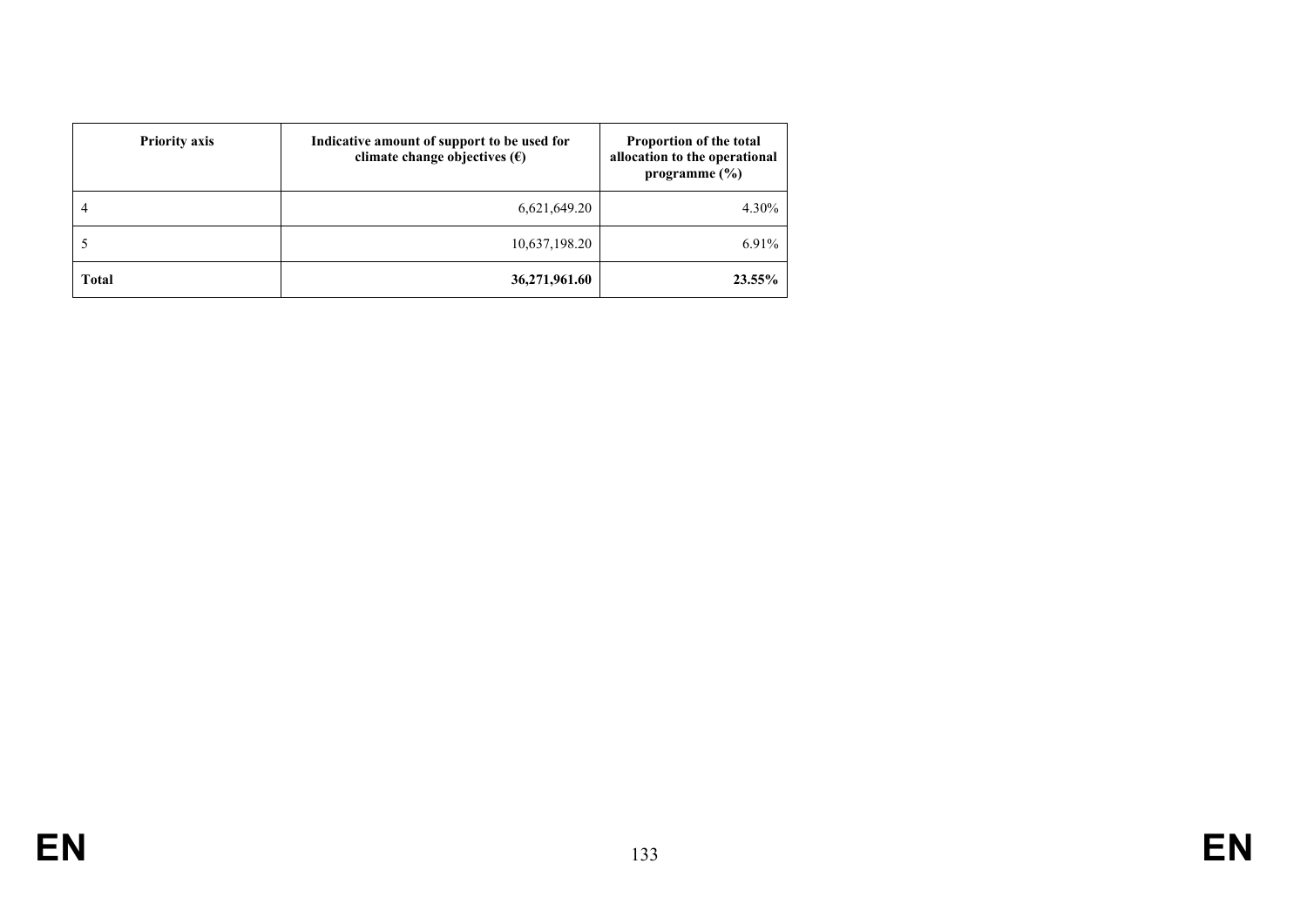# **4. INTEGRATED APPROACH TO TERRITORIAL DEVELOPMENT**

Description of the integrated approach to territorial development taking into account the content and objectives of the operational programme having regard to the Partnership Agreement and showing how the operational programme contributes to the accomplishment of the objectives of the operational programme and expected results.

The Middle Norrland programme area has a population of around 370 000. The population is concentrated in the coastal area and the river valleys, and approximately 40 % of the population live outside the urban areas, which is higher than the national average. Although a large proportion of the population live in one of the three largest cities in the programme area, none of these cities can be regarded as a large city in a European or national perspective. Although there are intra-regional differences, the population in the programme area has been declining for a number of years. The decline is clearest in the sparsely populated and rural areas, and it is younger people in particular, principally women, who are moving to larger localities in and outside the programme area. The proportion of people born outside Sweden is significantly lower than the national average.

The programme has five priority axes that are integrated and jointly address the challenges and opportunities for Middle Norrland.

Most of the small enterprises in the region are between 100 and 250 km away from research environments. Despite long distances, the analysis shows that there are **favourable conditions for innovation and commercialisation** of research-based products and services in the programme area.

A well extended high-speed **broadband infrastructure** is particularly important for sustainable growth and development in Middle Norrland, as it is a sparsely populated region. It contributes to creating the conditions necessary for competition on equal terms for enterprises independently of locality, and is therefore of the utmost significance in order to limit the disadvantages of the programme area in the form of sparse population and long distances.

**Entrepreneurship** is a mainstay of work on growth in the programme area. Microbusinesses in Middle Norrland provide 26 % of the number of jobs, together accounting for no less than 22 % of employment. One of the reasons for this is the way the labour market functions in a sparsely populated region. Greater competitiveness in small and medium-sized enterprises is crucial for sustainable growth.

The structure of trade and industry is notable for enterprises that generate a large amount of transport. Continued oil dependence in passenger transport and the transport sector accounts for a large proportion of **energy consumption** in the programme area and causes large emissions of greenhouse gases. In 2010, the transport sector and off-road mobile machinery accounted for 50 % of total greenhouse gas emissions.

Distances are long, and sparseness of population is significant, for trade and industry in the programme area. In addition to this, most of the inhabitants of the region face journeys of up to 1 hour to reach the nearest railway station. The possibility of creating effective regional enlargement depends on **improved transport infrastructure**. Measures creating accessibility improve the prospects of the companies developing and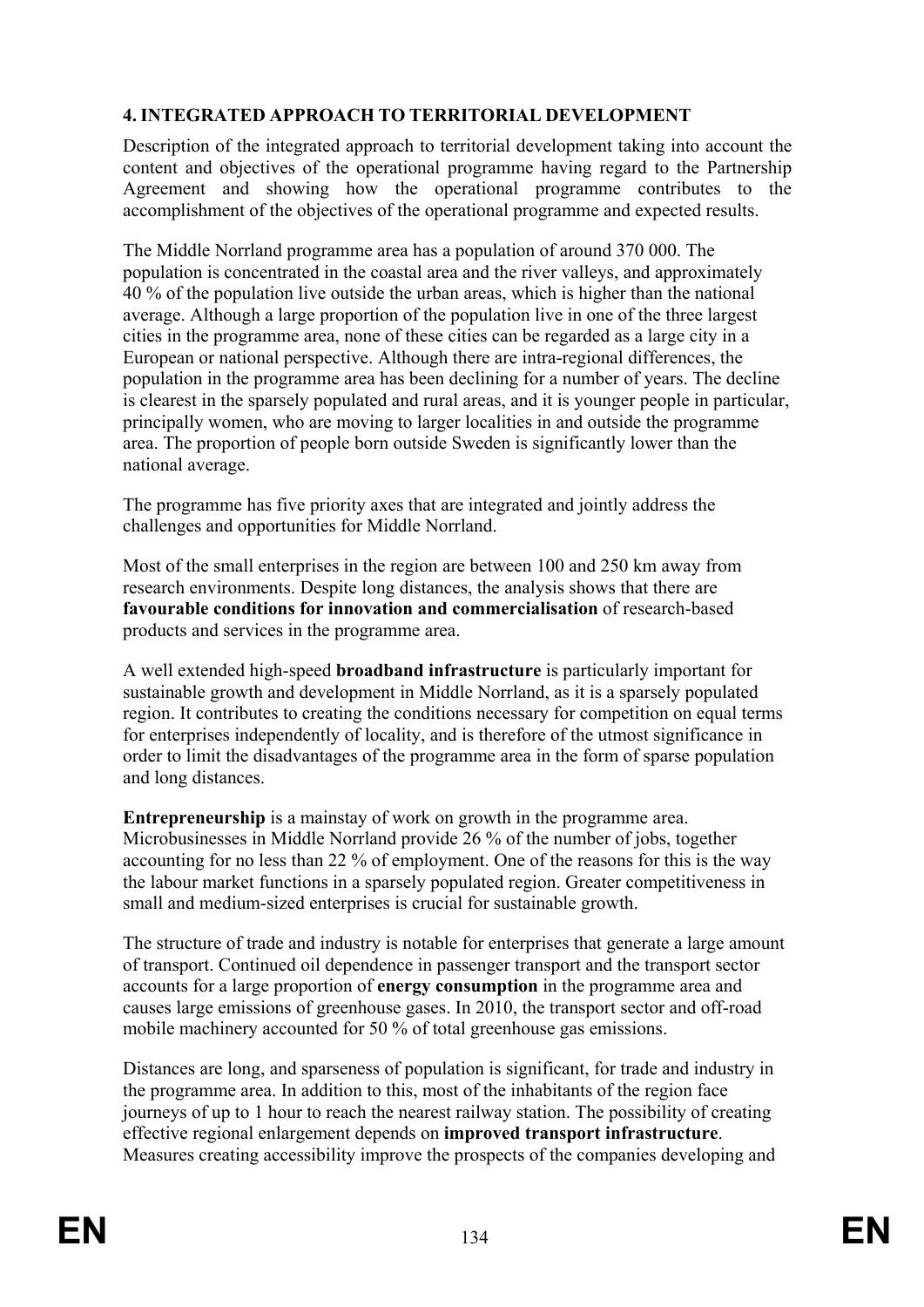competing on equal terms. As a result of these measures, opportunities are created, among other things, for an enlarged labour market and for the region to offer greater appeal.

# **4.1 Community-led local development** (where appropriate)

The approach to the use of community-led local development instruments and the principles for identifying the areas in where they will be implemented

Not applicable in this programme.

# **4.2 Integrated actions for sustainable urban development** (where appropriate)

Where appropriate the indicative amount of ERDF support for integrated actions for sustainable urban development, to be implemented in accordance with the provisions under Article 7(2) of Regulation (EU) No 1301/2013 and the indicative allocation of ESF support for integrated action.

Not applicable in this programme.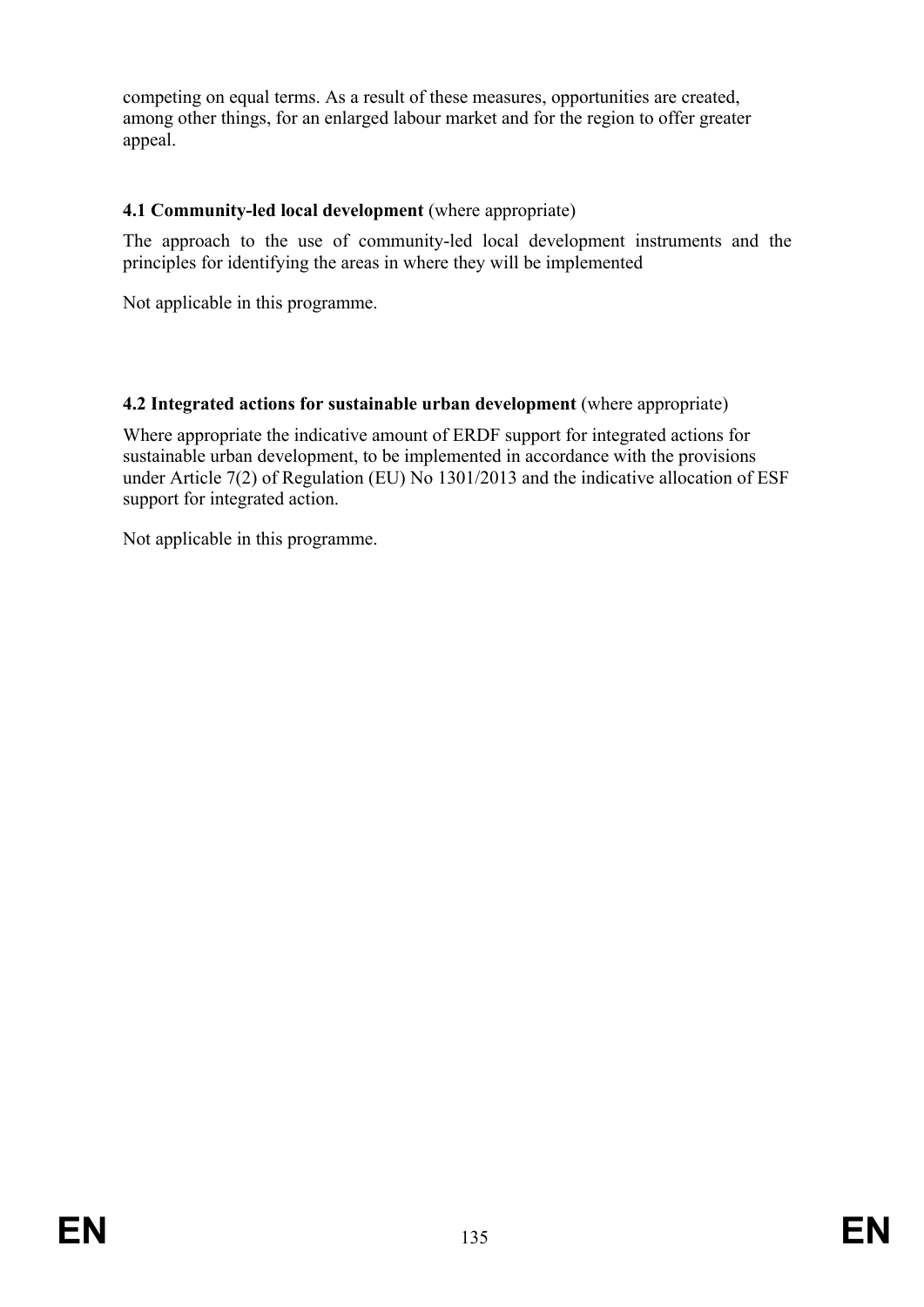### **Table 20: Integrated actions for sustainable urban development – indicative amounts of ERDF and ESF support**

| Fund              | <b>ERDF</b> and <b>ESF</b> support<br>(indicative) $(E)$ | <b>Proportion of fund's total</b><br>allocation to programme |
|-------------------|----------------------------------------------------------|--------------------------------------------------------------|
| <b>Total ERDF</b> | 0.00                                                     | $0.00\%$                                                     |
| TOTAL ERDF+ESF    | 0.00                                                     | $0.00\%$                                                     |

# **4.3 Integrated Territorial Investment (ITI)** (where appropriate)

The approach to the use of Integrated Territorial Investments (ITIs) (as defined in Article 36 of Regulation (EU) No 1303/2013) other than in cases covered by 4.2 and their indicative financial allocation from each priority axis.

Not applicable in this programme.

#### **Table 21: Indicative financial allocation to ITI other than those mentioned under point 4.2** (aggregate amount)

| <b>Priority axis</b> | Fund | Indicative financial allocation<br>(Union support) $(\epsilon)$ |
|----------------------|------|-----------------------------------------------------------------|
| Total                |      | $\boldsymbol{0.00}$                                             |

#### **4.4 The arrangements for interregional and transnational actions, within the operational programme, with beneficiaries located in at least one other Member State** (where appropriate)

It will be possible for both interregional and transnational cooperation to take place in the programme in all priority axes provided that they contribute to fulfilling the goals of the programme. The operations are to be based on a transnational analysis. The managing authority can approve an operation being implemented outside the programme under the terms stated in Article 70(2) of Regulation (EU) No 1303/2013.

Cooperative measures that contribute to the EU Strategy for the Baltic Sea Region will be supported by the programme in two ways:

# **A** — **Macro-regionally integrated projects**

Project applications are written from the outset with transnational cooperation as an integral part of the project. The partners who are to be included in the project from other Member States in the macro-region are identified and intend to apply for aid from their particular programmes in order to be able to take part in the project.

## **B** — **Transnational component**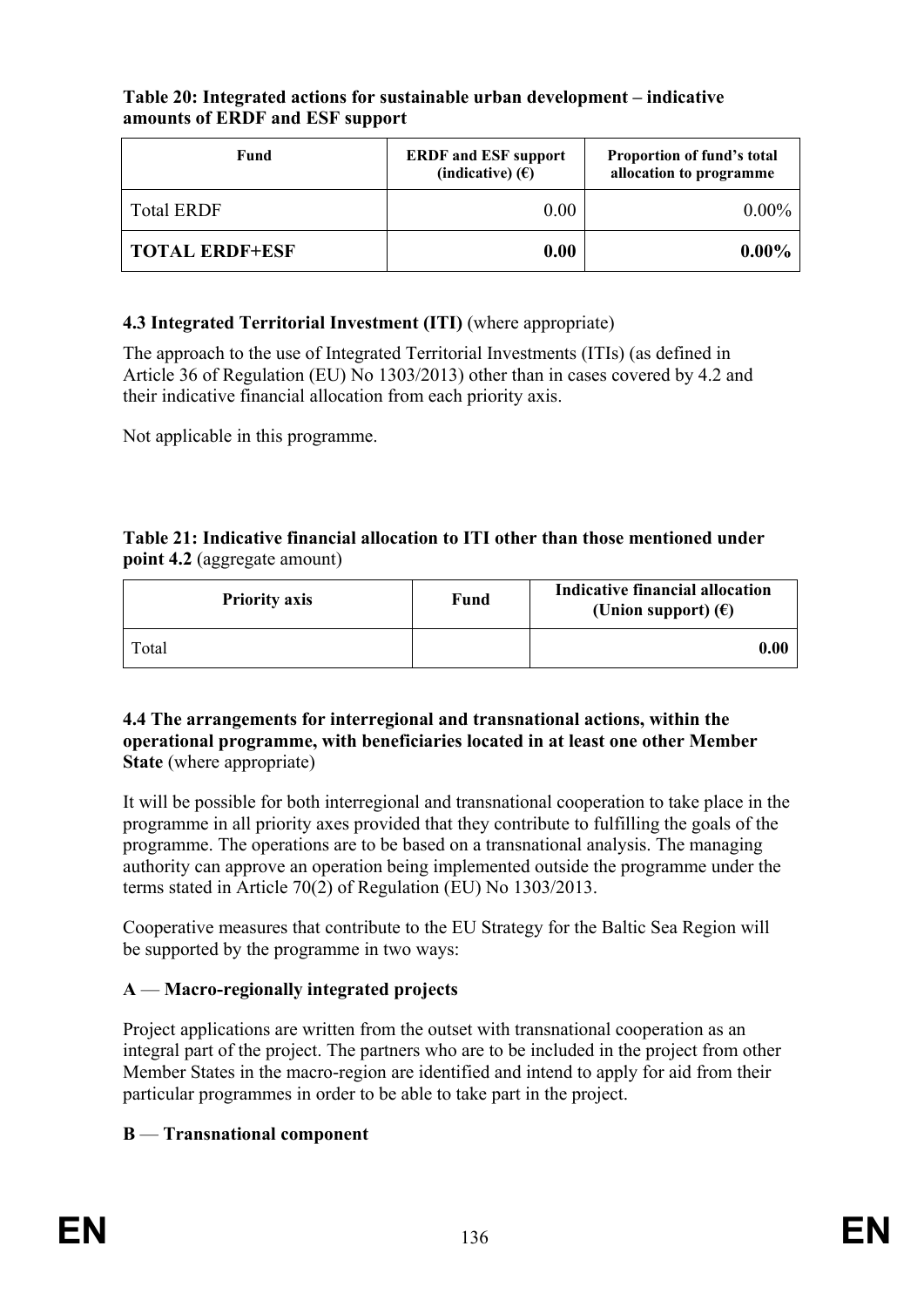Projects that have already been started are given an opportunity to apply for further funding for cooperation with other relevant projects in the macro-region. Funding for cooperation being applied for separately through a 'transnational component' provides greater flexibility regarding the length and focus of the cooperation.

It is worth noting that the cooperative measures can be taken with parties from various structural and investment funds, for example between the ERDF and the ESF or the EAFRD.

The managing authority will provide information on the opportunities to finance cooperation with operators in the macro-region. A specific example may be special calls for proposals focused on the EU Strategy for the Baltic Sea Region.

The operations that will be supported as above are to have added value for the programme area and contribute to the goals and priorities of the strategy.

The collaborative measures in the programme should be focused on finding and/or implementing common solutions to identified transnational problems.

### **4.5 Contribution of the planned actions under the programme to macro-regional and sea basin strategies, subject to the needs of the programme area as identified by the Member State** (where appropriate)

(Where the Member State and regions participate in macro-regional strategies and sea basin strategies).

Many of the challenges facing Sweden and the EU are transnational in nature, for the local, regional and national levels. The Europe 2020 strategy also emphasises the importance of closer cooperation between the Member States. The EU Strategy for the Baltic Sea Region provides important guidance for the selection of operations and contributes to enabling the regional Structural Funds programme to be used in a more purposeful and focused way to meet common challenges in the macro-region.

A success factor for the EU Strategy for the Baltic Sea Region is functioning multi-level management between different sectors of society. All levels need to take part in efforts to attain the goals of the strategy: saving the marine environment, linking the region together and increasing prosperity.

A Baltic Sea Region Strategy project can be made up of either a Flagship Project, as stated in the strategy action plan, or projects with a clear macro-regional impact that contribute to attaining the goals and indicators of the strategy by contributing to implementing one or more actions in the action plan.

In the Swedish programme context, the contributions to implementation of the EU Strategy for the Baltic Sea Region will principally signify activity carried out in cooperation with one or more other countries in the macro-region.

Chapter 1 of the programme contains a description of how the programme relates to the EU Strategy for the Baltic Sea Region. Chapter 2 contains a description under each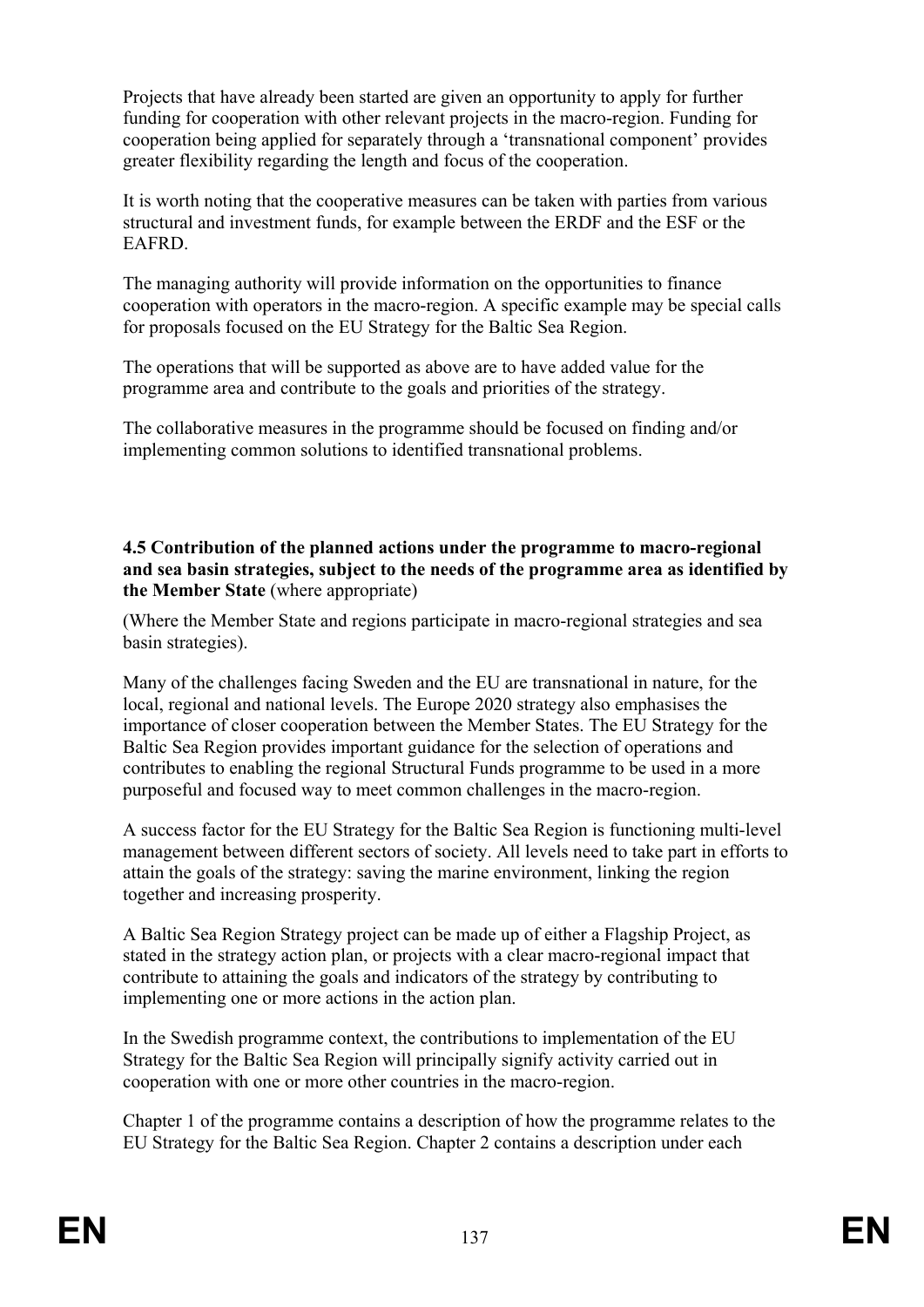priority axis of whether, and if so how, this strategy is to be managed in the priority axis concerned. The description of the issue is thus integrated into the programme.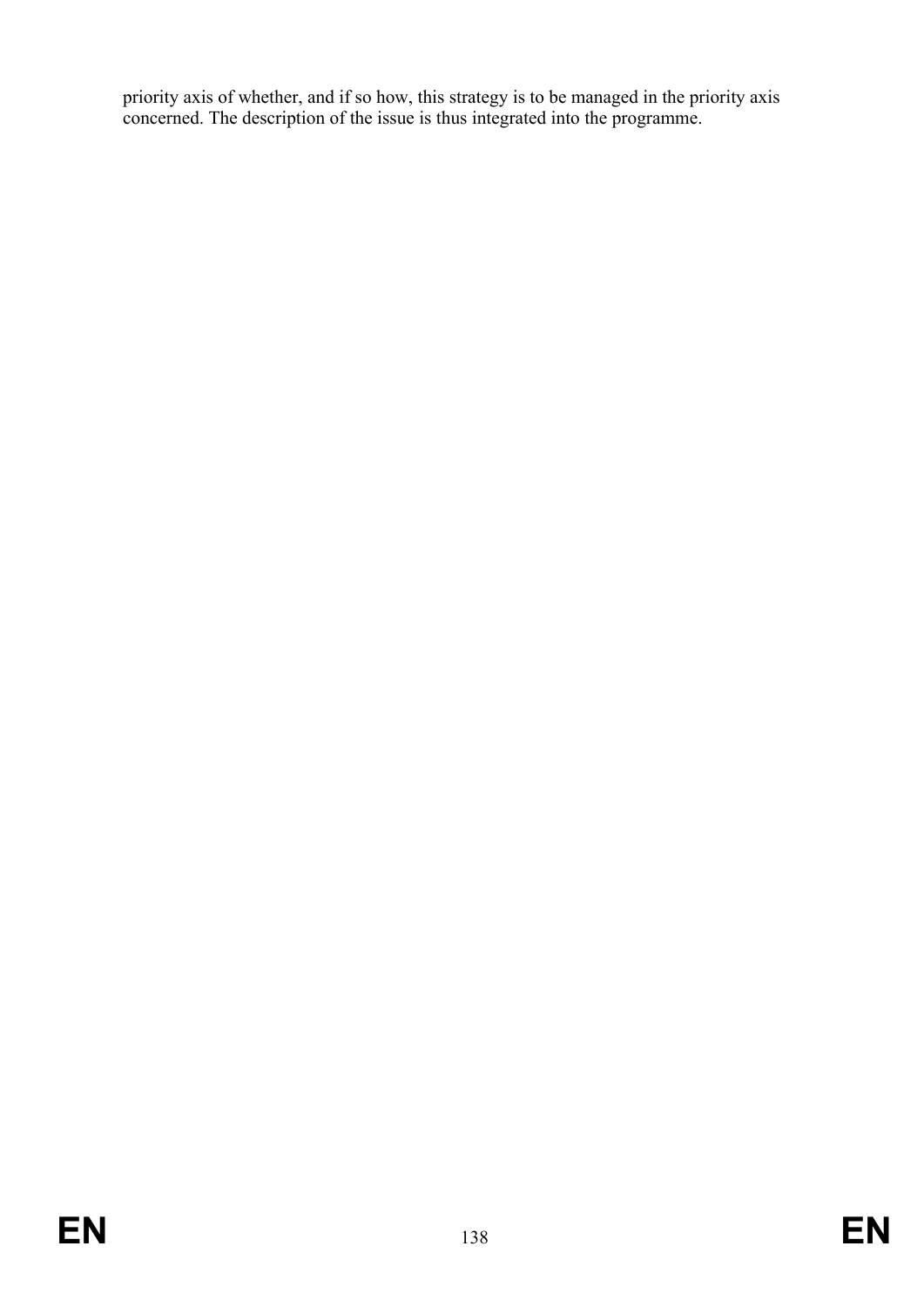### **5. SPECIFIC NEEDS OF GEOGRAPHICAL AREAS MOST AFFECTED BY POVERTY OR TARGET GROUPS AT HIGHEST RISK OF DISCRIMINATION OR SOCIAL EXCLUSION** (WHERE APPROPRIATE)

#### **5.1 Geographical areas most affected by poverty/target groups at highest risk of discrimination or social exclusion**

Not applicable to the programme.

**5.2 Strategy to address the specific needs of geographical areas most affected by poverty/target groups at highest risk of discrimination or social exclusion, and where relevant, the contribution to the integrated approach set out in the Partnership Agreement**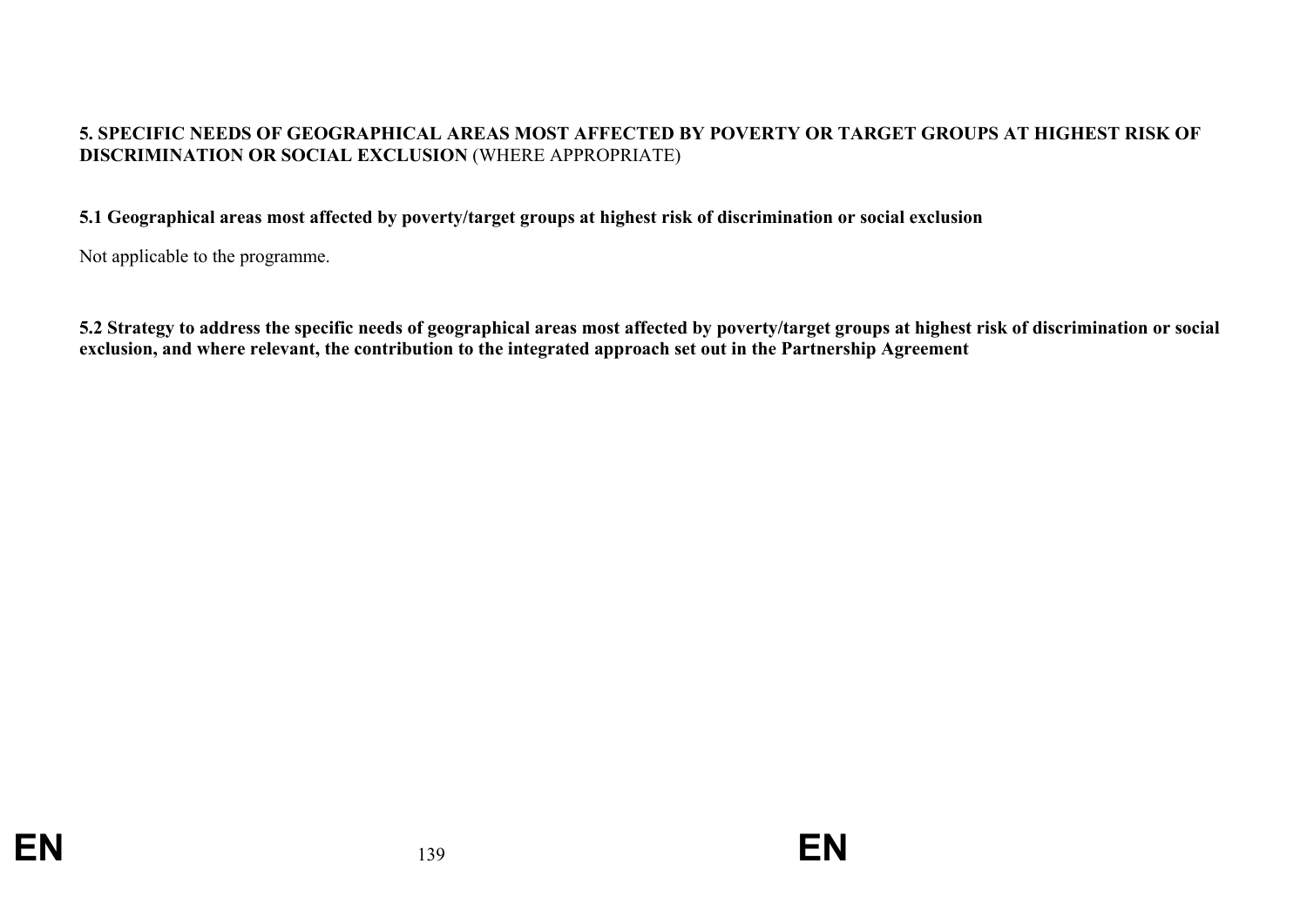**Table 22: Actions to address specific needs of geographical areas most affected by poverty/target groups at highest risk of discrimination or social exclusion** 

| l'arget group/geographical area | Main<br>s of planned action as part of integrated<br>types<br>$\cdot$ | $\blacksquare$<br>Priority axis | Fund | <b>Lategory</b> | stment priority<br>Inve: |
|---------------------------------|-----------------------------------------------------------------------|---------------------------------|------|-----------------|--------------------------|
|                                 | approach                                                              |                                 |      | region<br>-01   |                          |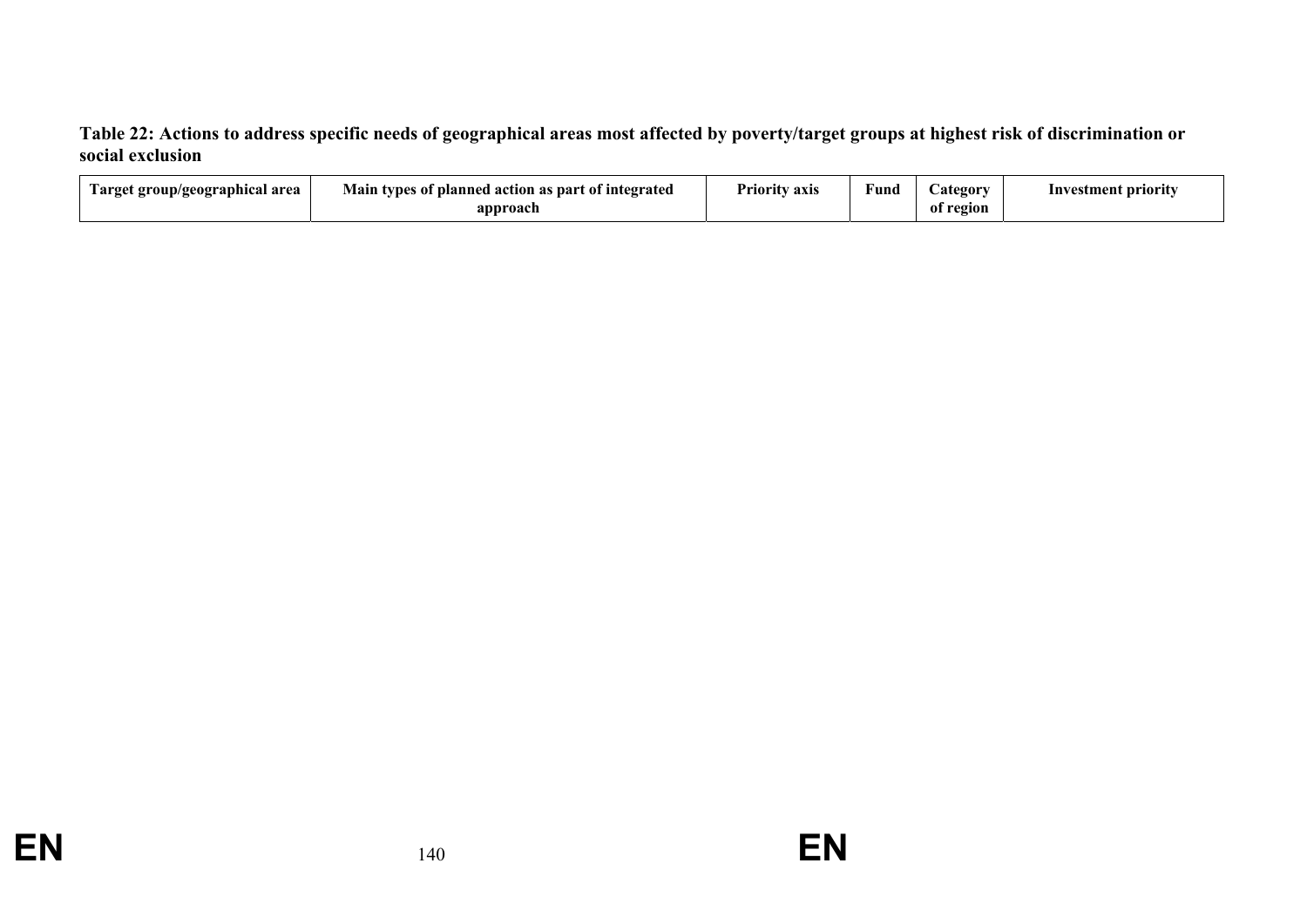### **6. SPECIFIC NEEDS OF GEOGRAPHICAL AREAS WHICH SUFFER FROM SEVERE AND PERMANENT NATURAL OR DEMOGRAPHIC HANDICAPS** (WHERE APPROPRIATE)

The disadvantages that led to the formulations in Article 174 of the Treaty of Accession remain. The programme area is notable for a diminishing and ageing population. The operations that can be supported in all the priority axes of the programme, taken together, contribute to improving the conditions for living and working in the programme area.

Priority axes 1 and 3 of the programme are aimed at creating improved opportunities for more people to live and work in the region. Innovations, combined with the development of small and medium-sized enterprises, create the new jobs that are necessary to curb the decline in population and attract inward migrants.

Sparseness of population and long distances affect the development prospects of enterprises. The long distances can be partly overcome through enhanced ICT and transport infrastructure supported through priority axes 2 and 5. Well developed transport infrastructure is necessary, among other things, for the region's goods-producing exporting firms and for visitors in the region's tourist enterprises. Involvement in R&I cooperation with the universities is made more difficult by long distances between enterprises and the two university sites. Better transport and ICT infrastructure can contribute to making such cooperation easier. Enhanced transport infrastructure broadens the labour-market regions, and is therefore important to the firms' access to skilled labour.

The programme area is notable for long distances, energy-demanding activities and significant sparseness of population. Although renewable energy accounts for a large proportion of energy use, the transport sector is still, to a great extent, dependent on fossil fuels. Operations in priority axis 4 are aimed at reducing this dependence.

The way in which the various operations in the programme contribute to counteracting the specific needs of the programme area with respect to demographics and sparseness of population is described in more detail in Chapters 1 and 2. An account is also given there of how the proposed measures contribute to growth and increased employment.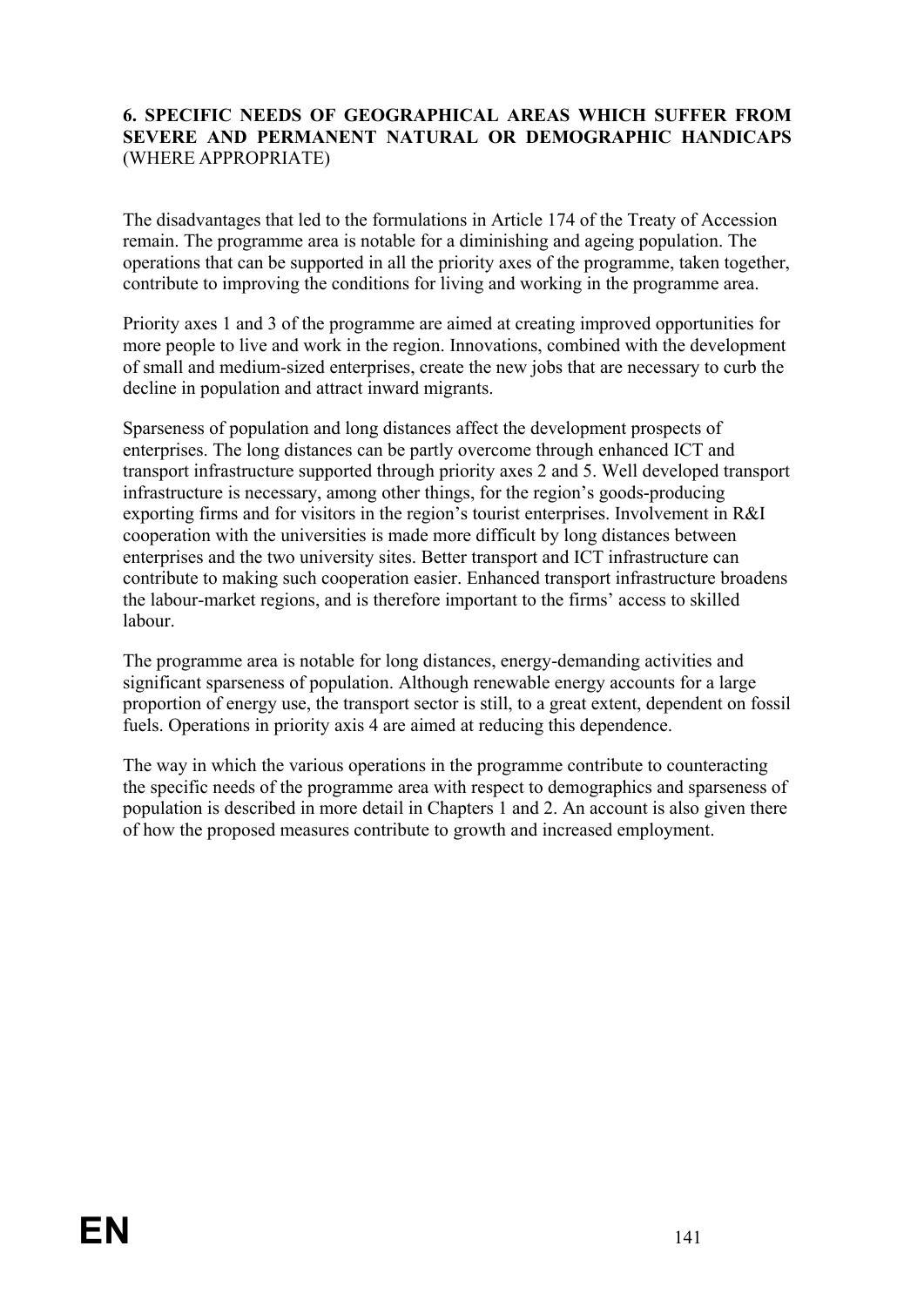## **7. AUTHORITIES AND BODIES RESPONSIBLE FOR MANAGEMENT, CONTROL AND AUDIT AND THE ROLE OF RELEVANT PARTNERS**

# **7.1 Relevant authorities and bodies**

| <b>Authority/body</b>                          | Name of authority/body and department<br>or unit                    | <b>Head of authority/body</b><br>(position or post) |  |
|------------------------------------------------|---------------------------------------------------------------------|-----------------------------------------------------|--|
| Managing authority                             | Swedish Agency for Economic and Director-General<br>Regional Growth |                                                     |  |
| Certifying authority                           | Swedish Agency for Economic and Director-General<br>Regional Growth |                                                     |  |
| Audit authority                                | Swedish National Financial Management<br>Authority                  | Audit<br>Head of EU<br>Department                   |  |
| Body to which Commission<br>will make payments | Swedish National Debt Office                                        | Director-General of the<br>National Debt Office     |  |

|  | <b>Table 23: Relevant authorities and bodies</b> |  |
|--|--------------------------------------------------|--|
|  |                                                  |  |

# **7.2 Involvement of relevant partners**

### *7.2.1 Actions taken to involve the relevant partners in the preparation of the operational programme, and the role of those partners in the implementation, monitoring and evaluation of the programme*

The Government decided on 31 January 2013 to commission Västernorrland County Administrative Board to coordinate work on preparing an ERDF programme for the Middle Norrland region, which comprises the counties of Jämtland and Västernorrland. Under this decision, the programme is to be prepared in a broad partnership. The County Administrative Board initiated close cooperation with the Regional Council in the County of Jämtland, which has created a good basis for the establishment of a broad partnership. A group of officials with representatives of Jämtland Regional Council, as well as Jämtland County Administrative Board, Västernorrland County Council and Västernorrland Association of Local Authorities, have been responsible for ongoing work on drafting the programme under the chairmanship of Västernorrland County Administrative Board. Several of the officials who have worked on that programme are also involved in the work of formulating the cross-border cooperation programmes. It has been possible in this way to take account of potential synergies between the programmes.

The Swedish Agency for Economic and Regional Growth has played an active part in the process. To ensure coordination with the European Social Fund programme, the Swedish ESF Council has also taken part. In addition to this ongoing assistance in the work of formulating the region's operational programme, the Ministry of Enterprise, Energy and Communications and the Swedish Agency for Economic and Regional Growth have held meetings for the exchange of information and experience. As a result of the work done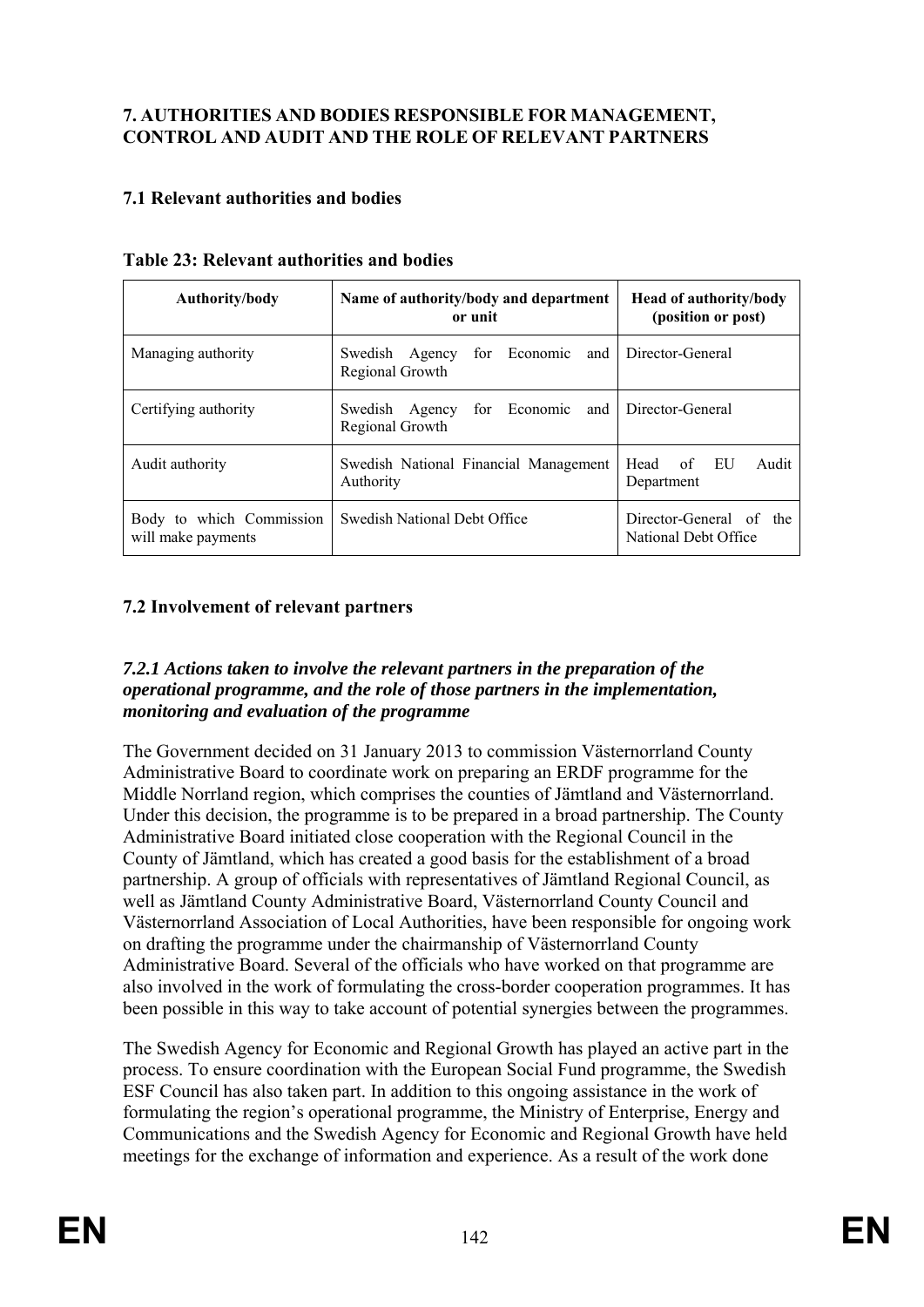by the Swedish Agency for Economic and Regional Growth on enhanced multi-level collaboration, a number of other authorities, for example Vinnova (the Swedish Agency for Innovation Systems) and the Swedish Energy Agency have contributed opinions during programme drafting.

The regional parties in the programme area were invited to attend an introductory seminar on 3 May 2013. Information on the conditions to be met prior to the programming period was provided at the seminar. Most of the seminar was devoted to dialogue on the new programme, with the partnership contributing with opinions and proposals on thematic objectives, investment priorities and specific objectives. These opinions have subsequently guided formulation of the draft programme.

In view of the relatively long distances in the region, the joint-county seminar has been supplemented by partnership meetings. By holding meetings at county level, it has been possible to limit the time taken and the travel expenses incurred, which has enabled many parties to attend. Opinions and proposals have been gathered and submitted to the group of officials that has been responsible for the regular programming work.

The partnership involves the participation of representatives of municipalities, authorities, trade and industry, and employee organisations as well as representatives of civil society organisations. The selection of representatives is based on the organisations taking part in work on the regional development strategies. An invitation to take part in work on the operational programme for the ERDF has additionally been extended to a number of organisations involved in development of the region.

The group of officials initially presented proposals for orientation of the operational programme based on the region's regional development strategies and other policy documents. As the partnerships in the region's two counties have taken part in the formulation of these documents, the views of the combined regional partnership were, in the main, incorporated into the draft programme. The views of the partnerships then influenced the focus primarily on priority axes 1, 2, 3 and 10. The added value is therefore perhaps clearest in these priority axes, but the principal added value has been supplied by the partnership by confirming the endorsement of the operational programme in the regional development strategies.

As well as the meetings with the partnership, the programme has been endorsed through a consultation procedure. Around 100 organisations in the public, private and non-profit sectors were given an opportunity, at the end of June 2013, to study a draft operational programme and submit opinions on the draft by 23 August. The draft was also published on the Västernorrland County Administrative Board website, and in that way was available to everyone. Around 40 responses had been received at the end of the consultation period.

Examples of areas where the views expressed by the partnership and the consulted bodies have been of great significance are:

• The prioritisation of investments in ICT infrastructure (priority axis 2) and investments in transport infrastructure (priority axis 5). The partnership has emphasised the needs for investments in both these areas, and has stressed the importance of the ERDF programme making provision for investments of this kind.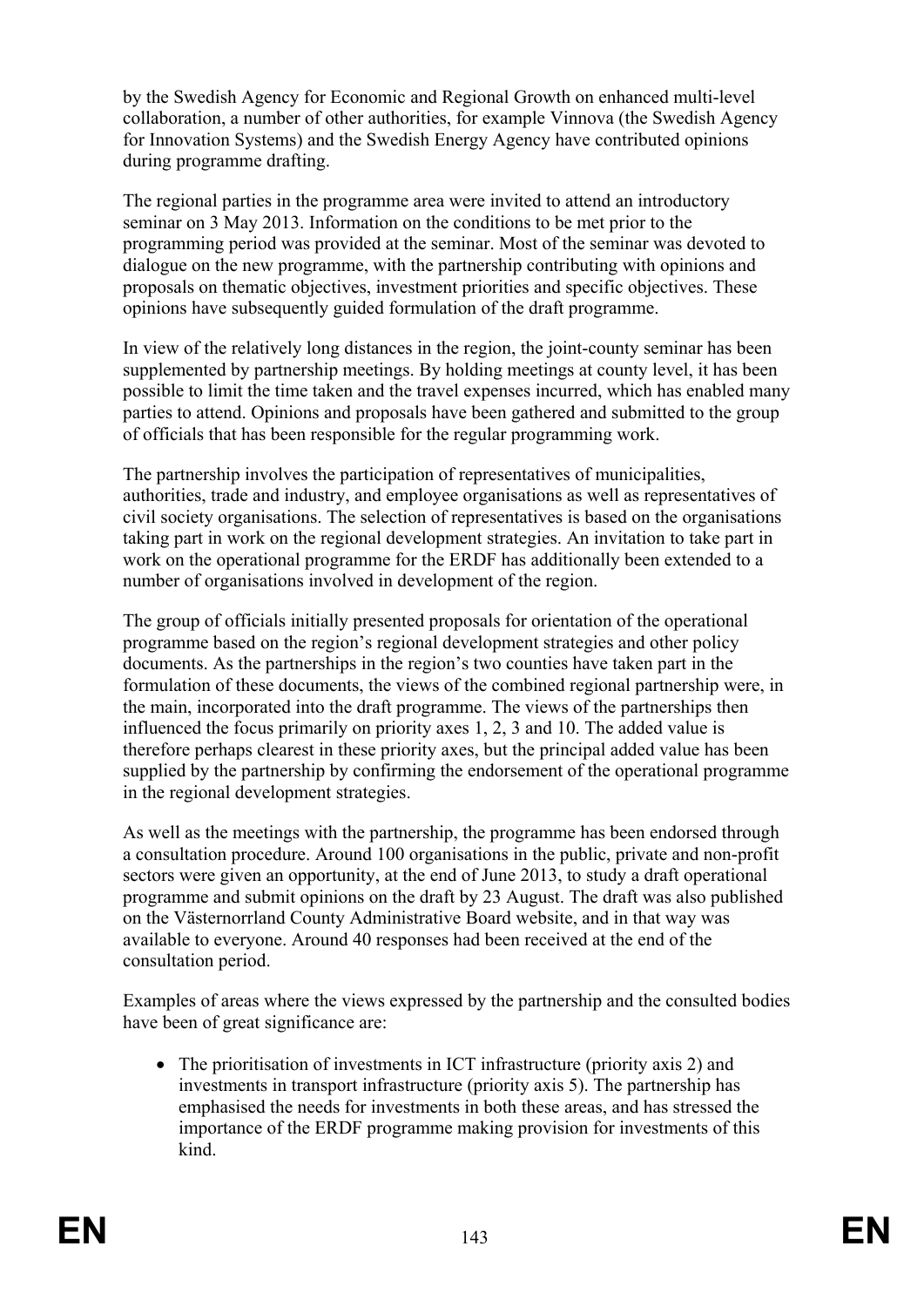In addition, the opinions highlighted by the partnership in previous documents concerning initiatives relating, for example, to innovations, renewable energy and actions for gender equality and integration have had an impact on the proposed operational programme.

In implementation, partnership collaboration in accordance with the proposed Structural Funds Regulation takes place through the parties' representation on the monitoring committee and in the Structural Funds partnership. The costs of the monitoring committee and Structural Funds partnership can be paid for through the resources earmarked for Technical Assistance (TA).

A concluding endorsement process was carried out in the latter half of September 2013, when the partnership was given an opportunity to present its views on the final draft programme.

### **Managing and certifying authorities**

The Swedish Agency for Economic and Regional Growth is the managing and certifying authority for the regional Structural Funds with EU-controlled powers. The responsibilities of the managing authority include drafting, decisions on aid and payment of funds to project sponsors. The managing authority also has to carry out the tasks of the certifying authority.

In its drafting role, the Swedish Agency for Economic and Regional Growth also has to consult regional and national experts where necessary on technical issues and for regional analysis of needs. The purpose of this is to ensure a well endorsed basis for decisions. If financial aid is granted to a large enterprise, the managing authority has to make sure that the grant does not result in a significant loss of jobs at existing places of work in the Union.

The management system for the European Regional Development Fund was approved by the Commission in 2007, and no systemic errors have subsequently been observed by auditors. Sweden is therefore retaining the existing management system, and administrative capacity consequently remains good.

### **Audit authority**

The Swedish Financial Management Authority is the audit authority for the regional Structural Funds programmes with EU-controlled powers.

Involvement of various stakeholders in programme implementation

The active participation of national, regional and local operators is required to implement the Europe 2020 strategy and its key objective of smart, sustainable and inclusive growth.

In the general regulation of the European Parliament and the Council, the European Commission sets requirements for the Member States to organise a broad partnership ahead of the preparation and implementation of a partnership agreement and operational programmes.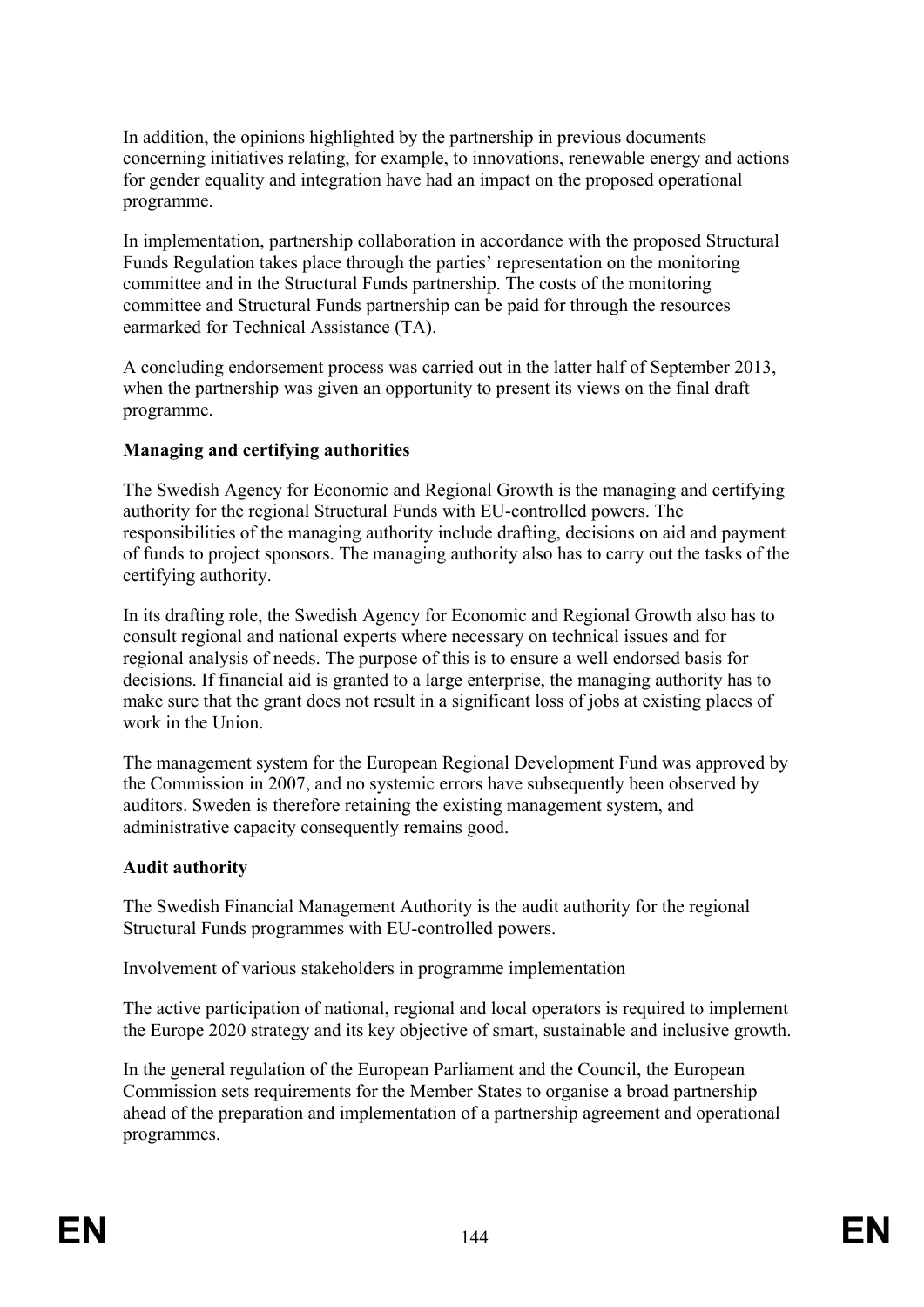Stakeholders are involved in preparing a partnership agreement and in programme formulation, and will take part in the implementation, follow-up, status reporting and evaluation of the programme. Stakeholders are to participate in the monitoring committees for programmes.

For the involvement of certain stakeholders in implementation, see section 7.1.

## **Structural Funds Partnership**

To ensure regional influence on implementation of the programme, a joint Structural Funds Partnership has been formed within the geographical area of the programme and a corresponding regional action plan for the European Social Fund.

The remit of the Structural Funds Partnership is set out in the Structural Funds Partnership Act (2007:459). The Structural Funds Partnership is tasked with setting priorities between project applications approved by the managing authority.

Applications have to be submitted to the managing authority, which is responsible for preparation and decisions on awarding aid. Before a decision is made on aid, the managing authority has to present material as a basis for decision-making and other material to the partnership and may grant aid only in accordance with the priorities set by the partnership.

When the managing authority has to issue a call for proposals in a programme, the criteria specific to the call are reconciled with the Structural Funds Partnership before the call for proposals is published. The chair of the Structural Funds Partnership has to convene meetings in consultation with the managing authority.

### **Monitoring committee**

The Member States have to set up a committee to monitor implementation of the programme. A joint monitoring committee is set up for the eight regional Structural Funds programmes with representatives of stakeholders concerned. The committee is chaired by a representative of the Ministry of Enterprise, Energy and Communications. The Government responds separately on the composition and working practices of the committee.

The monitoring committee for the eight regional Structural Funds programmes has to form a joint committee with the monitoring committee of the European Social Fund Programme. The principal task of the committee is to address issues of coordination between the funds falling within the remit of the monitoring committee.

The monitoring committee for the regional Structural Funds programmes can form further committees on its own initiative.

It is laid down in the Structural Funds Regulation that evaluations have to be made 'in relation to the Union strategy for smart, sustainable and inclusive growth'. Systematic evaluation is essential to be able to assess the effectiveness, appropriateness and impact of policy, particularly with regard to the contribution of the operations to attaining the goals of the Europe 2020 strategy. As part of a strengthened focus on results, greater efforts need to be made to evaluate systematically the combined results and effects of the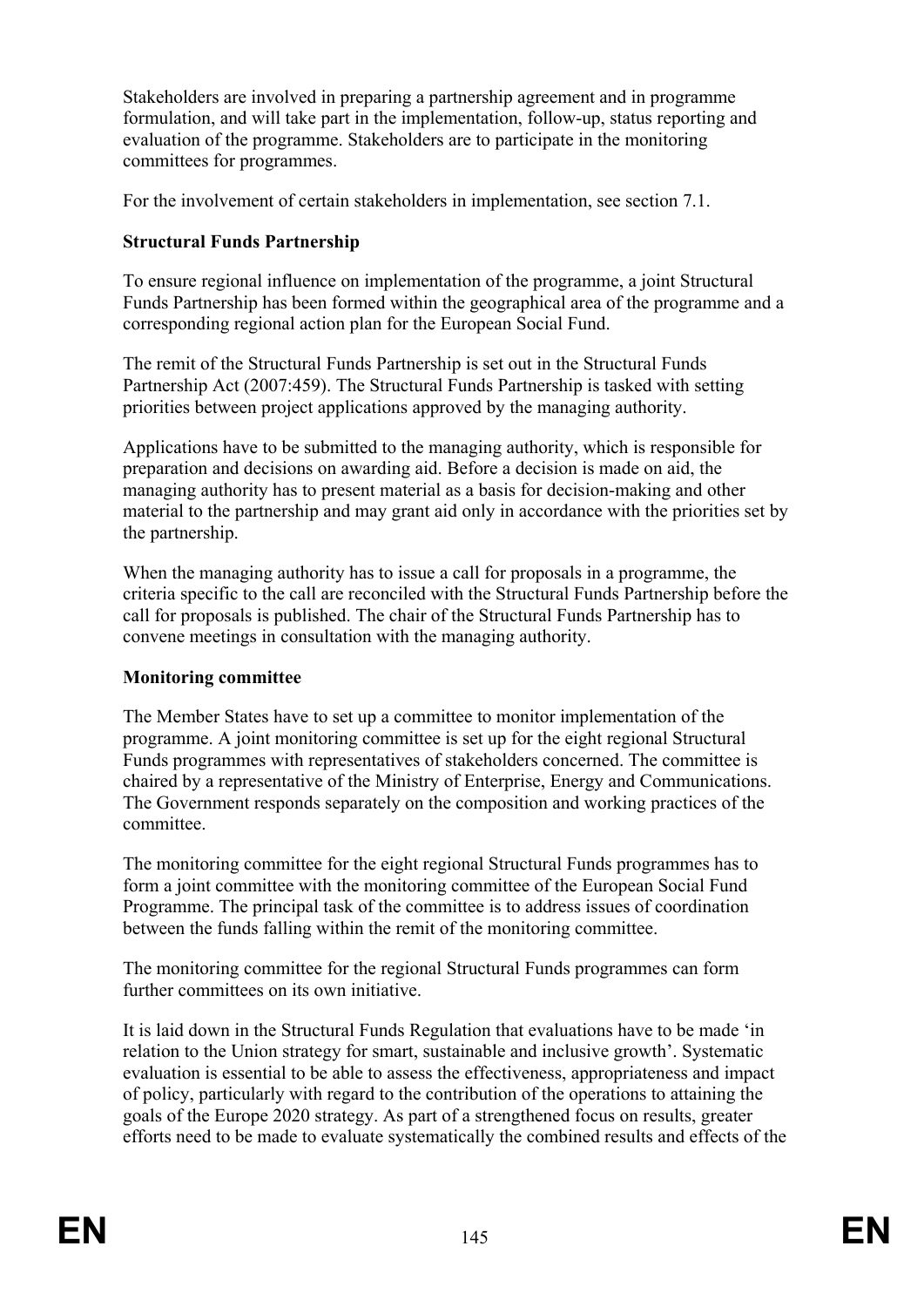projects and the thematic operations and to highlight the significance of the operations in attaining the goals of the programmes and sustainable growth regionally and nationally.

Systematic follow-up and evaluation are to be part of the work on evaluation of both European cohesion policy and regional growth policy. The overall aim is to contribute to learning and to improve quality throughout the programme cycle, from programme planning and implementation of projects to implementation in regular activity. The evaluations are to change, improve and strengthen regional growth policy by disseminating experience and knowledge.

Follow-ups and evaluations will take place continuously and differ somewhat in character, and they will serve different purposes in different phases. To ensure good quality in implementation and good results in the programmes, there is a need for a clear cohesive system in which project selection, indicators, evaluation, participatory research and learning are combined. An important aspect of this is that routines for data collection relating, among other things, to indicators for follow-up and evaluation are planned at an early stage. Despite the level of aspiration on evaluation for learning having been raised during the programming period 2007-2013 and efforts in evaluation and participatory research having increased, there is still room for improvement. There is a general need for greater focus on performance, particularly in view of the requirements for this at EU level in this programming period. An area that needs to be developed is follow-up and evaluation of results, for example benefit should be measured with some regularity, and various forms of measurement of results and effects for sustainable growth and employments should be developed. Another area it will be important to evaluate and follow up is integration of the horizontal criteria and also contributing to increased learning in the area.

Work on evaluation during programme implementation is to be carried out by an independent party and feature methods for participatory research and theory-driven evaluation. Theory-driven evaluation means evaluation of both process and results and effects in the short and long terms, as well as possible implementation in regular activity. A key part of the evaluation remit is to coordinate methods of evaluation and ensure that they are developed so that it becomes possible to follow the long-term effects on sustainable growth and employment of the operations carried out in the programmes.

The programming period 2014-2020 is to feature a commitment to an evaluation approach and learning system that ensures feedback of experience from the projects and knowledge creation from programme implementation. It is essential for this purpose that parties involved in programme implementation, such as regional and national development stakeholders, the managing authority, the Structural Funds Partnership and project parties learn lessons from the operations under the programmes by following the evaluations and studying the evaluation results, but above all utilise the results in their continued work. Stakeholders also have to have good knowledge of the objectives and purpose of the programmes. Completed evaluations have to be published in line with the Commission directive to enable everyone affected by the programme to be reached, but also to create wider learning and inspiration.

Evaluation is to be linked clearly to process support, analytical efforts and platforms for learning and exchange of knowledge. Coordination has to take place with those responsible for evaluation for the other ESI Funds to create a combined picture of the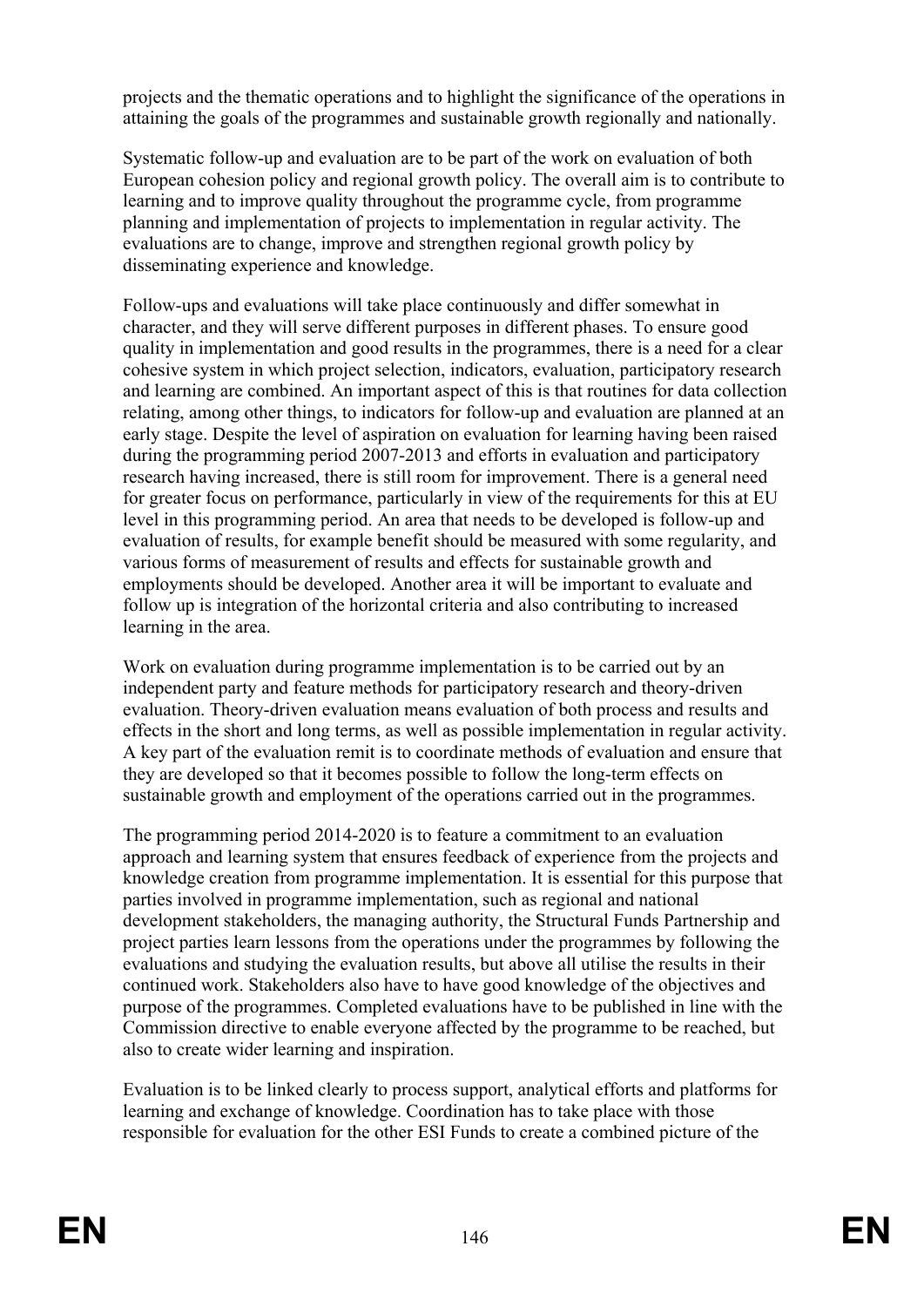aggregate contribution to structural changes for smart and inclusive sustainable development.

The requirement for greater coordination applies, in particular, to operations under the European Regional Development Fund and the European Social Fund aimed at making utilisation of fund resources more effective. This may concern joint evaluation of coordinated operations, the implementing organisations, a joint reference group for the monitoring committees of the European Social Fund and the European Regional Development Fund, joint dissemination and feedback initiatives and joint procurement of capacity development for project evaluation.

Dissemination of results from follow-ups and evaluations and ensuring that evaluations are put to use contribute to improved governance and fulfilment of objectives in the programmes. The Swedish ESF Council and the Swedish Agency for Economic and Regional Growth therefore have to collaborate with those responsible for growth regionally to pass on knowledge and experience from the fund activity and contribute to the follow-up and development of regional work on growth.

*7.2.2 Global grants* (for the ESF, where appropriate)

*7.2.3 Allocation of an amount for capacity building* (for the ESF, where appropriate)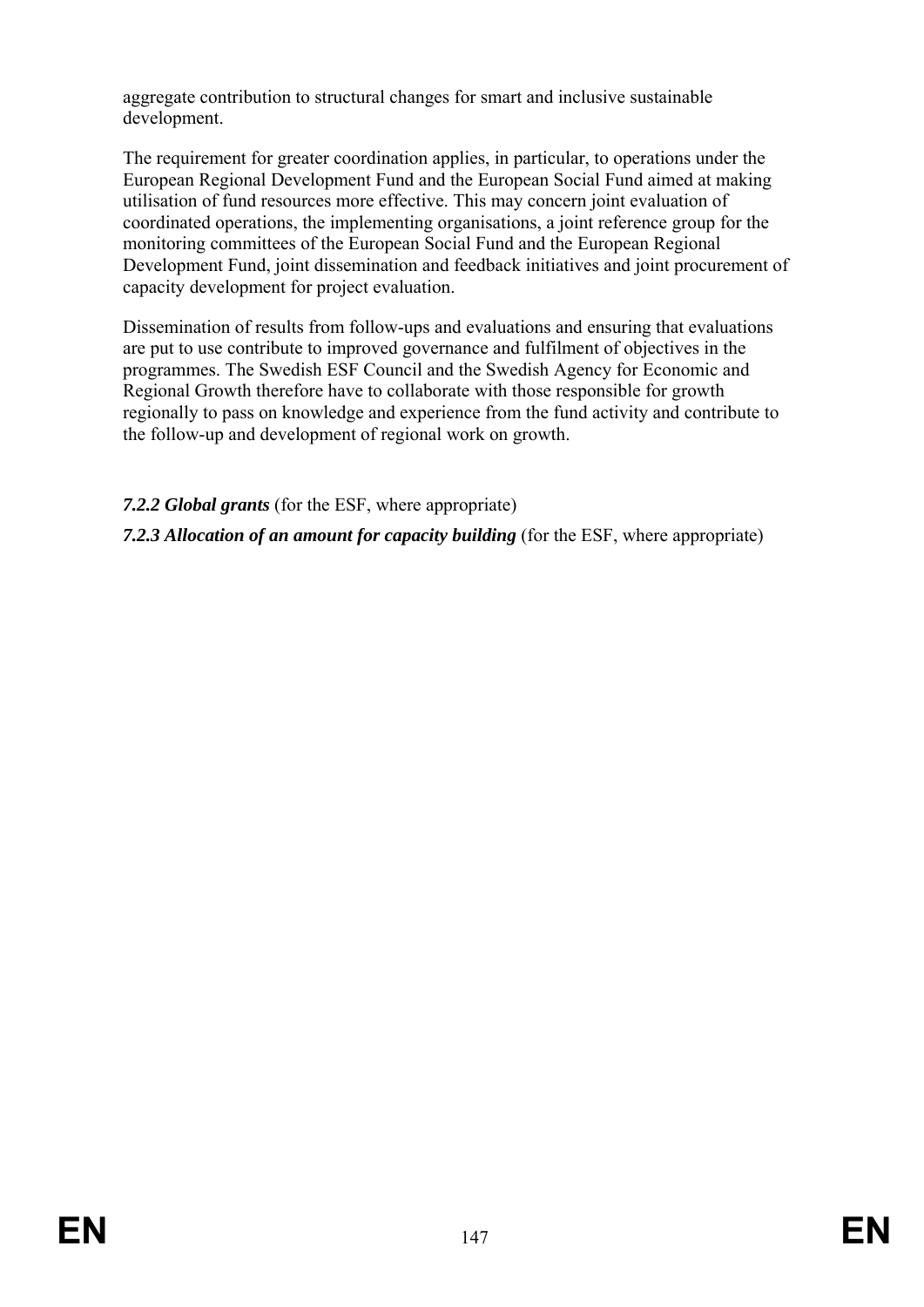#### **8. COORDINATION BETWEEN THE FUNDS, THE EAFRD, THE EMFF AND OTHER UNION AND NATIONAL FUNDING INSTRUMENTS, AND WITH THE EIB**

The mechanisms to ensure coordination between the Funds, the European Agricultural Fund for Rural Development (EAFRD), the European Maritime and Fisheries Fund (EMFF) and other Union and national funding instruments, and with the European Investment Bank (EIB), taking into account the relevant provisions laid down in the Common Strategic Framework.

The ERDF programmes will act in a context in which other European, national, regional and local initiatives, plans and programmes are significant to implementation of the programmes. An explicit aspiration for the programming period 2014-2020 is for work to focus more clearly on the goals in the EU 2020 strategy and the EU Strategy for the Baltic Sea Region and to be linked to a greater degree to other national and EU-financed programmes and activities.

### **The national innovation strategy**

The objectives and vision of the national innovation strategy to strengthen the Swedish innovation climate in different areas by 2020 are linked to thematic objective 1 and are of significance to regional development capacity. This clearly highlights the significance of the regional level in innovation work and the significance of being able to achieve the goals of the strategy, one of which is that Sweden's regional innovation environments should be globally attractive.

The national innovation strategy in the area of agriculture refers to the opportunities that exist to support innovative initiatives in the rural development programme under the European innovation partnership for agriculture, which, in turn, provides opportunities for cooperation at European level.

### **The national European Regional Development Fund programme**

The fundamental purpose of the programme is to supply added value to the regional growth work and implementation of cohesion policy that cannot be achieved sufficiently under the regional Structural Funds programmes. The programme is to contribute to the following added values:

- Obtain qualitative projects in competition in order to support long-term development in certain technical areas.
- Support collaborative projects between counties and projects between counties and the national level that contribute to developing regional areas of strength based on the regional circumstances in different parts of the country.
- Contribute to developing multi-level control, that is to say between levels and participants.
- Promote operations that contribute to increased collaboration with other relevant EU programmes.
- Promote operations that contribute to increased involvement of business in both the preparation and implementation of the programme.
- Develop work on evaluation, feedback of knowledge and learning in work under the Structural Funds.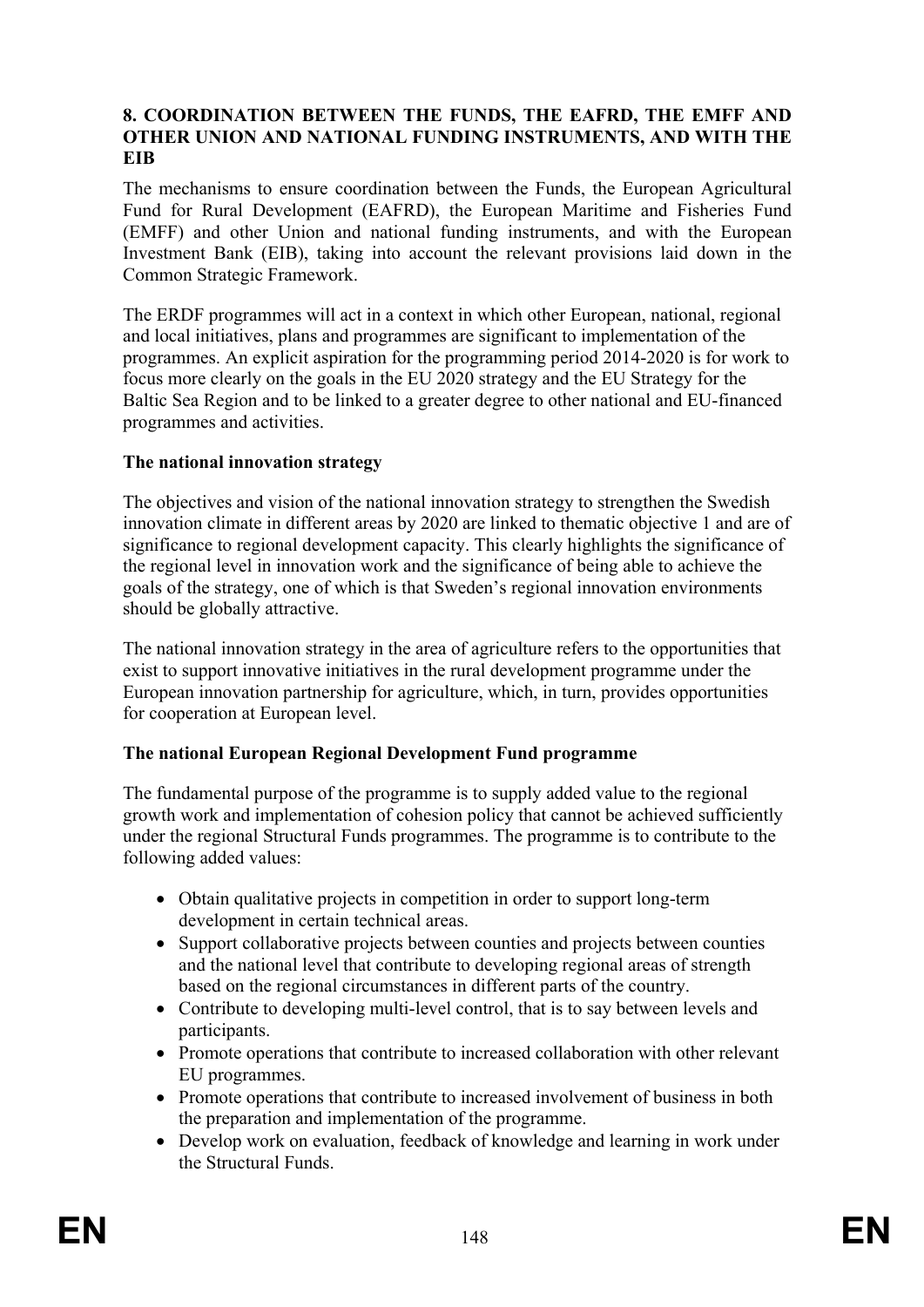The national European Regional Development Fund programme contains the following priority axes:

*Strengthening research, technological development and innovation* — includes operations under thematic objective 1. The focus in this area is on developing Swedish areas of strength through transnational collaboration and research infrastructure.

*Enhancing the competitiveness of SMEs*. The operations in this area are aimed at increasing access to venture capital in early stages and promoting the emergence of more private stakeholders in the venture-capital market through the implementation of a financial instrument according to the fund-in-fund structure.

*Supporting the shift towards a low-carbon economy in all sectors.* This is the largest operational area from the point of view of budget and accommodates operations under thematic objective 4 focused partly on energy efficiency and partly on supply of capital, focusing on enterprises whose activities contribute to the development of a low-carbon economy.

Operations of a process-supporting nature are also described in thematic area 4. This means national skills and method support that is to contribute to increased strategic learning by developing and disseminating knowledge across geographical and administrative boundaries.

The EU programmes are to be viewed in a context where each programme and fund has its own specific role in work on contributing to the Europe 2020 objectives, while collaboration and synergies should be aimed for at the same time.

The conditions to be met for fund coordination are particularly clear between the operational programme for the ERDF in Middle Norrland and the ESF. The regional action plan for Middle Norrland in the ESF programme has been formulated alongside the formulation of the operational ERDF programme. The programme geography, in other words, is the same for the two programmes, and the Structural Funds partnership is common to the two programmes, which makes coordinated calls for proposals possible.

The two programmes supplement one another on several points. The clearest example is the operations under the ERDF programme for the development of small and mediumsized enterprises in priority axis 3, which demands good skills among the management and staff of enterprises. Operations from the two funds can reinforce one another through synchronisation with programme area 1 of the ESF programme, skills provision. Programme area 2 can also contribute to making it easier to meet the needs of enterprises to recruit skilled labour. Middle Norrland is one of the three areas covered by the employment initiative for young people. The employment initiative for young people is to contribute to increased employment for young women and men. The operations in the ERDF programme will lead to growth and new jobs in Middle Norrland, and in so doing improve the prospects of young people finding work. The employment initiative for young people can also improve the skills provision of enterprises by giving young people an opportunity to take part in work placement and trainee programmes as a step along the path to employment.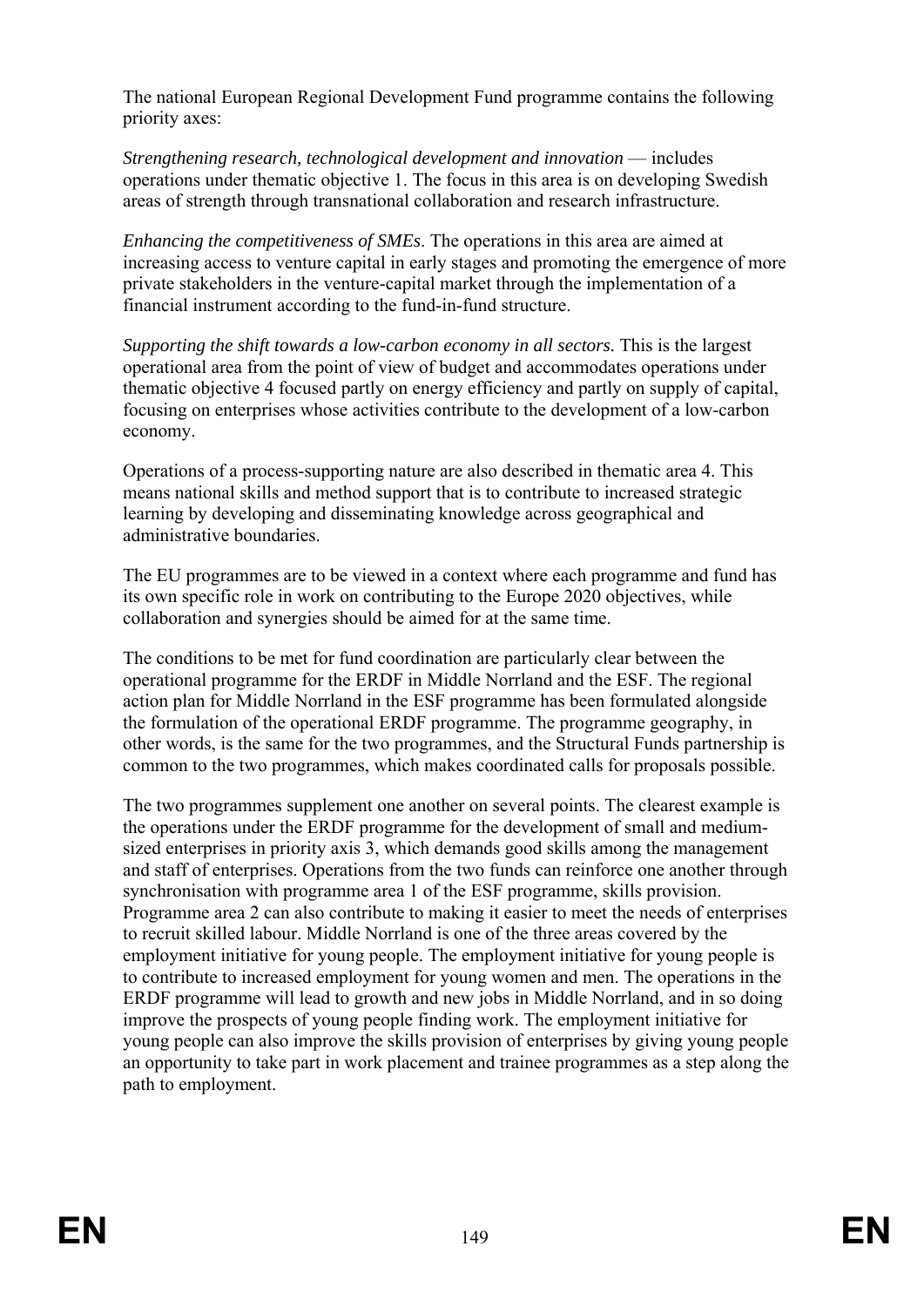# **COSME and Horizon 2020**

Small and medium-sized companies can increase their knowledge intensity and R&I contacts and strengthen their international networks with assistance from the regional Structural Funds programmes. This facilitates future participation in national and European research and innovation programmes. Work towards strengthening links between the regional Structural Funds programmes and Horizon 2020 will be developed to lay the foundation for broader participation in Horizon 2020. It is to be possible for results from COSME projects and Horizon 2020 and previous research programmes to be converted into new projects in the regional Structural Funds programmes. At national level, there are a few important authorities, in particular the Swedish Agency for Innovation Systems (Vinnova) and the Swedish Agency for Economic and Regional Growth, which will have roles in both the European Regional Development Fund programmes, Horizon 2020 and COSME, which in practice will mean increased coordination and will make synergies possible. The foundation for this is laid through strategies for smart specialisation that contributes to harnessing of strength to increase the effects of the investments made in research and innovation and to boost growth and create more jobs.

It is stated in the Research and Innovation Bill, 2012/13:30, for example, that the Swedish Agency for Innovation Systems (Vinnova), based on its area of activity, should support the regions in their work on strategic innovation. The national innovation strategy also stresses the need to develop the interaction between national authorities, regional development operators and work on the programmes within the EU. The importance of creating synergies and ensuring coordination between the programmes and the various EU funds and instruments for research, innovation and entrepreneurship is also emphasised in the Swedish Government's directives for the preparation of European Regional Development Fund programmes.

The guidelines for the RISE group (the research institutes) state in what way the institutes will assist in work on regional strategies relating to innovation environments and implementation of the European Regional Development Fund programmes at regional and national level.

The possibility of combining funding from the Horizon 2020 and ESI Funds in various initiatives during implementation is to be investigated. It may be a matter of collaborating across programme boundaries, national borders, combining entrepreneurship and innovation measures and promoting companies with growth potential.

Coordination between the ESI Funds and the public-public research partnerships (Joint Programming Initiatives, ERA-NETs and the research programmes under Article 185), as well as the public-private research partnerships under Article 187 (Joint Technology Initiatives) is to be ensured where applicable.

The Rural Development Programme provides an opportunity for farms to take part in cooperative initiatives between practitioners, advisers and researchers under the European innovation partnership for agriculture. These initiatives also create an opportunity for farms to forge international contacts and take part in projects under Horizon 2020.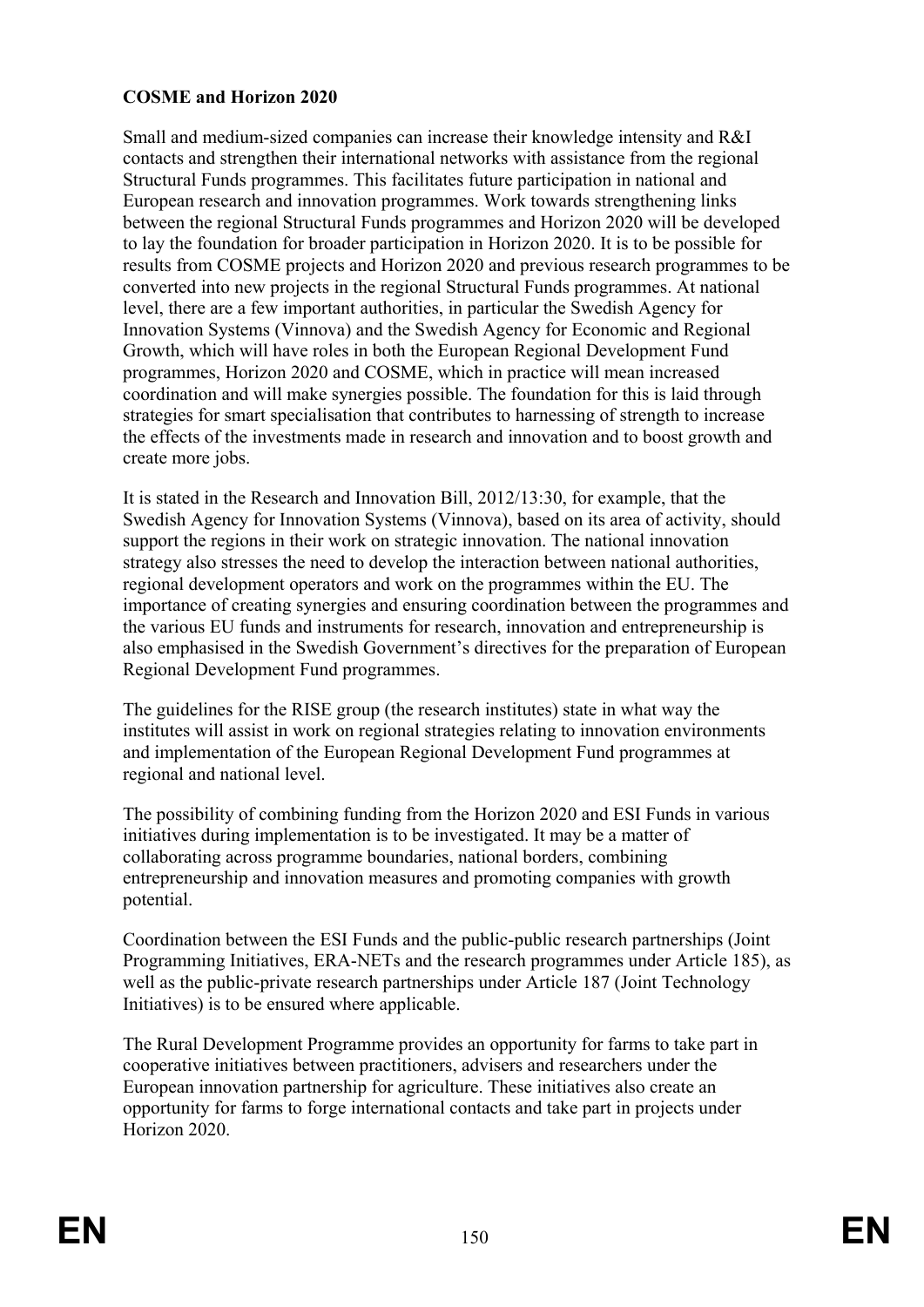# **CAP**

The EU's common agricultural policy consists of two pillars, where Pillar I contains market support and direct payments and Pillar II contains the rural development programme. Pillar I is dominated in budgetary terms by direct support, which is largely decoupled from production and is paid on a per-hectare basis. The rural development programme and the single farm payment system together generate important support for rural development and agriculture. The agreement on single farm payments reached in 2013 has led to the introduction of several ways of targeting support at different groups of farmers. Important principles underpinning both work on the rural development programme and single farm payments are simplification, competitiveness and activity in rural areas, as well as high environmental benefit.

# **Connecting Europe Facility (CEF)**

Good accessibility through a transport system that works smoothly is of key importance in attaining development capacity in all parts of the country with strengthened local and regional competitiveness. Investments in the transport system, for example in infrastructure, may be decisive for business, the labour market and the environment for sparsely populated regions.

The EU can make contributions to infrastructure building in the Union through EU cooperation on the Trans-European Transport Network (TEN-T) and, with effect from 2014, the 'Connecting Europe Facility' (CEF). The idea is that a well expanded infrastructure will provide better conditions to use the benefits of an EU without internal borders. Increasing international accessibility also gives Swedish regions access to larger markets. To enable funding to be applied for from the budget for the CEF, the infrastructure must be present on the maps contained in guidelines for TEN-T.

In addition to this, an important contribution can be made through the Structural Funds. Support for sustainable transport through the Structural Funds should be used for measures that strengthen business and the labour market and contribute to attractive living and residential environments. Grants through the Structural Funds complement the CEF through a greater focus on regional issues.

Telecommunications networks and services are increasingly becoming internet-based infrastructures, with broadband networks and digital services closely interrelated. The internet is a very important platform for communication, services, education, participation in public life and business activity. Trans-European access to reliable and fast broadband and digital services is therefore of great significance for economic growth, competitiveness and social integration.

Under the CEF and trans-European networks in the area of the telecommunications infrastructure (TEN-TELE), initiatives can be taken to promote expansion and modernisation of trans-European infrastructures for digital services and their common building-blocks and of broadband networks. The initiatives in the area of digital services have to be supported though procurement and/or grants, while the investments in broadband networks are to be supported by financial instruments which are to be open to additional contributions from private investors, Member States and contributions from other sources, including the European Structural and Investment Funds.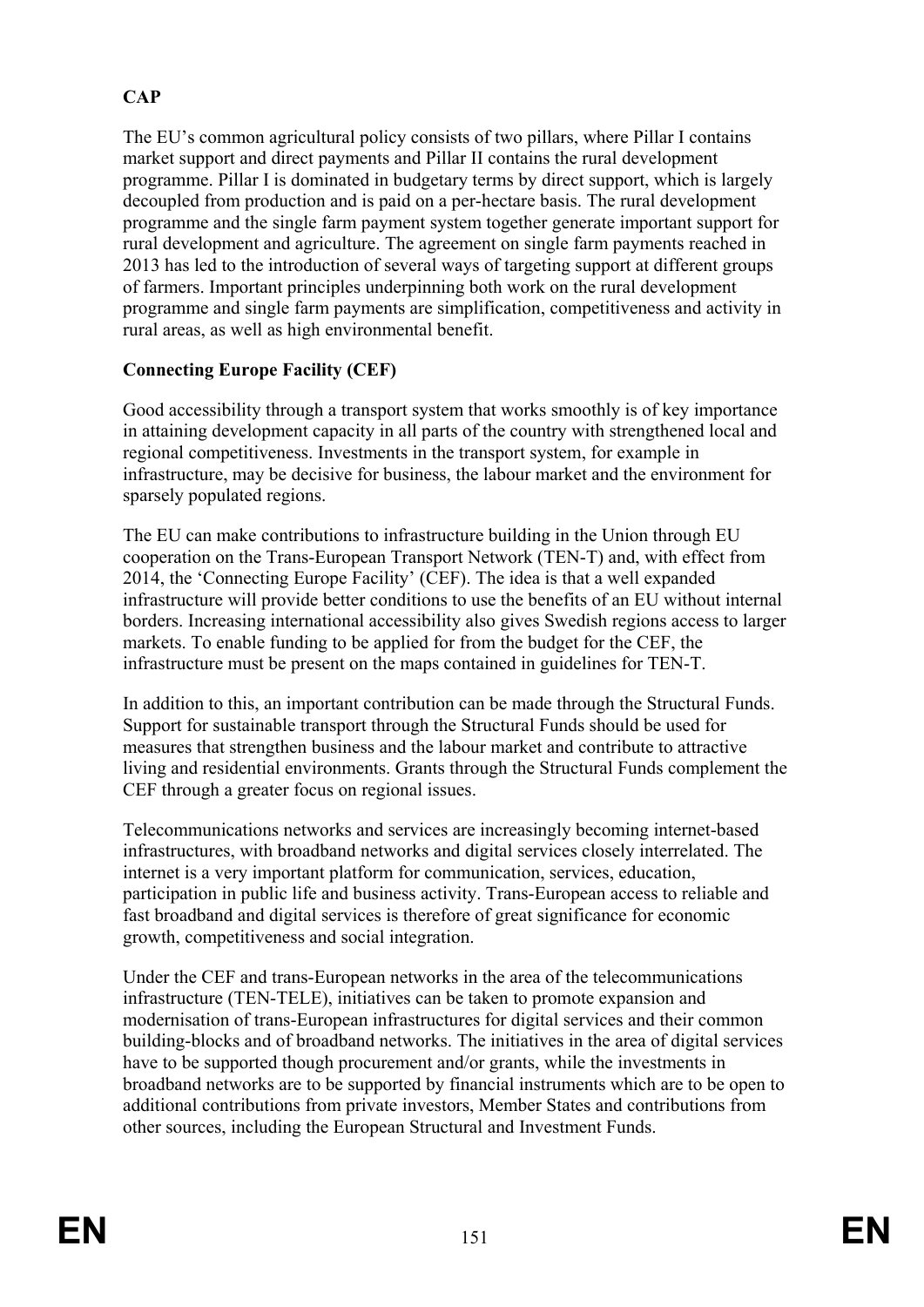# **LIFE**

LIFE is the EU's financial instrument for the environment and climate, and the European Commission annually allocates funding to projects in the Member States. In work towards strengthening cross-regional and cross-sectoral operations, LIFE fulfils a key function with the form of project known as integrated projects (IP). This project form is a new type of project introduced during the programming period 2014-2020 with the aim of creating synergies between the sector areas of the ESI Funds and the area of environment and climate through a larger type project, for example regional or multiregional. These projects may have links to nature (including Natura 2000 administration), water, waste, air and climate (restriction of and adaptation to) which are focal areas for IP. The measures financed by the ESI Funds with links to the environment, climate change and sustainable use of resources may also complement the LIFE programme.

To be able to ensure synergies between the different funds and with integrated projects under LIFE, the dialogue between the authority responsible for LIFE — the Swedish Environmental Protection Agency — and the managing authorities for the ESI Funds is of key importance.

# **Creative Europe**

The general aim of the EU's culture and media programme Creative Europe includes strengthening the competitiveness of the European cultural and creative sectors, smart growth and inclusive sustainable growth. The programme points to opportunities and needs for consistency and links to other relevant Union funding such as the European Regional Development Fund and the European Social Fund, as well as research and innovation programmes. It is therefore crucial to utilise the significance and potential of culture in Swedish regional development activity.

### **Transport infrastructure plans**

A national plan and county transport plans are in place for the transport infrastructure. The plans relate to a period of 12 years and are updated every 4 years. The national plan covers investments and improvements in the national road network, measures in the national rail network, operation and maintenance. The county transport plans cover investments in national roads not included in the trunk road network and state cofinancing for measures in certain regional public transport facilities, etc.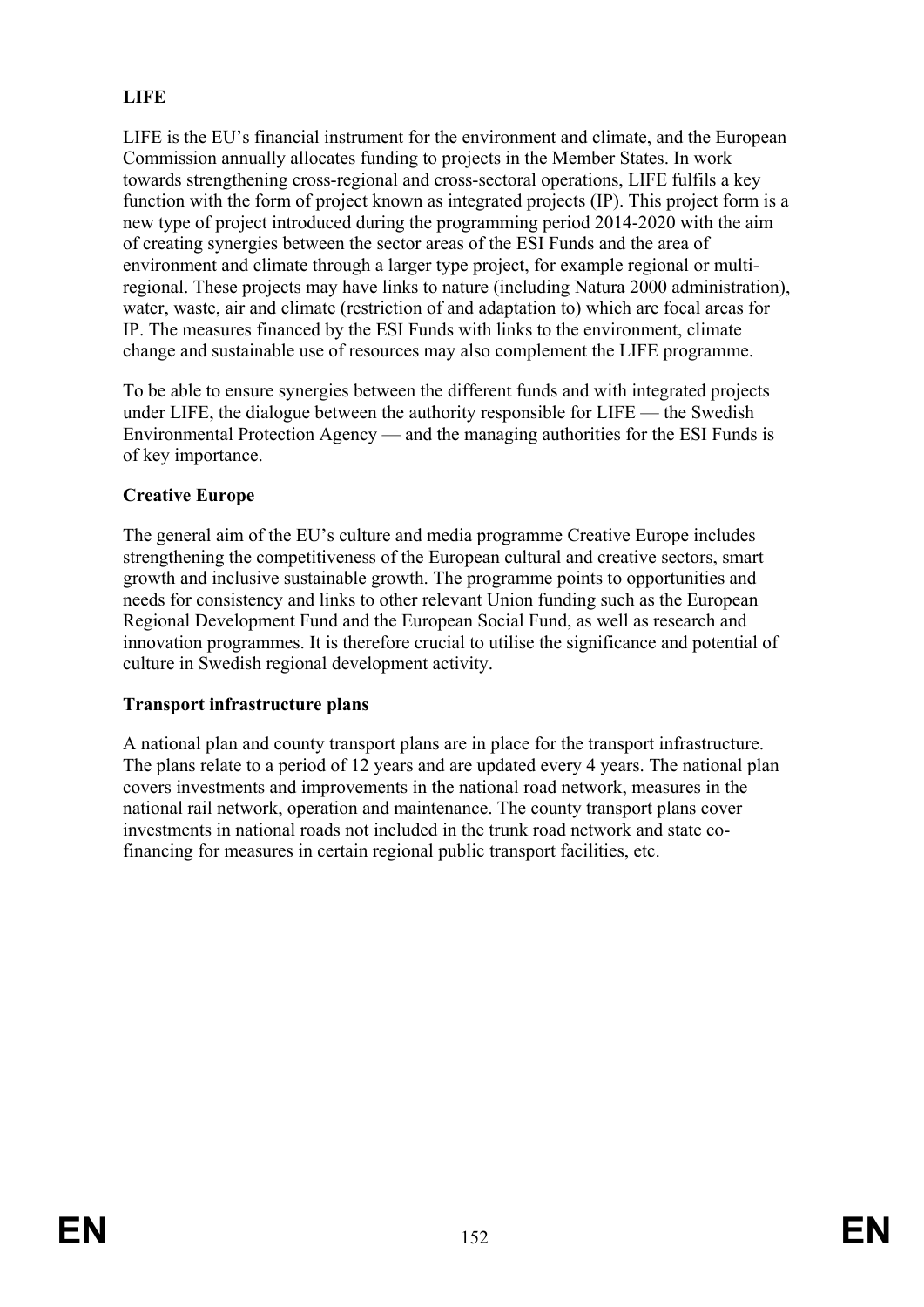# **9. EX-ANTE CONDITIONALITIES**

### **9.1 Ex-ante conditionalities**

Information on the assessment of the applicability and the fulfilment of ex-ante conditionalities (optional).

See the annexed table.

|  |  | Table 24: Applicable ex-ante conditionalities and assessment of their fulfilment |  |
|--|--|----------------------------------------------------------------------------------|--|
|  |  |                                                                                  |  |

| <b>Ex-ante conditionality</b>                                                                                                                                                                                                                                                                                                                                                                                                                                                        | Priority axes to which conditionality<br>applies                                                    | <b>Ex-ante</b><br>conditionality<br>fulfilled<br>(Yes/No/Partially) |
|--------------------------------------------------------------------------------------------------------------------------------------------------------------------------------------------------------------------------------------------------------------------------------------------------------------------------------------------------------------------------------------------------------------------------------------------------------------------------------------|-----------------------------------------------------------------------------------------------------|---------------------------------------------------------------------|
| T.01.1 - Research and innovation:<br>The existence of a national or<br>regional smart specialisation strategy<br>in line with the National Reform<br>Program, to leverage private research<br>and innovation expenditure, which<br>complies with the features of well<br>performing national or regional R&I<br>systems.                                                                                                                                                             | 1 — Strengthening research,<br>technological development and<br>innovation                          | Yes                                                                 |
| $T.02.1$ — Digital growth: A strategic<br>policy framework for digital growth<br>to stimulate affordable, good quality<br>and interoperable ICT enabled private<br>and public services and increase<br>uptake by citizens, including<br>vulnerable groups, businesses and<br>public administrations including<br>cross border initiatives.                                                                                                                                           | 2 — Enhancing access to, and use and<br>quality of, information and<br>communication technologies   | Yes                                                                 |
| T.02.2 - Next Generation Network<br>(NGN) Infrastructure: The existence<br>of national or regional NGN Plans<br>which take account of regional<br>actions in order to reach the Union<br>high speed Internet access targets,<br>focusing on areas where the market<br>fails to provide an open infrastructure<br>at an affordable cost and of a quality<br>in line with the Union competition<br>and State aid rules, and to provide<br>accessible services to vulnerable<br>groups. | $2$ — Enhancing access to, and use and<br>quality of, information and<br>communication technologies | Yes                                                                 |
| $T.03.1$ — Specific actions have been<br>carried out to underpin the promotion<br>of entrepreneurship taking into<br>account the Small Business Act<br>$(SBA)$ .                                                                                                                                                                                                                                                                                                                     | 3 — Enhancing the competitiveness of<br>small and medium-sized enterprises<br>(SMEs)                | Yes                                                                 |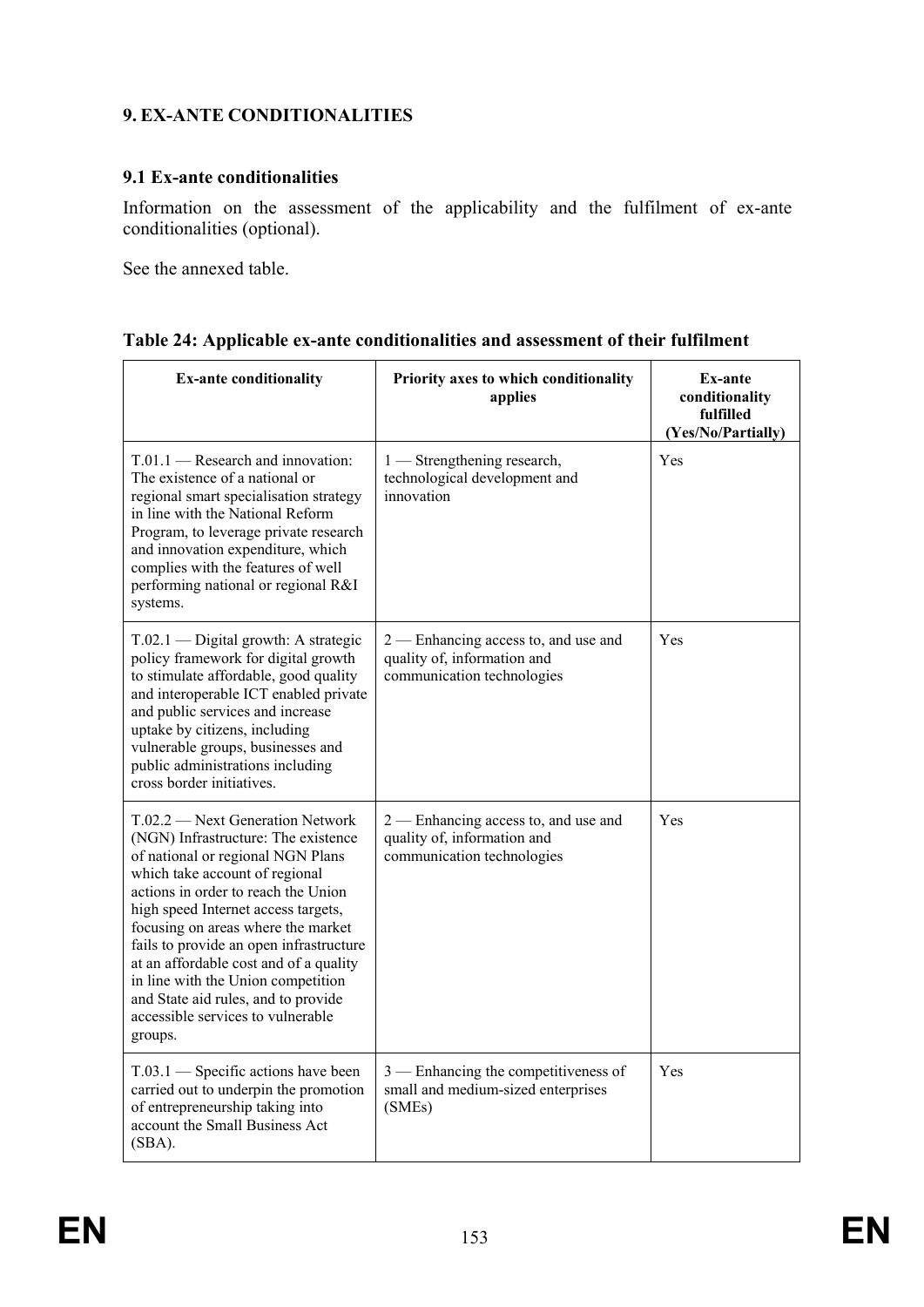| <b>Ex-ante conditionality</b>                                                                                                                                                                                                                                                                                                                                                                                                                                                                                                                           | Priority axes to which conditionality<br>applies                                                                     | Ex-ante<br>conditionality<br>fulfilled<br>(Yes/No/Partially) |
|---------------------------------------------------------------------------------------------------------------------------------------------------------------------------------------------------------------------------------------------------------------------------------------------------------------------------------------------------------------------------------------------------------------------------------------------------------------------------------------------------------------------------------------------------------|----------------------------------------------------------------------------------------------------------------------|--------------------------------------------------------------|
| $T.04.1$ — Actions have been carried<br>out to promote cost effective<br>improvements of energy end use<br>efficiency and cost effective<br>investment in energy efficiency when<br>constructing or renovating buildings.                                                                                                                                                                                                                                                                                                                               | 4 — Supporting the shift towards a low-<br>carbon economy in all sectors                                             | Partially                                                    |
| $T.07.1$ — Transport: The existence of<br>a comprehensive plan or plans or<br>framework or frameworks for<br>transport investment in accordance<br>with the Member States' institutional<br>set up (including public transport at<br>regional and local level) which<br>supports infrastructure development<br>and improves connectivity to the<br>TEN-T comprehensive and core<br>networks.                                                                                                                                                            | 5 — Promoting sustainable transport and<br>removing bottlenecks in key network<br>infrastructures                    | Yes                                                          |
| $T.07.2$ - Railway: The existence<br>within the comprehensive transport<br>plan or plans or framework or<br>frameworks of a specific section on<br>railway development in accordance<br>with the Member States' institutional<br>set up (including concerning public<br>transport at regional and local level)<br>which supports infrastructure<br>development and improves<br>connectivity to the TEN-T<br>comprehensive and core networks.<br>The investments cover mobile assets,<br>interoperability and capacity<br>building.                      | 5 — Promoting sustainable transport and<br>removing bottlenecks in key network<br>infrastructures                    | Yes                                                          |
| $T.07.3$ — Other modes of transport,<br>including inland waterways and<br>maritime transport, ports, multimodal<br>links and airport infrastructure: the<br>existence within the comprehensive<br>transport plan or plans or framework<br>or frameworks of a specific section<br>on inland waterways and maritime<br>transport, ports, multimodal links and<br>airport infrastructure, which<br>contribute to improving connectivity<br>to the TEN-T comprehensive and<br>core networks and to promoting<br>sustainable regional and local<br>mobility. | 5 — Promoting sustainable transport and<br>removing bottlenecks in key network<br>infrastructures                    | Yes                                                          |
| $G.1$ – The existence of<br>administrative capacity for the<br>implementation and application of<br>Union anti-discrimination law and                                                                                                                                                                                                                                                                                                                                                                                                                   | 1 — Strengthening research,<br>technological development and<br>innovation<br>$2$ — Enhancing access to, and use and | Yes                                                          |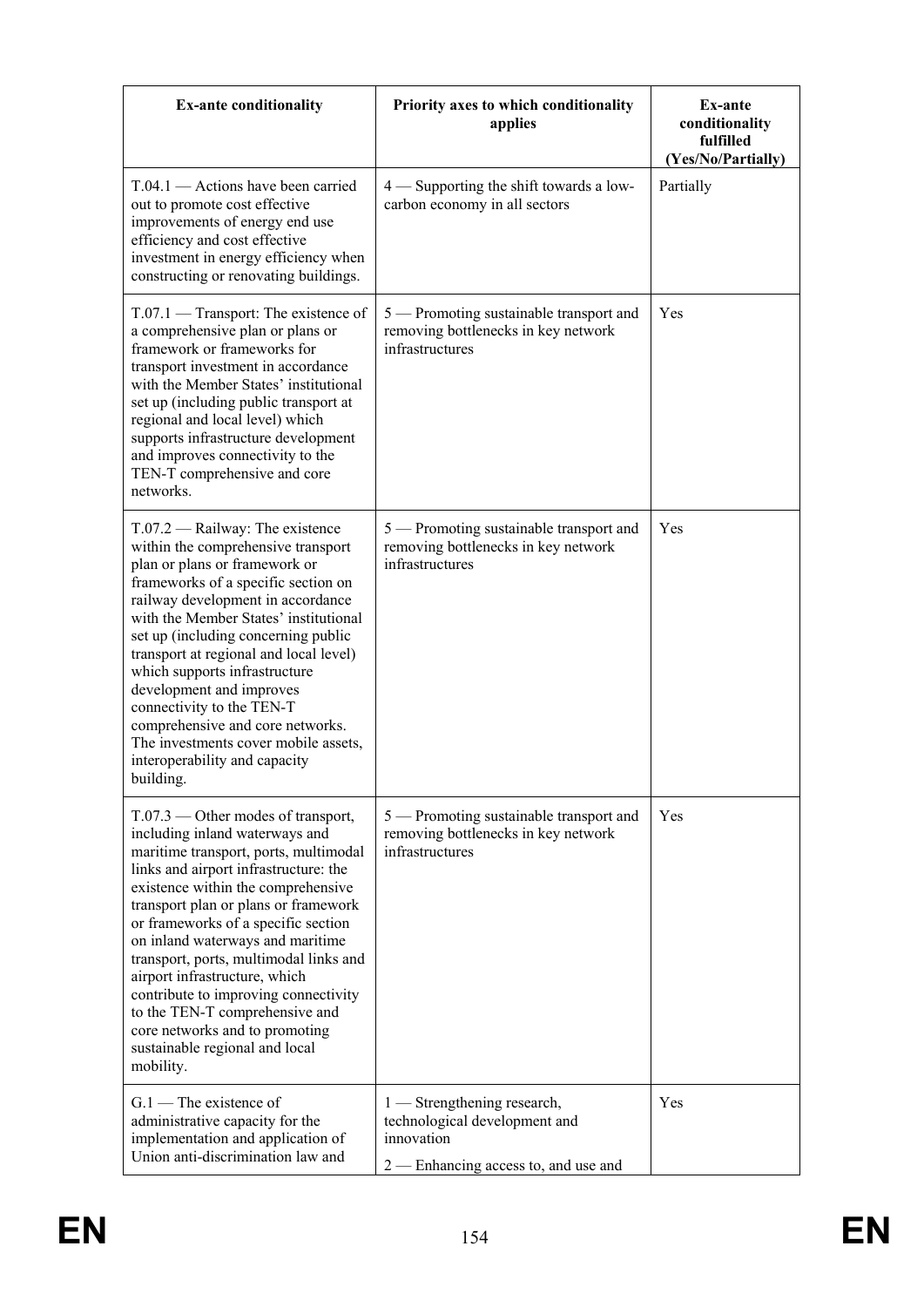| <b>Ex-ante conditionality</b>                                                                                                                        | Priority axes to which conditionality<br>applies                                                    | <b>Ex-ante</b><br>conditionality<br>fulfilled<br>(Yes/No/Partially) |
|------------------------------------------------------------------------------------------------------------------------------------------------------|-----------------------------------------------------------------------------------------------------|---------------------------------------------------------------------|
| policy in the field of ESI Funds.                                                                                                                    | quality of, information and<br>communication technologies                                           |                                                                     |
|                                                                                                                                                      | 3 — Enhancing the competitiveness of<br>small and medium-sized enterprises<br>(SMEs)                |                                                                     |
|                                                                                                                                                      | $4$ — Supporting the shift towards a low-<br>carbon economy in all sectors                          |                                                                     |
|                                                                                                                                                      | 5 — Promoting sustainable transport and<br>removing bottlenecks in key network<br>infrastructures   |                                                                     |
| $G.2$ – The existence of<br>administrative capacity for the<br>implementation and application of                                                     | 1 — Strengthening research,<br>technological development and<br>innovation                          | Yes                                                                 |
| Union gender equality law and policy<br>in the field of ESI Funds.                                                                                   | $2$ — Enhancing access to, and use and<br>quality of, information and<br>communication technologies |                                                                     |
|                                                                                                                                                      | 3 — Enhancing the competitiveness of<br>small and medium-sized enterprises<br>(SMEs)                |                                                                     |
|                                                                                                                                                      | 4 - Supporting the shift towards a low-<br>carbon economy in all sectors                            |                                                                     |
|                                                                                                                                                      | 5 — Promoting sustainable transport and<br>removing bottlenecks in key network<br>infrastructures   |                                                                     |
| $G.3$ — The existence of<br>administrative capacity for the<br>implementation and application of the                                                 | 1 — Strengthening research,<br>technological development and<br>innovation                          | Yes                                                                 |
| United Nations Convention on the<br>rights of persons with disabilities<br>(UNCRPD) in the field of ESI Funds<br>in accordance with Council Decision | 2 — Enhancing access to, and use and<br>quality of, information and<br>communication technologies   |                                                                     |
| 2010/48/EC.                                                                                                                                          | 3 — Enhancing the competitiveness of<br>small and medium-sized enterprises<br>(SMEs)                |                                                                     |
|                                                                                                                                                      | $4$ — Supporting the shift towards a low-<br>carbon economy in all sectors                          |                                                                     |
|                                                                                                                                                      | 5 — Promoting sustainable transport and<br>removing bottlenecks in key network<br>infrastructures   |                                                                     |
| $G.4$ – The existence of arrangements<br>for the effective application of Union<br>public procurement law in the field of                            | 1 — Strengthening research,<br>technological development and<br>innovation                          | Yes                                                                 |
| the ESI Funds.                                                                                                                                       | 2 — Enhancing access to, and use and<br>quality of, information and<br>communication technologies   |                                                                     |
|                                                                                                                                                      | 3 — Enhancing the competitiveness of<br>small and medium-sized enterprises                          |                                                                     |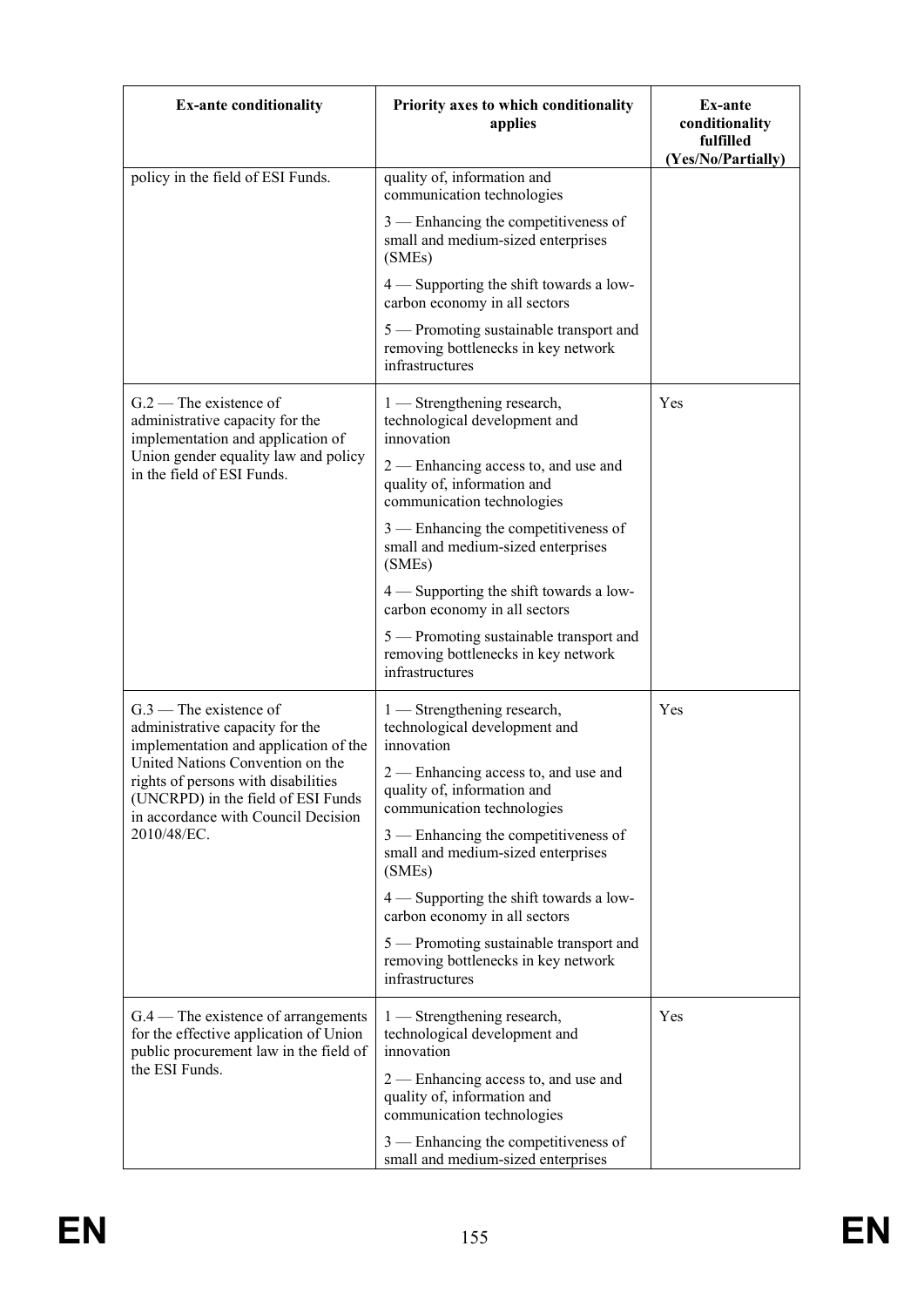| <b>Ex-ante conditionality</b>                                                                                                                           | Priority axes to which conditionality<br>applies                                                     | <b>Ex-ante</b><br>conditionality<br>fulfilled<br>(Yes/No/Partially) |
|---------------------------------------------------------------------------------------------------------------------------------------------------------|------------------------------------------------------------------------------------------------------|---------------------------------------------------------------------|
|                                                                                                                                                         | (SMEs)                                                                                               |                                                                     |
|                                                                                                                                                         | 4 — Supporting the shift towards a low-<br>carbon economy in all sectors                             |                                                                     |
|                                                                                                                                                         | 5 — Promoting sustainable transport and<br>removing bottlenecks in key network<br>infrastructures    |                                                                     |
| $G.5$ — The existence of arrangements<br>for the effective application of Union<br>State aid rules in the field of the ESI                              | 1 — Strengthening research,<br>technological development and<br>innovation                           | Yes                                                                 |
| Funds.                                                                                                                                                  | 2 -Enhancing access to, and use and<br>quality of, information and<br>communication technologies     |                                                                     |
|                                                                                                                                                         | 3 — Enhancing the competitiveness of<br>small and medium-sized enterprises<br>(SMEs)                 |                                                                     |
|                                                                                                                                                         | $4$ — Supporting the shift towards a low-<br>carbon economy in all sectors                           |                                                                     |
|                                                                                                                                                         | 5 - Promoting sustainable transport and<br>removing bottlenecks in key network<br>infrastructures    |                                                                     |
| $G.6$ — The existence of arrangements<br>for the effective application of Union<br>environmental legislation related to                                 | 1 — Strengthening research,<br>technological development and<br>innovation                           | Yes                                                                 |
| EIA and SEA.                                                                                                                                            | 2 — Enhancing access to, and use and<br>quality of, information and<br>communication technologies    |                                                                     |
|                                                                                                                                                         | 3 — Enhancing the competitiveness of<br>small and medium-sized enterprises<br>(SMEs)                 |                                                                     |
|                                                                                                                                                         | $4$ — Supporting the shift towards a low-<br>carbon economy in all sectors                           |                                                                     |
|                                                                                                                                                         | 5 — Promoting sustainable transport and<br>removing bottlenecks in key network<br>infrastructures    |                                                                     |
| $G.7$ — The existence of a statistical<br>basis necessary to undertake<br>evaluations to assess the effectiveness                                       | 1 — Strengthening research,<br>technological development and<br>innovation                           | Yes                                                                 |
| and impact of the programmes. The<br>existence of a system of result<br>indicators necessary to select actions,<br>which most effectively contribute to | $2$ — Enhancing access to, and use and<br>quality of, information and<br>communication technologies; |                                                                     |
| desired results, to monitor progress<br>towards results and to undertake<br>impact evaluation.                                                          | 3 — Enhancing the competitiveness of<br>small and medium-sized enterprises<br>(SMEs)                 |                                                                     |
|                                                                                                                                                         | $4$ — Supporting the shift towards a low-<br>carbon economy in all sectors                           |                                                                     |
|                                                                                                                                                         | 5 — Promoting sustainable transport and                                                              |                                                                     |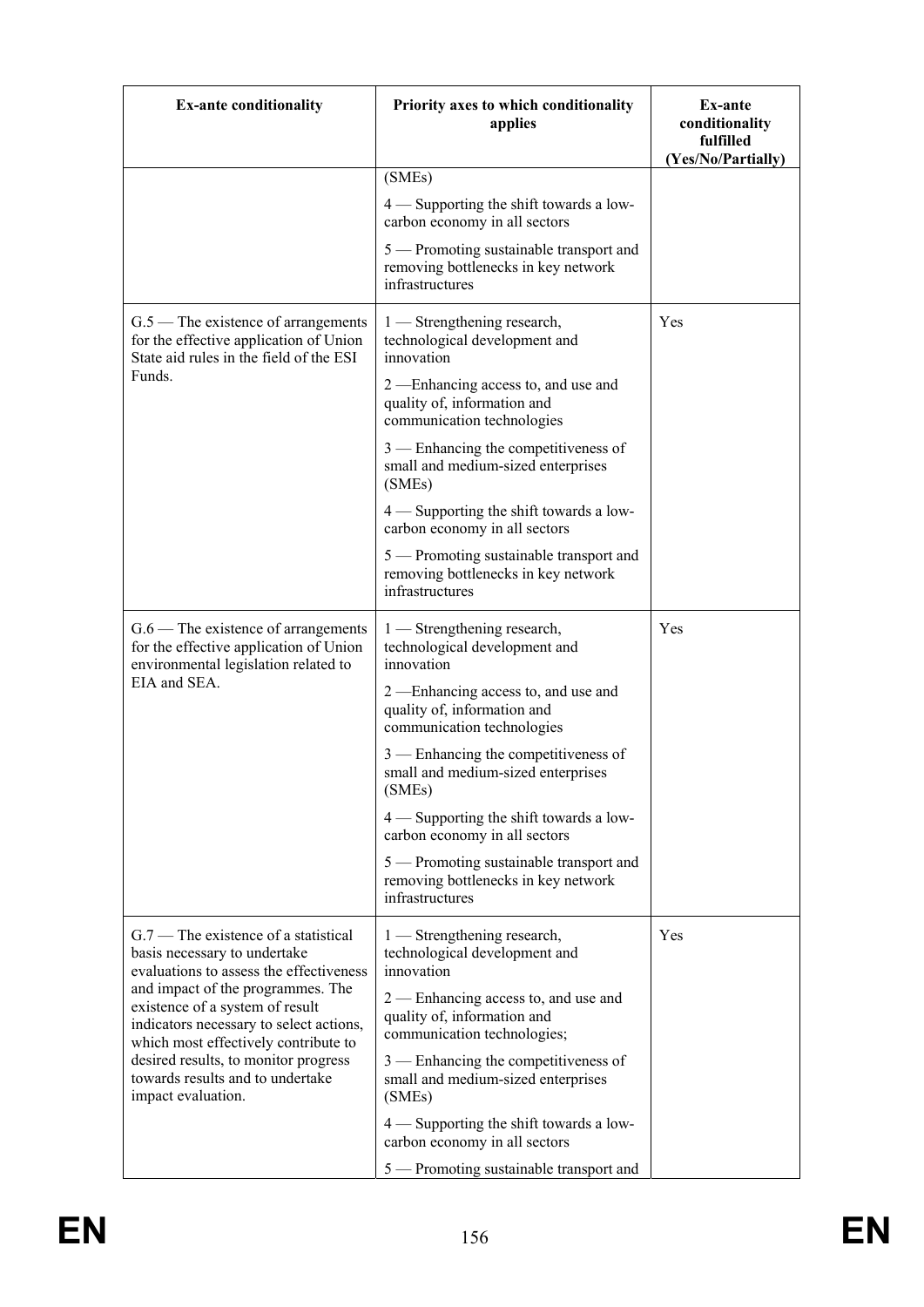| <b>Ex-ante conditionality</b> | Priority axes to which conditionality<br>applies       | <b>Ex-ante</b><br>conditionality<br>fulfilled<br>(Yes/No/Partially) |
|-------------------------------|--------------------------------------------------------|---------------------------------------------------------------------|
|                               | removing bottlenecks in key network<br>infrastructures |                                                                     |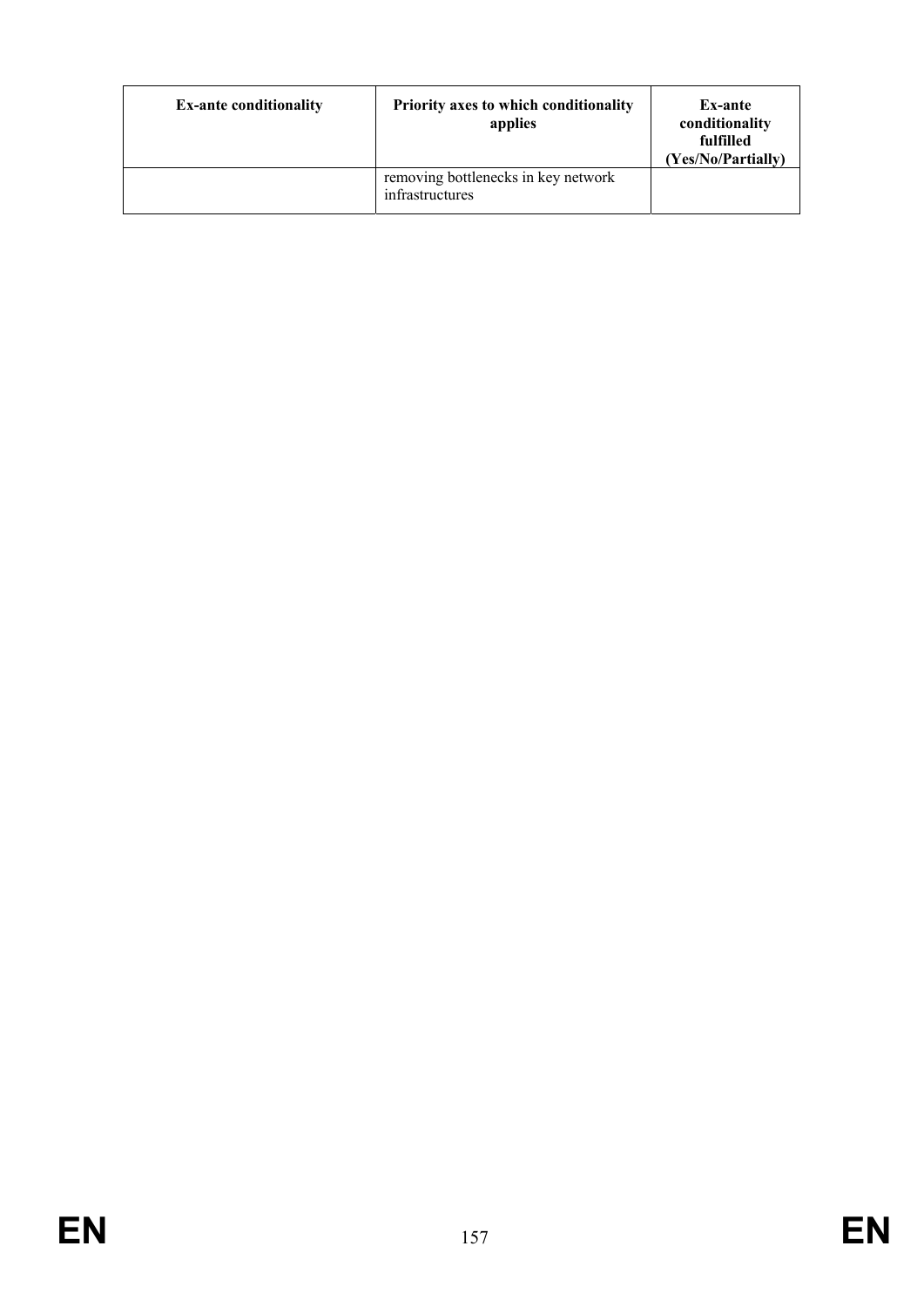| <b>Ex-ante conditionality</b>                                                                                                                                                                                                                                                                                              | Criteria                                                                                                                               | Criteria<br>fulfilled<br>(Yes/No) | <b>Reference</b>                                            | <b>Explanation</b>                                          |
|----------------------------------------------------------------------------------------------------------------------------------------------------------------------------------------------------------------------------------------------------------------------------------------------------------------------------|----------------------------------------------------------------------------------------------------------------------------------------|-----------------------------------|-------------------------------------------------------------|-------------------------------------------------------------|
| $T.01.1$ — Research and innovation:<br>The existence of a national or regional<br>smart specialisation strategy in line<br>with the National Reform Program, to<br>leverage private research and<br>innovation expenditure, which<br>complies with the features of well<br>performing national or regional R&I<br>systems. | $1 - A$ national or regional smart<br>specialisation strategy is in place that:                                                        | Yes                               | See annex 'Ex-ante<br>conditionalities Middle<br>Norrland'. | annex 'Ex-ante conditionalities<br>See<br>Middle Norrland'. |
| $T.01.1$ — Research and innovation:<br>The existence of a national or regional<br>smart specialisation strategy in line<br>with the National Reform Program, to<br>leverage private research and<br>innovation expenditure, which<br>complies with the features of well<br>performing national or regional R&I<br>systems. | $2$ — is based on a SWOT or similar<br>analysis to concentrate resources on a<br>limited set of research and innovation<br>priorities; | Yes                               | See annex 'Ex-ante<br>conditionalities Middle<br>Norrland'. | annex 'Ex-ante conditionalities<br>See<br>Middle Norrland'. |
| $T.01.1$ - Research and innovation:<br>The existence of a national or regional<br>smart specialisation strategy in line<br>with the National Reform Program, to<br>leverage private research and<br>innovation expenditure, which<br>complies with the features of well<br>performing national or regional R&I<br>systems. | $3$ — outlines measures to stimulate<br>private RTD investment;                                                                        | Yes                               | See annex 'Ex-ante<br>conditionalities Middle<br>Norrland'. | See annex 'Ex-ante conditionalities<br>Middle Norrland'.    |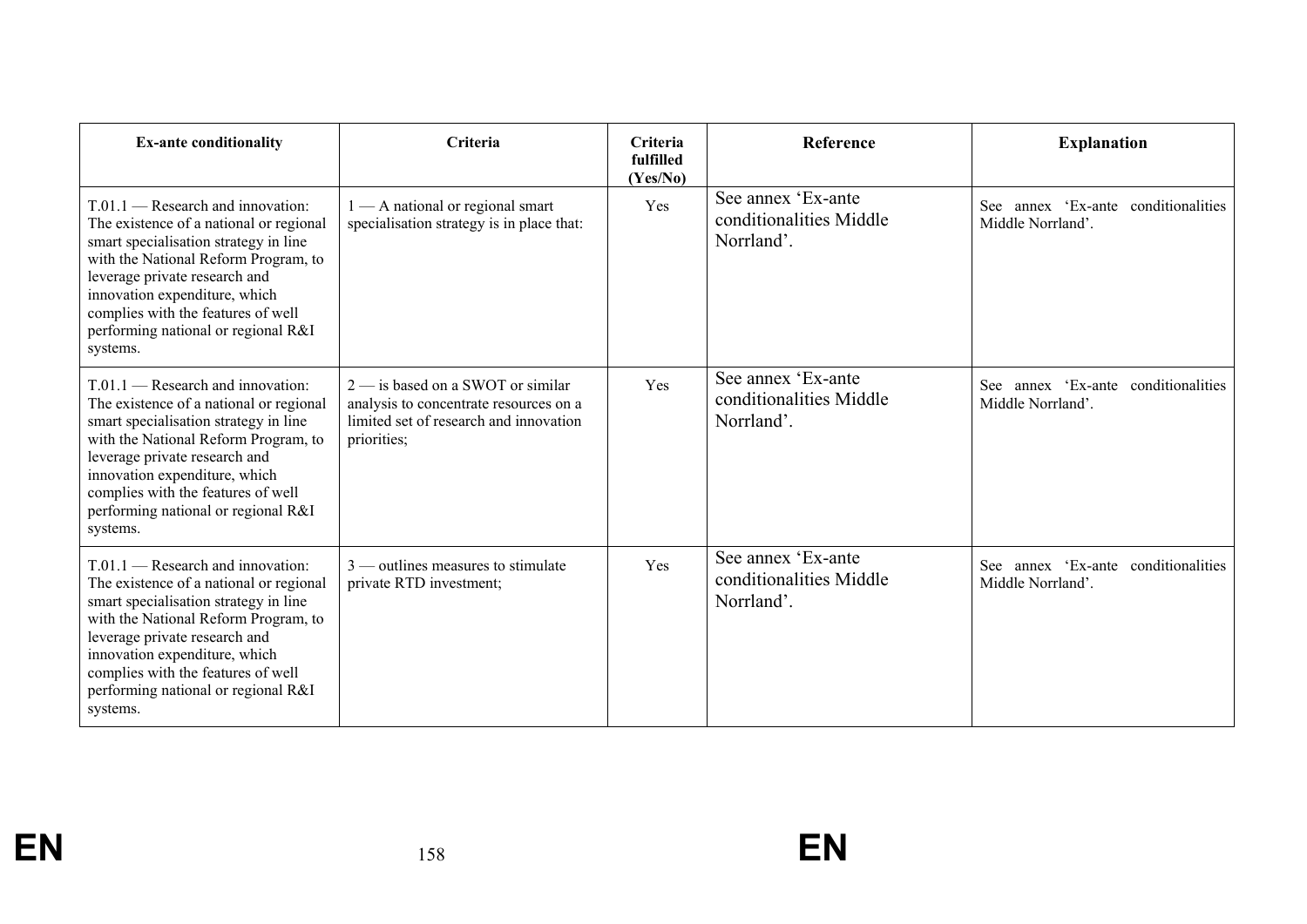| <b>Ex-ante conditionality</b>                                                                                                                                                                                                                                                                                                         | Criteria                                                                                                                                                             | Criteria<br>fulfilled<br>(Yes/No) | Reference                                                   | <b>Explanation</b>                                       |
|---------------------------------------------------------------------------------------------------------------------------------------------------------------------------------------------------------------------------------------------------------------------------------------------------------------------------------------|----------------------------------------------------------------------------------------------------------------------------------------------------------------------|-----------------------------------|-------------------------------------------------------------|----------------------------------------------------------|
| $T.01.1$ - Research and innovation:<br>The existence of a national or regional<br>smart specialisation strategy in line<br>with the National Reform Program, to<br>leverage private research and<br>innovation expenditure, which<br>complies with the features of well<br>performing national or regional R&I<br>systems.            | 4 — contains a monitoring mechanism.                                                                                                                                 | Yes                               | See annex 'Ex-ante<br>conditionalities Middle<br>Norrland'. | See annex 'Ex-ante conditionalities<br>Middle Norrland'. |
| $T.01.1$ - Research and innovation:<br>The existence of a national or regional<br>smart specialisation strategy in line<br>with the National Reform Program, to<br>leverage private research and<br>innovation expenditure, which<br>complies with the features of well<br>performing national or regional R&I<br>systems.            | 5 - A framework outlining available<br>budgetary resources for research and<br>innovation has been adopted.                                                          | Yes                               | See annex 'Ex-ante<br>conditionalities Middle<br>Norrland'. | See annex 'Ex-ante conditionalities<br>Middle Norrland'. |
| T.02.1 - Digital growth: A strategic<br>policy framework for digital growth to<br>stimulate affordable, good quality and<br>interoperable ICT enabled private and<br>public services and increase uptake by<br>citizens, including vulnerable groups,<br>businesses and public administrations<br>including cross border initiatives. | 1 - A strategic policy framework for<br>digital growth, for instance, within the<br>national or regional smart specialisation<br>strategy is in place that contains: | Yes                               | See annex 'Ex-ante<br>conditionalities Middle<br>Norrland'. | See annex 'Ex-ante conditionalities<br>Middle Norrland'. |
| $T.02.1$ — Digital growth: A strategic<br>policy framework for digital growth to<br>stimulate affordable, good quality and<br>interoperable ICT enabled private and                                                                                                                                                                   | $2$ — budgeting and prioritisation of<br>actions through a SWOT or similar<br>analysis consistent with the Scoreboard                                                | Yes                               | See annex 'Ex-ante<br>conditionalities Middle               | See annex 'Ex-ante conditionalities<br>Middle Norrland'. |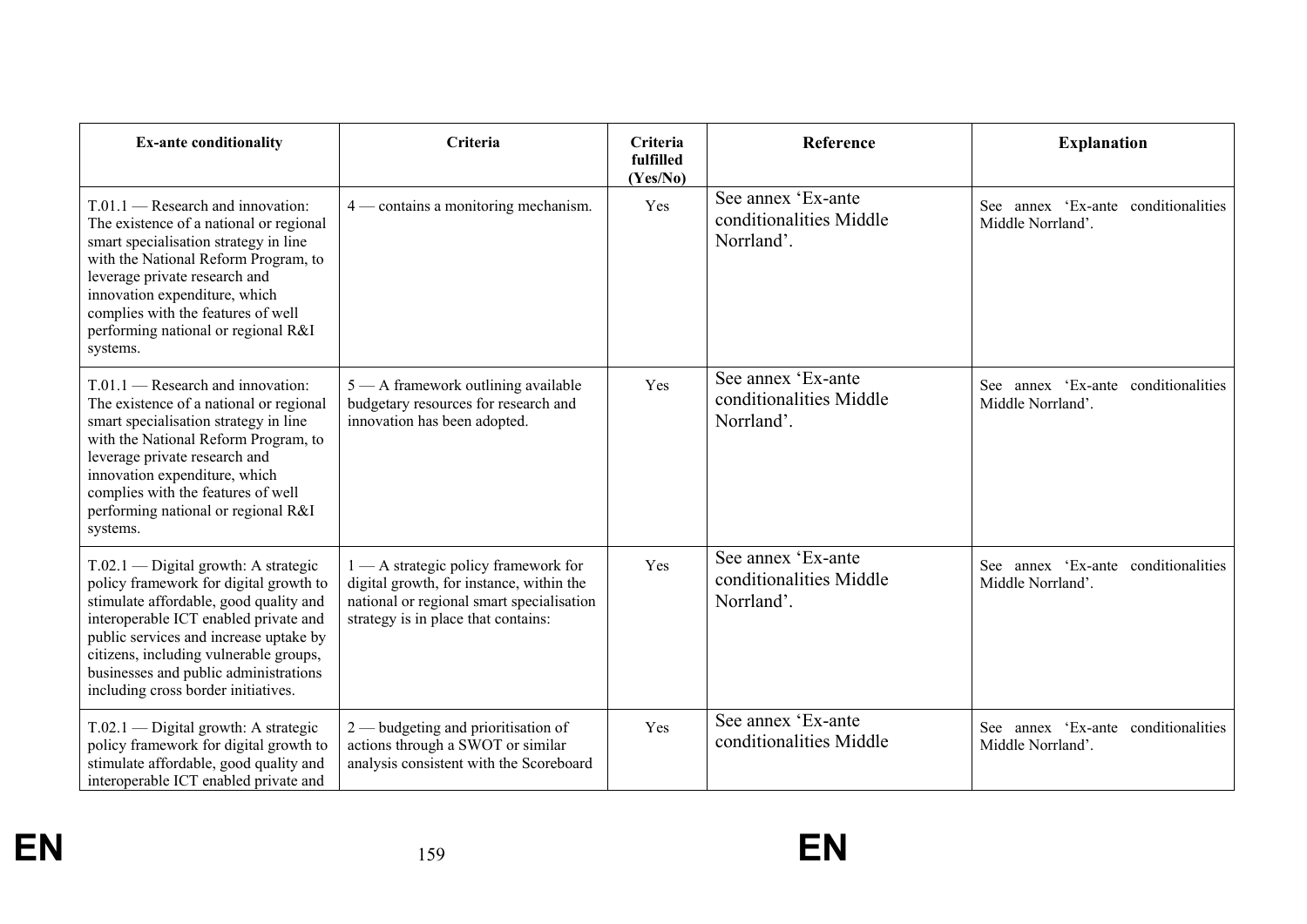| <b>Ex-ante conditionality</b>                                                                                                                                                                                                                                                                                                           | Criteria                                                                                                                                                                                                                                                                                                                 | Criteria<br>fulfilled<br>(Yes/No) | Reference                                                   | <b>Explanation</b>                                          |
|-----------------------------------------------------------------------------------------------------------------------------------------------------------------------------------------------------------------------------------------------------------------------------------------------------------------------------------------|--------------------------------------------------------------------------------------------------------------------------------------------------------------------------------------------------------------------------------------------------------------------------------------------------------------------------|-----------------------------------|-------------------------------------------------------------|-------------------------------------------------------------|
| public services and increase uptake by<br>citizens, including vulnerable groups,<br>businesses and public administrations<br>including cross border initiatives.                                                                                                                                                                        | of the Digital Agenda for Europe;                                                                                                                                                                                                                                                                                        |                                   | Norrland'.                                                  |                                                             |
| $T.02.1$ — Digital growth: A strategic<br>policy framework for digital growth to<br>stimulate affordable, good quality and<br>interoperable ICT enabled private and<br>public services and increase uptake by<br>citizens, including vulnerable groups,<br>businesses and public administrations<br>including cross border initiatives. | $3$ — an analysis of balancing support<br>for demand and supply of ICT should<br>have been conducted;                                                                                                                                                                                                                    | Yes                               | See annex 'Ex-ante<br>conditionalities Middle<br>Norrland'. | annex 'Ex-ante conditionalities<br>See<br>Middle Norrland'. |
| $T.02.1$ — Digital growth: A strategic<br>policy framework for digital growth to<br>stimulate affordable, good quality and<br>interoperable ICT enabled private and<br>public services and increase uptake by<br>citizens, including vulnerable groups,<br>businesses and public administrations<br>including cross border initiatives. | $4$ — indicators to measure progress of<br>interventions in areas such as digital<br>literacy, e-inclusion, e-accessibility, and<br>progress of e-health within the limits of<br>Article 168 TFEU which are aligned,<br>where appropriate, with existing<br>relevant sectoral Union, national or<br>regional strategies; | Yes                               | See annex 'Ex-ante<br>conditionalities Middle<br>Norrland'. | See annex 'Ex-ante conditionalities<br>Middle Norrland'.    |
| $T.02.1$ — Digital growth: A strategic<br>policy framework for digital growth to<br>stimulate affordable, good quality and<br>interoperable ICT enabled private and<br>public services and increase uptake by<br>citizens, including vulnerable groups,<br>businesses and public administrations<br>including cross border initiatives. | $5$ — assessment of needs to reinforce<br>ICT capacity-building.                                                                                                                                                                                                                                                         | Yes                               | See annex 'Ex-ante<br>conditionalities Middle<br>Norrland'. | See annex 'Ex-ante conditionalities<br>Middle Norrland'.    |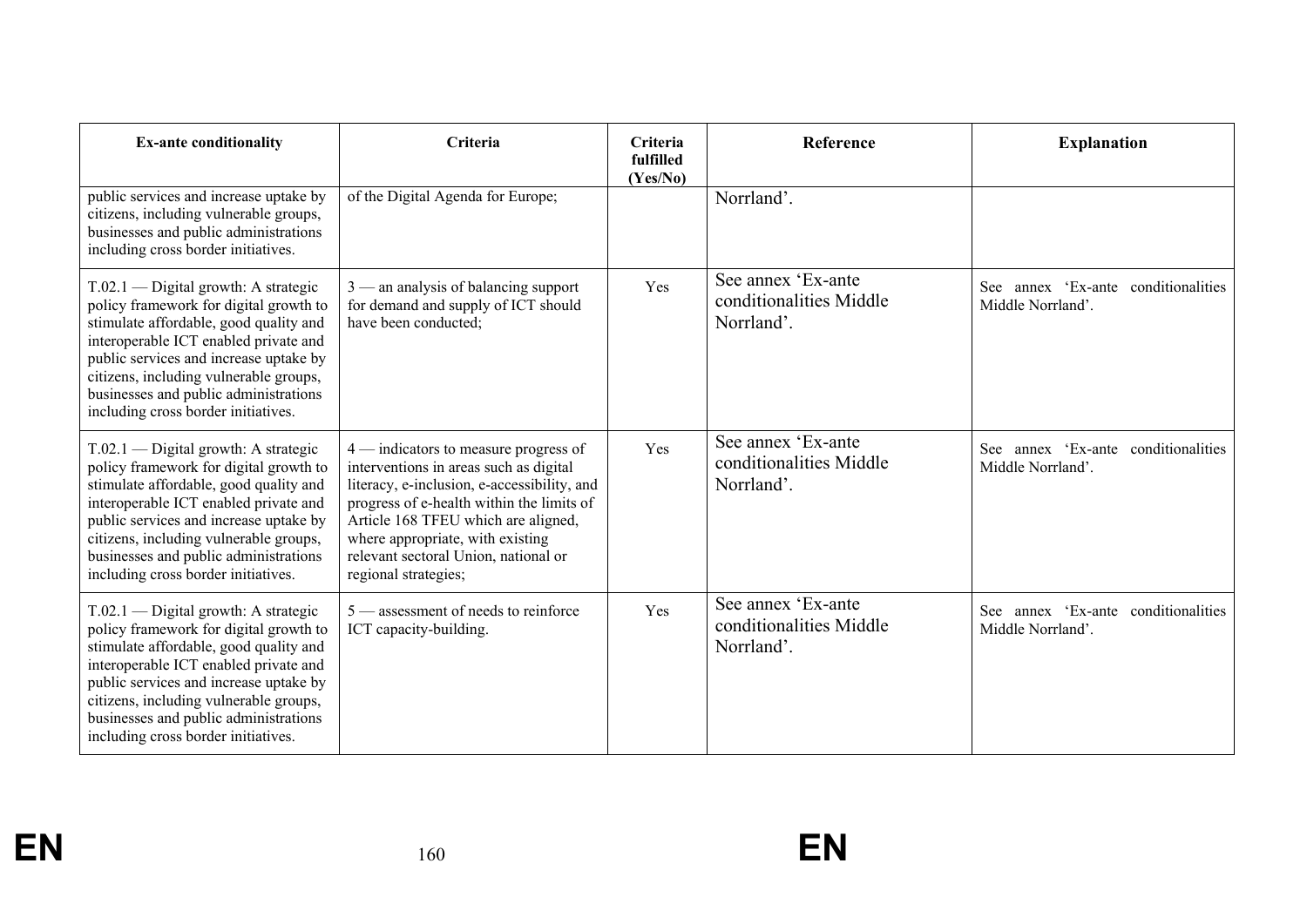| <b>Ex-ante conditionality</b>                                                                                                                                                                                                                                                                                                                                                                                                                                                       | Criteria                                                                                                                                                                 | Criteria<br>fulfilled<br>(Yes/No) | Reference                                                   | <b>Explanation</b>                                       |
|-------------------------------------------------------------------------------------------------------------------------------------------------------------------------------------------------------------------------------------------------------------------------------------------------------------------------------------------------------------------------------------------------------------------------------------------------------------------------------------|--------------------------------------------------------------------------------------------------------------------------------------------------------------------------|-----------------------------------|-------------------------------------------------------------|----------------------------------------------------------|
| T.02.2 — Next Generation Network<br>(NGN) Infrastructure: The existence of<br>national or regional NGN Plans which<br>take account of regional actions in<br>order to reach the Union high speed<br>Internet access targets, focusing on<br>areas where the market fails to provide<br>an open infrastructure at an affordable<br>cost and of a quality in line with the<br>Union competition and State aid rules,<br>and to provide accessible services to<br>vulnerable groups.   | 1 - A national or regional NGN Plan is<br>in place that contains:                                                                                                        | Yes                               | See annex 'Ex-ante<br>conditionalities Middle<br>Norrland'. | See annex 'Ex-ante conditionalities<br>Middle Norrland'. |
| $T.02.2$ — Next Generation Network<br>(NGN) Infrastructure: The existence of<br>national or regional NGN Plans which<br>take account of regional actions in<br>order to reach the Union high speed<br>Internet access targets, focusing on<br>areas where the market fails to provide<br>an open infrastructure at an affordable<br>cost and of a quality in line with the<br>Union competition and State aid rules,<br>and to provide accessible services to<br>vulnerable groups. | $2$ — a plan of infrastructure investments<br>based on an economic analysis taking<br>account of existing private and public<br>infrastructures and planned investments; | Yes                               | See annex 'Ex-ante<br>conditionalities Middle<br>Norrland'. | See annex 'Ex-ante conditionalities<br>Middle Norrland'. |
| $T.02.2$ — Next Generation Network<br>(NGN) Infrastructure: The existence of<br>national or regional NGN Plans which<br>take account of regional actions in<br>order to reach the Union high speed<br>Internet access targets, focusing on<br>areas where the market fails to provide                                                                                                                                                                                               | $3$ — sustainable investment models that<br>enhance competition and provide access<br>to open, affordable, quality and future-<br>proof infrastructure and services;     | Yes                               | See annex 'Ex-ante<br>conditionalities Middle<br>Norrland'. | See annex 'Ex-ante conditionalities<br>Middle Norrland'. |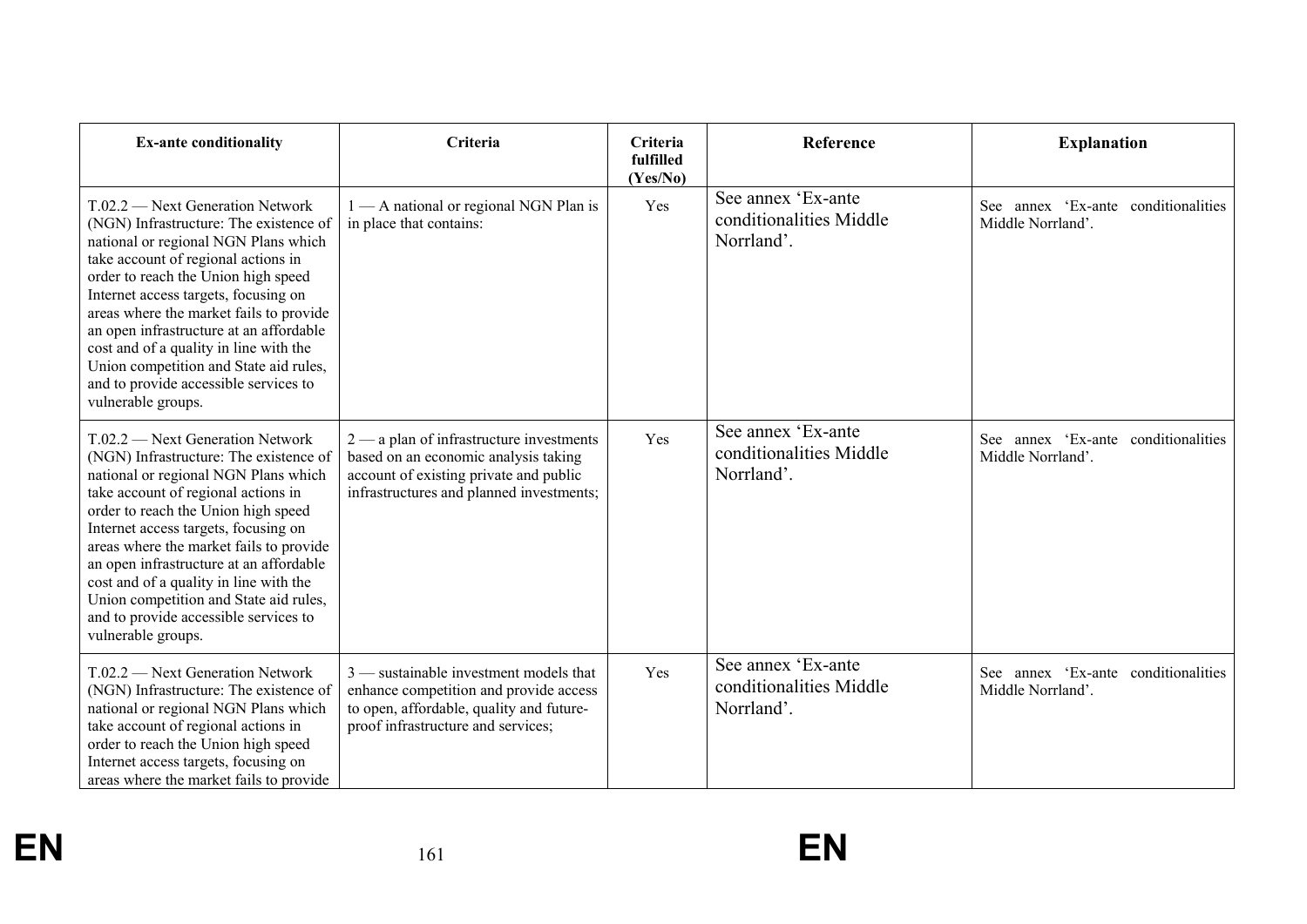| <b>Ex-ante conditionality</b>                                                                                                                                                                                                                                                                                                                                                                                                                                                       | Criteria                                                                                                                                                                                                                                                           | Criteria<br>fulfilled<br>(Yes/No) | Reference                                                   | <b>Explanation</b>                                          |
|-------------------------------------------------------------------------------------------------------------------------------------------------------------------------------------------------------------------------------------------------------------------------------------------------------------------------------------------------------------------------------------------------------------------------------------------------------------------------------------|--------------------------------------------------------------------------------------------------------------------------------------------------------------------------------------------------------------------------------------------------------------------|-----------------------------------|-------------------------------------------------------------|-------------------------------------------------------------|
| an open infrastructure at an affordable<br>cost and of a quality in line with the<br>Union competition and State aid rules,<br>and to provide accessible services to<br>vulnerable groups.                                                                                                                                                                                                                                                                                          |                                                                                                                                                                                                                                                                    |                                   |                                                             |                                                             |
| $T.02.2$ — Next Generation Network<br>(NGN) Infrastructure: The existence of<br>national or regional NGN Plans which<br>take account of regional actions in<br>order to reach the Union high speed<br>Internet access targets, focusing on<br>areas where the market fails to provide<br>an open infrastructure at an affordable<br>cost and of a quality in line with the<br>Union competition and State aid rules,<br>and to provide accessible services to<br>vulnerable groups. | $4$ — measures to stimulate private<br>investment.                                                                                                                                                                                                                 | Yes                               | See annex 'Ex-ante<br>conditionalities Middle<br>Norrland'. | annex 'Ex-ante conditionalities<br>See<br>Middle Norrland'. |
| T.03.1 — Specific actions have been<br>carried out to underpin the promotion<br>of entrepreneurship taking into<br>account the Small Business Act<br>$(SBA)$ .                                                                                                                                                                                                                                                                                                                      | 1 — The specific actions are: measures<br>have been put in place with the<br>objective of reducing the time and cost<br>involved in setting-up a business taking<br>account of the targets of the SBA;                                                             | Yes                               | See annex 'Ex-ante<br>conditionalities Middle<br>Norrland'. | See annex 'Ex-ante conditionalities<br>Middle Norrland'.    |
| $T.03.1$ - Specific actions have been<br>carried out to underpin the promotion<br>of entrepreneurship taking into<br>account the Small Business Act<br>$(SBA)$ .                                                                                                                                                                                                                                                                                                                    | 2 — The specific actions are: measures<br>have been put in place with the<br>objective of reducing the time needed to<br>get licenses and permits to take up and<br>perform the specific activity of an<br>enterprise taking account of the targets<br>of the SBA; | Yes                               | See annex 'Ex-ante<br>conditionalities Middle<br>Norrland'. | annex 'Ex-ante conditionalities<br>See<br>Middle Norrland'. |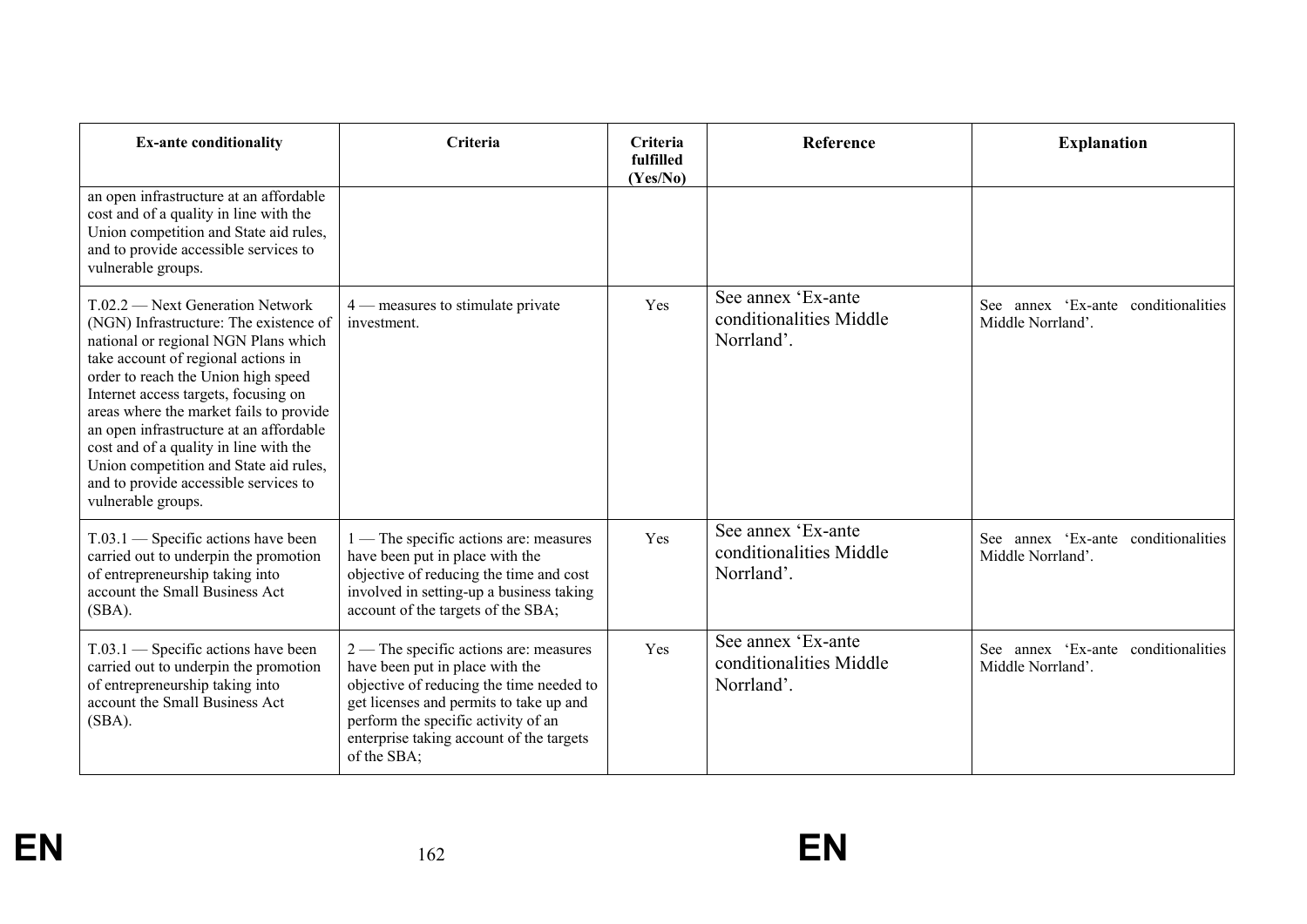| <b>Ex-ante conditionality</b>                                                                                                                                                                                             | Criteria                                                                                                                                                                                                                                                               | Criteria<br>fulfilled<br>(Yes/No) | Reference                                                   | <b>Explanation</b>                                       |
|---------------------------------------------------------------------------------------------------------------------------------------------------------------------------------------------------------------------------|------------------------------------------------------------------------------------------------------------------------------------------------------------------------------------------------------------------------------------------------------------------------|-----------------------------------|-------------------------------------------------------------|----------------------------------------------------------|
| $T.03.1$ - Specific actions have been<br>carried out to underpin the promotion<br>of entrepreneurship taking into<br>account the Small Business Act<br>(SBA).                                                             | $3$ — The specific actions are:<br>mechanism is in place to monitor the<br>implementation of the measures of the<br>SBA which have been put in place and<br>assess the impact on SMEs.                                                                                 | Yes                               | See annex 'Ex-ante<br>conditionalities Middle<br>Norrland'. | See annex 'Ex-ante conditionalities<br>Middle Norrland'. |
| $T.04.1$ - Actions have been carried<br>out to promote cost effective<br>improvements of energy end use<br>efficiency and cost effective<br>investment in energy efficiency when<br>constructing or renovating buildings. | $1$ — The actions are: measures to<br>ensure minimum requirements are in<br>place related to the energy performance<br>of buildings consistent with Article 3,<br>Article 4 and Article 5 of Directive<br>2010/31/EU of the European Parliament<br>and of the Council; | N <sub>o</sub>                    | See annex 'Ex-ante<br>conditionalities Middle<br>Norrland'. | See annex 'Ex-ante conditionalities<br>Middle Norrland'. |
| $T.04.1$ - Actions have been carried<br>out to promote cost effective<br>improvements of energy end use<br>efficiency and cost effective<br>investment in energy efficiency when<br>constructing or renovating buildings. | $2$ — The actions are: measures<br>necessary to establish a system of<br>certification of the energy performance<br>of buildings consistent with Article 11<br>of Directive 2010/31/EU;                                                                                | Yes                               | See annex 'Ex-ante<br>conditionalities Middle<br>Norrland'. | See annex 'Ex-ante conditionalities<br>Middle Norrland'. |
| $T.04.1$ - Actions have been carried<br>out to promote cost effective<br>improvements of energy end use<br>efficiency and cost effective<br>investment in energy efficiency when<br>constructing or renovating buildings. | 3 — The actions are: measures to<br>ensure strategic planning on energy<br>efficiency, consistent with Article 3 of<br>Directive 2012/27/EU of the European<br>Parliament and of the Council;                                                                          | Yes                               | See annex 'Ex-ante<br>conditionalities Middle<br>Norrland'. | See annex 'Ex-ante conditionalities<br>Middle Norrland'. |
| $T.04.1$ — Actions have been carried<br>out to promote cost effective<br>improvements of energy end use<br>efficiency and cost effective                                                                                  | $4 -$ The actions are: measures<br>consistent with Article 13 of Directive<br>2006/32/EC of the European Parliament<br>and of the Council on energy end-use                                                                                                            | Yes                               | See annex 'Ex-ante<br>conditionalities Middle<br>Norrland'. | See annex 'Ex-ante conditionalities<br>Middle Norrland'. |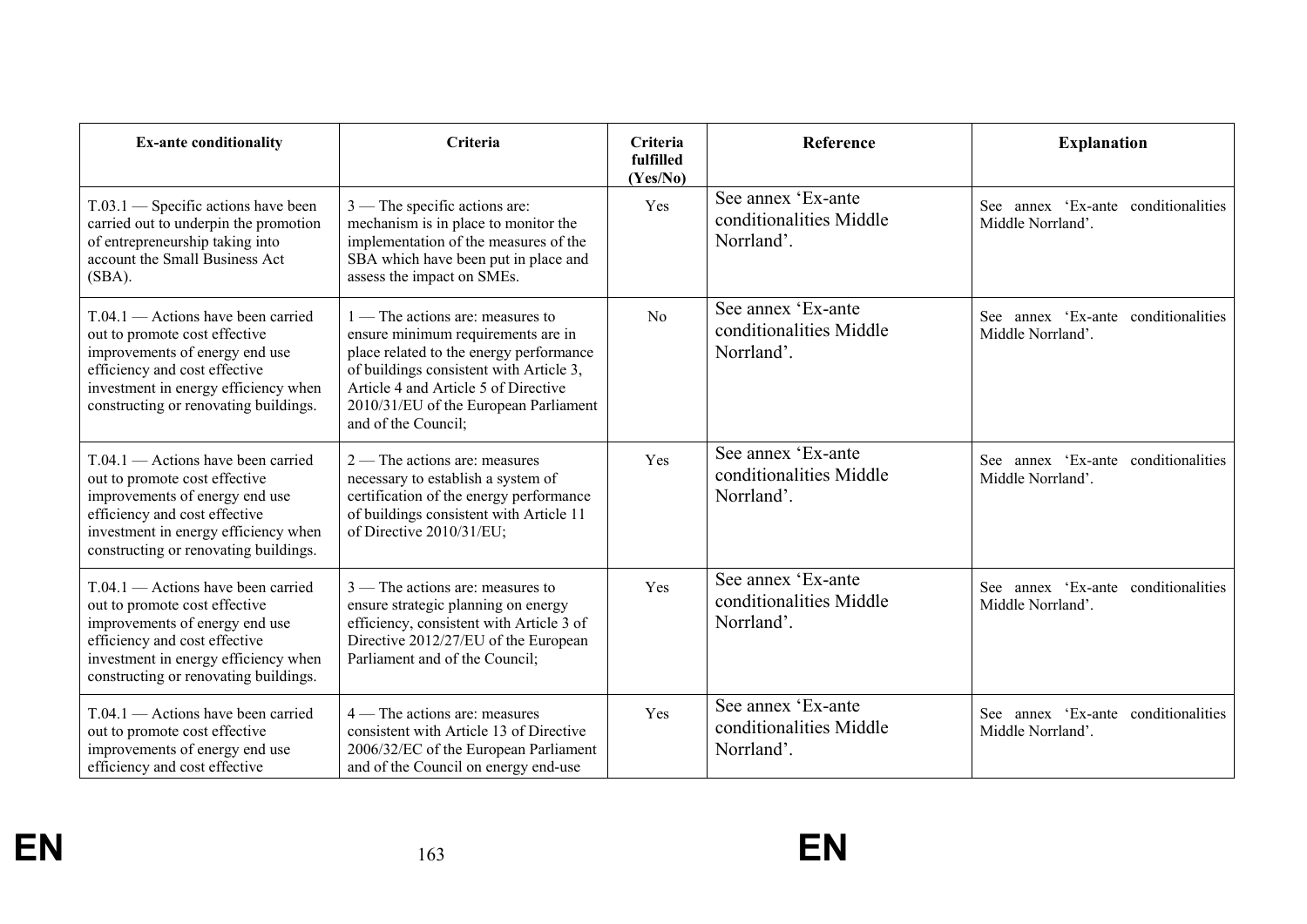| <b>Ex-ante conditionality</b>                                                                                                                                                                                                                                                                                                                                                              | Criteria                                                                                                                                                                                                                                     | Criteria<br>fulfilled<br>(Yes/No) | <b>Reference</b>                                            | <b>Explanation</b>                                                 |
|--------------------------------------------------------------------------------------------------------------------------------------------------------------------------------------------------------------------------------------------------------------------------------------------------------------------------------------------------------------------------------------------|----------------------------------------------------------------------------------------------------------------------------------------------------------------------------------------------------------------------------------------------|-----------------------------------|-------------------------------------------------------------|--------------------------------------------------------------------|
| investment in energy efficiency when<br>constructing or renovating buildings.                                                                                                                                                                                                                                                                                                              | efficiency and energy services to ensure<br>the provision to final customers of<br>individual meters in so far as it is<br>technically possible, financially<br>reasonable and proportionate in relation<br>to the potential energy savings. |                                   |                                                             |                                                                    |
| $T.07.1$ — Transport: The existence of<br>a comprehensive plan or plans or<br>framework or frameworks for<br>transport investment in accordance<br>with the Member States' institutional<br>set up (including public transport at<br>regional and local level) which<br>supports infrastructure development<br>and improves connectivity to the TEN-<br>T comprehensive and core networks. | $1$ — The existence of a comprehensive<br>transport plan or plans or framework or<br>frameworks for transport investment<br>which complies with legal requirements<br>for strategic environmental assessment<br>and sets out:                | Yes                               | See annex 'Ex-ante<br>conditionalities Middle<br>Norrland'. | annex 'Ex-ante conditionalities<br><b>See</b><br>Middle Norrland'. |
| $T.07.1$ — Transport: The existence of<br>a comprehensive plan or plans or<br>framework or frameworks for<br>transport investment in accordance<br>with the Member States' institutional<br>set up (including public transport at<br>regional and local level) which<br>supports infrastructure development<br>and improves connectivity to the TEN-<br>T comprehensive and core networks. | $2$ — the contribution to the single<br>European Transport Area consistent<br>with Article 10 of Regulation (EU) No<br>/2013 of the European Parliament and<br>of the Council, including priorities for<br>investments in:                   | Yes                               | See annex 'Ex-ante<br>conditionalities Middle<br>Norrland'. | See annex 'Ex-ante conditionalities<br>Middle Norrland'.           |
| T.07.1 — Transport: The existence of<br>a comprehensive plan or plans or<br>framework or frameworks for<br>transport investment in accordance                                                                                                                                                                                                                                              | 3 — the core TEN-T network and the<br>comprehensive network where<br>investment from the ERDF and the<br>Cohesion Fund is envisaged; and                                                                                                     | Yes                               | See annex 'Ex-ante<br>conditionalities Middle<br>Norrland'. | See annex 'Ex-ante conditionalities<br>Middle Norrland'.           |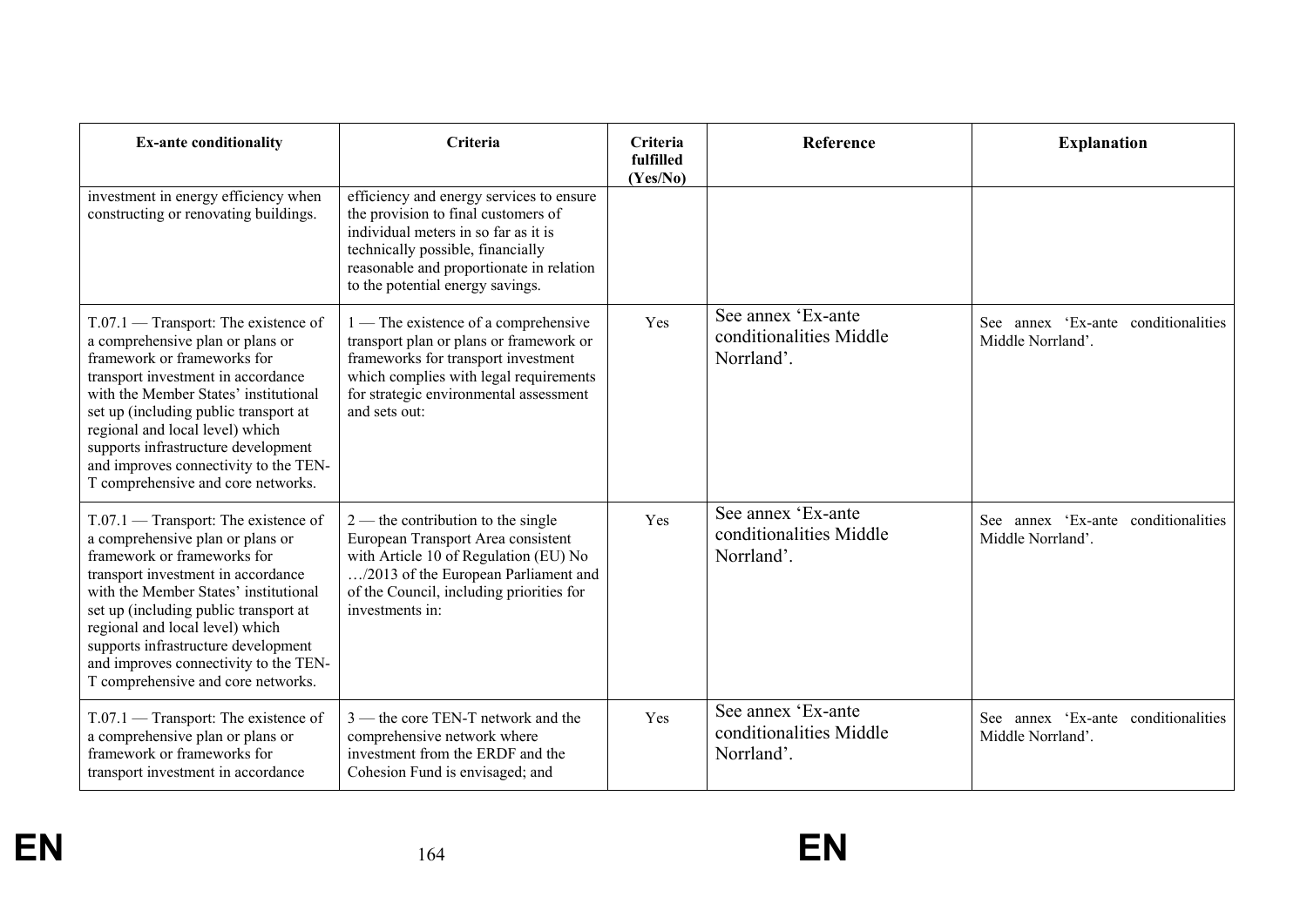| <b>Ex-ante conditionality</b>                                                                                                                                                                                                                                                                                                                                                              | Criteria                                                                                                                        | Criteria<br>fulfilled<br>(Yes/No) | Reference                                                   | <b>Explanation</b>                                       |
|--------------------------------------------------------------------------------------------------------------------------------------------------------------------------------------------------------------------------------------------------------------------------------------------------------------------------------------------------------------------------------------------|---------------------------------------------------------------------------------------------------------------------------------|-----------------------------------|-------------------------------------------------------------|----------------------------------------------------------|
| with the Member States' institutional<br>set up (including public transport at<br>regional and local level) which<br>supports infrastructure development<br>and improves connectivity to the TEN-<br>T comprehensive and core networks.                                                                                                                                                    |                                                                                                                                 |                                   |                                                             |                                                          |
| T.07.1 — Transport: The existence of<br>a comprehensive plan or plans or<br>framework or frameworks for<br>transport investment in accordance<br>with the Member States' institutional<br>set up (including public transport at<br>regional and local level) which<br>supports infrastructure development<br>and improves connectivity to the TEN-<br>T comprehensive and core networks.   | $4$ — secondary connectivity;                                                                                                   | Yes                               | See annex 'Ex-ante<br>conditionalities Middle<br>Norrland'. | See annex 'Ex-ante conditionalities<br>Middle Norrland'. |
| $T.07.1$ — Transport: The existence of<br>a comprehensive plan or plans or<br>framework or frameworks for<br>transport investment in accordance<br>with the Member States' institutional<br>set up (including public transport at<br>regional and local level) which<br>supports infrastructure development<br>and improves connectivity to the TEN-<br>T comprehensive and core networks. | $5$ — a realistic and mature pipeline for<br>projects for which support from the<br>ERDF and the Cohesion Fund is<br>envisaged; | Yes                               | See annex 'Ex-ante<br>conditionalities Middle<br>Norrland'. | See annex 'Ex-ante conditionalities<br>Middle Norrland'. |
| T.07.1 — Transport: The existence of<br>a comprehensive plan or plans or<br>framework or frameworks for<br>transport investment in accordance                                                                                                                                                                                                                                              | $6$ — Measures to ensure the capacity of<br>intermediary bodies and beneficiaries to<br>deliver the project pipeline.           | Yes                               | See annex 'Ex-ante<br>conditionalities Middle<br>Norrland'. | See annex 'Ex-ante conditionalities<br>Middle Norrland'. |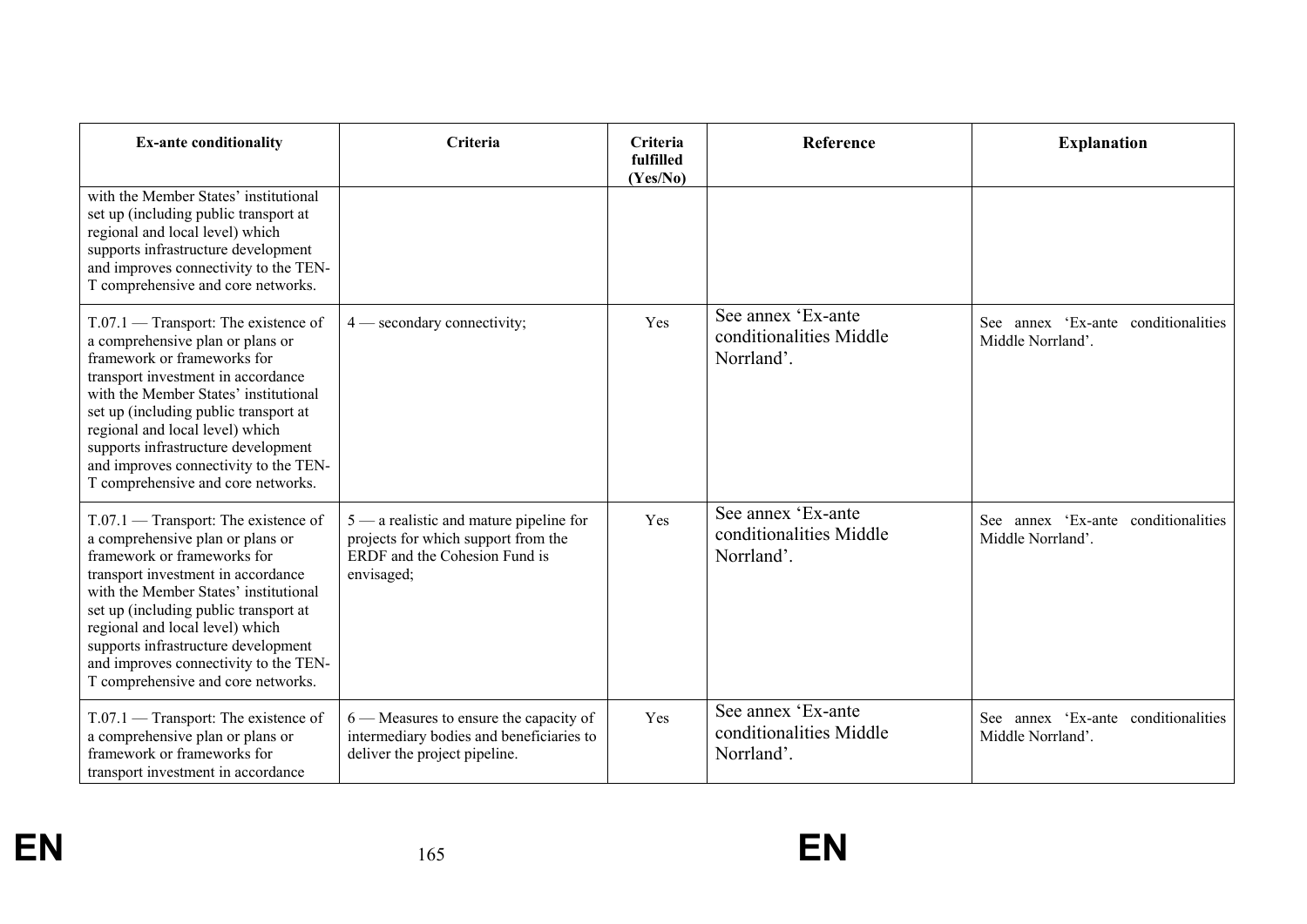| <b>Ex-ante conditionality</b>                                                                                                                                                                                                                                                                                                                                                                                                                                                                                                   | Criteria                                                                                                                                                                                                                                                                                                                                                 | <b>Criteria</b><br>fulfilled<br>(Yes/No) | Reference                                                   | <b>Explanation</b>                                       |
|---------------------------------------------------------------------------------------------------------------------------------------------------------------------------------------------------------------------------------------------------------------------------------------------------------------------------------------------------------------------------------------------------------------------------------------------------------------------------------------------------------------------------------|----------------------------------------------------------------------------------------------------------------------------------------------------------------------------------------------------------------------------------------------------------------------------------------------------------------------------------------------------------|------------------------------------------|-------------------------------------------------------------|----------------------------------------------------------|
| with the Member States' institutional<br>set up (including public transport at<br>regional and local level) which<br>supports infrastructure development<br>and improves connectivity to the TEN-<br>T comprehensive and core networks.                                                                                                                                                                                                                                                                                         |                                                                                                                                                                                                                                                                                                                                                          |                                          |                                                             |                                                          |
| $T.07.2$ - Railway: The existence<br>within the comprehensive transport<br>plan or plans or framework or<br>frameworks of a specific section on<br>railway development in accordance<br>with the Member States' institutional<br>set up (including concerning public<br>transport at regional and local level)<br>which supports infrastructure<br>development and improves<br>connectivity to the TEN-T<br>comprehensive and core networks.<br>The investments cover mobile assets,<br>interoperability and capacity building. | $1$ — The existence of a section on<br>railway development within the<br>transport plan or plans or framework or<br>frameworks as set out above which<br>complies with legal requirements for<br>strategic environmental assessment<br>(SEA) and sets out a realistic and<br>mature project pipeline (including a<br>timetable and budgetary framework); | Yes                                      | See annex 'Ex-ante<br>conditionalities Middle<br>Norrland'. | See annex 'Ex-ante conditionalities<br>Middle Norrland'. |
| $T.07.2$ - Railway: The existence<br>within the comprehensive transport<br>plan or plans or framework or<br>frameworks of a specific section on<br>railway development in accordance<br>with the Member States' institutional<br>set up (including concerning public<br>transport at regional and local level)<br>which supports infrastructure<br>development and improves<br>connectivity to the TEN-T                                                                                                                        | $2$ — Measures to ensure the capacity of<br>intermediary bodies and beneficiaries to<br>deliver the project pipeline.                                                                                                                                                                                                                                    | Yes                                      | See annex 'Ex-ante<br>conditionalities Middle<br>Norrland'. | See annex 'Ex-ante conditionalities<br>Middle Norrland'. |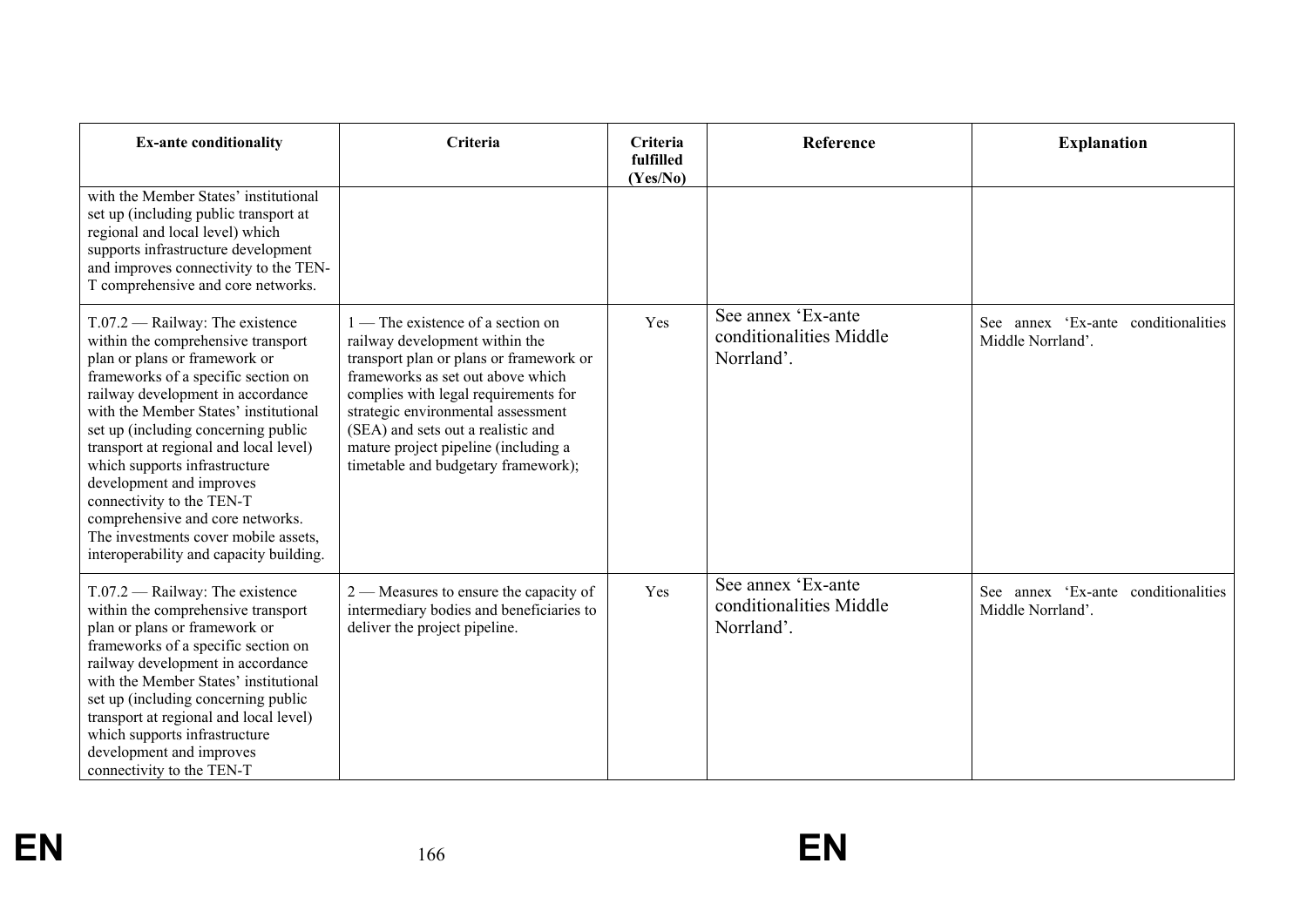| <b>Ex-ante conditionality</b>                                                                                                                                                                                                                                                                                                                                                                                                                                                                                                                         | Criteria                                                                                                                                                                                                            | Criteria<br>fulfilled<br>(Yes/No) | Reference                                                   | <b>Explanation</b>                                          |
|-------------------------------------------------------------------------------------------------------------------------------------------------------------------------------------------------------------------------------------------------------------------------------------------------------------------------------------------------------------------------------------------------------------------------------------------------------------------------------------------------------------------------------------------------------|---------------------------------------------------------------------------------------------------------------------------------------------------------------------------------------------------------------------|-----------------------------------|-------------------------------------------------------------|-------------------------------------------------------------|
| comprehensive and core networks.<br>The investments cover mobile assets,<br>interoperability and capacity building.                                                                                                                                                                                                                                                                                                                                                                                                                                   |                                                                                                                                                                                                                     |                                   |                                                             |                                                             |
| $T.07.3$ — Other modes of transport,<br>including inland waterways and<br>maritime transport, ports, multimodal<br>links and airport infrastructure: the<br>existence within the comprehensive<br>transport plan or plans or framework<br>or frameworks of a specific section on<br>inland waterways and maritime<br>transport, ports, multimodal links and<br>airport infrastructure, which contribute<br>to improving connectivity to the TEN-<br>T comprehensive and core networks<br>and to promoting sustainable regional<br>and local mobility. | $1$ — The existence of a section on<br>inland-waterways and maritime<br>transport, ports, multimodal links and<br>airport infrastructure within the<br>transport plan or plans or framework or<br>frameworks which: | Yes                               | See annex 'Ex-ante<br>conditionalities Middle<br>Norrland'. | annex 'Ex-ante conditionalities<br>See<br>Middle Norrland'. |
| $T.07.3$ — Other modes of transport,<br>including inland waterways and<br>maritime transport, ports, multimodal<br>links and airport infrastructure: the<br>existence within the comprehensive<br>transport plan or plans or framework<br>or frameworks of a specific section on<br>inland waterways and maritime<br>transport, ports, multimodal links and<br>airport infrastructure, which contribute<br>to improving connectivity to the TEN-<br>T comprehensive and core networks<br>and to promoting sustainable regional<br>and local mobility. | $2$ — complies with legal requirements<br>for strategic environmental assessment;                                                                                                                                   | Yes                               | See annex 'Ex-ante<br>conditionalities Middle<br>Norrland'. | See annex 'Ex-ante conditionalities<br>Middle Norrland'.    |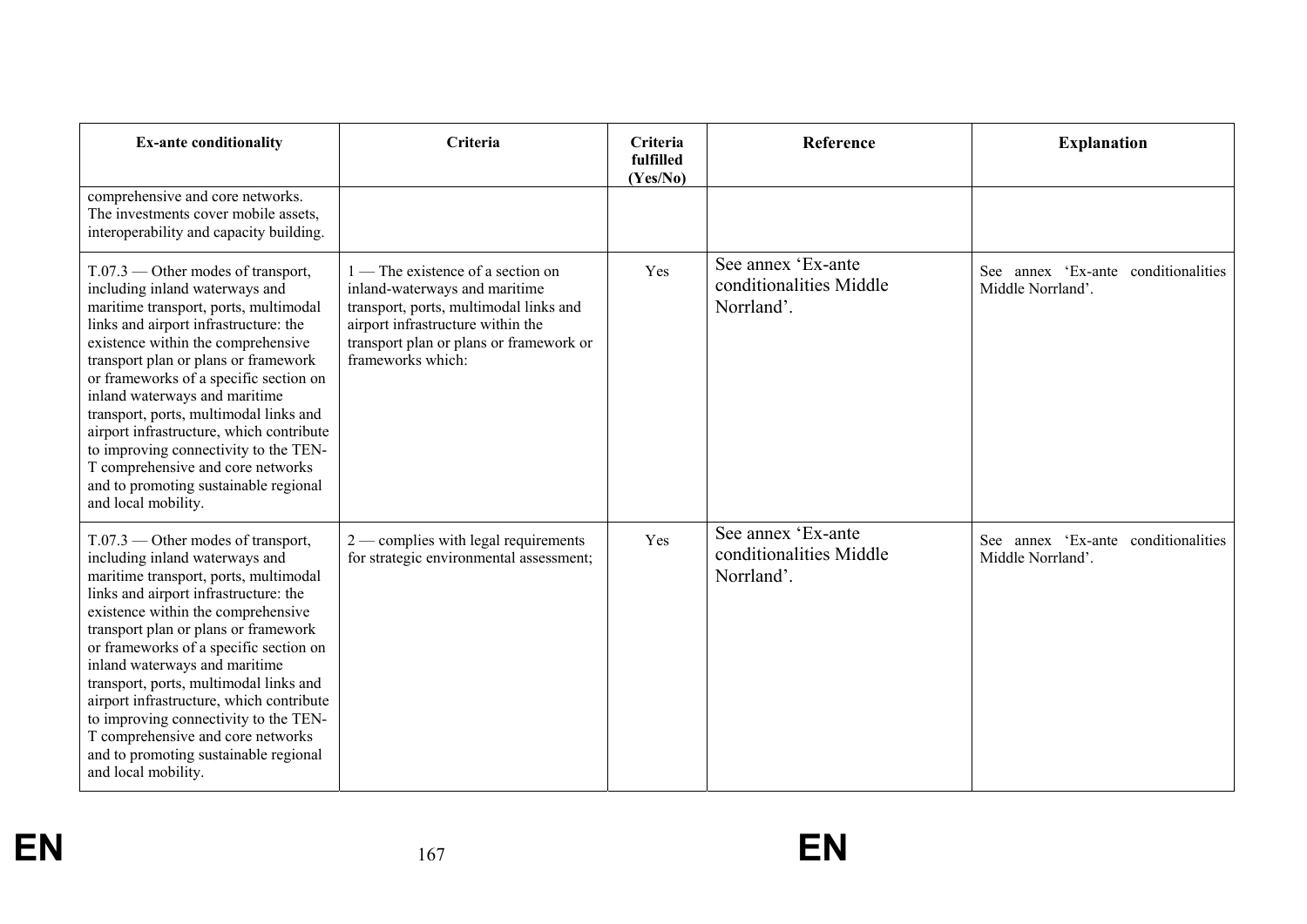| <b>Ex-ante conditionality</b>                                                                                                                                                                                                                                                                                                                                                                                                                                                                                                                         | Criteria                                                                                                              | Criteria<br>fulfilled<br>(Yes/No) | Reference                                                   | <b>Explanation</b>                                       |
|-------------------------------------------------------------------------------------------------------------------------------------------------------------------------------------------------------------------------------------------------------------------------------------------------------------------------------------------------------------------------------------------------------------------------------------------------------------------------------------------------------------------------------------------------------|-----------------------------------------------------------------------------------------------------------------------|-----------------------------------|-------------------------------------------------------------|----------------------------------------------------------|
| $T.07.3$ — Other modes of transport,<br>including inland waterways and<br>maritime transport, ports, multimodal<br>links and airport infrastructure: the<br>existence within the comprehensive<br>transport plan or plans or framework<br>or frameworks of a specific section on<br>inland waterways and maritime<br>transport, ports, multimodal links and<br>airport infrastructure, which contribute<br>to improving connectivity to the TEN-<br>T comprehensive and core networks<br>and to promoting sustainable regional<br>and local mobility. | $3$ — sets out a realistic and mature<br>project pipeline (including a timetable<br>and budgetary framework);         | Yes                               | See annex 'Ex-ante<br>conditionalities Middle<br>Norrland'. | See annex 'Ex-ante conditionalities<br>Middle Norrland'. |
| $T.07.3$ — Other modes of transport,<br>including inland waterways and<br>maritime transport, ports, multimodal<br>links and airport infrastructure: the<br>existence within the comprehensive<br>transport plan or plans or framework<br>or frameworks of a specific section on<br>inland waterways and maritime<br>transport, ports, multimodal links and<br>airport infrastructure, which contribute<br>to improving connectivity to the TEN-<br>T comprehensive and core networks<br>and to promoting sustainable regional<br>and local mobility. | 4 — Measures to ensure the capacity of<br>intermediary bodies and beneficiaries to<br>deliver the project pipeline.   | Yes                               | See annex 'Ex-ante<br>conditionalities Middle<br>Norrland'. | See annex 'Ex-ante conditionalities<br>Middle Norrland'. |
| $G.1$ — The existence of administrative<br>capacity for the implementation and<br>application of Union anti-                                                                                                                                                                                                                                                                                                                                                                                                                                          | - Arrangements in accordance with<br>the institutional and legal framework of<br>Member States for the involvement of | Yes                               | See annex 'Ex-ante<br>conditionalities Middle               | See annex 'Ex-ante conditionalities<br>Middle Norrland'. |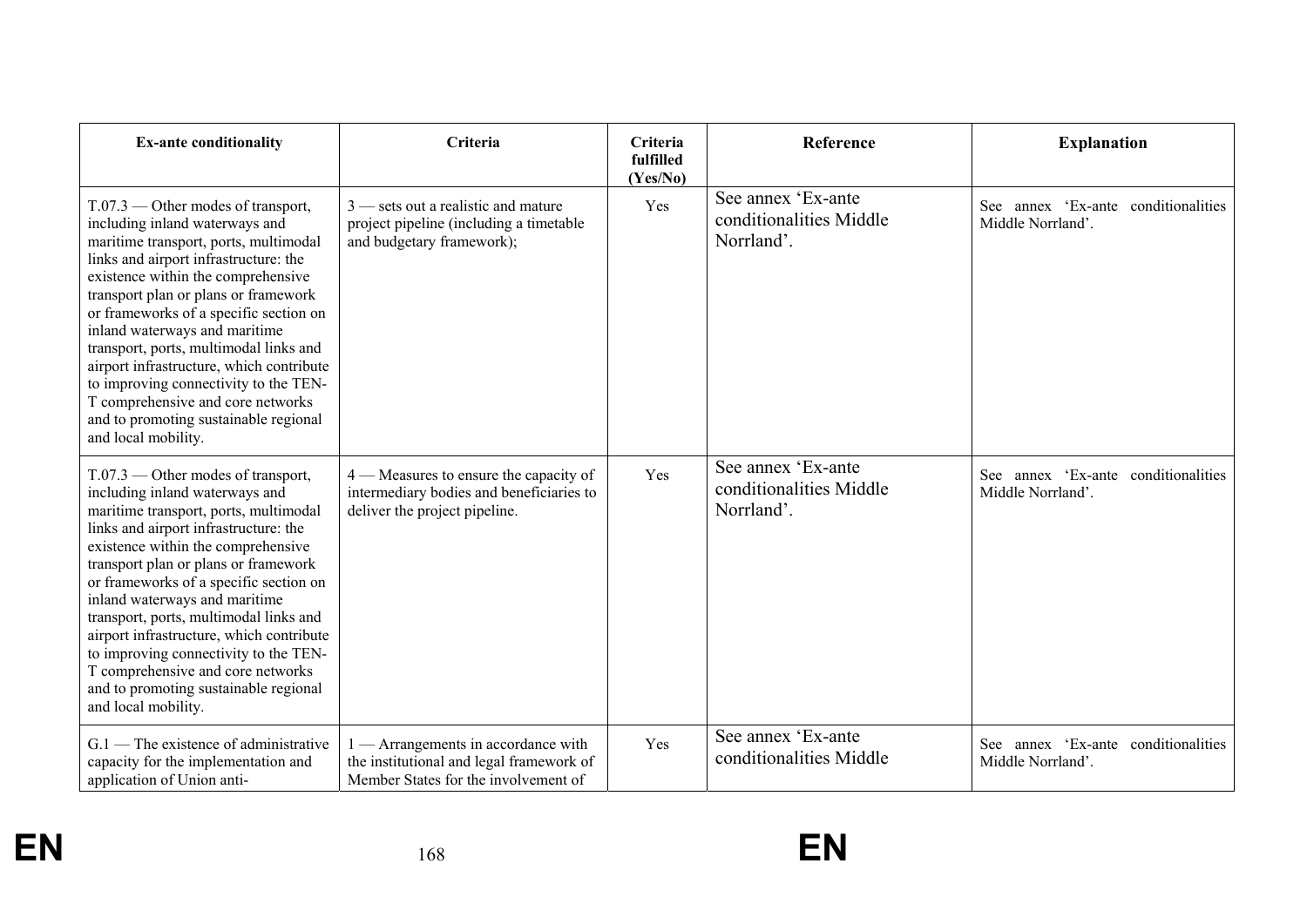| <b>Ex-ante conditionality</b>                                                                                                                                               | Criteria                                                                                                                                                                                                                                                                                                                         | Criteria<br>fulfilled<br>(Yes/No) | <b>Reference</b>                                            | <b>Explanation</b>                                          |
|-----------------------------------------------------------------------------------------------------------------------------------------------------------------------------|----------------------------------------------------------------------------------------------------------------------------------------------------------------------------------------------------------------------------------------------------------------------------------------------------------------------------------|-----------------------------------|-------------------------------------------------------------|-------------------------------------------------------------|
| discrimination law and policy in the<br>field of ESI Funds.                                                                                                                 | bodies responsible for the promotion of<br>equal treatment of all persons<br>throughout the preparation and<br>implementation of programmes,<br>including the provision of advice on<br>equality in ESI fund related activities.                                                                                                 |                                   | Norrland'.                                                  |                                                             |
| $G.1$ – The existence of administrative<br>capacity for the implementation and<br>application of Union anti-<br>discrimination law and policy in the<br>field of ESI Funds. | $2$ — Arrangements for training for staff<br>of the authorities involved in the<br>management and control of the ESI<br>Funds in the fields of Union anti-<br>discrimination law and policy.                                                                                                                                     | Yes                               | See annex 'Ex-ante<br>conditionalities Middle<br>Norrland'. | annex 'Ex-ante conditionalities<br>See<br>Middle Norrland'. |
| $G.2$ – The existence of administrative<br>capacity for the implementation and<br>application of Union gender equality<br>law and policy in the field of ESI<br>Funds.      | - Arrangements in accordance with<br>the institutional and legal framework of<br>Member States for the involvement of<br>bodies responsible for gender equality<br>throughout the preparation and<br>implementation of programmes,<br>including the provision of advice on<br>gender equality in ESI Fund-related<br>activities. | Yes                               | See annex 'Ex-ante<br>conditionalities Middle<br>Norrland'. | See annex 'Ex-ante conditionalities<br>Middle Norrland'.    |
| $G.2$ – The existence of administrative<br>capacity for the implementation and<br>application of Union gender equality<br>law and policy in the field of ESI<br>Funds.      | $2$ — Arrangements for training for staff<br>of the authorities involved in the<br>management and control of the ESI<br>Funds in the fields of Union gender<br>equality law and policy as well as on<br>gender mainstreaming.                                                                                                    | Yes                               | See annex 'Ex-ante<br>conditionalities Middle<br>Norrland'. | See annex 'Ex-ante conditionalities<br>Middle Norrland'.    |
| $G.3$ — The existence of administrative<br>capacity for the implementation and<br>application of the United Nations                                                         | $1 -$ Arrangements in accordance with<br>the institutional and legal framework of<br>Member States for the consultation and                                                                                                                                                                                                      | Yes                               | See annex 'Ex-ante<br>conditionalities Middle               | See annex 'Ex-ante conditionalities<br>Middle Norrland'.    |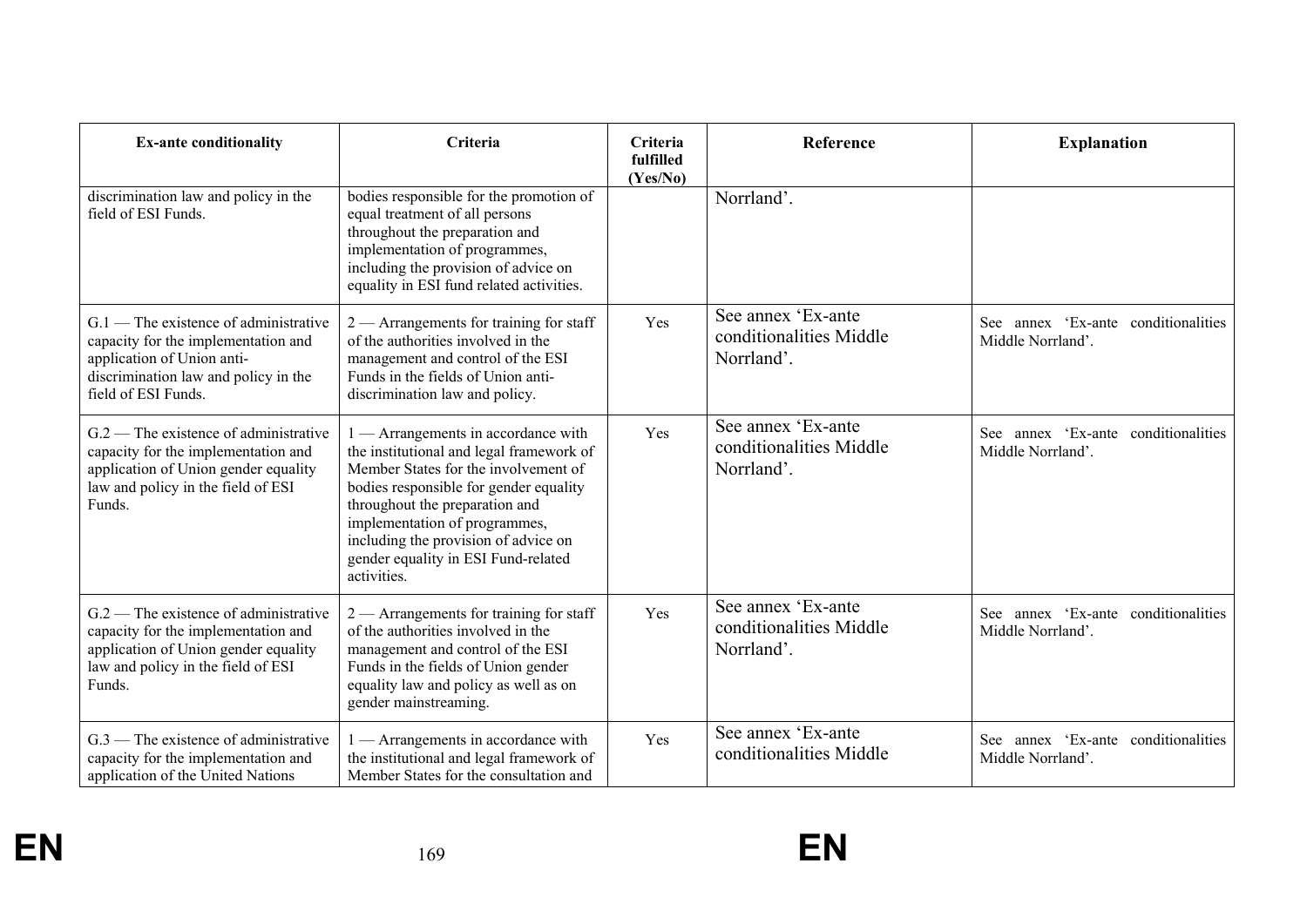| <b>Ex-ante conditionality</b>                                                                                                                                                                                                                                            | <b>Criteria</b>                                                                                                                                                                                                                                                                                                                                            | <b>Criteria</b><br>fulfilled<br>(Yes/No) | Reference                                                   | <b>Explanation</b>                                          |
|--------------------------------------------------------------------------------------------------------------------------------------------------------------------------------------------------------------------------------------------------------------------------|------------------------------------------------------------------------------------------------------------------------------------------------------------------------------------------------------------------------------------------------------------------------------------------------------------------------------------------------------------|------------------------------------------|-------------------------------------------------------------|-------------------------------------------------------------|
| Convention on the rights of persons<br>with disabilities (UNCRPD) in the<br>field of ESI Funds in accordance with<br>Council Decision 2010/48/EC.                                                                                                                        | involvement of bodies in charge of<br>protection of rights of persons with<br>disabilities or representative<br>organisations of persons with<br>disabilities and other relevant<br>stakeholders throughout the preparation<br>and implementation of programmes.                                                                                           |                                          | Norrland'.                                                  |                                                             |
| $G0$ The existence of administrative<br>capacity for the implementation and<br>application of the United Nations<br>Convention on the rights of persons<br>with disabilities (UNCRPD) in the<br>field of ESI Funds in accordance with<br>Council Decision 2010/48/EC.    | $2$ — Arrangements for training for staff<br>of the authorities involved in the<br>management and control of the ESI<br>Funds in the fields of applicable Union<br>and national disability law and policy,<br>including accessibility and the practical<br>application of the UNCRPD as reflected<br>in Union and national legislation, as<br>appropriate. | Yes                                      | See annex 'Ex-ante<br>conditionalities Middle<br>Norrland'. | See annex 'Ex-ante conditionalities<br>Middle Norrland'.    |
| $G.3$ — The existence of administrative<br>capacity for the implementation and<br>application of the United Nations<br>Convention on the rights of persons<br>with disabilities (UNCRPD) in the<br>field of ESI Funds in accordance with<br>Council Decision 2010/48/EC. | $3$ — Arrangements to ensure<br>monitoring of the implementation of<br>Article 9 of the UNCRPD in relation to<br>the ESI Funds throughout the<br>preparation and the implementation of<br>the programmes.                                                                                                                                                  | Yes                                      | See annex 'Ex-ante<br>conditionalities Middle<br>Norrland'. | annex 'Ex-ante conditionalities<br>See<br>Middle Norrland'. |
| $G.4$ – The existence of arrangements<br>for the effective application of Union<br>public procurement law in the field of<br>the ESI Funds.                                                                                                                              | 1 - Arrangements for the effective<br>application of Union public<br>procurement rules through appropriate<br>mechanisms.                                                                                                                                                                                                                                  | Yes                                      | See annex 'Ex-ante<br>conditionalities Middle<br>Norrland'. | See annex 'Ex-ante conditionalities<br>Middle Norrland'.    |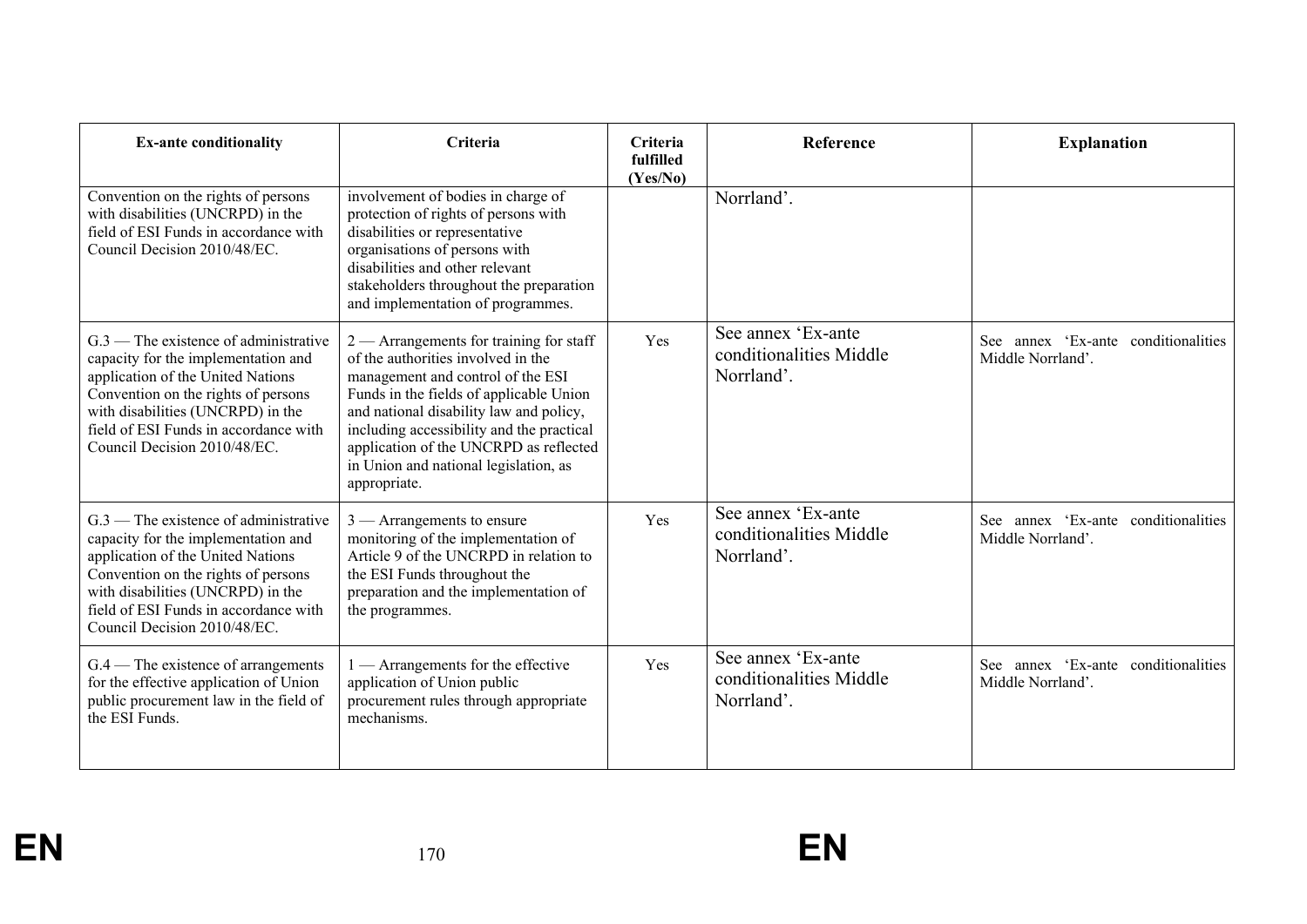| <b>Ex-ante conditionality</b>                                                                                                               | Criteria                                                                                                                                    | Criteria<br>fulfilled<br>(Yes/No) | Reference                                                   | <b>Explanation</b>                                          |
|---------------------------------------------------------------------------------------------------------------------------------------------|---------------------------------------------------------------------------------------------------------------------------------------------|-----------------------------------|-------------------------------------------------------------|-------------------------------------------------------------|
|                                                                                                                                             |                                                                                                                                             |                                   |                                                             |                                                             |
| $G.4$ – The existence of arrangements<br>for the effective application of Union<br>public procurement law in the field of<br>the ESI Funds. | $2$ — Arrangements which ensure<br>transparent contract award procedures.                                                                   | Yes                               | See annex 'Ex-ante<br>conditionalities Middle<br>Norrland'. | See annex 'Ex-ante conditionalities<br>Middle Norrland'.    |
| $G.4$ – The existence of arrangements<br>for the effective application of Union<br>public procurement law in the field of<br>the ESI Funds. | $3$ — Arrangements for training and<br>dissemination of information for staff<br>involved in the implementation of the<br><b>ESI</b> Funds. | Yes                               | See annex 'Ex-ante<br>conditionalities Middle<br>Norrland'. | See annex 'Ex-ante conditionalities<br>Middle Norrland'.    |
| G.4 — The existence of arrangements<br>for the effective application of Union<br>public procurement law in the field of<br>the ESI Funds.   | $4 -$ Arrangements to ensure<br>administrative capacity for<br>implementation and application of<br>Union public procurement rules.         | Yes                               | See annex 'Ex-ante<br>conditionalities Middle<br>Norrland'. | See annex 'Ex-ante conditionalities<br>Middle Norrland'.    |
| $G.5$ — The existence of arrangements<br>for the effective application of Union<br>State aid rules in the field of the ESI<br>Funds.        | 1 — Arrangements for the effective<br>application of Union State aid rules.                                                                 | Yes                               | See annex 'Ex-ante<br>conditionalities Middle<br>Norrland'. | annex 'Ex-ante conditionalities<br>See<br>Middle Norrland'. |
| $G.5$ — The existence of arrangements<br>for the effective application of Union<br>State aid rules in the field of the ESI<br>Funds.        | $2$ — Arrangements for training and<br>dissemination of information for staff<br>involved in the implementation of the<br>ESI Funds.        | Yes                               | See annex 'Ex-ante<br>conditionalities Middle<br>Norrland'. | See annex 'Ex-ante conditionalities<br>Middle Norrland'.    |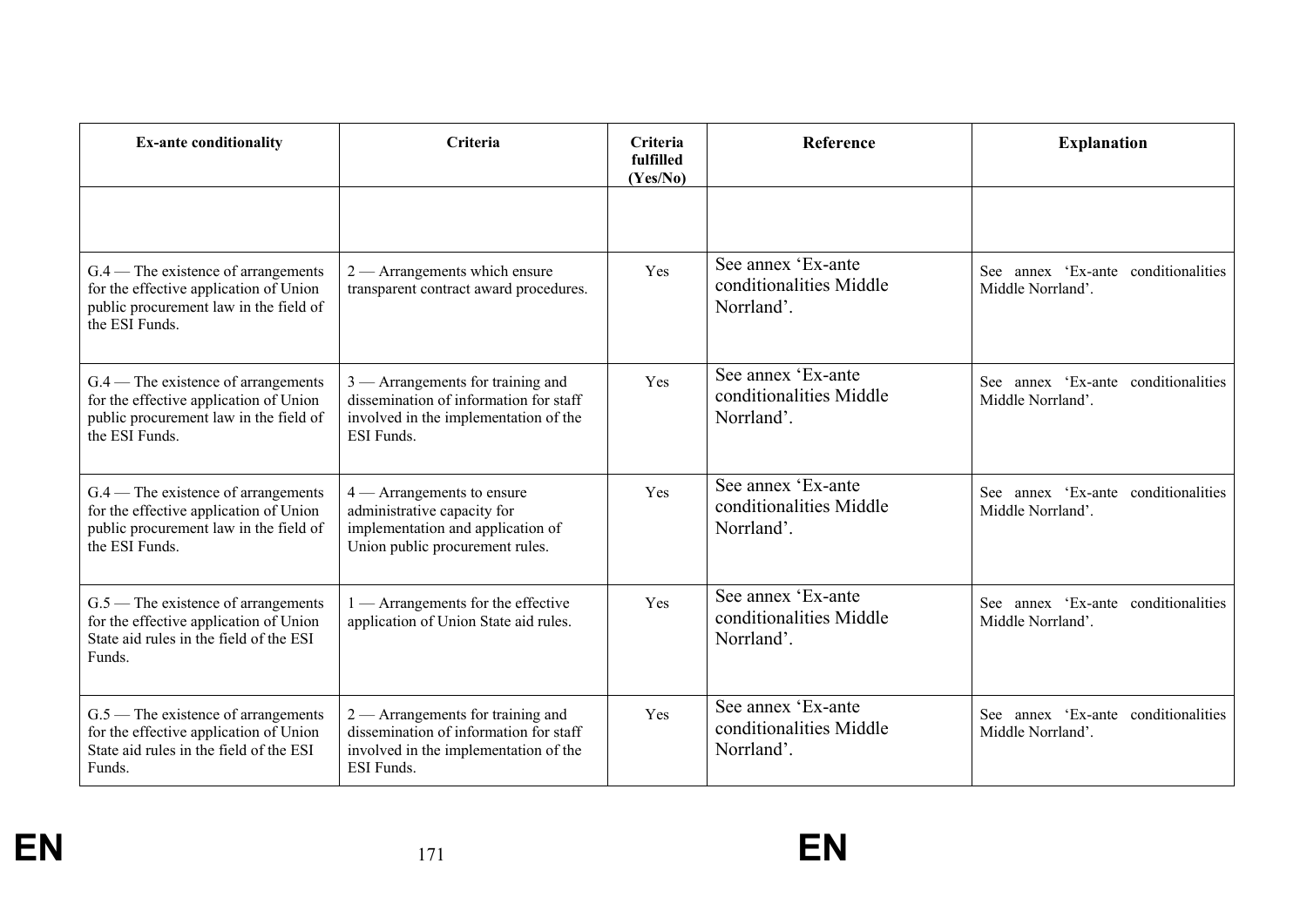| <b>Ex-ante conditionality</b>                                                                                                           | Criteria                                                                                                                                                                                                                     | Criteria<br>fulfilled<br>(Yes/No) | Reference                                                   | <b>Explanation</b>                                          |
|-----------------------------------------------------------------------------------------------------------------------------------------|------------------------------------------------------------------------------------------------------------------------------------------------------------------------------------------------------------------------------|-----------------------------------|-------------------------------------------------------------|-------------------------------------------------------------|
|                                                                                                                                         |                                                                                                                                                                                                                              |                                   |                                                             |                                                             |
| $G.5$ — The existence of arrangements<br>for the effective application of Union<br>State aid rules in the field of the ESI<br>Funds.    | $3$ — Arrangements to ensure<br>administrative capacity for<br>implementation and application of<br>Union State aid rules.                                                                                                   | Yes                               | See annex 'Ex-ante<br>conditionalities Middle<br>Norrland'. | annex 'Ex-ante conditionalities<br>See<br>Middle Norrland'. |
| $G.6$ — The existence of arrangements<br>for the effective application of Union<br>environmental legislation related to<br>EIA and SEA. | $1 -$ Arrangements for the effective<br>application of Directive 2011/92/EU of<br>the European Parliament and of the<br>Council (EIA) and of Directive<br>2001/42/EC of the European Parliament<br>and of the Council (SEA). | Yes                               | See annex 'Ex-ante<br>conditionalities Middle<br>Norrland'. | See annex 'Ex-ante conditionalities<br>Middle Norrland'.    |
| $G.6$ — The existence of arrangements<br>for the effective application of Union<br>environmental legislation related to<br>EIA and SEA. | $2$ — Arrangements for training and<br>dissemination of information for staff<br>involved in the implementation of the<br>EIA and SEA Directives.                                                                            | Yes                               | See annex 'Ex-ante<br>conditionalities Middle<br>Norrland'. | See annex 'Ex-ante conditionalities<br>Middle Norrland'.    |
| $G.6$ — The existence of arrangements<br>for the effective application of Union<br>environmental legislation related to<br>EIA and SEA. | $3$ — Arrangements to ensure sufficient<br>administrative capacity.                                                                                                                                                          | Yes                               | See annex 'Ex-ante<br>conditionalities Middle<br>Norrland'. | See annex 'Ex-ante conditionalities<br>Middle Norrland'.    |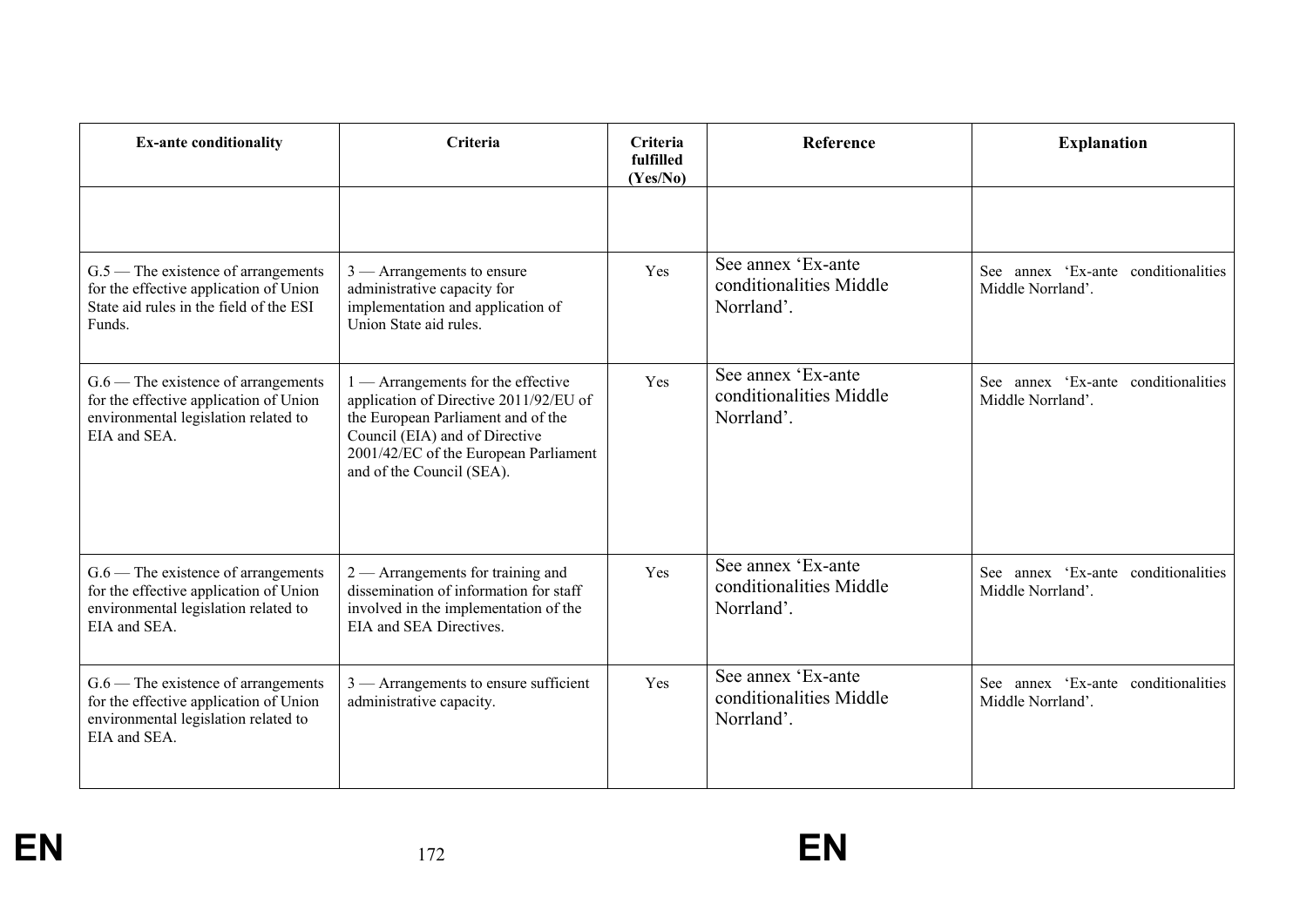| <b>Ex-ante conditionality</b>                                                                                                                                                                                                                                                                                                                                                  | Criteria                                                                                                                                                                                                                          | Criteria<br>fulfilled<br>(Yes/No) | Reference                                                   | <b>Explanation</b>                                       |
|--------------------------------------------------------------------------------------------------------------------------------------------------------------------------------------------------------------------------------------------------------------------------------------------------------------------------------------------------------------------------------|-----------------------------------------------------------------------------------------------------------------------------------------------------------------------------------------------------------------------------------|-----------------------------------|-------------------------------------------------------------|----------------------------------------------------------|
|                                                                                                                                                                                                                                                                                                                                                                                |                                                                                                                                                                                                                                   |                                   |                                                             |                                                          |
| $G.7$ — The existence of a statistical<br>basis necessary to undertake<br>evaluations to assess the effectiveness<br>and impact of the programmes. The<br>existence of a system of result<br>indicators necessary to select actions,<br>which most effectively contribute to<br>desired results, to monitor progress<br>towards results and to undertake<br>impact evaluation. | $1 -$ Arrangements for timely collection<br>and aggregation of statistical data with<br>the following elements are in place: the<br>identification of sources and<br>mechanisms to ensure statistical<br>validation.              | Yes                               | See annex 'Ex-ante<br>conditionalities Middle<br>Norrland'. | See annex 'Ex-ante conditionalities<br>Middle Norrland'. |
| $G.7$ — The existence of a statistical<br>basis necessary to undertake<br>evaluations to assess the effectiveness<br>and impact of the programmes. The<br>existence of a system of result<br>indicators necessary to select actions,<br>which most effectively contribute to<br>desired results, to monitor progress<br>towards results and to undertake<br>impact evaluation. | $2$ — Arrangements for timely collection<br>and aggregation of statistical data with<br>the following elements are in place:<br>arrangements for publication and public<br>availability of aggregated data.                       | Yes                               | See annex 'Ex-ante<br>conditionalities Middle<br>Norrland'. | See annex 'Ex-ante conditionalities<br>Middle Norrland'. |
| $G.7$ — The existence of a statistical<br>basis necessary to undertake<br>evaluations to assess the effectiveness<br>and impact of the programmes. The<br>existence of a system of result<br>indicators necessary to select actions,<br>which most effectively contribute to                                                                                                   | $3$ — An effective system of result<br>indicators including: the selection of<br>result indicators for each programme<br>providing information on what<br>motivates the selection of policy actions<br>financed by the programme. | Yes                               | See annex 'Ex-ante<br>conditionalities Middle<br>Norrland'. | See annex 'Ex-ante conditionalities<br>Middle Norrland'. |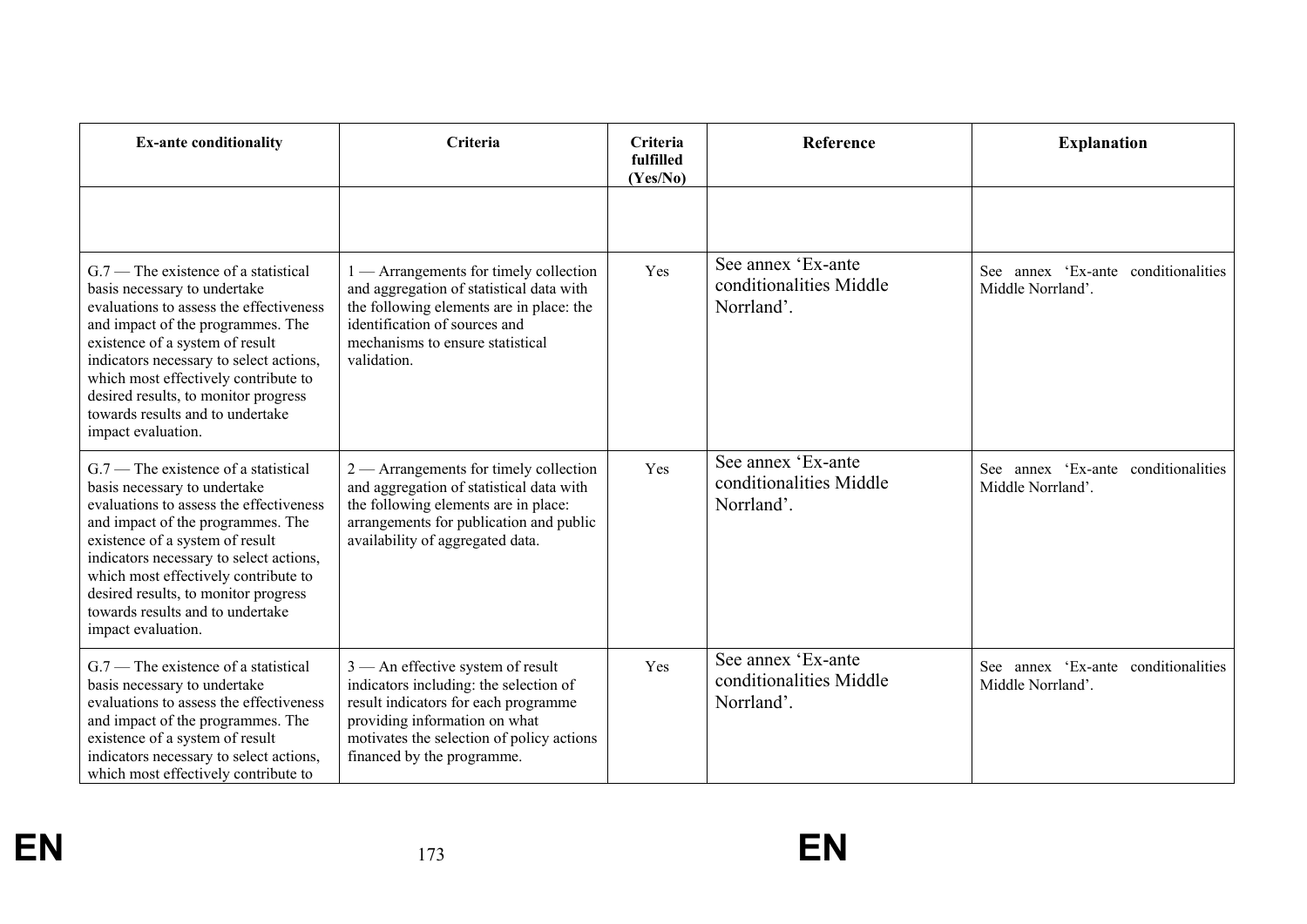| <b>Ex-ante conditionality</b>                                                                                                                                                                                                                                                                                                                                                  | Criteria                                                                                                                                                                                                                                                                    | Criteria<br>fulfilled<br>(Yes/No) | Reference                                                   | <b>Explanation</b>                                          |
|--------------------------------------------------------------------------------------------------------------------------------------------------------------------------------------------------------------------------------------------------------------------------------------------------------------------------------------------------------------------------------|-----------------------------------------------------------------------------------------------------------------------------------------------------------------------------------------------------------------------------------------------------------------------------|-----------------------------------|-------------------------------------------------------------|-------------------------------------------------------------|
| desired results, to monitor progress<br>towards results and to undertake<br>impact evaluation.                                                                                                                                                                                                                                                                                 |                                                                                                                                                                                                                                                                             |                                   |                                                             |                                                             |
| $G.7$ – The existence of a statistical<br>basis necessary to undertake<br>evaluations to assess the effectiveness<br>and impact of the programmes. The<br>existence of a system of result<br>indicators necessary to select actions,<br>which most effectively contribute to<br>desired results, to monitor progress<br>towards results and to undertake<br>impact evaluation. | 4 - An effective system of result<br>indicators including: the establishment<br>of targets for these indicators.                                                                                                                                                            | Yes                               | See annex 'Ex-ante<br>conditionalities Middle<br>Norrland'. | annex 'Ex-ante conditionalities<br>See<br>Middle Norrland'. |
| $G.7$ – The existence of a statistical<br>basis necessary to undertake<br>evaluations to assess the effectiveness<br>and impact of the programmes. The<br>existence of a system of result<br>indicators necessary to select actions,<br>which most effectively contribute to<br>desired results, to monitor progress<br>towards results and to undertake<br>impact evaluation. | 5 — An effective system of result<br>indicators including: the consistency of<br>each indicator with the following<br>requisites: robustness and statistical<br>validation, clarity of normative<br>interpretation, responsiveness to policy,<br>timely collection of data. | Yes                               | See annex 'Ex-ante<br>conditionalities Middle<br>Norrland'. | See annex 'Ex-ante conditionalities<br>Middle Norrland'.    |
| $G.7$ – The existence of a statistical<br>basis necessary to undertake<br>evaluations to assess the effectiveness<br>and impact of the programmes. The<br>existence of a system of result<br>indicators necessary to select actions,<br>which most effectively contribute to                                                                                                   | $6$ – Procedures in place to ensure that<br>all operations financed by the<br>programme adopt an effective system of<br>indicators.                                                                                                                                         | Yes                               | See annex 'Ex-ante<br>conditionalities Middle<br>Norrland'. | See annex 'Ex-ante conditionalities<br>Middle Norrland'.    |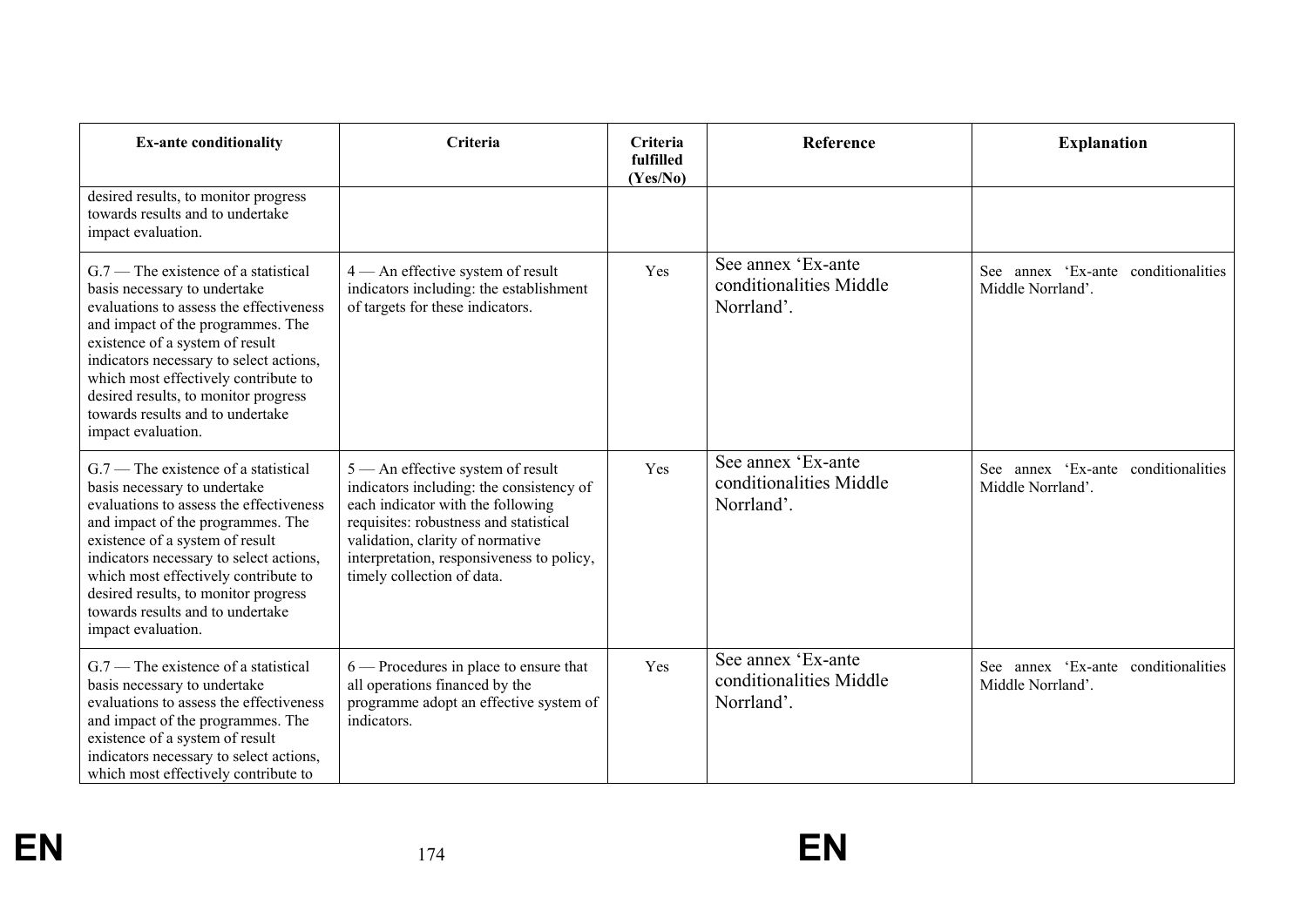| <b>Ex-ante conditionality</b>                                                                  | <b>Criteria</b> | Criteria<br>fulfilled<br>(Yes/No) | Reference | <b>Explanation</b> |
|------------------------------------------------------------------------------------------------|-----------------|-----------------------------------|-----------|--------------------|
| desired results, to monitor progress<br>towards results and to undertake<br>impact evaluation. |                 |                                   |           |                    |

## **9.2 Description of actions to fulfil ex-ante conditionalities, responsible bodies and timetable**

## **Table 25: Actions to fulfil applicable general ex-ante conditionalities**

| $\cdots$<br><br>e conditionality<br>General ex-ante | Criteria not fulfilled | Actions to be taken | Deadline<br>$\blacksquare$<br>(date | $\cdots$<br><b>Bodies responsible</b> |
|-----------------------------------------------------|------------------------|---------------------|-------------------------------------|---------------------------------------|
|-----------------------------------------------------|------------------------|---------------------|-------------------------------------|---------------------------------------|

#### **Table 26: Actions to fulfil applicable thematic ex-ante conditionalities**

| Thematic ex-ante conditionality                                                                                                                                                                                              | Criteria not fulfilled                                                                                                                                                                                                                                                   | <b>Actions to be taken</b>                                                                                                                                                                                                                                                                                                                                                                                                                                                                                                                                                | <b>Deadline</b><br>(date) | <b>Bodies responsible</b>                           |
|------------------------------------------------------------------------------------------------------------------------------------------------------------------------------------------------------------------------------|--------------------------------------------------------------------------------------------------------------------------------------------------------------------------------------------------------------------------------------------------------------------------|---------------------------------------------------------------------------------------------------------------------------------------------------------------------------------------------------------------------------------------------------------------------------------------------------------------------------------------------------------------------------------------------------------------------------------------------------------------------------------------------------------------------------------------------------------------------------|---------------------------|-----------------------------------------------------|
| $T.04.1$ — Actions have been<br>carried out to promote cost<br>effective improvements of energy<br>end use efficiency and cost<br>effective investment in energy<br>efficiency when constructing or<br>renovating buildings. | — The actions are: measures<br>to ensure minimum<br>requirements are in place related<br>to the energy performance of<br>buildings consistent with Article<br>3, Article 4 and Article 5 of<br>Directive 2010/31/EU of the<br>European Parliament and of the<br>Council; | In the response to formal notification of the<br>implementation of Directive 2010/31/EU of the European<br>Parliament and of the Council of 19 May 2010 on the<br>energy performance of buildings (Case No 2013/2134), it<br>was stated that the National Board of Housing, Building<br>and Planning is to adopt a clarifying formulation in<br>regulations BFS 2011:6, section 9. The proposal for<br>clarification is currently being addressed in the Board's<br>ongoing process for revision of BFS 2011:6 and is<br>expected to enter into force on 1 February 2015. | $01$ -Feb-2015            | National Board of Housing,<br>Building and Planning |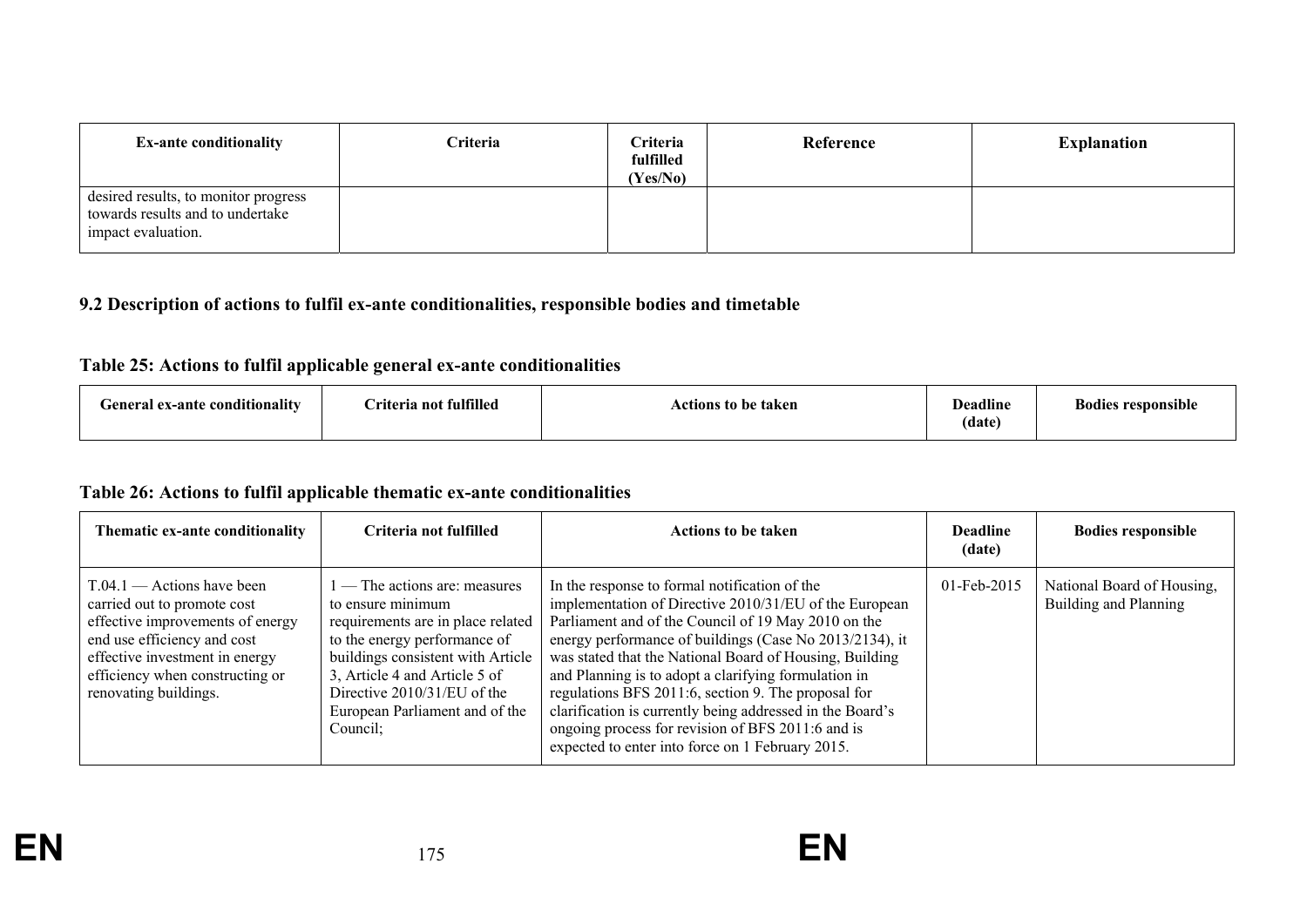### **10. REDUCTION OF ADMINISTRATIVE BURDEN FOR BENEFICIARIES**

Summary of the assessment of the administrative burden for beneficiaries and, where necessary, the actions planned accompanied by an indicative timeframe to reduce administrative burden.

Applying for, operating, reporting and concluding a project with funding from a Structural Funds programme in the framework of the European Regional Development Fund demands good administrative skills and capacity. The administrative burden of operating a project is experienced differently by different beneficiaries, which may be explained by factors such as their own administrative procedures, previous experience of Structural Funds projects, the focus and complexity of the project, etc.

In dialogues with beneficiaries and through surveys that have been conducted, the Swedish Agency for Economic and Regional Growth (managing authority) notes that the beneficiaries generally regard the administrative burden in running a Structural Funds project as heavy.

The Swedish National Audit Office has reviewed the extent to which the managing authorities for the ERDF programmes and the ESF programme have exploited the opportunities for simplification offered during the programming period 2007-2013. In its report 'Mer att förenkla! Administration i strukturfondsprojekt' ('More to simplify! Administration in Structural Funds projects') (RiR 2012:22), the Swedish National Audit Office notes that the beneficiaries often comment that the administrative requirements make it more difficult to implement the projects by taking the focus away from the core activity and making it difficult to work with innovative ideas and methods.

During the autumn of 2012, the Swedish Agency for Economic and Regional Growth initiated cooperation with the Swedish ESF Council (managing authority for the national ESF programme) to make use of the opportunities presented by the proposed Structural Funds regulation for the programming period 2014-2020 with regard to simplified project administration for beneficiaries. In February 2013, cooperation on the simplification measures was broadened by the Swedish Board of Agriculture, which is the managing authority for the European Agricultural Fund for Rural Development and the European Marine and Fisheries Fund, joining in. The areas in which cooperation between the funds with the aim of reducing the administrative burden for beneficiaries has started are principally payroll costs and indirect costs.

Ahead of the programming period 2014-2020, the Swedish Agency for Economic and Regional Growth has actively worked on revising all stages of administration and implementation of the programmes. The case process which contains everything from information about the programmes and their contents to application procedure, approval of projects, project reporting, follow-up and finally project closure, are an important part of this overhaul. The work has been based on experience gained in own work but also experience obtained through participatory research and through various audit operations. The work has resulted, among other things, in:

- clearer and more readily accessible information for beneficiaries
- a new and improved electronic application, 'My Application'
- simplified internal work processes
- simpler reporting for beneficiaries.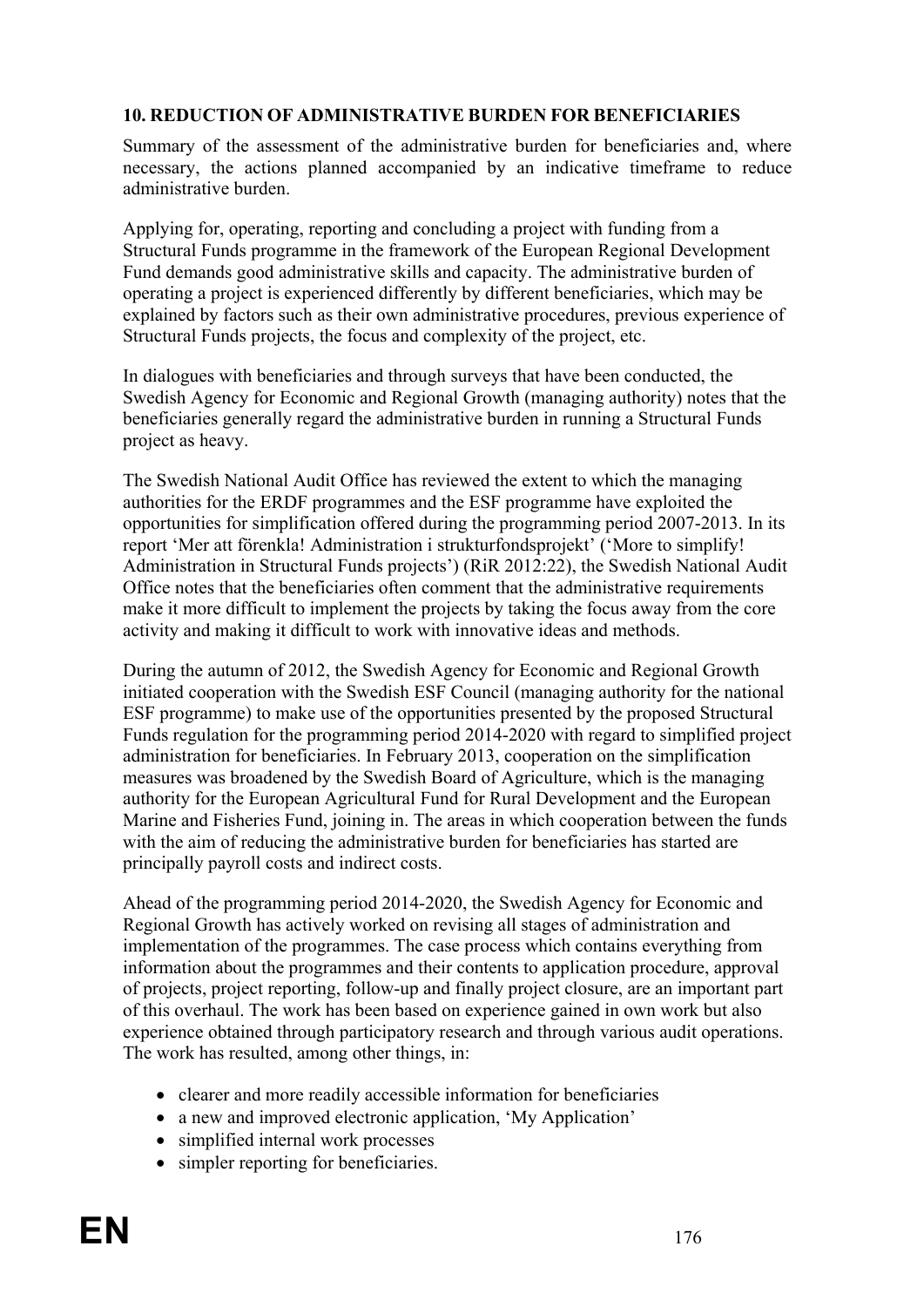# **Indicative timetable**

Table 39 (see annex 'Tables and figures Middle Norrland').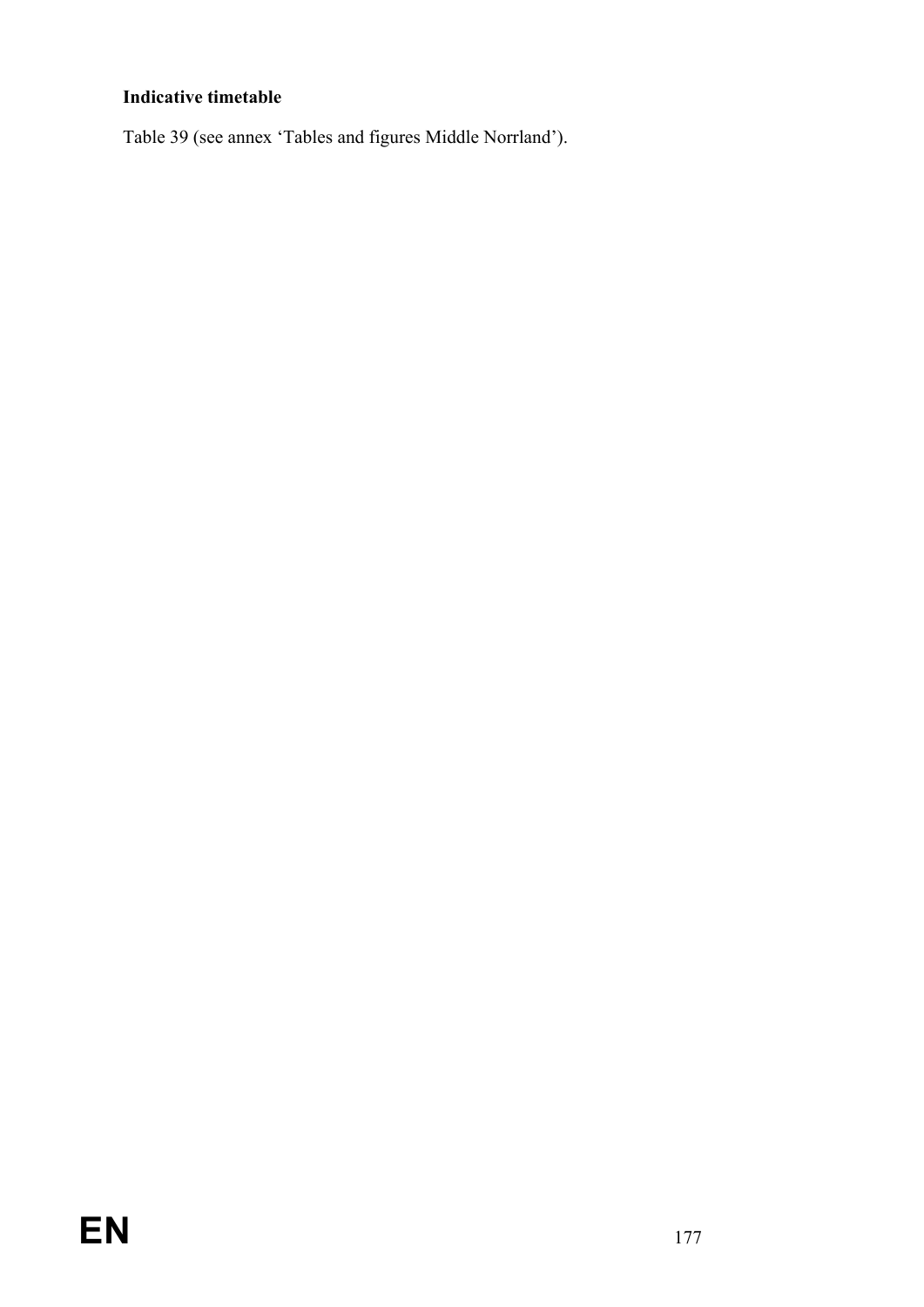# **11. HORIZONTAL PRINCIPLES**

### **11.1 Sustainable development**

Description of specific actions to take into account environmental protection requirements, resource efficiency, climate change mitigation and adaptation, disaster resilience and risk prevention and management, in the selection of operations.

Sustainable development means meeting the needs of the present generation without compromising the ability of future generations to meet their needs. It is an overall objective of the EU and pervades all Union politics and activities.

Better environment, gender equality, equal treatment and non-discrimination, the three horizontal criteria, are drivers of sustainable growth by focusing on smart, inclusive and sustainable solutions that can enhance innovative capability and reduce consumption of resources and energy. In connection with implementation of the programme, the horizontal criteria are to be used as tools to improve work and make it more effective.

Climate change is one of the greatest challenges of our time and requires regional, national and global solutions to reduce further climate impact and to adapt society to a changed climate. In trade and industry, there is need for both structural change and increased resource efficiency, i.e. reduced use of energy, raw materials and ecosystem resources. The Swedish Government firmly believes that the climate, environmental and energy challenges represent an opportunity for the development of technology, products and services in all sectors. Business opportunities are created for Swedish companies with the growing global demand for sustainable and resource-efficient goods and services.

The goal of Swedish environmental policy is to be able to hand over to the next generation a society in which the great environmental problems have been solved, without causing increased environmental and health problems outside the borders of Sweden. Regions and municipalities have great responsibility to contribute actively to what is known as the system of environmental objectives and for the environmental quality objectives to be met.

The switch to a green economy means developing sustainable goods, services and production systems, and can consequently reduce the environmental impact regionally, nationally and globally. This switch can also contribute to environmentally driven business development in all sectors and consequently increased entrepreneurship, export opportunities and employment in both urban and rural areas. It is therefore important to promote the development of small and medium-sized enterprises wishing to convert to sustainable enterprise and also to regard this as a competitive advantage.

Evaluations point to needs to operationalise the horizontal criteria for specific activities and goals (linked to regional challenges) in the projects within the programme, so that they are not reduced to something that is added afterwards.

Knowledge of how the three horizontal criteria are to be integrated into the preparation, goals and implementation of projects is a key factor. The criteria are to be used as levers to achieve better outcomes from the projects, i.e. improve the possibility of solving the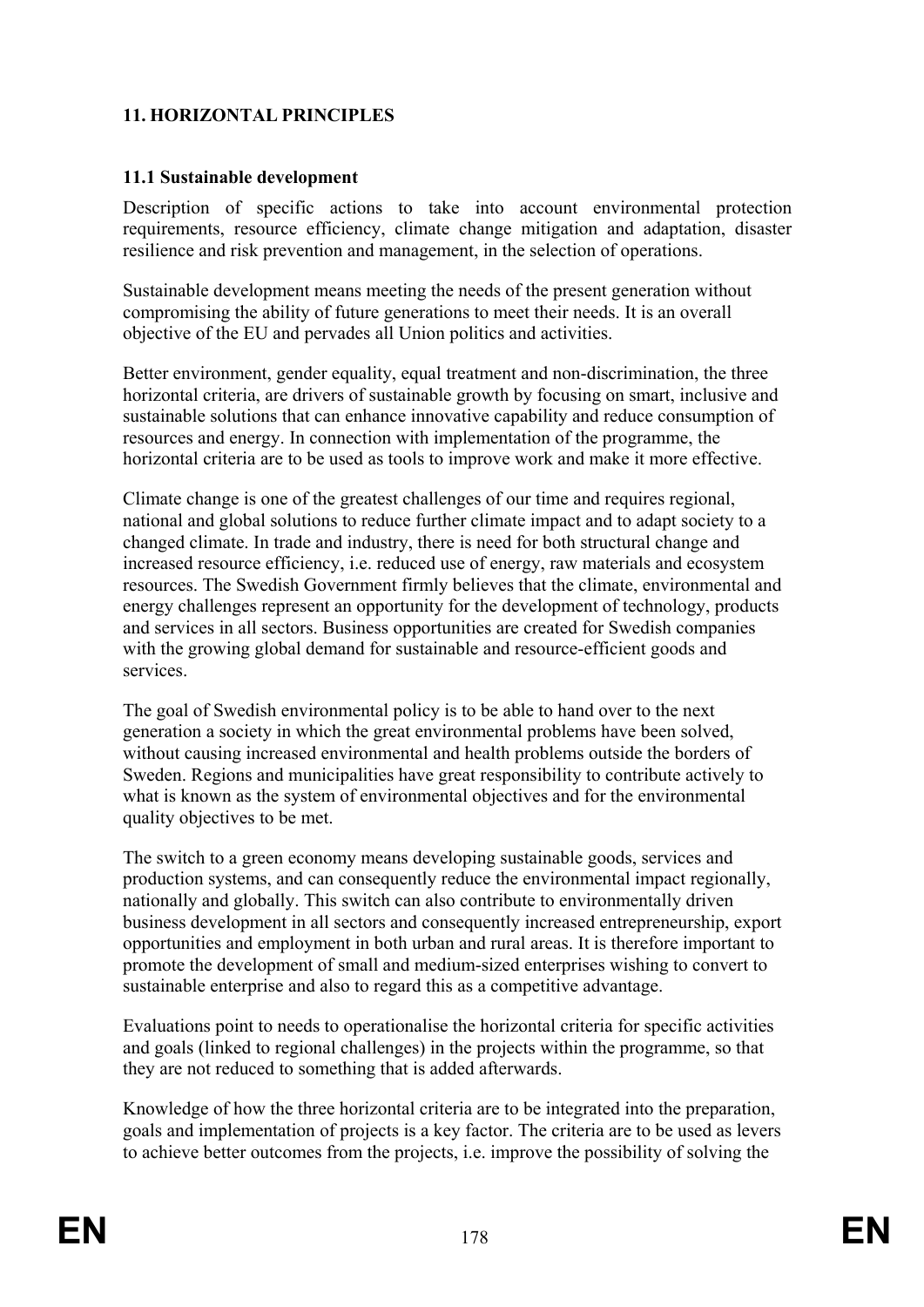regional problems identified by the projects and contribute to sustainable growth. All projects under the programme have to take account of the same horizontal criteria. The managing authority has to assist in this work.

## **Classification criteria**

A common tool for all regional Structural Funds programmes for investments in growth and employment is the classification criteria. These ensure that all horizontal criteria are taken into account in all projects, while at the same time contributing to information being stored on the projects which, in a later stage, facilitates follow-up and evaluation. The horizontal classification criteria can also be used as a tool in dialogue with those who apply for aid and those who are granted aid. The classification is made in the preparation of each project application. To make the classification criteria specific with regard to a better environment, it has to be examined whether the environmental quality objectives can be used in the assessment. The horizontal criteria are then followed up continuously during the project period.

# **Better environment**

The environment is used actively as a tool with which to achieve the goals and results of the project.

The project fulfils all the items below:

- The background and project description contains an account of how the environment is used as a tool/resource with which to attain the purpose and objective of the project.
- The activities and costs of the project show clearly how the environment is to be used as a tool in implementation.
- In the follow-up of the project, the project sponsor plans to show how the environment has been used as a tool to attain the objectives of the project and show what results have been achieved.

The environment is used partly as a tool with which to achieve the goals and results of the project.

The project fulfils two of the items below:

- The background and project description contains an account of how the environment is used as a tool/resource with which to attain the purpose and objective of the project.
- The activities and costs of the project show clearly how the environment is to be used as a tool in implementation.
- In the follow-up of the project, the project sponsor plans to show how the environment has been used as a tool to attain the objectives of the project and show what results have been achieved.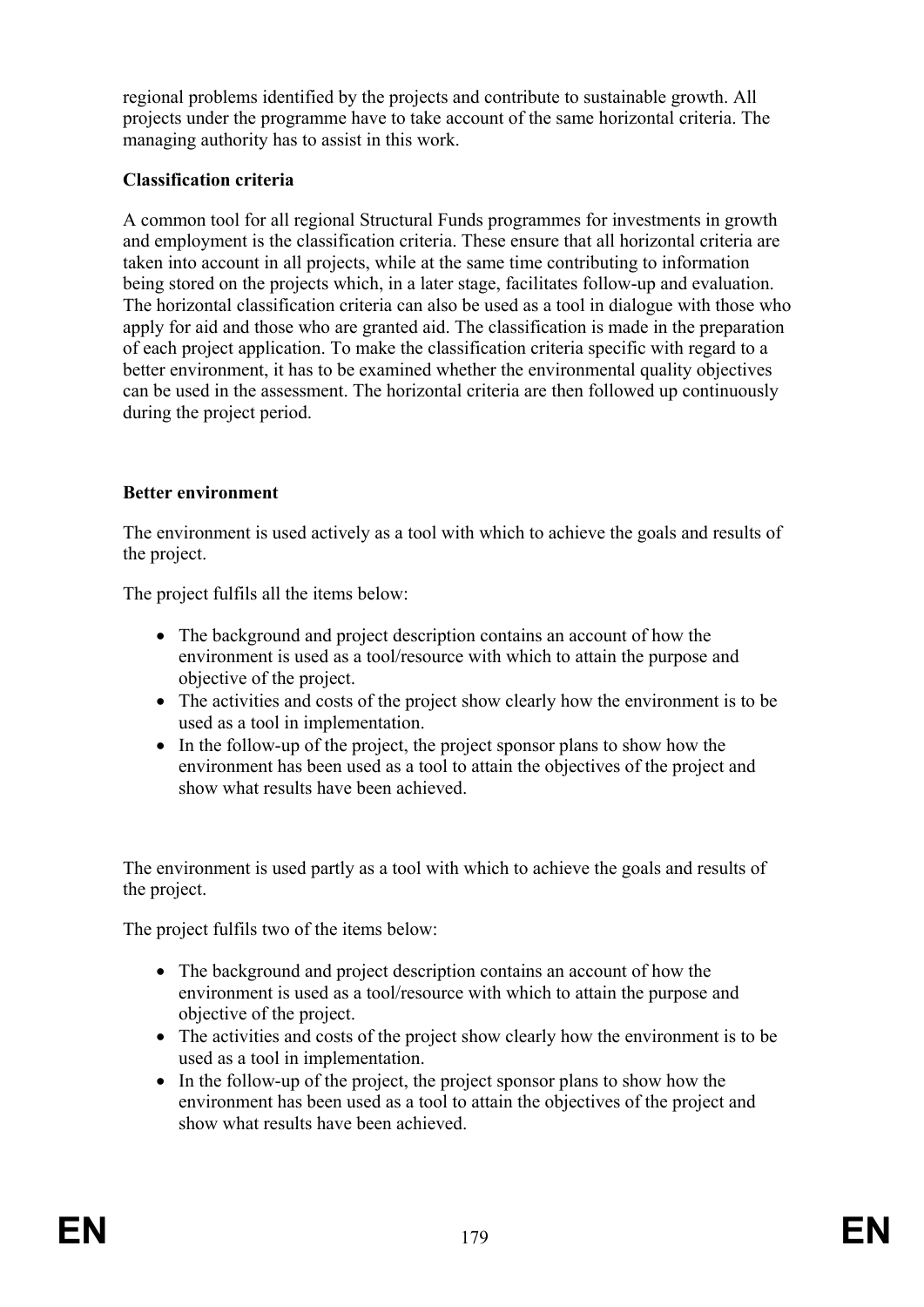The environment is not used as a tool with which to achieve the goals and results of the project.

The project does not fulfil any of the items below:

- The background and project description contains an account of how the environment is used as a tool/resource with which to attain the purpose and objective of the project.
- The activities and costs of the project show clearly how the environment is to be used as a tool in implementation.
- In the follow-up of the project, the project sponsor plans to show how the environment has been used as a tool to attain the objectives of the project and show what results have been achieved.

Chapter 1 of the programme contains a description of the significance of these aspects in analysis of the region. A description of how these aspects are to be included in the operations is given for each priority axis in Chapter 2. The description of the issue is thus integrated into the programme.

### **11.2 Equal opportunities and non-discrimination**

Description of specific actions to promote equal opportunities and prevent discrimination based on sex, racial or ethnic origin, religion or belief, disability, age or sexual orientation during the preparation, design and implementation of the operational programme and in particular in relation to access to funding, taking account of the needs of the various target groups at risk of such discrimination and in particular the requirements for ensuring accessibility for persons with disabilities.

Non-discrimination means regarding people's differences as an asset, a tool that makes work towards sustainable growth more effective. The goal of integration policy is equal rights, obligations and opportunities for all, regardless of ethnic or cultural background. Inclusive regional growth means that the inhabitants of the region — regardless of gender, ethnicity, religion or other beliefs, disability, transgender identity or expression, sexual orientation or age — are all equally well placed to achieve influence and gain access to growth resources, i.e. are able to assist in and contribute towards regional growth activities on equal terms.

To improve competitiveness, regions benefit from utilising the innovative capacity and entrepreneurship of the whole population. Statistics show that persons born abroad start and run companies to a greater extent, have higher turnover in their enterprises and employ more people than entrepreneurs born within the country do. Those born abroad can also contribute to the internationalisation of business through contacts, knowledge of languages and knowledge of business opportunities in their countries of origin.

Companies and organisations wishing to enhance their innovative capability benefit from recruiting more widely and creating a less homogeneous workforce. Regional efforts aimed at fair recruitment, including highlighting employers who actively operate on the basis of a non-discrimination perspective as ambassadors, are significant. It is also important to bring to the fore and develop skills among inhabitants with a foreign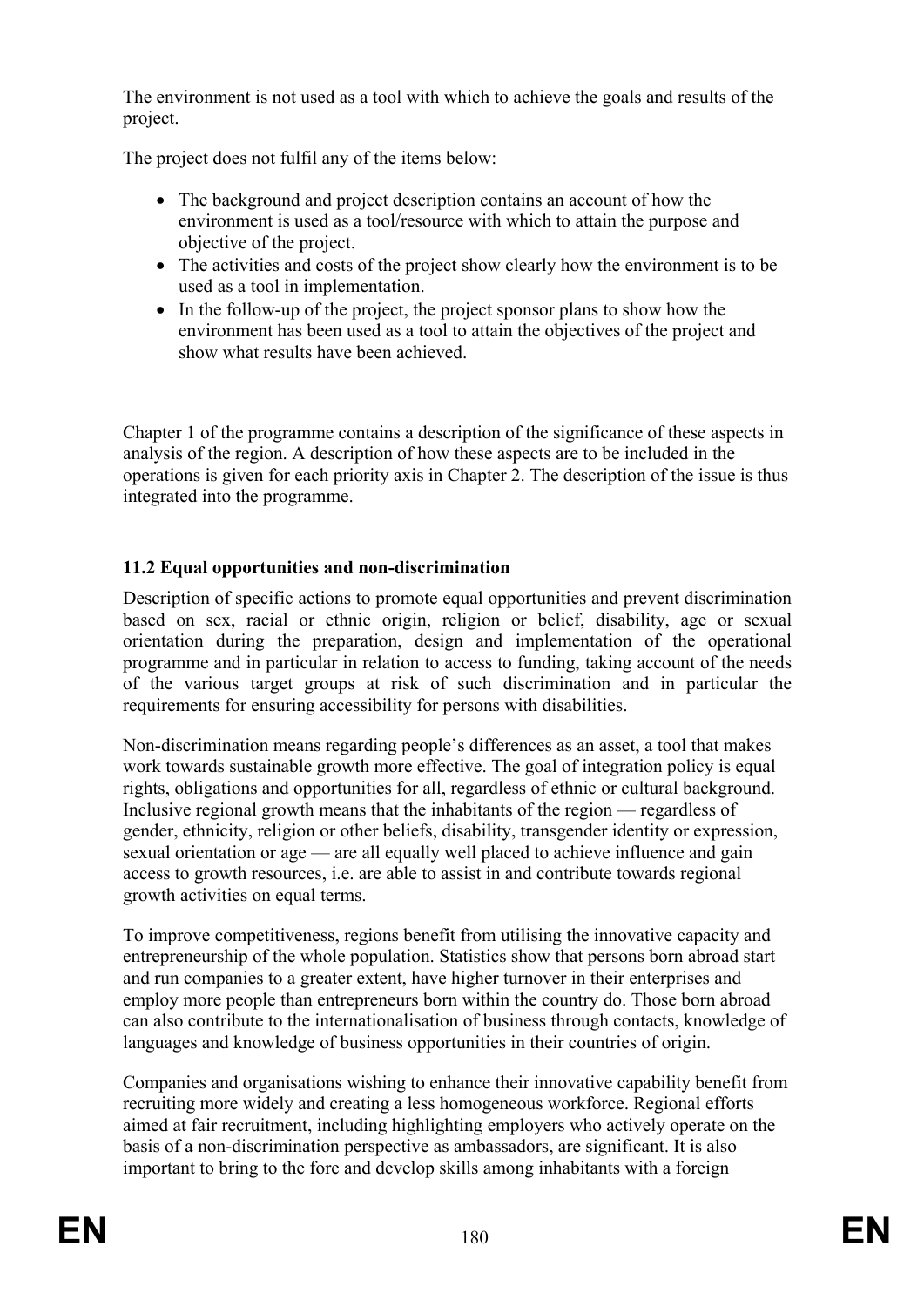background and consequently to improve matching in the labour market and lower the entry thresholds. Excluded young people are a key target group.

Active regional efforts towards integration and non-discrimination can additionally contribute to sustainable growth by increasing the inward migration of persons born abroad with the skills in demand.

Evaluations point to needs to operationalise the horizontal criteria for specific activities and goals (linked to regional challenges) in the projects within the programme, so that they are not reduced to something that is added afterwards.

Knowledge of how the three horizontal criteria are to be integrated into the preparation, goals and implementation of projects is a key factor. The criteria are to be used as levers to achieve better outcomes from the projects, i.e. improve the possibility of solving the regional problems identified by the projects and contribute to sustainable growth. All projects under the programme have to take account of the same horizontal criteria. The managing authority has to assist in this work.

### **Classification criteria**

A common tool for all regional Structural Funds programmes for investments in growth and employment is the classification criteria. These ensure that all horizontal criteria are taken into account in all projects, while at the same time contributing to information being stored on the projects which, in a later stage, facilitates follow-up and evaluation. The horizontal classification criteria can also be used as a tool in dialogue with those who apply for aid and those who are granted aid. The classification is made in the preparation of each project application. The horizontal criteria are then followed up continuously during the project period.

### **Equal treatment and non-discrimination**

Equal opportunities and non-discrimination are used actively as a tool with which to achieve the goals and results of the project.

The project fulfils all the items below:

- The background and project description of the project contains an account of how equal opportunities and non-discrimination are used as a tool/resource with which to attain the purpose and objective of the project.
- The activities and costs of the project show clearly how equal opportunities and non-discrimination are to be used as a tool in implementation.
- In the follow-up of the project, the project sponsor plans to show how equal opportunities and non-discrimination have been used as a tool to attain the objectives of the project and show what results have been achieved.

Equal opportunities and non-discrimination are used partly as a tool with which to achieve the goals and results of the project.

The project fulfils two of the items below: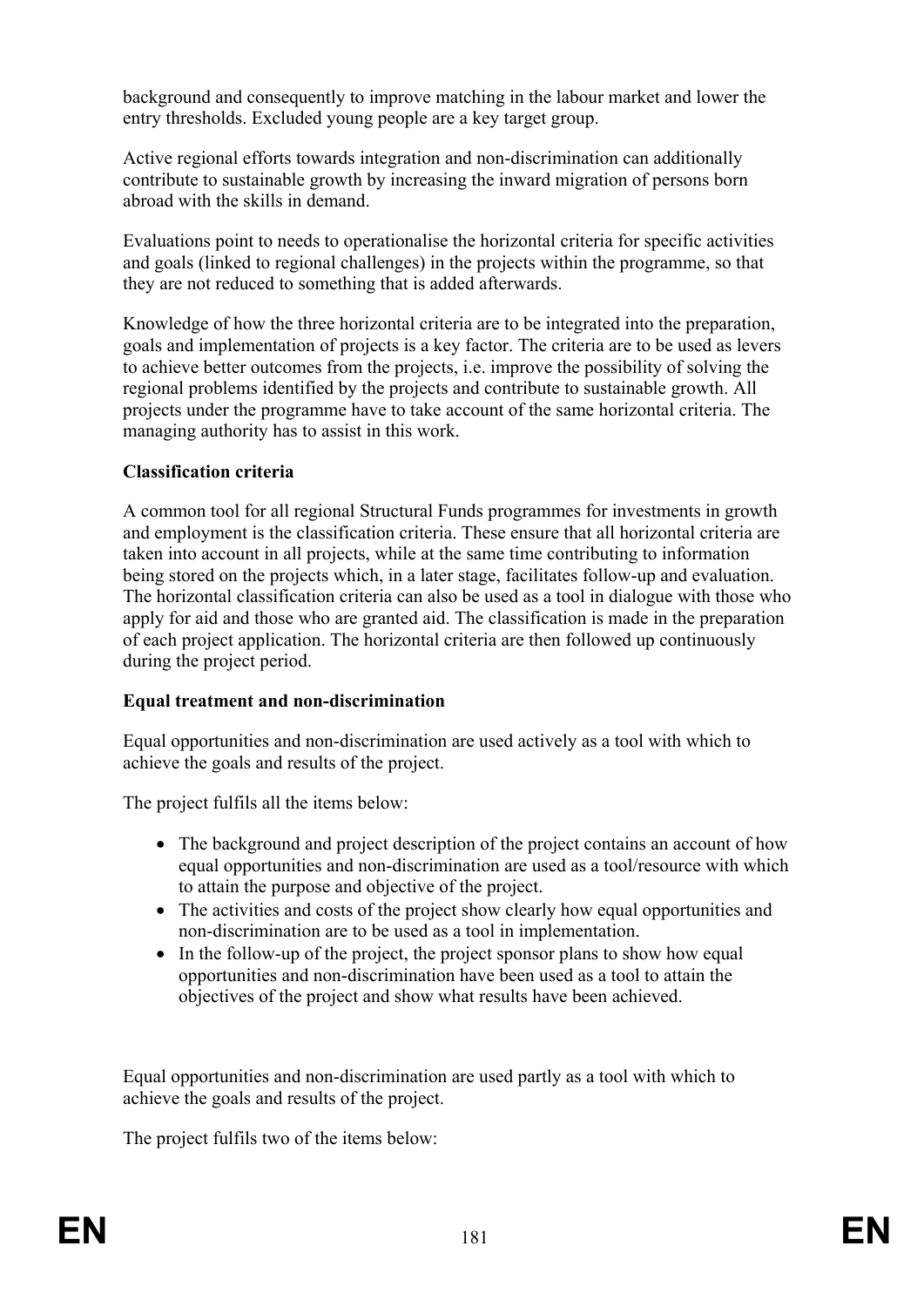- The background and project description of the project contains an account of how equal opportunities and non-discrimination are used as a tool/resource with which to attain the purpose and objective of the project.
- The activities and costs of the project show clearly how equal opportunities and non-discrimination are to be used as a tool in implementation.
- In the follow-up of the project, the project sponsor plans to show how equal opportunities and non-discrimination have been used as a tool to attain the objectives of the project and show what results have been achieved.

Equal opportunities and non-discrimination are not used as a tool with which to achieve the goals and results of the project.

The project does not fulfil any of the items below:

- The background and project description of the project contains an account of how equal opportunities and non-discrimination are used as a tool/resource with which to attain the purpose and objective of the project.
- The activities and costs of the project show clearly how equal opportunities and non-discrimination are to be used as a tool in implementation.
- In the follow-up of the project, the project sponsor plans to show how equal opportunities and non-discrimination have been used as a tool to attain the objectives of the project and show what results have been achieved.

Chapter 1 of the programme contains a description of the significance of these aspects in analysis of the region. A description of how these aspects are to be included in the operations is given for each priority axis in Chapter 2. The description of the issue is thus integrated into the programme.

### **11.3 Equality between men and women**

Description of contribution of the operational programme to the promotion of equality between men and women and, where appropriate, the arrangements to ensure the integration of the gender perspective at operational programme and operation level.

Gender equality, equal opportunities and non-discrimination as well as a better environment, the three horizontal criteria, are drivers of sustainable growth by focusing on smart, inclusive and sustainable solutions that can enhance innovative capability, maximise the utilisation of skills, human resources and entrepreneurship and reduce consumption of resources and energy. In connection with implementation of the programme, the horizontal criteria are to be used as tools to improve effectiveness of work towards sustainable growth.

The objective for gender equality policy is for women and men to have the same power to shape society and their own lives, that is to say have the same right and opportunity to be active citizens, take part in decision-making, education and paid employment and take the same responsibility for work in the home.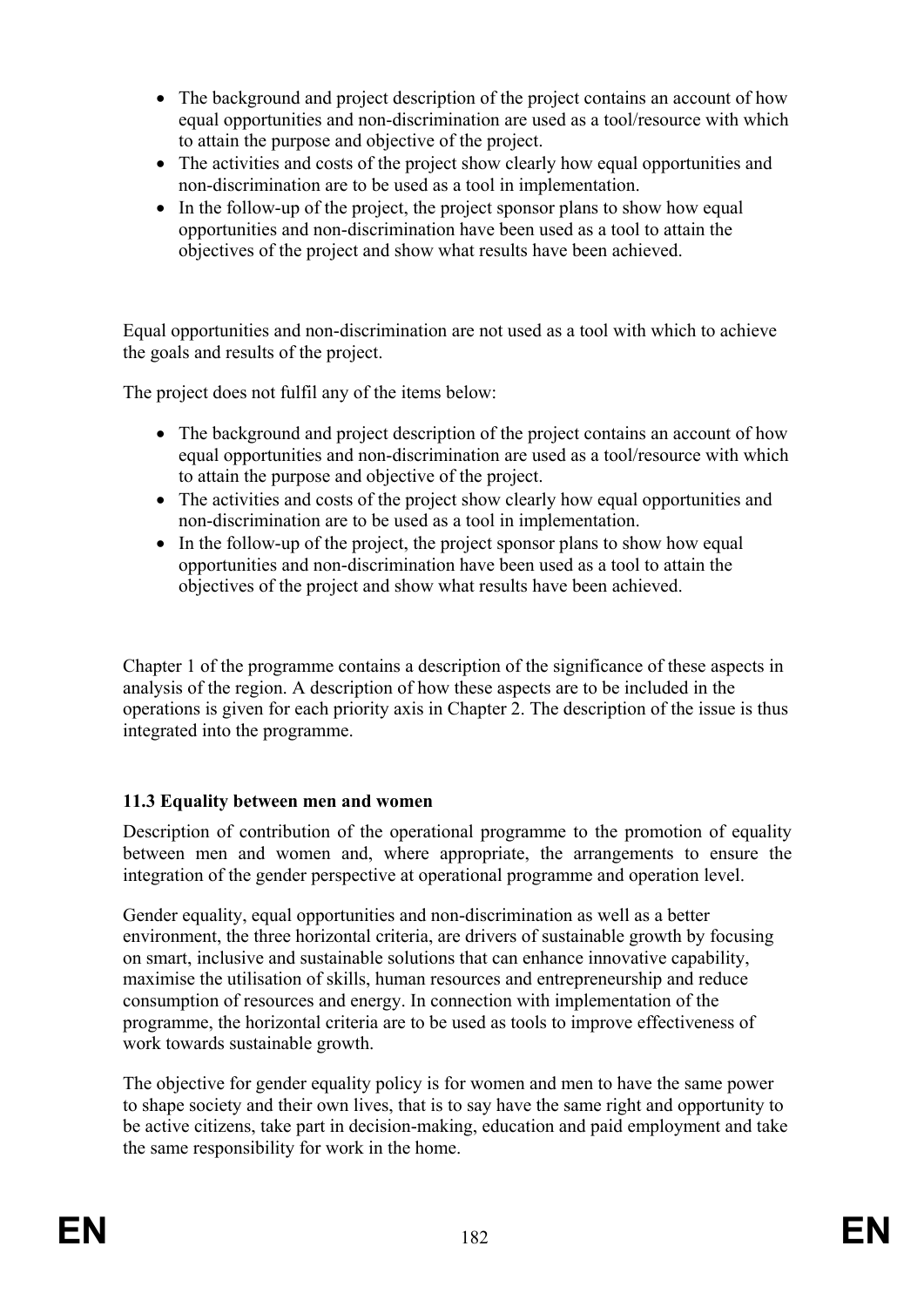When women and men share power and influence in all aspects of community life, we will have a fairer and more democratic society.

Gender-equal regional growth means that women and men have the same prospects of achieving influence in regional work on growth and obtaining access to growth resources. Choosing gender equality in the planning and implementation of the regional Structural Funds programmes is primarily a matter of using gender equality as a way of achieving sustainable growth.

Some principal reasons why increased gender equality can lead to sustainable growth are that:

- Human resources are used more effectively if the labour market is gender-equal and less segregated by gender. This means, among other things, that the knowledge, skills and entrepreneurship of both women and men are put to optimum use, we gain more enterprises and better matching.
- Greater gender equality in the governance and development of the region increases social capital and participation, which can contribute to sustainable growth by attracting inward migration and counteracting outward migration. This is also a key factor for the supply of skills to the labour market.
- Gender equality improves the innovative capacity of enterprises and organisations, in part because work becomes more effective if both women and men take part in management, planning and implementation.

Evaluations point to needs to operationalise the horizontal criteria for specific activities and goals (linked to regional challenges) in the projects within the programme, so that they are not reduced to something that is added afterwards.

Knowledge of how the three horizontal criteria are to be integrated into the preparation, goals and implementation of projects is a key factor. The criteria are to be used as levers to achieve better outcomes from the projects, i.e. improve the possibility of solving the regional problems identified by the projects and contribute to sustainable growth. All projects under the programme have to take account of the same horizontal criteria. The managing authority has to assist in this work.

### **Classification criteria**

A common tool for all regional Structural Funds programmes for investments in growth and employment is the classification criteria. These ensure that all horizontal criteria are taken into account in all projects, while at the same time contributing to information being stored on the projects which, in a later stage, facilitates follow-up and evaluation. The horizontal classification criteria can also be used as a tool in dialogue with those who apply for aid and those who are granted aid. The classification is made in the preparation of each project application. The horizontal criteria are then followed up continuously during the project period.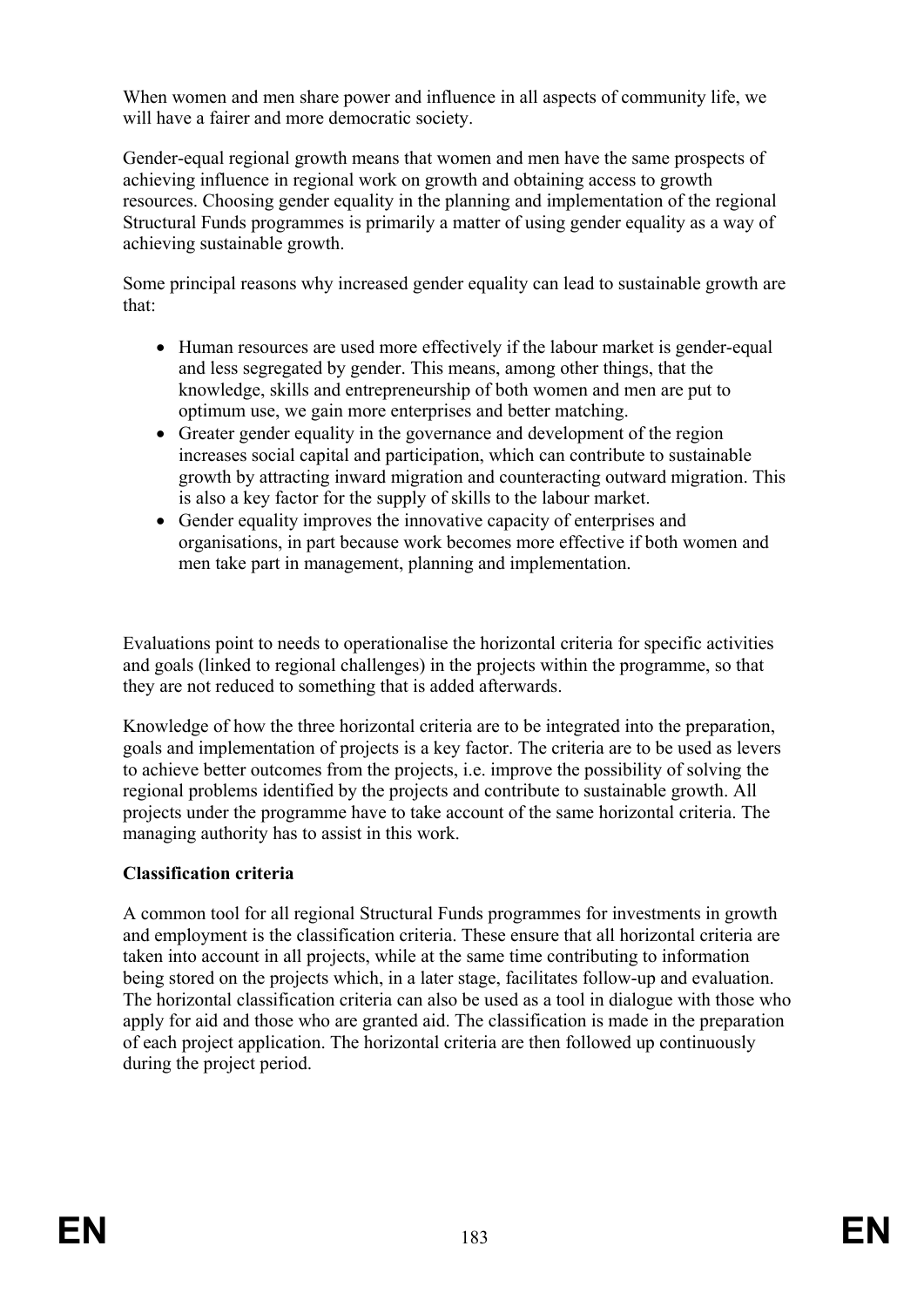### **Equality between women and men**

Gender equality is used actively as a tool with which to achieve the goals and results of the project.

The project fulfils all the items below:

- The background and project description of the project contains an account of how gender equality is used as a tool/resource with which to attain the purpose and objective of the project.
- The activities and costs of the project show clearly how gender equality is to be used as a tool in implementation.
- In the follow-up of the project, the project sponsor plans to show how gender equality has been used as a tool to attain the objectives of the project and show what results have been achieved.

Gender equality is used partly as a tool with which to achieve the goals and results of the project.

The project fulfils two of the items below:

- The background and project description of the project contains an account of how gender equality is used as a tool/resource with which to attain the purpose and objective of the project.
- The activities and costs of the project show clearly how gender equality is to be used as a tool in implementation.
- In the follow-up of the project, the project sponsor plans to show how gender equality has been used as a tool to attain the objectives of the project and show what results have been achieved.

Gender equality is not used as a tool with which to achieve the goals and results of the project.

The project does not fulfil any of the items below:

- The background and project description of the project contains an account of how gender equality is used as a tool/resource with which to attain the purpose and objective of the project.
- The activities and costs of the project show clearly how gender equality is to be used as a tool in implementation.
- In the follow-up of the project, the project sponsor plans to show how gender equality has been used as a tool to attain the objectives of the project and show what results have been achieved.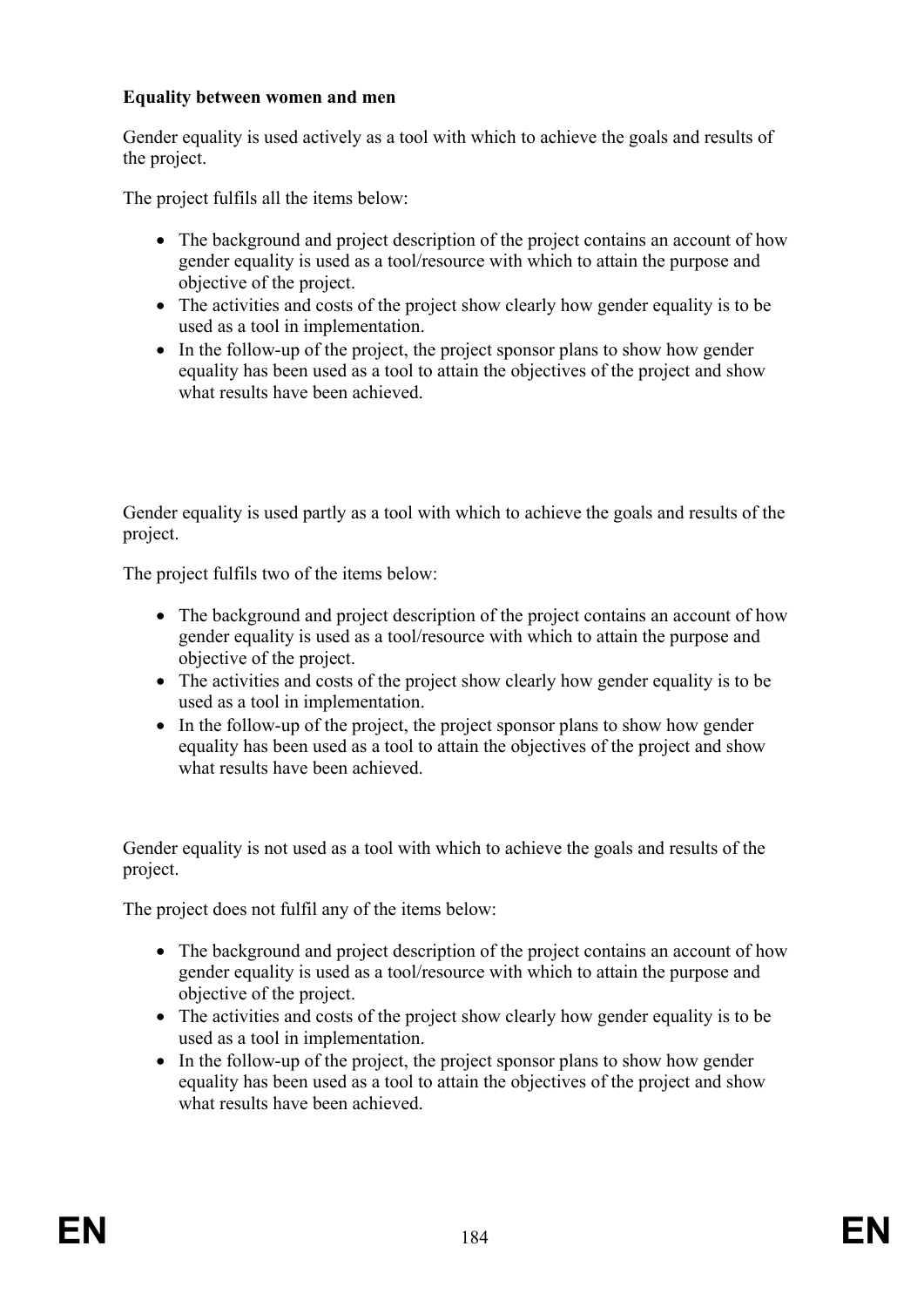Chapter 1 of the programme contains a description of the significance of these aspects in analysis of the region. A description of how these aspects are to be included in the operations is given for each priority axis in Chapter 2. The description of the issue is thus integrated into the programme.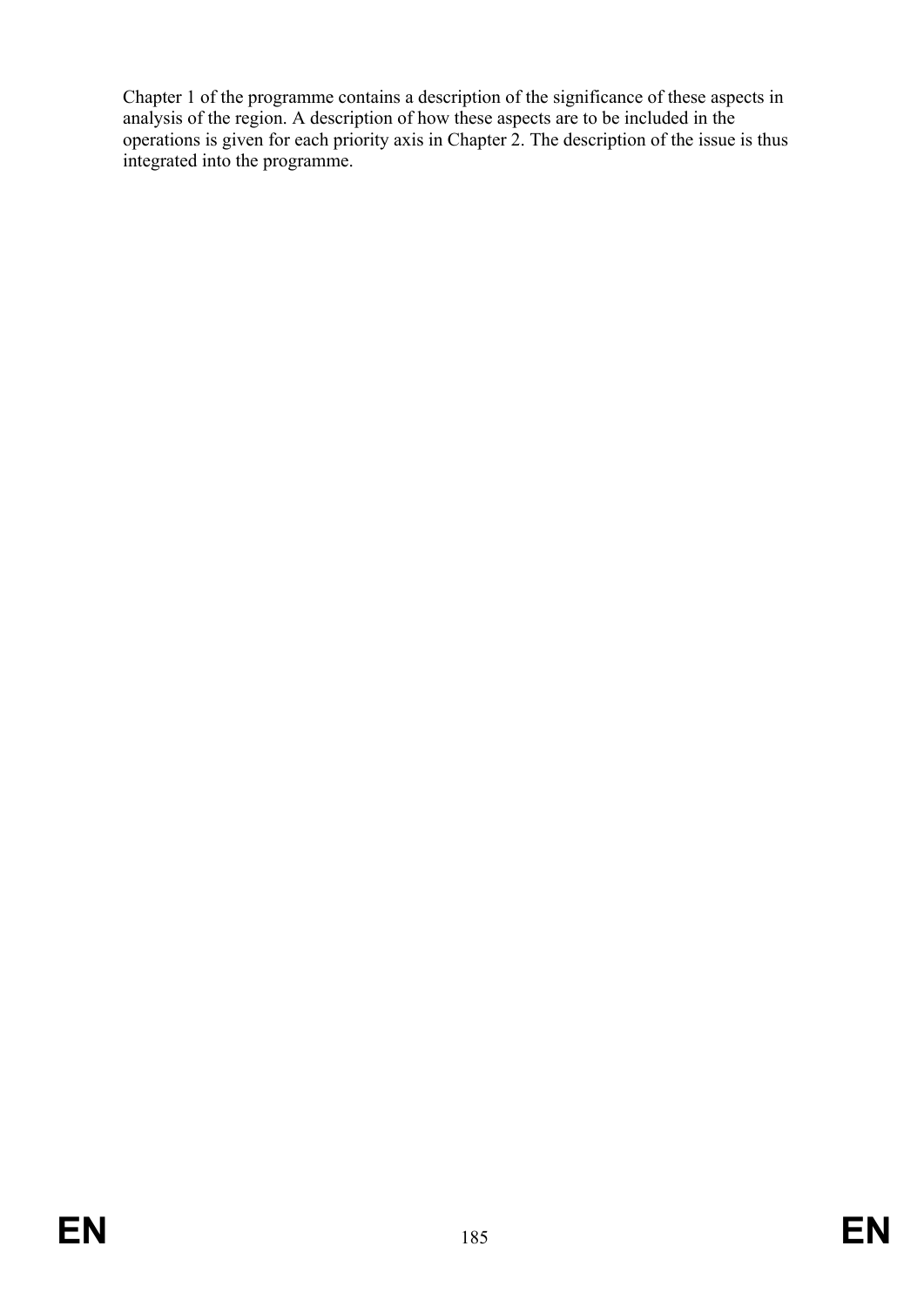#### **12. SEPARATE ELEMENTS**

## **12.1 Major projects to be implemented during programming period**

### **Table 27: List of major projects**

| Project<br><b>Planned</b><br>notification/submission<br>date (year, quarter) | <b>Planned start of</b><br>implementation (year,<br>quarter) | <b>Planned completion date</b><br>(year, quarter) | <b>Priority Axes / Investment Priorities</b> |
|------------------------------------------------------------------------------|--------------------------------------------------------------|---------------------------------------------------|----------------------------------------------|
|------------------------------------------------------------------------------|--------------------------------------------------------------|---------------------------------------------------|----------------------------------------------|

### **12.2 Performance framework of operational programme**

# **Table 28: Performance framework by fund and category of region (summary table)**

| <b>Priority axis</b>                                                                             | Fund | Category of<br>region | Indicator or key                                                                                     | implementation |   | Measurement<br>unit, where | <b>Milestone for 2018</b> |   |   | Final target (2023) |  |  |
|--------------------------------------------------------------------------------------------------|------|-----------------------|------------------------------------------------------------------------------------------------------|----------------|---|----------------------------|---------------------------|---|---|---------------------|--|--|
|                                                                                                  |      |                       | step                                                                                                 | appropriate    | M | W                          | m                         | M | W |                     |  |  |
| - Strengthening research, technological<br>development and innovation                            | ERDF | More developed        | Research,<br>Innovation:<br>Number of<br>enterprises<br>cooperating with<br>research<br>institutions | Enterprises    |   |                            | 30                        |   |   | 120.00              |  |  |
| - Strengthening research, technological<br>development and innovation                            | ERDF | More developed        | Expenditure                                                                                          | <b>EUR</b>     |   |                            | 22 089 233                |   |   | 73 630 778.00       |  |  |
| $2$ — Enhancing access to, and use and quality of,<br>information and communication technologies | ERDF | More developed        | Expenditure                                                                                          | <b>EUR</b>     |   |                            | 12 045 326                |   |   | 60 226 632.00       |  |  |

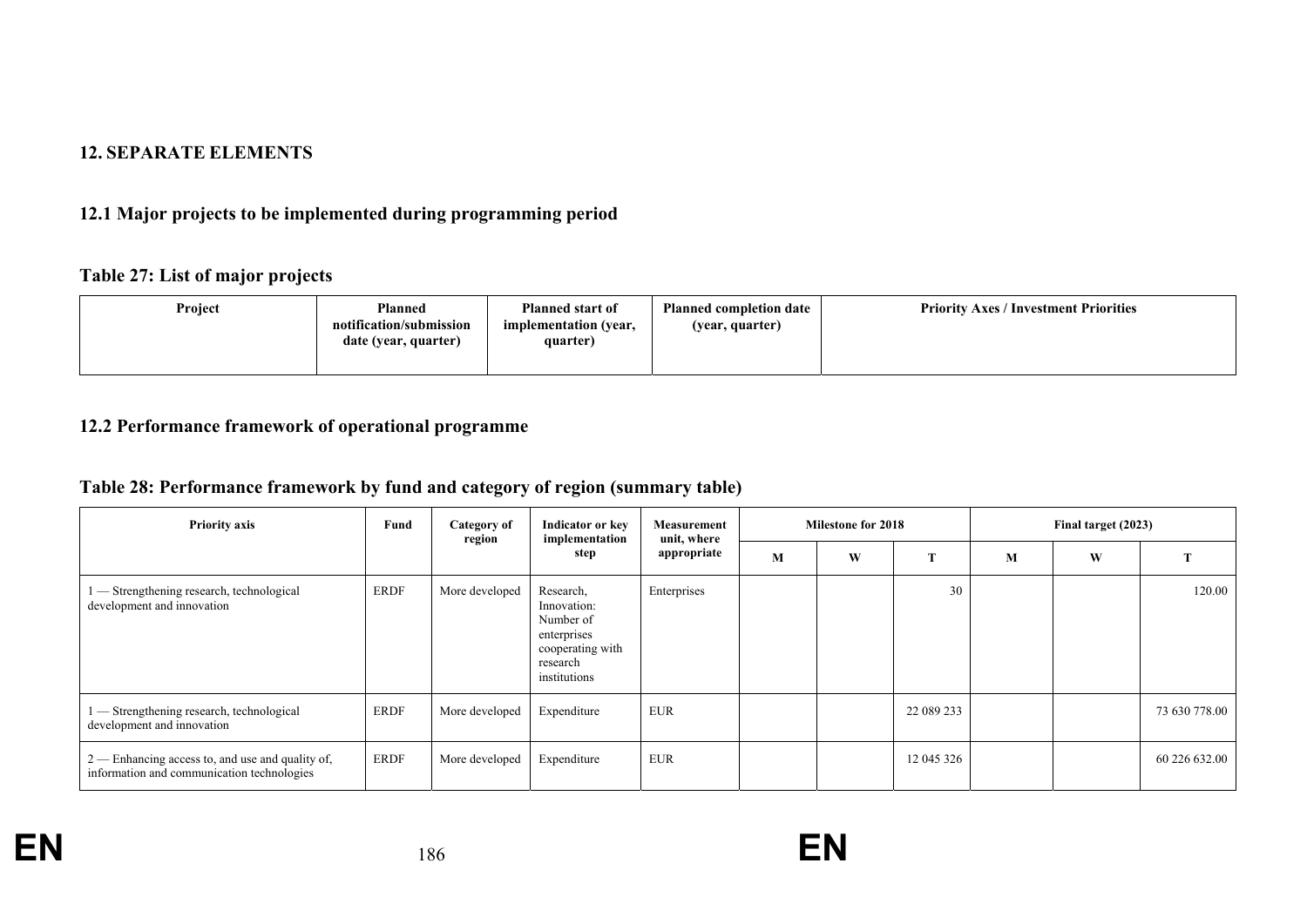| <b>Priority axis</b>                                                                           | Fund        | <b>Category</b> of<br>region | <b>Indicator or key</b><br>implementation                                                                                                                      | <b>Measurement</b><br>unit, where |  | Milestone for 2018 |               | Final target (2023) |              |               |
|------------------------------------------------------------------------------------------------|-------------|------------------------------|----------------------------------------------------------------------------------------------------------------------------------------------------------------|-----------------------------------|--|--------------------|---------------|---------------------|--------------|---------------|
|                                                                                                |             |                              | step                                                                                                                                                           | appropriate                       |  | $\mathbf{W}$       | $\mathbf T$   | $\mathbf M$         | $\mathbf{W}$ | T             |
| 2 — Enhancing access to, and use and quality of,<br>information and communication technologies | <b>ERDF</b> | More developed               | Planned number<br>of enterprises with<br>access to<br>broadband at<br>speeds of at least<br>100 Mbps based<br>on projects<br>financed in the<br>priority axis. | Number of<br>enterprises          |  |                    | 50            |                     |              |               |
| 2 — Enhancing access to, and use and quality of,<br>information and communication technologies | <b>ERDF</b> | More developed               | Number of<br>enterprises added<br>that have access to<br>broadband at<br>speeds of at least<br>100 Mbps.                                                       | Enterprises                       |  |                    | $\theta$      |                     |              | 1 500.00      |
| 3 — Enhancing the competitiveness of small and<br>medium-sized enterprises (SMEs)              | <b>ERDF</b> | More developed               | Productive<br>investment:<br>Number of<br>enterprises<br>receiving support                                                                                     | Enterprises                       |  |                    | 293           |                     |              | 1 172.00      |
| 3 - Enhancing the competitiveness of small and<br>medium-sized enterprises (SMEs)              | <b>ERDF</b> | More developed               | Expenditure                                                                                                                                                    | <b>EUR</b>                        |  |                    | 26 793 489    |                     |              | 89 311 630.00 |
| 4 - Supporting the shift towards a low-carbon<br>economy in all sectors                        | <b>ERDF</b> | More developed               | Productive<br>investment:<br>Number of<br>enterprises<br>receiving non-<br>financial support                                                                   | Enterprises                       |  |                    | 150           |                     |              | 600.00        |
| 4 - Supporting the shift towards a low-carbon<br>economy in all sectors                        | <b>ERDF</b> | More developed               | Expenditure                                                                                                                                                    | <b>EUR</b>                        |  |                    | 5 2 2 7 6 1 8 |                     |              | 17 425 392.00 |
| 5 - Promoting sustainable transport and removing<br>bottlenecks in key network infrastructures | <b>ERDF</b> | More developed               | Railway: Total<br>length of<br>reconstructed or                                                                                                                | km                                |  |                    | 15            |                     |              | 60.00         |

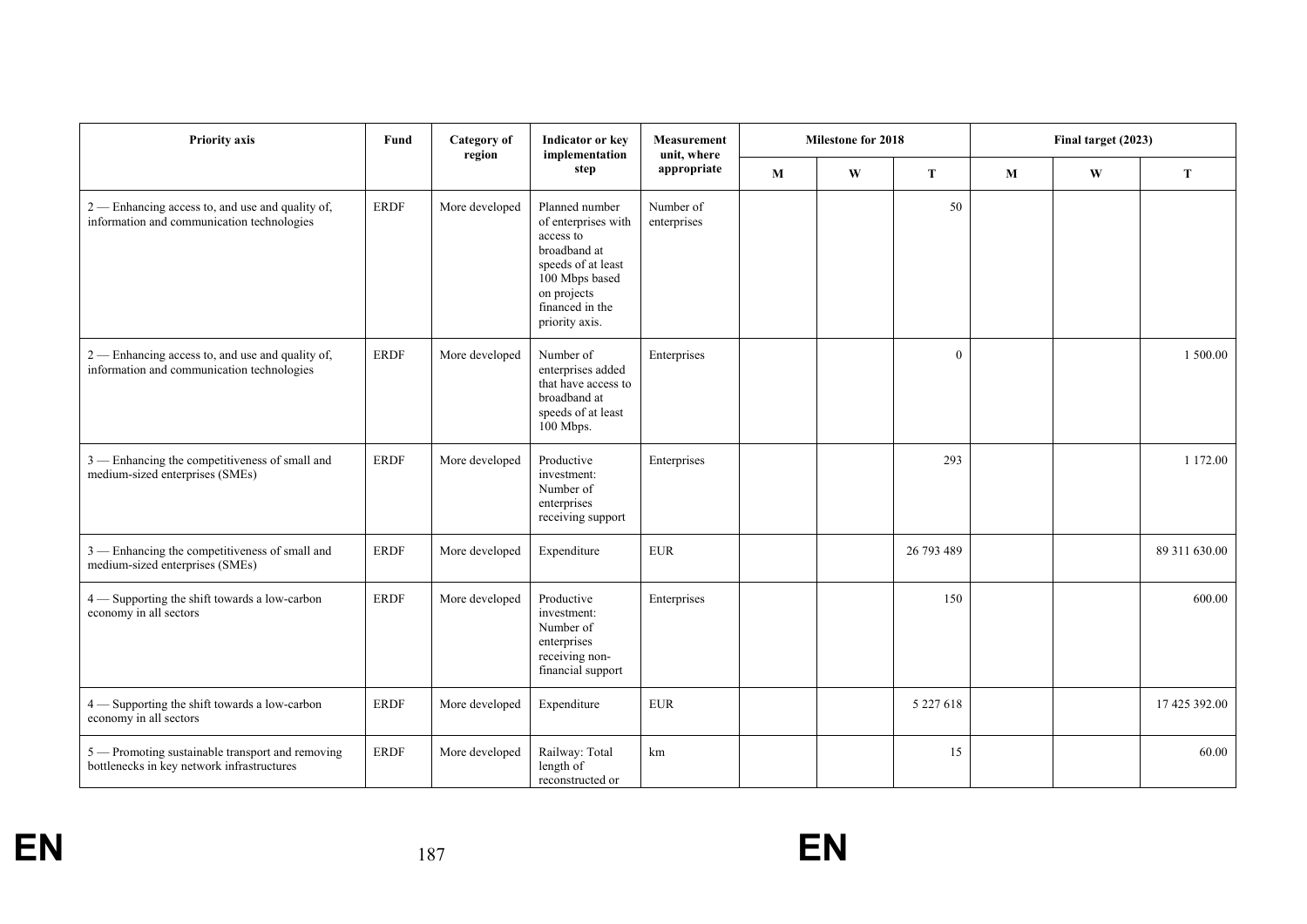| <b>Priority axis</b>                                                                           | Fund        | <b>Category of</b><br>region | Indicator or key<br>implementation<br>step                      |             | Measurement<br>unit, where |   | <b>Milestone for 2018</b> |   | Final target (2023) |               |  |
|------------------------------------------------------------------------------------------------|-------------|------------------------------|-----------------------------------------------------------------|-------------|----------------------------|---|---------------------------|---|---------------------|---------------|--|
|                                                                                                |             |                              |                                                                 | appropriate | M                          | W |                           | M | W                   |               |  |
|                                                                                                |             |                              | upgraded railway<br>line                                        |             |                            |   |                           |   |                     |               |  |
| 5 — Promoting sustainable transport and removing<br>bottlenecks in key network infrastructures | <b>ERDF</b> | More developed               | Roads: Total<br>length of<br>reconstructed or<br>upgraded roads | km          |                            |   | 15                        |   |                     | 60.00         |  |
| 5 — Promoting sustainable transport and removing<br>bottlenecks in key network infrastructures | ERDF        | More developed               | Expenditure                                                     | <b>EUR</b>  |                            |   | 16 553 121                |   |                     | 55 177 070.00 |  |

### **12.3 Relevant partners involved in preparation of programme**

### ALMI Mitt

Swedish Public Employment Service Southern Norrland Berg Municipality Bildningsförbundet (Adult Education Association) Middle Norrland Swedish Companies Registration Office Bräcke Municipality Bygderådet (district council) Jämtland Bygderådet (district council) Västernorrland Centre Party Jämtland Centre Party Västernorrland Coompanion Jämtland Coompanion Västernorrland CSN Swedish ESF Council Public Health Agency of Sweden Liberal People's Party Jämtland Liberal People's Party Västernorrland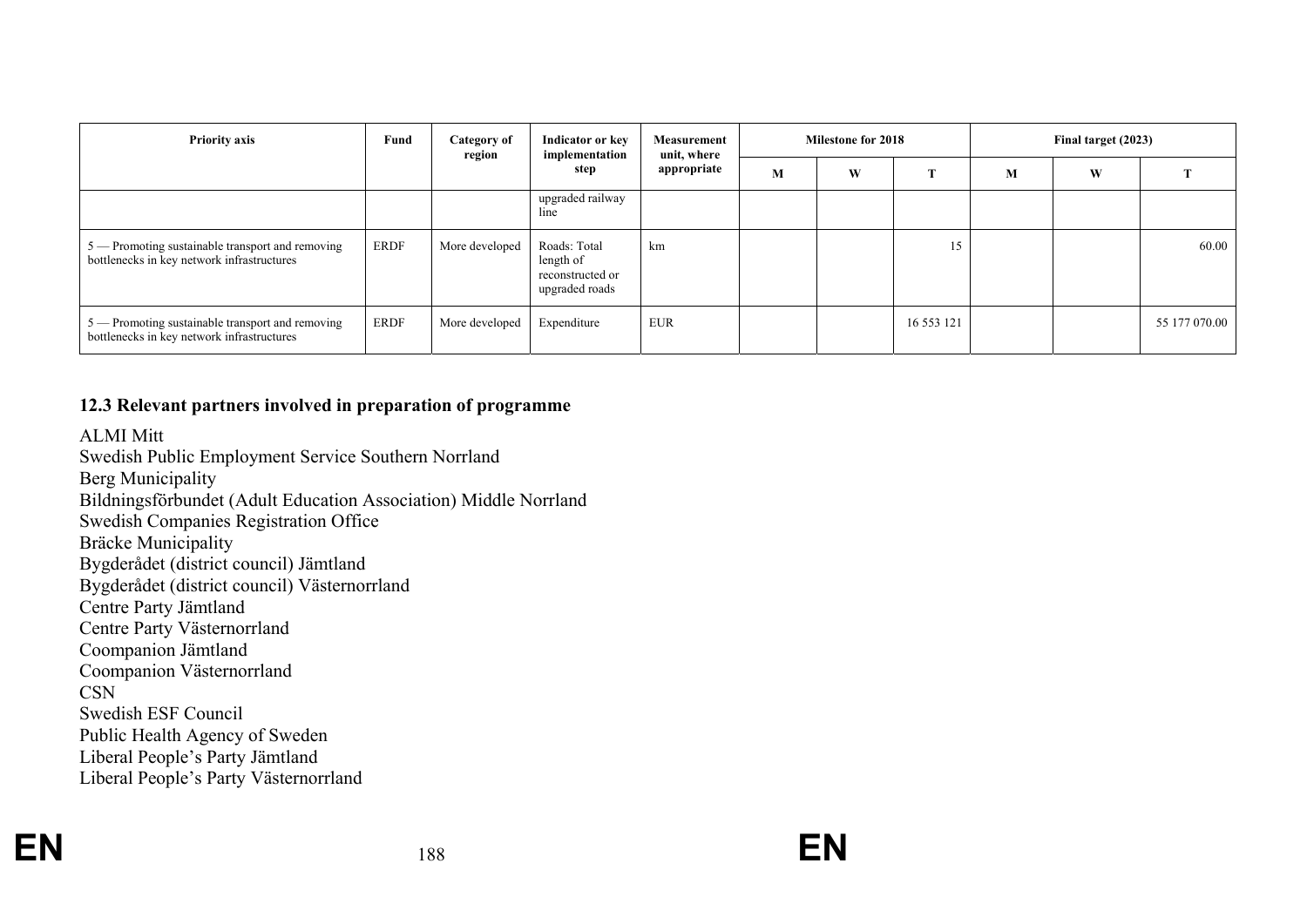Företagarna (Swedish Federation of Business Owners) Jämtland-Härjedalen Företagarna (Swedish Federation of Business Owners) Västernorrland Swedish Social Insurance Agency Gaaltije Chamber of Commerce Mid Chamber HSV (Disabled Persons Collaborative Body, Handikappsamverkan) Jämtland Hushållningssällskapet (Rural Economy and Agricultural Society) Jämtland Hushållningssällskapet (Rural Economy and Agricultural Society) Västernorrland Härjedalen Municipality Härnösand Municipality IF Metall Mellersta Norrland Inlandsbanan (Inland Railway Line) Jämtland-Härjedalen Idrottsförbund (sports federation) Jämtland-Härjedalens Turistförening (tourist association) Jämtlands gymnasieförbund (Association of Upper Secondary Schools) Jämtland County Council Jämtland County Museum Public Transport Authority Västernorrland Kommunal Mellersta Norrland Swedish Association of Local Authorities Västernorrland Kramfors Municipality Christian Democrats Jämtland Christian Democrats Västernorrland Krokom Municipality County Council Västernorrland Swedish Trade Union Confederation Middle Norrland LRF (Federation of Swedish Farmers) Jämtland LRF (Federation of Swedish Farmers) Västernorrland County Museum Västernorrland Jämtland County Administrative Board Mid Nordic Business Area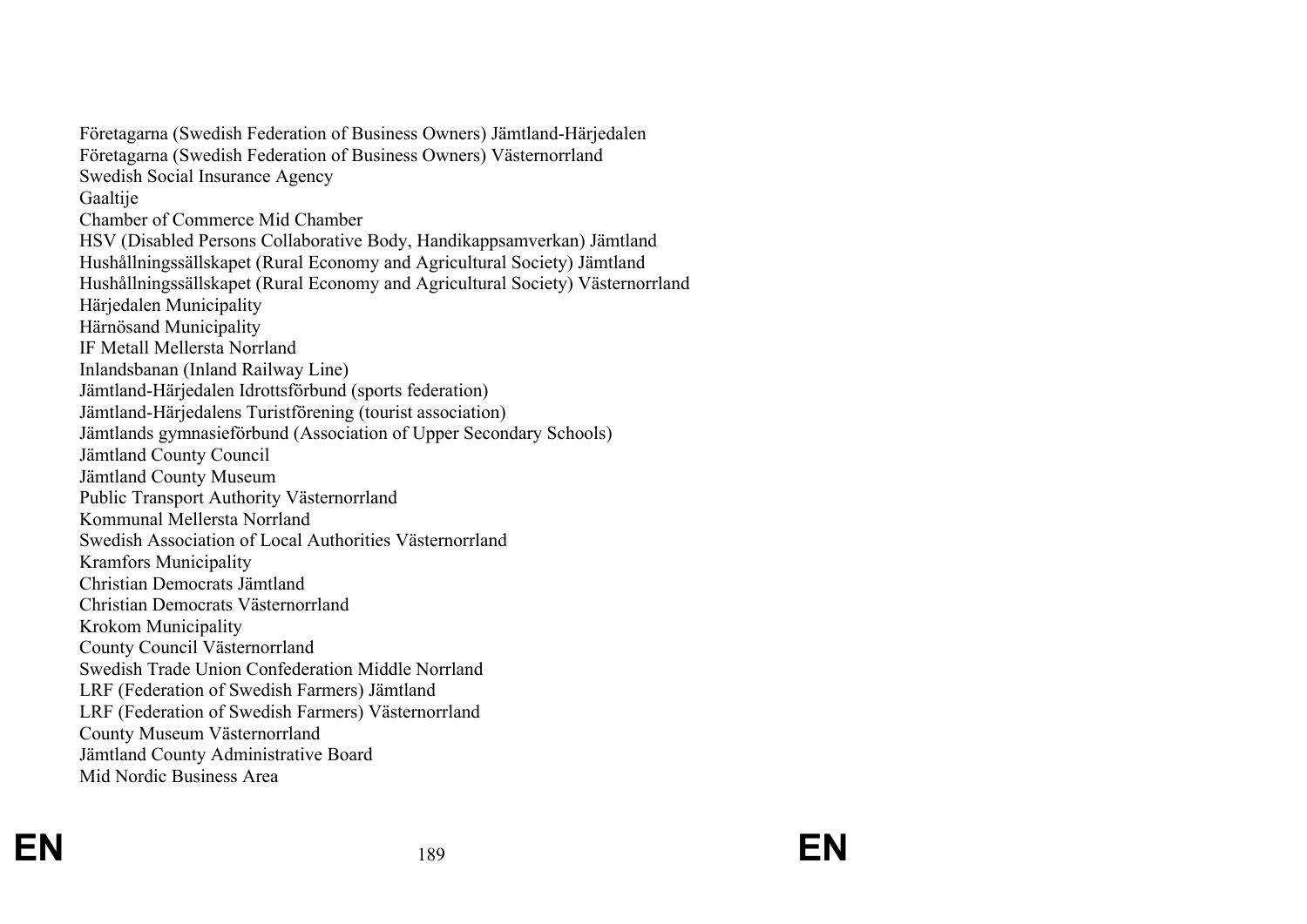Mid Sweden Science Park Swedish Migration Board Green Party Jämtland Green Party Västernorrland Mid Nordic Committee Mid Sweden University Moderate Party Jämtland Moderate Party Västernorrland Naboer AB Swedish Society for Nature Conservation Norrtåg AB Processum Ragunda Municipality Swedish National Heritage Board Swedish National Archive Sami Parliament Swedish Forest Agency Skogsägareföreningen (Association of Forest Owners) Norrskog Social Democratic Party Jämtland Social Democratic Party Västernorrland Sollefteå Municipality National Government Employee Pensions Board Strömsund Municipality Sundsvall 42 Sundsvall Municipality National Union of the Swedish Sami People Swedish Confederation of Enterprise Jämtland Swedish Confederation of Enterprise Västernorrland Sweden Democrats Jämtland Sweden Democrats Västernorrland Swedish Confederation of Professional Employees (TCO) Middle Norrland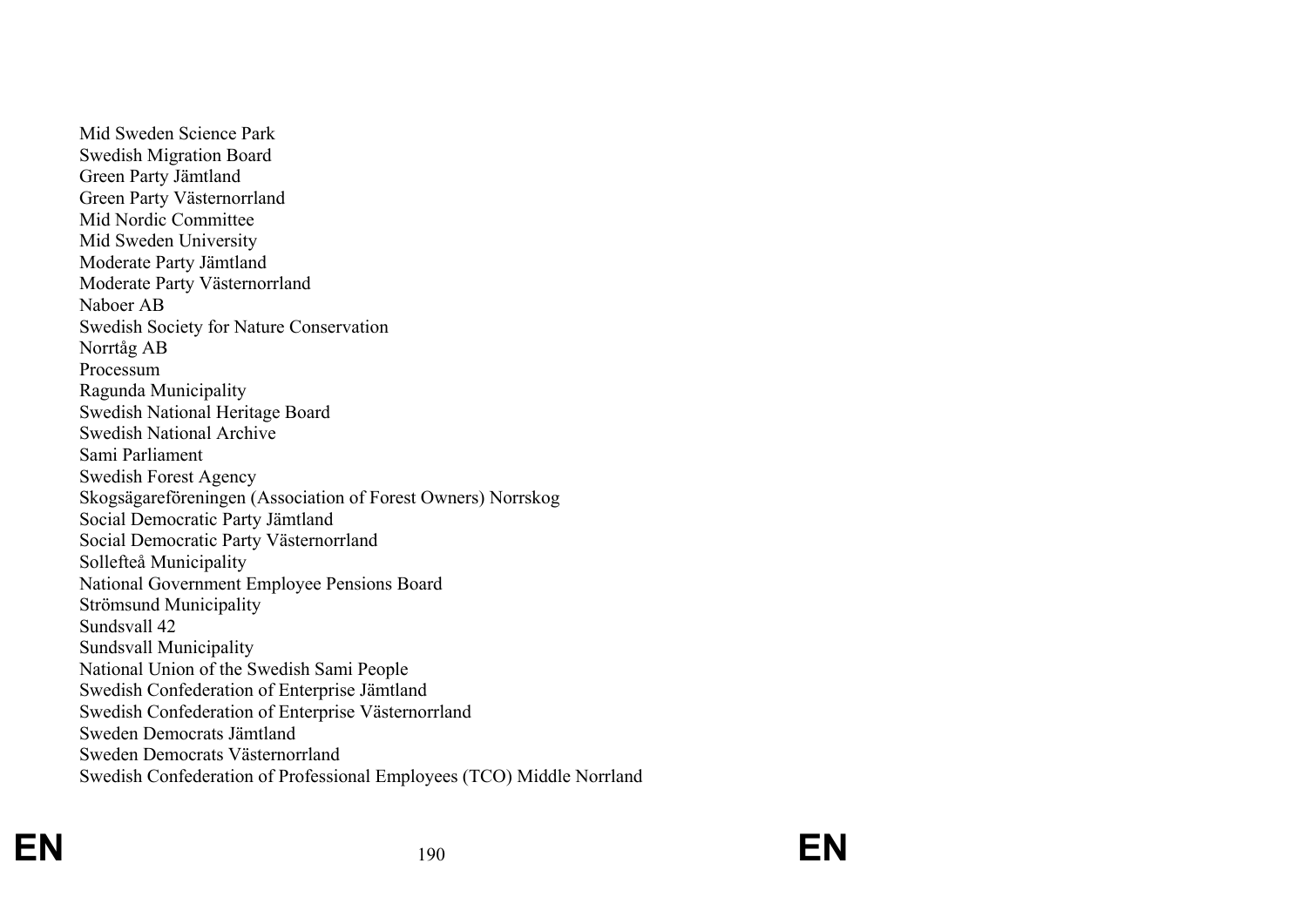Association of Swedish Engineering Industries Jämtland/Härjedalen Swedish Agency for Growth Policy Analysis Swedish Agency for Economic and Regional Growth Timrå Municipality Torsta AB Trafikanalys (Transport Analysis) Swedish Transport Administration Ung företagsamhet (Junior Achievement Sweden) Jämtland Ung företagsamhet (Junior Achievement Sweden) Västernorrland Unionen Middle Norrland Left Party Jämtland Left Party Västernorrland Västernorrlands Idrottsförbund (Sports Federation) Z-Group Åkroken Science Park/Business Incubator Ånge Municipality Åre Municipality Örnsköldsvik Municipality Östersund Municipality